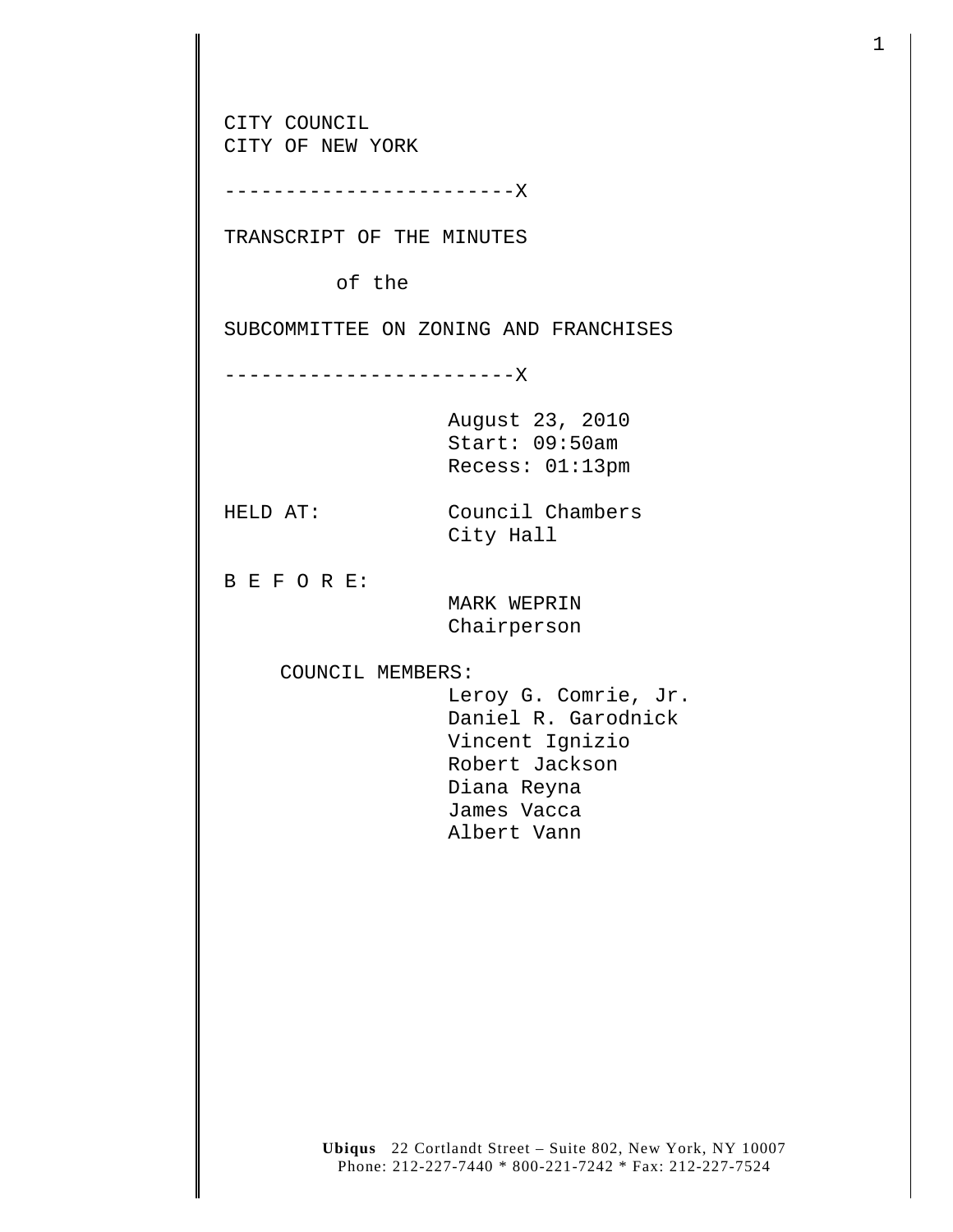A P P E A R A N C E S

Robert Callaghan Representative Michael Kelly Inc.

Bruce Regal Senior Counsel Department of Information Technology & Telecomm

Brett Sikoff Director of Mobile Telecomm Franchises DOITT

Stanley Shor Assistant Commissioner – Franchise Administration DOITT

David Greenbaum President New York Office Division Vornado Realty Trust

Rafael Pelli Partner Pelli Clarke Pelli Architects

Robert Flahive Attorney Kramer Levin

Kate Ascher Director of Development Vornado Realty Trust

Anthony Malkin President Malkin Holdings

Peter Malkin Chairman Empire State Building Company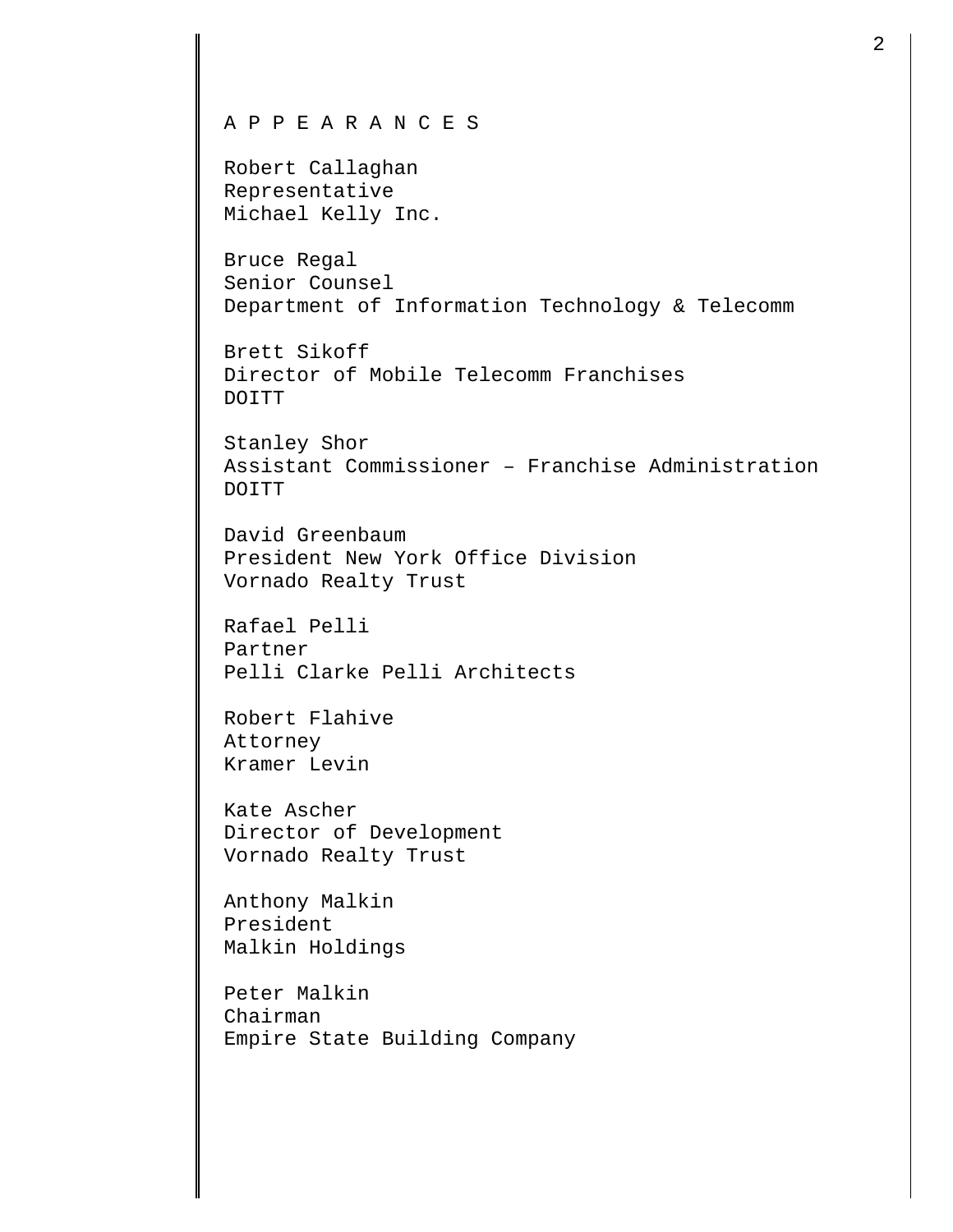## A P P E A R A N C E S (CONTINUED)

Jerry Goldfeder Attorney Stroock & Stroock & Lavan LLP

Henry Stern Former Commissioner Department of Parks and Recreation

Kyle Wiswall General Counsel Tristate Transportation Campaign

Daniel Biederman President 34<sup>th</sup> Street Partnership

Felix Ciampa Senior Vice President for Governmental Affairs Madison Square Garden

Henry Kita Senior Vice President Building Trades Employers' Association

Wally Reuben District Manager Community Board #5

Andrea Goldwyn Representative New York Landmarks Conservancy

Lisa Ackerman Representative National Trust of Historic Preservation

Robert Barat Organizer HOPE Technology Conference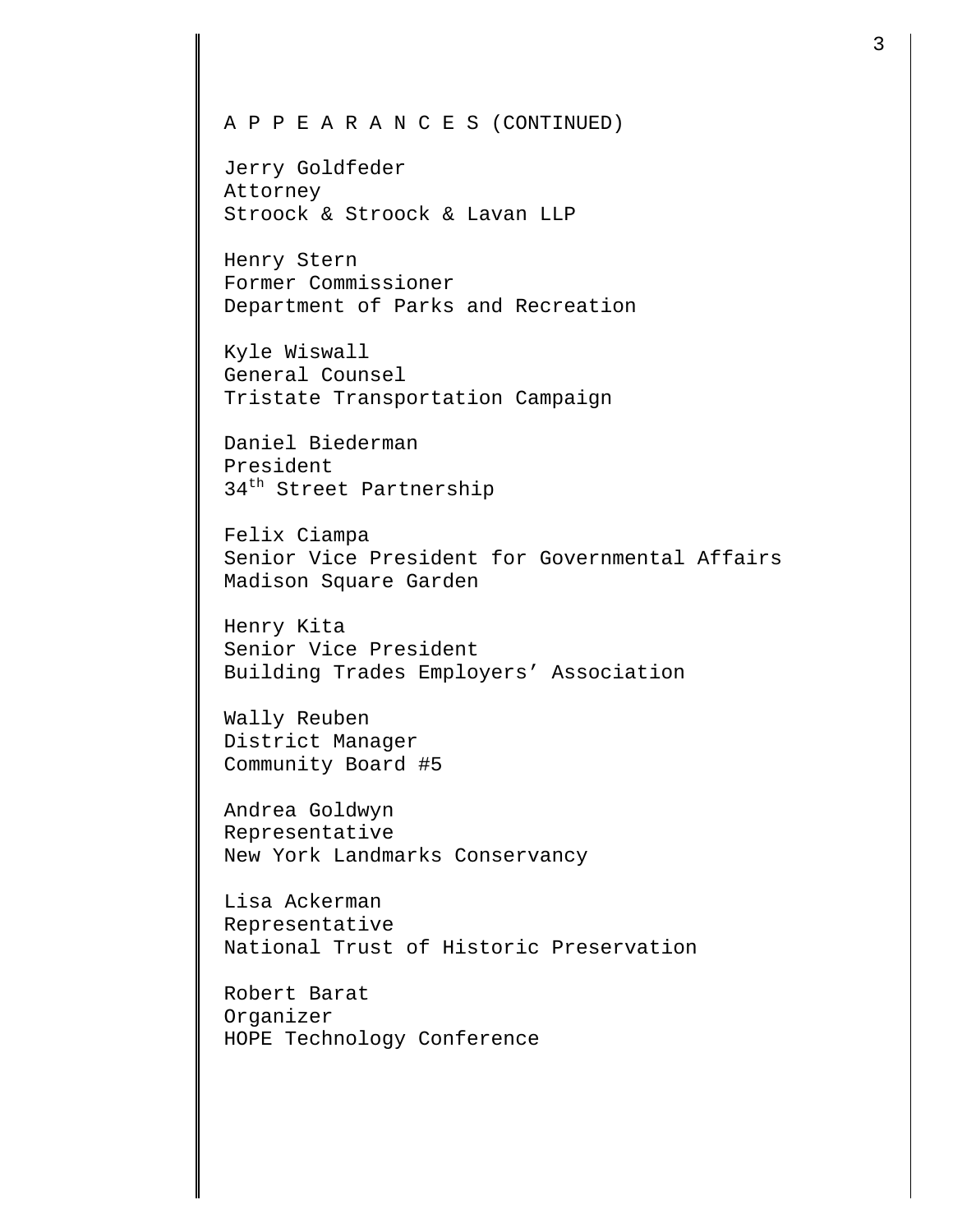## A P P E A R A N C E S (CONTINUED)

Gary Tarnoff Attorney Kramer Levin Naftalis & Frankel LLP

Jason Delgado Political Field Representative Mason Tenders District Council PAC

Peter Rigardi President Jones Lang LaSalle of New York

Juliette Michaelson Senior Planner Regional Plan Association

Brendan Sullivan Resident New York City

Eric Corley Resident New York City

Kyle Drazdik Independent photographer Seattle, Washington

Ian Dunford Representative New York Hotel Trades Council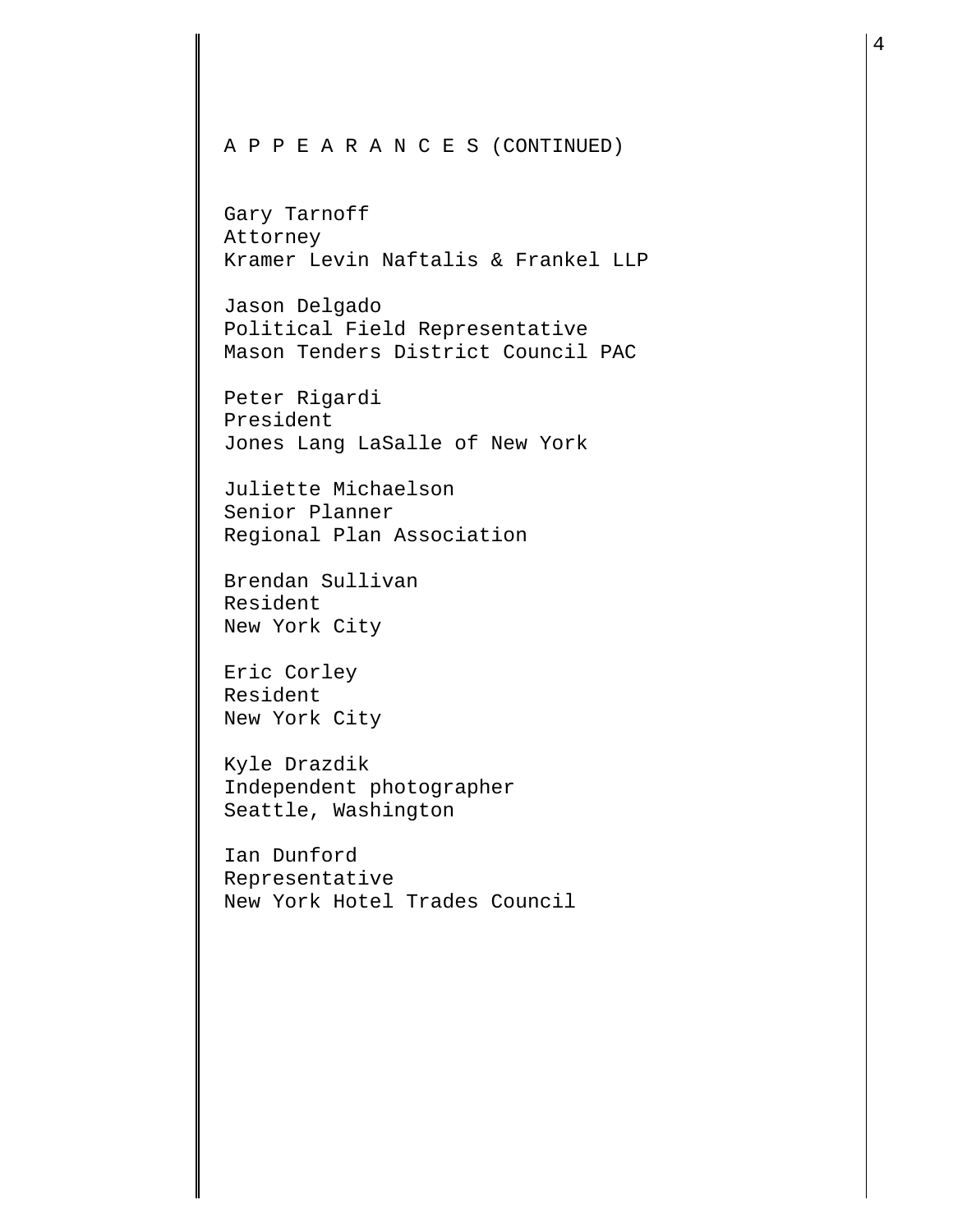| $\mathbf 1$    | - 5<br>SUBCOMMITTEE ON ZONING AND FRANCHISES                |
|----------------|-------------------------------------------------------------|
| $\overline{2}$ | CHAIRPERSON WEPRIN: Okay, good                              |
| 3              | morning everyone. If everyone can find their                |
| $\overline{4}$ | seats and settle down, we're a little crowded               |
| 5              | here. We apologize for that. As you know, we                |
| 6              | don't have City Hall for our hearings, and don't            |
| 7              | have those spacious environments, so we have the            |
| 8              | friendly confines of the 16 <sup>th</sup> floor. My name is |
| $\mathsf 9$    | Mark Weprin, I'm the Chair of the Subcommittee on           |
| 10             | Zoning and Franchises. I want to introduce the              |
| 11             | members of the Committee who are here with me               |
| 12             | today. To my far right, Diana Reyna, Jimmy Vacca,           |
| 13             | on my right Al Vann, Dan Garodnick and Vincent              |
| 14             | Ignizio. Did I forget anyone? I don't think so.             |
| 15             | To my right, Counsel Christian Hylton. And let me           |
| 16             | just give you the update on what the plan is for            |
| 17             | today, since we have a lot of visitors here today.          |
| 18             | We are going to do some business, we have some              |
| 19             | Committee business first. We have some sidewalk             |
| 20             | cafés that are going to be considered first. Then           |
| 21             | we have a franchise agreement with DOITT, and then          |
| 22             | we will move into 15 Penn Plaza. 15 Penn Plaza,             |
| 23             | the way that will work is the applicants will make          |
| 24             | a presentation, a PowerPoint presentation I see,            |
| 25             | which will be probably for a while. There will be           |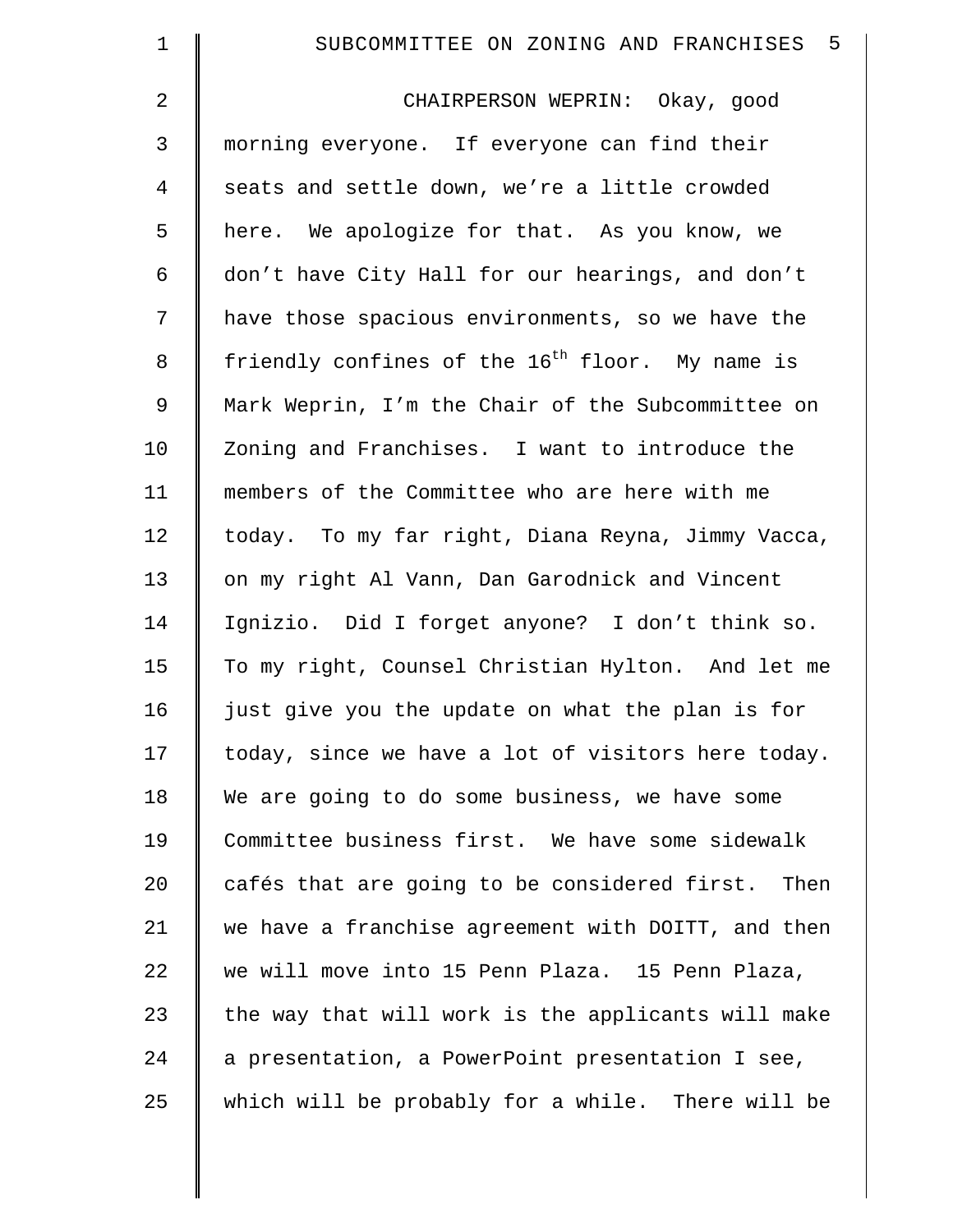| $\mathbf 1$    | - 6<br>SUBCOMMITTEE ON ZONING AND FRANCHISES       |
|----------------|----------------------------------------------------|
| $\overline{a}$ | questions asked and answered, and then we will     |
| $\mathfrak{Z}$ | have panels for and against the project. Those     |
| $\overline{4}$ | people will be limited to three minutes each. So   |
| 5              | those of you who are testifying for or against     |
| 6              | that project should try to limit your remarks to   |
| 7              | three minutes, and without further ado we're going |
| 8              | to move ahead to the sidewalk cafes. The first     |
| 9              | item is  all right, the first item is in Speaker   |
| 10             | Quinn's district, it is Land Use #166-20105571, it |
| 11             | is called Groove, and who do we have on behalf of  |
| 12             | Groove? Come on up, find your way past the model   |
| 13             | and to the table. And this is Robert Callaghan, I  |
| 14             | believe. And if you could just restate your name   |
| 15             | for the record when you start, and discuss your    |
| 16             | application.                                       |
| 17             | MR. CALLAGHAN: Yes, my name is                     |
| 18             | Robert Callaghan of Michael Kelly, Inc., my        |
| 19             | address is 136 Waverly Road, Scarsdale, New York,  |
| 20             | and I'm here representing Groove Enterprises Inc.  |
| 21             | at 125 Macdougal Street. Earlier today we had      |
| 22             | previously submitted a letter to the Council, I'd  |
| 23             | like to read that letter into the record, if I     |
| 24             | may. "Dear Council Member Quinn, this letter       |
| 25             | should serve as our agreement with the Chair,      |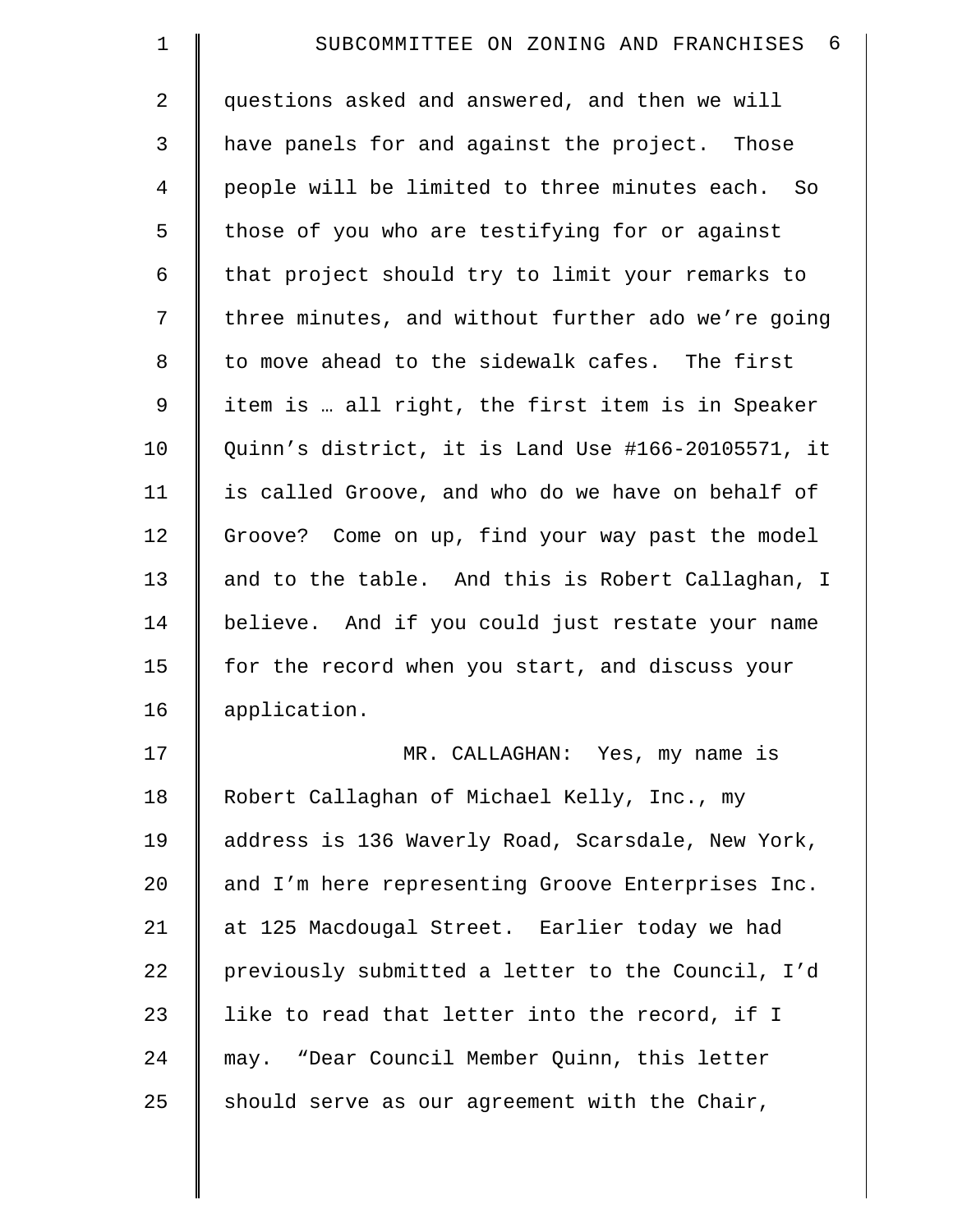| $\mathbf 1$    | - 7<br>SUBCOMMITTEE ON ZONING AND FRANCHISES       |
|----------------|----------------------------------------------------|
| $\overline{2}$ | Council Member Mark Weprin, and the encompassing   |
| 3              | members of the Subcommittee on Zoning and          |
| 4              | Franchises that we will commit to the following.   |
| 5              | 1. The café shall be set up according to the       |
| 6              | approved sidewalk café plan, 2. We will provide    |
| 7              | staff members with a copy of that plan so they can |
| 8              | set up the café accordingly, 3. We will serve the  |
| $\mathsf 9$    | sidewalk café from the back door only, as per our  |
| 10             | agreement with Manhattan Community Board #2.<br>If |
| 11             | there are any questions, please call my office.    |
| 12             | Thank you, sincerely, Michael Kelly."              |
| 13             | CHAIRPERSON WEPRIN: Thank you. I                   |
| 14             | understand that Speaker Quinn has discussed this   |
| 15             | with you, and she is okay now with this café?      |
| 16             | MR. CALLAGHAN: Yes she is.                         |
| 17             | CHAIRPERSON WEPRIN: Terrific. Any                  |
| 18             | of the members have questions for this gentleman?  |
| 19             | Seeing none, we thank you very much.               |
| 20             | MR. CALLAGHAN: Thank you.                          |
| 21             | CHAIRPERSON WEPRIN: Oh, okay.                      |
| 22             | Okay, thank you. All right, now the next item is   |
| 23             | Land Use #167-20105585, Smorgas Chef, also in      |
| 24             | Speaker Quinn's district, and as luck would have   |
| 25             | it, you're representing them as well.              |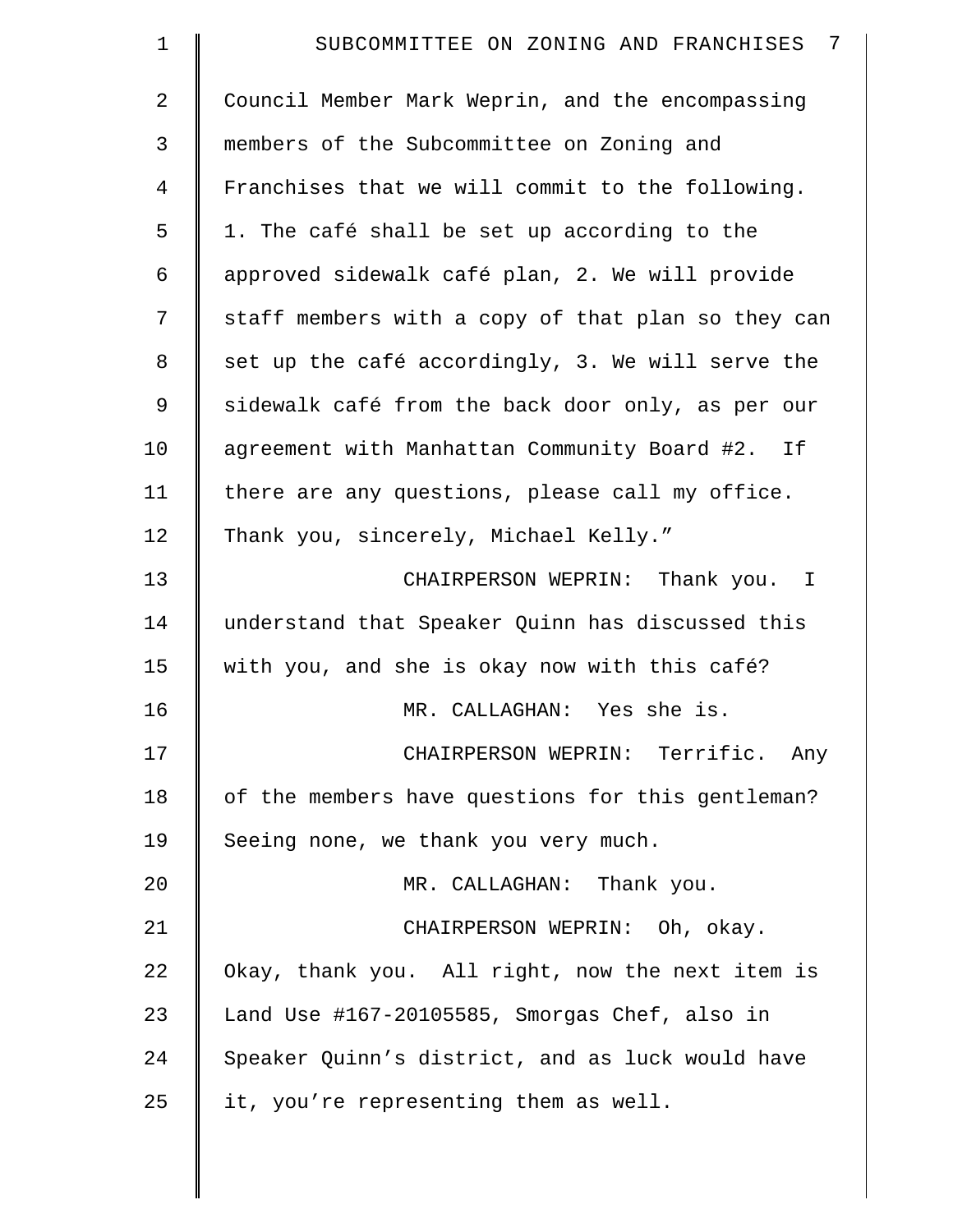| 1              | SUBCOMMITTEE ON ZONING AND FRANCHISES 8                       |
|----------------|---------------------------------------------------------------|
| $\overline{2}$ | MR. CALLAGHAN: Yes I am. And also                             |
| $\mathfrak{Z}$ | on this café, we had submitted a letter, which I              |
| 4              | would like to read into the record. "Dear Council             |
| 5              | Member Quinn, this letter should serve as our                 |
| 6              | agreement with the Chair, Council Member Mark                 |
| 7              | Weprin, and the encompassing members of the                   |
| 8              | Subcommittee on Zoning and Franchises that we will            |
| 9              | commit to the following. 1. There will be no                  |
| 10             | window service from the public sidewalk, 2. The               |
| 11             | planter on West 14 <sup>th</sup> Street side of the café will |
| 12             | be removed, 3. The café on West $12^{th}$ Street side         |
| 13             | will be set up according to the submitted plans,              |
| 14             | 4. There will be no sidewalk café service prior to            |
| 15             | noon on Sundays. If there are any questions,                  |
| 16             | please call my office. Thank you. Sincerely,                  |
| 17             | Michael Kelly."                                               |
| 18             | CHAIRPERSON WEPRIN: Thank you                                 |
| 19             | again. Again, once again, the Speaker, who is the             |
| 20             | Council Member for that district, is okay with                |
| 21             | this at this point, with this read into the                   |
| 22             | record. I've been advised that there is a fire                |
| 23             | escape issue which they're going to send us a                 |
| 24             | revised plan.                                                 |
| 25             | MR. CALLAGHAN: Yes, we will  when                             |
|                |                                                               |
|                |                                                               |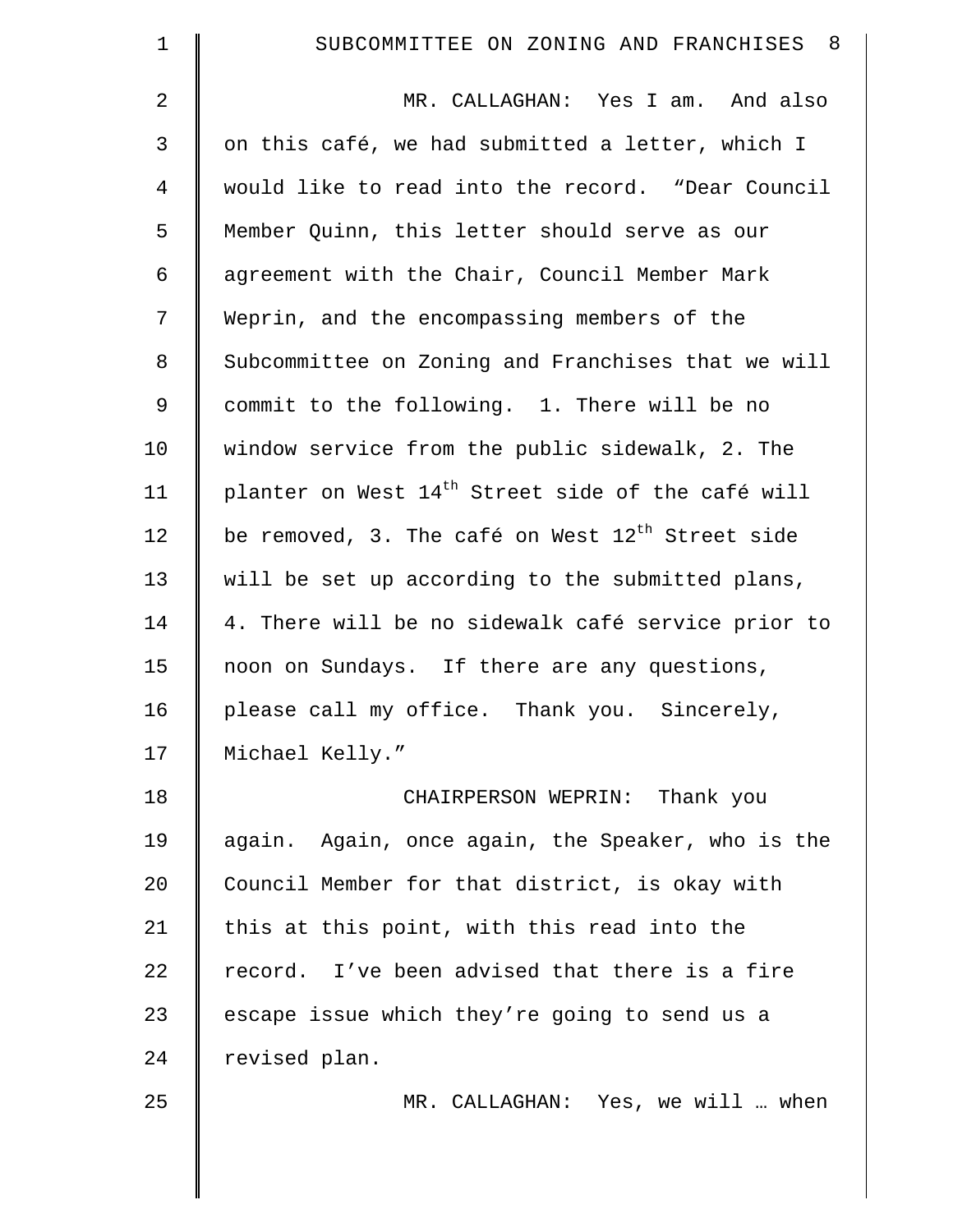| $\mathbf 1$    | SUBCOMMITTEE ON ZONING AND FRANCHISES 9            |
|----------------|----------------------------------------------------|
| $\overline{2}$ | the café is set up according to plan, the fire     |
| 3              | escape ladder will no longer be an issue, so we'll |
| 4              | submit a copy of that plan to you.                 |
| 5              | CHAIRPERSON WEPRIN: Thank you very                 |
| 6              | much. Any members have any questions? Seeing       |
| 7              | none, we thank you very much once again.           |
| 8              | MR. CALLAGHAN: Thank you very                      |
| 9              | much.                                              |
| 10             | CHAIRPERSON WEPRIN: Is anyone here                 |
| 11             | from Watawa in Astoria? We are going to put that   |
| 12             | item over. So whenever we meet again, till we      |
| 13             | meet again, Watawa Café, that is Land Use #168, we |
| 14             | are going to put that one over. So the next item   |
| 15             | is the mobile telecommunications services          |
| 16             | franchise agreement. We'd like to call on members  |
| 17             | of the Department of Information Technology, Bruce |
| 18             | Regal, Brett Sikoff and Stanley Shor, are they     |
| 19             | here? Okay, they are in the overflow room. Just    |
| 20             | give us a second while we gather them up.          |
| 21             | Gentlemen, make your way to the table if you can,  |
| 22             | don't hit anything, mess up everything. If you     |
| 23             | could all please state your name for the record,   |
| 24             | give another brief description of the plan, and    |
| 25             | what changes are in this plan to address the       |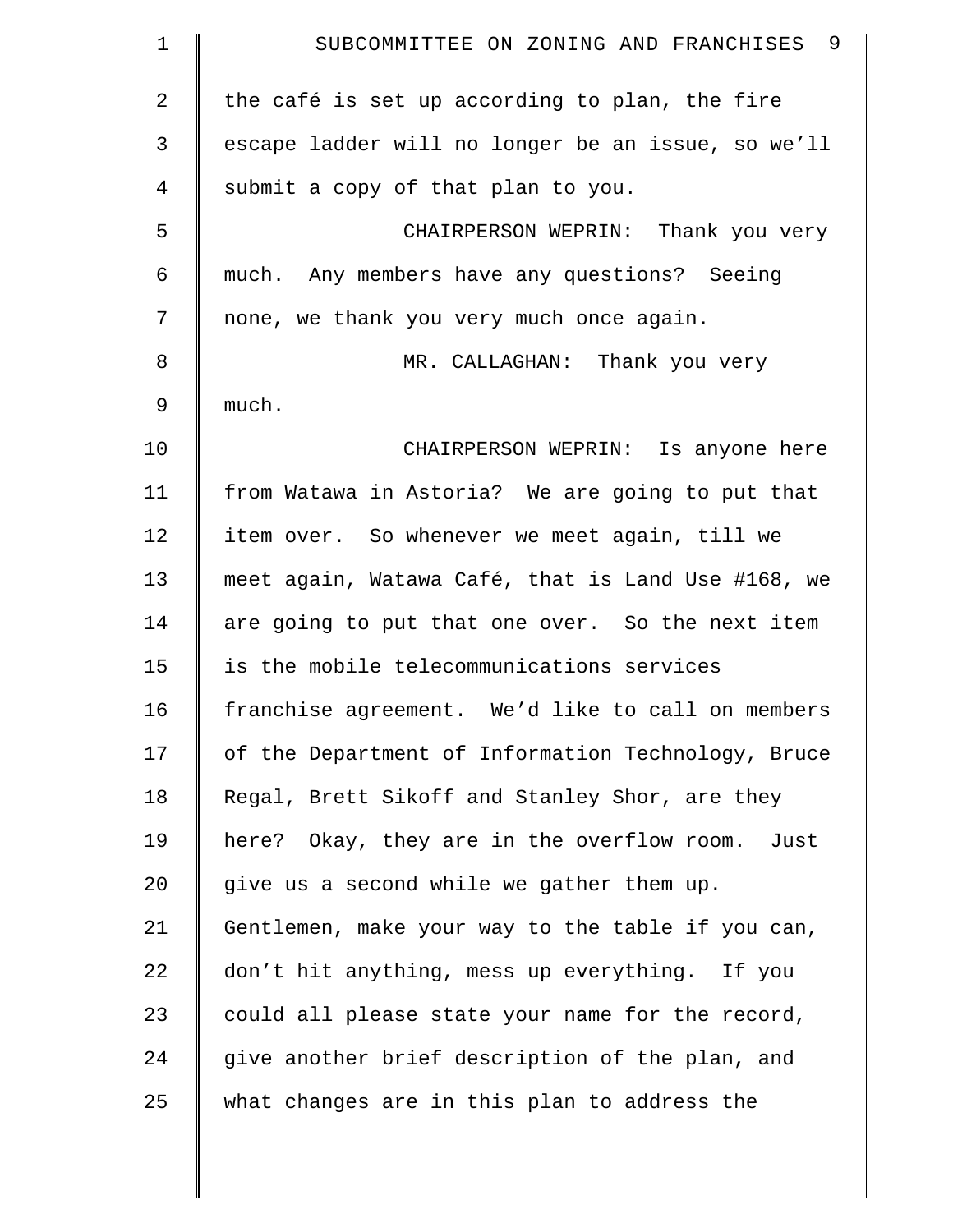| $\mathbf 1$    | SUBCOMMITTEE ON ZONING AND FRANCHISES 10           |
|----------------|----------------------------------------------------|
| $\overline{a}$ | concerns that were raised by members of this       |
| 3              | Committee some time ago.                           |
| $\overline{4}$ | MR. SHOR: Good morning, Chairman                   |
| 5              | Weprin and members of the Committee, my name is    |
| 6              | Stanley Shor, I'm Assistant Commissioner for       |
| 7              | Franchise Administration at the Department of      |
| 8              | Information Technology and Telecommunications.     |
| $\mathsf 9$    | With me is Brett Sikoff, who's the Director of     |
| 10             | Mobile Telecomm Franchises, and Bruce Regal from   |
| 11             | the Law Department. This authorizing resolution -  |
| 12             | thank you - this authorizing resolution is a       |
| 13             | reauthorization, we had been authorized, I think   |
| 14             | it's twice in the past? To issue franchises for    |
| 15             | mobile telecomm franchises, which is basically the |
| 16             | installation of facilities on lampposts and        |
| 17             | utility poles to allow for the placement of        |
| 18             | antennas and related equipment that facilitates    |
| 19             | wireless communication in the city. So the last    |
| 20             | time we were here, there were a number of concerns |
| 21             | raised regarding the existing scenario that we     |
| 22             | had, and we wanted to address those. So we         |
| 23             | drafted language that addresses those, if you like |
| 24             | I can recite the language, or do you want just the |
| 25             | quick description?                                 |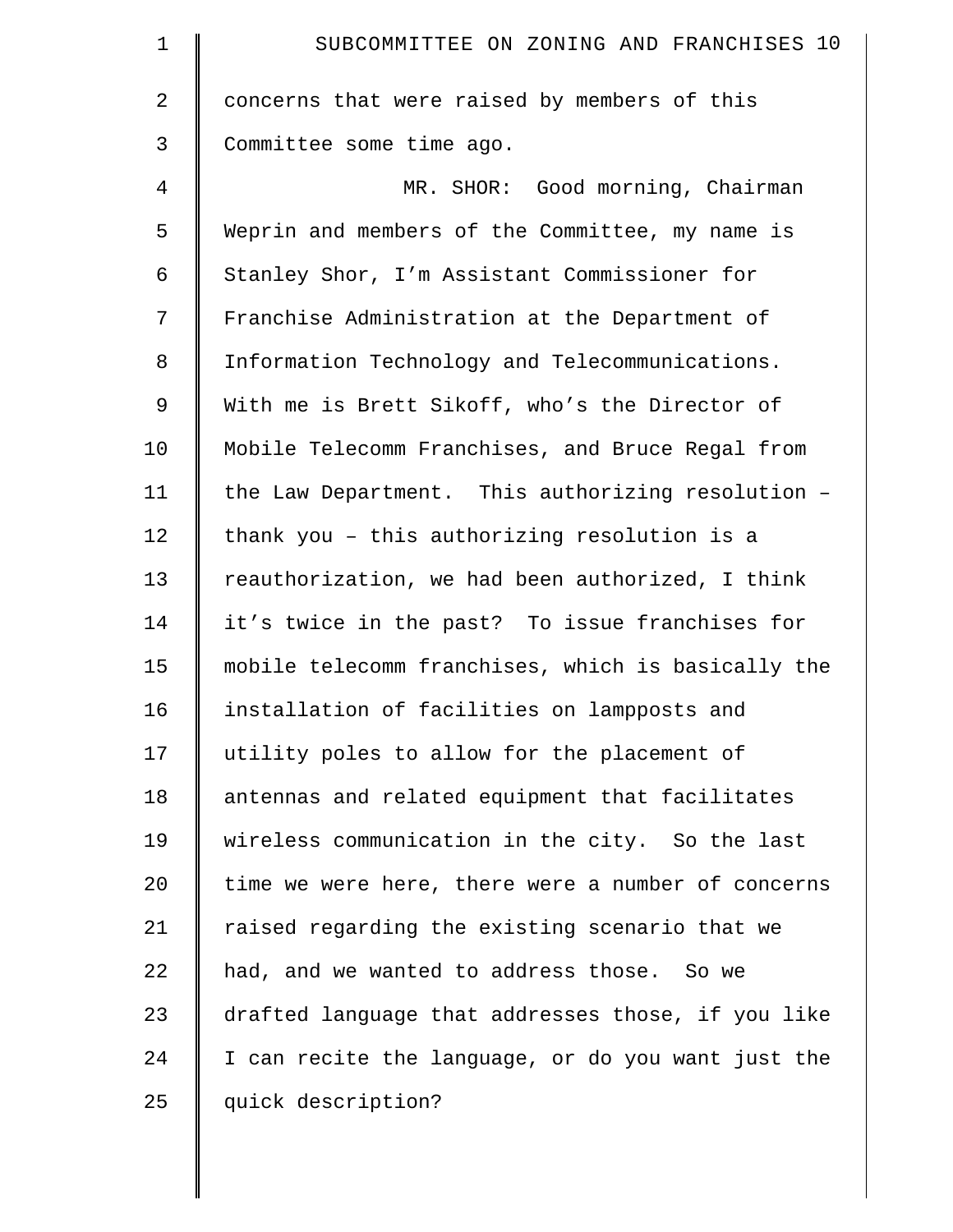| $\mathbf 1$ | SUBCOMMITTEE ON ZONING AND FRANCHISES 11                      |
|-------------|---------------------------------------------------------------|
| 2           | CHAIRPERSON WEPRIN: You can just                              |
| 3           | give a quick description, you don't have to read              |
| 4           | it word for word, but if you could describe what              |
| 5           | it does and the issue it addressed.                           |
| 6           | MR. SHOR: Okay. The first issue                               |
| 7           | is the issue of notification to the affected                  |
| 8           | communities. We have created a new provision that             |
| 9           | the Department will give notice prior to the                  |
| 10          | installation of a facility on a pole that is                  |
| 11          | within ten feet of a building, that we give at                |
| 12          | least fifteen days, fifteen business days notice              |
| 13          | to the community board. We also give notice to                |
| 14          | the City Council person for that area. So this is             |
| 15          | to make sure that in situations where the                     |
| 16          | installation is clearly going to be close to                  |
| 17          | somebody's building, that there's notice and the              |
| 18          | opportunity to comment. Another provision that                |
| 19          | we've added to make sure that service is provided             |
| 20          | beyond the core of Manhattan, we have created a               |
| 21          | provisions that there will be zones that the                  |
| 22          | franchisees will pay considerably less to the city            |
| 23          | for installations outside of Manhattan below 96 <sup>th</sup> |
| 24          | Street and the two additional zones, the lowest               |
| 25          | being for the areas that have the lowest service.             |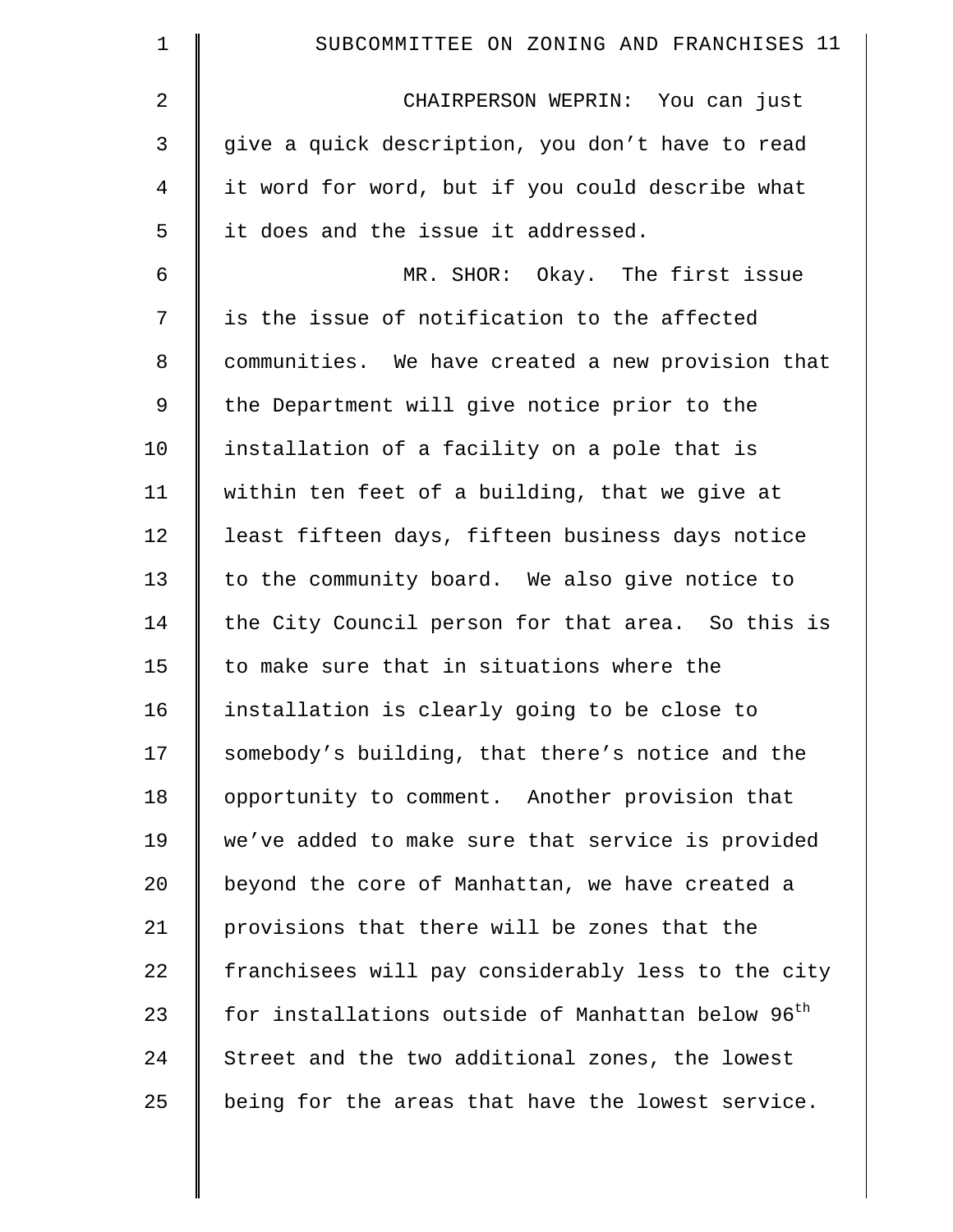| $\mathbf 1$    | SUBCOMMITTEE ON ZONING AND FRANCHISES 12           |
|----------------|----------------------------------------------------|
| $\overline{2}$ | So that would be economically feasible for small   |
| 3              | companies to serve those areas. There's provision  |
| $\overline{4}$ | regarding compliance with FCC emissions standards, |
| 5              | that we make it clear that we will be requiring    |
| 6              | the compliance, and that we will have provisions   |
| 7              | that they will have to pay for testing, to make    |
| 8              | sure that they comply with those provisions. Also  |
| 9              | there's considerable interest in what we are doing |
| 10             | with regard to minority and women owned            |
| 11             | businesses. We have added provisions to require    |
| 12             | that whenever we do a request for proposal or      |
| 13             | other solicitation, that certified minority-owned  |
| 14             | business enterprises and certified women-owned     |
| 15             | business enterprises will be sent the request for  |
| 16             | proposals. We also will have provisions to         |
| 17             | encourage a franchisee when using subcontractors   |
| 18             | that work on city facilities, specifically the     |
| 19             | city light poles, that there will be terms in the  |
| $20 \,$        | contract that will be favorable to them, less      |
| 21             | expensive to them, if they use the city's          |
| 22             | contracting process, which gives a priority for    |
| 23             | minority-owned and women-owned businesses.<br>So   |
| 24             | that's a quick summary, if you have any questions, |
| 25             | we would be happy to answer your questions.        |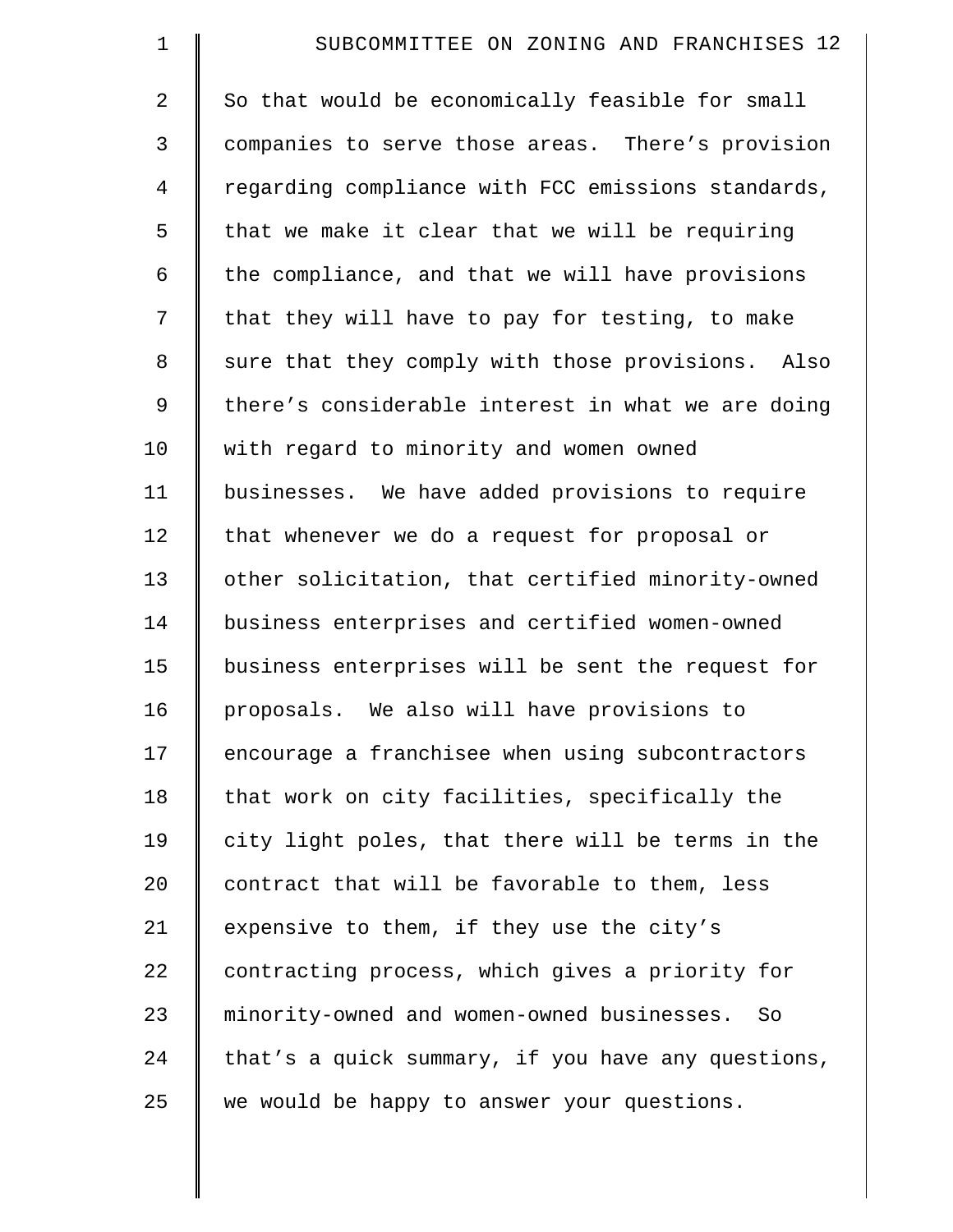| 1  | SUBCOMMITTEE ON ZONING AND FRANCHISES 13           |
|----|----------------------------------------------------|
| 2  | CHAIRPERSON WEPRIN: Just one piece                 |
| 3  | of business, was there a letter that you submitted |
| 4  | or were supposed to bring?                         |
| 5  | MR. SHOR: There's a letter that                    |
| 6  | should be to you shortly. The Commissioner was on  |
| 7  | vacation, we wanted to get her signature on it.    |
| 8  | CHAIRPERSON WEPRIN: Okay, and that                 |
| 9  | letter states what?                                |
| 10 | MR. SHOR: It summarizes all of the                 |
| 11 | provisions  well, it doesn't summarize it, it      |
| 12 | states them clearly with an explanation of all the |
| 13 | provisions that we would be making changes to.     |
| 14 | CHAIRPERSON WEPRIN: Okay, and                      |
| 15 | members of the panel, Ms. Reyna, you want to say   |
| 16 | something?                                         |
| 17 | COUNCIL MEMBER REYNA: No, it's                     |
| 18 | okay. Do you want to? I want to just thank DOITT   |
| 19 | for going back and reviewing the language that has |
| 20 | been put forward today. The concerns that we had   |
| 21 | raised at this Committee perhaps were a practice   |
| 22 | that was an oversight then. And I do believe that  |
| 23 | moving forward, these are the elements that you    |
| 24 | will consider before coming to the Committee, to   |
| 25 | be able to regard and assist us in promoting the   |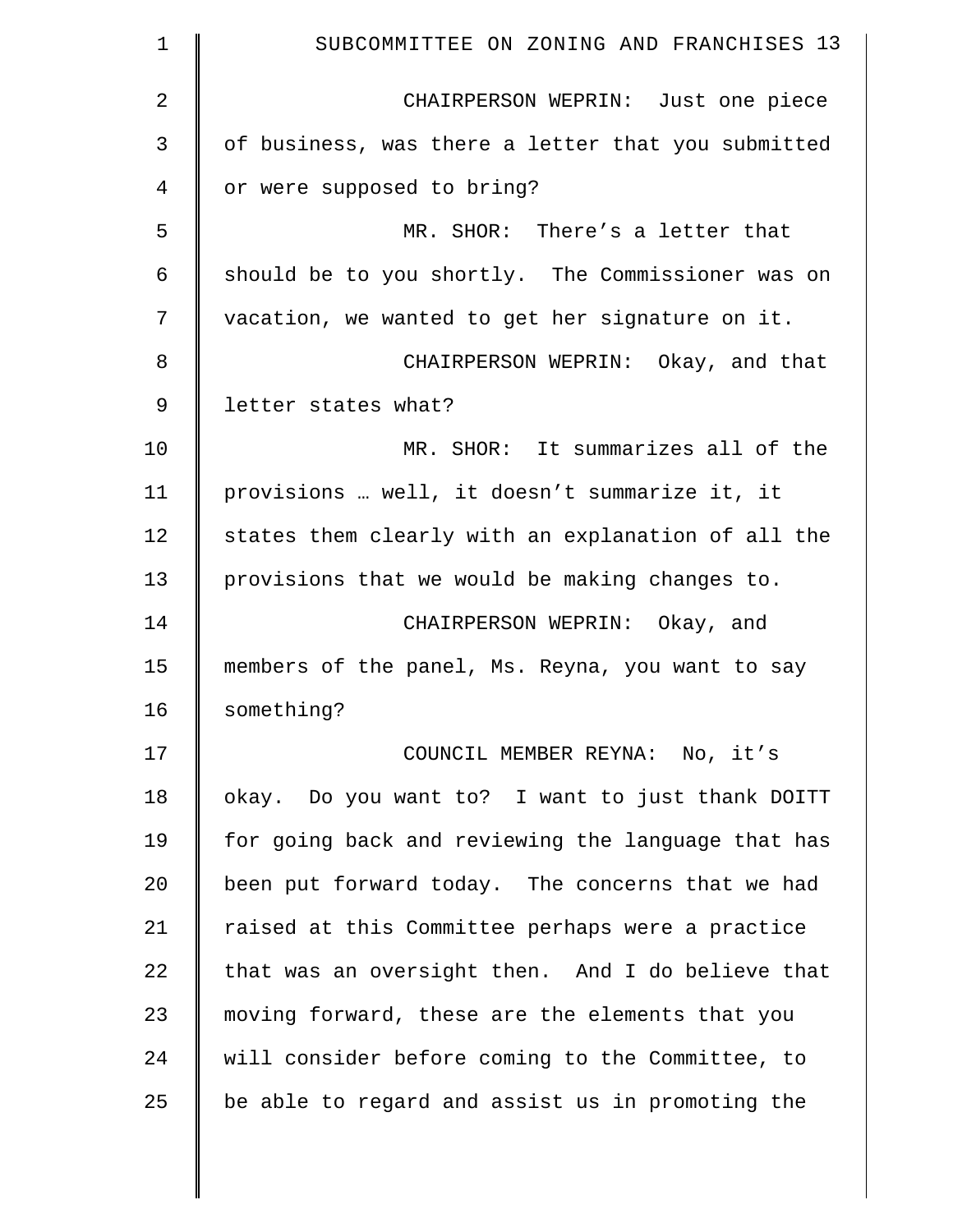| 1  | SUBCOMMITTEE ON ZONING AND FRANCHISES 14           |
|----|----------------------------------------------------|
| 2  | minority and women's business enterprise           |
| 3  | provisions that this Council has worked for to be  |
| 4  | able to empower businesses, so that we can have    |
| 5  | growth across the board. The particular language   |
| 6  | concerning just being able to have community       |
| 7  | residents or, you know, the community board, to be |
| 8  | able to have the opportunity for responding to     |
| 9  | certain concerns, if any are raised, but just the  |
| 10 | level of regard to community is very well          |
| 11 | established in this language, and I just hope that |
| 12 | we can continue to work together on this type of   |
| 13 | proposal being put forth by DOITT. Thank you.      |
| 14 | CHAIRPERSON WEPRIN: Chairman                       |
| 15 | Comrie.                                            |
| 16 | COUNCIL MEMBER COMRIE: So I just                   |
| 17 | want to be clear, the reason that we don't have    |
| 18 | the letter is only because you needed to get the   |
| 19 | signature of the Commissioner?                     |
| 20 | MR. SHOR: Yes.                                     |
| 21 | COUNCIL MEMBER COMRIE:<br>But                      |
| 22 | everything that you detailed leads to what         |
| 23 | exactly? Could you just expound on that a little   |
| 24 | bit?                                               |
| 25 | MR. SHOR: Okay. What's in here                     |
|    |                                                    |
|    |                                                    |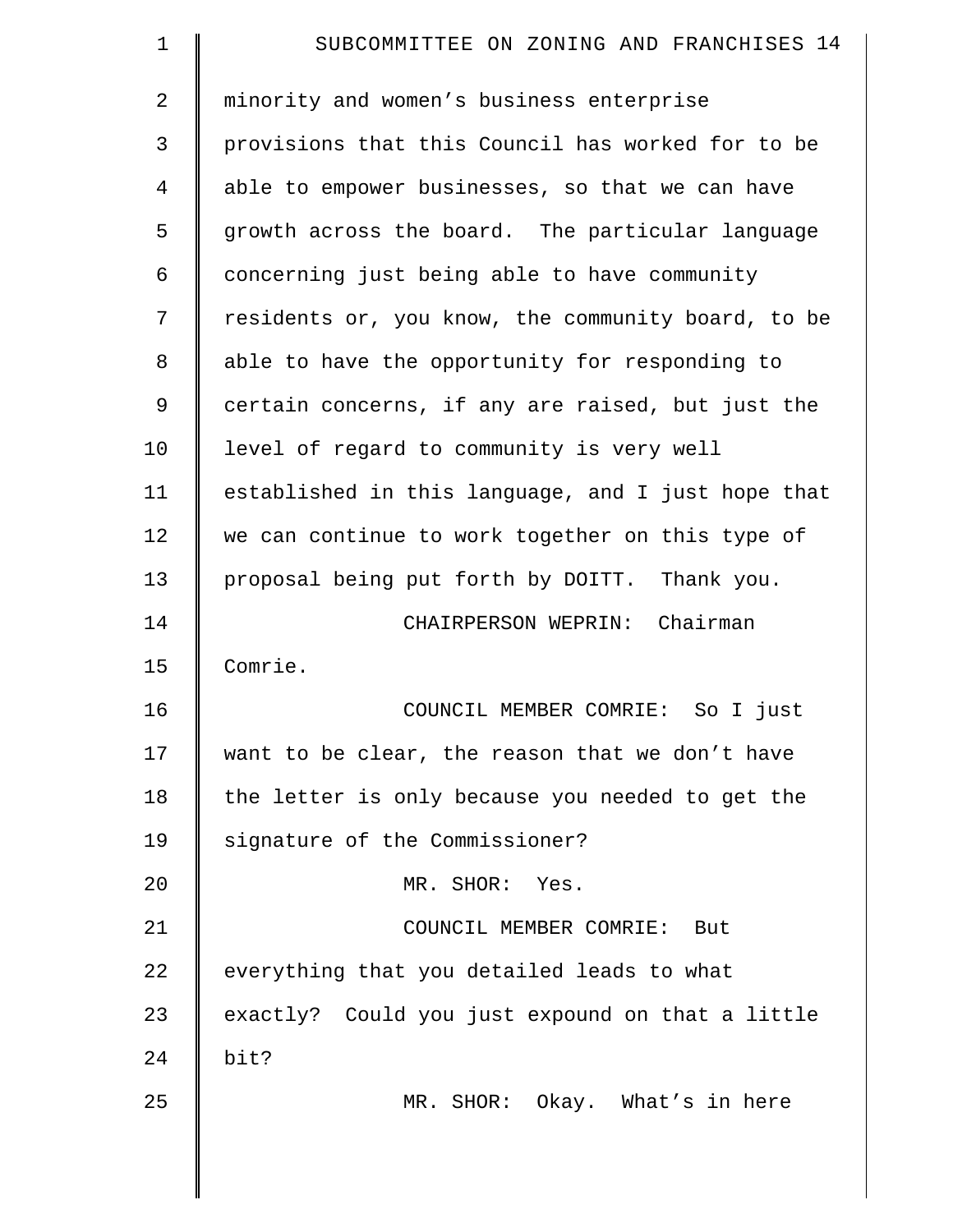| $\mathbf 1$    | SUBCOMMITTEE ON ZONING AND FRANCHISES 15           |
|----------------|----------------------------------------------------|
| $\overline{2}$ | was intended to address the concerns of the        |
| 3              | Council members, specifically the concerns about   |
| 4              | notice, the concerns about opportunity for smaller |
| 5              | businesses, and the service to areas outside of    |
| 6              | the Manhattan core. So the, if there's a specific  |
| 7              | provision that you want me to talk more about, we  |
| 8              | could talk more about the minority and women-owned |
| 9              | business provisions that we- -                     |
| 10             | COUNCIL MEMBER COMRIE:                             |
| 11             | (Interposing) I just wanted to be sure that        |
| 12             | everything that we had talked about is going to be |
| 13             | approved by the city, and that there won't be a    |
| 14             | deputy mayor or someone else that says that the    |
| 15             | letter should not be approved before the full      |
| 16             | Committee votes. And I appreciate that you have    |
| 17             | made, you know, steps moving towards insuring that |
| 18             | there is a  that the MWBE rules that are already   |
| 19             | at the city's core are now adopted by your agency  |
| 20             | in a larger way, and I appreciate that the issues  |
| 21             | that you raised will create more opportunities for |
| 22             | MWBE's to be aware of the contracts. I think that  |
| 23             | the key part is getting the information out, so    |
| 24             | that all parties can be aware of it. I just want   |
| 25             | to make sure that we don't vote, and then          |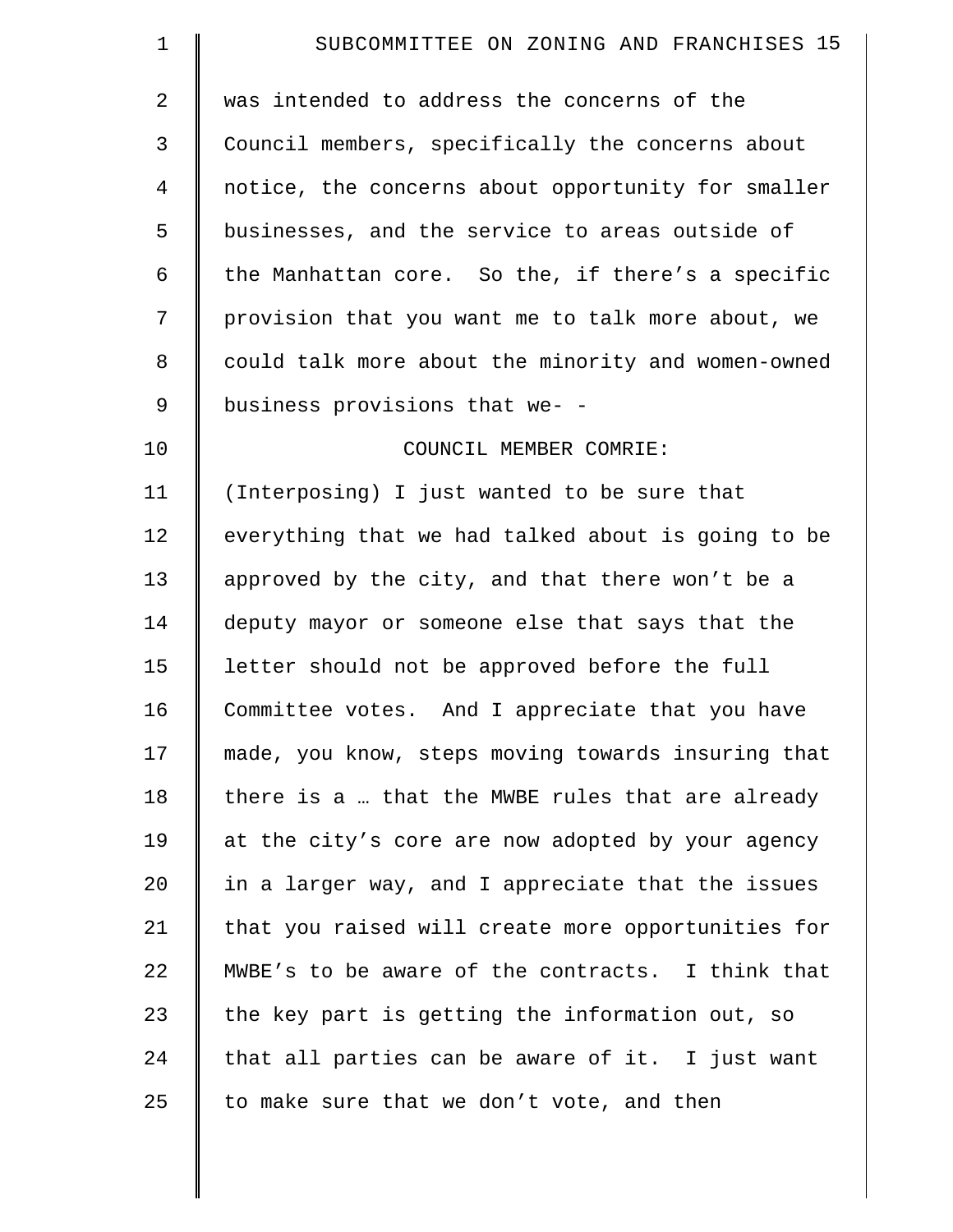| SUBCOMMITTEE ON ZONING AND FRANCHISES 16           |
|----------------------------------------------------|
| afterwards we hear from some lawyer or some other  |
| entity that the letter can't be signed because of  |
| jurisdictional or some cross-pollination or        |
| whatever, that they come up with to find a reason  |
| not to sign the letter. You know, I want to make   |
| sure that there are opportunities created from     |
| this and not  and a larger need to create a        |
| standard to ensure that any projects are done with |
| the opportunities for entrepreneurship, employment |
| and ownership.                                     |
| MR. REGAL: Council Member, all the                 |
| changes in the authorizing resolution which we     |
| explained to you when we briefed you, and that     |
| we've explained in the draft of the letter to all  |
| the members, that is the authorizing resolution,   |
| which those changes incorporated, that we're       |
| asking you to adopt and vote on today.             |
| COUNCIL MEMBER COMRIE: Okay, so                    |
| you're just waiting on the Commissioner to sign.   |
| MR. REGAL: The letter itself is                    |
| just an explanatory letter, explaining the basis   |
| for those changes, but all the changes that we've  |
| given you are in the- -                            |
| MR. SHOR: (Interposing) And we are                 |
|                                                    |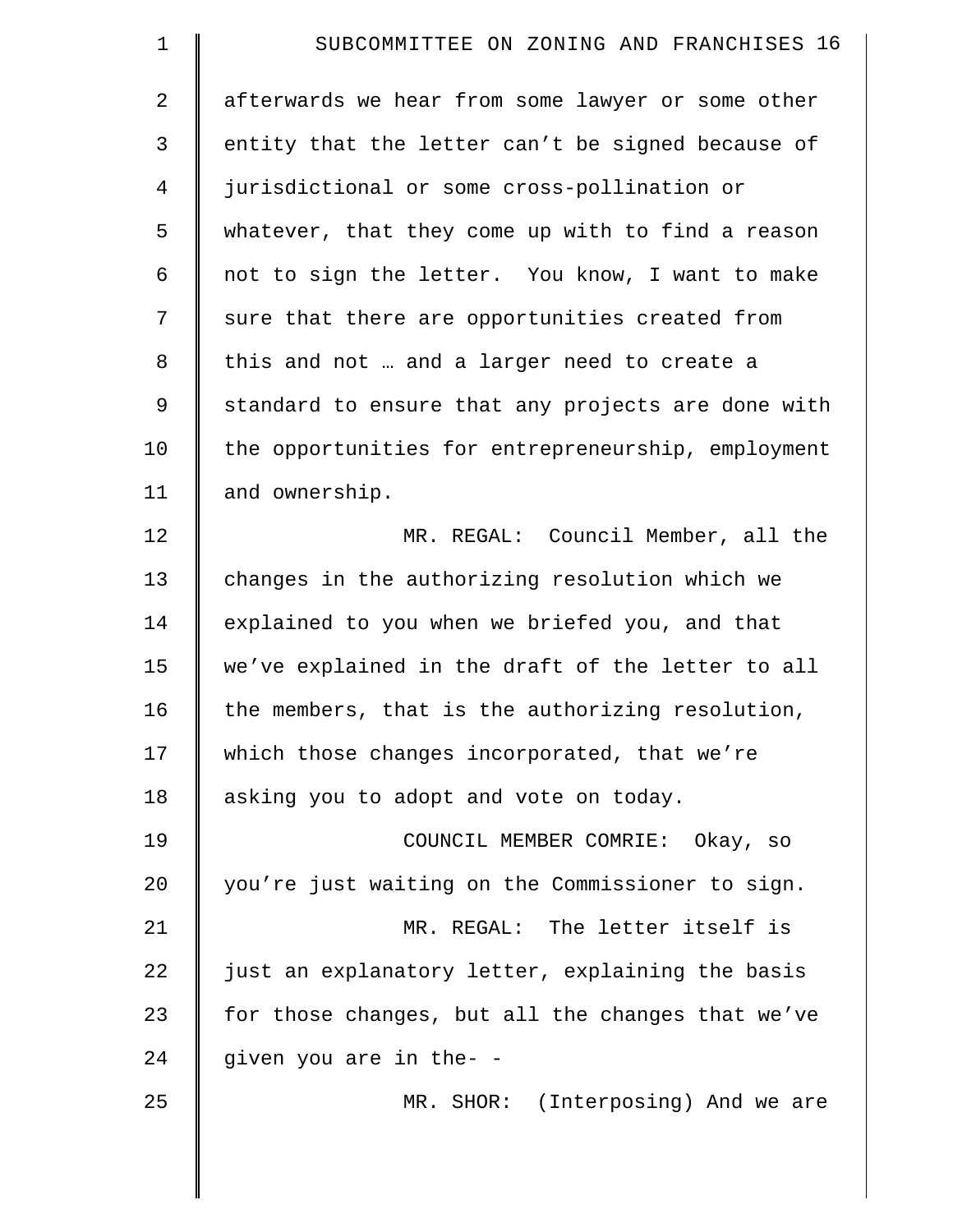| $\mathbf 1$    | SUBCOMMITTEE ON ZONING AND FRANCHISES 17           |
|----------------|----------------------------------------------------|
| $\overline{2}$ | committed to those changes.                        |
| 3              | COUNCIL MEMBER COMRIE: Okay, all                   |
| 4              | right, good. I just want to make sure it's not     |
| 5              | going through another set of lawyers, or another   |
| 6              | $set$ of- -                                        |
| 7              | MR. SHOR: (Interposing) This is                    |
| 8              | the only lawyer that's- -                          |
| $\mathsf 9$    | COUNCIL MEMBER COMRIE:                             |
| 10             | (Interposing) Okay, fine.                          |
| 11             | MR. SHOR:  working on it.                          |
| 12             | COUNCIL MEMBER COMRIE: Or there's                  |
| 13             | some other entity that has to look at it prior to  |
| 14             | approval. You know, part of our responsibility as  |
| 15             | legislators and as a city, is to try to stimulate  |
| 16             | the economy and to create opportunities. And       |
| 17             | that's really what I'm trying to do here. So I     |
| 18             | want to thank you for meeting with me, thank you   |
| 19             | for working on it, and it's a step towards, and I  |
| 20             | think we need to do more as a policy to look into  |
| 21             | that in general. But I want to thank you for       |
| 22             | making as many, as large an effort as you can make |
| 23             | under the legal jurisdictions that you do have     |
| 24             | now. Thank you, Mr. Chair.                         |
| 25             | CHAIRPERSON WEPRIN: Thank you                      |
|                |                                                    |
|                |                                                    |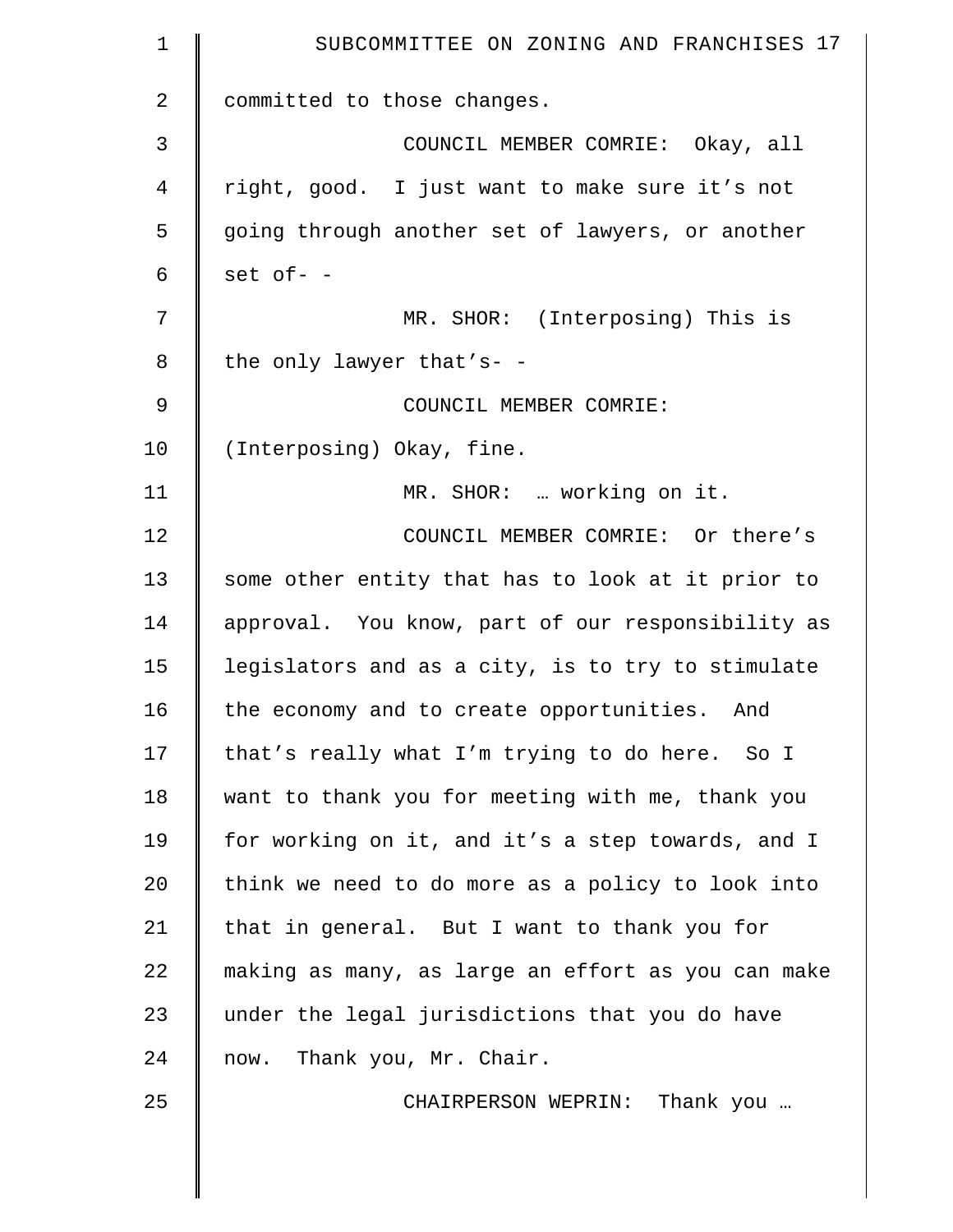| $\mathbf 1$ | SUBCOMMITTEE ON ZONING AND FRANCHISES 18           |
|-------------|----------------------------------------------------|
| 2           | well, it's obvious that we've been joined by       |
| 3           | Council Member Comrie, and also Robert Jackson to  |
| 4           | my left. Vincent Ignizio has a question.           |
| 5           | COUNCIL MEMBER IGNIZIO: Yes, very                  |
| 6           | briefly. This authorizing resolution really        |
| 7           | pertains to notification to the community board    |
| 8           | and the Council members. What good is that         |
| 9           | notification if they can't come to you and say,    |
| 10          | "We received this notification, we don't agree     |
| 11          | with the placement, we'd like this placement       |
| 12          | altered"? Is that authority in this authorizing    |
| 13          | resolution?                                        |
| 14          | MR. SHOR: When we get comments                     |
| 15          | regarding a placement and obviously we're going to |
| 16          | review the comments, we're going to look at the    |
| 17          | situation, we're going to work with the company.   |
| 18          | If there's another location that's more            |
| 19          | appropriate for the facility, they will work with  |
| 20          | us to move it. And this is  I mean, obviously      |
| 21          | there is competing forces that they want to have   |
| 22          | the business, but they also don't want to upset    |
| 23          | the community. They want  basically this is a      |
| 24          | business that's trying to operate in the city, so  |
| 25          | we've had very good success with them. I don't     |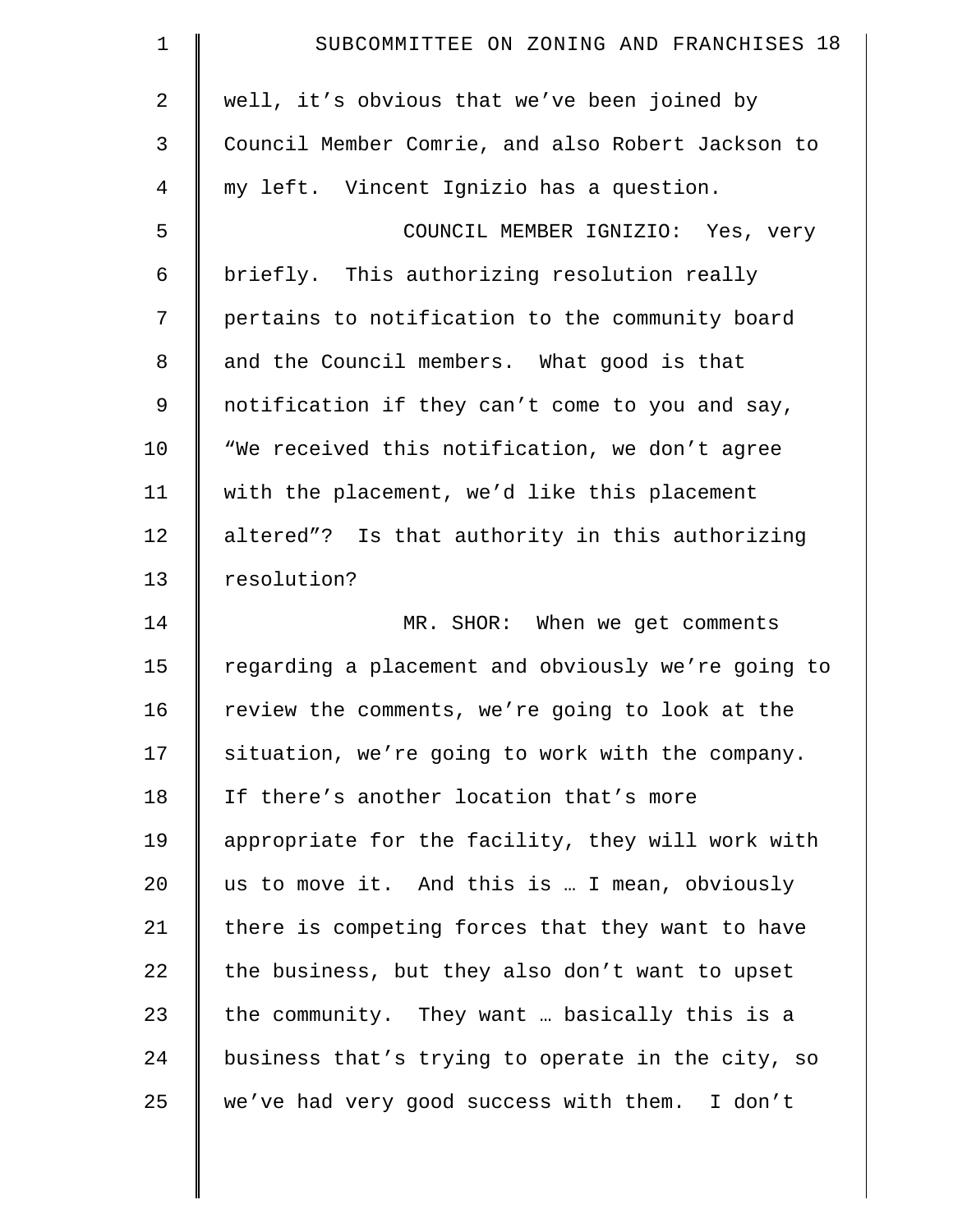| 1              | SUBCOMMITTEE ON ZONING AND FRANCHISES 19          |
|----------------|---------------------------------------------------|
| $\overline{2}$ | know that every situation that they  that it      |
| $\mathfrak{Z}$ | would be able to be moved, but certainly every    |
| 4              | situation is going to be taken very seriously.    |
| 5              | COUNCIL MEMBER IGNIZIO: Okay.                     |
| 6              | MR. SHOR: And we would look at                    |
| 7              | that.                                             |
| 8              | COUNCIL MEMBER IGNIZIO: All right,                |
| $\mathsf 9$    | I just wanted to, you know, the authorizing       |
| 10             | resolution does not give any authority beyond     |
| 11             | informational to both the Council members and the |
| 12             | community board. I just wanted to be clear that   |
| 13             | that's what it does and nothing else. So we're    |
| 14             | not misleading anybody on this panel or any other |
| 15             | panel, that this is purely a notification         |
| 16             | situation, and that we're at the behest of the    |
| 17             | agency going forward, should we seek to adopt or  |
| 18             | move any particular installation of the mobile    |
| 19             | device, correct?                                  |
| 20             | MR. SHOR: Correct, but I can                      |
| 21             | commit to you that we will work very closely with |
| 22             | every Council member that has an issue.           |
| 23             | COUNCIL MEMBER IGNIZIO: Okay,                     |
| 24             | thank you very much. Thank you, Mr. Chair.        |
| 25             | CHAIRPERSON WEPRIN: Any other                     |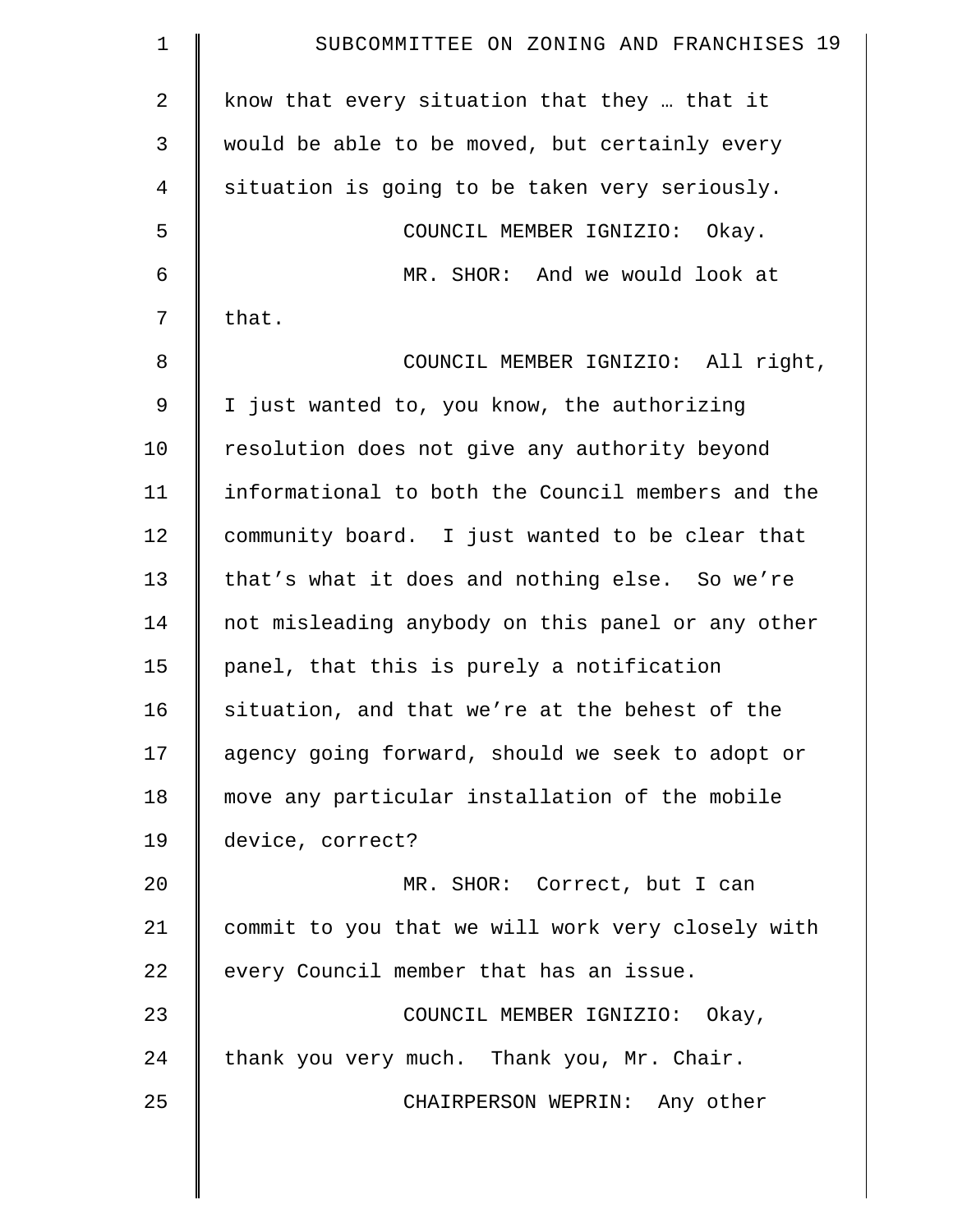| $\mathbf 1$    | SUBCOMMITTEE ON ZONING AND FRANCHISES 20           |
|----------------|----------------------------------------------------|
| 2              | questions from the panel? Okay gentlemen, thank    |
| 3              | you. We'll close, move on from this hearing to     |
| $\overline{4}$ | the next item. Is someone here from Watawa Café,   |
| 5              | in Astoria? I saw someone walk in, but that's a    |
| 6              | no. Okay. So we're going to move to  well,         |
| 7              | actually we're going to vote on these, so we're    |
| 8              | going to move to close the hearings on these items |
| 9              | that we've already heard, and we're going to move  |
| 10             | to a vote on these items, since the 15 Penn Plaza  |
| 11             | project, we will have the full hearing today. We   |
| 12             | will not have the vote today. But we will have     |
| 13             | the entire hearing, it will give us a chance to    |
| 14             | digest what we hear today. So I am going to move   |
| 15             | to couple, we're going to move to couple these     |
| 16             | land use items, the two cafes, again, Land Use     |
| 17             | #166, Land Use #167, and Resolution #191, the      |
| 18             | mobile telecommunications services franchise       |
| 19             | agreement, those three items are coupled. Watawa   |
| 20             | Café is being put off until another meeting,       |
| 21             | probably the next meeting. And we move to couple   |
| 22             | those and the recommendation is an aye, and the    |
| 23             | Counsel, Christian Hylton, will read the roll.     |
| 24             | COMMITTEE COUNSEL HYLTON: Chair                    |
| 25             | Weprin.                                            |
|                |                                                    |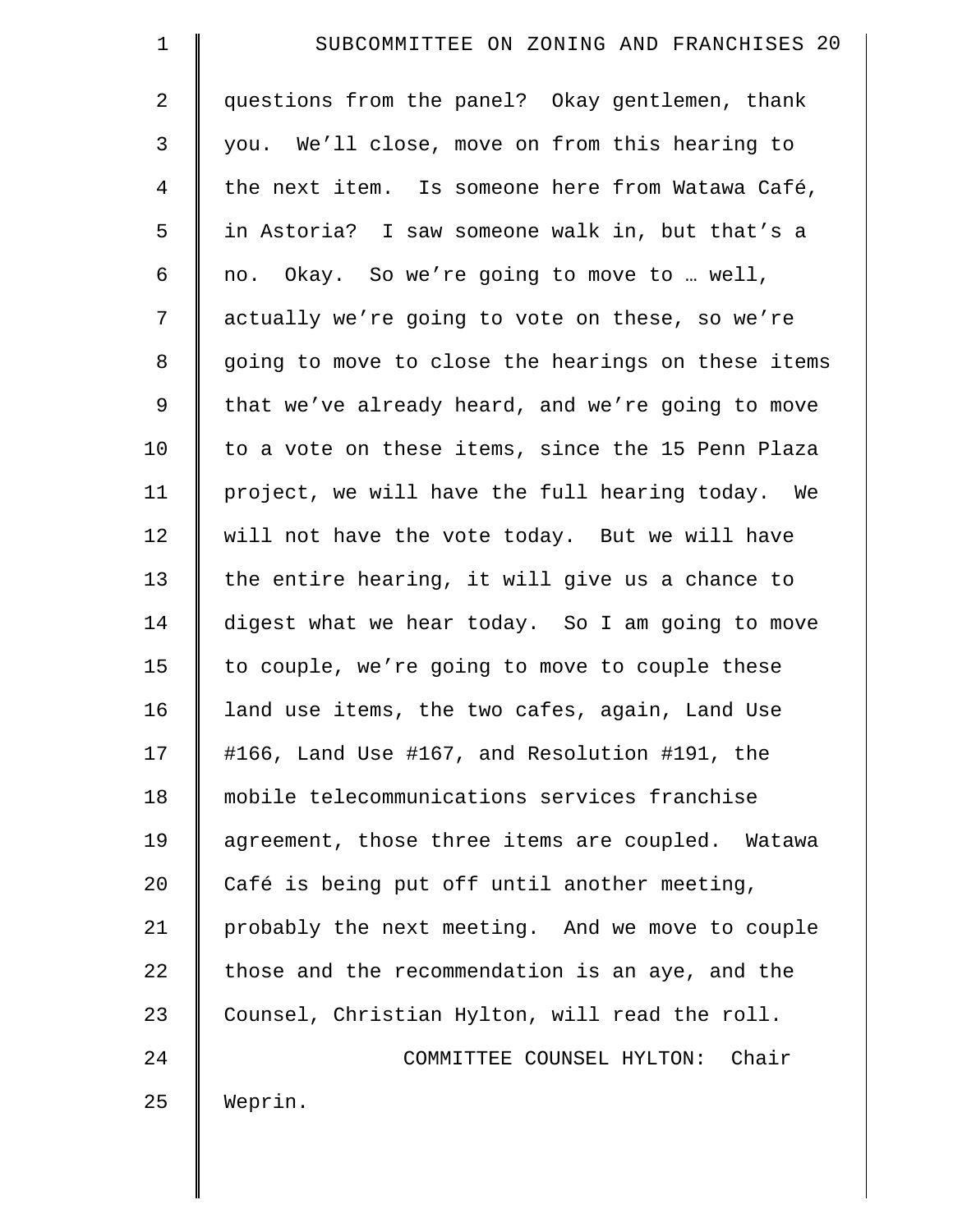| $\mathbf 1$    | SUBCOMMITTEE ON ZONING AND FRANCHISES 21          |
|----------------|---------------------------------------------------|
| $\overline{2}$ | CHAIRPERSON WEPRIN: Aye.                          |
| 3              | COMMITTEE COUNSEL HYLTON: Council                 |
| 4              | Member Reyna.                                     |
| 5              | COUNCIL MEMBER REYNA: Aye.                        |
| 6              | COMMITTEE COUNSEL HYLTON: Council                 |
| 7              | Member Comrie.                                    |
| 8              | COUNCIL MEMBER COMRIE: I want to                  |
| 9              | thank DOITT for their taking the time and effort  |
| 10             | to understand what we were talking about. I did   |
| 11             | meet with them, I did want to make an emphasis on |
| 12             | trying to create opportunity. They are working,   |
| 13             | as we need to encourage every city agency, to     |
| 14             | allow real opportunities for anyone that would    |
| 15             | like to be an entrepreneur and take advantage of  |
| 16             | city contracting, so I vote aye on all.           |
| 17             | COMMITTEE COUNSEL HYLTON: Council                 |
| 18             | Member Jackson.                                   |
| 19             | COUNCIL MEMBER JACKSON: Aye.                      |
| 20             | COMMITTEE COUNSEL HYLTON: Council                 |
| 21             | Member Vann.                                      |
| 22             | COUNCIL MEMBER VANN: Aye.                         |
| 23             | COMMITTEE COUNSEL HYLTON: Council                 |
| 24             | Member Garodnick.                                 |
| 25             | COUNCIL MEMBER GARODNICK: Aye.                    |
|                |                                                   |
|                |                                                   |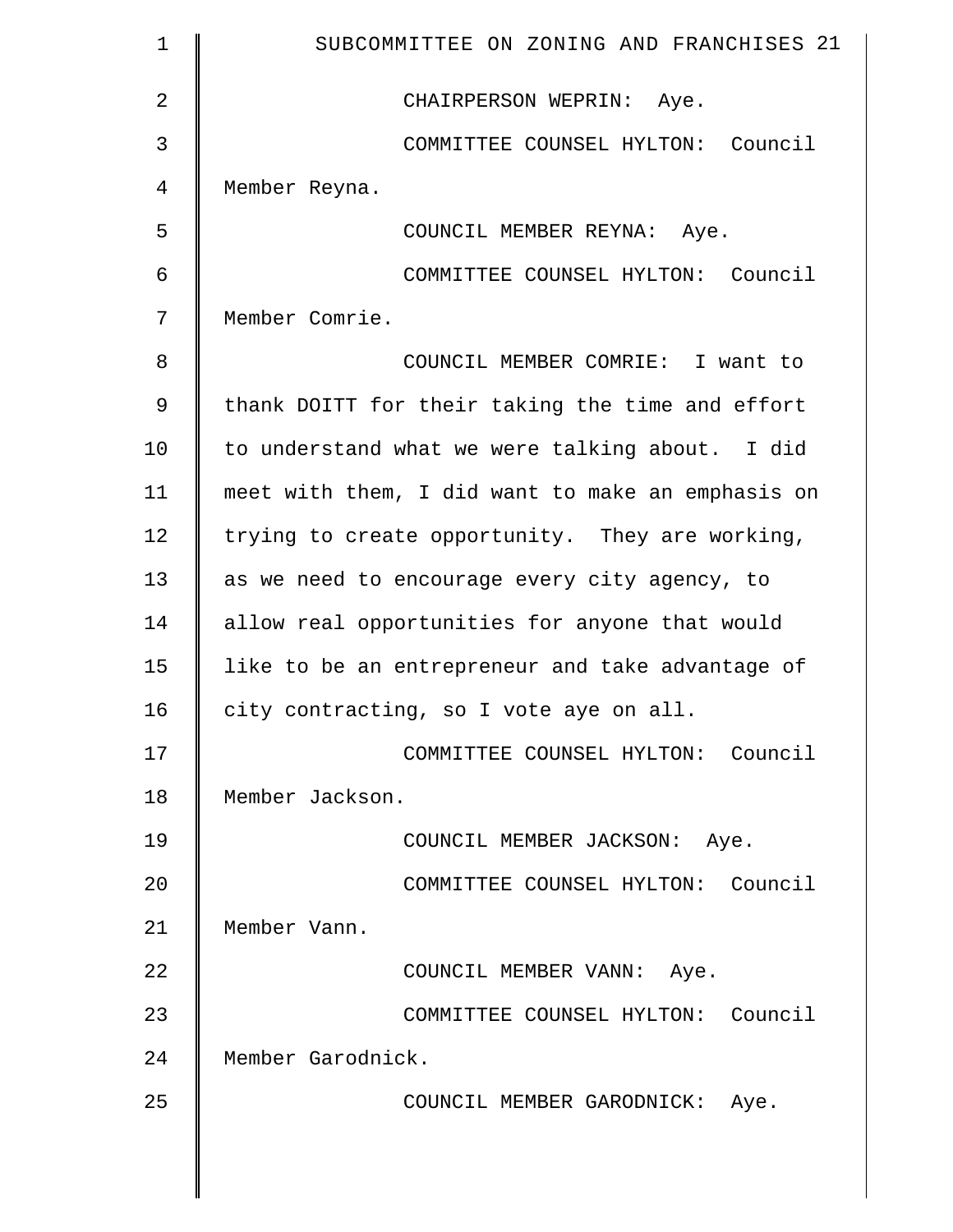| $\mathbf 1$ | SUBCOMMITTEE ON ZONING AND FRANCHISES 22           |
|-------------|----------------------------------------------------|
| 2           | COMMITTEE COUNSEL HYLTON: Council                  |
| 3           | Member Vacca.                                      |
| 4           | COUNCIL MEMBER VACCA: I would just                 |
| 5           | like to explain my vote. I'm going to vote aye on  |
| 6           | all. My concern about resolution 191 was somewhat  |
| 7           | addressed by DOITT today. However, the issue that  |
| 8           | I'm concerned about really transcends this         |
| 9           | resolution. It concerns the installation of        |
| 10          | telecommunications equipment, and the fact that    |
| 11          | our hands and the City of New York are often tied  |
| 12          | because of FCC regulations. The FCC basically      |
| 13          | says that you can go ahead and construct cell      |
| 14          | phone towers on roofs or across the street from    |
| 15          | schools and nursing homes, without doing anything  |
| 16          | but get a Buildings Department permit. And time    |
| 17          | and time again, when we raised safety issues, or   |
| 18          | when we've spoken about the long-term effects that |
| 19          | the installation of much of this equipment may or  |
| 20          | may not have, we've been told that the FCC would   |
| 21          | not tolerate anything more on the level of         |
| 22          | community input than the Buildings Department      |
| 23          | permit. So in this case, at least we have a        |
| 24          | notification process, although it's not enough,    |
| 25          | I'm aware from my experience in this matter that   |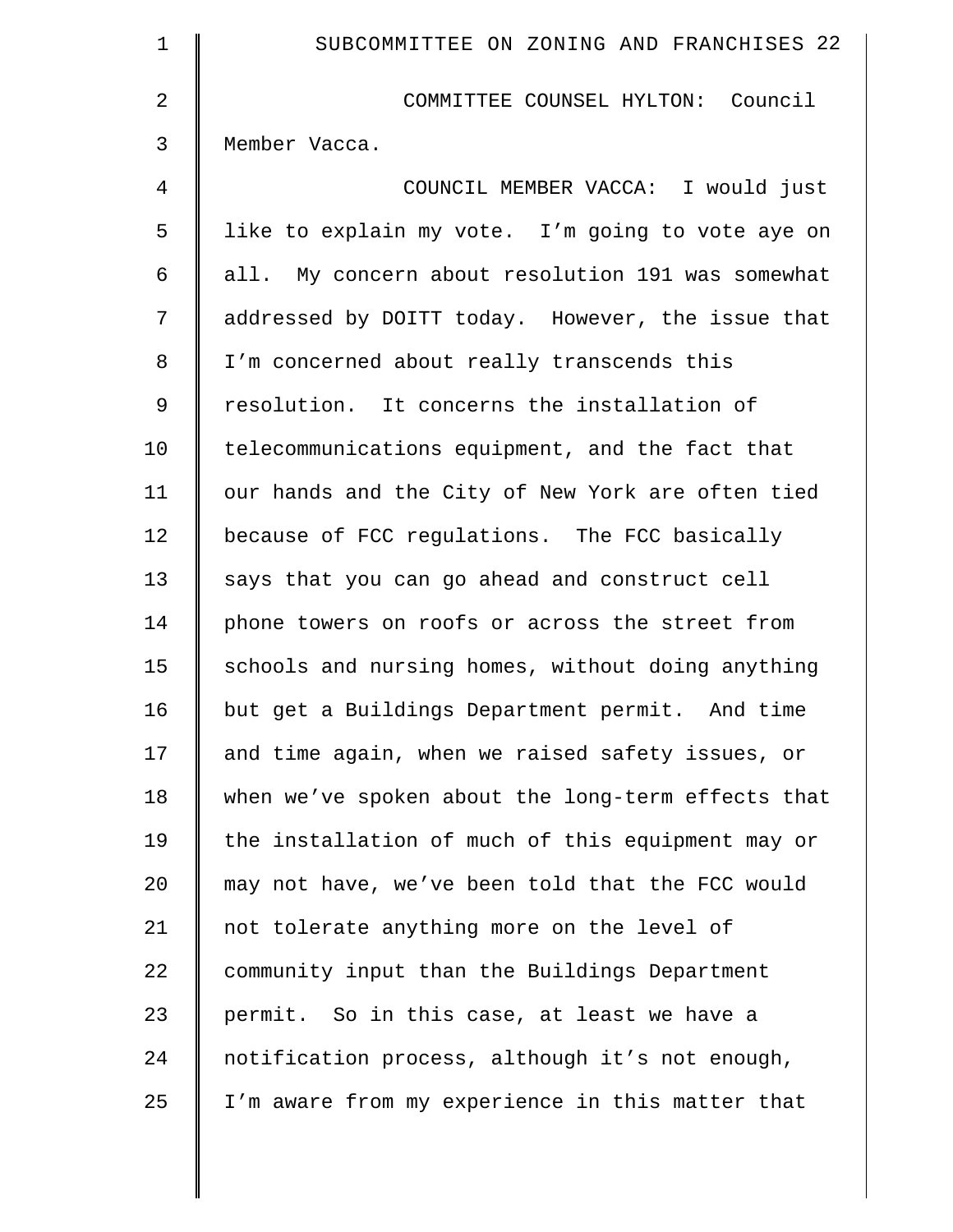| $\mathbf 1$     | SUBCOMMITTEE ON ZONING AND FRANCHISES 23          |
|-----------------|---------------------------------------------------|
| 2               | until we move the Federal Communications          |
| 3               | Commission, that there's not much more than the   |
| 4               | notification process that we can try to get. And  |
| 5               | we've had this experience in trying to legislate  |
| 6               | these matters here at the Council before. I also  |
| 7               | think, lastly, it's incumbent upon DOITT to       |
| 8               | promulgate a list of criteria whereby community   |
| 9               | boards and community Council people could object, |
| 10              | and I hope that that criteria would be developed  |
| 11              | as we go forth. But with that explanation I'm     |
| 12              | going to vote aye.                                |
| 13              | COMMITTEE COUNSEL HYLTON: Council                 |
| 14              | Member Ignizio.                                   |
| 15              | COUNCIL MEMBER IGNIZIO: I too                     |
| 16              | would like to explain my vote, and quite frankly  |
| 17              | speak to the concerns of my colleague from the    |
| 18              | Bronx, Jimmy Vacca. I don't think the city has    |
| 19              | done all it should and all it could with regards  |
| 20 <sub>o</sub> | to siting of telecommunication equipment in this  |
| 21              | city. All too often, when Jimmy and myself go     |
| 22              | into them asking for different provisions to try  |
| 23              | to protect children, they've turned a blind eye   |
| 24              | and a deaf ear and pointed to the Federal         |
| 25              | government. I don't think they've been as helpful |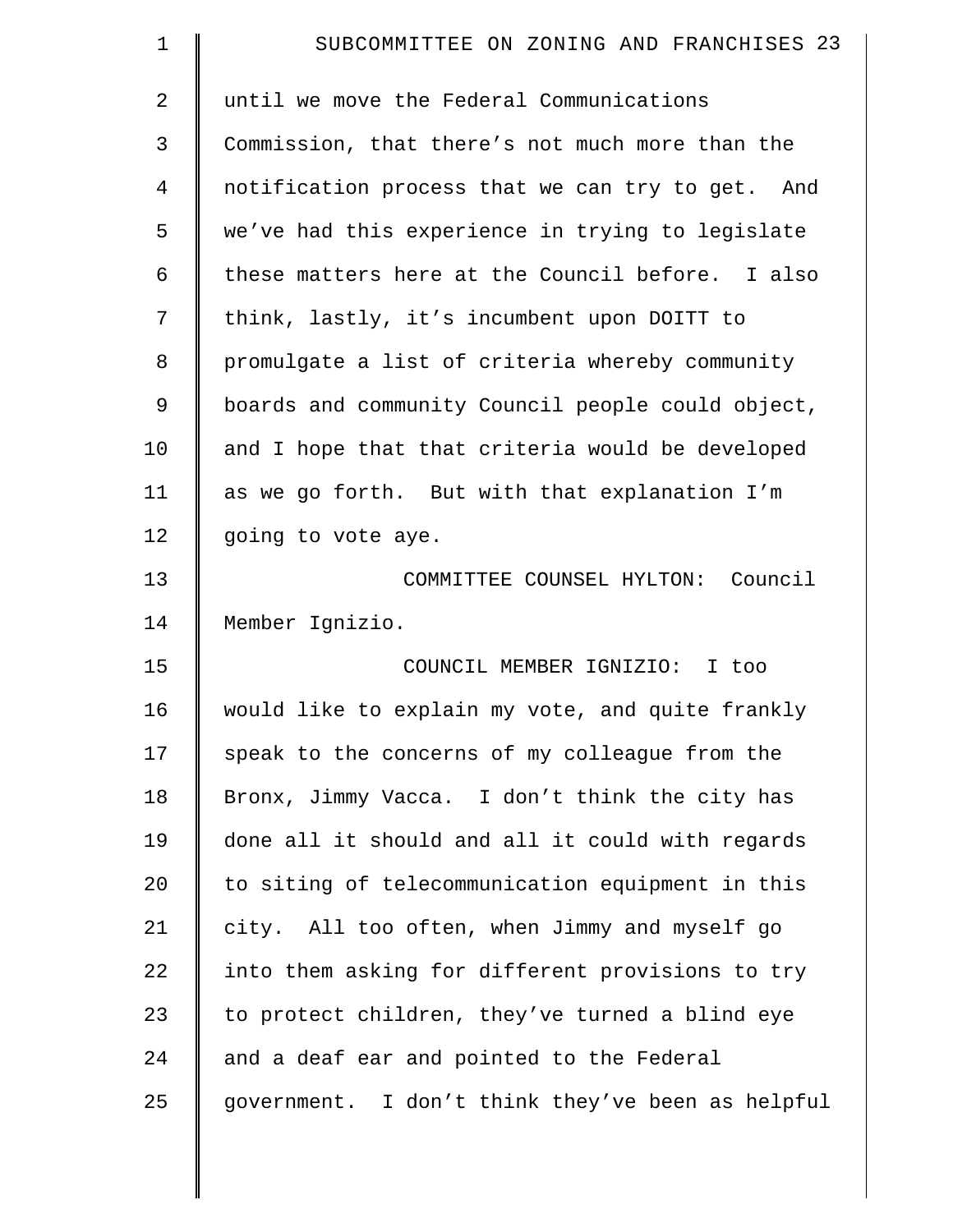| $\mathbf 1$ | SUBCOMMITTEE ON ZONING AND FRANCHISES 24          |
|-------------|---------------------------------------------------|
| 2           | and as understanding to the concerns that I've    |
| 3           | raised and that Jimmy has raised, and before I    |
| 4           | give them additional powers to do more, I'm not   |
| 5           | going to put my stamp on allowing these things to |
| 6           | go up when I don't know what they'll do, and/or I |
| 7           | don't know that they'll take into consideration   |
| $\,8\,$     | legislatively the ideas that this Council has. So |
| 9           | with that I vote no on Reso #191 and aye on all   |
| 10          | others.                                           |
| 11          | COMMITTEE COUNSEL HYLTON: By a                    |
| 12          | vote of eight in the affirmative, none in the     |
| 13          | negative, LU 166 and 167 are approved. By a vote  |
| 14          | of seven in the affirmative, one in the negative, |
| 15          | Resolution 191 is approved, and referred to the   |
| 16          | full Land Use Committee.                          |
| 17          | CHAIRPERSON WEPRIN: Thank you, Mr.                |
| 18          | Hylton. And that will end the undercard, we're    |
| 19          | going to move on to the main event. We will now   |
| 20          | move on to 15 Penn Plaza, this is Land Use Items  |
| 21          | 159 through 163, inclusive. And we would like to  |
| 22          | call on the following people on behalf of the     |
| 23          | applicants, David Greenbaum  who else have we     |
| 24          | got? Is your testimony with the applicant, right? |
| 25          | Well, will the applicants please come forward,    |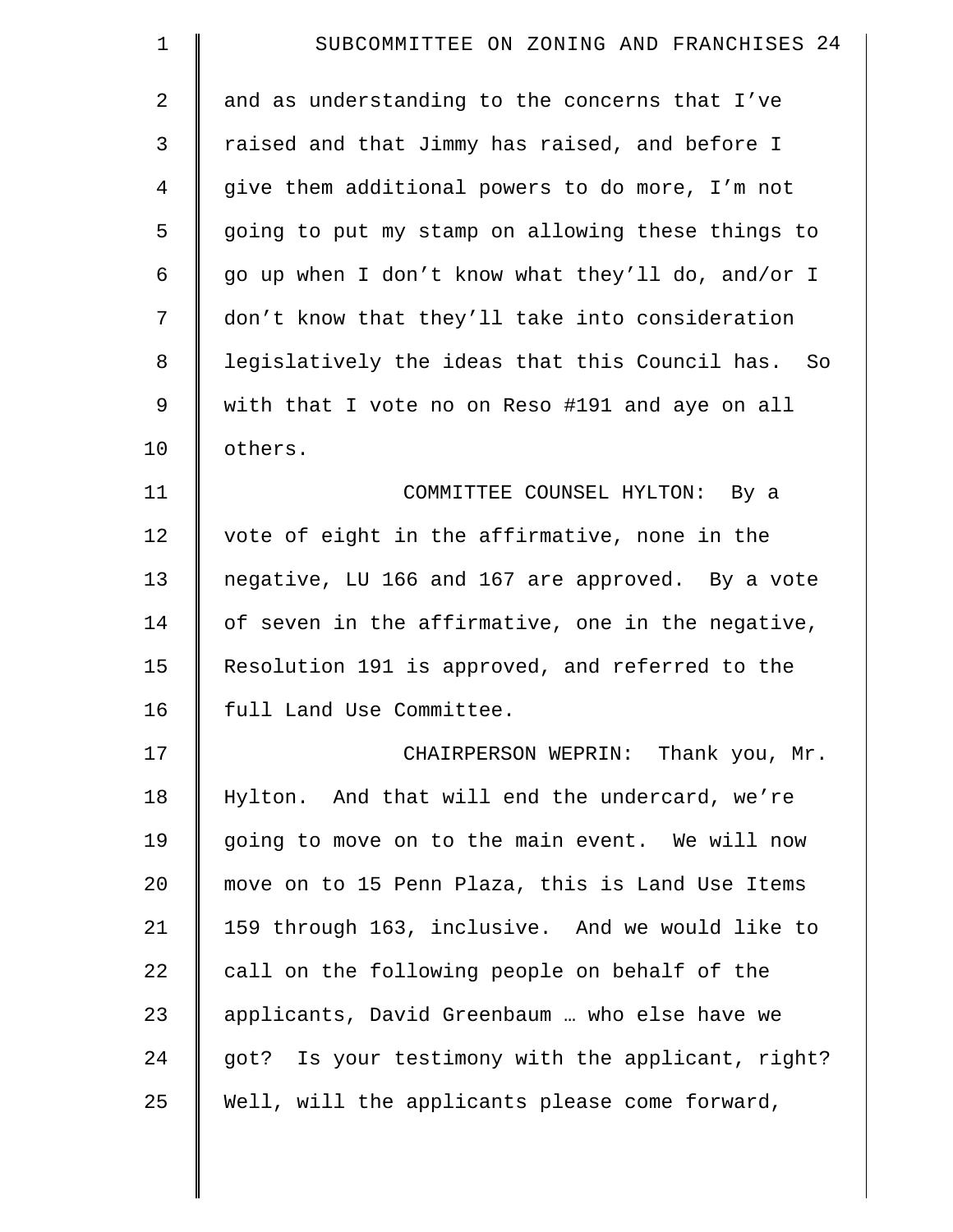| $\mathbf 1$    | SUBCOMMITTEE ON ZONING AND FRANCHISES 25           |
|----------------|----------------------------------------------------|
| $\overline{2}$ | take a spot at the table? It's just you, David?    |
| 3              | MR. GREENBAUM: Yes.                                |
| 4              | CHAIRPERSON WEPRIN: Okay, sit.                     |
| 5              | You can sit or stand, however you want to do it.   |
| 6              | Just introduce yourself and anyone else who's      |
| 7              | going to speak. Mr. Greenbaum, anyone else who     |
| 8              | might speak during the course of our questioning,  |
| 9              | please identify them before they speak. Or if      |
| 10             | anyone calls anything out that you're using, you   |
| 11             | can tell us who said what. Okay? Could we have     |
| 12             | quiet, please? Please, if they could pass those    |
| 13             | out, actually, that would be great. Sergeant-at-   |
| 14             | arms, Nick? If you could pass out these            |
| 15             | brochures, so we could follow along with the       |
| 16             | PowerPoint. Whenever you're ready.                 |
| 17             | MR. GREENBAUM: Good morning, all.                  |
| 18             | Chairman Comrie, Subcommittee Chairman Weprin, and |
| 19             | honorable Council members, my name is David        |
| 20             | Greenbaum, I'm the President of the New York       |
| 21             | Office Division of Vornado Realty Trust, and       |
| 22             | responsible for a portfolio of some 22 million     |
| 23             | square feet in 52 separate buildings in New York.  |
| 24             | On behalf of Vornado, first let me thank you,      |
| 25             | thank you for allowing us to present our exciting  |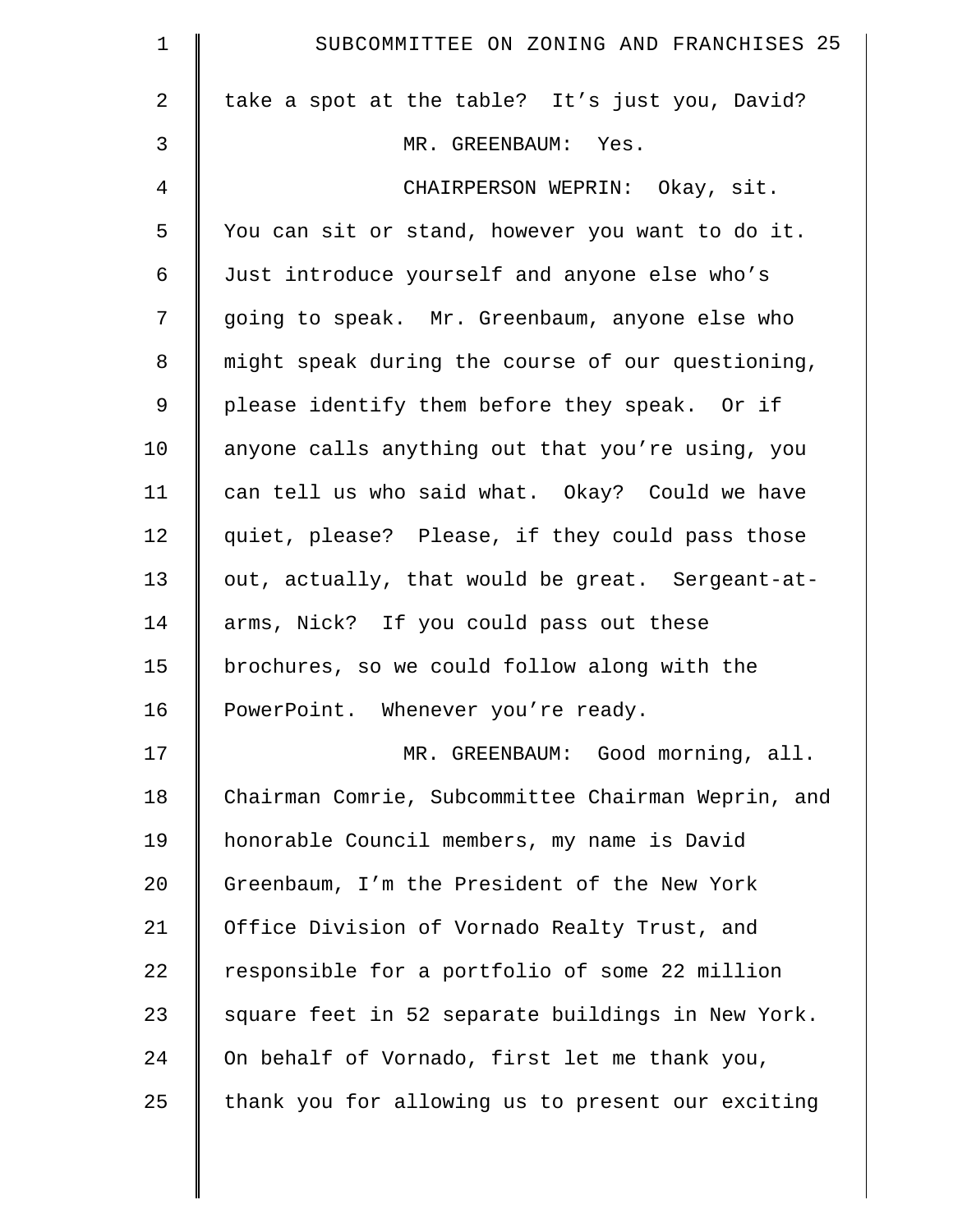| $\mathbf 1$    | SUBCOMMITTEE ON ZONING AND FRANCHISES 26                      |
|----------------|---------------------------------------------------------------|
| $\overline{2}$ | vision for a world headquarters building at 15                |
| 3              | Penn Plaza. It's been a culmination of some four              |
| $\overline{4}$ | years of working closely with the Department of               |
| 5              | City Planning, the MTA, Amtrak and PATH, as well              |
| 6              | as numerous other city agencies. We believe the               |
| 7              | proposal before you today will greatly enhance the            |
| 8              | vibrancy of this important midtown community, have            |
| 9              | a significant positive impact on the city as a                |
| 10             | whole, add thousands of jobs, and improve the                 |
| 11             | quality of life for tens of thousands of commuters            |
| 12             | in New York who live, work and travel in this area            |
| 13             | every day. To begin, a bit of background.                     |
| 14             | Vornado's predecessor in New York, the Mendik                 |
| 15             | Company, acquired its first property in the Penn              |
| 16             | Station area in 1978. Back then, Penn Plaza was               |
| 17             | considered a tertiary office market and overlooked            |
| 18             | by most real estate investors. However, we                    |
| 19             | believe that the area's unique access to public               |
| 20             | transportation could allow it to develop into the             |
| 21             | next commercial business district, and toward that            |
| 22             | end Bernard Mendik and I, along with Peter Malkin,            |
| 23             | helped found the 34 <sup>th</sup> Street Business Improvement |
| 24             | District in the early 1990's. In the three                    |
| 25             | decades since our first acquisition in the area,              |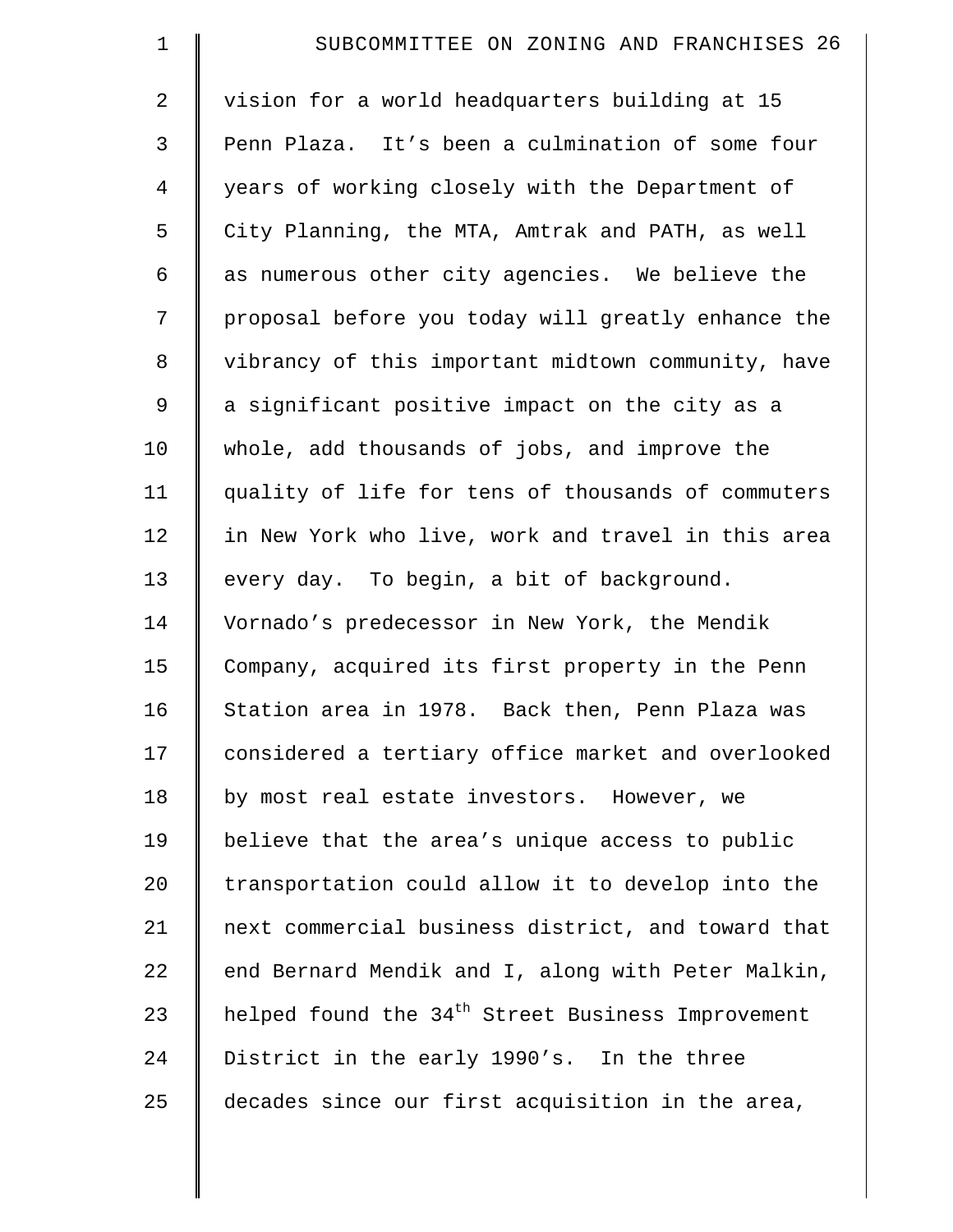| $\mathbf 1$    | SUBCOMMITTEE ON ZONING AND FRANCHISES 27           |
|----------------|----------------------------------------------------|
| $\overline{2}$ | Vornado has contributed to the area's resurgence   |
| 3              | by supporting the bid and expanding our presence   |
| $\overline{4}$ | there. Today we own eleven buildings in Penn       |
| 5              | Plaza comprising some eight million square feet,   |
| 6              | over a third of our entire Manhattan portfolio.    |
| 7              | We believe in this community, and we remain more   |
| 8              | committed than ever to our original vision.<br>In  |
| 9              | addition to the proposal before you today, we are  |
| 10             | working with the State of New York on its plan to  |
| 11             | redevelop the Farley Post Office into the Moynihan |
| 12             | train station, as an Amtrak hub. And we are also   |
| 13             | working with the Port Authority and New Jersey     |
| 14             | Transit on the ARC project, whose major terminus   |
| 15             | will sit directly beneath our building at 1 Penn   |
| 16             | Plaza. Now on to the Hotel Pennsylvania site.      |
| 17             | The site as we refer to it, 15 Penn Plaza, is a    |
| 18             | uniquely large, two-acre, 80,000 square foot site  |
| 19             | directly adjacent to Pennsylvania Station, the     |
| 20             | most extensive transportation hub in North         |
| 21             | America. From an urban planning and                |
| 22             | sustainability perspective, this makes it a        |
| 23             | compelling location for high density, transit-     |
| 24             | oriented development, and from a commercial        |
| 25             | perspective, these three same conditions: size,    |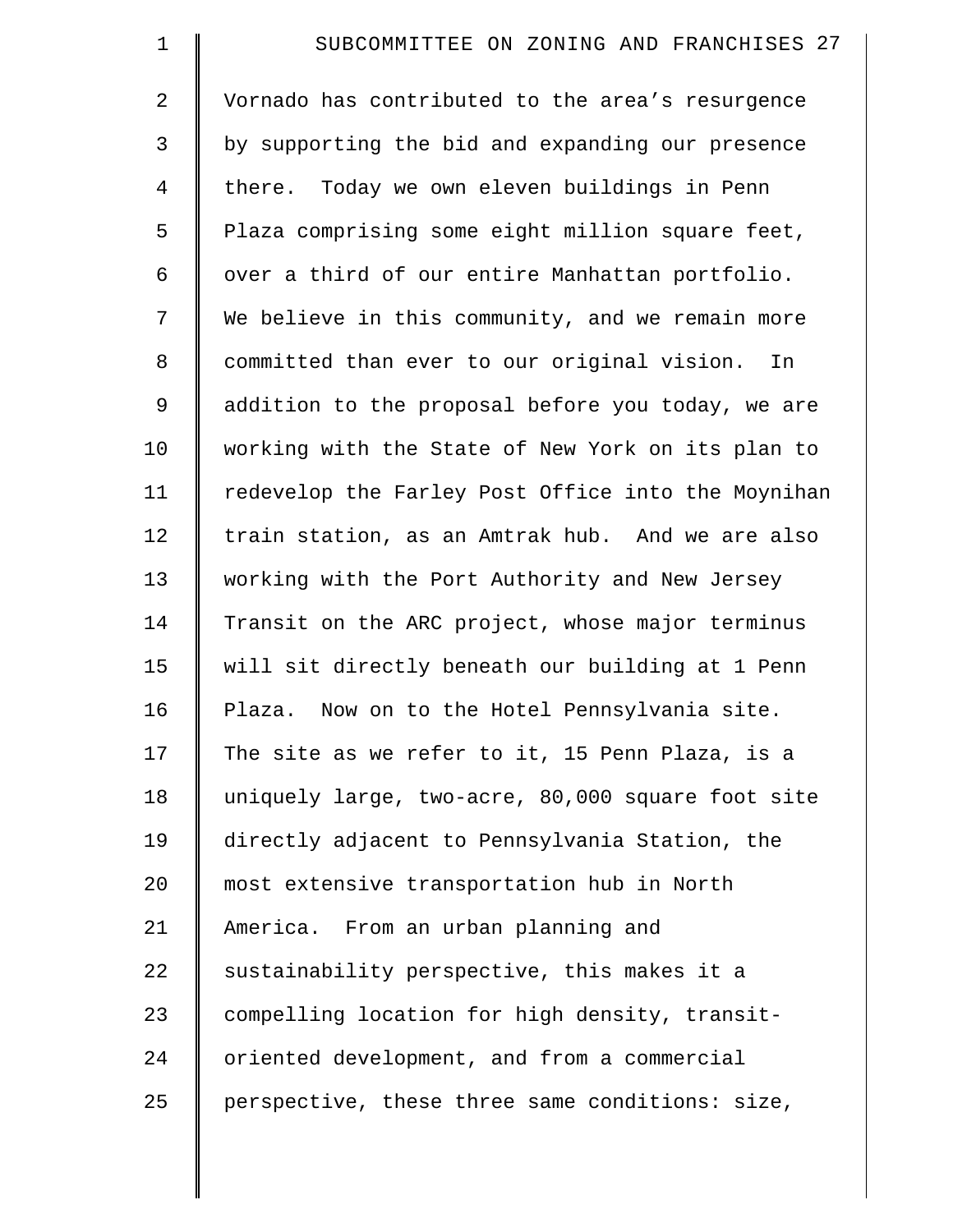| $\mathbf 1$    | SUBCOMMITTEE ON ZONING AND FRANCHISES 28           |
|----------------|----------------------------------------------------|
| $\overline{2}$ | proximity to transit, make it an ideal site for a  |
| 3              | large corporate headquarters building. It's been   |
| $\overline{4}$ | the goal of this city, the Mayor and the City      |
| 5              | Council, to encourage large-scale development      |
| 6              | adjacent to major transportation hubs. This is     |
| 7              | evidenced, of course, by the recent Hudson Yards   |
| 8              | rezoning, which allows for dense development up to |
| 9              | a 33 FAR, adjacent to the new #7 line station.     |
| 10             | Similarly in the Grand Central district, dense     |
| 11             | development is encouraged, with an FAR up to 21.6, |
| 12             | and by comparison, the land use approvals we are   |
| 13             | seeking, as it relates to 15 Penn Plaza, including |
| 14             | the full transit bonus, are at an 18 FAR, well     |
| 15             | below Grand Central and well, well below what the  |
| 16             | Council has recommended and the city sees as the   |
| 17             | vision for Hudson Yards.                           |
| 18             | To understand what will happen at                  |
| 19             | this site, let's now turn to the actual buildings. |
| 20             | Unlike what you may have seen in the press, which  |
| 21             | are buildings that are not sculpted and designed,  |
| 22             | these buildings were designed by a world-class     |
| 23             | architecture firm, Pelli Clarke Pelli, designers   |
| 24             | of some of the finest and most recognizable        |
| 25             | commercial towers in the world, Petronus Towers in |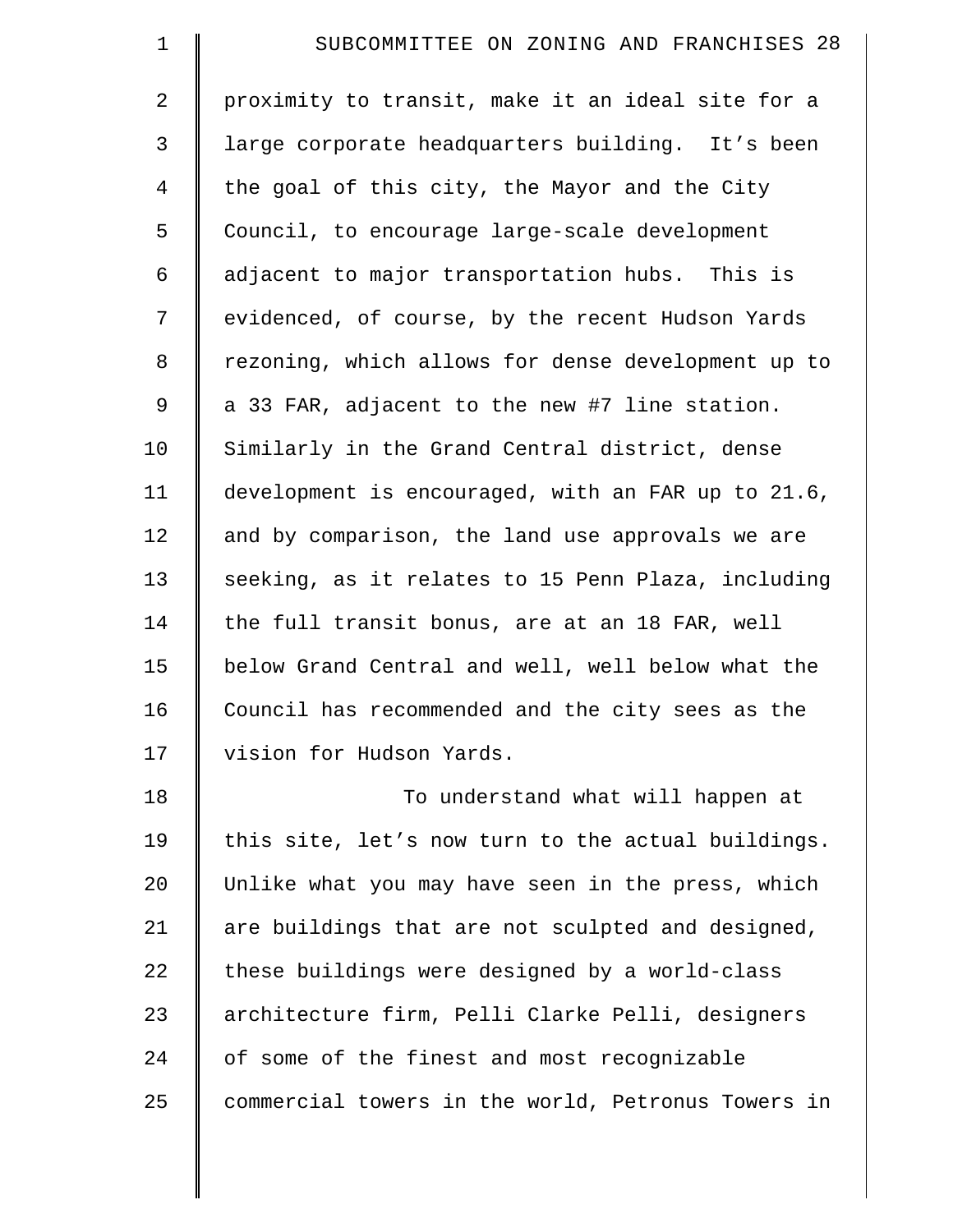| $\mathbf 1$    | SUBCOMMITTEE ON ZONING AND FRANCHISES 29           |
|----------------|----------------------------------------------------|
| $\overline{a}$ | Malaysia, the International Finance Center in Hong |
| 3              | Kong, and of course, the World Financial Center    |
| $\overline{4}$ | complex in lower Manhattan. Three years ago at     |
| 5              | this time we were on the verge of executing a      |
| 6              | major deal with Merrill Lynch to what would have   |
| 7              | been its global headquarters at this location.     |
| 8              | Unfortunately for us all, the financial crisis     |
| 9              | intervened. The single-tenant building that you    |
| 10             | see on the left is in large measure the building   |
| 11             | that was initially designed by the Pelli team to   |
| 12             | serve as Merrill's headquarters. The building you  |
| 13             | see on the right was subsequently designed by      |
| 14             | Pelli as a multi-tenant version of the original    |
| 15             | building, which provides alternative leasing       |
| 16             | opportunities, should a large financial services   |
| 17             | tenant not materialize. We have often been asked   |
| 18             | why now? Why engage in this process when you       |
| 19             | don't have a tenant today in hand? The answer is   |
| 20             | that the city permitting process, the demolition   |
| 21             | of the existing hotel, the design and construction |
| 22             | of a new tower, would require upwards of seven to  |
| 23             | eight years from the start through completion, far |
| 24             | too long for a commercial tenant to wait.          |
| 25             | Undertaking the approvals process now effectively  |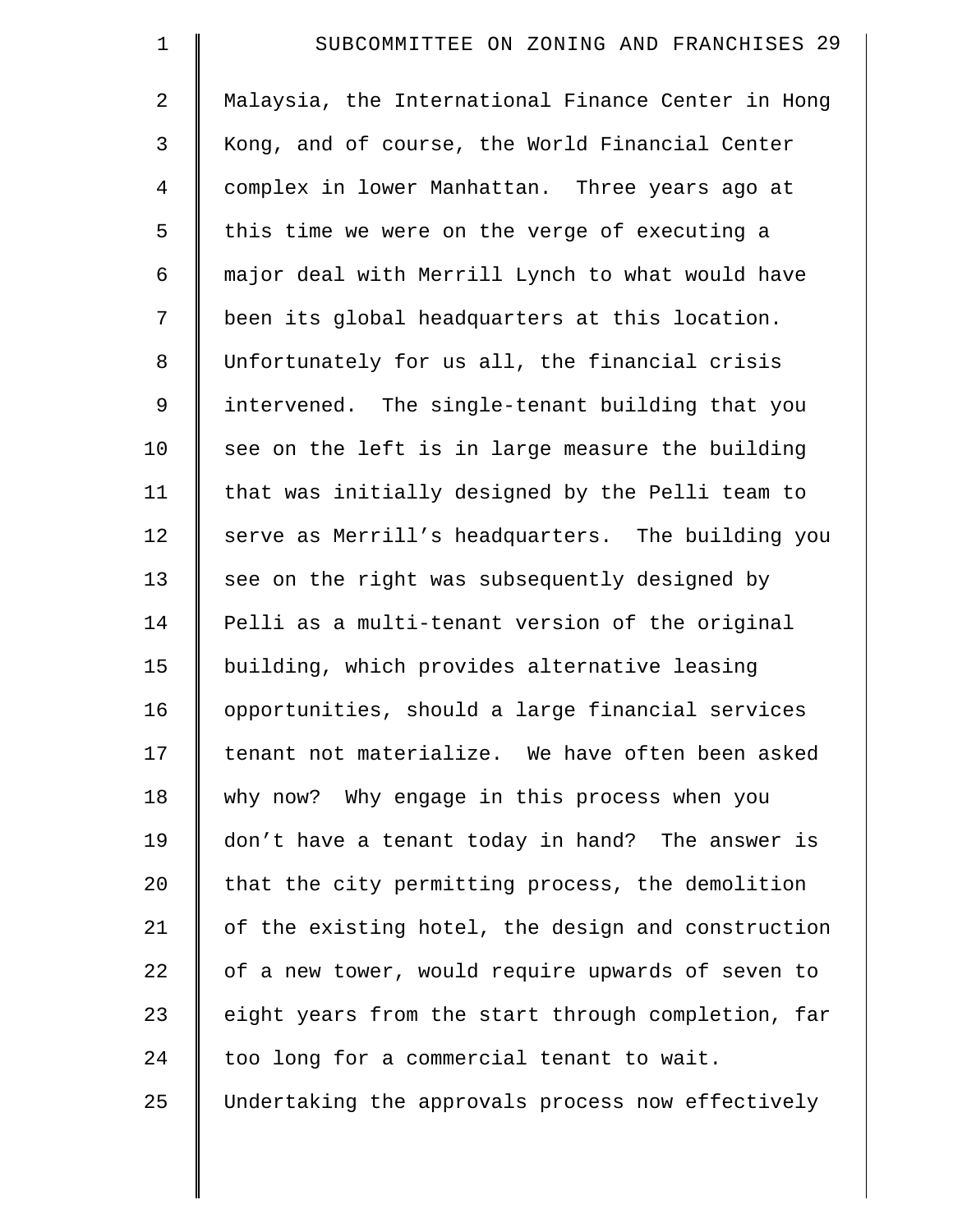| $\mathbf 1$    | SUBCOMMITTEE ON ZONING AND FRANCHISES 30           |
|----------------|----------------------------------------------------|
| $\overline{2}$ | streamlines this schedule by three years,          |
| 3              | providing a more realistic time horizon to attract |
| 4              | a major tenant.                                    |
| 5              | We've also been asked why a                        |
| 6              | building of these dimensions. And the answer       |
| 7              | turns on the nature of financial services          |
| 8              | activities, and requirements for new generation,   |
| 9              | state-of-the-art office space. First, these firms  |
| 10             | require large, up to 100,000 square foot,          |
| 11             | uninterrupted floor place for trading activities,  |
| 12             | which can only be created on a large site. The     |
| 13             | new Goldman Sachs headquarters in Battery Park     |
| 14             | City is a good example of this trading floor       |
| 15             | requirement, with six levels that constitute       |
| 16             | roughly the same total square footage as the       |
| 17             | trading proposed at 15 Penn. Secondly, these       |
| 18             | firms and other tenants today require              |
| 19             | substantially greater ceiling heights than found   |
| 20             | in our much older existing building stock.         |
| 21             | Although the single-tenant design has only 67      |
| 22             | stories, its overall height, at approximately      |
| 23             | 1,200 feet, is a function of state-of-the-art      |
| 24             | modern office space, with increased ceiling        |
| 25             | heights needed to accommodate the latest in        |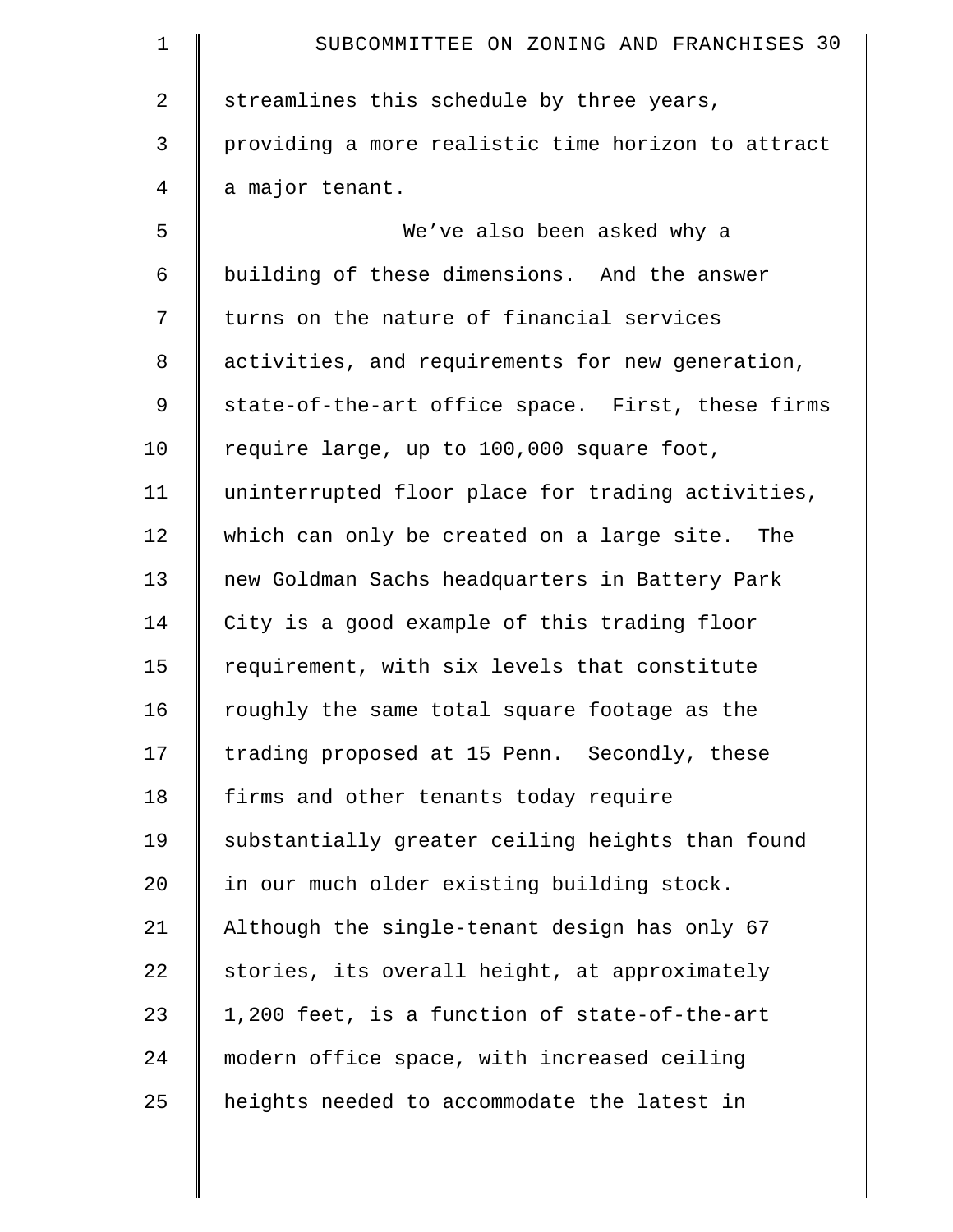| $\mathbf 1$    | SUBCOMMITTEE ON ZONING AND FRANCHISES 31           |
|----------------|----------------------------------------------------|
| $\overline{a}$ | sustainable office design, including under-floor   |
| 3              | air conditioning, cabling and greater light        |
| 4              | penetration. As examples, the new Bank of America  |
| 5              | Tower, 1 Bryant Park, and the New York Times       |
| 6              | building, feature these same state-of-the-art      |
| 7              | building characteristics, which truly              |
| 8              | differentiate the next generation office buildings |
| 9              | from the older stock.                              |
| 10             | In contract, the multi-tenant                      |
| 11             | scenario provides flexibility to use the podium    |
| 12             | for retail or commercial uses. And of course,      |
| 13             | regardless of which building is selected, the      |
| 14             | development will be a substantial economic for the |
| 15             | city, producing a net increase of some 7,000       |
| 16             | permanent jobs.                                    |
| 17             | Let me also spend a minute noting                  |
| 18             | the design changes we have made to both buildings, |
| 19             | as a result of the input we received from the      |
| 20             | community board, Community Board #5, as well as    |
| 21             | borough President Stringer. At the request of the  |
| 22             | CB we have redesigned the loading docks in both    |
| 23             | buildings to a drive-in, drive-out configuration   |
| 24             | to address community concerns about trucks backing |
| 25             | up into the street. We have also expanded the      |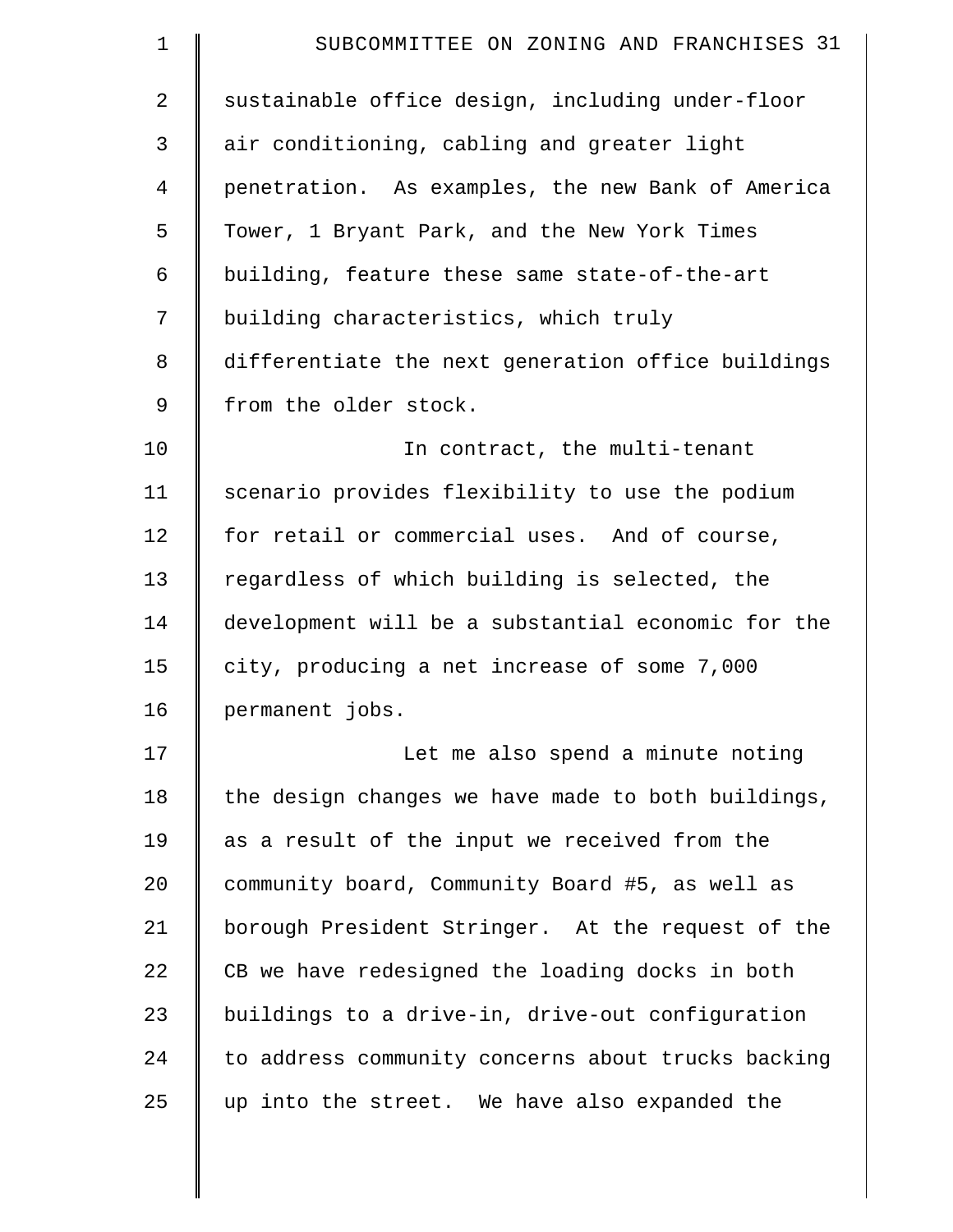| $\mathbf 1$    | SUBCOMMITTEE ON ZONING AND FRANCHISES 32                     |
|----------------|--------------------------------------------------------------|
| $\overline{2}$ | sidewalks on both the side streets and along $7^{\text{th}}$ |
| 3              | Avenue by adding ten and fifteen feet                        |
| 4              | respectively, resulting in overall sidewalk widths           |
| 5              | of some 23 and 28 feet, nearly double the width of           |
| 6              | a standard city sidewalk.                                    |
| 7              | We'll also be creating an open                               |
| 8              | space fund, which will be administered by the New            |
| 9              | York City Parks Department in consultation with              |
| 10             | the community board, similar to what the $34th$              |
| 11             | Street Partnership has done, dramatically to                 |
| 12             | enhance the quality of Herald and Greeley Squares.           |
| 13             | This open space fund will be used to upgrade the             |
| 14             | quality of other open spaces in the surrounding              |
| 15             | neighborhood.                                                |
| 16             | Now let me turn my attention to the                          |
| 17             | important package of transit improvements which              |
| 18             | accompany our development. Penn Station serves               |
| 19             | nearly 500,000 commuters daily. To understand the            |
| 20             | scale of Penn Station, it is four times the number           |
| 21             | of commuters that come into Grand Central, and               |
| 22             | more than twice the volume of the Port Authority             |
| 23             | Bus Terminal. Penn Station is the busiest                    |
| 24             | transportation hub in North America. It of course            |
| 25             | is also served by four major subway lines and the            |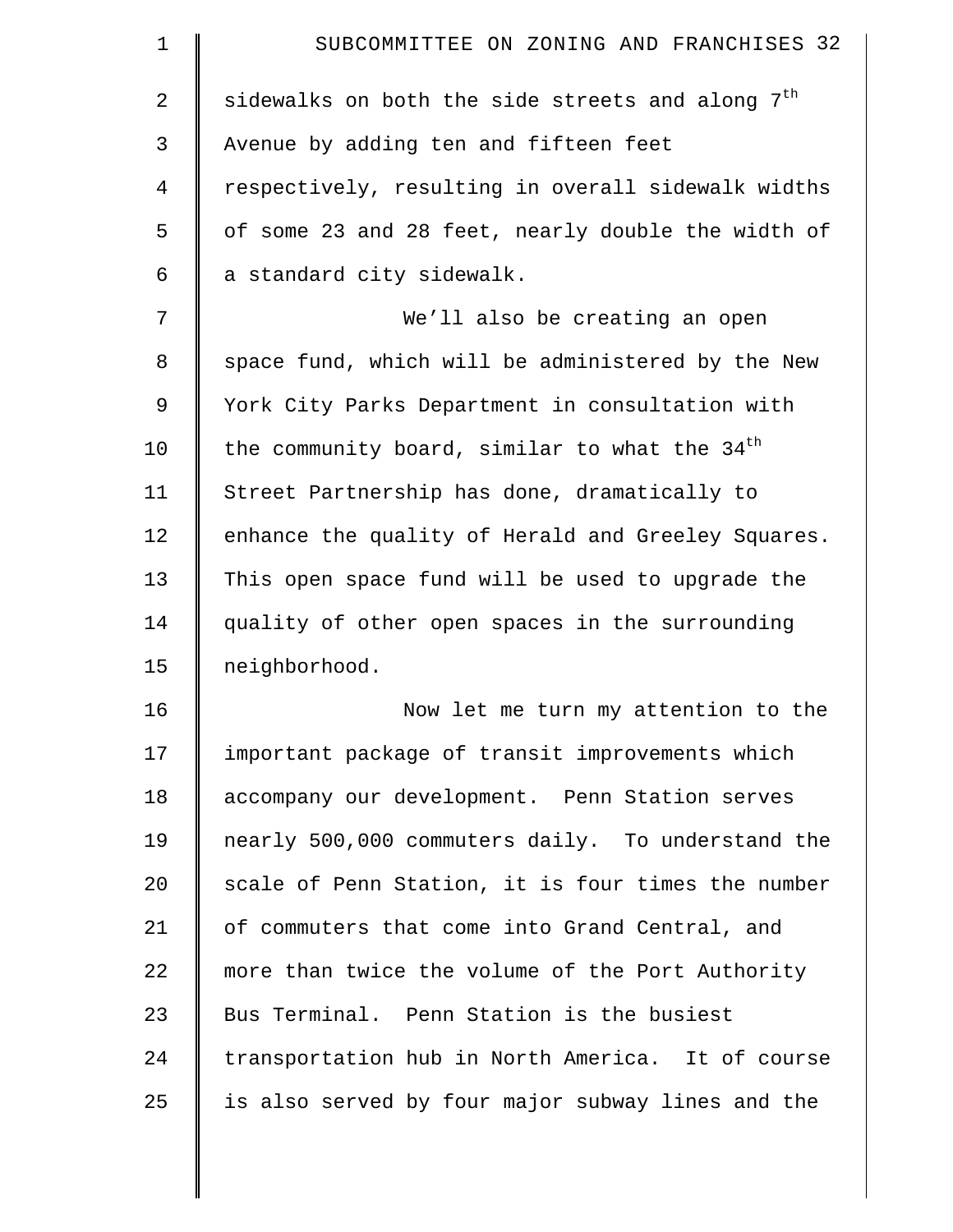| $\mathbf 1$    | SUBCOMMITTEE ON ZONING AND FRANCHISES 33                      |
|----------------|---------------------------------------------------------------|
| $\overline{2}$ | PATH trains a block away on 6 <sup>th</sup> Avenue.           |
| 3              | Shockingly, and as anyone who uses Penn Station               |
| $\overline{4}$ | certainly knows, the busiest hub in the entire                |
| 5              | City of New York has no integrated underground                |
| 6              | connection of concourses feeding it. Unlike the               |
| 7              | successful network of passageways serving Grand               |
| 8              | Central Terminal and Rockefeller Center, the                  |
| 9              | underground network at Penn Station barely extends            |
| 10             | beyond the station itself, with a significant void            |
| 11             | between $6^{th}$ Avenue and $7^{th}$ Avenue. As a result, a   |
| 12             | large percentage of people exiting the station                |
| 13             | each morning, and coming back into the station                |
| 14             | each evening from their offices, have nowhere to              |
| 15             | go but the street level. The result is local                  |
| 16             | sidewalks that are choked with commuters, who                 |
| 17             | literally spill out onto the streets. What's                  |
| 18             | interesting is, it was not always that way. In                |
| 19             | fact, the centerpiece of our package of transit               |
| 20             | improvements is the complete reconstruction of the            |
| 21             | old Gimbel's passageway that once connected Penn              |
| 22             | Station to the subways and the PATH trains at 6 <sup>th</sup> |
| 23             | Avenue. As you can see from those photos, the                 |
| 24             | original passageway was claustrophobic and only               |
| 25             | about nine feet wide and ten feet high, and of                |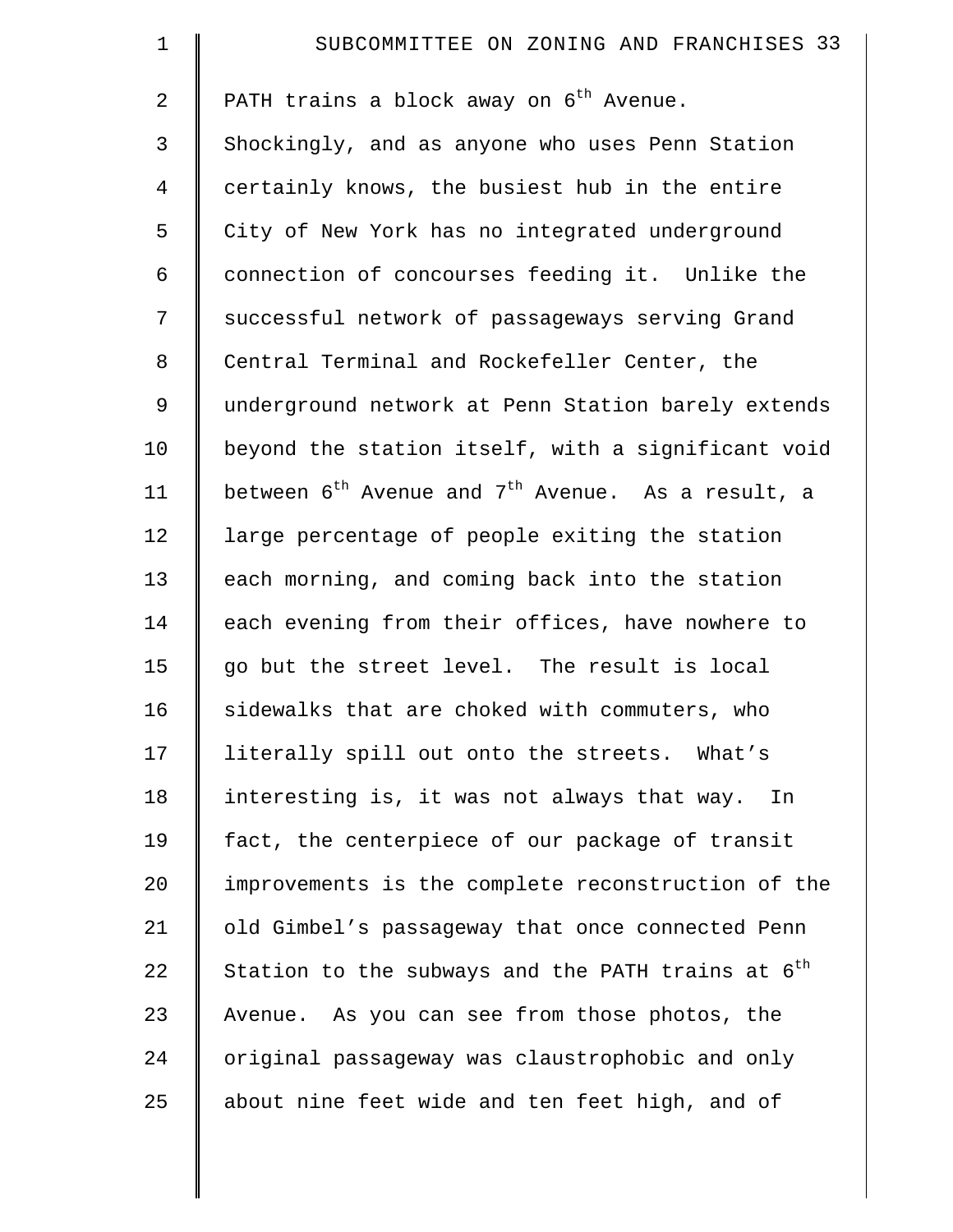| $\mathbf 1$    | SUBCOMMITTEE ON ZONING AND FRANCHISES 34                                |
|----------------|-------------------------------------------------------------------------|
| 2              | course it suffered from security limitations,                           |
| 3              | which is why it was closed in 1986. We are now                          |
| $\overline{4}$ | fully reconstructing the new passageway to address                      |
| 5              | these shortcomings. We'll blow out the walls and                        |
| 6              | drop the floor, so that the new passageway will be                      |
| 7              | expanded to sixteen feet wide and fourteen foot                         |
| 8              | high ceilings, introducing retail, real-time train                      |
| 9              | information and an illuminated art installation,                        |
| 10             | all of which will activate the space and totally                        |
| 11             | transform the commuter experience. The MTA                              |
| 12             | estimates that some ten to twelve thousand                              |
| 13             | commuters per hour will use this new passageway                         |
| 14             | during peak periods, significantly reducing the                         |
| 15             | congestion on the sidewalks above. The result is                        |
| 16             | a new passageway comparable to the elegant and                          |
| 17             | efficient passageways at Grand Central and                              |
| 18             | Rockefeller Center. This new rebuilt passageway,                        |
| 19             | as well as the proposals by ARC, and in connection                      |
| 20             | with the Moynihan Station, will ultimately give to                      |
| 21             | Penn Station what it fully deserves, and that is                        |
| 22             | an integrated concourse running from 6 <sup>th</sup> to 9 <sup>th</sup> |
| 23             | Avenues.                                                                |
| 24             | In addition, we are completely                                          |
| 25             | rebuilding and expanding the capacity of the                            |
|                |                                                                         |

 $\parallel$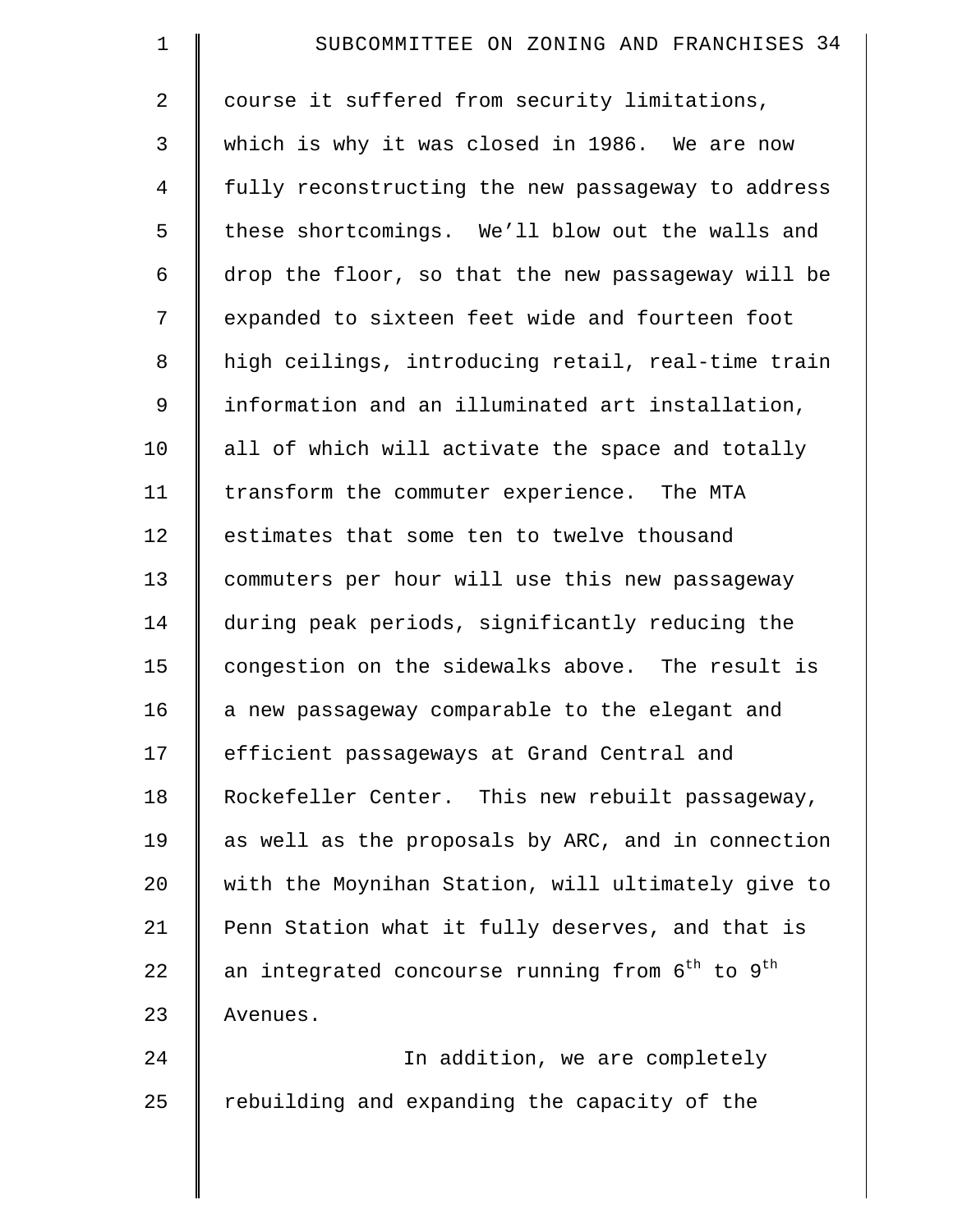| $\mathbf 1$    | SUBCOMMITTEE ON ZONING AND FRANCHISES 35                       |
|----------------|----------------------------------------------------------------|
| $\overline{2}$ | subway entrances at all four corners of the block,             |
| 3              | and including the addition of an ADA elevator at               |
| $\overline{4}$ | $7th$ Avenue and 33 $rd$ Street, which will ensure that        |
| 5              | families with strollers and anyone who is                      |
| 6              | physically challenged will have access to the                  |
| 7              | passageway. Our package also includes important                |
| 8              | underground improvements with rationalized                     |
| 9              | pedestrian flows at 6 <sup>th</sup> Avenue, PATH, and address  |
| 10             | critical congestion issues on the $7th$ Avenue 1, 2            |
| 11             | and 3 subway lines by widening platforms and                   |
| 12             | constructing new stairs. In its entirety, this                 |
| 13             | transit improvement package consists of some                   |
| 14             | twelve different improvements, extending from the              |
| 15             | west side of 7 <sup>th</sup> Avenue all the way east to Herald |
| 16             | Square and 6 <sup>th</sup> Avenue, all of which will be paid   |
| 17             | for, constructed, and maintained in perpetuity by              |
| 18             | Vornado. This package of improvements was                      |
| 19             | developed in coordination with the MTA, Amtrak and             |
| 20             | PATH, over a three-year period, and it is the                  |
| 21             | single largest package of transit improvements                 |
| 22             | ever to be undertaken by a private developer.<br>The           |
| 23             | package is a hundred plus million dollars,                     |
| 24             | excluding soft costs, excluding easements, which               |
| 25             | we are granting to the city, and absent this                   |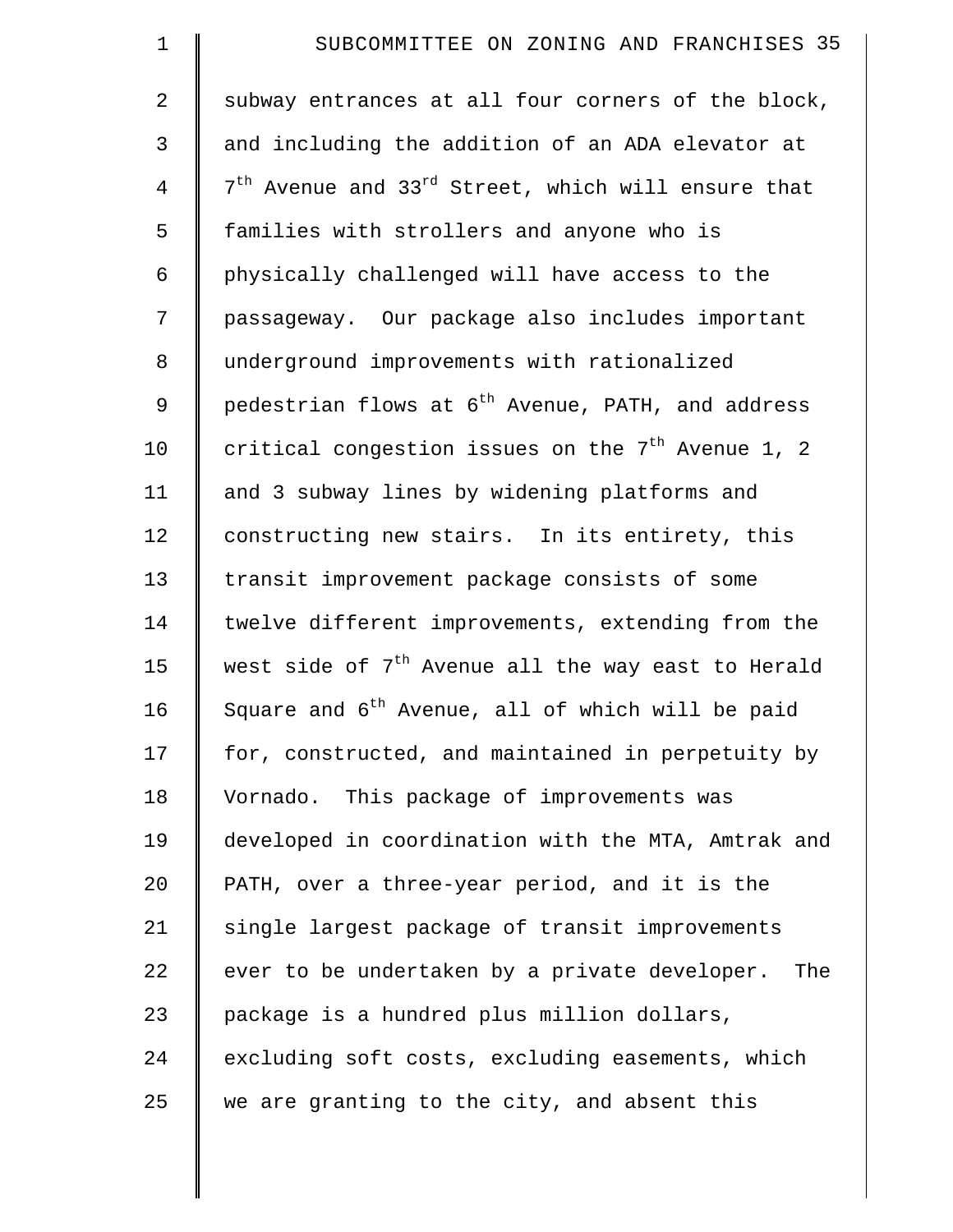| $\mathbf 1$    | SUBCOMMITTEE ON ZONING AND FRANCHISES 36                  |
|----------------|-----------------------------------------------------------|
| $\overline{2}$ | project, 15 Penn Plaza, these much-needed                 |
| 3              | improvements likely could not happen, due to MTA's        |
| $\overline{4}$ | severely-constrained capital budget. This is              |
| 5              | truly a public-private partnership at work.               |
| 6              | In order to make this project                             |
| 7              | happen, there are five different land use                 |
| 8              | applications that are before you today: a zoning          |
| $\mathsf 9$    | map amendment to create a single zoning district;         |
| 10             | zoning text amendments to create a mechanism to           |
| 11             | modify certain bulk regulations and plan elements;        |
| 12             | special permits which also modify bulk regulations        |
| 13             | and permit the transit improvement bonus; and             |
| 14             | finally, the city will acquire from Vornado, at no        |
| 15             | cost, the easements required to widen the                 |
| 16             | passageway and effectuate the improvements.<br><b>Bob</b> |
| 17             | Flahive, our land use counsel from Kramer Levin,          |
| 18             | will be available, of course, to answer any               |
| 19             | technical questions in connection with the land           |
| 20             | use actions.                                              |
| 21             | Before concluding, I'd like to                            |
| 22             | address two issues that may be raised later this          |
| 23             | morning by other speakers. First, an issue has            |
| 24             | been raised whether the existing Hotel                    |
| 25             | Pennsylvania warrants the status of a New York            |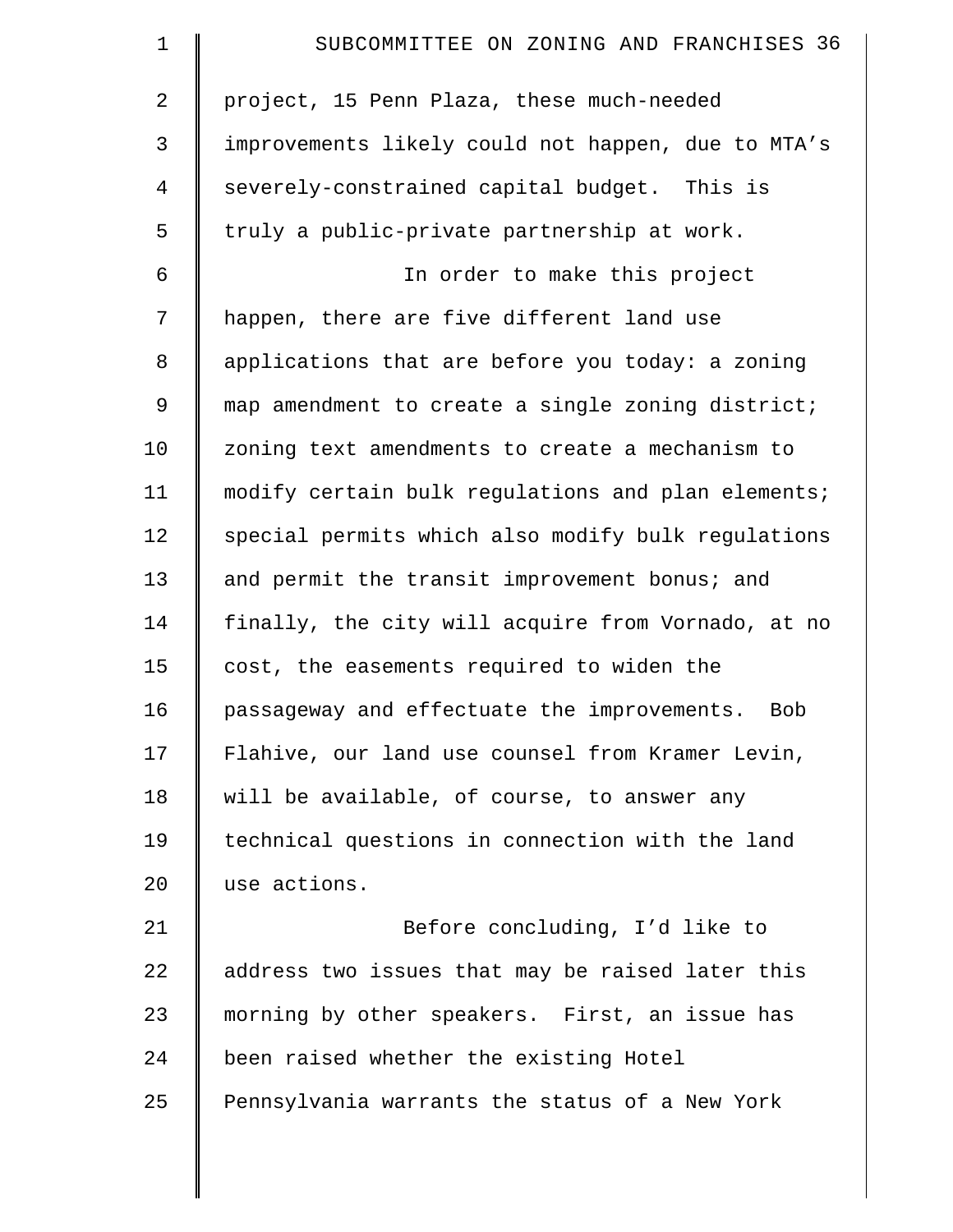| $\mathbf 1$    | SUBCOMMITTEE ON ZONING AND FRANCHISES 37            |
|----------------|-----------------------------------------------------|
| $\overline{2}$ | City landmark. The City Landmarks Preservation      |
| 3              | Commission has concluded that the property does     |
| $\overline{4}$ | not meet the Commission's criteria for              |
| 5              | designation. We at Vornado recognize and            |
| 6              | appreciate the interest in the building and its     |
| 7              | history, and in conjunction with the Landmarks      |
| 8              | Preservation Commission and the City Planning       |
| 9              | Commission, we'll be conducting an historical       |
| 10             | architectural survey, which will document the       |
| 11             | building for the archives of the New York Public    |
| 12             | Library and the New York Historical Society.        |
| 13             | We'll also be creating a museum-quality display,    |
| 14             | reviewed and approved by the Landmarks              |
| 15             | Preservation Commission, which will be public-      |
| 16             | accessible on the site.                             |
| 17             | On a separate and slightly                          |
| 18             | different note, you may hear this morning that one  |
| 19             | or more private interests concerned with the        |
| 20             | proposed building's impact on New York City's       |
| 21             | skyline. Let me just digress here for a minute,     |
| 22             | because it was interesting coming down the West     |
| 23             | Side Highway this morning, I looked east to look    |
| 24             | at the skyline of New York from 33rd Street, what I |
| 25             | noticed is that the image of the Empire State       |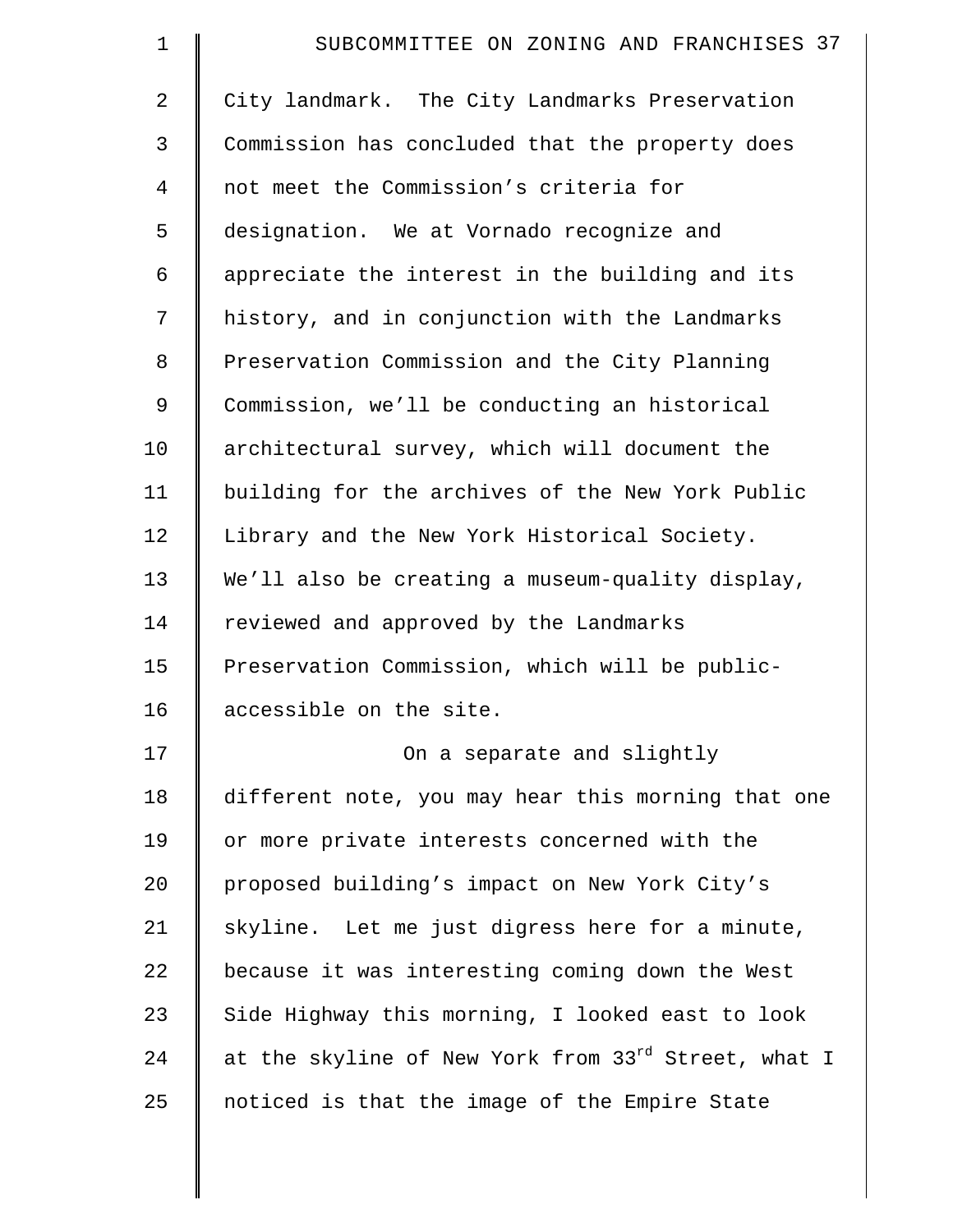| $\mathbf 1$    | SUBCOMMITTEE ON ZONING AND FRANCHISES 38           |
|----------------|----------------------------------------------------|
| 2              | Building was totally obscured by One Penn Plaza.   |
| 3              | One Penn, parenthetically, was developed by the    |
| $\overline{4}$ | same interests that own today, and owned then, the |
| 5              | Empire State Building. I'm also somewhat troubled  |
| 6              | by the grossly misleading renderings that have     |
| 7              | been delivered to the press, that have attempted   |
| 8              | to, in significant ways, mislead the public        |
| 9              | regarding the quality of our design, and Rocco     |
| 10             | Pelli from Pelli Clarke Pelli will be speaking     |
| 11             | about the building today, as well as the scale of  |
| 12             | this project. The truth is, future as of right     |
| 13             | development already slated for Manhattan, both in  |
| 14             | the Penn Plaza area and in the Hudson Yards, will  |
| 15             | in fact change the city's overall skyline. Today,  |
| 16             | some 60% of the commercial buildings in New York   |
| 17             | are over 50 years old. In fact, the average        |
| 18             | building age in midtown south is 92 years. To      |
| 19             | remain competitive with growing cities like Hong   |
| 20             | Kong and Shanghai, or even older financial centers |
| 21             | like London, New York will require modern, large-  |
| 22             | scale development. There are few remaining areas   |
| 23             | in Manhattan in which this kind of vertical        |
| 24             | development can still take place. We applaud the   |
| 25             | efforts of the administration and the City Council |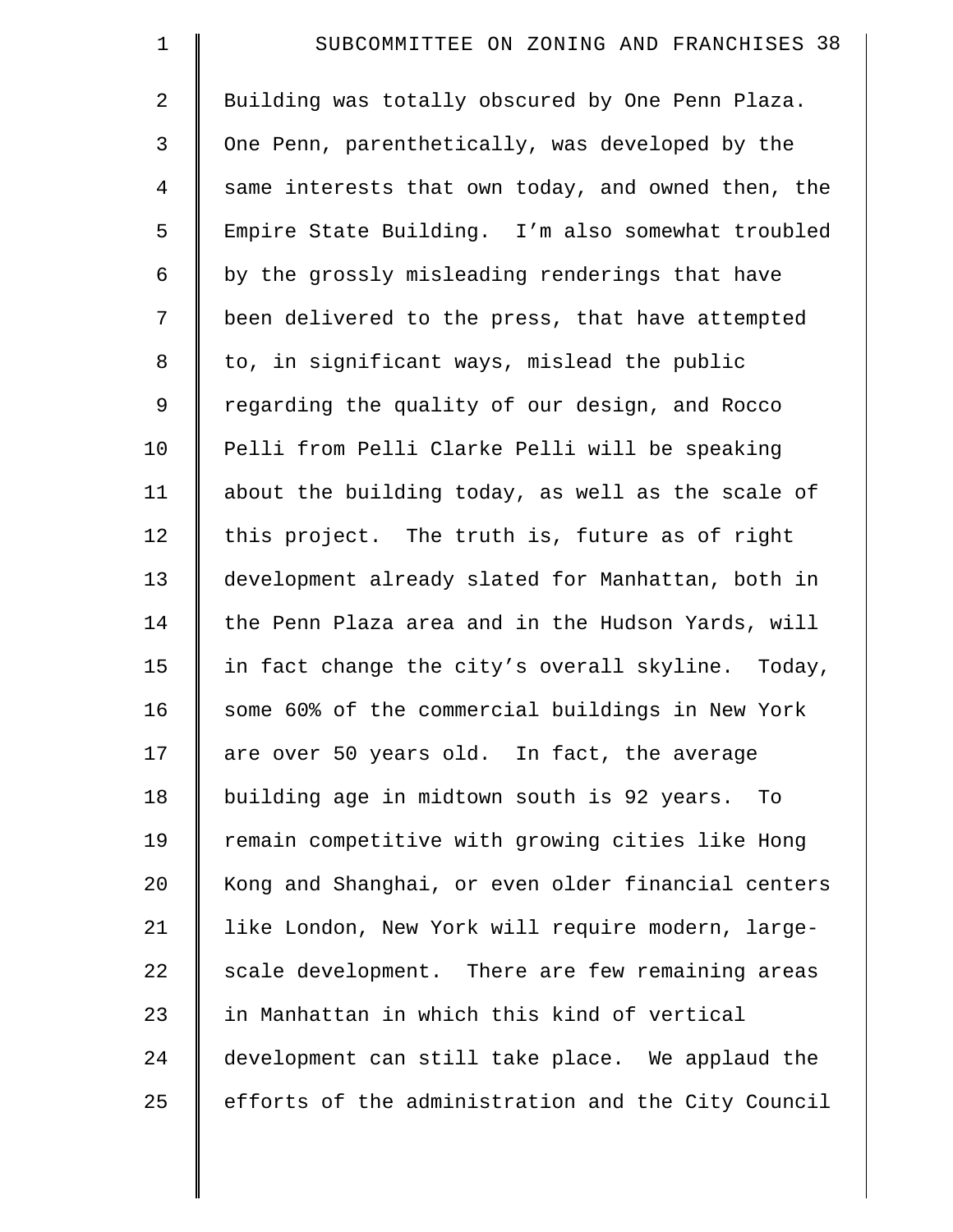| $\mathbf 1$    | SUBCOMMITTEE ON ZONING AND FRANCHISES 39                     |
|----------------|--------------------------------------------------------------|
| $\overline{a}$ | that they have made recognizing this fact in the             |
| 3              | recent rezonings of the Hudson Yards area to                 |
| $\overline{4}$ | facilitate large-scale development. The fact is,             |
| 5              | New York City's skyline has never stopped                    |
| 6              | changing, and I certainly hope it never will.                |
| 7              | Look at the skyline of New York circa 1932 in                |
| 8              | Grand Central, surrounding the landmark Chrysler             |
| 9              | Building, and look at how it's evolved over the              |
| 10             | years with a forest of buildings around it, and it           |
| 11             | continues to evolve. A similar statement, of                 |
| 12             | course, can be made for the iconic landmark                  |
| 13             | Woolworth Building in lower Manhattan, and the               |
| 14             | commercial district that now surrounds it. I                 |
| 15             | leave you with a possible image of our skyline               |
| 16             | twenty years from now, with the Hudson Yards                 |
| 17             | development, Brookfield's Manhattan West                     |
| 18             | development on 9 <sup>th</sup> Avenue, and our 15 Penn Plaza |
| 19             | development. It is indeed a skyline changed, but             |
| 20             | change we can and we must be proud of. It's                  |
| 21             | critical to keep New York at the forefront of the            |
| 22             | global economy. We believe our project will                  |
| 23             | provide critically-needed next-generation office             |
| 24             | space, have a significant positive impact on the             |
| 25             | city as a whole, create thousands of jobs, and               |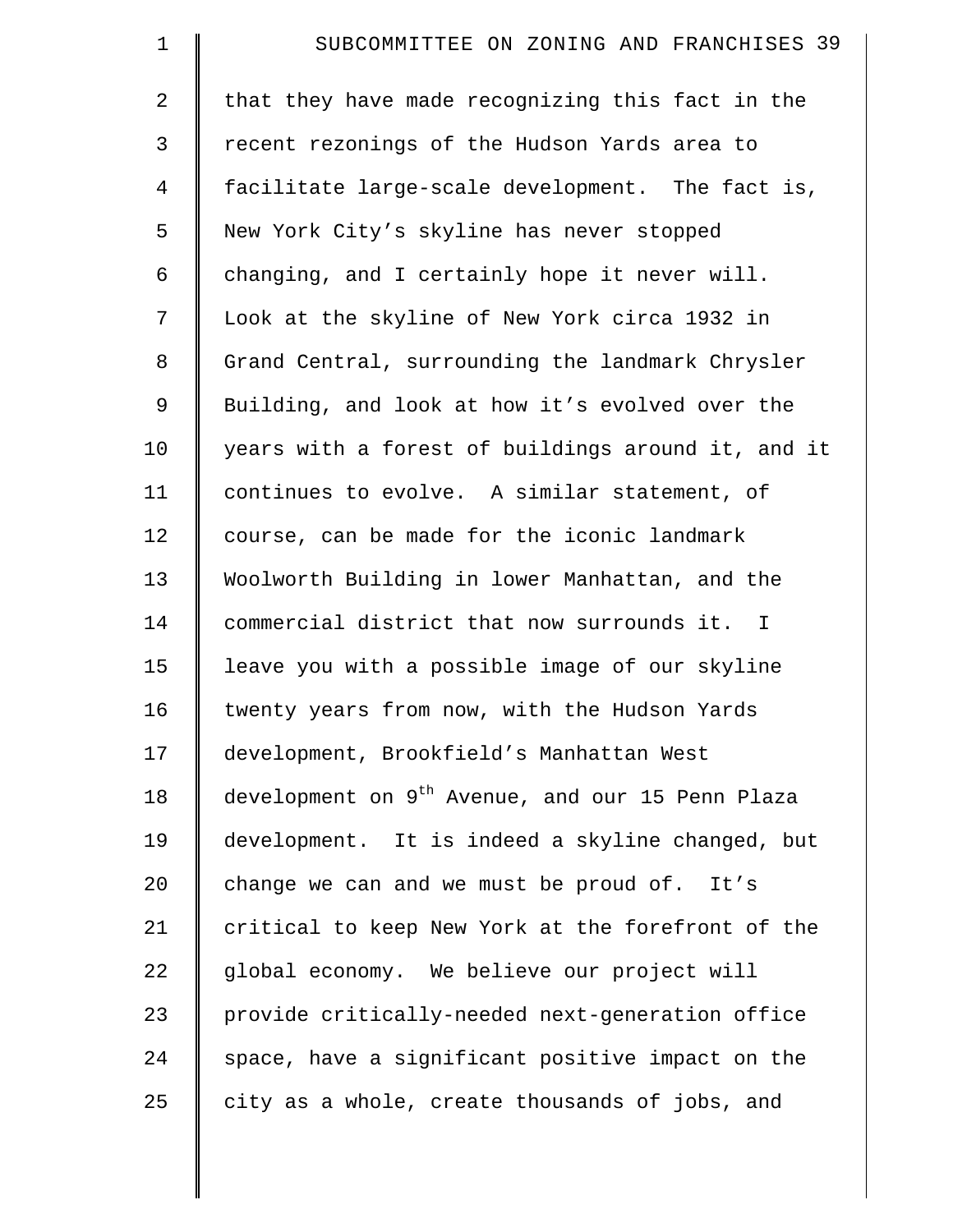| 1  | SUBCOMMITTEE ON ZONING AND FRANCHISES 40           |
|----|----------------------------------------------------|
| 2  | improve the quality of life for tens of thousands  |
| 3  | of commuters who travel through the area every     |
| 4  | day. New York's best days are ahead of it, not     |
| 5  | behind us. We and the members of our project team  |
| 6  | will be available and happy to address any         |
| 7  | comments or questions that you may have. Thank     |
| 8  | you for your patience, your time and your          |
| 9  | consideration.                                     |
| 10 | CHAIRPERSON WEPRIN: Thank you very                 |
| 11 | much, Mr. Greenbaum. I was just noticing, perhaps  |
| 12 | you should have Mr. Pelli and anyone else you want |
| 13 | to have speak about the project speak now.         |
| 14 | Because questions are going to be involving  may   |
| 15 | involve the architecture as well as other things.  |
| 16 | I don't know if that works with your plan.         |
| 17 | Obviously keep it as short as possible.            |
| 18 | MR. GREENBAUM: Certainly.                          |
| 19 | CHAIRPERSON WEPRIN: But obviously                  |
| 20 | the architecture is part of the plan, and we       |
| 21 | probably should get that out in the open before    |
| 22 | the questions start.                               |
| 23 | MR. PELLI: Thank you, Chairman                     |
| 24 | Weprin and members of the Committee. I wanted to   |
| 25 | speak about the building, but not only about the   |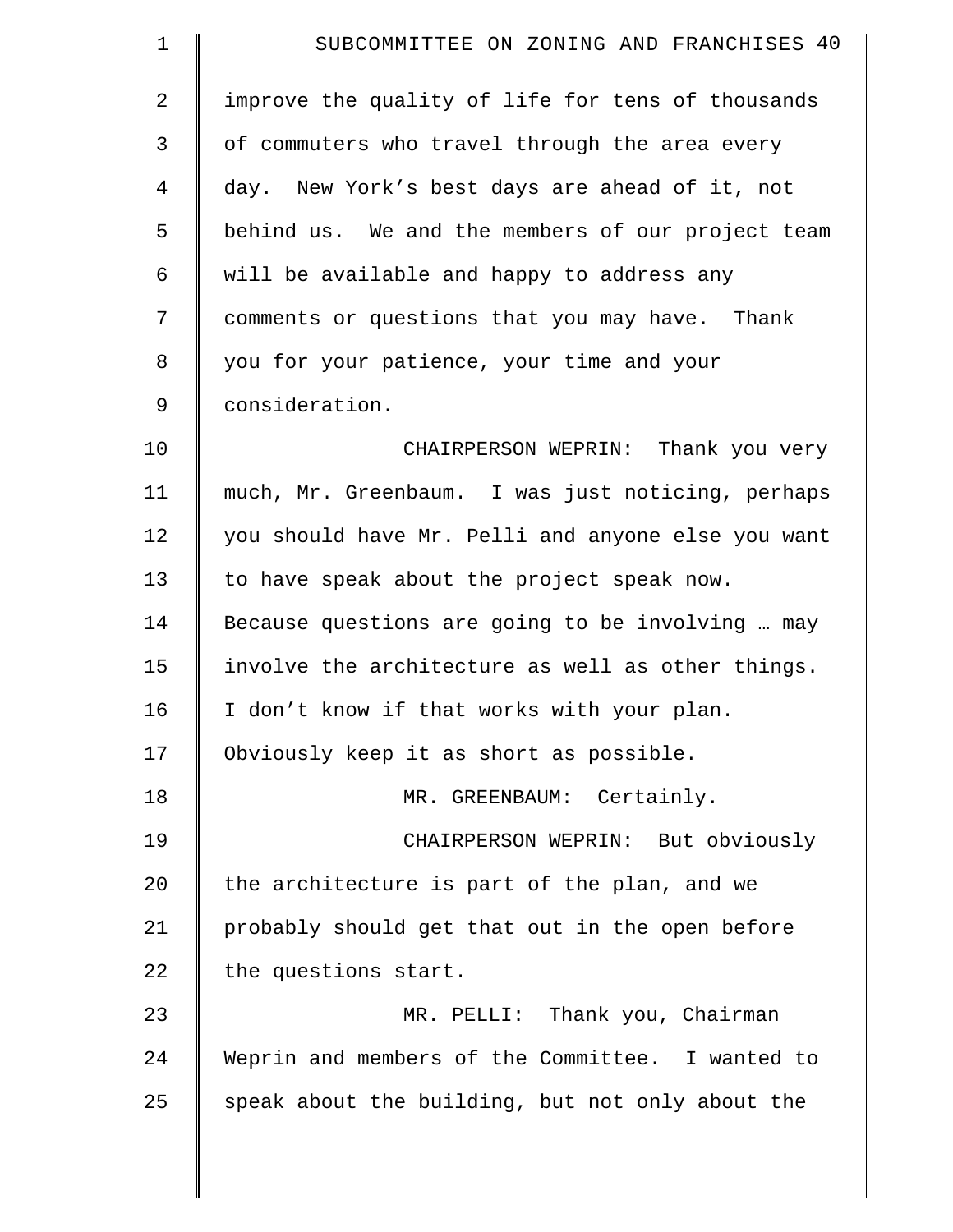| $\mathbf 1$    | SUBCOMMITTEE ON ZONING AND FRANCHISES 41           |
|----------------|----------------------------------------------------|
| $\overline{2}$ | building, but the building in context- -           |
| 3              | COUNCIL MEMBER COMRIE:                             |
| $\overline{4}$ | (Interposing) Please identify your name for the    |
| 5              | record.                                            |
| 6              | MR. PELLI: Oh, I'm sorry. I'm                      |
| 7              | Rafael Pelli, a partner of Pelli Clarke Pelli      |
| $\,8\,$        | Architects, and we are the architects for the      |
| 9              | project. As I say, I wanted to speak not only      |
| 10             | about the building, but the building in the        |
| 11             | context of the growth and planning for New York    |
| 12             | City. It is interesting that 100 years ago         |
| 13             | Alexander Cassatt of the Pennsylvania Railroad in  |
| 14             | building Penn Station and then later John Jacob    |
| 15             | Raskob, who built the Empire State Building, both  |
| 16             | openly hoped for this to be the central business   |
| 17             | district of New York and to attract many tenants   |
| 18             | from downtown, so that this would be the center of |
| 19             | density for New York. But it's quite striking,     |
| 20             | looking today, to see how the density really       |
| 21             | gathered around Grand Central Station and what we  |
| 22             | now know as midtown. And you see that, that the    |
| 23             | growth did not happen around these areas. Next.    |
| 24             | But we have come to understand, thinking about     |
| 25             | city growth, that transportation is essential.     |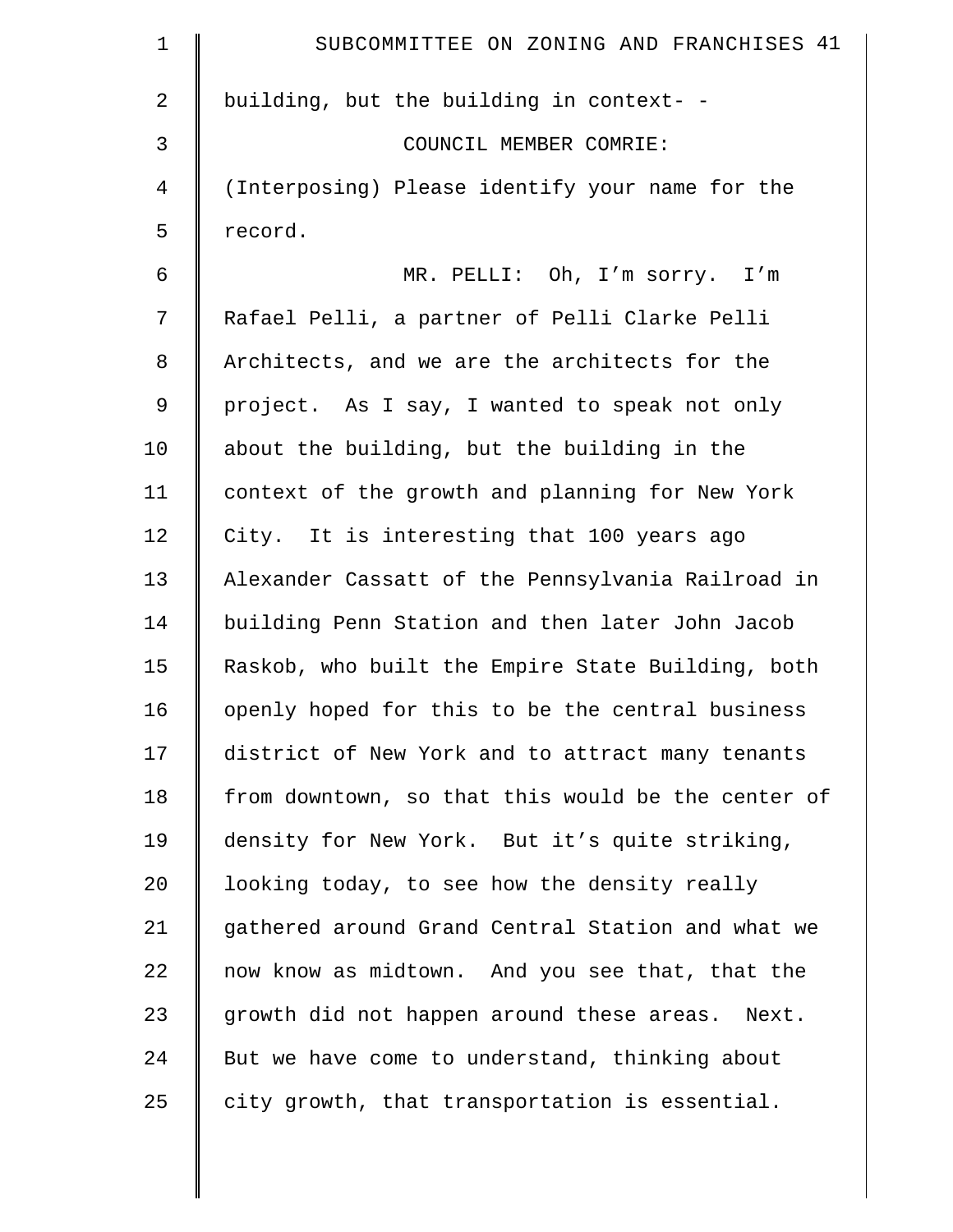| $\mathbf 1$    | SUBCOMMITTEE ON ZONING AND FRANCHISES 42           |
|----------------|----------------------------------------------------|
| $\overline{2}$ | It's not just a convenience, but the energy used   |
| 3              | by the transportation sector in this country       |
| $\overline{4}$ | exceeds the energy used by the commercial          |
| 5              | buildings in this country. So thinking about       |
| 6              | green cities, beyond just green buildings, the     |
| 7              | issue of being next to transportation is central   |
| $\,8\,$        | to growth. And we are seeing in projects around    |
| 9              | the world the desire to concentrate density around |
| 10             | transportation. Here you see the major             |
| 11             | transportation centers of New York: first and      |
| 12             | foremost, Penn Station, which David already talked |
| 13             | about; secondly the Port Authority Bus Terminal;   |
| 14             | and then Grand Central Station. But if you look    |
| 15             | at that map, it helps explain why - next image -   |
| 16             | the city has taken the policy of imagining the     |
| 17             | future of growth of the city and its density on    |
| 18             | the West Side, near to these great transportation  |
| 19             | nodes of Penn Station, and at the Port Authority,  |
| 20             | and even extending transportation into these       |
| 21             | areas. These are all proposals at the Hudson       |
| 22             | Yards and at Manhattan West, and you can see them  |
| 23             | in the model as well. Next. The building itself    |
| 24             | has been carefully considered, we believe it will  |
| 25             | be a very beautiful addition to the skyline.<br>It |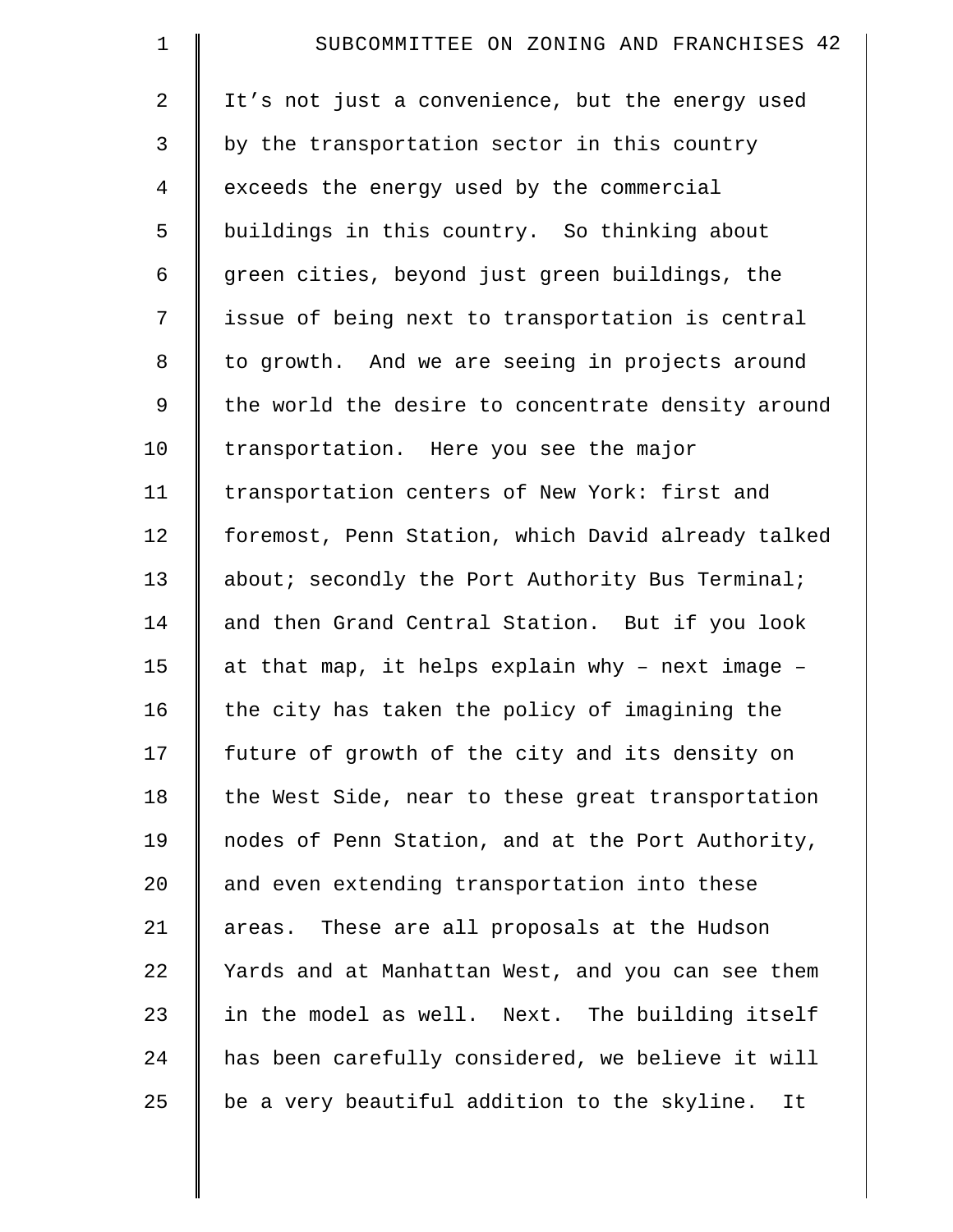| $\mathbf 1$    | SUBCOMMITTEE ON ZONING AND FRANCHISES 43           |
|----------------|----------------------------------------------------|
| $\overline{2}$ | is sculpted at the corners and at the center. It   |
| 3              | is tapered from the center up towards the sky, so  |
| $\overline{4}$ | that it creates a more slender profile to the sky. |
| 5              | It is wrapped in very energy-efficient outer       |
| 6              | shells that will be carefully considered from a    |
| 7              | technical standpoint to keep out the heat, because |
| 8              | the solar heat gain which is one of the main       |
| $\mathsf 9$    | drivers of energy use in a building. And it is,    |
| 10             | in its design, thinking about creating these very  |
| 11             | dominant vertical elements at the center of        |
| 12             | building, these reveals, these notches, that       |
| 13             | become very tall, vertical elements, recall some   |
| 14             | of the vertical defining characteristics of the    |
| 15             | old spires of New York City. Next. New York        |
| 16             | City, like great cities around the world, have     |
| 17             | evolving skylines. Actually, it's a lesson that    |
| 18             | has been taught by New York, it's really one of    |
| 19             | the defining characteristics of New York City, the |
| 20             | flurry of buildings that were built in the '20's   |
| 21             | really caught the world's imagination. And great   |
| 22             | cities around the world, Hong Kong, Shanghai,      |
| 23             | Singapore, have all emulated this, and fought to   |
| 24             | expand their skylines, and certainly in areas      |
| 25             | particularly where density is essential because of |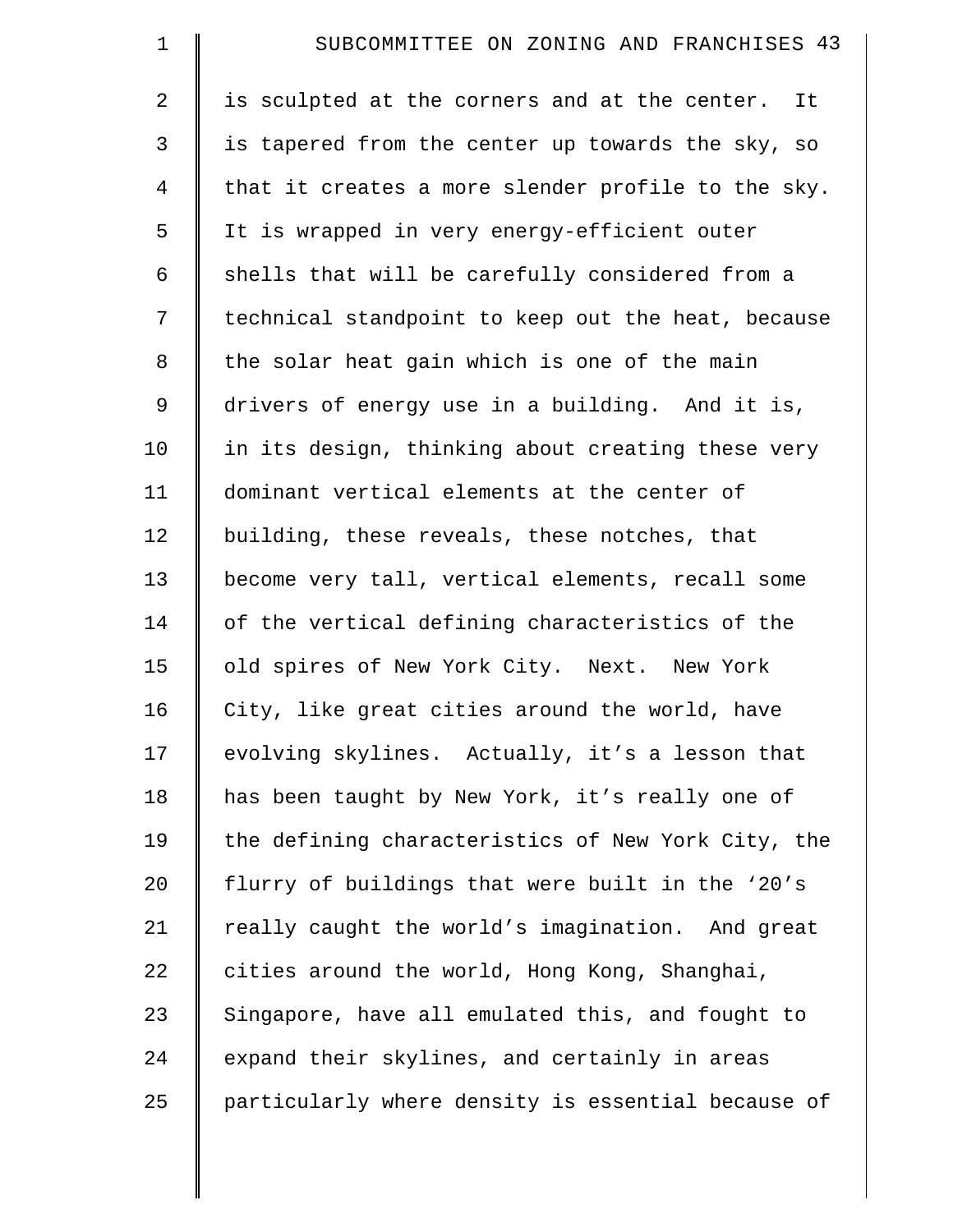| $\mathbf 1$    | SUBCOMMITTEE ON ZONING AND FRANCHISES 44                    |
|----------------|-------------------------------------------------------------|
| 2              | the premium on land. This is actually an image              |
| 3              | which shows you many of the proposals which are             |
| $\overline{4}$ | currently out on the table for new projects. The            |
| 5              | new project at the World Trade Center, the                  |
| 6              | projects on 9 <sup>th</sup> Avenue, some projects which are |
| 7              | already built, all of the ones with red dots                |
| 8              | underneath are the proposals. And if all these              |
| 9              | proposals are built, our building would be the              |
| 10             | seventh tallest building in New York City. We               |
| 11             | respect greatly the beautiful architecture of the           |
| 12             | Empire State Building, we consciously decided to            |
| 13             | stay lower than it. But we believe that this adds           |
| 14             | to the skyline and to the overall ensemble of               |
| 15             | buildings to the skyline of New York City. Thank            |
| 16             | you very much. We'd be happy to answer any                  |
| 17             | questions you might have.                                   |
| 18             | CHAIRPERSON WEPRIN: Thank you.                              |
| 19             | Mr. Greenbaum, is there anyone else you feel needs          |
| 20             | to speak now, or forever hold their peace? No,              |
| 21             | not forever, actually, but just for a few hours             |
| 22             | maybe.                                                      |
| 23             | MR. GREENBAUM: (inaudible)                                  |
| 24             | CHAIRPERSON WEPRIN: Okay. Okay,                             |
| 25             | if you can please come back, I know we have a               |
|                |                                                             |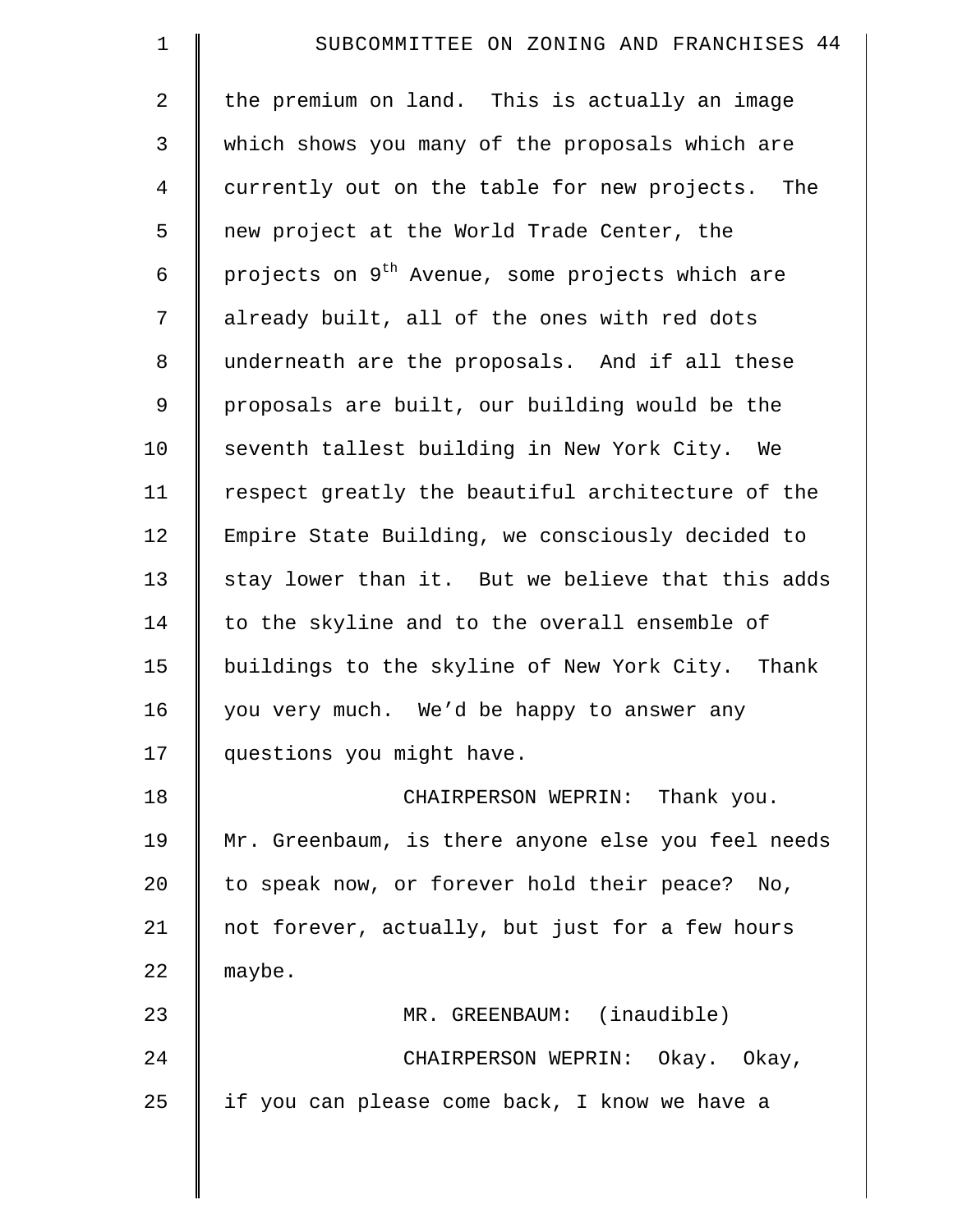| $\mathbf 1$    | SUBCOMMITTEE ON ZONING AND FRANCHISES 45           |
|----------------|----------------------------------------------------|
| $\overline{2}$ | number of questions from the panel. Mr. Garodnick  |
| 3              | from Manhattan has a question.                     |
| 4              | COUNCIL MEMBER GARODNICK: Thank                    |
| 5              | you very much, Mr. Chairman. And Mr. Greenbaum,    |
| 6              | these questions are really for you. A couple of    |
| 7              | them are technical questions, which I'd like to    |
| 8              | start with. First off, this is an application      |
| $\mathsf 9$    | from 401 Hotel REIT LLC and 401 Commercial LLP. I  |
| 10             | also note that the materials are from Vornado.     |
| 11             | Could you just explain to us what, who we're       |
| 12             | talking about here, what is 401 Hotel REIT and 401 |
| 13             | Commercial LLP?                                    |
| 14             | MR. GREENBAUM: They are the                        |
| 15             | single-purpose entities, Councilman, that          |
| 16             | currently own the land. They are wholly-owned by   |
| 17             | the Vornado Realty Trust, 100% owned single-       |
| 18             | purpose entities.                                  |
| 19             | COUNCIL MEMBER GARODNICK: Okay,                    |
| 20             | and so the existence of Hotel REIT in the title    |
| 21             | here is just that it is a REIT that owns the land  |
| 22             | that is wholly owned by Vornado?                   |
| 23             | MR. GREENBAUM: The technical                       |
| 24             | consideration, for tax purposes a real estate      |
| 25             | investment trust has issues in terms of owning     |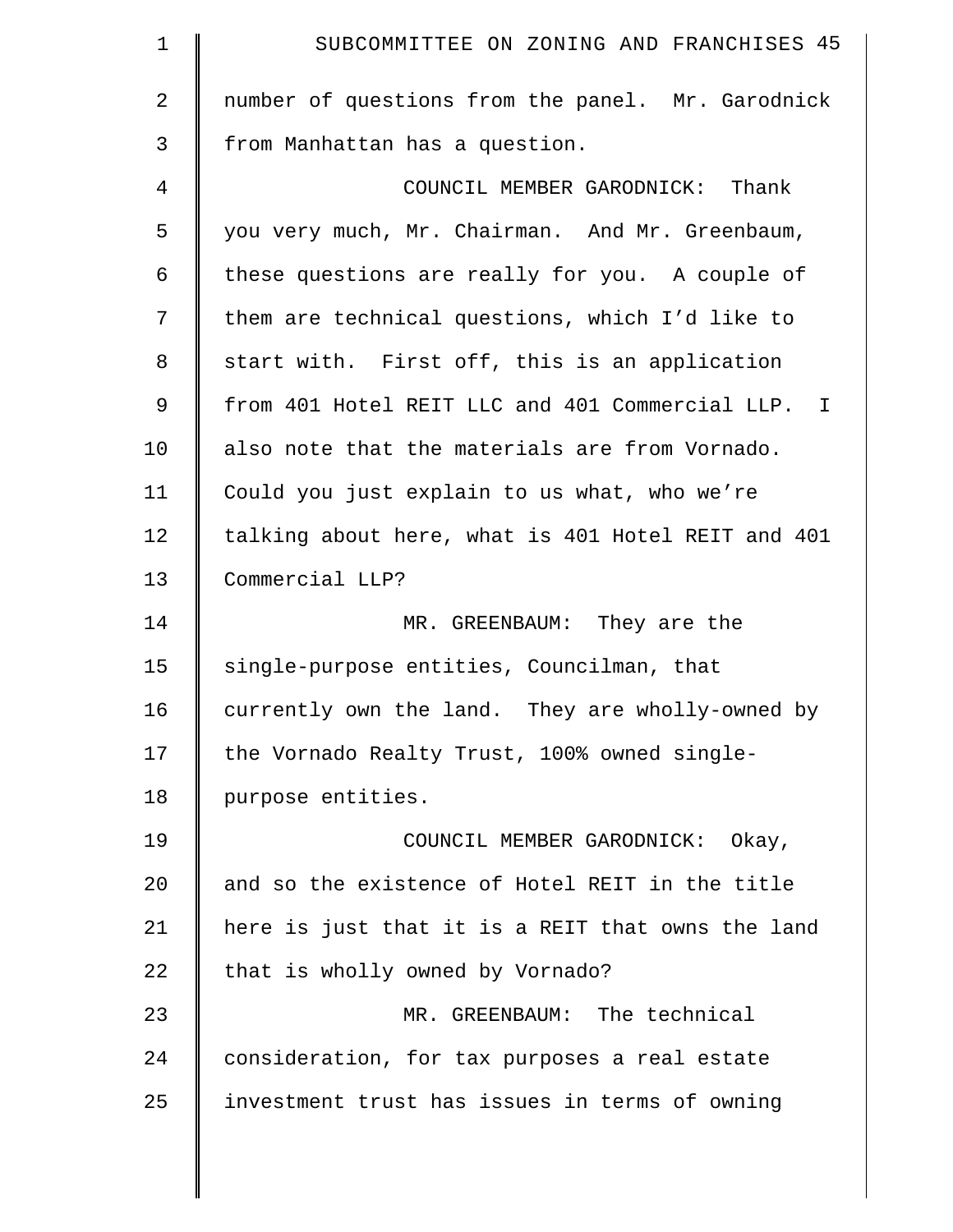| $\mathbf 1$ | SUBCOMMITTEE ON ZONING AND FRANCHISES 46                       |
|-------------|----------------------------------------------------------------|
| 2           | hotels, so there is a mama, which is Hotel Penn                |
| 3           | REIT, over Hotel Penn LLC, it's a technical tax                |
| 4           | requirement under the Federal Tax Code.                        |
| 5           | Ultimately both entities are owned by something                |
| 6           | called Vornado Realty LP, which in turn is owned               |
| 7           | by the publicly traded company, Vornado Realty                 |
| 8           | Trust.                                                         |
| 9           | COUNCIL MEMBER GARODNICK: Okay,                                |
| 10          | thank you. Also, you presented a couple of                     |
| 11          | different designs, one for a single tenant and one             |
| 12          | for multi-tenant. I understand that at this point              |
| 13          | you do not know which route you would be going, if             |
| 14          | approved. But can you explain to us the                        |
| 15          | difference, the need for a difference in design                |
| 16          | between the single and the multi-tenant scenario?              |
| 17          | MR. GREENBAUM: Certainly. In the                               |
| 18          | single-tenant scenario, the building rises  let's              |
| 19          | see, the one on the right in this light. The                   |
| 20          | building rises directly on 7 <sup>th</sup> Avenue, straight up |
| 21          | from 7 <sup>th</sup> Avenue. And the rationale for that is     |
| 22          | that the trading base of this building, which is               |
| 23          | available for traders, where traders meet in a                 |
| 24          | current modern environment, is large, open, free,              |
| 25          | basically column-free, footprints. The                         |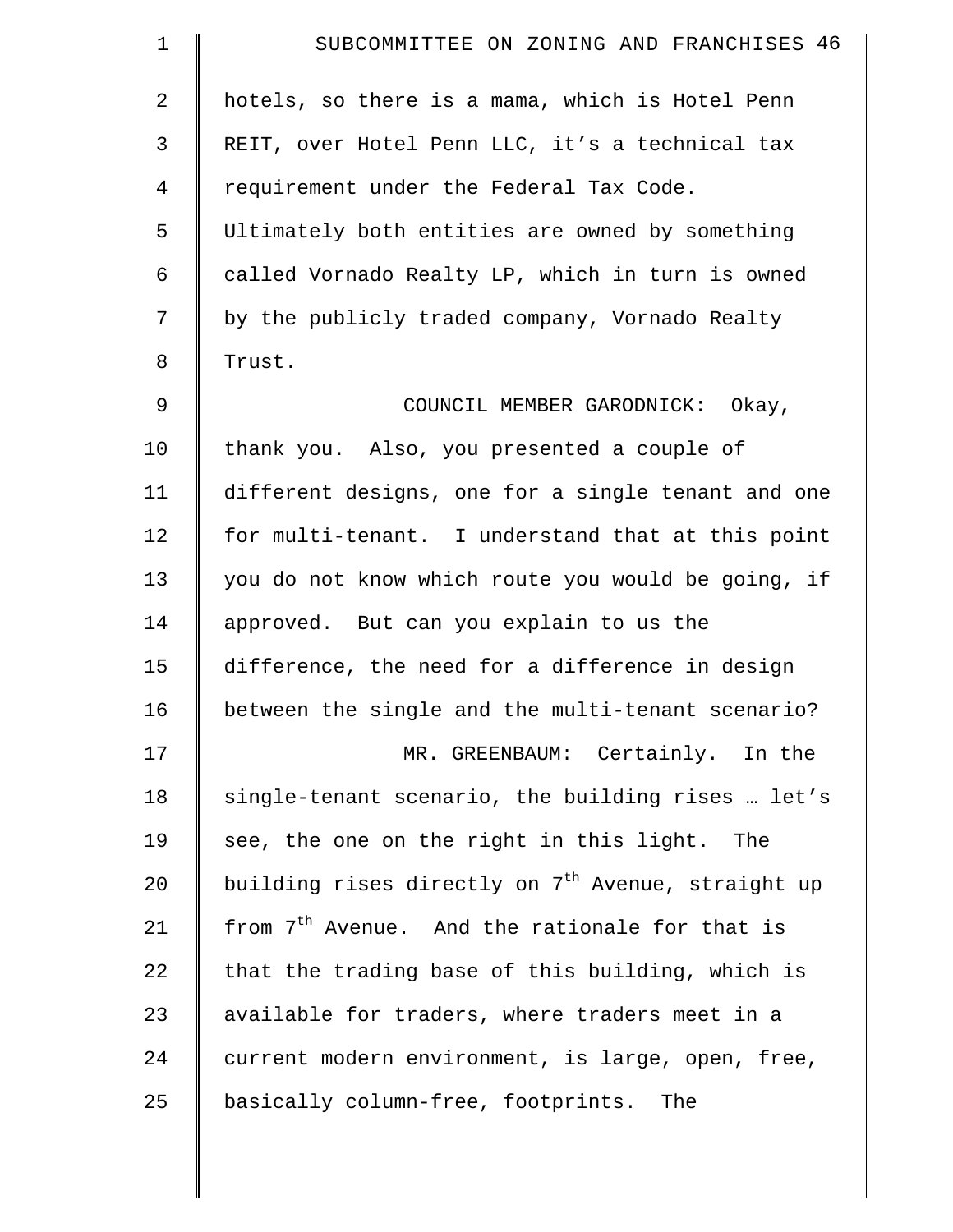| $\mathbf 1$    | SUBCOMMITTEE ON ZONING AND FRANCHISES 47                     |
|----------------|--------------------------------------------------------------|
| $\overline{a}$ | elevatoring system in this building, you notice,             |
| $\mathfrak{Z}$ | basically stops above the trading floor. And the             |
| $\overline{4}$ | reason for that is, this building is what is                 |
| 5              | called a shuttle elevator building. So the                   |
| 6              | shuttle elevators effectively take you through to            |
| 7              | the top of the podium of the trading floors, where           |
| $\,8\,$        | you then connect to another set of elevators that            |
| 9              | take you ultimately to your office floors. The               |
| 10             | rationale, again, for that is so that the                    |
| 11             | multitude of elevators in the building,                      |
| 12             | Councilman, do not protrude through the base of              |
| 13             | the building, the podium, interrupting the flow of           |
| 14             | the trading space. The alternative in the multi-             |
| 15             | tenant building, the elevatoring system actually             |
| 16             | is what's called a direct-descent elevatoring                |
| 17             | system, much more traditional. When you came into            |
| 18             | this building this morning, you took an elevator             |
| 19             | directly up to the 16 <sup>th</sup> floor. The same would be |
| 20             | true in that building, and the ability to do that            |
| 21             | is because, while the elevatoring effectively does           |
| 22             | constrain the base of the building, it doesn't               |
| 23             | have the deleterious impact that it otherwise                |
| 24             | would if it related to trading floors.                       |
| 25             | COUNCIL MEMBER GARODNICK:<br>Okay,                           |
|                |                                                              |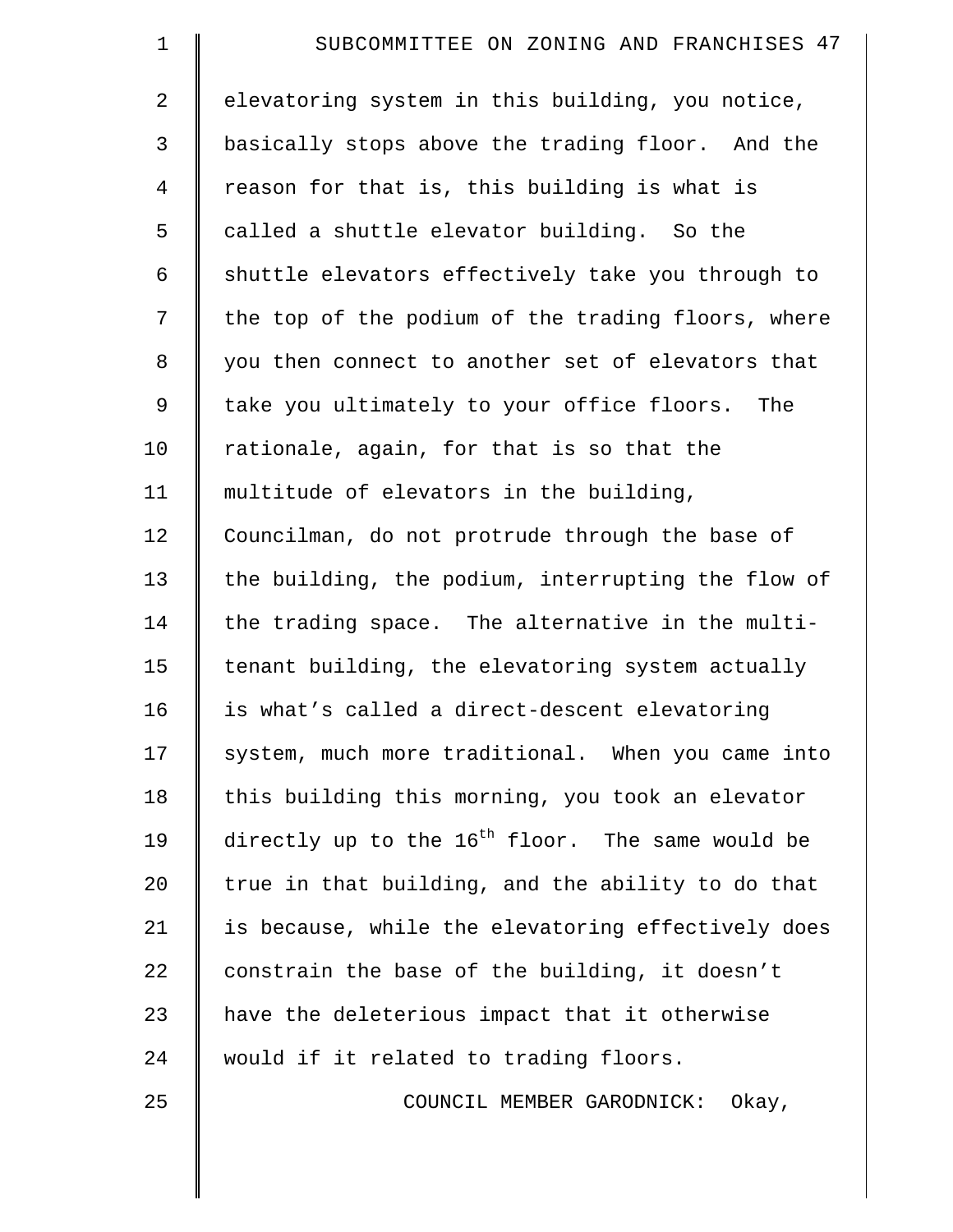| $\mathbf 1$    | SUBCOMMITTEE ON ZONING AND FRANCHISES 48           |
|----------------|----------------------------------------------------|
| 2              | thank you. And we've gotten materials from a       |
| 3              | variety of sources on the application today. And   |
| $\overline{4}$ | I took note of a point that was made in a letter   |
| 5              | that was sent to Chair Weprin and was cc'ed to the |
| 6              | rest of the Committee, from the Empire State       |
| 7              | Building Company, which noted a daylight           |
| 8              | evaluation score issue, specifically they note     |
| 9              | that the height and setback waivers that are       |
| 10             | sought here would have dramatic impact on daytime  |
| 11             | skylight, and notes that 75% is the minimum score  |
| 12             | required on a daylight evaluation score. Could     |
| 13             | you add some light to this, and we certainly can   |
| 14             | ask them to do it when they come up, but help me   |
| 15             | understand what the minimum score needs to be, if  |
| 16             | any, and what the score is here, and sort this out |
| 17             | for me, would you?                                 |
| 18             | MR. GREENBAUM: Yeah, let me just                   |
| 19             | introduce Bob Flahive, Bob is our land use counsel |
| 20             | at Kramer Levin. You know, generally what I would  |
| 21             | say to you, Councilman, is the City Planning       |
| 22             | Commission worked with us in conjunction, over a   |
| 23             | two-plus year period of time scoping this          |
| 24             | building, working with what are called spring      |
| 25             | points, where the building begins to taper back,   |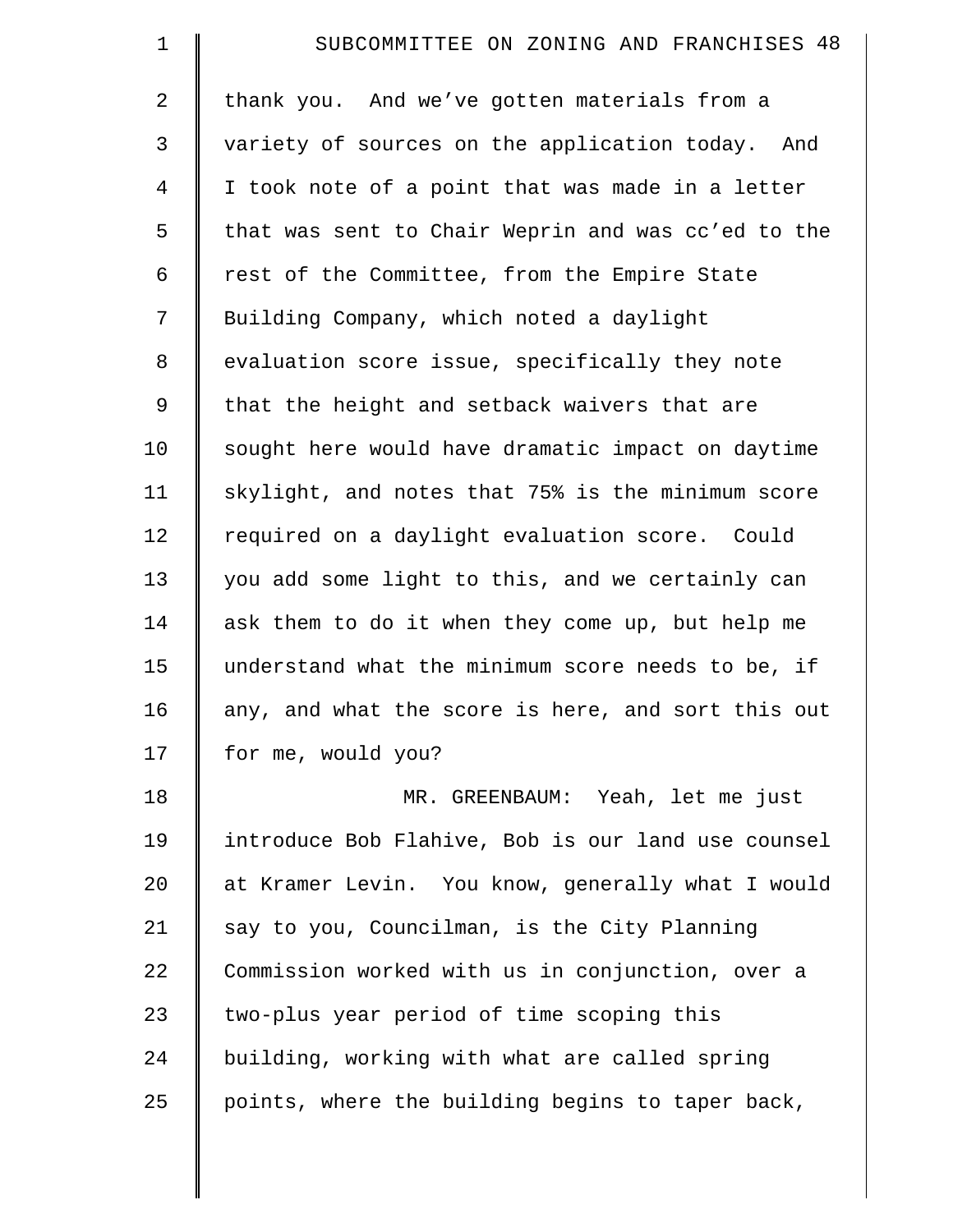| $\mathbf 1$ | SUBCOMMITTEE ON ZONING AND FRANCHISES 49                       |
|-------------|----------------------------------------------------------------|
| 2           | working with us, notching this building, and                   |
| 3           | addressing many of these concerns, and ultimately,             |
| 4           | of course, the City Planning Commission                        |
| 5           | unanimously approved this building. But for some               |
| 6           | of these technical questions, let's have the land              |
| 7           | use guys talk.                                                 |
| 8           | MR. FLAHIVE: My name is Robert                                 |
| 9           | Flahive, excuse me, I'm with the firm Kramer                   |
| 10          | Levin. Now, the daylighting score takes into                   |
| 11          | account not only the proposed building, but all                |
| 12          | other buildings on a zoning lot. In our                        |
| 13          | particular case, we share a zoning lot with                    |
| 14          | Manhattan Mall. So we have a whole block from 6 <sup>th</sup>  |
| 15          | Avenue to 7 <sup>th</sup> Avenue. The scores that the Council  |
| 16          | Member referenced, which are part of the City                  |
| 17          | Planning finding, and also it reflects the fact                |
| 18          | that the Manhattan Mall is built full on 32 <sup>nd</sup> and  |
| 19          | 33 <sup>rd</sup> Streets, which is where most of those waivers |
| 20          | are coming from. In the case of our building, we               |
| 21          | are building a base with setting it back ten feet              |
| 22          | from both $33^{rd}$ and $32^{nd}$ Streets, to provide          |
| 23          | additional daylight. The Manhattan Mall is built               |
| 24          | as a street line, so we lose a significant number              |
| 25          | of points, about 30 of those points of the 75 are              |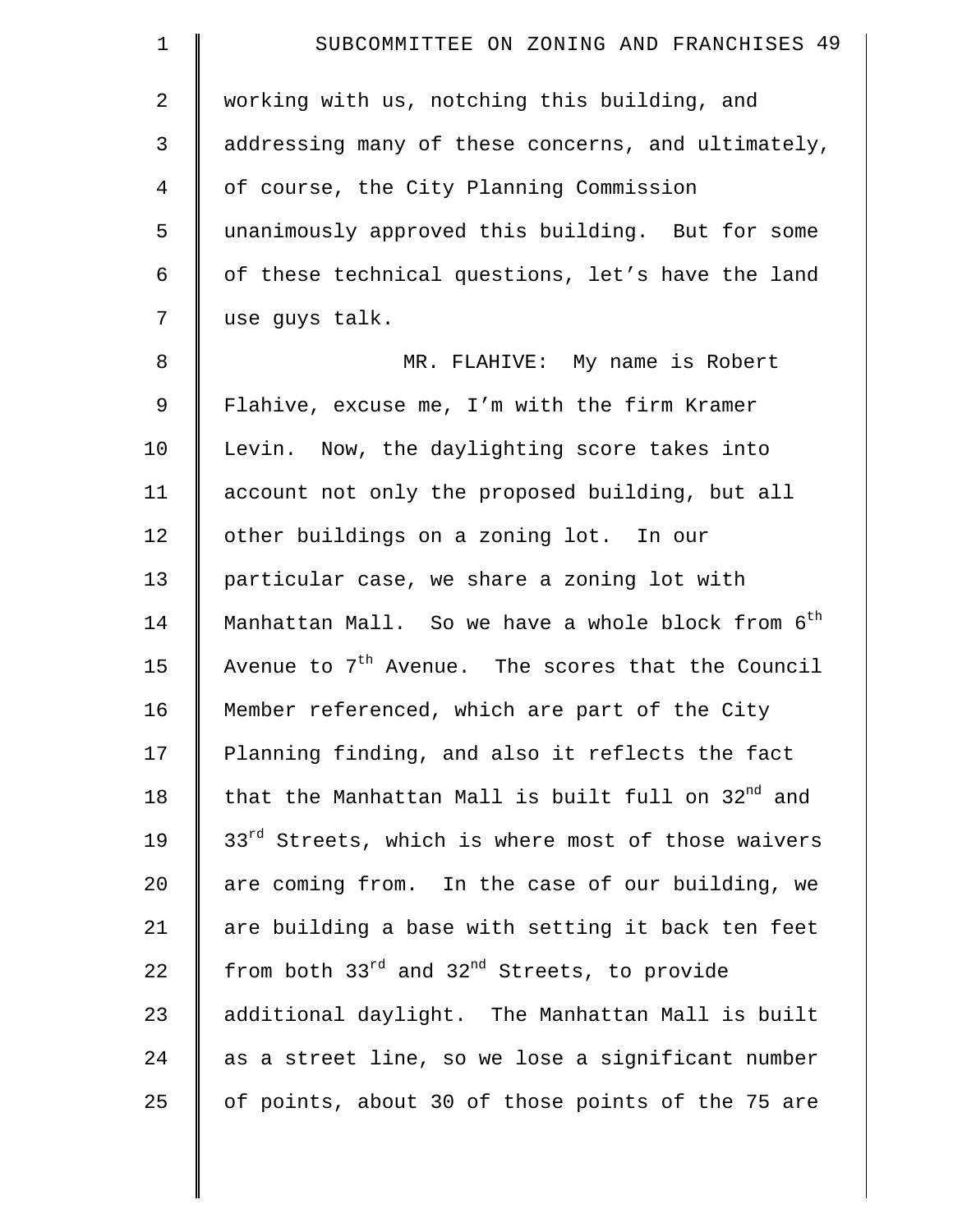| $\mathbf 1$    | SUBCOMMITTEE ON ZONING AND FRANCHISES 50                           |
|----------------|--------------------------------------------------------------------|
| $\overline{2}$ | not achievable from our perspective, because of                    |
| 3              | the existing Manhattan Mall. The waiver on 7 <sup>th</sup>         |
| $\overline{4}$ | Avenue is only for the single-tenant building,                     |
| 5              | which Mr. Greenbaum described needs to be pushed                   |
| 6              | to 7 <sup>th</sup> Avenue in order to allow the elevators to       |
| 7              | provide clear space for the trading floors. In a                   |
| 8              | multi-tenant building we're not asking for a                       |
| 9              | waiver on $7^{th}$ , it's just on $32^{nd}$ and $33^{rd}$ Streets. |
| 10             | COUNCIL MEMBER GARODNICK: Okay, so                                 |
| 11             | if I understand you correctly then, the  is it                     |
| 12             | accurate to say that as a general matter, a score                  |
| 13             | of 75% is the minimum?                                             |
| 14             | MR. FLAHIVE: Yes, as an average                                    |
| 15             | you have to have a minimum of 75.                                  |
| 16             | COUNCIL MEMBER GARODNICK: Okay,                                    |
| 17             | but your point is that because Manhattan Mall is                   |
| 18             | included in your calculation, and that is  that                    |
| 19             | reduces the potential that you could actually                      |
| 20             | achieve to something like 45%?                                     |
| 21             | MR. FLAHIVE: Yes.                                                  |
| 22             | COUNCIL MEMBER GARODNICK: Off the                                  |
| 23             | bat, is that correct?                                              |
| 24             | MR. FLAHIVE: That's correct.                                       |
| 25             | COUNCIL MEMBER GARODNICK: 30%?                                     |
|                |                                                                    |

 $\parallel$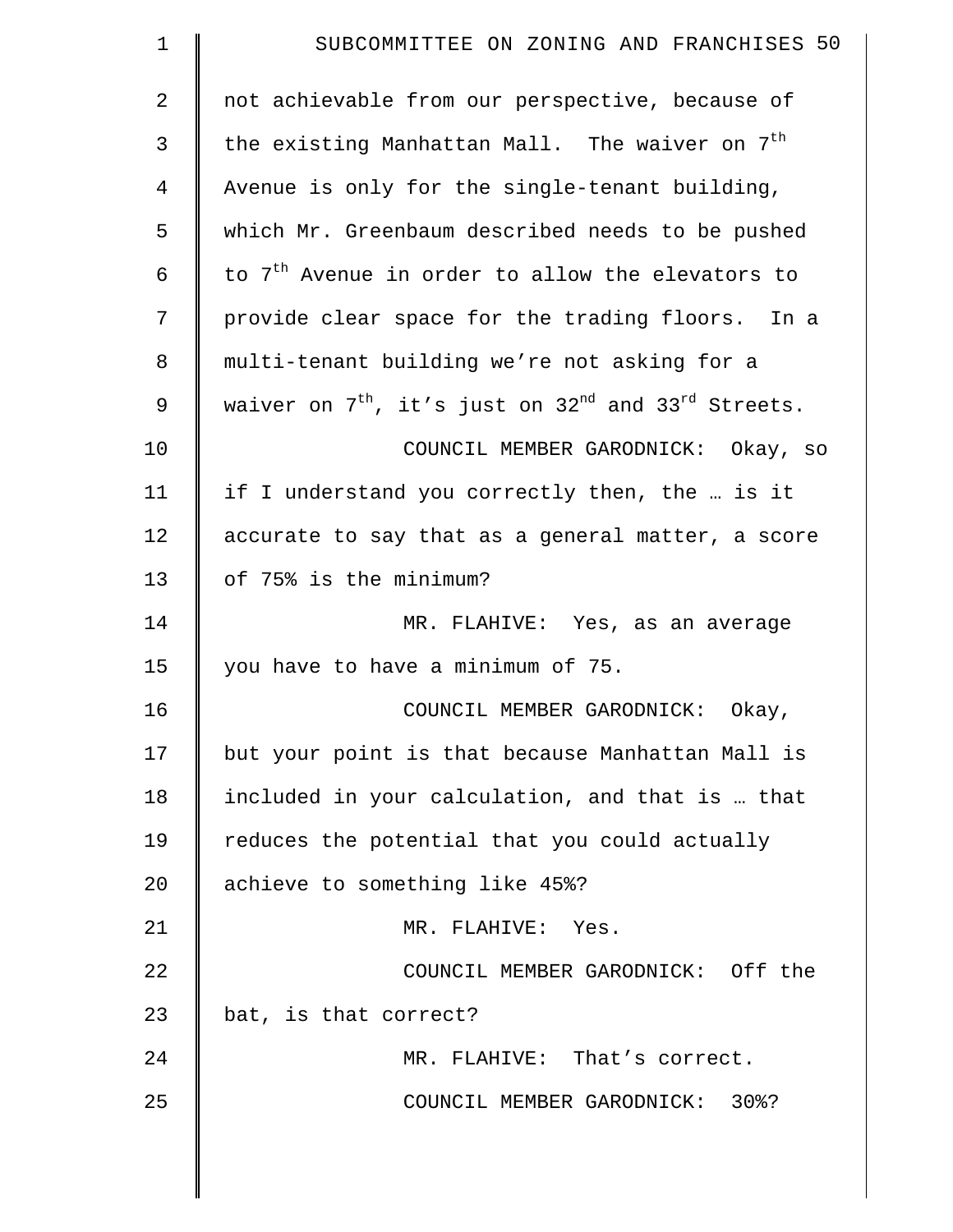| $\mathbf 1$ | SUBCOMMITTEE ON ZONING AND FRANCHISES 51           |
|-------------|----------------------------------------------------|
| $\sqrt{2}$  | MR. FLAHIVE: It reduces it by                      |
| 3           | about 30 points of the 75, so 45 would be probably |
| 4           | accurate.                                          |
| 5           | COUNCIL MEMBER GARODNICK: So what                  |
| $\epsilon$  | is the score that you all would get, including all |
| 7           | applicable calculations here, under your proposal? |
| 8           | MR. FLAHIVE: You mean, the score                   |
| $\mathsf 9$ | we would get if the Manhattan Mall were not on the |
| 10          | site? It's a very theoretical question.            |
| 11          | COUNCIL MEMBER GARODNICK: Okay,                    |
| 12          | you could give me both, because  and I'm trying    |
| 13          | to understand also what the purpose of the         |
| 14          | daylight evaluation score is for our consideration |
| 15          | here, and whether this is  how significant an      |
| 16          | issue this is. But if you could share what your    |
| 17          | score is actually, in the application today, and   |
| 18          | what it would be without Manhattan Mall, it would  |
| 19          | be very useful.                                    |
| 20          | MR. FLAHIVE: It might be helpful                   |
| 21          | if I can explain how the daylight evaluation score |
| 22          | works.                                             |
| 23          | COUNCIL MEMBER GARODNICK: Right.                   |
| 24          | MR. FLAHIVE: To give you some                      |
| 25          | perspective. Typically there's a heightened        |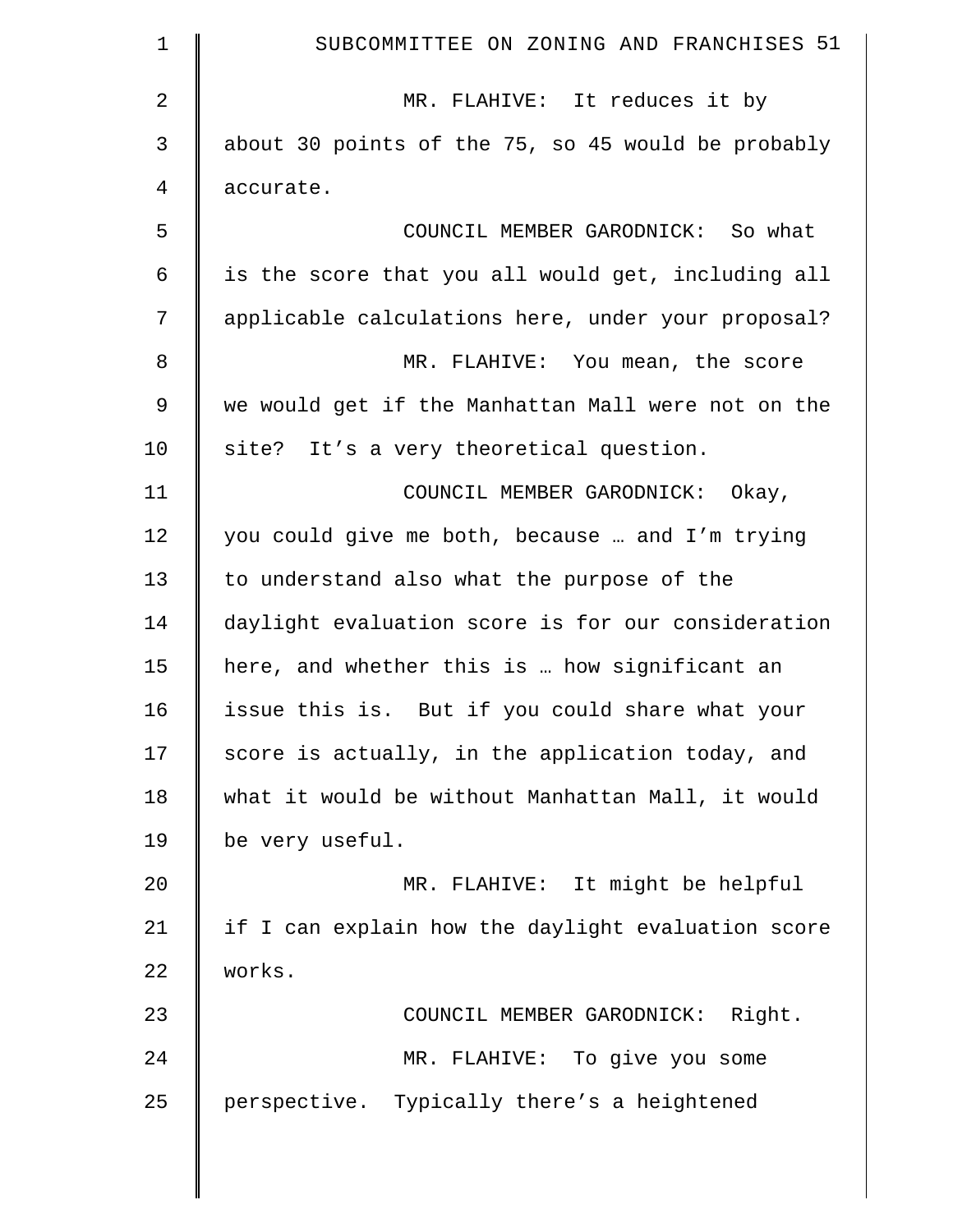| $\mathbf 1$    | SUBCOMMITTEE ON ZONING AND FRANCHISES 52           |
|----------------|----------------------------------------------------|
| 2              | setback line, this is mapped throughout the entire |
| 3              | city, where when you build a new development, you  |
| $\overline{4}$ | have to stay within, it's a line, a theoretical,   |
| 5              | imaginary line, that's drawn at the property line. |
| 6              | You start at a base height and then you angle      |
| 7              | back. Midtown Manhattan in the early '80's, when   |
| 8              | the special midtown regulations were drafted,      |
| 9              | decided to do a more theoretical approach, and     |
| 10             | it's called "daylight compensation", where you are |
| 11             | required to analyze the zoning law at both the new |
| 12             | building and existing buildings from a variety of  |
| 13             | angles in the street, in the middle of the         |
| 14             | adjacent streets, the theory being how much of the |
| 15             | sky is being blocked. It's not a sunlight, it's    |
| 16             | not a shadow study, it's a theoretical assessment  |
| 17             | of how your building fits within the skyline views |
| 18             | from different places. So it's - I don't want to   |
| 19             | say it's arbitrary - it's a very complicated       |
| 20             | series of algorithms that you have to apply.<br>In |
| 21             | our case, if we did not have the Manhattan Mall, I |
| 22             | would say the safest estimate would be to add 32   |
| 23             | to 35 points to our scores, which would bring up   |
| 24             | the multi-tenant building from 35 to 72, and it    |
| 25             | would bring the single-tenant up from 17 to about  |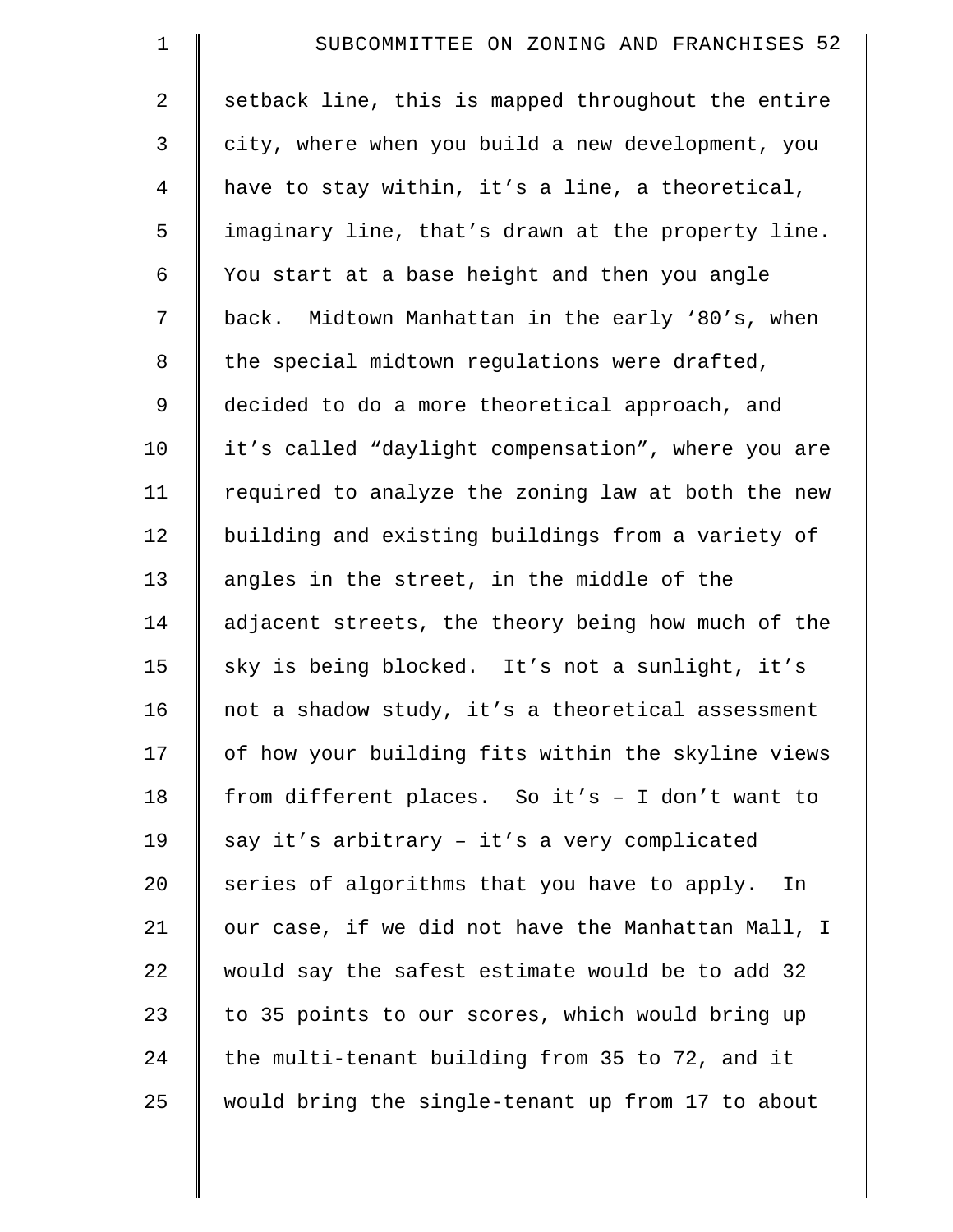| $\mathbf 1$    | SUBCOMMITTEE ON ZONING AND FRANCHISES 53                                  |
|----------------|---------------------------------------------------------------------------|
| $\overline{2}$ | 52. Again, the waivers on the single-tenant,                              |
| 3              | we're asking for waivers on 7 <sup>th</sup> Avenue, because the           |
| 4              | building is built flush, as well as 32 <sup>nd</sup> and 33 <sup>rd</sup> |
| 5              | Streets. On a multi-tenant, we're not asking for                          |
| 6              | any waivers from 7 <sup>th</sup> , but we're asking for similar           |
| 7              | waivers from 33rd to 32 <sup>nd</sup> Street.                             |
| 8              | COUNCIL MEMBER GARODNICK: Okay, so                                        |
| 9              | without the calculation of Manhattan Mall, you get                        |
| 10             | up to 72% in one of the scenarios, 52% for the- -                         |
| 11             | MR. FLAHIVE: (Interposing)                                                |
| 12             | Approximately.                                                            |
| 13             | COUNCIL MEMBER GARODNICK:                                                 |
| 14             | Approximately.                                                            |
| 15             | MR. FLAHIVE: We didn't score it                                           |
| 16             | for the- -                                                                |
| 17             | COUNCIL MEMBER GARODNICK:                                                 |
| 18             | (Interposing) For the daylight evaluation score.                          |
| 19             | Okay, so let me then go to the issue, which I                             |
| 20             | think is on a lot of people's minds, and certainly                        |
| 21             | has gotten a lot of attention on the subject of                           |
| 22             | proximity to the Empire State Building. Now, we                           |
| 23             | all recognize the fact that New York needs to                             |
| 24             | evolve and grow, and the particular importance of                         |
| 25             | having commercial development near prime                                  |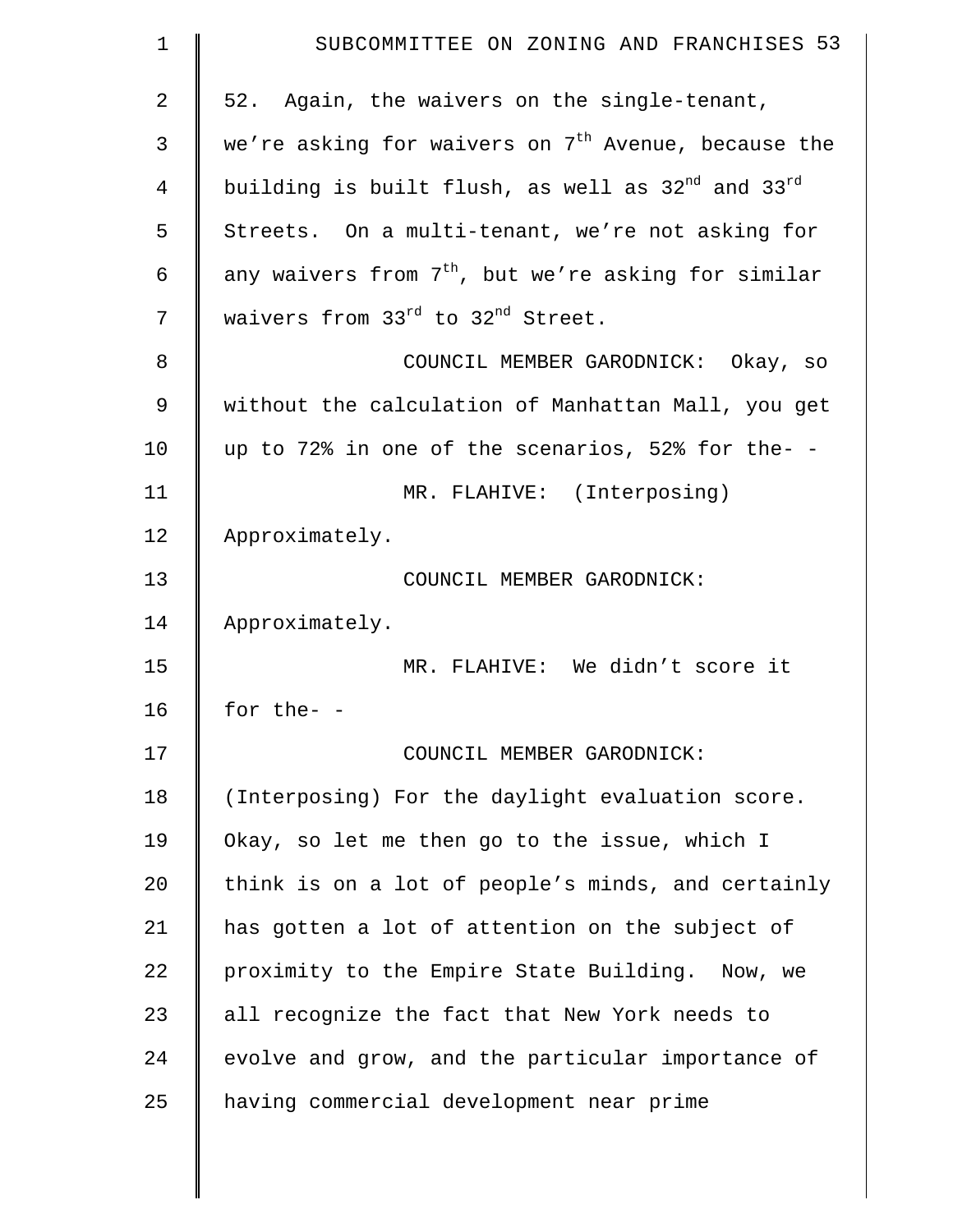| $\mathbf 1$    | SUBCOMMITTEE ON ZONING AND FRANCHISES 54           |
|----------------|----------------------------------------------------|
| $\overline{2}$ | transportation hubs. But I guess my question for   |
| 3              | the team here is, is there a location that would   |
| 4              | be, in your view, too close to the Empire State    |
| 5              | Building for it to be acceptable or appropriate    |
| 6              | for us to be considering? I know your view is      |
| 7              | that this is not, but is there a proximity that is |
| 8              | too close?                                         |
| 9              | MR. GREENBAUM: A couple of                         |
| 10             | comments. First, let me just come back to the      |
| 11             | scores that Bob was just talking about, and just   |
| 12             | again emphasize what I said earlier, and that is,  |
| 13             | as part of the sidewalk widening, in connection    |
| 14             | with our project, the sidewalks around the project |
| 15             | will be well in excess of double normal city       |
| 16             | sidewalks, 28 feet and 23 feet. So let me turn to  |
| 17             | your question, which I think was, you know, how    |
| 18             | close is too close. We do have a statutory         |
| 19             | provision for the City Planning Commission, City   |
| 20             | Environmental Quality Review Act. It is something  |
| 21             | that is considered by the CPC, and of course by    |
| 22             | yourselves in the Council. Pursuant to that        |
| 23             | statute, a local law, CEQRA requires an            |
| 24             | environmental impact statement regarding any       |
| 25             | potential adverse environmental effects and the    |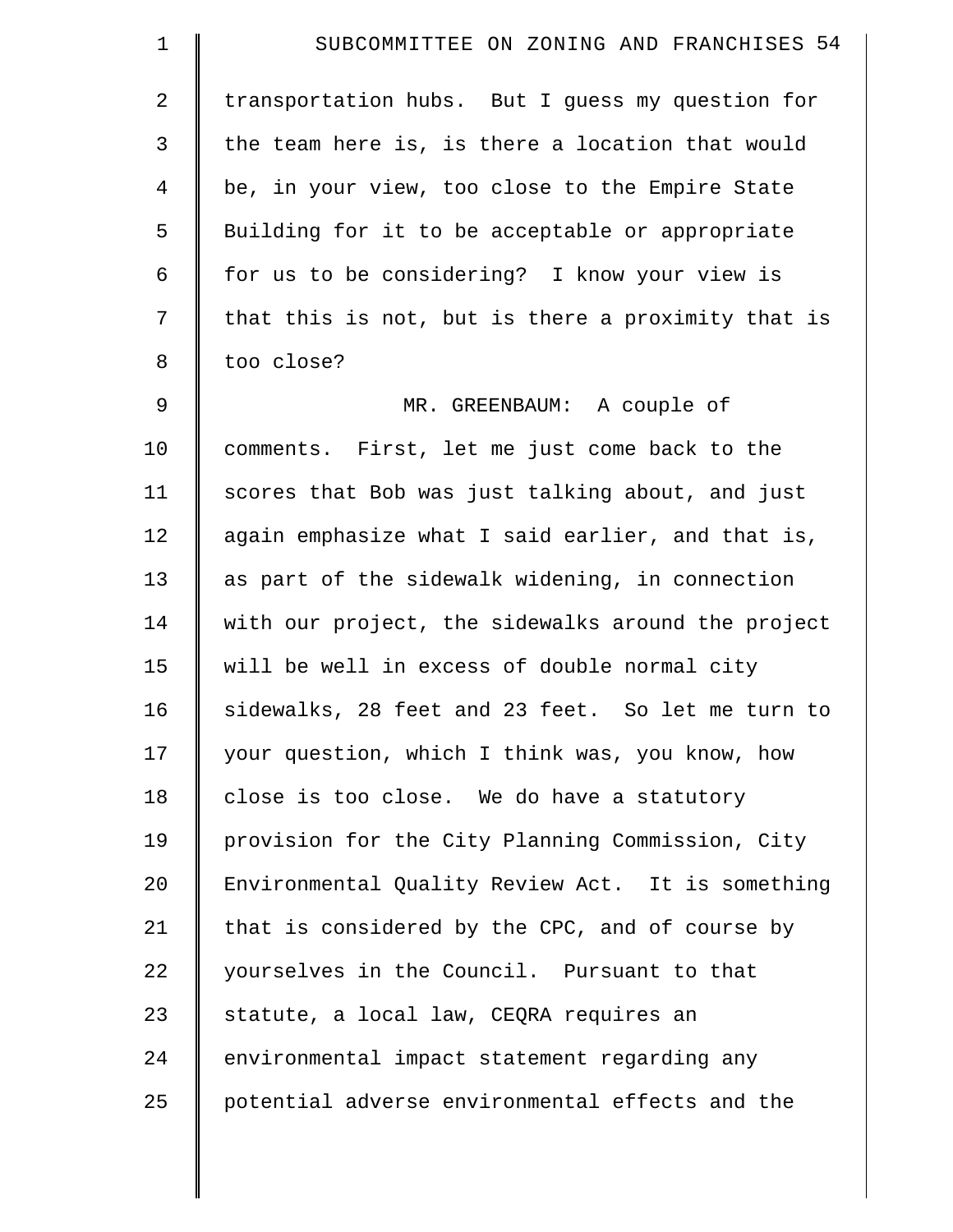| $\mathbf 1$    | SUBCOMMITTEE ON ZONING AND FRANCHISES 55                |
|----------------|---------------------------------------------------------|
| $\overline{a}$ | statute provides that you must do a study with          |
| 3              | respect to historic resources that are within 400       |
| $\overline{4}$ | feet of a new development. The Empire State             |
| 5              | Building is approximately a thousand feet from 15       |
| 6              | Penn Plaza, the equivalent of four city blocks.         |
| 7              | Our final EIS in conjunction with City Planning         |
| 8              | did in fact consider the entire 34 <sup>th</sup> Street |
| 9              | corridor, river to river. And ultimately the            |
| 10             | Landmarks Preservation Commission received from         |
| 11             | City Planning a historic resource analysis and an       |
| 12             | urban design chapters which were reviewed by the        |
| 13             | Landmarks Preservation Commission and unanimously       |
| 14             | approved by City Planning. So, I don't know that        |
| 15             | I can answer the question as to how close is too        |
| 16             | close, but I will say that as it relates to the         |
| 17             | statutory provisions of CEQRA, there is a formal        |
| 18             | provision regarding historic resources within 400       |
| 19             | feet.                                                   |
| 20             | COUNCIL MEMBER GARODNICK: Well,                         |
| 21             | you certainly have answered legally, perhaps. So        |
| 22             | let me, maybe I should ask the question of the          |
| 23             | architect, Mr. Pelli. Because certainly there is        |
| 24             | a buffer zone here that would at least intuitively      |
| 25             | feel appropriate when you're dealing with a             |
|                |                                                         |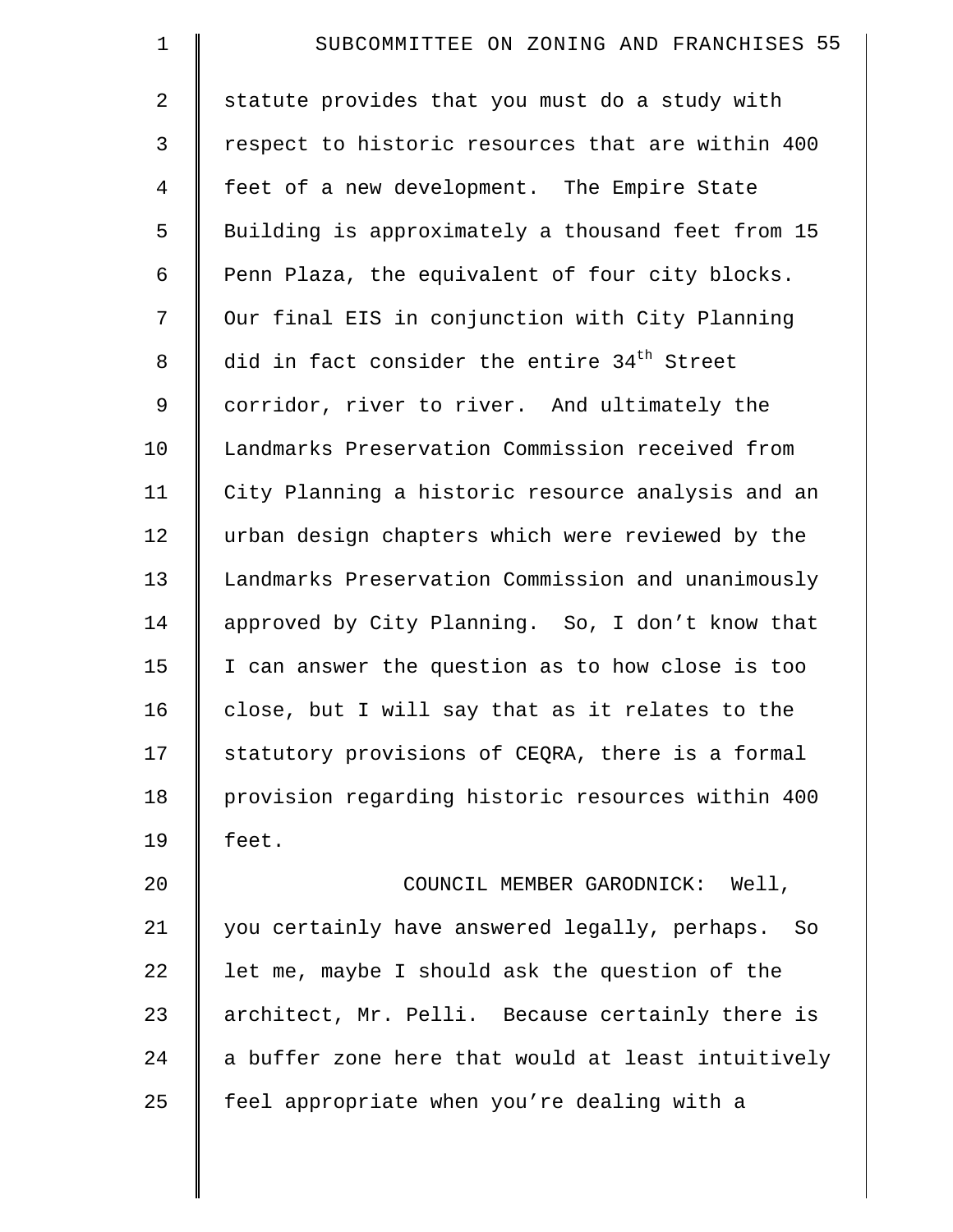| 1              | SUBCOMMITTEE ON ZONING AND FRANCHISES 56           |
|----------------|----------------------------------------------------|
| $\overline{2}$ | historic landmark like the Empire State Building.  |
| 3              | So my question for you is, we understand what the  |
| 4              | legal delineation is. Maybe it's 400 feet, the     |
| 5              | question then would be for you, you know, does 402 |
| 6              | feet or 405 feet fit the bill? Would you be        |
| 7              | designing a building that was that close, or is    |
| 8              | there something that we should be thinking about   |
| $\mathsf 9$    | here that there is a line and help us understand   |
| 10             | where that is.                                     |
| 11             | MR. PELLI: There is no one answer                  |
| 12             | to that, because there are a series of different   |
| 13             | considerations. From the standpoint of being       |
| 14             | inside the building, as a user of the building,    |
| 15             | what you look to do is to have access to daylight, |
| 16             | most of all, first and foremost. And that's        |
| 17             | become newly prioritized, when you consider the    |
| 18             | energy consequences of artificially lighting a     |
| 19             | building. You can really offset a lot of the       |
| 20             | energy use of a building, typically office         |
| 21             | buildings' lighting consume about 30% of the       |
| 22             | energy for the building. With newer systems that   |
| 23             | are daylight-balanced and that can dim when you    |
| 24             | have plentiful daylight, you can really downsize   |
| 25             | the use of lighting in the building. So access to  |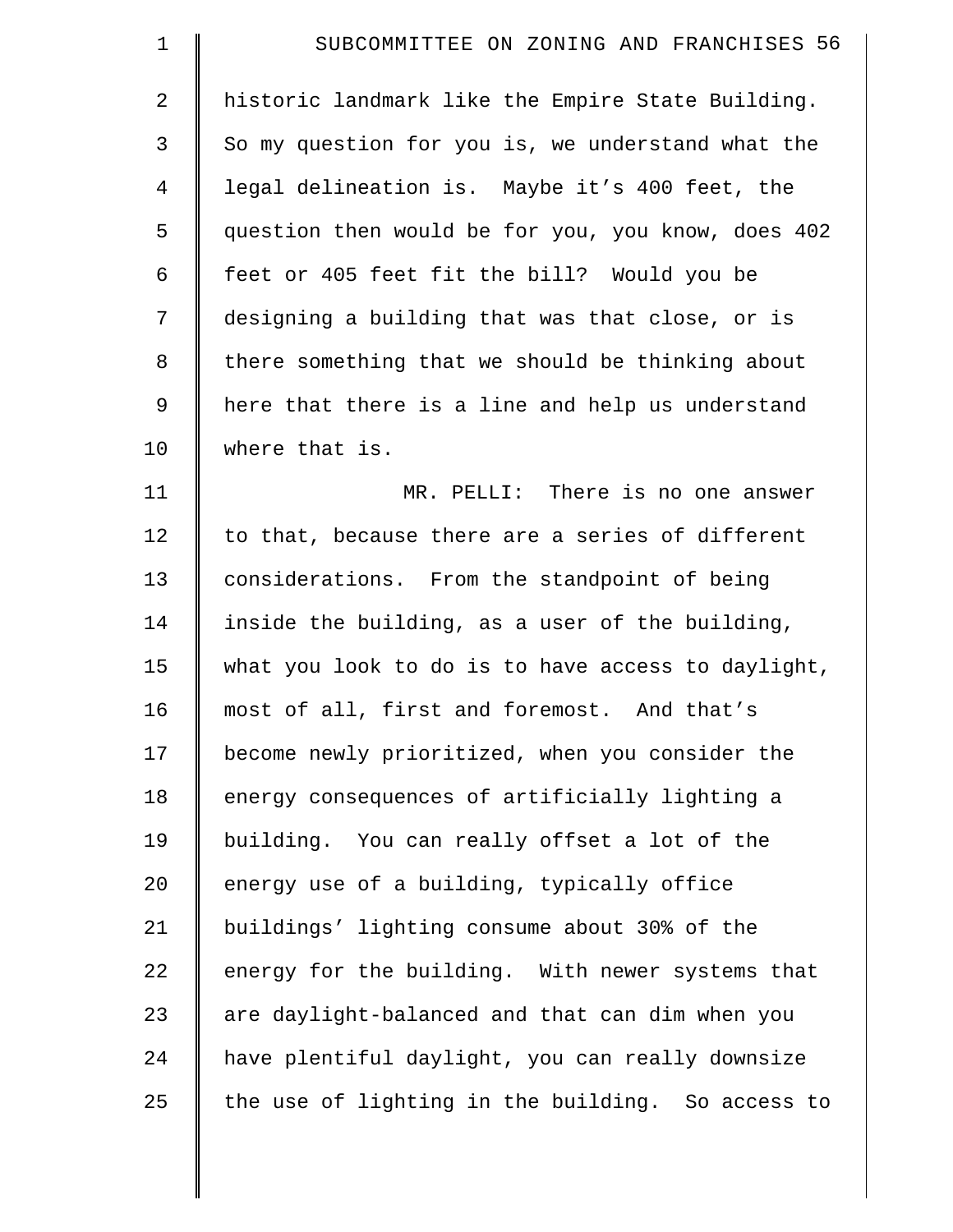| $\mathbf 1$    | SUBCOMMITTEE ON ZONING AND FRANCHISES 57          |
|----------------|---------------------------------------------------|
| 2              | daylight is from a quantitative and qualitative   |
| 3              | standpoint really, I think, the most important    |
| $\overline{4}$ | thing for the user. What we have done and others  |
| 5              | have done, when you design two tall buildings in  |
| 6              | tandem, and you remember the old World Trade      |
| 7              | Center, what they had done, they were put         |
| 8              | diagonally in relationship to one another. So     |
| 9              | each building, out of each one of the sides, you  |
| 10             | had clear views, you had access to daylight. They |
| 11             | weren't looking at each other. And I would say    |
| 12             | from a practical matter, from a user standpoint,  |
| 13             | that would be the first criteria, that you        |
| 14             | wouldn't build something directly across from the |
| 15             | World Trade Center, where the two sides are       |
| 16             | directly facing one another. Would I say you      |
| 17             | could build diagonally across the street? Yes.    |
| 18             | From the user standpoint, from a practical        |
| 19             | standpoint, access to daylight, you could build a |
| 20             | building diagonally across the street. That would |
| 21             | replicate a condition you see in many tall towers |
| 22             | around the world. The issue of deference to a     |
| 23             | historical building is a much more personal one.  |
| 24             | I think everyone greatly values the historical    |
| 25             | quality of the Empire State Building.<br>The      |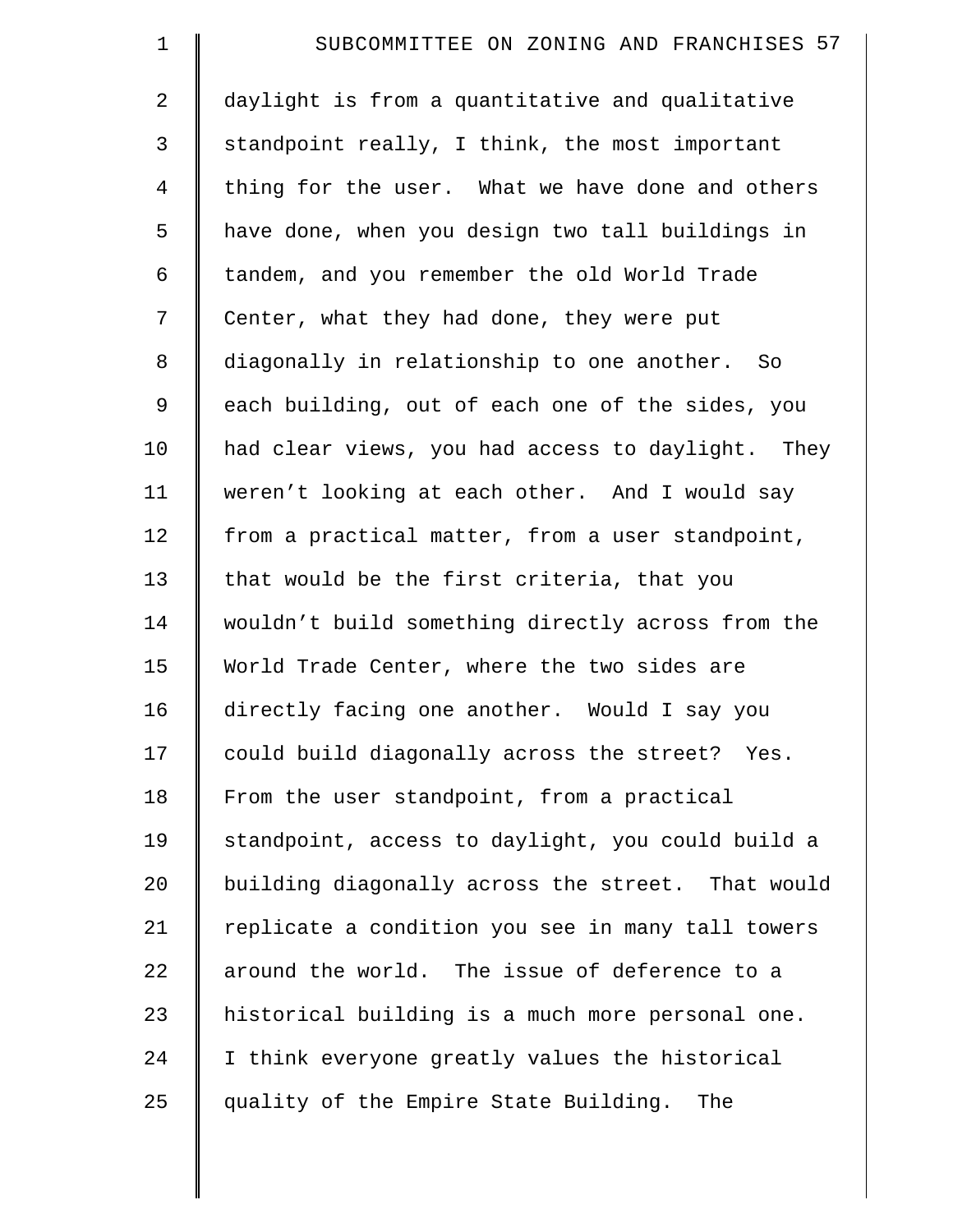| $\mathbf 1$ | SUBCOMMITTEE ON ZONING AND FRANCHISES 58           |
|-------------|----------------------------------------------------|
| 2           | greatest-loved towers in New York City include     |
| 3           | also the Chrysler Building and the Woolworth       |
| 4           | Building, I would argue that those remain greatly  |
| 5           | loved, beautiful, historical buildings, even       |
| 6           | though they are in districts which have grown much |
| 7           | around them. I think the biggest issue is that it  |
| 8           | can maintain a little bit of air around it, and I  |
| 9           | would say primarily not to build directly across,  |
| 10          | from an urban design standpoint.                   |
| 11          | COUNCIL MEMBER GARODNICK: Well, I                  |
| 12          | appreciate the answers, and Mr. Chairman, thank    |
| 13          | you for the opportunity to kick it off.            |
| 14          | CHAIRPERSON WEPRIN: Thank you, Mr.                 |
| 15          | Garodnick. Mr. Ignizio has a question.             |
| 16          | COUNCIL MEMBER IGNIZIO: Yes, I                     |
| 17          | just have a brief question. I'll start off by      |
| 18          | saying to my belief that a widely-known comment in |
| 19          | the financial sector is if you don't move, you're  |
| 20          | dead. And quite frankly, I believe this city does  |
| 21          | in fact need to move forward, or there's plenty of |
| 22          | places in greener pastures throughout              |
| 23          | particularly with the enhancements in              |
| 24          | communications that are very welcoming. You need   |
| 25          | only look across the river at New Jersey and see   |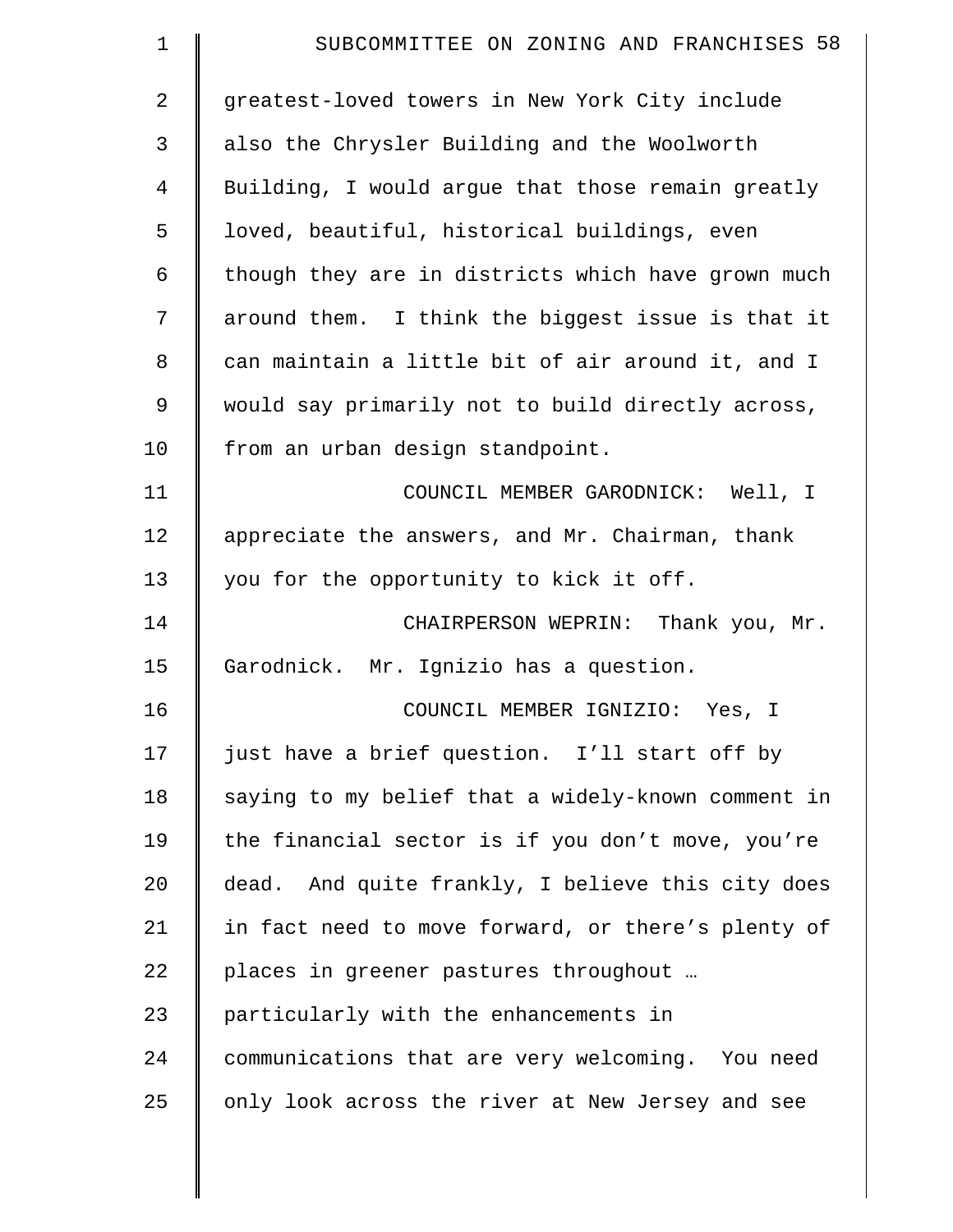| $\mathbf 1$    | SUBCOMMITTEE ON ZONING AND FRANCHISES 59           |
|----------------|----------------------------------------------------|
| $\overline{2}$ | what they're building, and I think that's an       |
| 3              | important situation. Now, with regards to          |
| 4              | landmarking, I am not a person that believes we    |
| 5              | should be landmarking over the objection of        |
| 6              | ownership, but here we have a situation where now  |
| 7              | the members of the Zoning Committee are being      |
| $8\,$          | asked to look at the area not only in landmark,    |
| 9              | but the area around the landmark, so particularly  |
| 10             | in midtown Manhattan. The question I have is       |
| 11             | regarding the MTA enhancements or improvements.    |
| 12             | Did they require, or are you required to provide a |
| 13             | timeline for those improvements, such that we're   |
| 14             | not seeing a building go up and then not seeing    |
| 15             | the improvements open up right around the same     |
| 16             | time, if you understand what I'm saying? You       |
| 17             | know, what would be terrible, quite frankly, would |
| 18             | be is if you did get your approvals, you do build  |
| 19             | this building, and you're still in construction    |
| 20             | for the mass transit improvements, which are       |
| 21             | behind because of timeline, because of permitting, |
| 22             | because the MTA can't get out of its own way, or   |
| 23             | any other reason therein?                          |
| 24             | MR. GREENBAUM: Hopefully it's not                  |
| 25             | the latter, that the MTA can't get out of its own  |
|                |                                                    |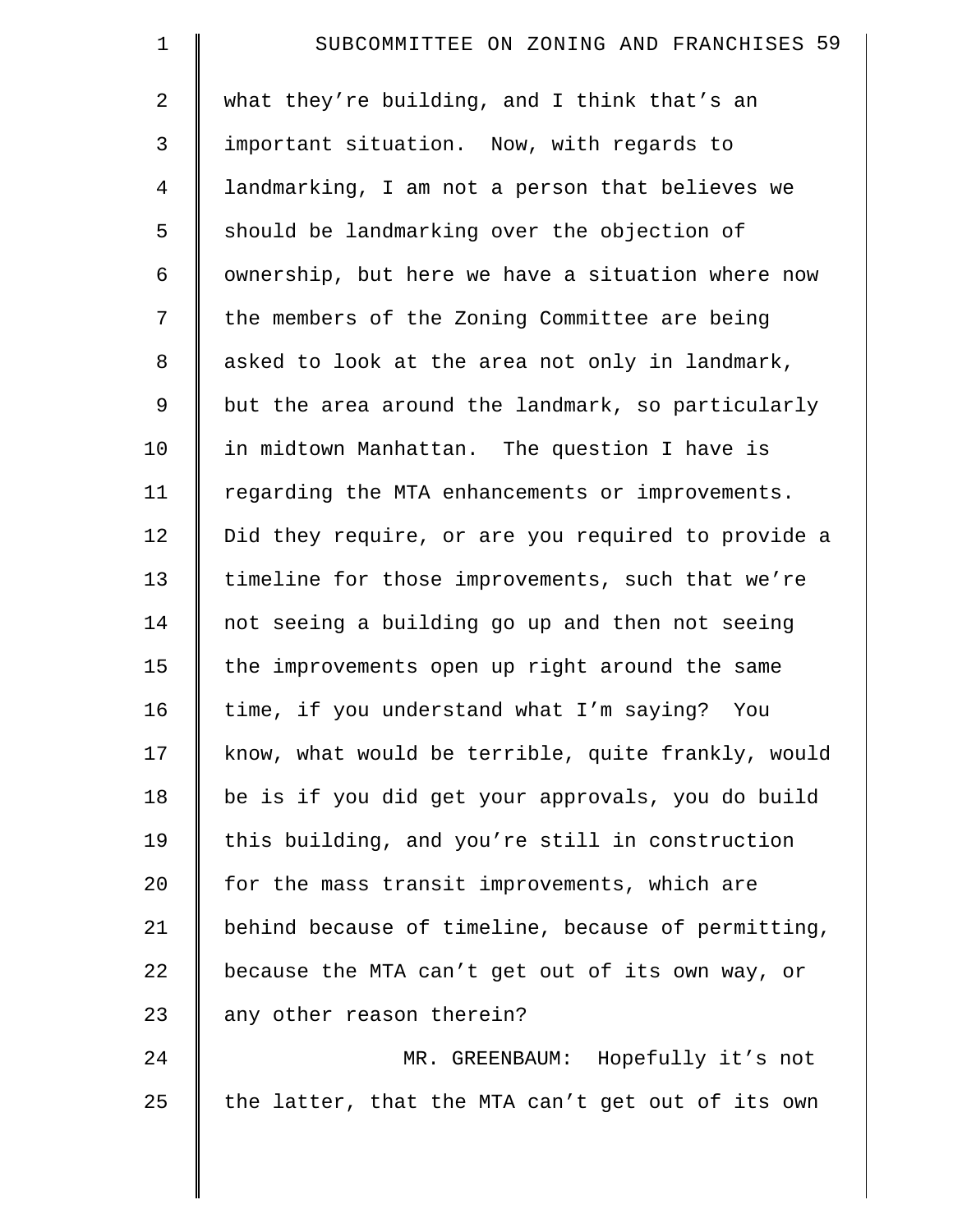| 1  | SUBCOMMITTEE ON ZONING AND FRANCHISES 60           |
|----|----------------------------------------------------|
| 2  | way.                                               |
| 3  | COUNCIL MEMBER IGNIZIO: It's                       |
| 4  | usually the latter.                                |
| 5  | Thank you. The way<br>MR. GREENBAUM:               |
| 6  | the provision works in connection with a transit   |
| 7  | improvement bonus, is ownership is required to     |
| 8  | commence, complete and ultimately open all of      |
| 9  | those transit improvements prior to receiving a    |
| 10 | certificate of occupancy in connection with the    |
| 11 | building.                                          |
| 12 | COUNCIL MEMBER IGNIZIO: Okay.                      |
| 13 | MR. GREENBAUM: So that there is                    |
| 14 | absolute assurance from the city's point of view,  |
| 15 | and yes, we will wind our way through the MTA and  |
| 16 | the other agencies, but there's absolute assurance |
| 17 | from the city's point of view that all of these    |
| 18 | improvements will be completed before we ever open |
| 19 | a tower on this site.                              |
| 20 | COUNCIL MEMBER IGNIZIO: Okay, and                  |
| 21 | now I'm asking to get into the mind somewhat of    |
| 22 | the community board here. But I read their         |
| 23 | comments in regards to that causeway, that's what  |
| 24 | I'm calling it, I don't know what you call it,     |
| 25 | between the underground causeway, that people      |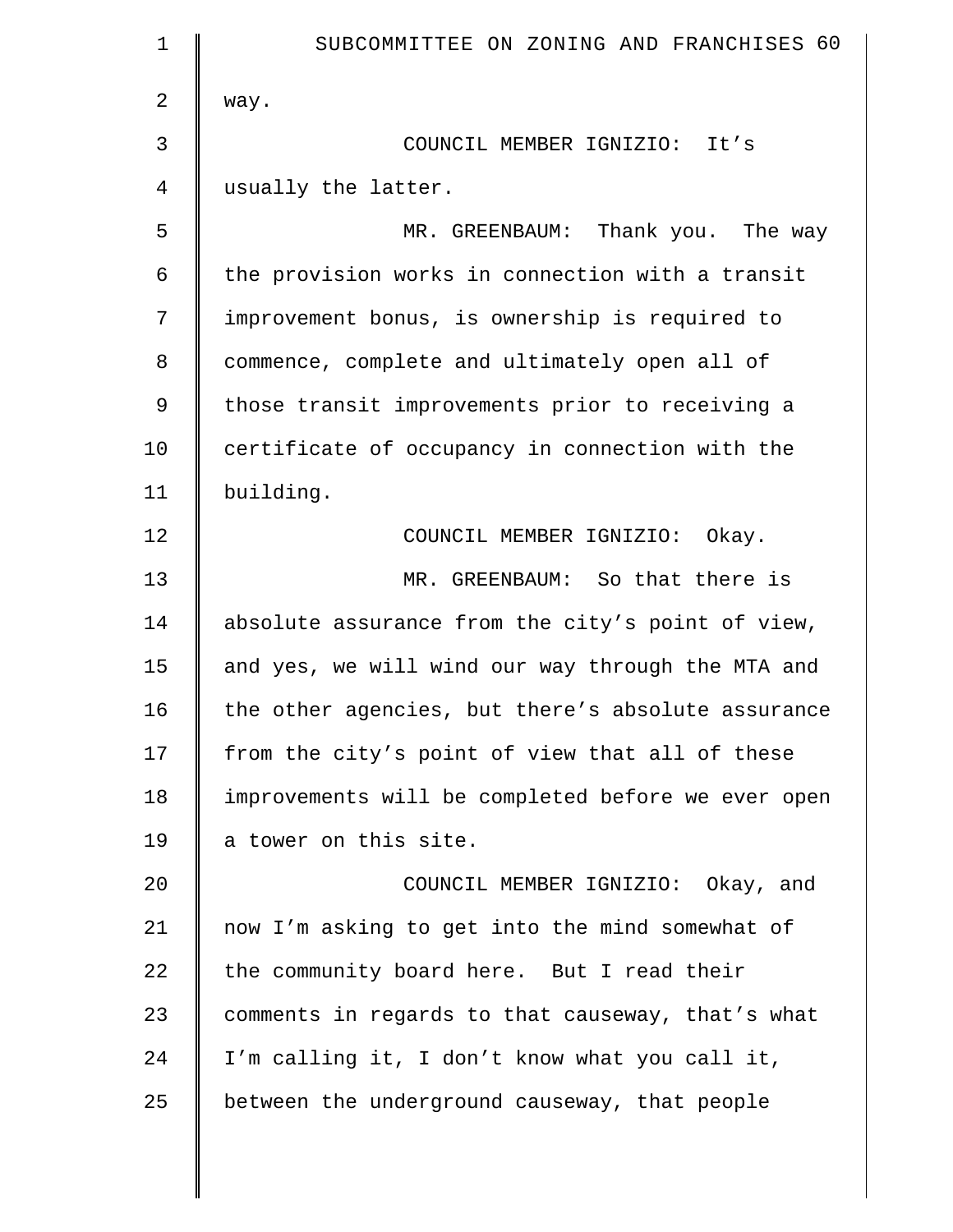| $\mathbf 1$ | SUBCOMMITTEE ON ZONING AND FRANCHISES 61           |
|-------------|----------------------------------------------------|
| 2           | would only use that during inclement weather.      |
| 3           | Perhaps you were at the community board meeting, I |
| 4           | was not, so I can't get in their heads. Can        |
| 5           | anybody that you have had done studies on this     |
| 6           | substantiate the utilization or usage of this      |
| 7           | underground causeway that's greater than the       |
| 8           | community board is claiming?                       |
| $\mathsf 9$ | MR. GREENBAUM: I believe it's the                  |
| 10          | MTA itself that has come up with the estimate.     |
| 11          | Remember, all of these improvements were in a      |
| 12          | sense not conceived of by us as a developer. The   |
| 13          | way the process works is we work with the city     |
| 14          | agencies, we work with the MTA, we work with PATH, |
| 15          | we work with Amtrak. They dictate to us what are   |
| 16          | their requirements, what are their needs, in       |
| 17          | connection with upgrading the mass transit access  |
| 18          | as it relates to the site. The passageway that     |
| 19          | you see will be a free zone, so that no one will   |
| 20          | be, you know, required to have paid  I guess we    |
| 21          | don't use tokens any more, to get into the         |
| 22          | passageway. And again, it will have the grandeur   |
| 23          | of the passageways that we see in midtown, at      |
| 24          | Grand Central and Rockefeller Center.<br>The       |
| 25          | estimated number of ten to twelve thousand New     |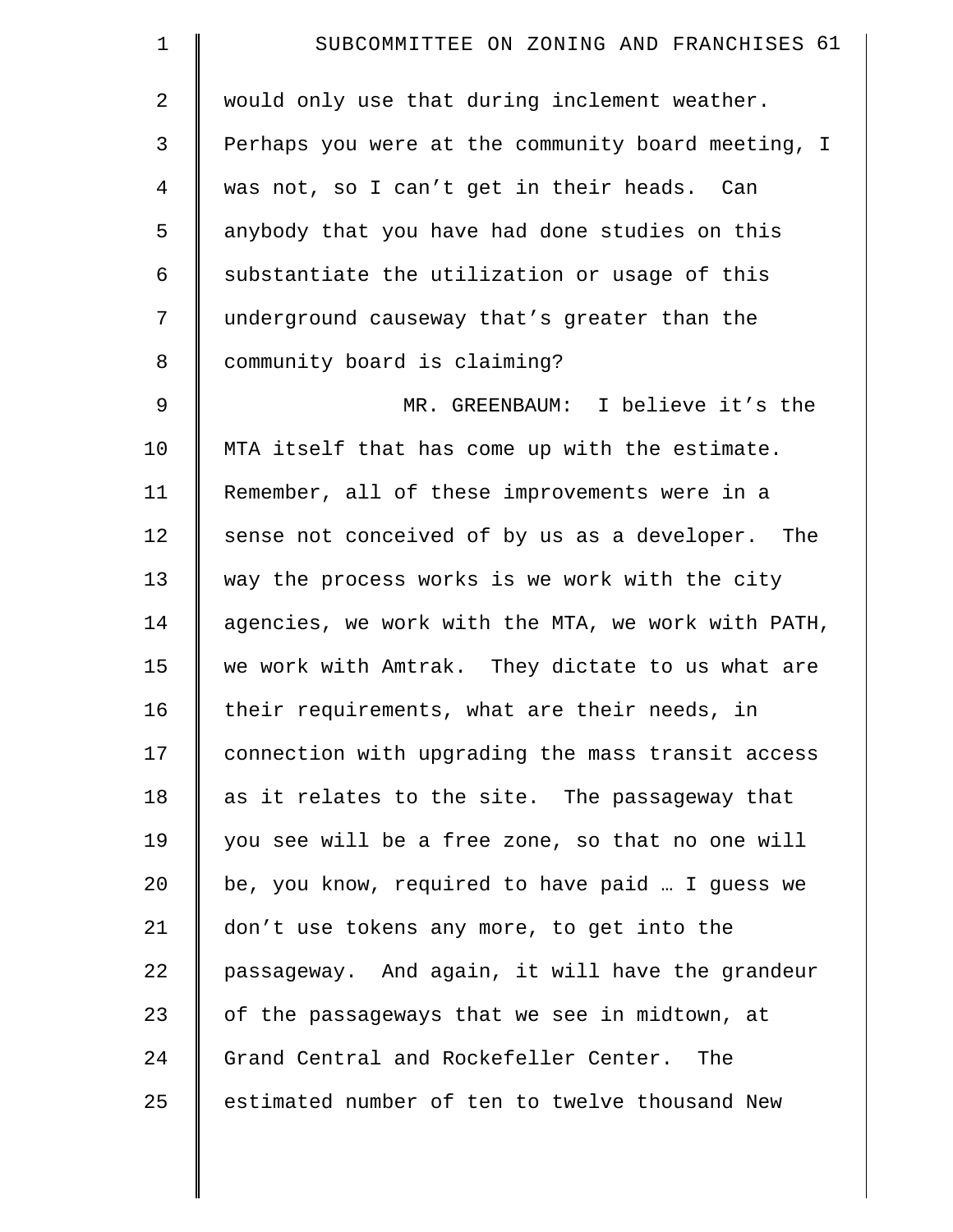| 1              | SUBCOMMITTEE ON ZONING AND FRANCHISES 62                       |
|----------------|----------------------------------------------------------------|
| $\overline{2}$ | Yorkers using this passageway during peak hours,               |
| 3              | morning and evening, again is an estimate that was             |
| 4              | come up with by the MTA itself.                                |
| 5              | COUNCIL MEMBER IGNIZIO: And that                               |
| 6              | was without regard to weather conditions, that's               |
| 7              | throughout the whole- -                                        |
| 8              | MR. GREENBAUM: (Interposing)                                   |
| $\mathsf 9$    | That's every day.                                              |
| 10             | COUNCIL MEMBER IGNIZIO: Okay.                                  |
| 11             | MR. GREENBAUM: Just to get an                                  |
| 12             | understanding of what the traffic is that is today             |
| 13             | spilling on the streets.                                       |
| 14             | COUNCIL MEMBER IGNIZIO: Okay.                                  |
| 15             | MR. GREENBAUM: The objective here,                             |
| 16             | remember, is ultimately to have what the city                  |
| 17             | really needs, and that is a fully-integrated                   |
| 18             | passageway.                                                    |
| 19             | COUNCIL MEMBER IGNIZIO: Sure.                                  |
| 20             | MR. GREENBAUM: Running from 6 <sup>th</sup> to                 |
| 21             | 9 <sup>th</sup> Avenues, of which we become a critical portion |
| 22             | of, and that ultimately the Farley Post Office                 |
| 23             | project becomes another critical key of, and                   |
| 24             | that's bringing that all the way to 9 <sup>th</sup> Avenue.    |
| 25             | COUNCIL MEMBER IGNIZIO: When do                                |
|                |                                                                |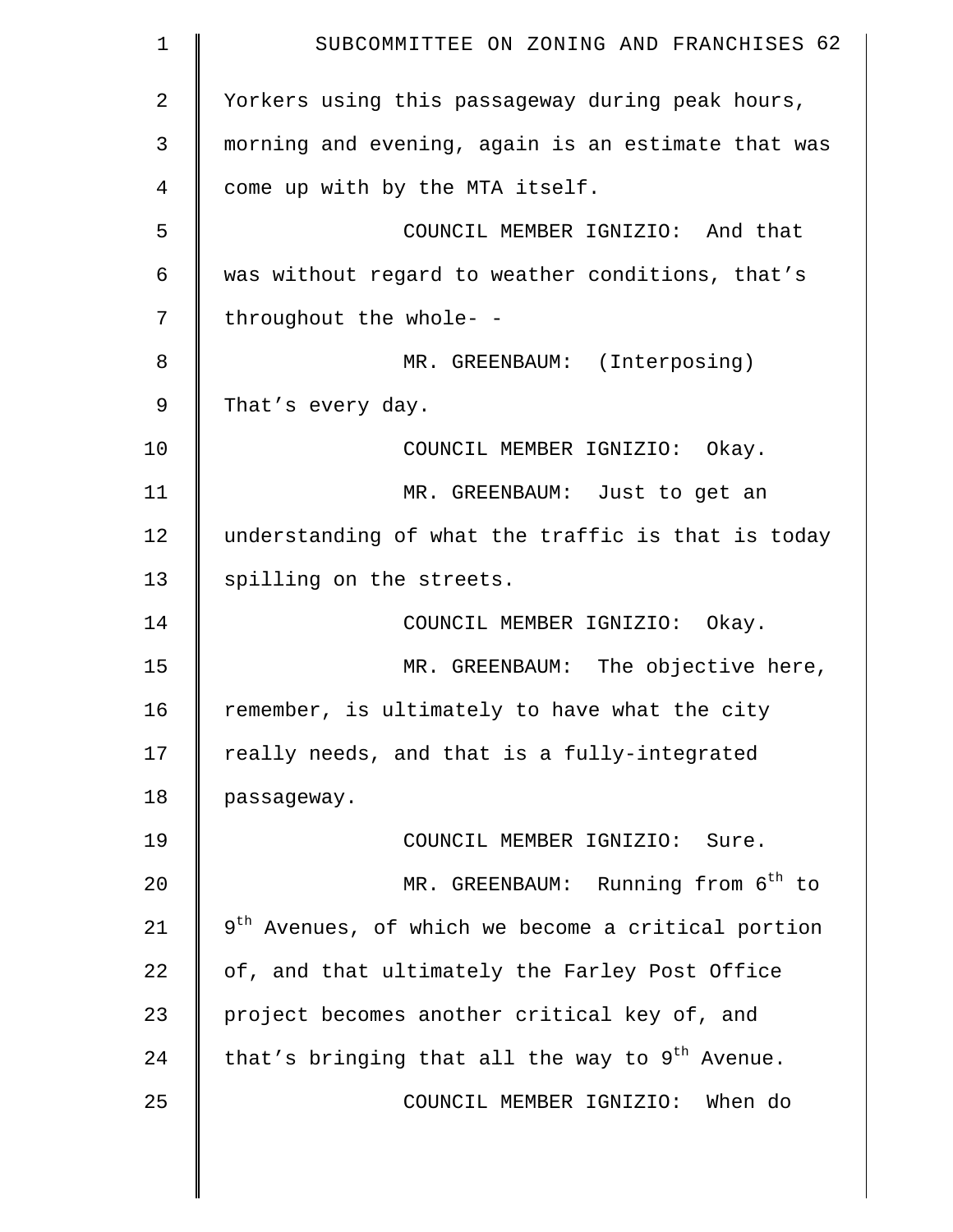| $\mathbf 1$ | SUBCOMMITTEE ON ZONING AND FRANCHISES 63           |
|-------------|----------------------------------------------------|
| 2           | you make your final decision with regards to what  |
| 3           | scope of tower you are going to begin the actual   |
| 4           | design on, in terms of single or  single tenant    |
| 5           | or multiple tenants?                               |
| 6           | MR. GREENBAUM: We've been in this                  |
| 7           | design process now realistically for some four     |
| $\,8\,$     | years, having started working on the single-tenant |
| 9           | building for Merrill Lynch back in 2005, 2006.     |
| 10          | You know, the reality is at this point in time, we |
| 11          | basically have design drawings on both buildings.  |
| 12          | We will at this point in time basically be seeking |
| 13          | and going into the marketplace for major           |
| 14          | institutional tenants. The determination of        |
| 15          | ultimately whether we proceed with the single-     |
| 16          | tenant or the multi-tenant really would relate to  |
| 17          | specifically the nature of the tenant. I will say  |
| 18          | to you that most recently, notwithstanding what we |
| 19          | may hear on the news every morning, New York       |
| 20          | remains alive, this city is becoming much more     |
| 21          | vibrant, and we are sensing that there a number of |
| 22          | financial institutions that have space needs       |
| 23          | coming up much later this decade who clearly       |
| 24          | recognize the space that they're in, like this     |
| 25          | building, really is not suited for major office    |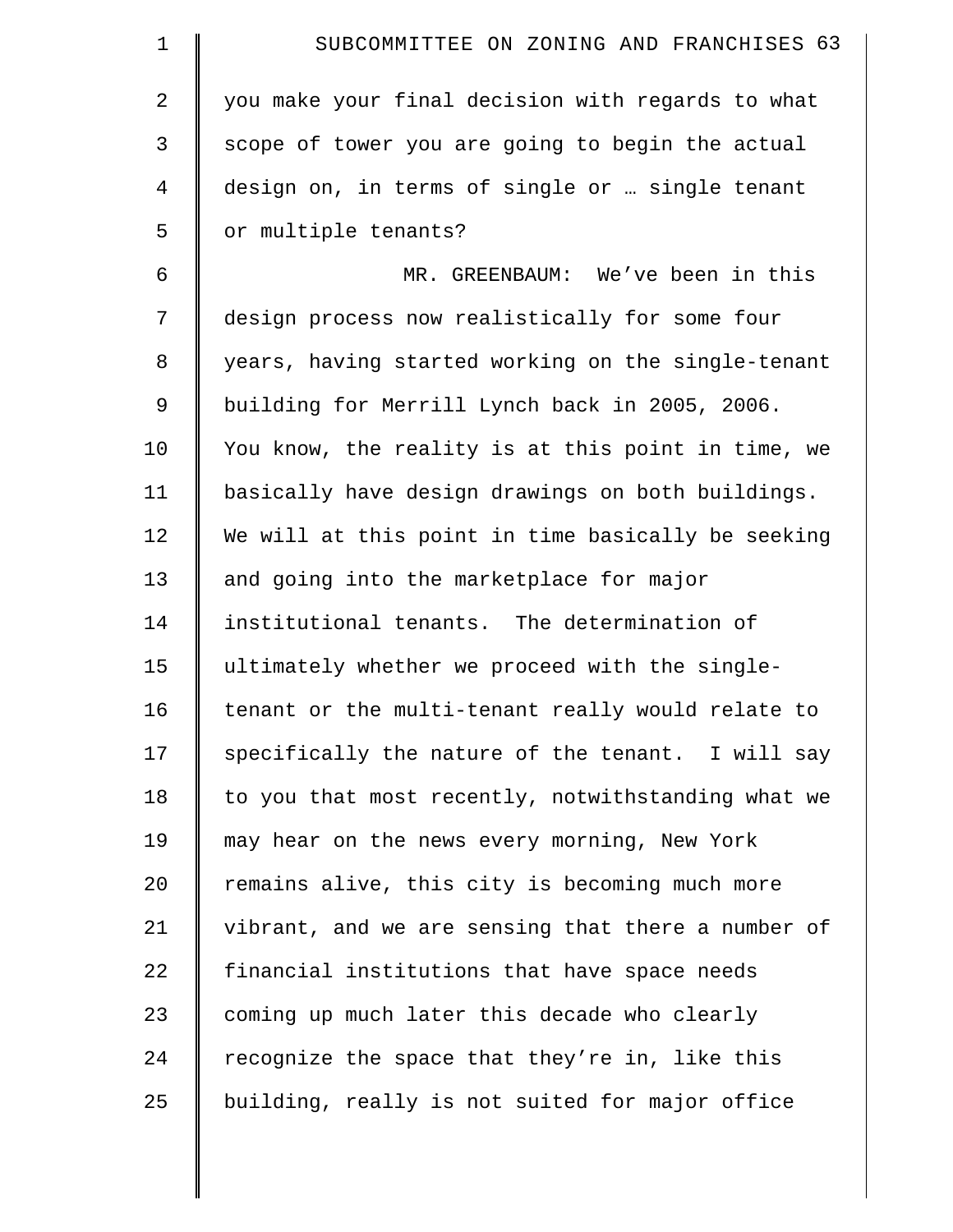| $\mathbf 1$    | SUBCOMMITTEE ON ZONING AND FRANCHISES 64           |
|----------------|----------------------------------------------------|
| 2              | tenancy. Merrill Lynch has a building down here,   |
| 3              | 222 Broadway, similar type of asset. Those         |
| $\overline{4}$ | buildings don't work today for major institutional |
| 5              | firms like that, and there are a number of tenants |
| 6              | that are looking at their space needs later this   |
| 7              | decade who are seriously considering major new     |
| 8              | towers in the city.                                |
| $\mathsf 9$    | COUNCIL MEMBER IGNIZIO: Well, I'm                  |
| 10             | fortunate enough to represent an area where the    |
| 11             | financial sector is huge, in the southern part of  |
| 12             | Staten Island, many people commute there every     |
| 13             | day, and I recognize the need. My final question   |
| 14             | is in regard to construction economic impact, in   |
| 15             | terms of jobs, and ultimately the end of day, in   |
| 16             | terms of jobs, working in the building. Can you    |
| 17             | articulate some of those for me, and then I'll     |
| 18             | reserve the rest of my time for you, Mr. Chairman. |
| 19             | CHAIRPERSON WEPRIN: Thank you.                     |
| 20             | MR. GREENBAUM: Go, go. Kate                        |
| 21             | Ascher has got some technical responses to that    |
| 22             | question. Kate is a consultant to Vornado.         |
| 23             | MS. ASCHER: Sorry, in terms of the                 |
| 24             | net  oh, I'm Kate Ascher, as a consultant to       |
| 25             | Vornado, and in terms of net new jobs, that nets   |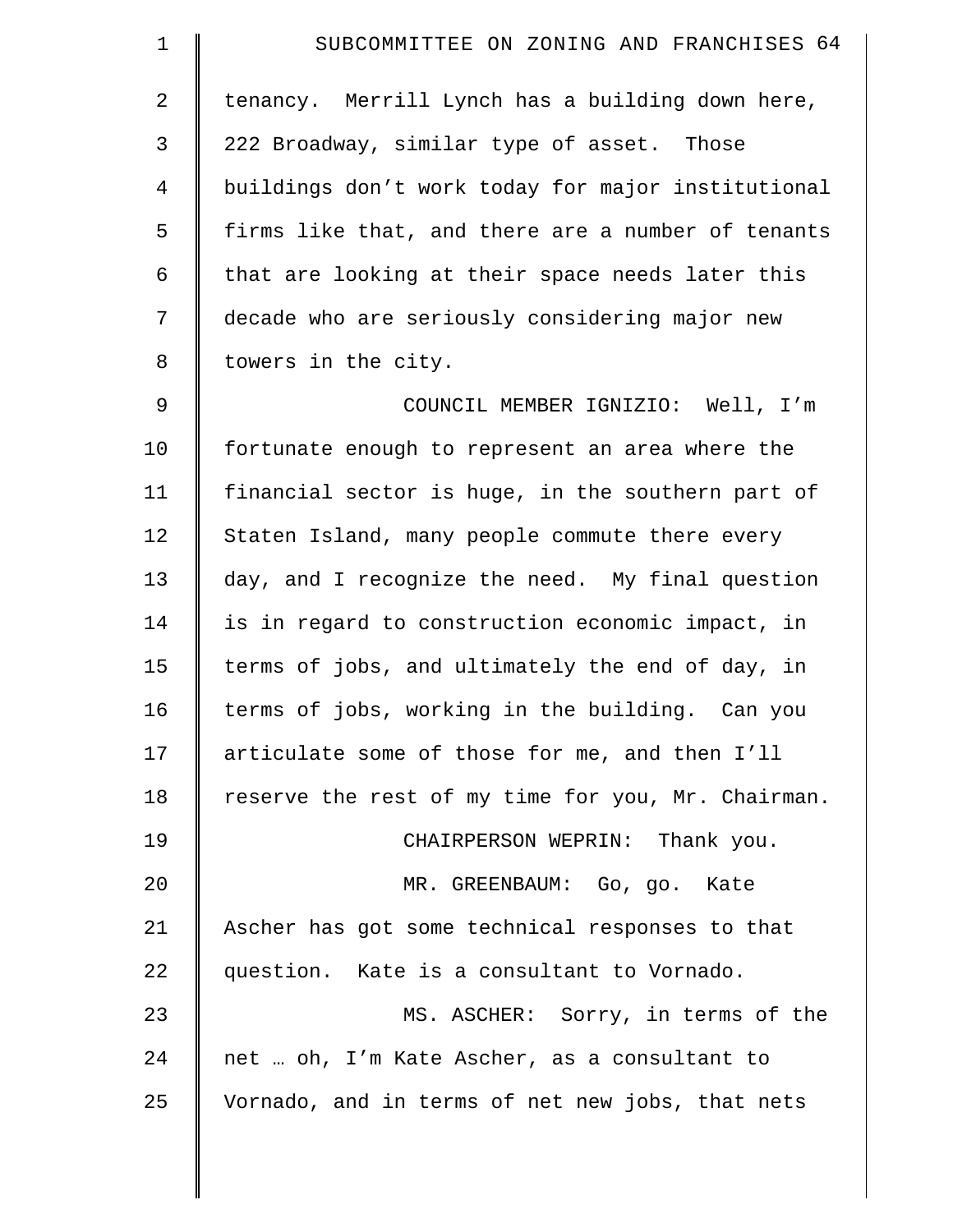| $\mathbf 1$    | SUBCOMMITTEE ON ZONING AND FRANCHISES 65           |
|----------------|----------------------------------------------------|
| $\overline{2}$ | out the jobs that are already there in the hotel,  |
| 3              | it's about 7,000. And in terms of direct economic  |
| 4              | impact  that's full-time jobs. And in terms of     |
| 5              | direct economic impact, it's about \$3.3 billion,  |
| 6              | and obviously the indirect jobs and the indirect   |
| 7              | impact are larger, but we haven't included that.   |
| 8              | So we have a full economic impact study of both    |
| $\mathsf 9$    | towers, actually, if you'd like to see them.       |
| 10             | COUNCIL MEMBER IGNIZIO: Thank you.                 |
| 11             | Thank you very much. Thank you, Mr. Chairman.      |
| 12             | CHAIRPERSON WEPRIN: I'd like to                    |
| 13             | call on James Vacca from the Bronx.                |
| 14             | COUNCIL MEMBER VACCA: I just had a                 |
| 15             | concern about the upzoning that you're requesting. |
| 16             | You are requesting upzoning based on what you may  |
| 17             | do in the future. Shouldn't we be concerned that   |
| 18             | we are upzoning and creating even further density, |
| 19             | and that the upzoning, the way I understand it,    |
| 20             | will be used sometime in the future if you         |
| 21             | determine that that's what you want to do, and you |
| 22             | did mention before that there could be a process   |
| 23             | that could take two to three years before you      |
| 24             | start construction. So isn't this speculative to   |
| 25             | upzone a piece of property, not knowing that you   |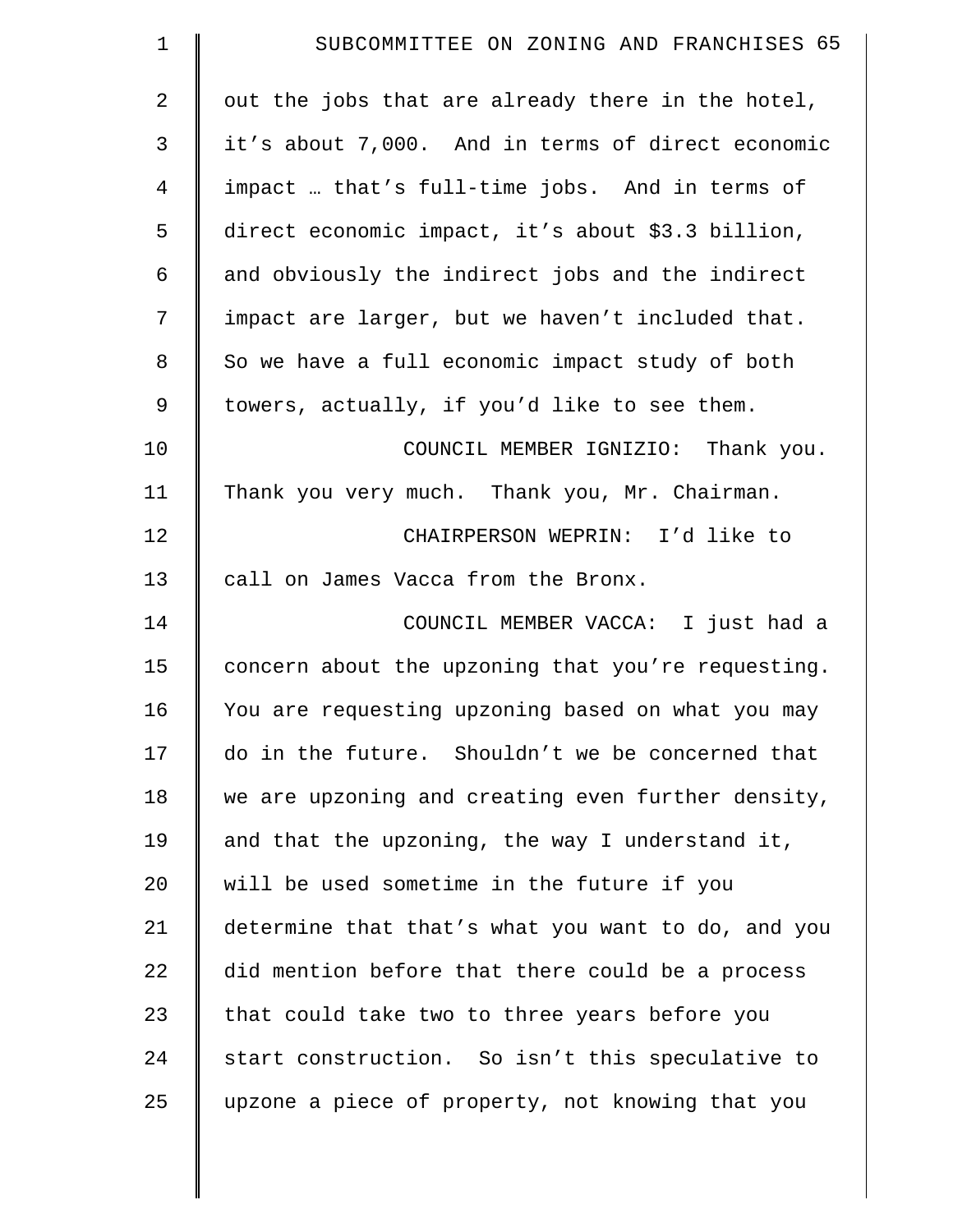| $\mathbf 1$    | SUBCOMMITTEE ON ZONING AND FRANCHISES 66           |
|----------------|----------------------------------------------------|
| 2              | will use the upzoning that's provided?             |
| 3              | MR. GREENBAUM: This process,                       |
| $\overline{4}$ | Councilman, is based upon the design today of what |
| 5              | I call modern office space. We're not building a   |
| 6              | 100-story building, we are building a 67-story     |
| 7              | building. The upzoning, what it does is, it takes  |
| $\,8\,$        | the entire site, which is currently a 12FAR in the |
| $\mathsf 9$    | mid-block and a 15FAR on the avenues, and it makes |
| 10             | it a 15FAR throughout the entire site, and then    |
| 11             | raises that to an 18 based off of the transit      |
| 12             | improvement bonuses. I think the key from our      |
| 13             | point of view, and candidly one would hope, the    |
| 14             | key from the city's point of view, is for us to    |
| 15             | attract the nature of the tenancy for a building   |
| 16             | like this. Again, this building was designed       |
| 17             | hand-in-glove with a financial services company at |
| 18             | the time, Merrill Lynch. Of course you're going    |
| 19             | to say that we live in somewhat of a different     |
| 20             | world today, and we acknowledge that, of course.   |
| 21             | But this building was designed specifically to the |
| 22             | requirements of a financial institution similar to |
| 23             | what Douglas Durst has done at One Bryant Park.    |
| 24             | The nature of the height of the building is more a |
| 25             | function of modern office space today in terms of  |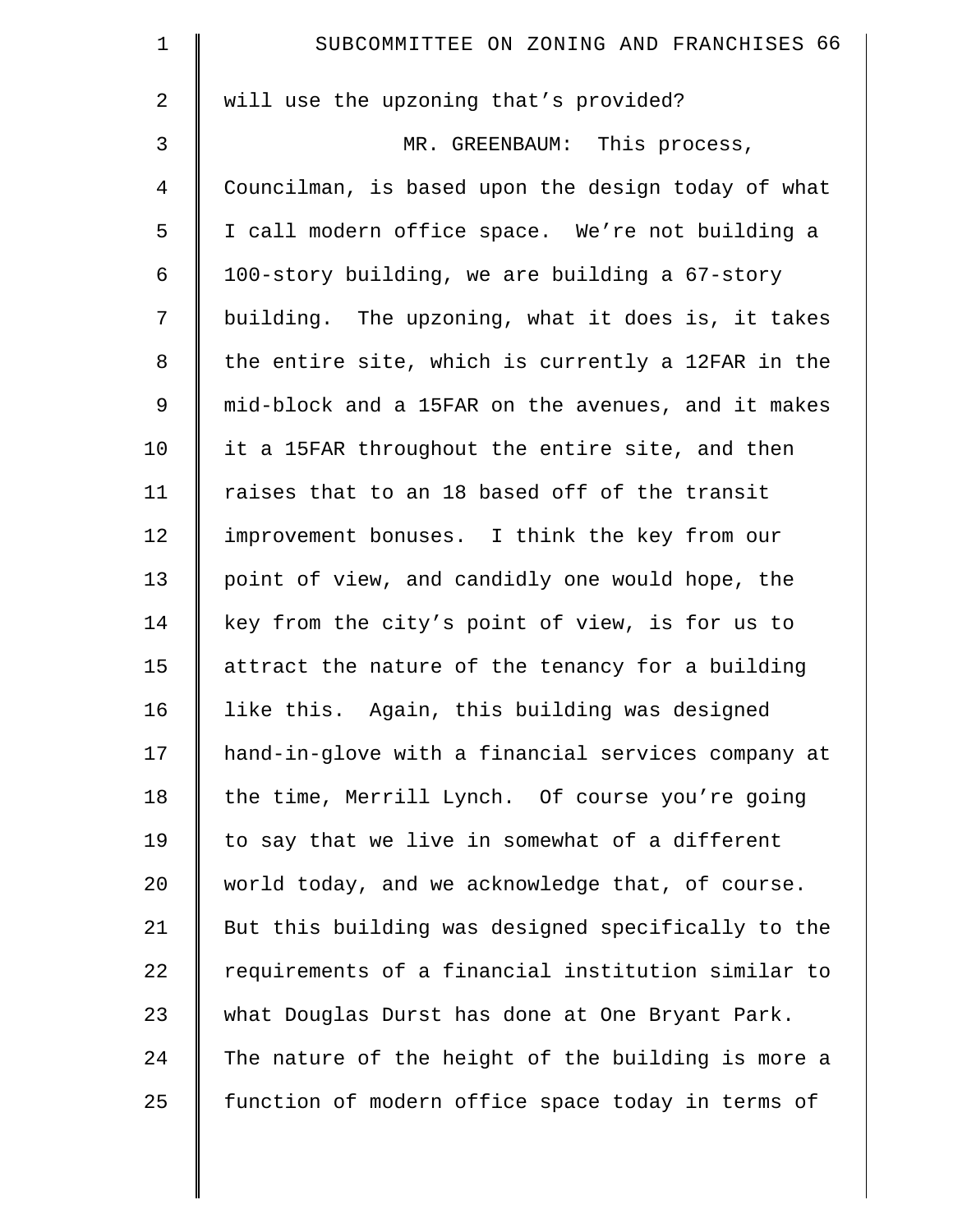| 1           | SUBCOMMITTEE ON ZONING AND FRANCHISES 67           |
|-------------|----------------------------------------------------|
| 2           | the requirements of tenants. So the floor-to-      |
| 3           | floor heights of this building are some fourteen   |
| 4           | feet six inches, again, virtually identical to     |
| 5           | Bank of America Tower, Goldman Sachs, in terms of  |
| 6           | modern office space. We are planning for the       |
| 7           | future.                                            |
| 8           | COUNCIL MEMBER VACCA: I have to                    |
| $\mathsf 9$ | say that the difference in the FAR in a C6 zone    |
| 10          | concerns me, it's very substantial. I'm concerned  |
| 11          | with vacancies down the line, and the fact that    |
| 12          | you may or may not use it is not fully transparent |
| 13          | to residents in that community or to the City of   |
| 14          | New York. You have a portfolio of other            |
| 15          | properties in the City of New York right now. I    |
| 16          | mean, I know of Vornado, Vornado. What is your     |
| 17          | current level of vacancies in those properties?    |
| 18          | MR. GREENBAUM: I believe at the                    |
| 19          | end of June, hopefully I'm going to quote this     |
| 20          | right, our occupancy was at 95.5%, we had a 4.5%   |
| 21          | vacancy on our portfolio.                          |
| 22          | COUNCIL MEMBER VACCA: Okay, are                    |
| 23          | most of your properties in Manhattan or outside?   |
| 24          | MR. GREENBAUM: Of those                            |
| 25          | properties, 100% are located in Manhattan. The     |
|             |                                                    |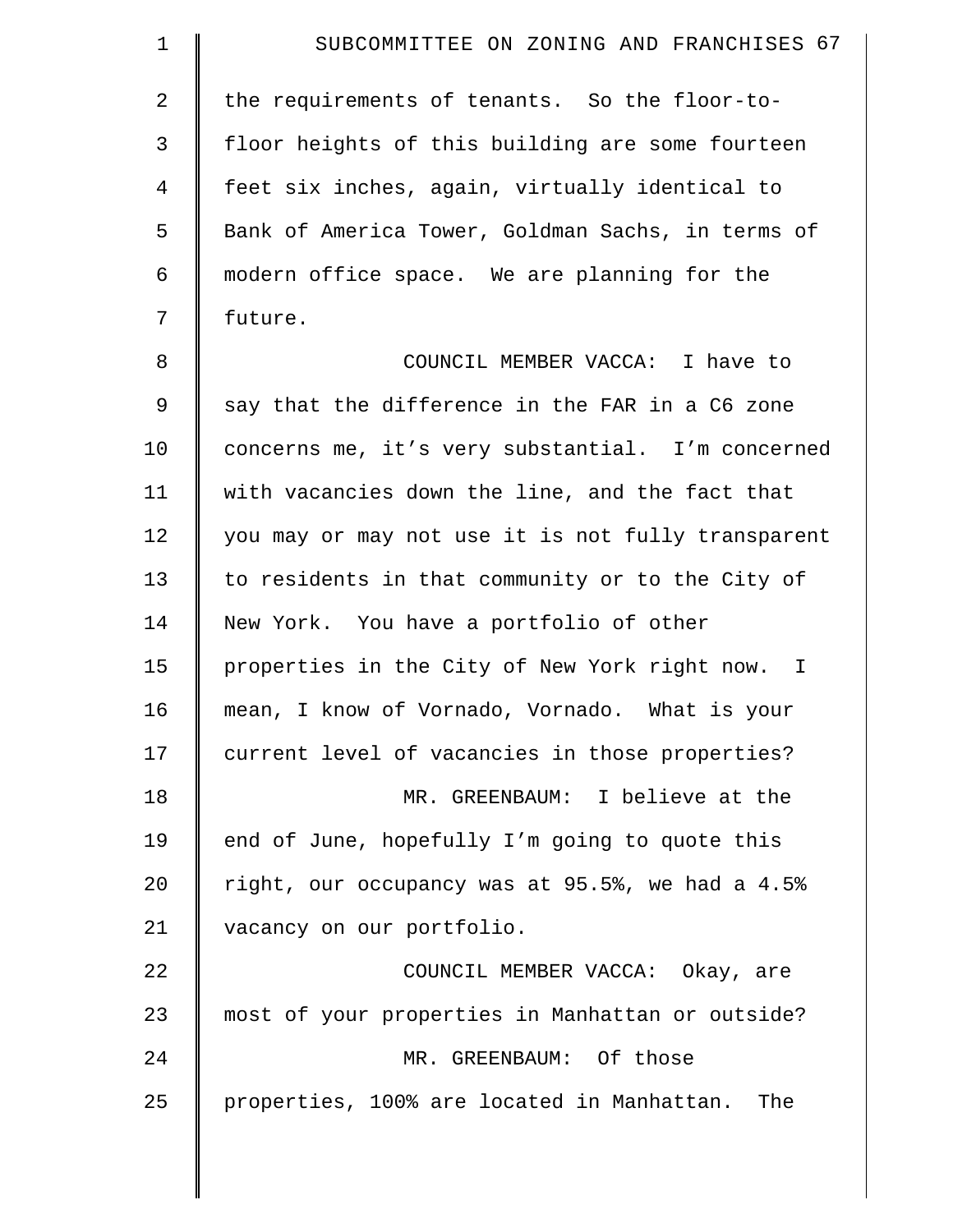| $\mathbf 1$    | SUBCOMMITTEE ON ZONING AND FRANCHISES 68           |
|----------------|----------------------------------------------------|
| $\overline{2}$ | portfolio in the aggregate is approximately some   |
| 3              | 22 million square feet.                            |
| 4              | COUNCIL MEMBER VACCA: Okay. What                   |
| 5              | made you request the upzoning? Because of          |
| 6              | something you foresee? Because basically if you    |
| 7              | do not upzone it, you would have to come back to   |
| 8              | this body at a later date? Am I correct?           |
| $\mathsf 9$    | MR. GREENBAUM: What made us look                   |
| 10             | at the site  again, this is an enormous, two-      |
| 11             | acre, 80,000 square foot site right at             |
| 12             | transportation. Yes, we are upzoning, but let me   |
| 13             | again remind you, the upzoning that the city just  |
| 14             | approved as it relates to Hudson Yards takes the   |
| 15             | FAR in that district up to a 33 times, and again,  |
| 16             | Grand Central is at a 21.6 times. Ultimately this  |
| 17             | upzoning, taking the midblock from 12 to 15 and    |
| 18             | then from 15 to 18, based on the subway            |
| 19             | improvement, the transit improvement package,      |
| 20             | takes you to an 18FAR. The building is really      |
| 21             | designed because of the requirements of tenants.   |
| 22             | Ultimately if we build a building where a tenant   |
| 23             | can't fully utilize the building, i.e., the tenant |
| 24             | on day one effectively has outgrown the building,  |
| 25             | then we've put ourselves in the position where we  |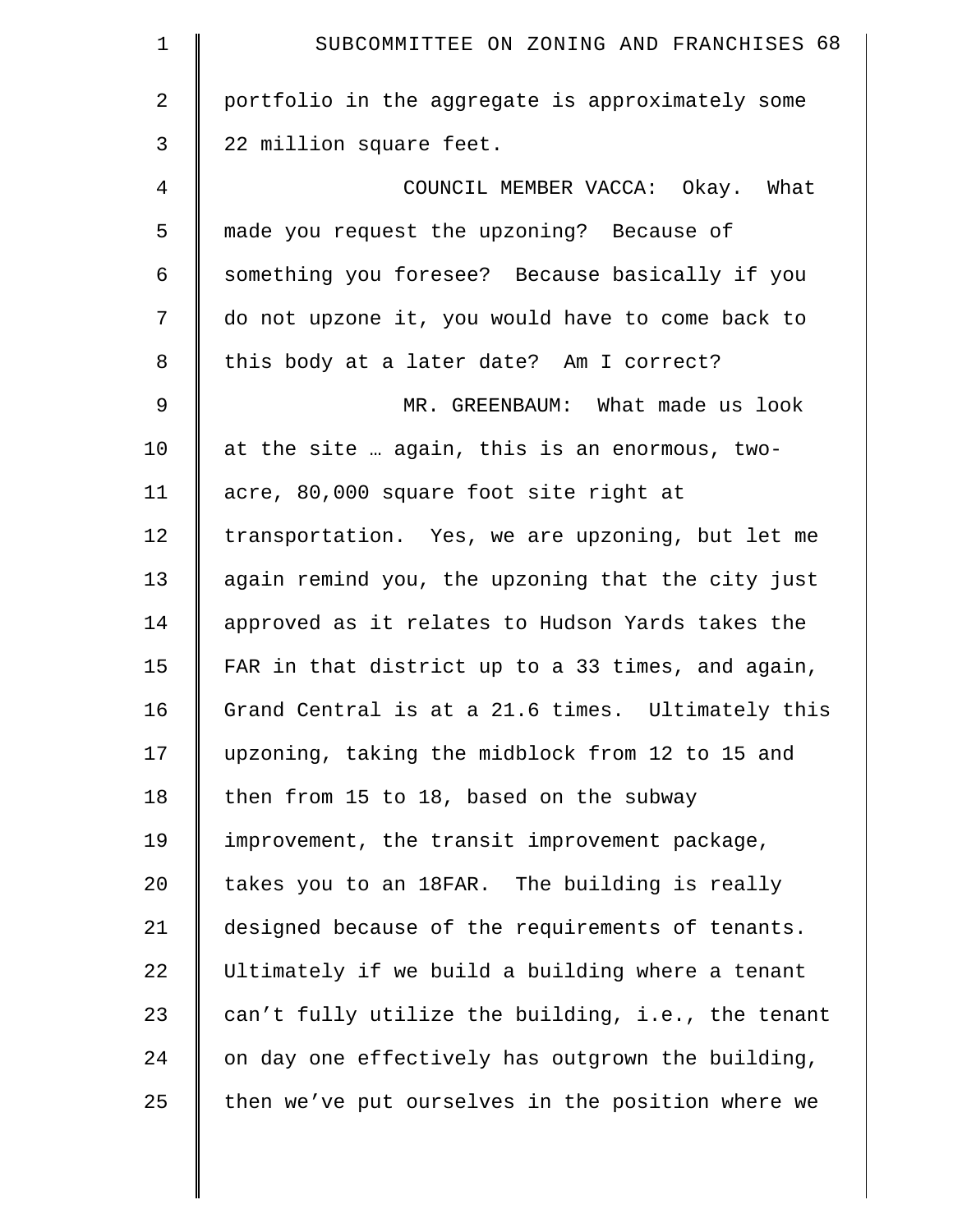| $\mathbf 1$    | SUBCOMMITTEE ON ZONING AND FRANCHISES 69           |
|----------------|----------------------------------------------------|
| $\overline{2}$ | cannot attract the kind of tenants who hopefully   |
| 3              | we can attract to these major, new-generation      |
| 4              | classes of office towers.                          |
| 5              | COUNCIL MEMBER VACCA: Okay, thank                  |
| 6              | you, Mr. Chair.                                    |
| 7              | CHAIRPERSON WEPRIN: Thank you. Al                  |
| 8              | Vann from Brooklyn.                                |
| 9              | COUNCIL MEMBER VANN: Thank you,                    |
| 10             | Mr. Chair. I just simply want to know what has     |
| 11             | been your utilization of WMB so far and what       |
| 12             | provisions have you made going forward for         |
| 13             | involving the WMB.                                 |
| 14             | MR. GREENBAUM: Do you want to talk                 |
| 15             | about that?                                        |
| 16             | CHAIRPERSON WEPRIN: Once again,                    |
| 17             | please state your name for the record.             |
| 18             | MS. ASCHER: I'm Kate Ascher, I'm                   |
| 19             | consultant to Vornado, and there haven't been any  |
| 20             | provisions specified, but this entire project will |
| 21             | be built by Vornado, both the building and the     |
| 22             | transit improvements, and we could get back to     |
| 23             | you, if you want to, exactly what the percentage   |
| 24             | is on our normal jobs, in terms of women- and      |
| 25             | minority-owned business, contractors, if that's    |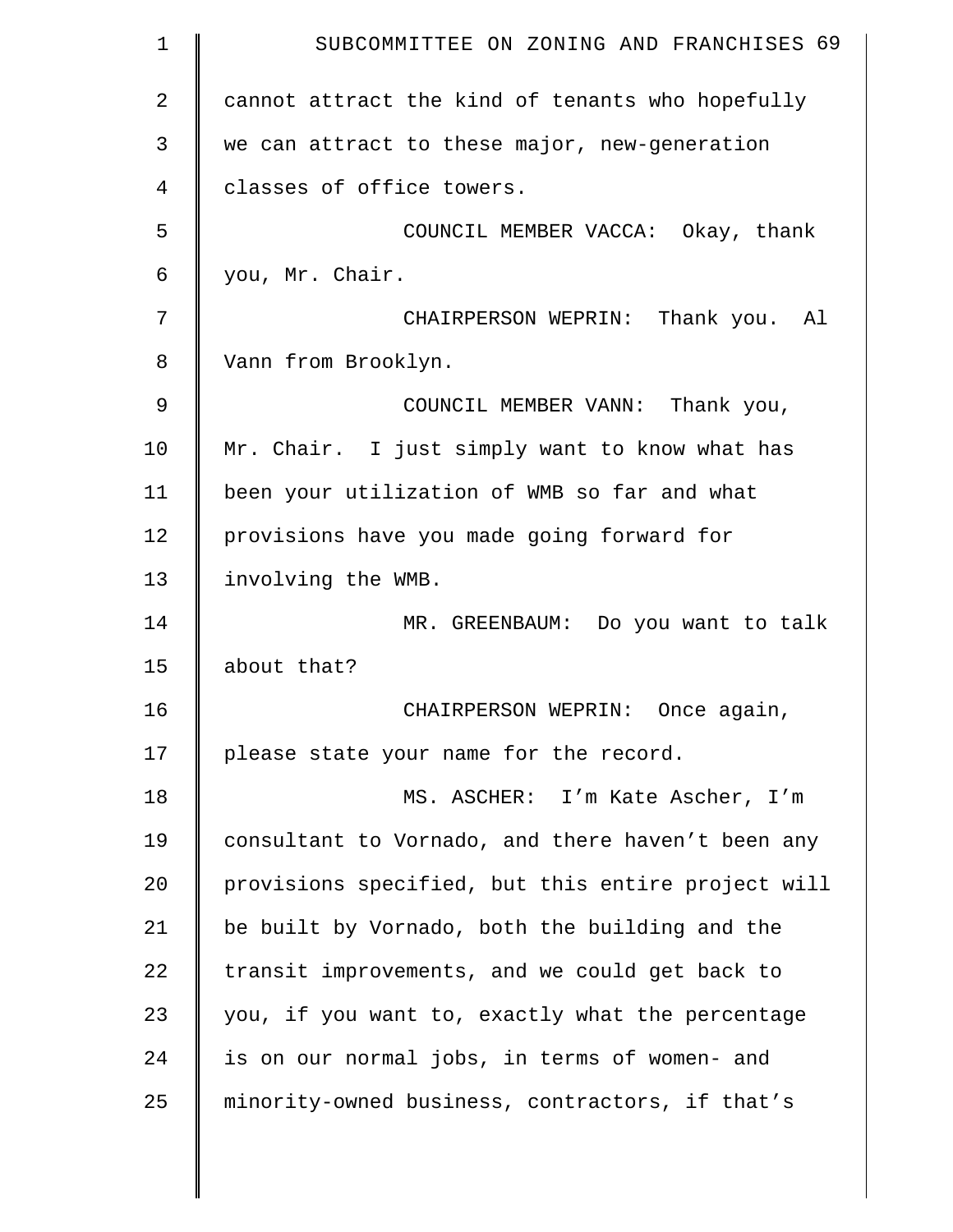| 1              | SUBCOMMITTEE ON ZONING AND FRANCHISES 70           |
|----------------|----------------------------------------------------|
| 2              | the question you're asking. I think it is.         |
| 3              | COUNCIL MEMBER VANN: Yeah, it is.                  |
| $\overline{4}$ | What is the percentages of the WMB within the      |
| 5              | company itself? Since you don't have any specific  |
| 6              | goals outside of the company.                      |
| 7              | MS. ASCHER: In terms of the                        |
| 8              | company's employees, as opposed to procurement?    |
| $\mathsf 9$    | COUNCIL MEMBER VANN: (inaudible).                  |
| 10             | MS. ASCHER: I'll turn that back to                 |
| 11             | David, because I'm not really sure I have the      |
| 12             | answer.                                            |
| 13             | MR. GREENBAUM: I'll have to count                  |
| 14             | up the number of people in my group. I had a       |
| 15             | party in my house Saturday night and there         |
| 16             | certainly were a distinctly large number of women. |
| 17             | In fact, when my wife, who happens to be there,    |
| 18             | asked me and she saw a number of women there, she  |
| 19             | said she couldn't figure out whether they were the |
| 20             | spouse or they were the employee. And it turned    |
| 21             | out, you know, many of them were the employees. I  |
| 22             | would have to get back to you, Councilman, in      |
| 23             | terms of, you know, the total employment base of   |
| 24             | Vornado, and the number of women. I would rather   |
| 25             | not just guess and be wrong, but I would certainly |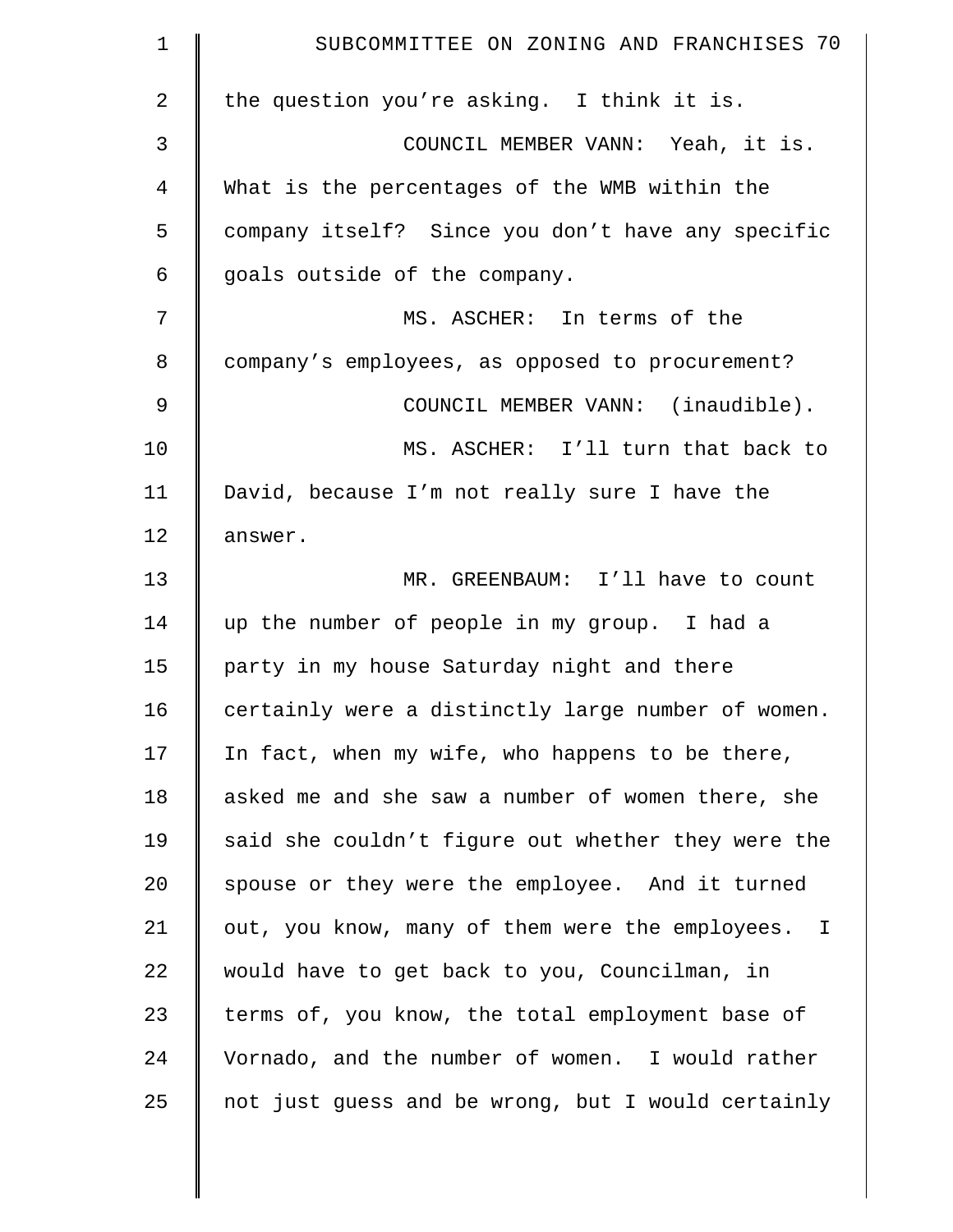| $\mathbf 1$    | SUBCOMMITTEE ON ZONING AND FRANCHISES 71           |
|----------------|----------------------------------------------------|
| $\overline{a}$ | be happy to give you that number. It's quite       |
| 3              | extensive.                                         |
| $\overline{4}$ | COUNCIL MEMBER VANN: Okay, I'll                    |
| 5              | have to get back to them when it's time to vote,   |
| 6              | unless of course there can be more definitive      |
| 7              | information on how women and minorities will be    |
| 8              | involved in this great project. It's inadequate,   |
| 9              | referring to what your company does and the        |
| 10             | accomplishments of your company at this major      |
| 11             | development in Manhattan, so I would that there    |
| 12             | would be a more definitive role for women and      |
| 13             | minority involvement in this project, one that you |
| 14             | can tell me what those numbers are, what your      |
| 15             | goals are, and not refer me to your company. And   |
| 16             | then you said you don't know the number of your    |
| 17             | employees, except for the number of women that     |
| 18             | showed up at a party or something. That's          |
| 19             | inadequate.                                        |
| 20             | CHAIRPERSON WEPRIN: Thank you.                     |
| 21             | Chairman Comrie.                                   |
| 22             | COUNCIL MEMBER COMRIE: Good                        |
| 23             | morning. I have a question regarding the transit   |
| 24             | improvements that you stated. You stated that      |
| 25             | these transit improvements were done in            |
|                |                                                    |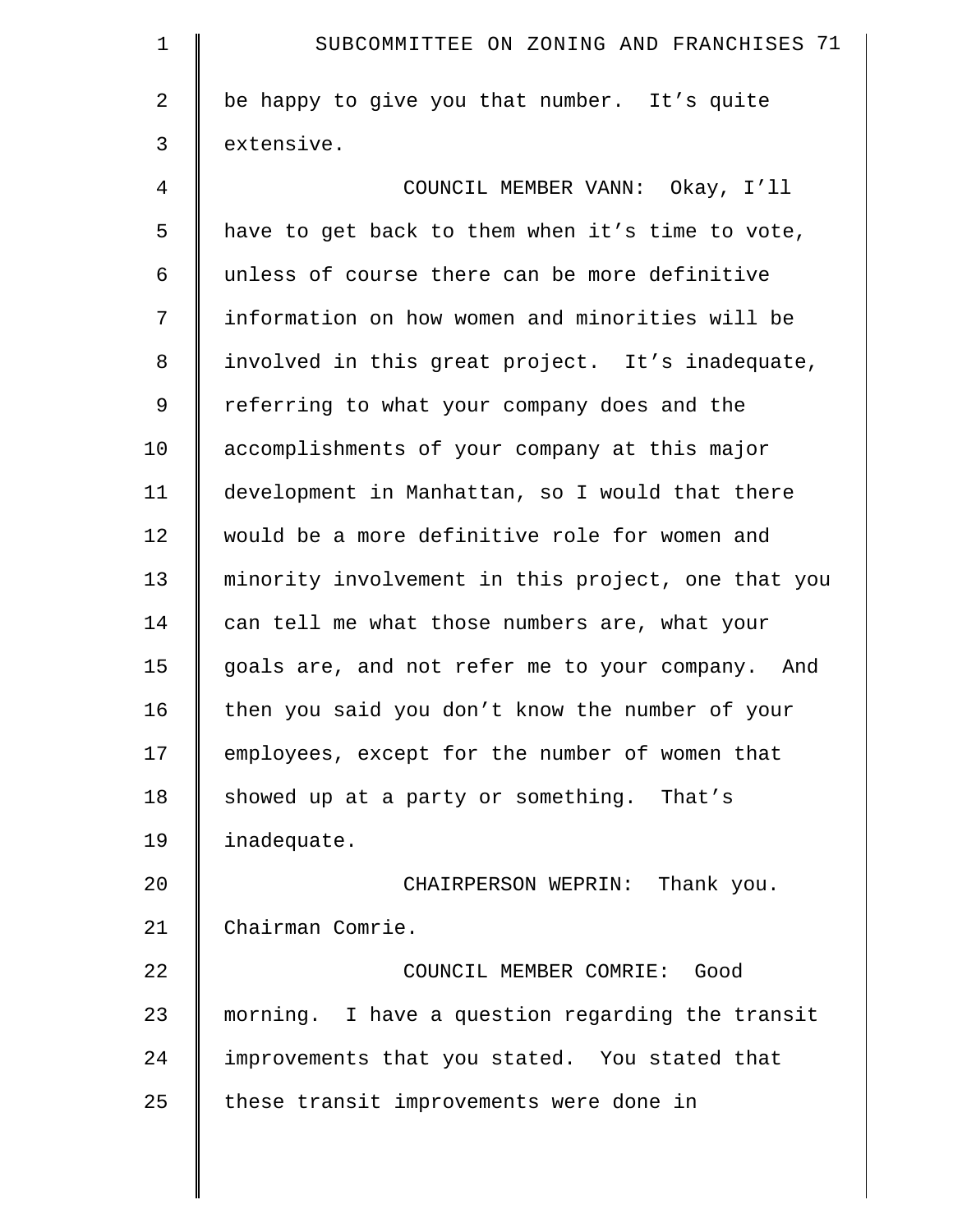| $\mathbf 1$    | SUBCOMMITTEE ON ZONING AND FRANCHISES 72                       |
|----------------|----------------------------------------------------------------|
| $\overline{a}$ | conjunction with the MTA and in conjunction with               |
| 3              | looking at the long-term needs of the corridor.                |
| $\overline{4}$ | And were these the maximum improvements that were              |
| 5              | recommended, or was this negotiated down to what               |
| 6              | we have today?                                                 |
| 7              | MR. FLAHIVE: My name is Bob                                    |
| 8              | Flahive from Kramer Levin and, Mr. Council member,             |
| 9              | the discussions with the MTA and PATH, who are the             |
| 10             | transit operators at Port Authority, New Jersey,               |
| 11             | went on for about a two year period. Our initial               |
| 12             | proposal was about 60% of what the final package               |
| 13             | was, and over time there were additional elements              |
| 14             | added. I think as you had seen earlier, our site               |
| 15             | itself has several easements at $6^{th}$ Avenue and $7^{th}$   |
| 16             | Avenue, as well as a passageway, which we are                  |
| 17             | providing easements to the city. Beyond that, the              |
| 18             | $MTA - -$                                                      |
| 19             | COUNCIL MEMBER COMRIE:                                         |
| 20             | (Interposing) Those easements exist now, right?                |
| 21             | MR. FLAHIVE: No, not the 33rd                                  |
| 22             | Street one. The $33^{rd}$ Street passageway is entirely        |
| 23             | in the public right of way. We're giving six feet              |
| 24             | depth for the full length of 800 feet, from 7 <sup>th</sup> to |
| 25             | 8 <sup>th</sup> Avenue on our property.                        |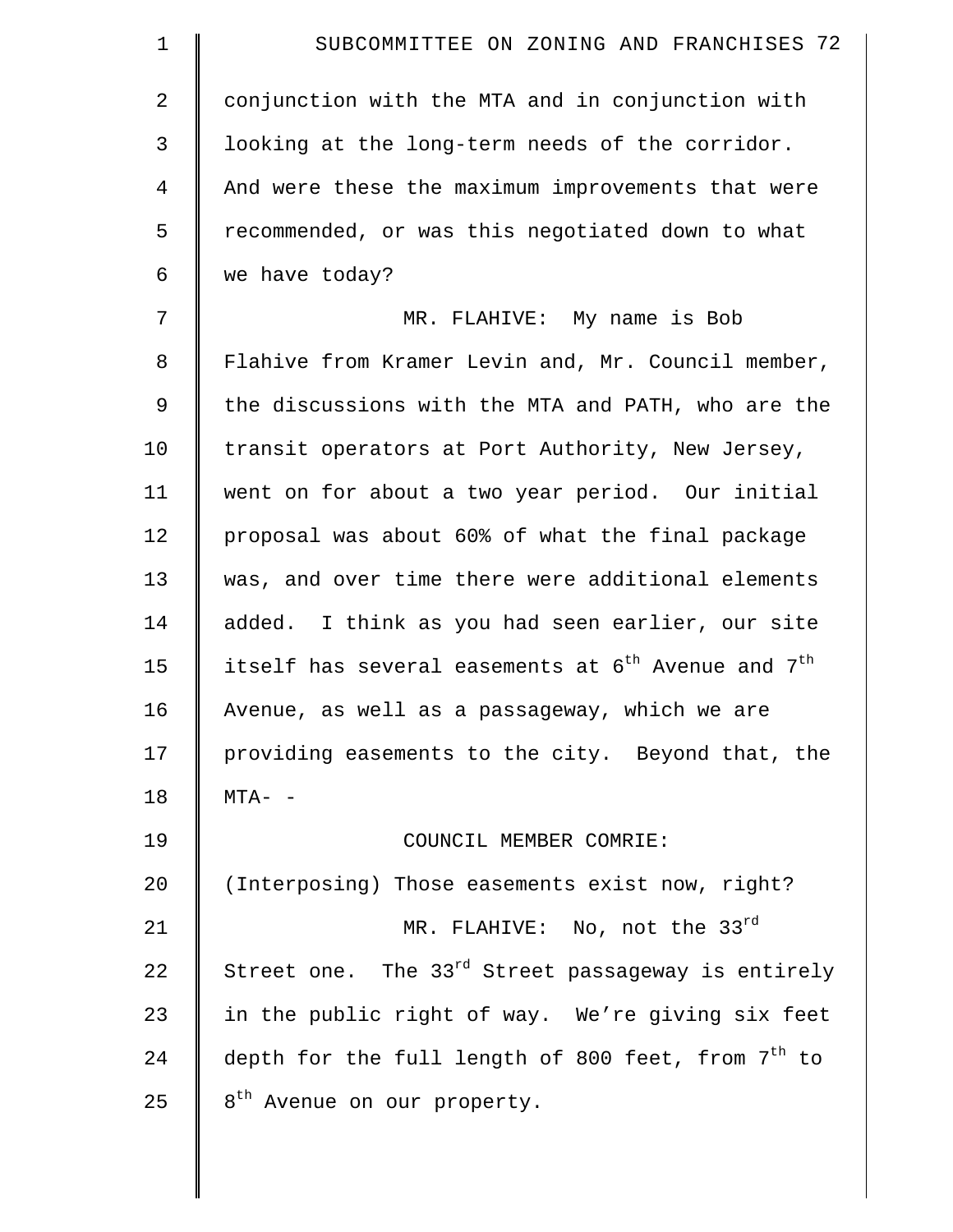| $\mathbf 1$    | SUBCOMMITTEE ON ZONING AND FRANCHISES 73                        |
|----------------|-----------------------------------------------------------------|
| $\overline{2}$ | COUNCIL MEMBER COMRIE: So you're                                |
| 3              | increasing the amount, but there's already an                   |
| $\overline{4}$ | existing passageway, that's what I'm saying.                    |
| 5              | MR. FLAHIVE: The tunnel is a                                    |
| 6              | public right of way, there's a passage, right,                  |
| 7              | correct.                                                        |
| 8              | COUNCIL MEMBER COMRIE: Okay.                                    |
| 9              | MR. FLAHIVE: But it's not an                                    |
| 10             | easement situation.                                             |
| 11             | COUNCIL MEMBER COMRIE: Okay.                                    |
| 12             | MR. FLAHIVE: The total amount of                                |
| 13             | easements is about 19,000 that we're providing to               |
| 14             | the city. The initial package focused on those                  |
| 15             | areas on our lot, and then during the course of                 |
| 16             | additional negotiations, the Long Island Railroad               |
| 17             | and MTA Transit Authority asked us to do                        |
| 18             | additional improvements in the middle of 7 <sup>th</sup> Avenue |
| 19             | at that express platform that comes in, I'm sorry,              |
| 20             | if you could show that. And also to widen the                   |
| 21             | stair on the west side of 7 <sup>th</sup> Avenue on what is     |
| 22             | actually Amtrak property. I think we'll  I can't                |
| 23             | quite  oh yes, it shows at the lower left on the                |
| 24             | graphic, the new- -                                             |
| 25             | COUNCIL MEMBER COMRIE:                                          |
|                |                                                                 |

 $\parallel$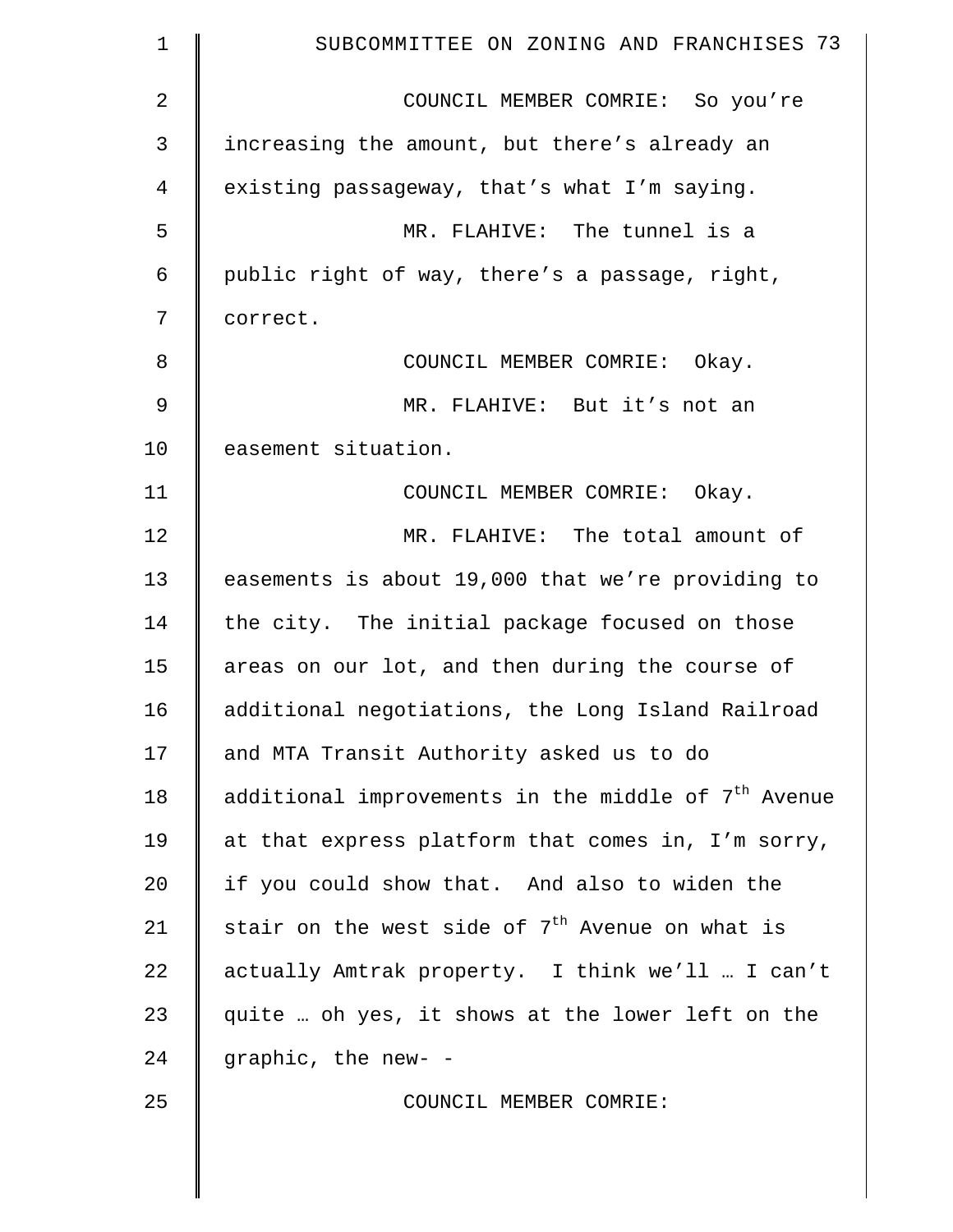| $\mathbf 1$ | SUBCOMMITTEE ON ZONING AND FRANCHISES 74           |
|-------------|----------------------------------------------------|
| 2           | (Interposing) Okay.                                |
| 3           | MR. FLAHIVE: So an additional                      |
| 4           | widening of the platform and additional work       |
| 5           | within the transit system that's not on our        |
| 6           | property. It's the lime green to the left, those   |
| 7           | two arrows. So it was an iterative process, to     |
| 8           | answer your question.                              |
| 9           | COUNCIL MEMBER COMRIE: So this                     |
| 10          | proposal is 40% more than what you originally      |
| 11          | proposed, that's what you said also, correct?      |
| 12          | MR. FLAHIVE: Right, that's                         |
| 13          | correct.                                           |
| 14          | COUNCIL MEMBER COMRIE: And looking                 |
| 15          | at this 20 years down the line, just based on      |
| 16          | something that was said earlier, do you think that |
| 17          | this will be adequate to deal with our transit     |
| 18          | needs 20-30 years down the line? Or will this      |
| 19          | already be at capacity as soon as it's             |
| 20          | implementing? Because I think our circulation of,  |
| 21          | what, 12,000 people a day, or something like that, |
| 22          | is that- -                                         |
| 23          | MR. FLAHIVE: (Interposing) 12,000                  |
| 24          | per hour.                                          |
| 25          | COUNCIL MEMBER COMRIE: 12,000 per                  |
|             |                                                    |
|             |                                                    |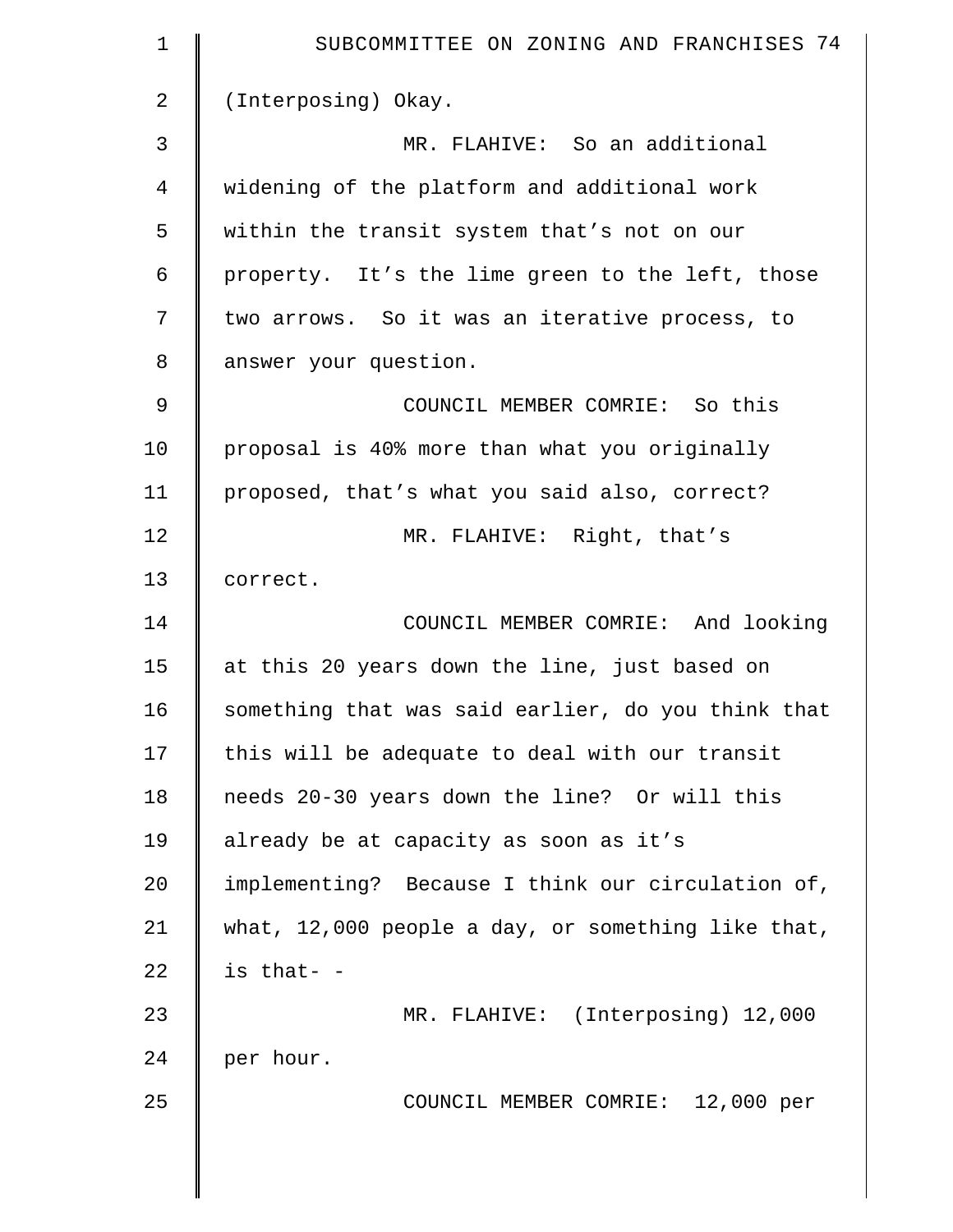| 1              | SUBCOMMITTEE ON ZONING AND FRANCHISES 75                        |
|----------------|-----------------------------------------------------------------|
| $\overline{2}$ | hour?                                                           |
| 3              | MR. FLAHIVE: Yes.                                               |
| $\overline{4}$ | COUNCIL MEMBER COMRIE: Is that a                                |
| 5              | max-out of the available space now, or is that                  |
| 6              | just bringing it to what the space  is that a                   |
| 7              | max-out of the available space, or could you                    |
| $\,8\,$        | handle more than 12,000 people per hour 20 years                |
| 9              | from now?                                                       |
| 10             | MR. FLAHIVE: As part of the                                     |
| 11             | planning process, the MTA and City Planning looked              |
| 12             | at what they would call the horizon year, the year              |
| 13             | 2035, and that passageway is adequate to handle at              |
| 14             | horizon year, as well as the connections at 6 <sup>th</sup> and |
| 15             | $7th$ . Now, I'm not saying throughout the rest of              |
| 16             | the system that we are going to have sufficient                 |
| 17             | capacity, but in terms of the improvements we're                |
| 18             | doing, were sized to look at that horizon year,                 |
| 19             | which is still 25 years from now.                               |
| 20             | COUNCIL MEMBER COMRIE: And the ARC                              |
| 21             | will be in place by then, or is it  the ARC will                |
| 22             | be in place by 2035?                                            |
| 23             | MR. FLAHIVE: Yes sir, I believe                                 |
| 24             | it's at 2018.                                                   |
| 25             | COUNCIL MEMBER COMRIE: 2018.<br>So                              |
|                |                                                                 |
|                |                                                                 |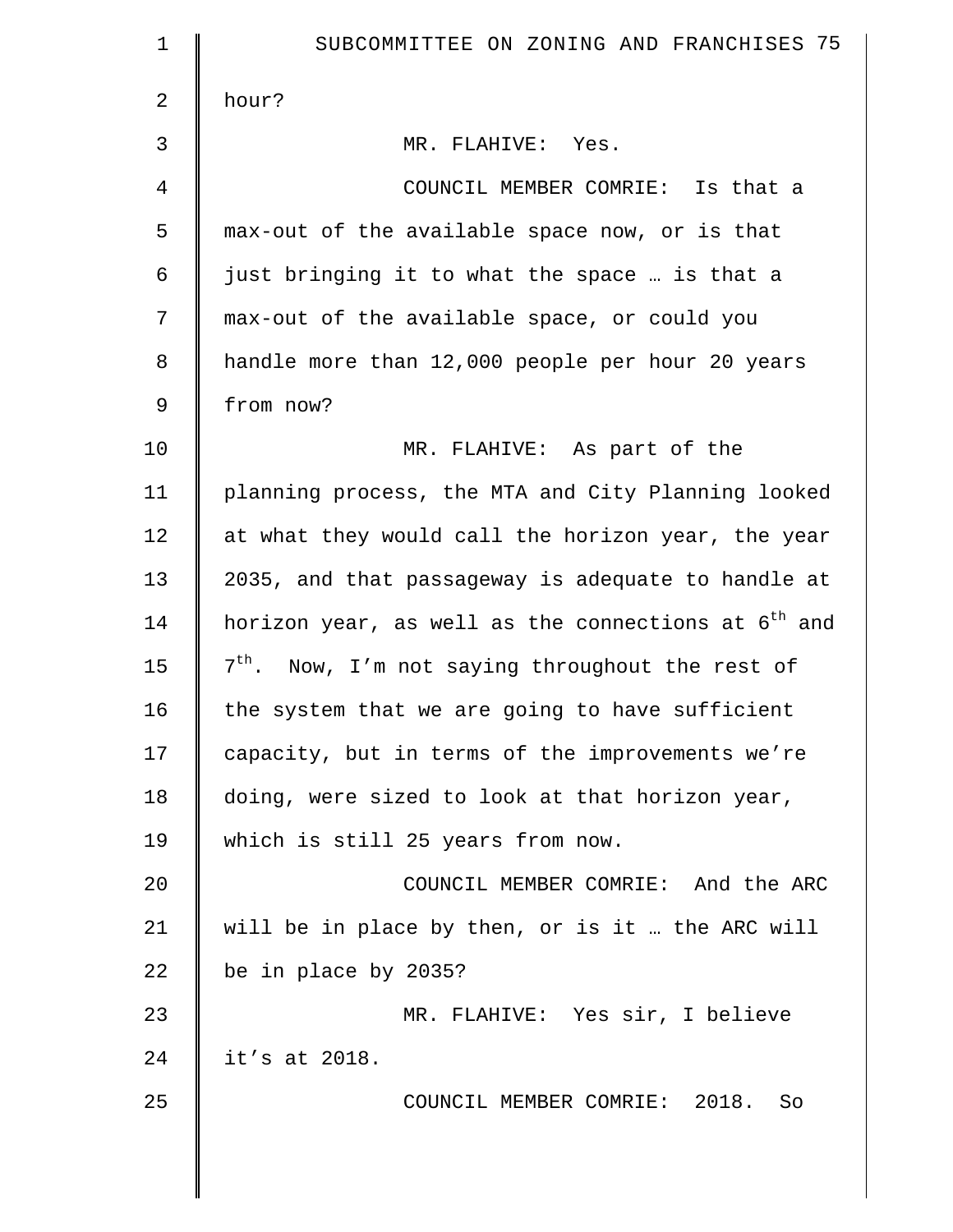| $\mathbf 1$    | SUBCOMMITTEE ON ZONING AND FRANCHISES 76           |
|----------------|----------------------------------------------------|
| $\overline{2}$ | they'll have a chance to understand the capacity.  |
| 3              | So just to be clear, so these transit improvements |
| 4              | that are requested improvements by the PATH and    |
| 5              | MTA, and these improvements are something that     |
| 6              | would be done regardless of what final project is  |
| 7              | built there, correct?                              |
| 8              | MR. FLAHIVE: Correct, it's the                     |
| $\mathsf 9$    | same set of improvements to each of those two      |
| 10             | design options.                                    |
| 11             | COUNCIL MEMBER COMRIE: All right,                  |
| 12             | so the improvements have nothing to do with the    |
| 13             | height of the building, you're just asking for the |
| 14             | bonuses because you're doing the improvements.     |
| 15             | But technically the improvements need to be done   |
| 16             | regardless of whether there's a property built or  |
| 17             | not, correct?                                      |
| 18             | MR. FLAHIVE: Well actually you                     |
| 19             | achieve the floor area bonus in the new building,  |
| 20             | and in order to achieve that floor area bonus, you |
| 21             | must complete the transit.                         |
| 22             | COUNCIL MEMBER COMRIE: But that's                  |
| 23             | only because you're building a new building. If    |
| 24             | you were keeping the hotel, you'd still have to    |
| 25             | $make-$                                            |
|                |                                                    |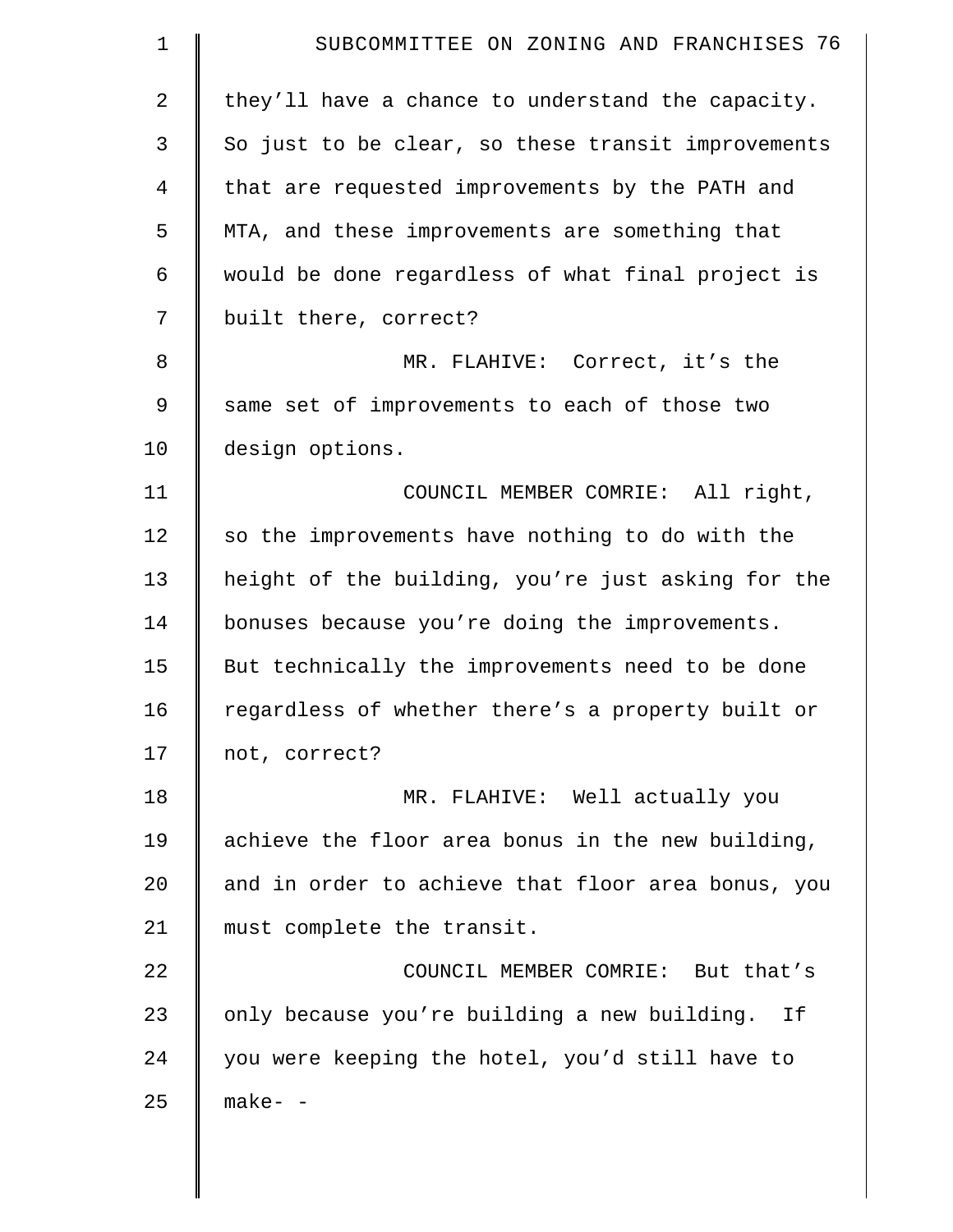| $\mathbf 1$    | SUBCOMMITTEE ON ZONING AND FRANCHISES 77           |
|----------------|----------------------------------------------------|
| $\overline{2}$ | MR. FLAHIVE: (Interposing) There                   |
| 3              | was no obligation- -                               |
| 4              | COUNCIL MEMBER COMRIE:                             |
| 5              | (Interposing)  the transit plans. That's what      |
| 6              | I'm trying to be clear on.                         |
| 7              | MS. ASCHER: Kate Ascher, I think I                 |
| 8              | understand where you're going, Councilman, and     |
| $\mathsf 9$    | you're absolutely right. The transit improvements  |
| 10             | would be necessary, regardless of whether we build |
| 11             | a hotel, because the area is heavily congested.    |
| 12             | So the plan that was worked out, with this 20/25   |
| 13             | year horizon, was worked out with New Jersey       |
| 14             | Transit, the Long Island Railroad and the MTA, and |
| 15             | so it incorporates the improvements that are being |
| 16             | made by ARC, it includes east side access, which   |
| 17             | is bringing Long Island Railroad trains into Grand |
| 18             | Central, and then some Metro North trains may      |
| 19             | actually move into this complex. But the           |
| 20             | additional capacity of ARC and the additional      |
| 21             | capacity of this passageway will rationalize the   |
| 22             | exits from the station over that 25 year period.   |
| 23             | So you're absolutely right, regardless of whether  |
| 24             | this tower is built, these improvements are        |
| 25             | necessary, and unfortunately they're not part of   |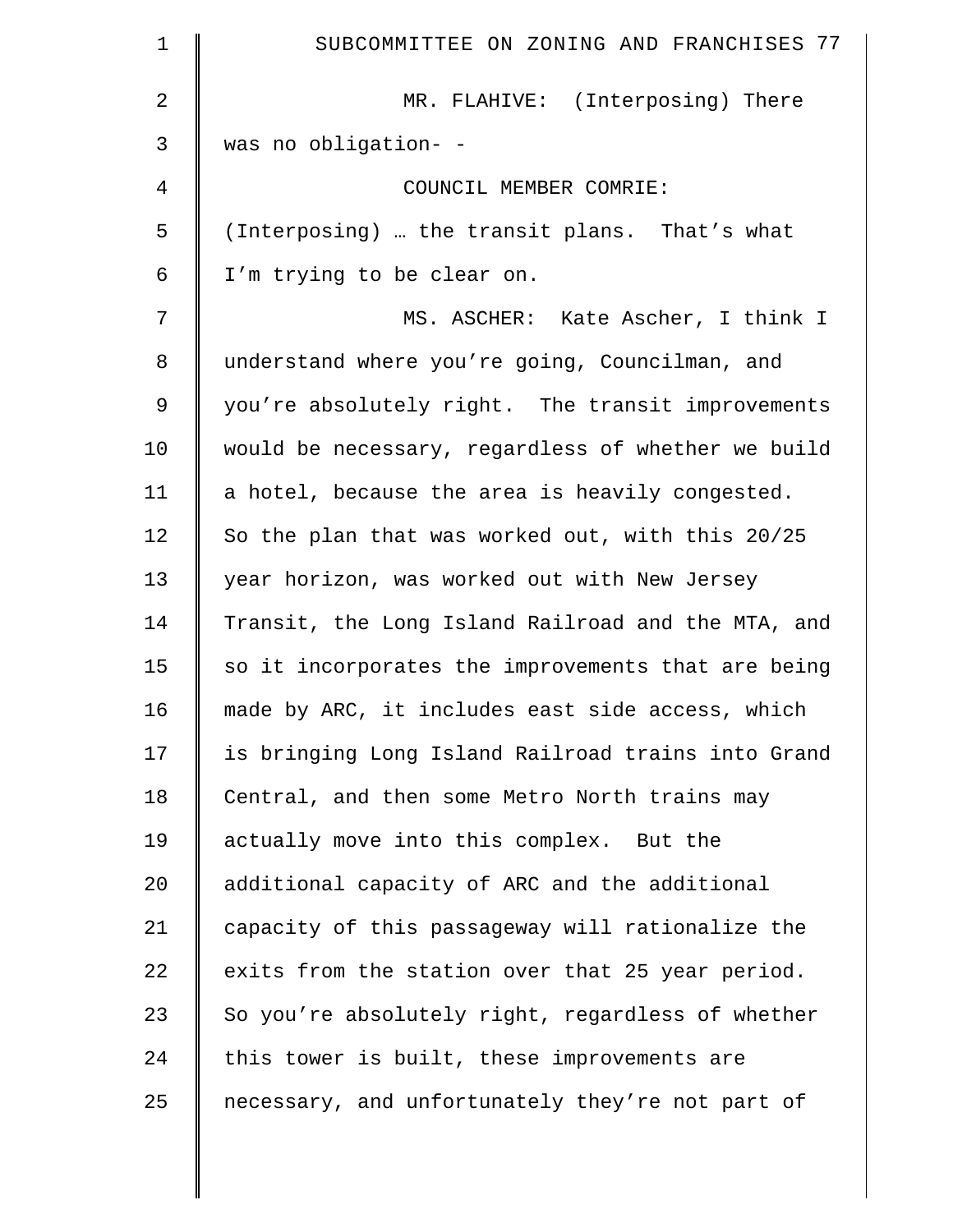| $\mathbf 1$    | SUBCOMMITTEE ON ZONING AND FRANCHISES 78                 |
|----------------|----------------------------------------------------------|
| $\overline{2}$ | the MTA's capital plan. They're not part of this         |
| 3              | plan, and they're not part of the next plan, which       |
| $\overline{4}$ | is why the private sector is stepping in to do it        |
| 5              | and why the MTA has been so that we build the            |
| 6              | tower.                                                   |
| 7              | COUNCIL MEMBER COMRIE: Well, but                         |
| 8              | you're also doing it because you realized the need       |
| 9              | to attract more people from the metropolitan area        |
| 10             | to come and work in that area.                           |
| 11             | MS. ASCHER: That's right.                                |
| 12             | COUNCIL MEMBER COMRIE: So you're                         |
| 13             | having  you're realizing a profit down the line          |
| 14             | from this by creating more opportunities for more        |
| 15             | skilled employees to come from other parts of the        |
| 16             | metropolitan area into the 34 <sup>th</sup> Street area. |
| 17             | MS. ASCHER: That's right, to make                        |
| 18             | a first-class commercial office space district,          |
| 19             | you need to maximize that use of your connection         |
| 20             | to both Long Island and New Jersey, and hopefully        |
| 21             | this series of improvements does that.                   |
| 22             | COUNCIL MEMBER COMRIE: All right,                        |
| 23             | so again that wouldn't impact the height, it's           |
| 24             | impacting the desire to have a more vibrant              |
| 25             | commercial area, with more vibrant  or with a            |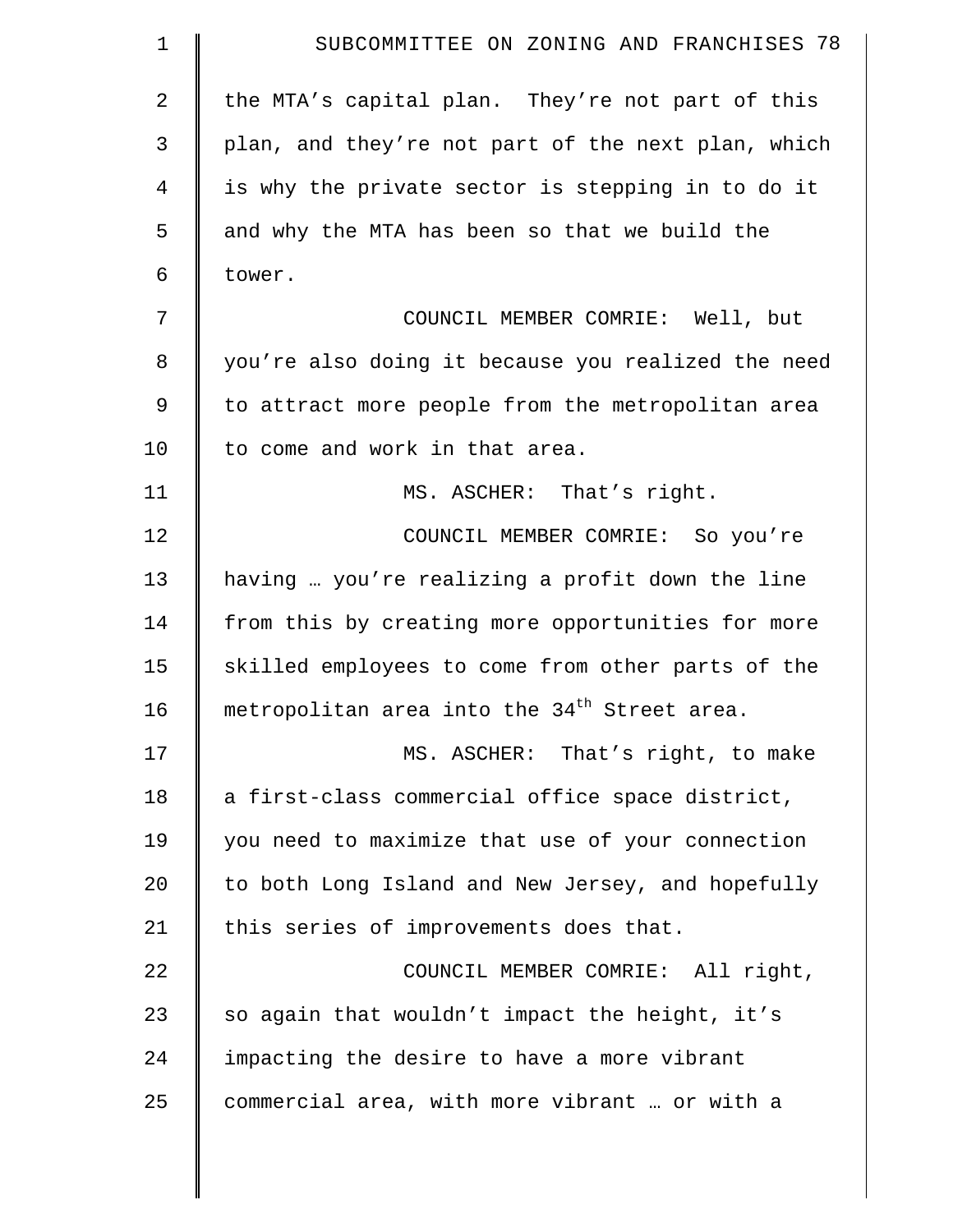| $\mathbf 1$    | SUBCOMMITTEE ON ZONING AND FRANCHISES 79           |
|----------------|----------------------------------------------------|
| 2              | more  with a larger outreach to anyone that would  |
| 3              | like to work in New York City. So I just want to   |
| $\overline{4}$ | understand that.                                   |
| 5              | MS. ASCHER: Correct.                               |
| 6              | COUNCIL MEMBER COMRIE: So let me                   |
| 7              | ask a question that's been intriguing me about     |
| 8              | this, what Council Member Garodnick said. I want   |
| 9              | to end up re-emphasizing what Council Member Vann  |
| 10             | talked to, but let me finish this while it's in my |
| 11             | mind. The daylight evaluation and the whole idea   |
| 12             | of the project, why are you doing a glass  would   |
| 13             | it change the daylight evaluation if you were      |
| 14             | building a non-totally glass project? And does     |
| 15             | the fact that it's a glass façade project impact   |
| 16             | the daylight or the skylight evaluation? And why   |
| 17             | couldn't it be, you know, gray and foreboding like |
| 18             | a lot of other buildings are in the city?          |
| 19             | MR. FLAHIVE: The daylight                          |
| 20             | evaluation is the results of the technical         |
| 21             | analysis. We've not taken any credit for it being  |
| 22             | a glass building. It's really based on the         |
| 23             | massing of the building, and those scores reflect  |
| 24             | the fact whether you're a masonry building or a    |
| 25             | glass building, or a brick building.               |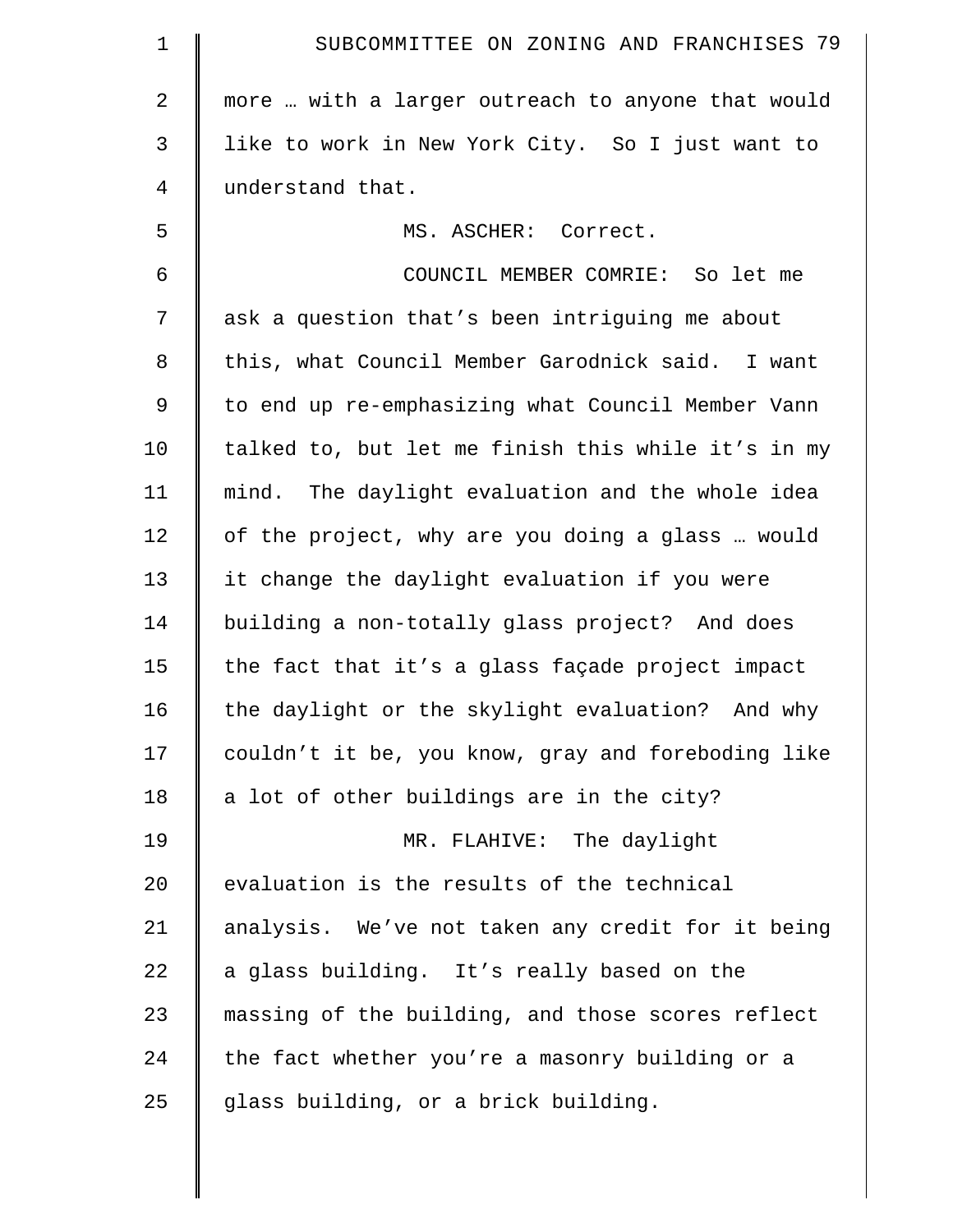| $\mathbf 1$ | SUBCOMMITTEE ON ZONING AND FRANCHISES 80             |
|-------------|------------------------------------------------------|
| 2           | COUNCIL MEMBER COMRIE: Okay. And                     |
| 3           | you said earlier 1 Penn Plaza is not your            |
| 4           | building, is that true? That 1 Penn Plaza is not     |
| 5           | your property now?                                   |
| 6           | MR. GREENBAUM: What I said is 1                      |
| 7           | Penn is a property that we acquired in 1998, and     |
| 8           | previous to that the property was owned by the       |
| 9           | same ownership that currently owns the Empire        |
| 10          | State Building, in fact was developed by that        |
| 11          | ownership.                                           |
| 12          | COUNCIL MEMBER COMRIE: Okay. And                     |
| 13          | just going back to the building and physicality of   |
| 14          | the building, you picked a glass façade for what     |
| 15          | reason? I'm just curious about that.                 |
| 16          | Sure. The issue with<br>MR. PELLI:                   |
| 17          | glass is that you want to maximize the penetration   |
| 18          | of visible light. And the reason you're seeing       |
| 19          | much glassier buildings today than were possible     |
| 20          | in the past is that there's been a lot of            |
| 21          | evolution in the technical qualities of glass.<br>So |
| 22          | that you have two sheets of glass as an insulated    |
| 23          | glass unit, but you have coating on the inside.      |
| 24          | And the newest generation of coatings allow you to   |
| 25          | allow a lot of visible light in, so that the space   |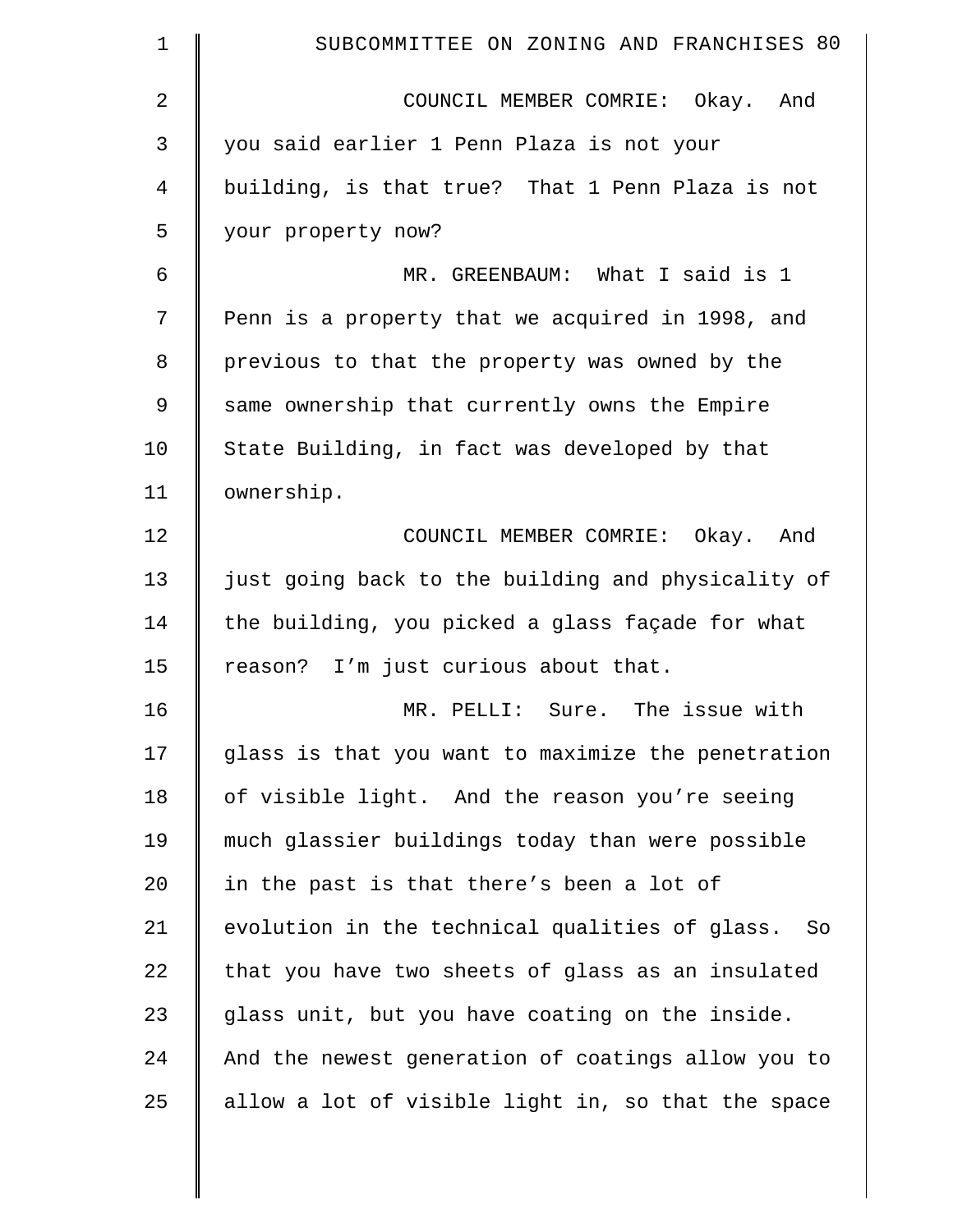| $\mathbf 1$    | SUBCOMMITTEE ON ZONING AND FRANCHISES 81           |
|----------------|----------------------------------------------------|
| $\overline{2}$ | can be bright, but keep out a lot of the heat      |
| 3              | load. And this has been a constantly evolving      |
| $\overline{4}$ | series of technologies with a lot being invested   |
| 5              | in it. The goal in a glassy building is to         |
| 6              | maximize the amount of visible light in and then   |
| 7              | pair that with daylighting, with artificial        |
| 8              | lighting systems as I mentioned earlier, which can |
| 9              | dim automatically when you have a lot of daylight. |
| 10             | That system is in place at the New York Times      |
| 11             | Building, there was a lot of technical evaluation  |
| 12             | by Lawrence Berkeley Laboratories, the Department  |
| 13             | of Energy, to try to find optimal ways to both let |
| 14             | in the most amount of light without creating glare |
| 15             | and without creating heat conditions. And that's   |
| 16             | what we seek to do, and that's why we sought to    |
| 17             | have a very glassy building. It is both glass and  |
| 18             | metal, there's an end metal armature which holds   |
| 19             | it as well.                                        |
| 20             | COUNCIL MEMBER COMRIE: So will                     |
| 21             | this building be a LEED Gold, or whatever the      |
| 22             | highest LEED level is? Because  or at the most     |
| 23             | energy-efficient type of property, since you're    |
| 24             | creating an opportunity to lower energy needs by   |
| 25             | doing a glass building?                            |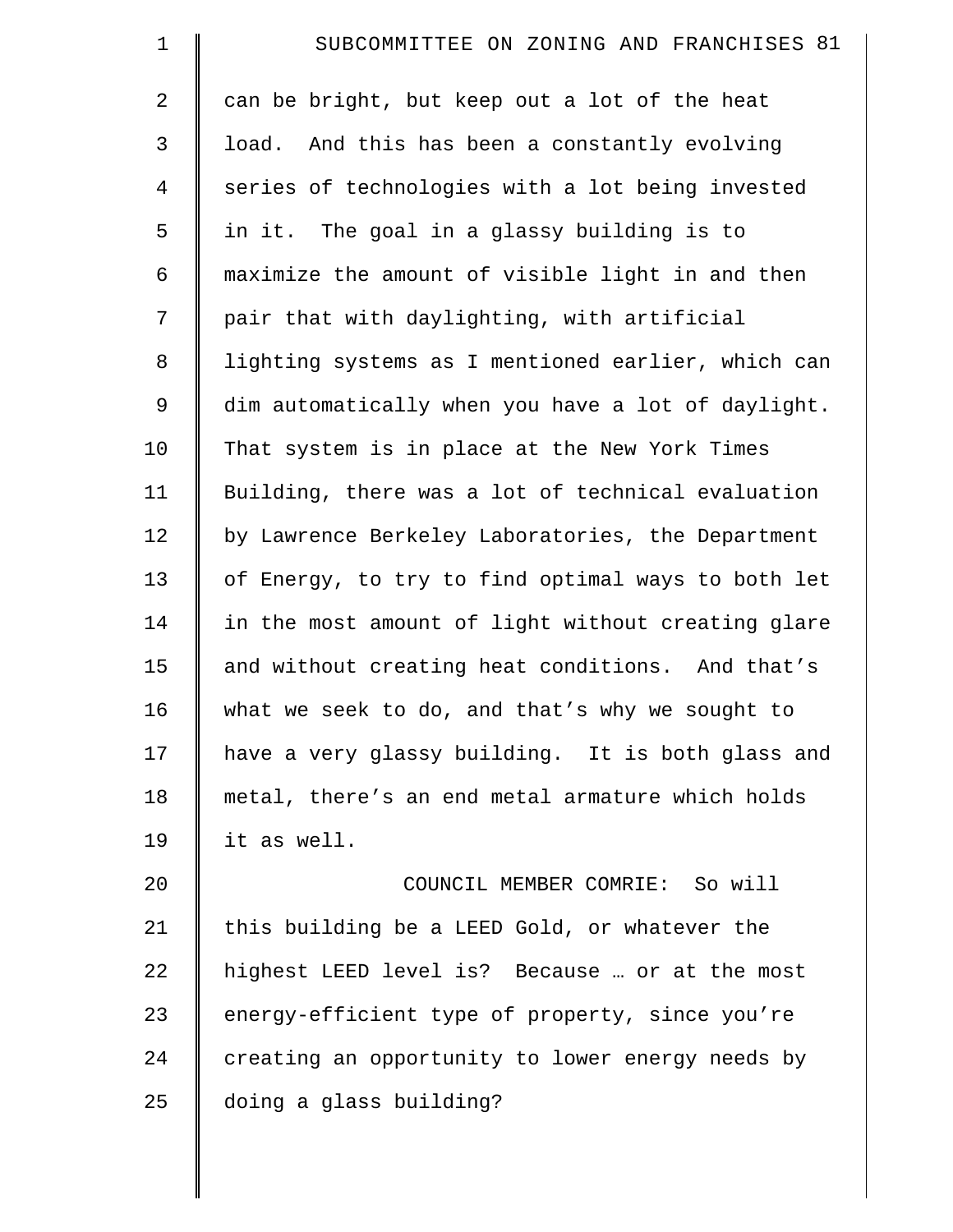| $\mathbf 1$    | SUBCOMMITTEE ON ZONING AND FRANCHISES 82           |
|----------------|----------------------------------------------------|
| $\overline{2}$ | MR. PELLI: The ownership- -                        |
| $\mathfrak{Z}$ | COUNCIL MEMBER COMRIE:                             |
| 4              | (Interposing) I don't know what the highest LEED   |
| 5              | standard is.                                       |
| 6              | MR. PELLI: The highest  there are                  |
| 7              | four levels of LEED rating, there's LEED           |
| 8              | certified, LEED silver, LEED gold, and LEED        |
| 9              | platinum.                                          |
| 10             | COUNCIL MEMBER COMRIE: All right.                  |
| 11             | MR. PELLI: The ownership has                       |
| 12             | committed to build this as a LEED silver building  |
| 13             | at a minimum. I would say most of the major        |
| 14             | tenants we have talked to over the last few years  |
| 15             | required it to be a LEED gold as a minimum. I      |
| 16             | would expect that that would be the request of any |
| 17             | major tenant that came to us.                      |
| 18             | COUNCIL MEMBER COMRIE: And is it                   |
| 19             | okay, so you're expecting that you would have to   |
| 20             | do at a minimum as LEED gold. Would you be         |
| 21             | incorporating  I understand that LEED is changing  |
| 22             | their designations to make it more stringent to    |
| 23             | meet each level, the silver level, the gold level. |
| 24             | MR. PELLI: It has already evolved                  |
| 25             | considerably in the years we've been here. We      |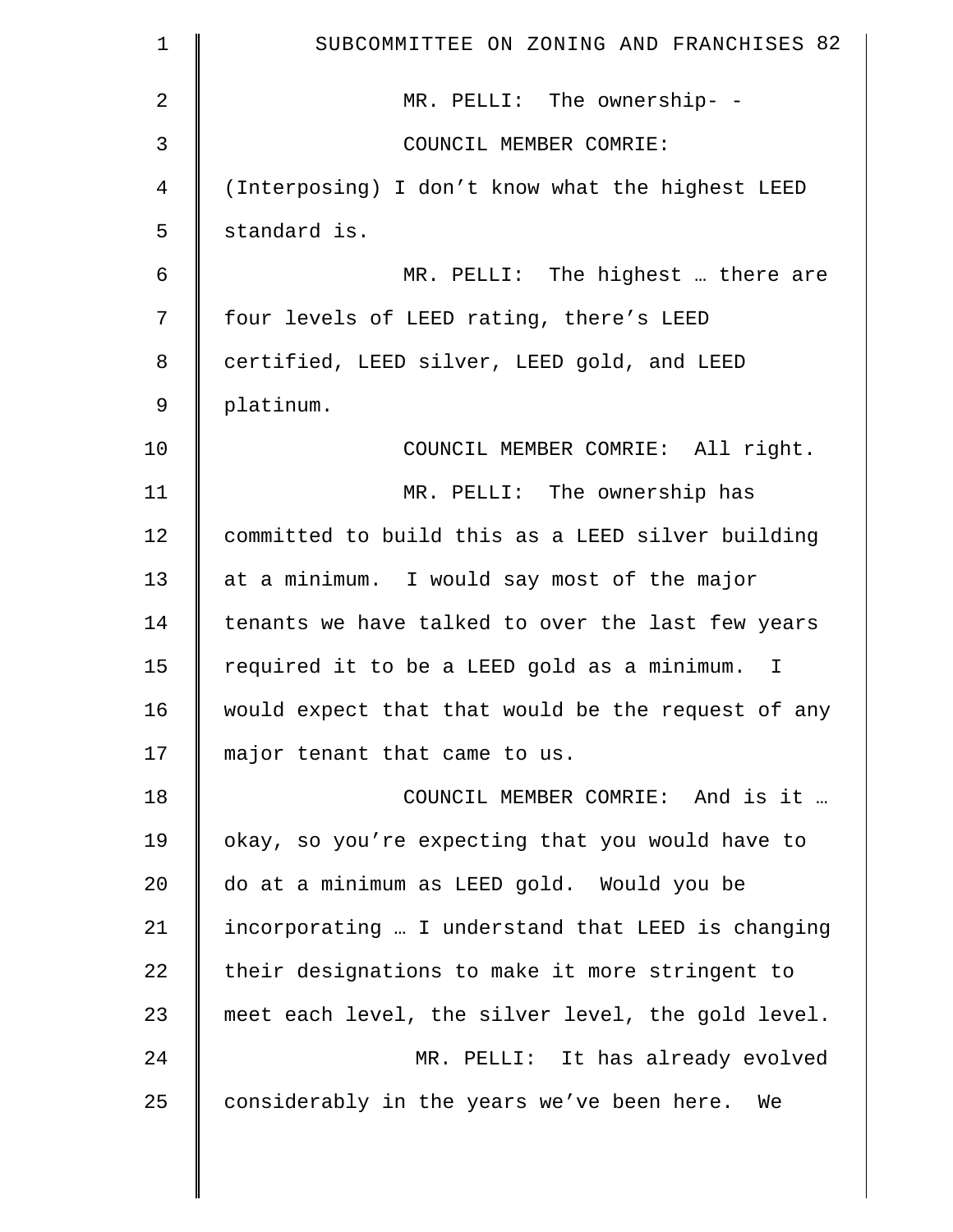| $\mathbf 1$    | SUBCOMMITTEE ON ZONING AND FRANCHISES 83           |
|----------------|----------------------------------------------------|
| $\overline{2}$ | ourselves have designed two LEED platinum          |
| 3              | buildings here in the city, in the Solaire and the |
| 4              | Visionaire, two residential buildings down in      |
| 5              | Battery Park City, and even between the two of     |
| 6              | them there was significant change in the LEED      |
| 7              | building rating system, which is put out by the    |
| 8              | U.S. Green Building Council. There are also        |
| 9              | evolving standards which are coming from other     |
| 10             | places which may even supplant LEED as the de      |
| 11             | factor standard for what a green building is. But  |
| 12             | the current generation of LEED, LEED 3.0, has made |
| 13             | energy efficiency a much higher priority and       |
| 14             | enacted as prerequisites for energy efficiency,    |
| 15             | which were not in the earlier versions of LEED.    |
| 16             | COUNCIL MEMBER COMRIE: Okay. And                   |
| 17             | again, when you're creating this type of           |
| 18             | structure, and I would move to  how does it, the   |
| 19             | visual impact at night? Are you going to be able   |
| 20             | to create different colors at night? Or create     |
| 21             | multi-colors or, you know, what  I am looking at   |
| 22             | that, at the night vision.                         |
| 23             | MR. PELLI: Right. What is shown                    |
| 24             | in the rendering is a representation- -            |
| 25             | COUNCIL MEMBER COMRIE:                             |
|                |                                                    |

 $\parallel$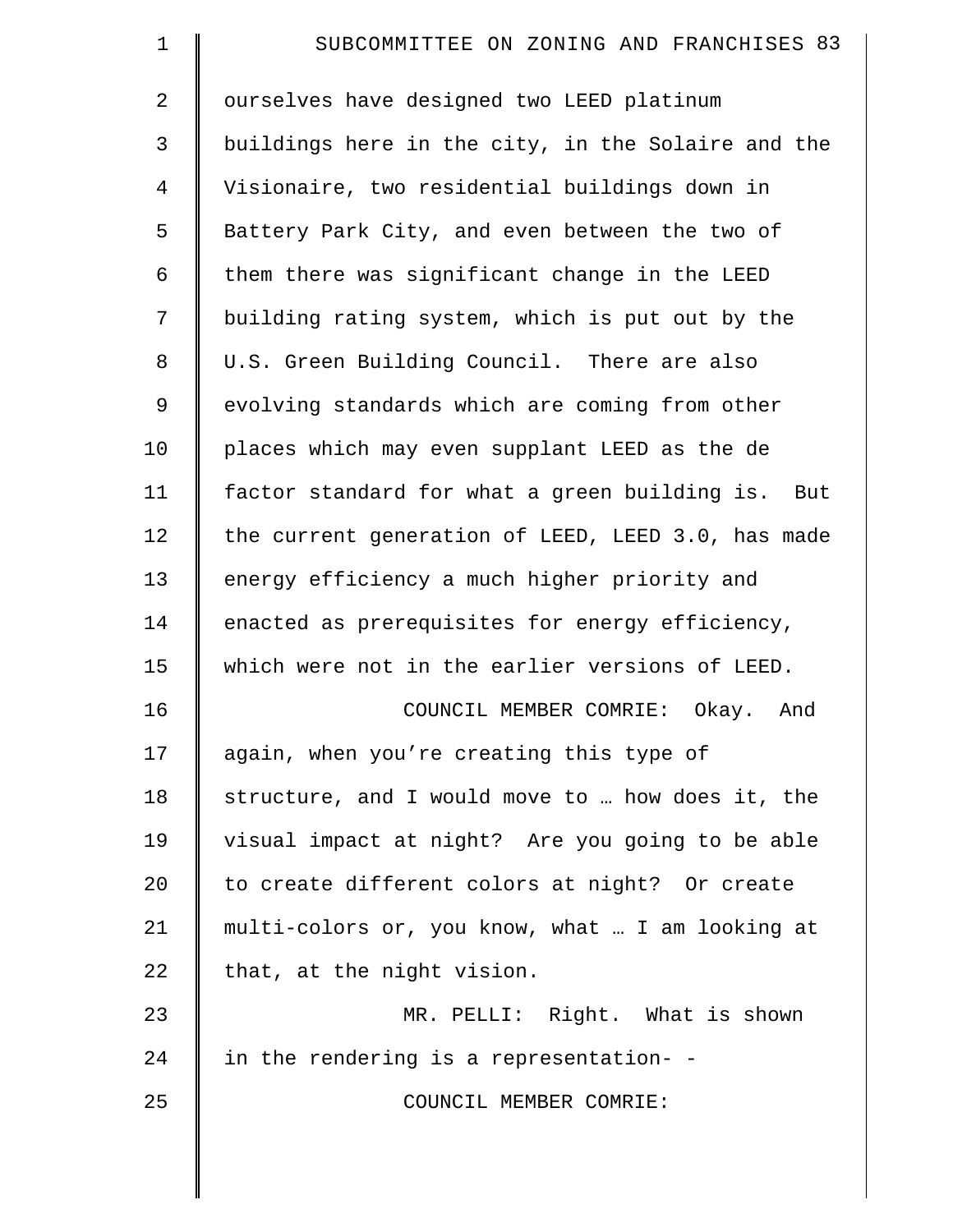| $\mathbf 1$    | SUBCOMMITTEE ON ZONING AND FRANCHISES 84           |
|----------------|----------------------------------------------------|
| $\overline{2}$ | (Interposing) They changed it, he changed it.      |
| 3              | MR. PELLI: It really would just                    |
| 4              | $be- -$                                            |
| 5              | COUNCIL MEMBER COMRIE:                             |
| 6              | (Interposing) Do you want to go back to that       |
| 7              | slide? Yes.                                        |
| $\,8\,$        | MR. PELLI: That is a                               |
| 9              | representation of the building office floors,      |
| 10             | probably on a winter's day, because it's still     |
| 11             | mostly occupied as dusk is setting, so that might  |
| 12             | be a four o'clock shot on a winter's day. But      |
| 13             | that's really just the light coming from the       |
| 14             | workplace itself. We have not yet looked at        |
| 15             | decorative lighting for the tops or colored        |
| 16             | lightings or any kind of display. This is          |
| 17             | strictly trying to represent the light that would  |
| 18             | shine through the building, a glass building, when |
| 19             | it's occupied at night. If you look at any of the  |
| 20             | newer glass buildings at night, you see something  |
| 21             | similar to this.                                   |
| 22             | COUNCIL MEMBER COMRIE: So that                     |
| 23             | would stay in the skyline pretty visibly if you're |
| 24             | coming in from a plane or looking from downtown    |
| 25             | $or-$ -                                            |
|                |                                                    |

 $\parallel$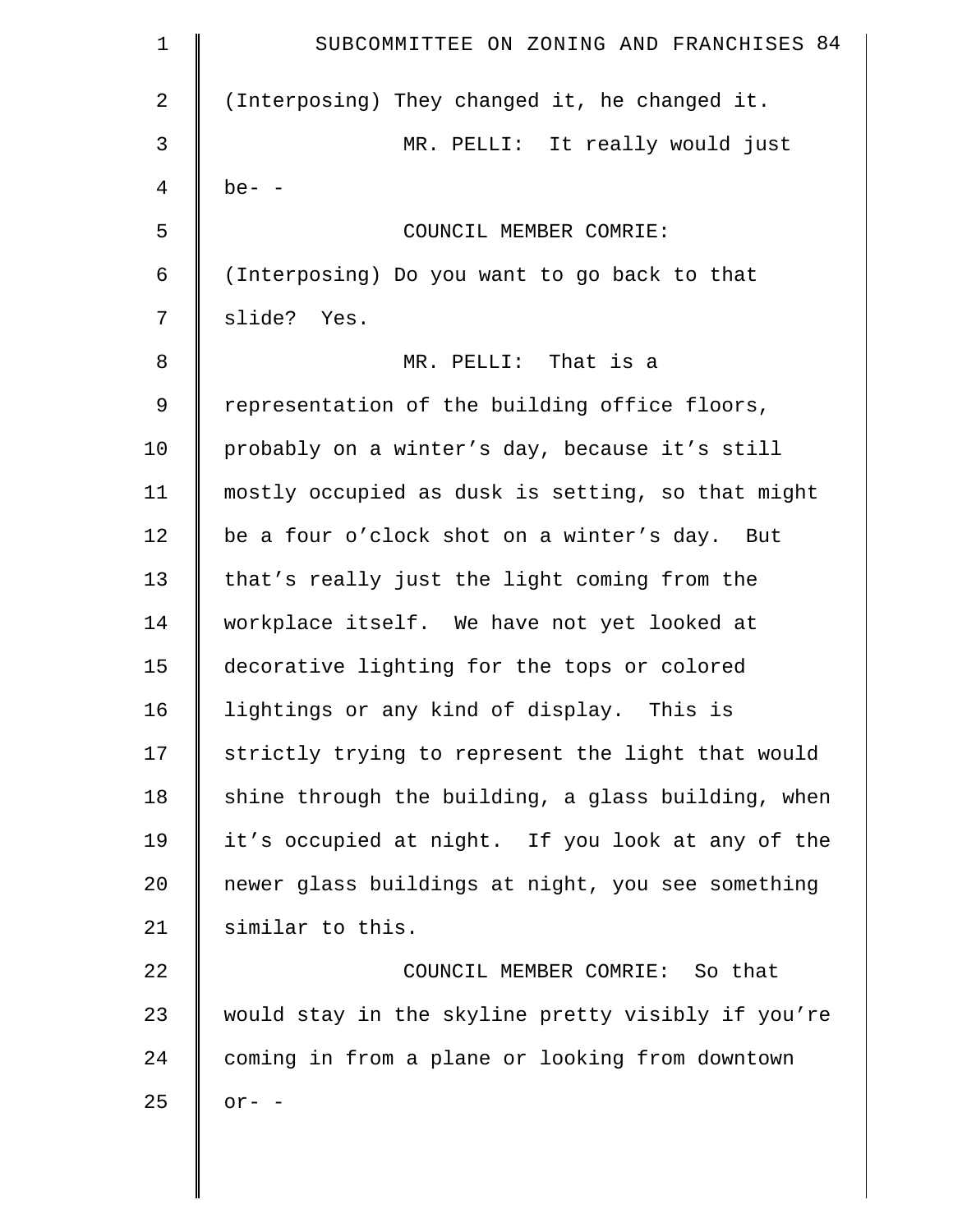| $\mathbf 1$ | SUBCOMMITTEE ON ZONING AND FRANCHISES 85           |
|-------------|----------------------------------------------------|
| 2           | MR. PELLI: (Interposing) Yes it                    |
| 3           | would.                                             |
| 4           | COUNCIL MEMBER COMRIE:  you would                  |
| 5           | definitely see that illumination.                  |
| 6           | MR. PELLI: Yes it would, but it                    |
| 7           | would be a different kind of an illumination then, |
| 8           | some of the decorative towers and the Empire State |
| 9           | Building has always done a wonderful job with the  |
| 10          | lighting displays and I hope they continue with    |
| 11          | that. This will be a very different kind of        |
| 12          | effect. And a lot of that, those final design      |
| 13          | decisions haven't been made yet, there's obviously |
| 14          | lot of design yet to do, once a tenant is in hand  |
| 15          | and some of the detail needs of the tenant are     |
| 16          | decided.                                           |
| 17          | COUNCIL MEMBER COMRIE: And so that                 |
| 18          | type of illumination, as you said earlier, would   |
| 19          | pretty much be seen from any part of the tri-state |
| 20          | area, correct? On a regular night?                 |
| 21          | MR. PELLI: Yes, and obviously at                   |
| 22          | the end of the workday, as people leave, all of    |
| 23          | these newer generation lighting systems are on     |
| 24          | automatic shutdowns and they're zoned so you don't |
| 25          | have to have a floor on. At the end of the         |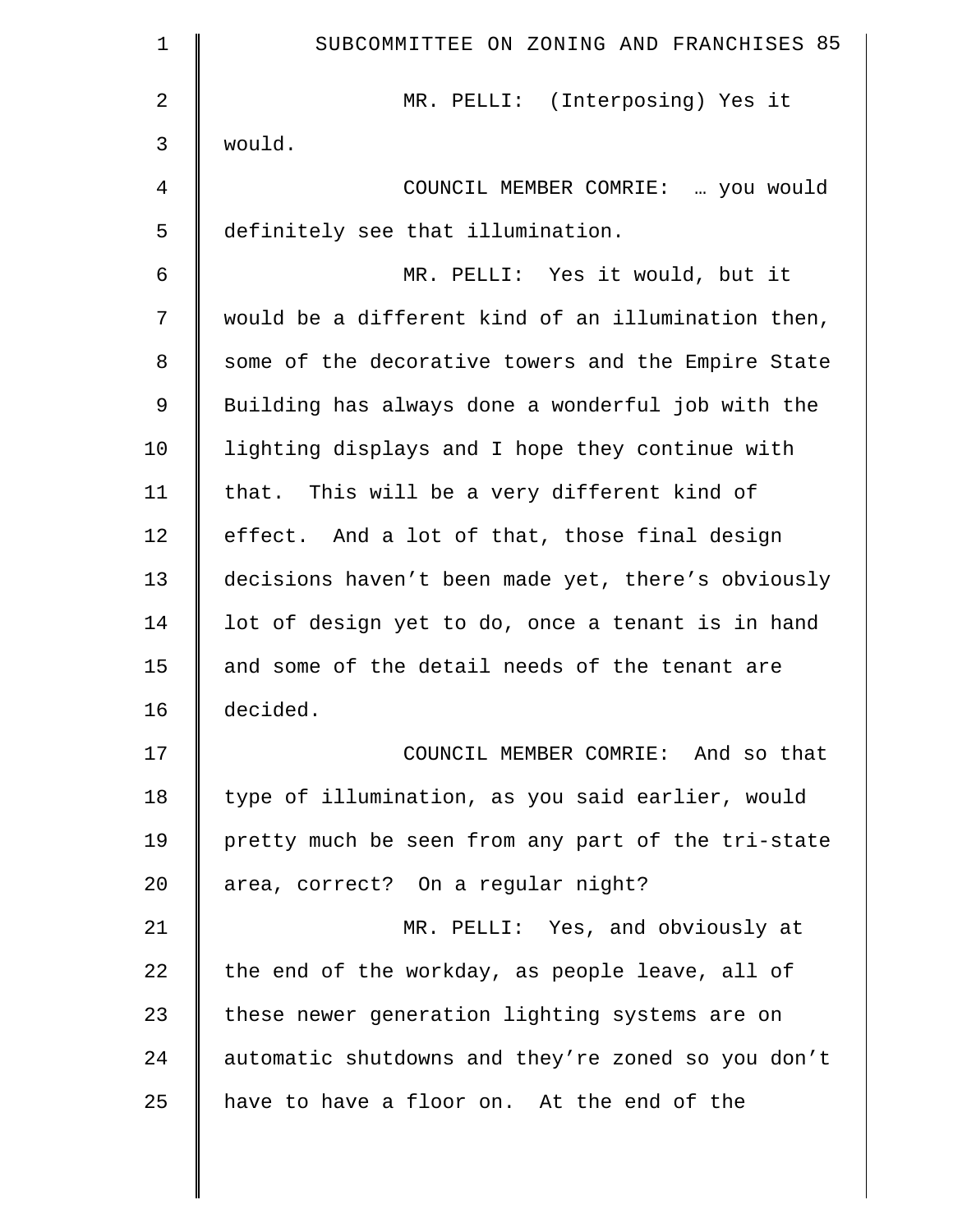| $\mathbf 1$    | SUBCOMMITTEE ON ZONING AND FRANCHISES 86           |
|----------------|----------------------------------------------------|
| $\overline{2}$ | workday, as people leave, the building will be     |
| 3              | only partially illuminated in the areas where      |
| 4              | there are people still working.                    |
| 5              | COUNCIL MEMBER COMRIE: Okay. All                   |
| 6              | right, I see you're done shuffling cards, so I'll  |
| 7              | just ask one or two more questions. First off, I   |
| $\,8\,$        | want to re-emphasize what Council Member Vann said |
| 9              | about the MWBE in effect, that there is not a      |
| 10             | knowledge of what your MWBE is. Part of what our   |
| 11             | mission is, especially in a negative economy,      |
| 12             | where we have city residents unemployed, I'm not   |
| 13             | even going to get into the issue of bringing in    |
| 14             | more people from the tri-state area, I would like  |
| 15             | to see more city residents working in Manhattan,   |
| 16             | and not worry about people from New Jersey or      |
| 17             | Connecticut, but that's my own personal view,      |
| 18             | based on a biased need to see people in my         |
| 19             | district fully employed. So, you know, the PATH    |
| 20             | issues and the transit issues are important for    |
| 21             | the city overall, but for us as Council members    |
| 22             | with people in our city that are unemployed and    |
| 23             | chronically unemployed, for us to know what the    |
| 24             | MWBE issues are for a project as critical and a    |
| 25             | company's philosophy and policy regarding MWBE.    |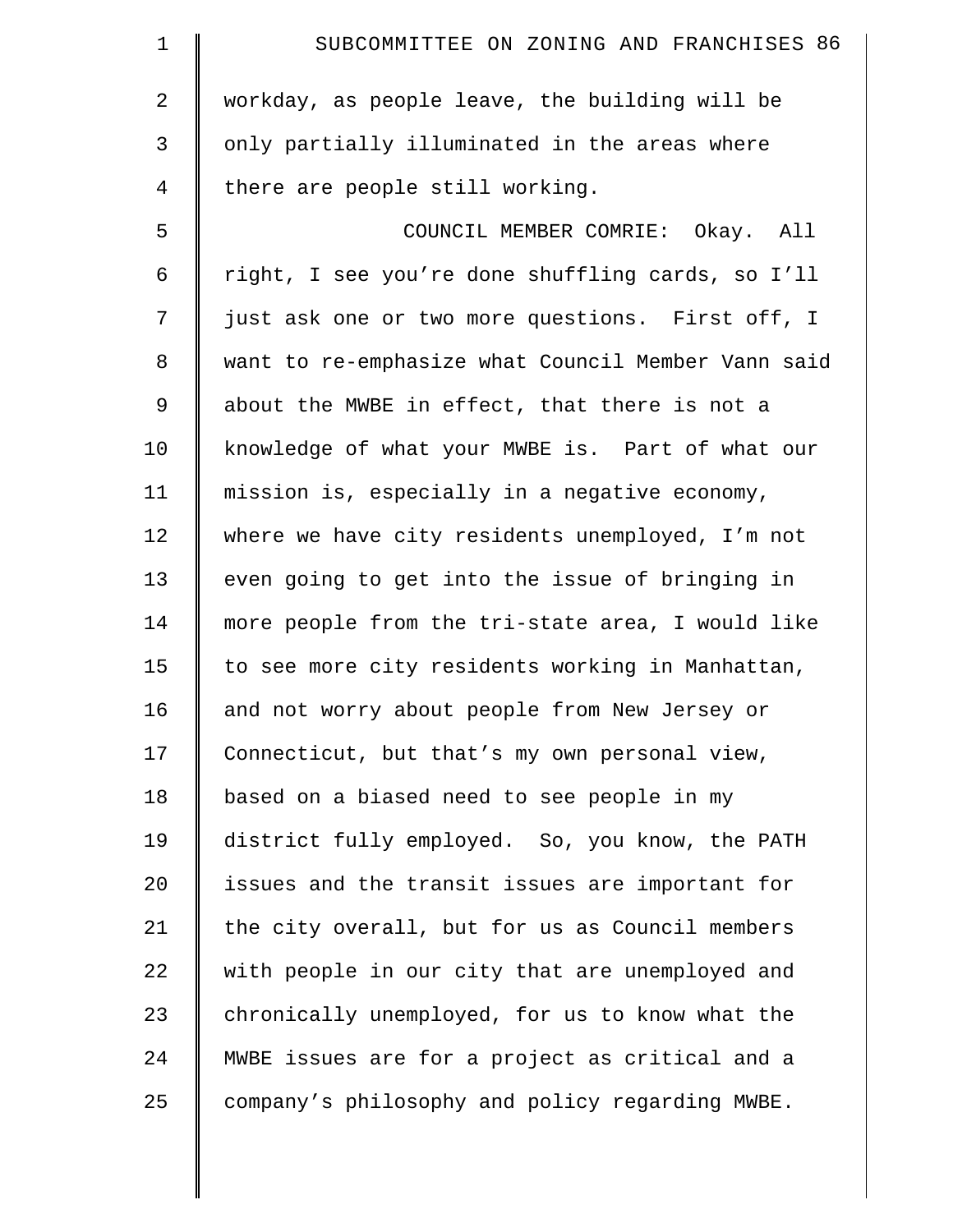| $\mathbf 1$    | SUBCOMMITTEE ON ZONING AND FRANCHISES 87           |
|----------------|----------------------------------------------------|
| 2              | When you're based in the city, I think it's even   |
| 3              | more critical to be presented to us in a much more |
| $\overline{4}$ | detailed way. The opportunities for                |
| 5              | entrepreneurship, co-ownership, for people to get  |
| 6              | involved in the marketing, if you're a city        |
| 7              | resident, or even from the tri-state area, to do   |
| 8              | business with Vornado is something that's critical |
| 9              | to us as Council members with residents that don't |
| 10             | live in the tri-state area, but live in districts, |
| 11             | especially districts like mine with a 46%          |
| 12             | unemployment level and with people that would love |
| 13             | to be entrepreneurs or have an opportunity to work |
| 14             | in midtown. So I would hope that before we         |
| 15             | finalize this project that you come back with a    |
| 16             | serious MWBE plan, about what you've done and what |
| 17             | you're doing, so that Council Member Vann and      |
| 18             | myself can be more satisfied. And I would  I       |
| 19             | think I've made my point pretty clear, I won't     |
| 20             | bang the drum any harder. But clearly there's a    |
| 21             | lot that needs to be done. I think that this is    |
| 22             | an issue that we might have to continue throughout |
| 23             | every project that starts coming through this      |
| 24             | door. Thank you, Mr. Chair.                        |
| 25             | CHAIRPERSON WEPRIN: Thank you very                 |
|                |                                                    |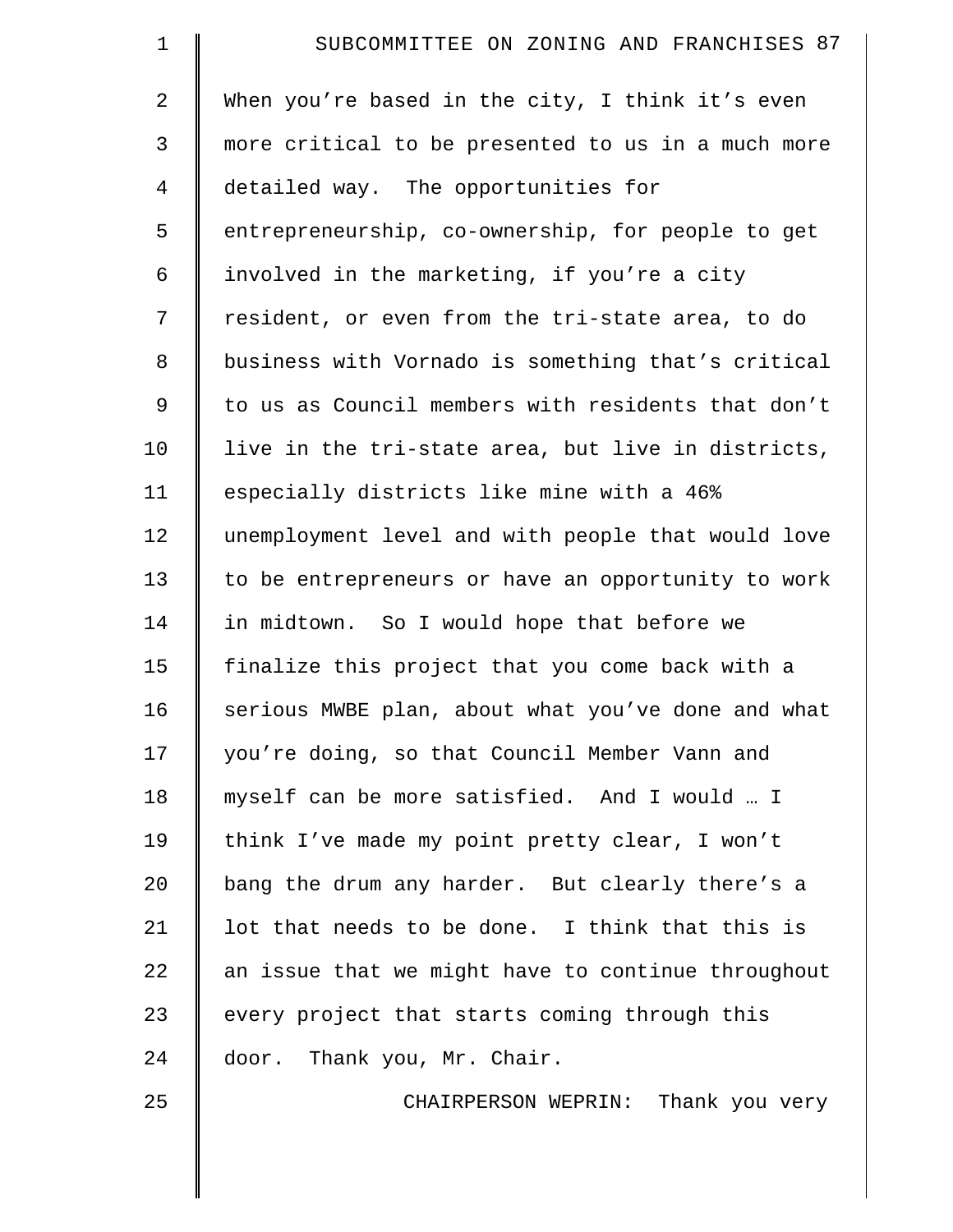| $\mathbf 1$ | SUBCOMMITTEE ON ZONING AND FRANCHISES 88           |
|-------------|----------------------------------------------------|
| 2           | much. The last couple of questions, and then       |
| 3           | we'll be wrapping up. Mr. Greenbaum, if you        |
| 4           | would, first, on the tenants, potential tenants.   |
| 5           | When would that process start of trying to find    |
| 6           | these tenants, or have you already started? And    |
| 7           | where  are these tenants definitely going to be    |
| 8           | people who currently are in Manhattan, or are you  |
| $\mathsf 9$ | looking in other states as well?                   |
| 10          | MR. GREENBAUM: The first thing I                   |
| 11          | would say, Council member, is that we keep a very  |
| 12          | close tab in terms of all of the large tenants     |
| 13          | that are in New York. In fact, I believe there's   |
| 14          | a speaker here this morning from Jones Lang that's |
| 15          | going to be talking about the nature of the office |
| 16          | market and the need for modern space. As I said    |
| 17          | earlier, we are in what I would call exploratory,  |
| 18          | preliminary discussions with several significant   |
| 19          | firms, some of which are looking at potentially    |
| 20          | consolidating additional space into New York where |
| 21          | they have locations both in New York as well as    |
| 22          | outside, and using this as an opportunity to       |
| 23          | consolidate a major headquarters location in New   |
| 24          | York. There are, as I said earlier, several        |
| 25          | tenants that we've had these very exploratory      |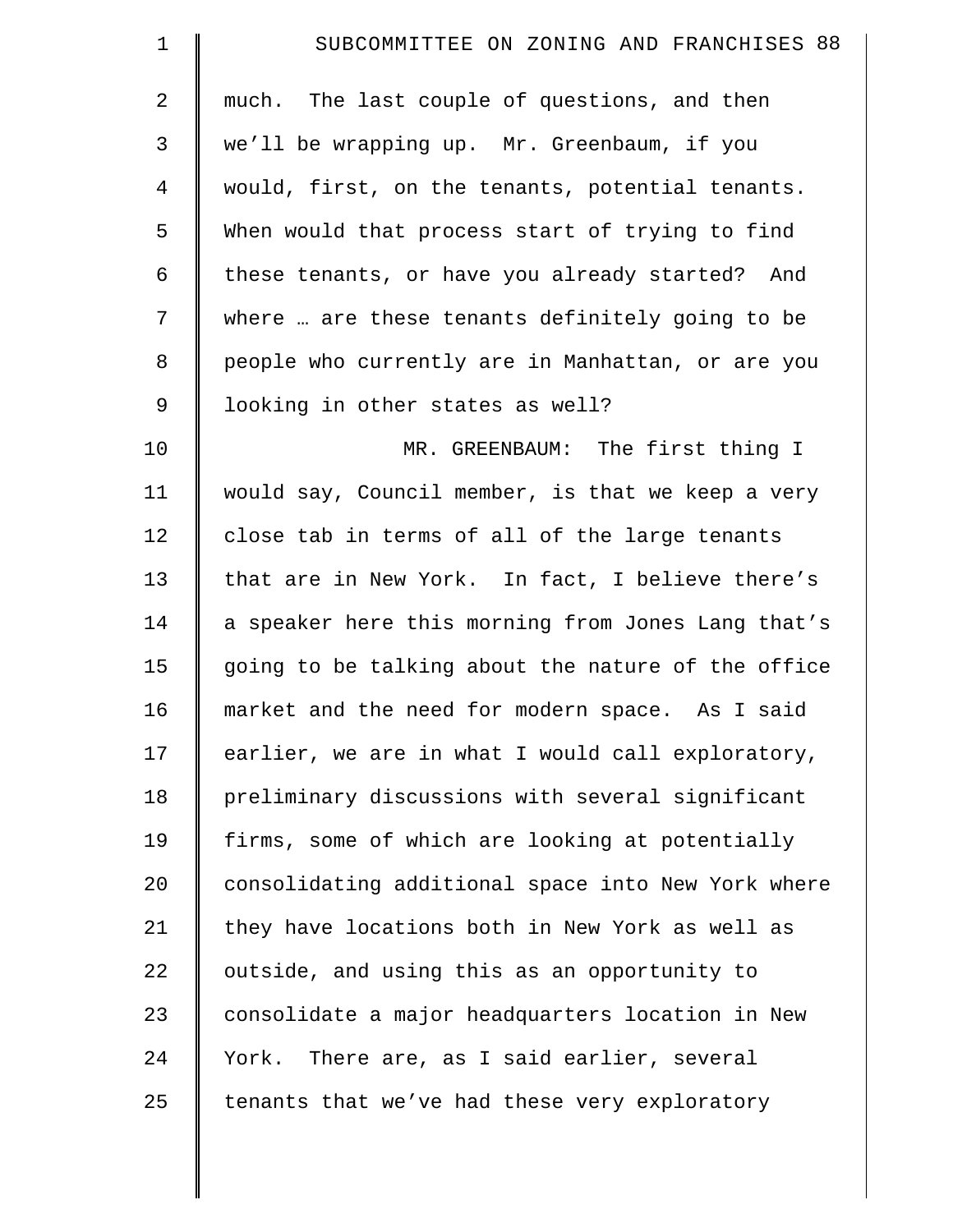| $\mathbf 1$    | SUBCOMMITTEE ON ZONING AND FRANCHISES 89           |
|----------------|----------------------------------------------------|
| $\overline{2}$ | discussions with. I do remain optimistic that the  |
| 3              | reality will be as great as the renderings are of  |
| 4              | the building.                                      |
| 5              | CHAIRPERSON WEPRIN: And then, I                    |
| 6              | just want to ask a final note Empire State         |
| 7              | Building question. You mentioned about how you     |
| 8              | saw the Empire State Building blocked by 1 Penn    |
| 9              | Plaza today, but just in general, when you design  |
| 10             | when this design was made and when your planning   |
| 11             | was made, what consideration, if any, did you give |
| 12             | to the Empire State Building? Was it something     |
| 13             | you thought about, planned for? Mr. Pelli          |
| 14             | mentioned he didn't want to make it higher than    |
| 15             | the Empire State Building, but what discussions    |
| 16             | were specifically to how it affects the Empire     |
| 17             | State Building?                                    |
| 18             | MR. GREENBAUM: Two comments. One                   |
| 19             | is in connection with the design process from day  |
| 20             | one, we certainly did respect the iconic nature of |
| 21             | the Empire State Building, as Rafael had said, we  |
| 22             | respected that by designing this building some 250 |
| 23             | feet shorter than the top of the Empire State      |
| 24             | Building. I must say I am somewhat surprised by    |
| 25             | the furor that we have seen, kind of last minute,  |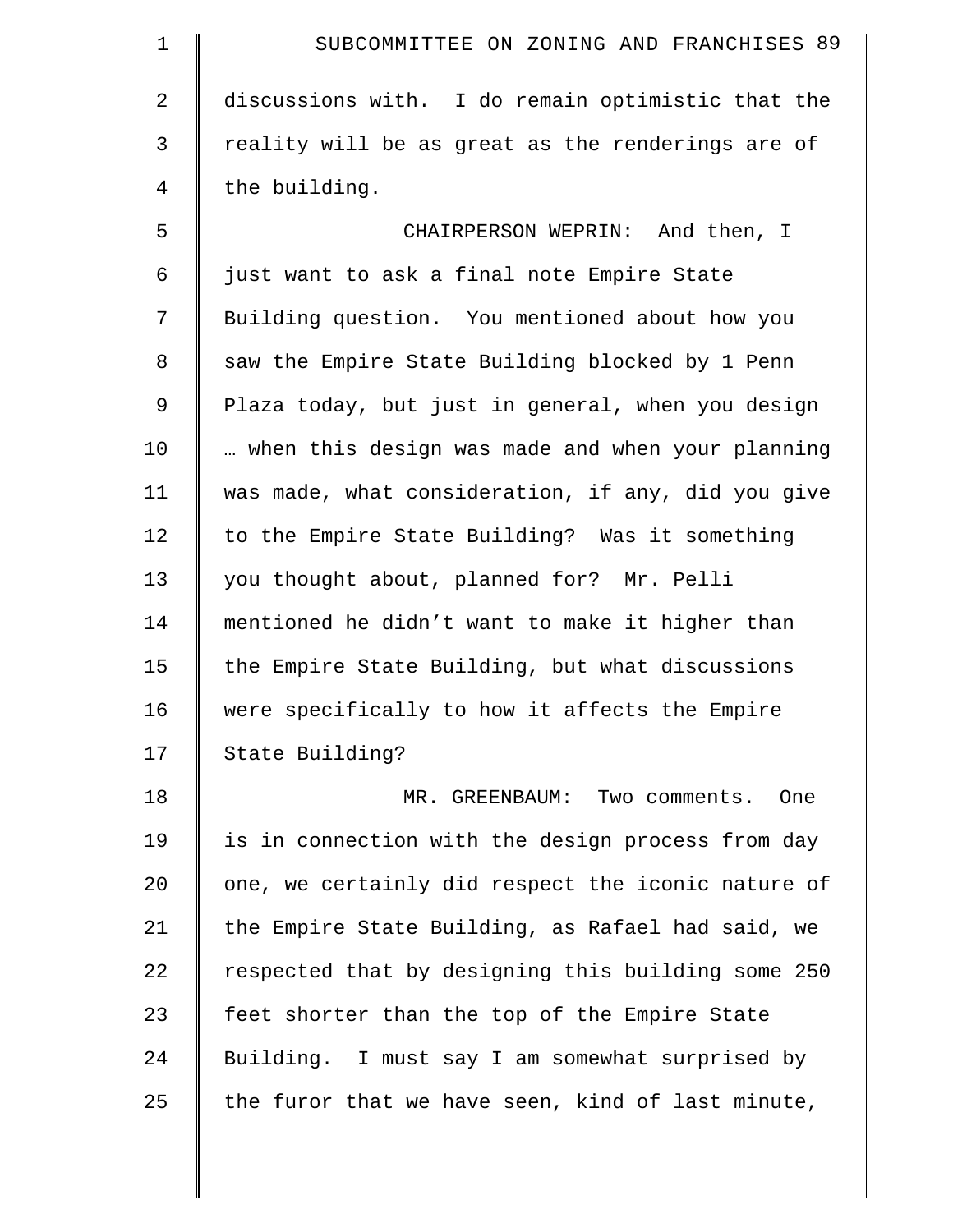| $\mathbf 1$    | SUBCOMMITTEE ON ZONING AND FRANCHISES 90           |
|----------------|----------------------------------------------------|
| $\overline{a}$ | in connection with a process that has been ongoing |
| 3              | for some three years, where a building is located  |
| $\overline{4}$ | some thousand square feet  thousand feet, close    |
| 5              | to a quarter of a mile, from the existing iconic   |
| 6              | nature of the Empire State Building. I think as    |
| 7              | you look around the city and recognize views of    |
| 8              | the iconic Empire State Building, whether you're   |
| 9              | looking from north, south, east or west,           |
| 10             | substantially all of those views are fully intact  |
| 11             | and full preserved. I think you can, you know,     |
| 12             | take yourself on an axis and look at one building  |
| 13             | blocking another building, provided you're         |
| 14             | standing effectively in one spot. But I think the  |
| 15             | reality is you look at this building, a thousand   |
| 16             | feet, I mean, imagine drawing a circle with a      |
| 17             | thousand foot radius, it would be a half a mile    |
| 18             | circle around the Empire State Building, and       |
| 19             | effectively what I think, you know, is being       |
| 20             | suggested, that you couldn't build another very    |
| 21             | tall building within that half-mile circle around  |
| 22             | the Empire State Building. So I think the short    |
| 23             | response is, we were cognizant of the Empire State |
| 24             | Building's iconic nature, we respected it. From    |
| 25             | an architectural point of view what we did is      |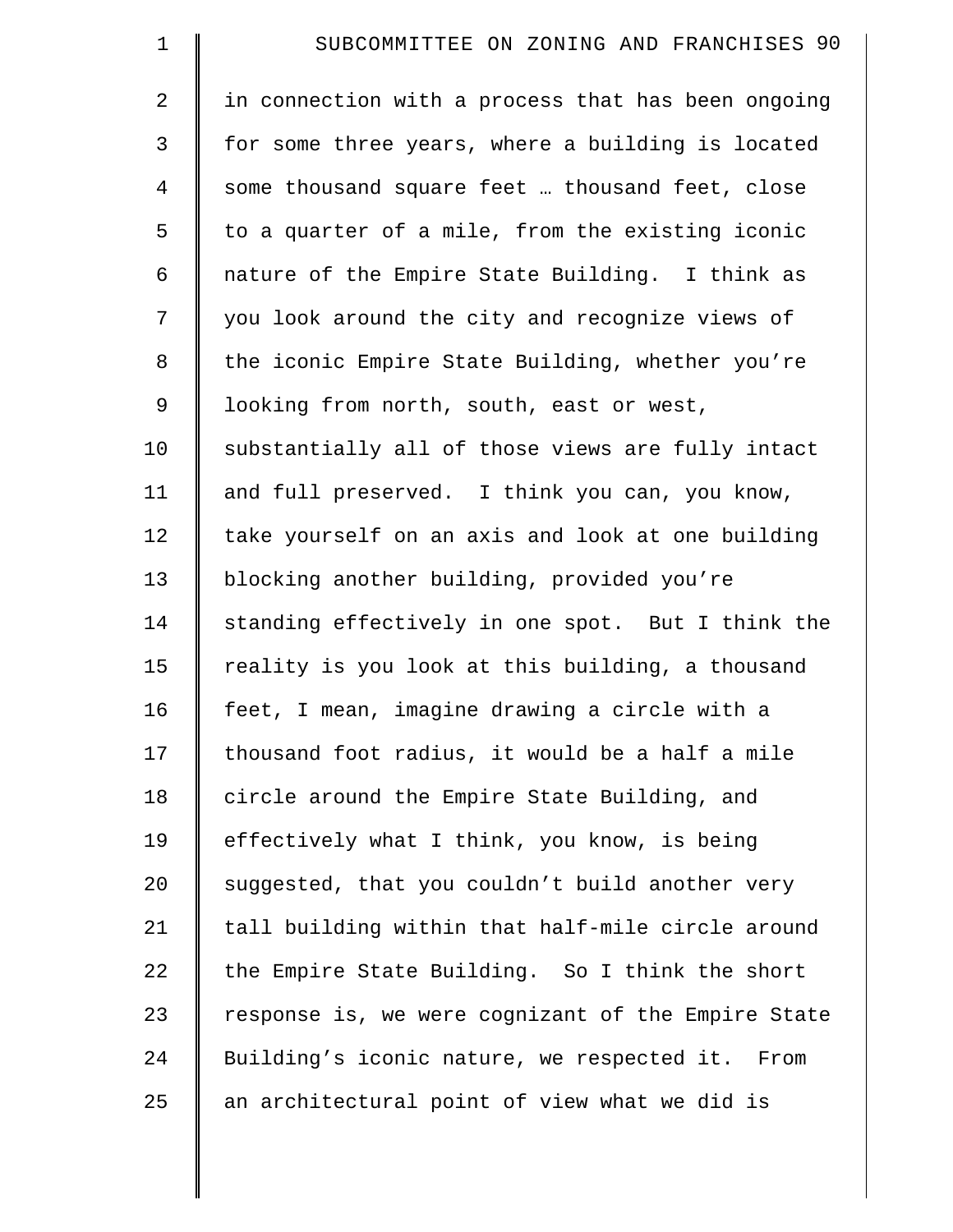| $\mathbf 1$ | SUBCOMMITTEE ON ZONING AND FRANCHISES 91          |
|-------------|---------------------------------------------------|
| 2           | meticulously sculpt this building as an addition  |
| 3           | to the skyline of New York, but we have been      |
| 4           | surprised with what we have seen most recently as |
| 5           | it relates to various renderings effectively      |
| 6           | claiming that the Empire State Building's iconic  |
| 7           | nature would be obliterated.                      |
| 8           | CHAIRPERSON WEPRIN: Okay, that                    |
| $\mathsf 9$ | answers my question. Thank you very much,         |
| 10          | gentlemen and lady, we will now continue, so you  |
| 11          | can clear out your stuff, you can  we're going to |
| 12          | move now  again, we're going to move, do these in |
| 13          | panels. We're going to alternate between those    |
| 14          | panels in favor and against, and  until we run    |
| 15          | out of one or the other, and we're going to start |
| 16          | with a panel against, and we're going to bring up |
| 17          | Tony Malkin for the Empire State Building, Peter  |
| 18          | Malkin from the Empire State Building, Jerry      |
| 19          | Goldfeder from Stroock & Stroock & Lavan and      |
| 20          | former Parks Commissioner Henry Stern, who is     |
| 21          | here, if somebody can gather him, he's out in the |
| 22          | elevator, I believe, is also going to join the    |
| 23          | panel. Now, once again, if I could have quiet     |
| 24          | please. Once again, speakers are going to be      |
| 25          | limited to three minutes, there will be a clock.  |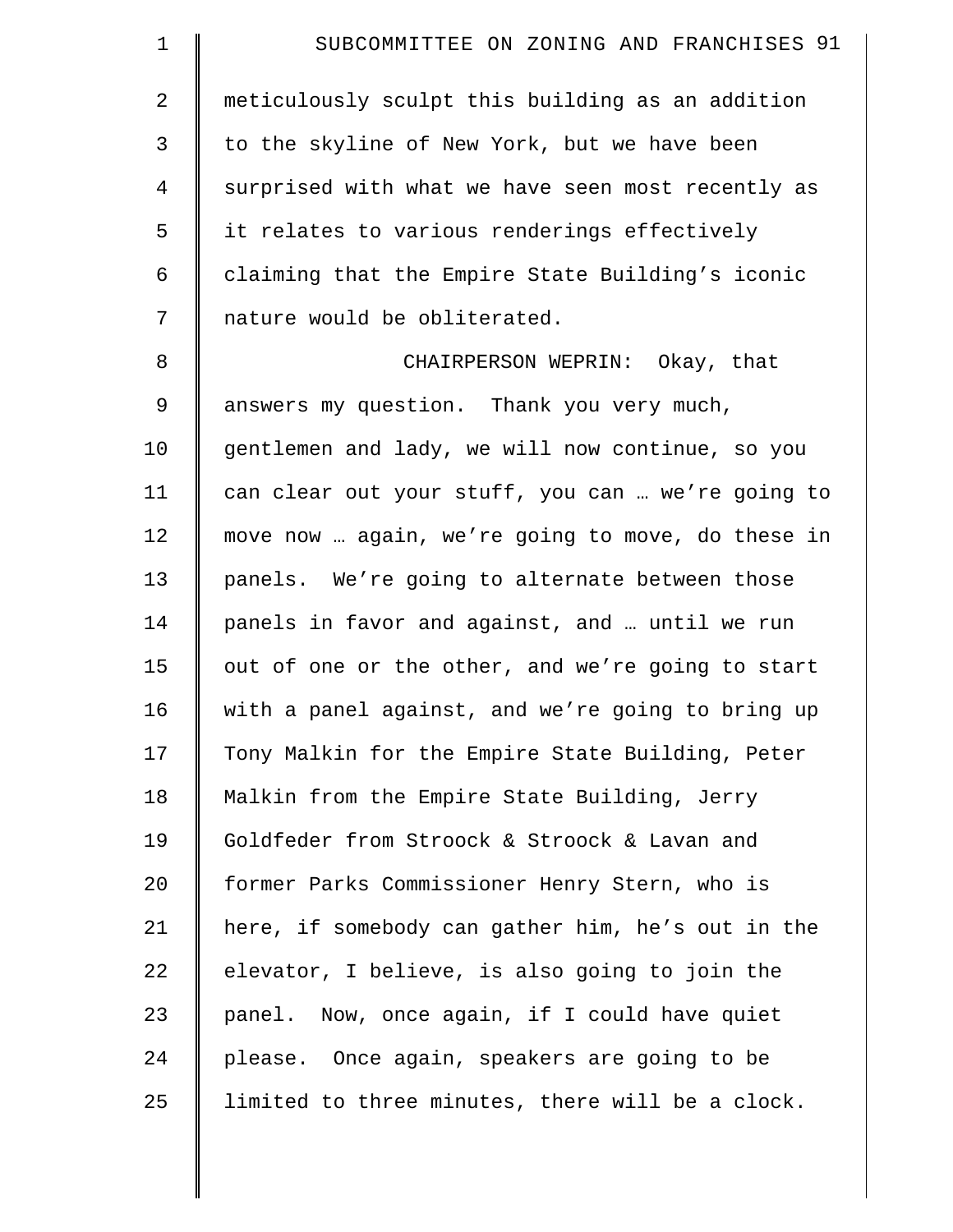| $\mathbf 1$ | SUBCOMMITTEE ON ZONING AND FRANCHISES 92           |
|-------------|----------------------------------------------------|
| 2           | I have taken, on my own I have allowed  Tony       |
| 3           | Malkin has asked for permission to speak a little  |
| 4           | over that three minute mark, and I have granted    |
| 5           | that. His father, Peter, has promised me to keep   |
| 6           | his even shorter than three minutes. So in order   |
| 7           | to make up for that kindness, but I feel with all  |
| 8           | the attention that's been given, it's only fair    |
| $\mathsf 9$ | not to cut you too short, but, you know, we'll     |
| 10          | give you a little bit of a leash. So please, one   |
| 11          | at a time, speak, make sure to state your name for |
| 12          | the record, and you can start whenever you can,    |
| 13          | Mr. Malkin.                                        |
| 14          | MR. ANTHONY MALKIN: My name is                     |
| 15          | Anthony Malkin, I am with Malkin Holdings. I       |
| 16          | thank you for the opportunity to speak today. I'm  |
| 17          | President of Malkin Holdings, responsible for      |
| 18          | long-term strategy and day-to-day operations of    |
| 19          | the Empire State Building, and an owner of the     |
| $20 \,$     | building. My father, Peter Malkin, is our          |
| 21          | Chairman, general partner in the ownership of      |
| 22          | Empire State Building Company, the last surviving  |
| 23          | original member of the team of my grandfather,     |
| 24          | Lawrence Wien and his great friend and partner     |
| 25          | Harry Helmsley, who bought control of the building |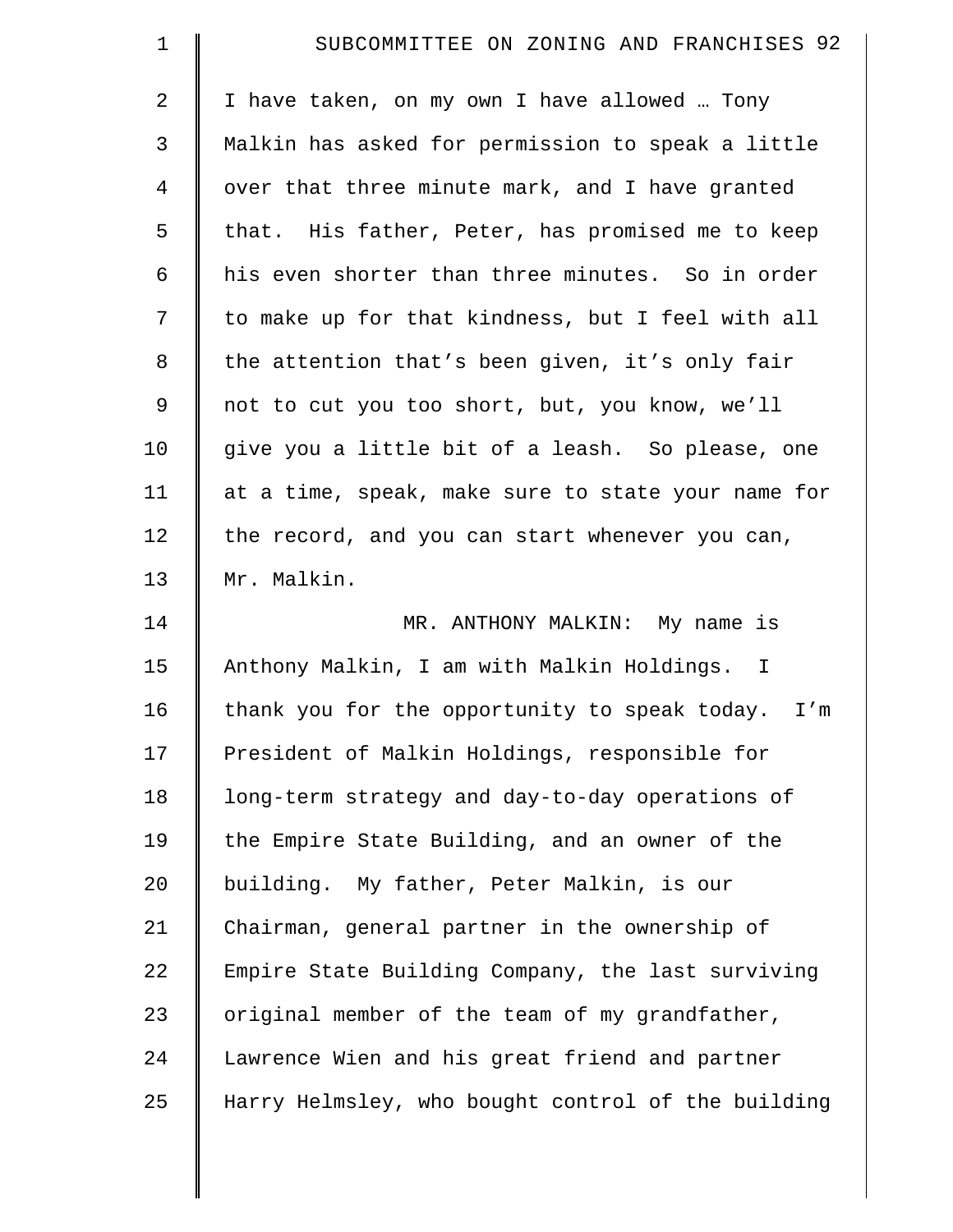| $\mathbf 1$    | SUBCOMMITTEE ON ZONING AND FRANCHISES 93           |
|----------------|----------------------------------------------------|
| $\overline{2}$ | in 1961. You know, there are a few things which I  |
| 3              | would like to remark upon, but first I'd like to   |
| $\overline{4}$ | commend the city government for recognizing the    |
| 5              | importance of viable, sustainable transit-oriented |
| 6              | planning. There is no better place for             |
| 7              | appropriate enhanced-development density than      |
| $\,8\,$        | around major transit centers. I would also like    |
| 9              | to compliment Vornado for being a terrifically-run |
| 10             | company, I own their stock, and I would recommend  |
| 11             | it to anybody else who is listening. Moving        |
| 12             | along, I would also like to emphasize that we      |
| 13             | support the development area around Penn Station   |
| 14             | and further west in the Hudson Yards area. We      |
| 15             | won't compete with these people for rent. We rent  |
| 16             | for 50% of new construction costs, and we appeal   |
| 17             | to a different tenant mix. It will bring us        |
| 18             | nothing but benefit, we own another three million  |
| 19             | square feet of office in the immediate vicinity.   |
| 20             | I would like to point out, however, that I think   |
| 21             | we're missing a couple of points here. The first   |
| 22             | is this comment that we "came late to the game".   |
| 23             | I had private outreach to Mike Fascitelli, Steve   |
| 24             | Roth. I did speak with David Greenbaum once, I     |
| 25             | spoke personally with Mike and Steve. I spoke      |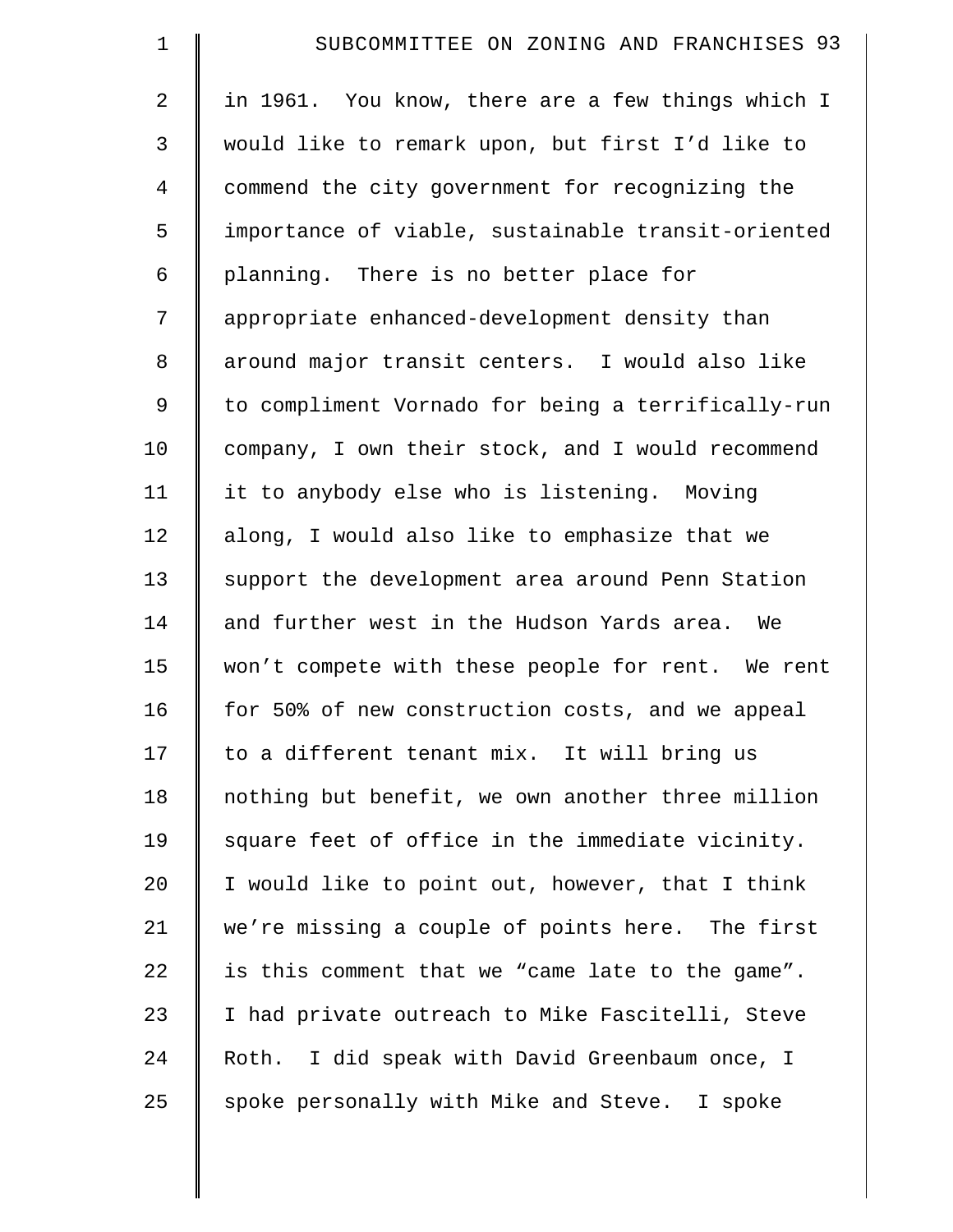| $\mathbf 1$    | SUBCOMMITTEE ON ZONING AND FRANCHISES 94           |
|----------------|----------------------------------------------------|
| $\overline{a}$ | personally with Amanda Burden, who, when we        |
| 3              | submitted our written comments to the record I was |
| $\overline{4}$ | told that our comments were too late and they      |
| 5              | would not be considered. In fact they were not     |
| 6              | too late, and in the end they were just ignored.   |
| 7              | We are only late in the game in going public. It   |
| 8              | was our hope not to turn this into a public        |
| 9              | spectacle, but so be it. We've got to do what      |
| 10             | we've got to do, as the stewards for this great    |
| 11             | icon. It is interesting, there a couple of things  |
| 12             | which are just factually incorrect. The            |
| 13             | transportation is not the major source of consumer |
| 14             | of energy for  in cities. 80% of the energy        |
| 15             | consumed in New York City is consumed by           |
| 16             | buildings. In fact 20% of the buildings consume    |
| 17             | 80% of that energy, so 64% of all energy in New    |
| 18             | York City is consumed by 20% of the buildings.     |
| 19             | And glass is passé, glass and mass is the most     |
| 20             | energy-efficient way to go. That's not what I'm    |
| 21             | here to talk about, but there are some things here |
| 22             | which have been said, which are just incorrect.    |
| 23             | I'd also like to point out that the transit        |
| 24             | improvements are going to be made anyway. We're    |
| 25             | not talking about should there be no transit       |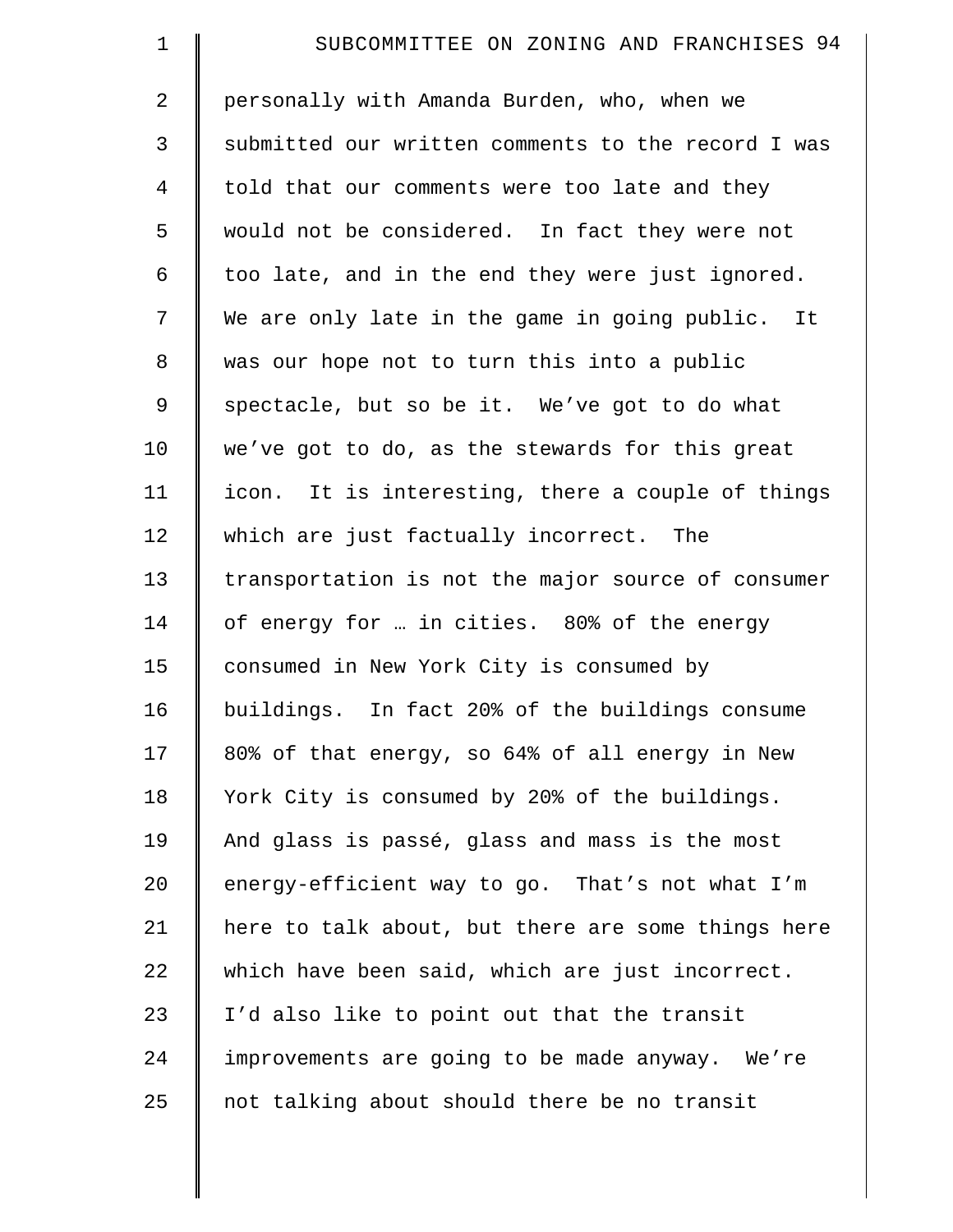| $\mathbf 1$    | SUBCOMMITTEE ON ZONING AND FRANCHISES 95          |
|----------------|---------------------------------------------------|
| $\overline{2}$ | improvements, and we're not talking about should  |
| 3              | there be no building. We support the building     |
| $\overline{4}$ | here, we really do. What we're talking about is   |
| 5              | the issue of the Empire State Building on the     |
| 6              | skyline of New York. We were told it would make a |
| 7              | difference to bring people in support of our      |
| 8              | testimony today. There will be some people here,  |
| 9              | but I'd like to point out that many people have   |
| 10             | spoken already, Community #5, Board #5 has voted  |
| 11             | 36 to 1 against this project. A poll on the       |
| 12             | Municipal Arts Society's website as of this       |
| 13             | morning, about 2,004 people responding, 71% to    |
| 14             | 29% against the construction of this project as   |
| 15             | proposed. But more specifically, a poll conducted |
| 16             | professionally by the firm of Penn Schoen and     |
| 17             | Berland sampled more than 700 New Yorkers in a    |
| 18             | scientific poll, the results which are being      |
| 19             | distributed to the Subcommittee today has the     |
| 20             | following highlights. New Yorkers treasure the    |
| 21             | city skyline, 95% of New Yorkers say the skyline  |
| 22             | makes them proud to be a New Yorker. More than    |
| 23             | 2/3 of New Yorkers, 69%, said it matters to them  |
| 24             | if 15 Penn Plaza detracts from the Empire State   |
| 25             | Building on the Manhattan skyline. Two thirds,    |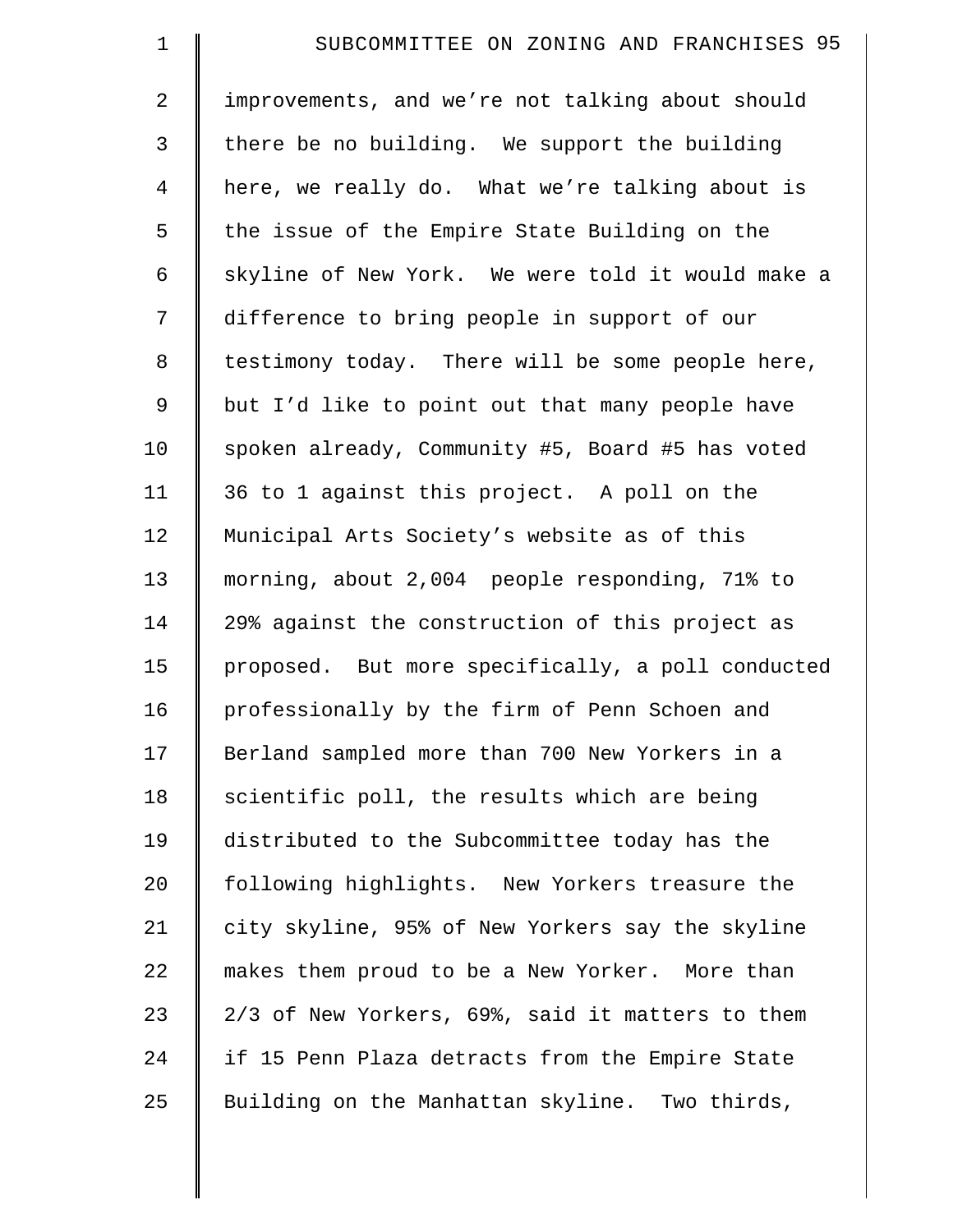| $\mathbf 1$    | SUBCOMMITTEE ON ZONING AND FRANCHISES 96           |
|----------------|----------------------------------------------------|
| $\overline{2}$ | 63%, believe the City Council should reject the 15 |
| 3              | Penn Plaza project altogether, or require that the |
| $\overline{4}$ | 15 Penn Plaza proposal be amended to include       |
| 5              | setbacks and decrease the building's height. 97%   |
| 6              | of New Yorkers say the Empire State Building is    |
| 7              | the building that most defines the New York City   |
| $\,8\,$        | skyline. I would also like to point out that, as   |
| 9              | far as beloved buildings, the Chrysler Building is |
| 10             | beloved, but the poll discloses that 86% of New    |
| 11             | Yorkers deem the Empire State Building the most    |
| 12             | beloved building, 4% prefer the Chrysler Building, |
| 13             | and it goes down from there to build 100. Moving   |
| 14             | along quickly here, I'd like to point out that     |
| 15             | after we did our local poll, we commissioned Penn  |
| 16             | Schoen and Berland to perform a national poll.     |
| 17             | Visitors are critically important to the economic  |
| 18             | well being of New York City. In a poll of          |
| 19             | national visitors, which will be released shortly  |
| 20             | after this session, it's only been tabulated just  |
| 21             | this morning, 92% say that seeing the Manhattan    |
| 22             | skyline makes them excited to visit New York and   |
| 23             | 2/3 say that it would matter to them if 15 Penn    |
| 24             | Plaza detracts from Empire State Building's        |
| 25             | contribution to the Manhattan skyline.<br>The      |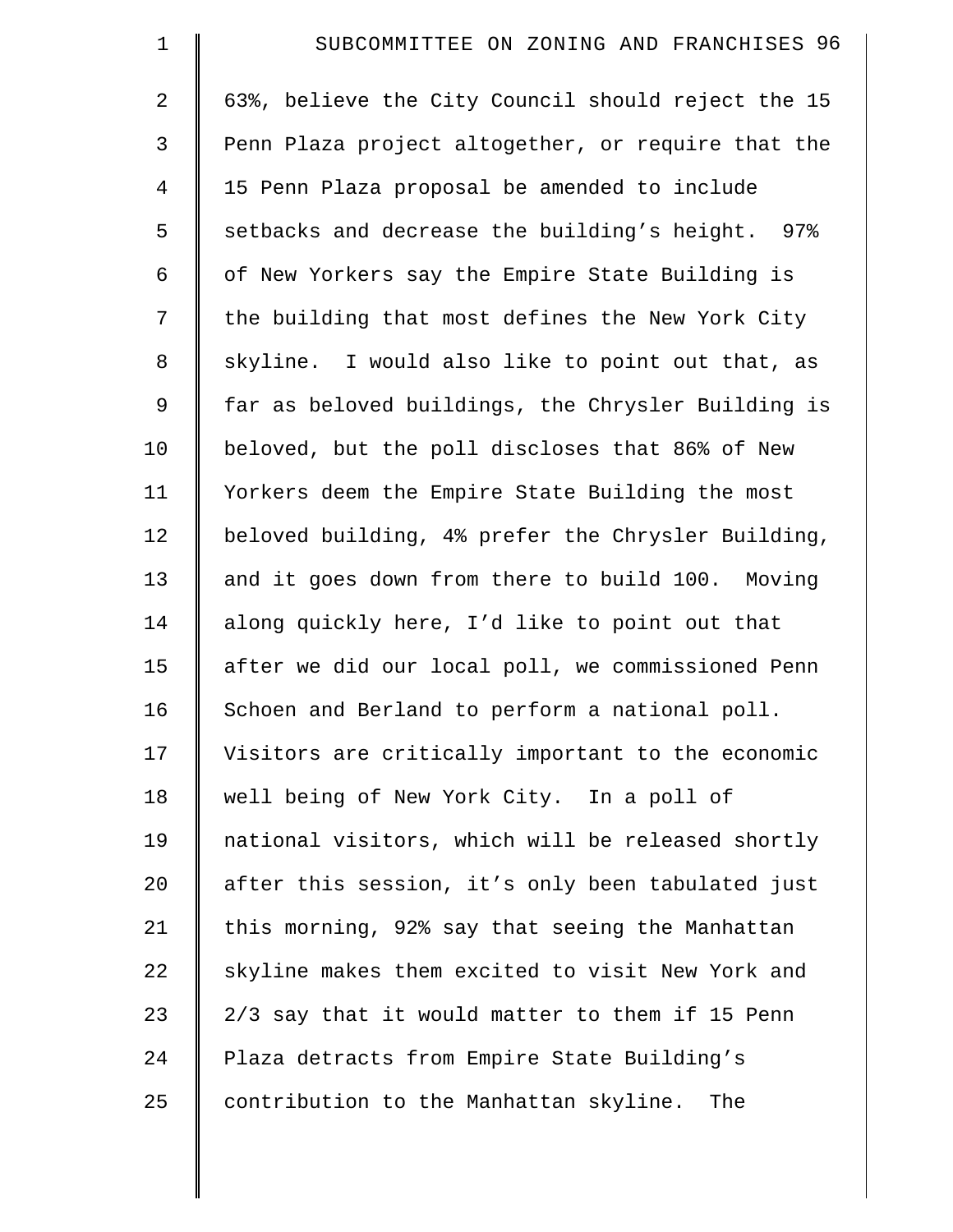| $\mathbf 1$    | SUBCOMMITTEE ON ZONING AND FRANCHISES 97           |
|----------------|----------------------------------------------------|
| $\overline{a}$ | results are clear, when people learn about 15 Penn |
| 3              | Plaza and the prospect it presents, they do not    |
| $\overline{4}$ | like it. The issue is not the exactness of our     |
| 5              | renderings. We did not have all the time and the   |
| 6              | data from the work that was done by Pelli Group to |
| 7              | do this, we used Beyer Blinder Belle to put this   |
| 8              | together, the mass is the issue, and the sheer     |
| 9              | walls. And this is not just a local phenomenon     |
| 10             | we're talking about here, or is it? Do we want     |
| 11             | Hong Kong? Do we want Shanghai? Do we want         |
| 12             | Beijing? Is this what we're about in New York      |
| 13             | City, we measure ourselves against sprawl and no-  |
| 14             | controlled development whatsoever? I'd like to     |
| 15             | discuss the issue of the CEQR, 400 feet is in fact |
| 16             | what's suggested in the CEQR, except if there is   |
| 17             | an important historical asset which should  or     |
| 18             | resource, which should be considered. The Empire   |
| 19             | State Building is the largest Landmark, with a     |
| 20             | capital 'L', in the City of New York. I think      |
| 21             | that that merits going beyond the 400 foot radius. |
| 22             | Has there been a decision to change permanently    |
| 23             | the iconic skyline of New York to the detriment of |
| 24             | its largest and most famous landmark? If there     |
| 25             | has been such a decision, was the broad vote taken |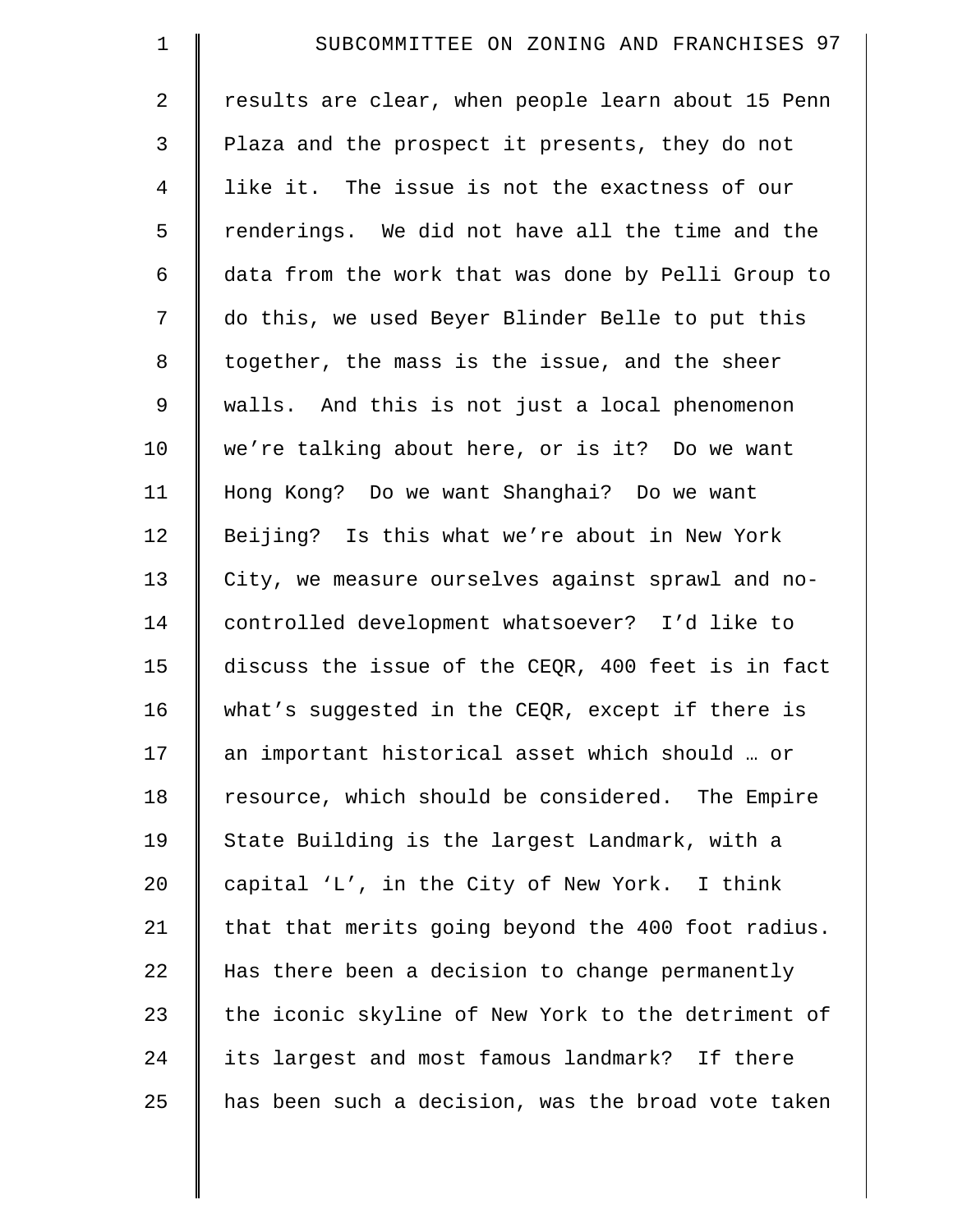| $\mathbf 1$    | SUBCOMMITTEE ON ZONING AND FRANCHISES 98                   |
|----------------|------------------------------------------------------------|
| $\overline{a}$ | that 15 Penn Plaza is the vote to do it? Is there          |
| 3              | not an argument that a better process exists for           |
| $\overline{4}$ | the end of the image of New York City, which               |
| 5              | billions of people around the world hold dear,             |
| 6              | night or day. I'll leave with two final thoughts,          |
| 7              | if I may, please. One, other people's words carry          |
| 8              | this discussion further. The New York City                 |
| 9              | Planning Commission, which has approved this               |
| 10             | building, also reduced the height of the Jean              |
| 11             | Nouvel Hines MoMA Tower on 53 <sup>rd</sup> Street, a full |
| 12             | twenty city blocks, one mile away from the Empire          |
| 13             | State Building. In doing so, it raised the                 |
| 14             | question of what a project needs before it "merits         |
| 15             | being in the zone of the Empire State Building's           |
| 16             | iconic spire". Even City Council Speak Chris               |
| 17             | Quinn, in speaking about gardens in New York City,         |
| 18             | on the protection of the city's community gardens,         |
| 19             | used the Empire State Building's iconography to            |
| 20             | make a point in an op ed piece published last week         |
| 21             | in the New York Times. "Gardens are as much a              |
| 22             | part of our city as the Empire State Building or           |
| 23             | Times Square". We have no complaint about the              |
| 24             | Hudson Yards, we're looking for really significant         |
| 25             | development in the Penn Plaza area. We will                |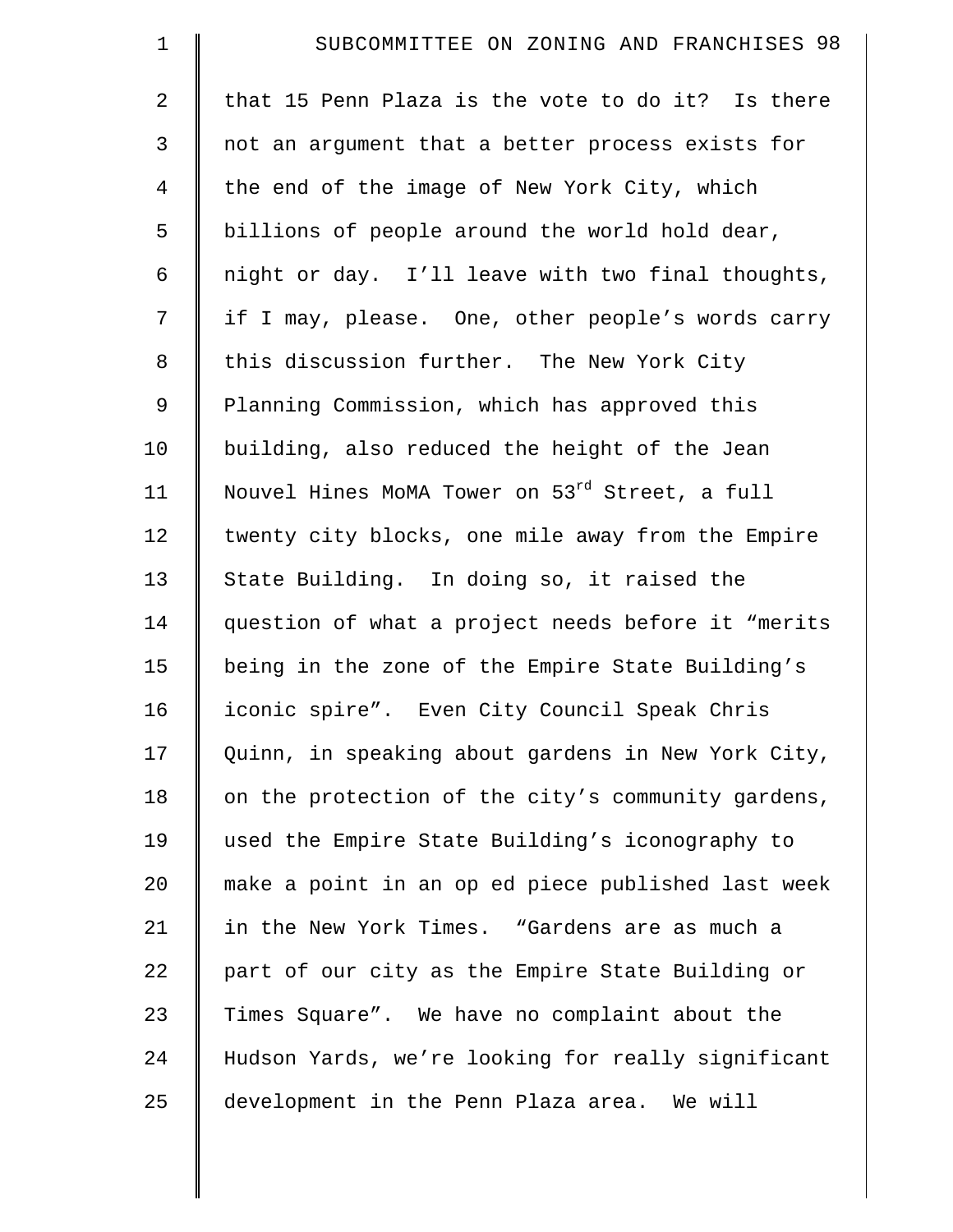| $\mathbf 1$    | SUBCOMMITTEE ON ZONING AND FRANCHISES 99             |
|----------------|------------------------------------------------------|
| $\overline{2}$ | benefit significantly economically from it. But      |
| 3              | the question is, is this the building? One Penn      |
| 4              | Plaza has been referenced. One Penn Plaza is a       |
| 5              | lot shorter than 15 Penn Plaza, much shorter. We     |
| 6              | are aware that there will be taller buildings in     |
| 7              | New York, taller than the Empire State Building.     |
| $8\,$          | We recognize that, we support that. That is good,    |
| 9              | and that is healthy. But do we sacrifice             |
| 10             | ourselves? It is in the City Council's hands, and    |
| 11             | we greatly appreciate everyone being in here in      |
| 12             | August to discuss this matter. I leave this one      |
| 13             | thought with you as a reminder. The more people      |
| 14             | learn about this, the more they don't like it.       |
| 15             | And it's very consistent, it's about just over 2/3   |
| 16             | to just under 1/3, to reject or amend. We don't      |
| 17             | advise rejecting, we ask for amendment. 800 to       |
| 18             | 850 square feet with setback  800 to 850 feet in     |
| 19             | height with setbacks should allow a very, very,      |
| 20             | very large multi-million - maybe not $2.88$ - on the |
| 21             | site of the Hotel Pennsylvania. We're not looking    |
| 22             | to kill this project, we're looking to support it    |
| 23             | correctly. Thank you.                                |
| 24             | CHAIRPERSON WEPRIN: Thank you, Mr.                   |
| 25             | Malkin. I wanted  Jerry, I promise you now we        |
|                |                                                      |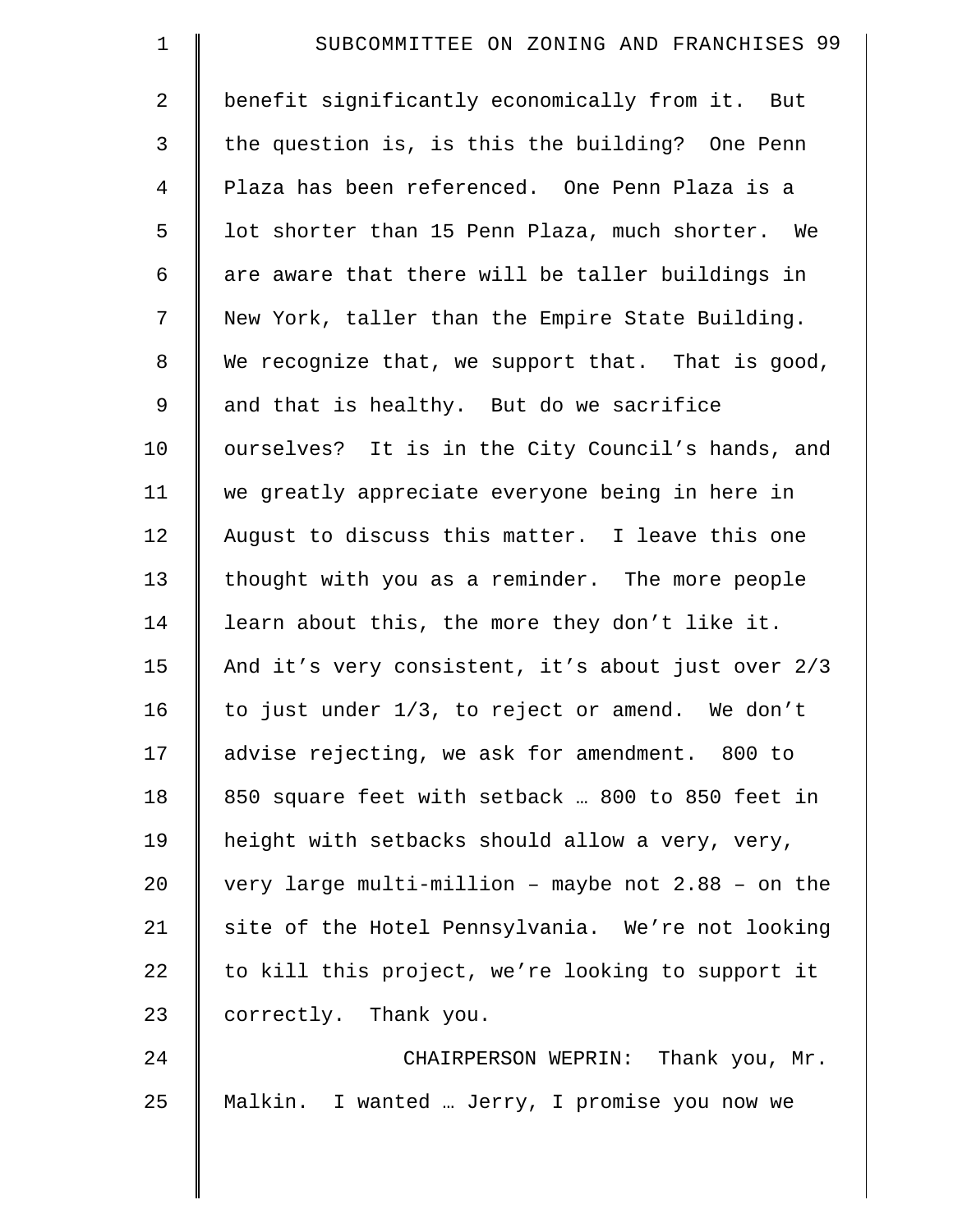| $\mathbf 1$ | SUBCOMMITTEE ON ZONING AND FRANCHISES100               |
|-------------|--------------------------------------------------------|
| 2           | are going back to the three-minute clock, it will      |
| 3           | be enforced. So gentlemen, please state your name      |
| 4           | as you go. Mr. Malkin, would you just state your       |
| 5           | name again, and then please try to keep it within      |
| 6           | three minutes, Starquest, even you.                    |
| 7           | MR. PETER MALKIN: Hi, my name is                       |
| $\,8\,$     | Peter Malkin, Chairman Comrie, Committee Chair         |
| $\mathsf 9$ | Weprin, and other members of the Council, thank        |
| 10          | you very much. Two quick thoughts before I start,      |
| 11          | that I was struck with when I got in here. One, I      |
| 12          | looked at the calendar and found that it was eight     |
| 13          | pages of changes in the zoning code in order to        |
| 14          | permit this building. The second thing is, I went      |
| 15          | to the men's room, and across from the men's room      |
| 16          | are two large photographs of the Empire State          |
| 17          | Building, iconically placed. I had a privilege of      |
| 18          | a lifetime of involvement in New York City             |
| 19          | institutions, I'm the longest-living board member      |
| 20          | of Lincoln Center for the Performing Arts in its       |
| 21          | history. I was the founder and chair of two of         |
| 22          | the three business improvement districts that I        |
| 23          | helped to found, including the 34 <sup>th</sup> Street |
| 24          | Partnership and the Fashion Center Partnership,        |
| 25          | and the Grand Central Partnership. These three         |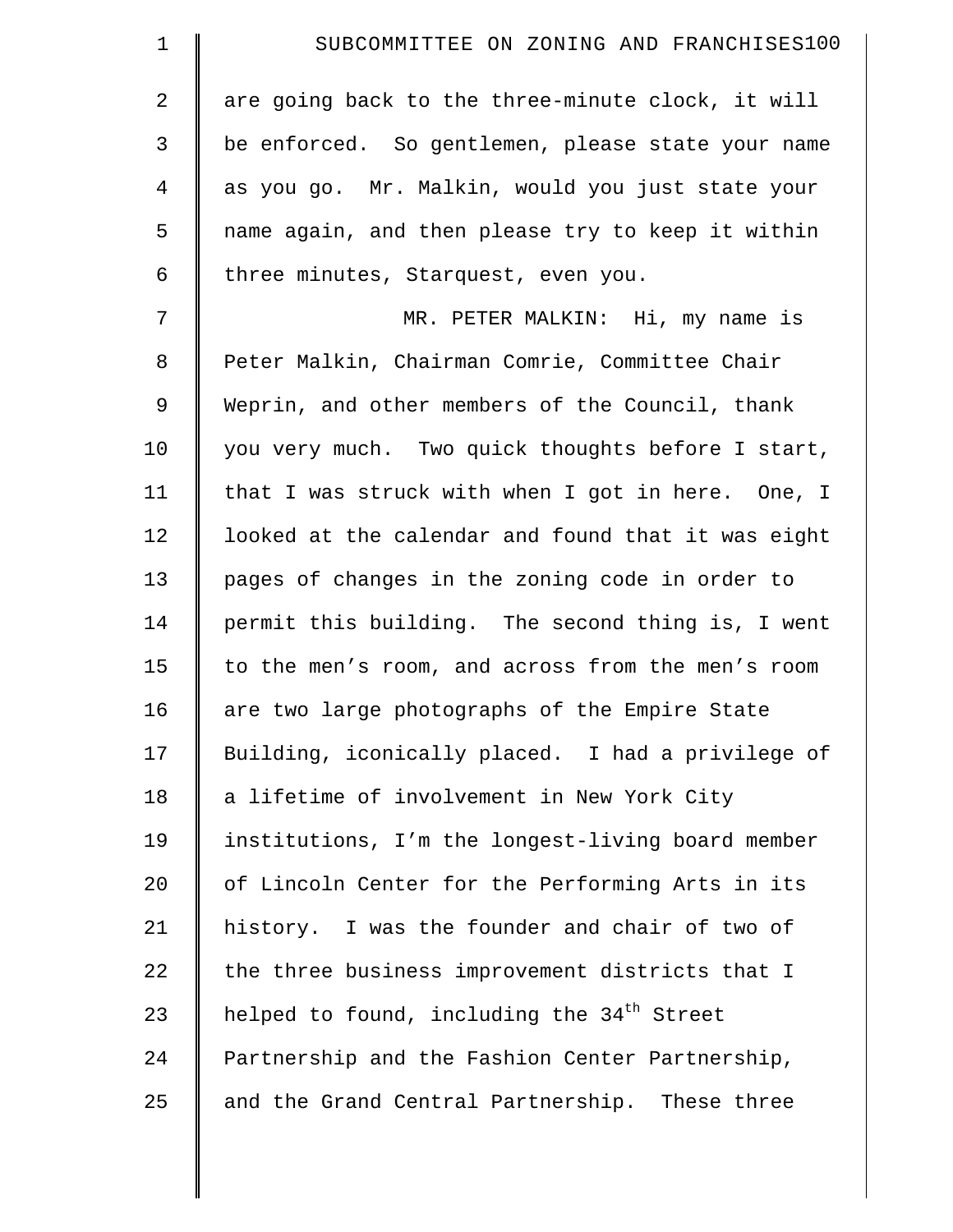| $\mathbf 1$    | SUBCOMMITTEE ON ZONING AND FRANCHISES101           |
|----------------|----------------------------------------------------|
| 2              | business improvement districts in midtown          |
| 3              | Manhattan surrounding the Empire State Building    |
| $\overline{4}$ | and Penn Station, and for the last 50 years I have |
| 5              | been part of the ownership of the Empire State     |
| 6              | Building. Like you I care about our city and I     |
| 7              | appreciate the opportunity to speak with you today |
| 8              | about why we need to reconsider the height of the  |
| 9              | 15 Penn Plaza. When you think of New York City,    |
| 10             | there are two internationally-recognized symbols   |
| 11             | that come to mind: the Statue of Liberty and the   |
| 12             | Empire State Building, and only one of these is in |
| 13             | the skyline. Although we have had vigorous, even   |
| 14             | dramatic, real estate development in New York for  |
| 15             | the last century, the crown of the city's skyline  |
| 16             | has seen only a handful of major changes, and in   |
| 17             | each time, whether it was the World Trade Center   |
| 18             | or the Freedom Tower now being undertaken, there   |
| 19             | was broad public participation in the decision.    |
| 20             | These have been multi-year efforts that brought    |
| 21             | together the public, land use experts, urban       |
| 22             | planners to ensure that we reached a consensus on  |
| 23             | how to maintain the integrity, history and         |
| 24             | iconography of the city. So I ask you, when and    |
| 25             | by whom was the decision made to change the New    |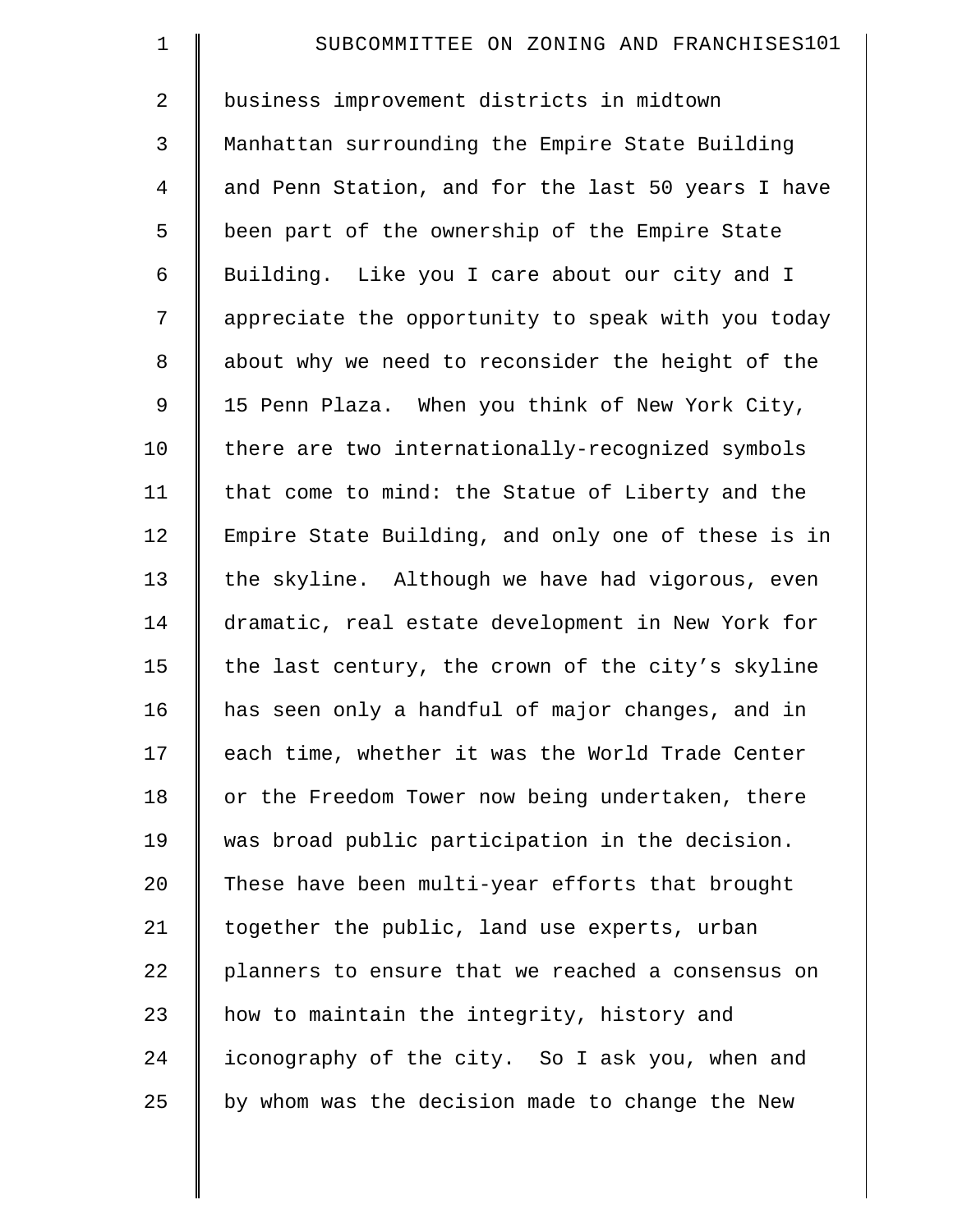| $\mathbf 1$    | SUBCOMMITTEE ON ZONING AND FRANCHISES102           |
|----------------|----------------------------------------------------|
| $\overline{2}$ | York skyline for 15 Penn Plaza? Certainly it was   |
| 3              | not made when Community Board #5 voted 36 to 1     |
| $\overline{4}$ | against it. Do you believe New Yorkers             |
| 5              | collectively decided, or were even aware, that     |
| 6              | bonuses and waivers are proposed to allow 15 Penn  |
| 7              | Plaza to rise almost 50% higher than its           |
| 8              | entitlement as of right. By the way, Mr.           |
| $\mathsf 9$    | Greenbaum said it was 34 feet  excuse me, he said  |
| 10             | it was 250 shorter than the Empire State Building, |
| 11             | it's actually 34 shorter than the Empire State     |
| 12             | Building. He was including the transmission tower  |
| 13             | on top of the antenna. These images tell a         |
| 14             | powerful story of change in the day and night      |
| 15             | skyline of the city, which would result from       |
| 16             | approving 15 Penn Plaza as it is proposed, as you  |
| 17             | can see from these two images on either side of    |
| 18             | me. As one privileged to be a custodian of a       |
| 19             | beloved New York icon, I consider it my personal   |
| 20             | responsibility to be present here today to ask you |
| 21             | to reconsider. I respect the rights of property    |
| 22             | owners, including our friends at Vornado, but I    |
| 23             | believe there has been a failure to expose this    |
| 24             | proposal and its consequences, thus a failure to   |
| 25             | reach a balance of public and private interests.   |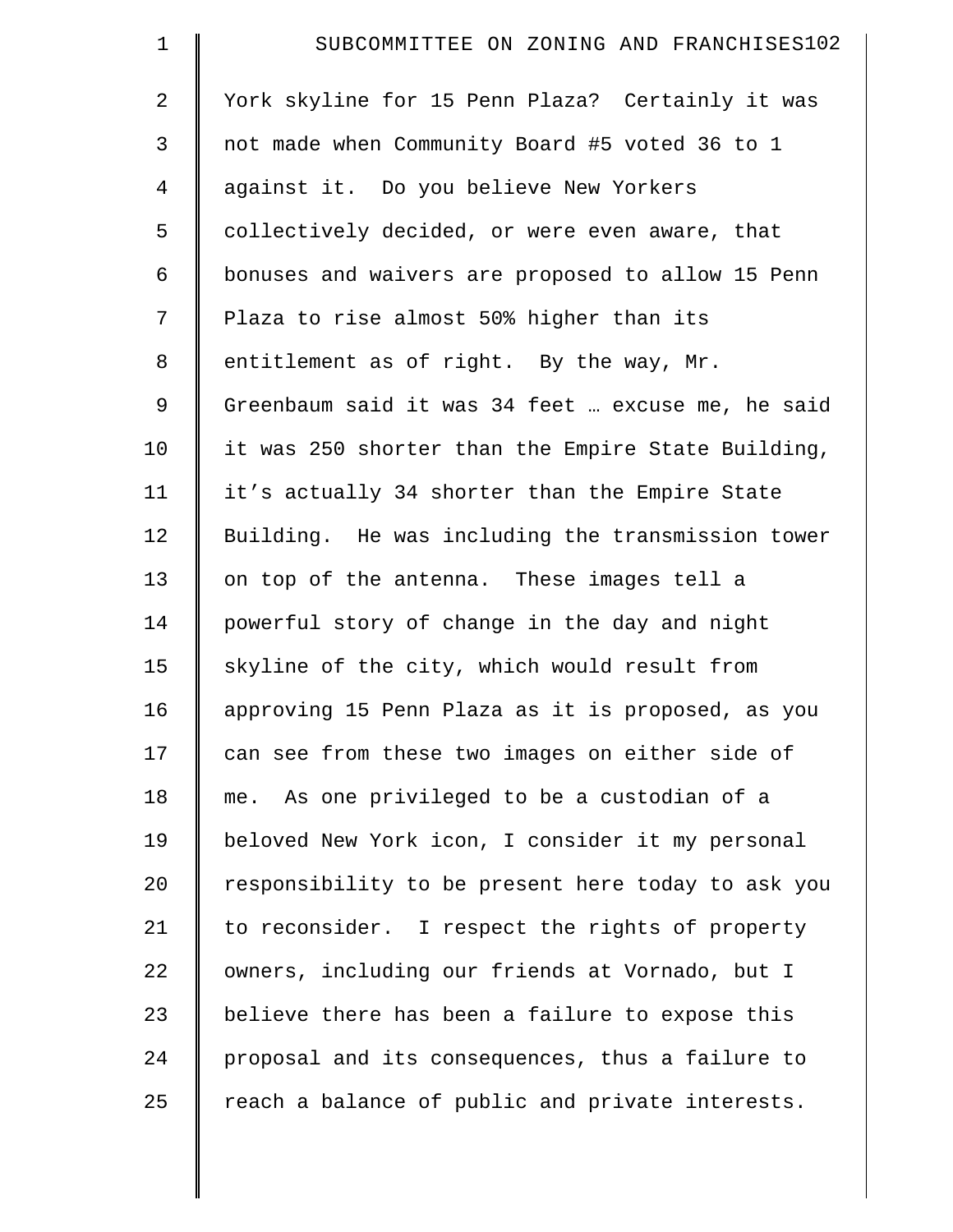| $\mathbf 1$ | SUBCOMMITTEE ON ZONING AND FRANCHISES103                         |
|-------------|------------------------------------------------------------------|
| 2           | I sincerely hope this Council, as the city's                     |
| 3           | representative body, will now restore that balance               |
| 4           | by approving 15 Penn Plaza on the condition that                 |
| 5           | its height be reduced and that setbacks be                       |
| 6           | required to preserve our beloved skyline identity                |
| 7           | for all New Yorkers and the world. Thank you very                |
| 8           | much.                                                            |
| 9           | CHAIRPERSON WEPRIN: Thank you very                               |
| 10          | much, Mr. Malkin. Mr. Goldfeder.                                 |
| 11          | MR. GOLDFEDER: My name is Jerry                                  |
| 12          | Goldfeder, I'm with Stroock & Stroock & Lavan,                   |
| 13          | counsel to the Empire State Building, and I have                 |
| 14          | the privilege of reading into the record three                   |
| 15          | statements, one by a significant property owner in               |
| 16          | the area, one by a civic leader, and one by an                   |
| 17          | architectural expert. First by George Kaufman:                   |
| 18          | "Dear Speaker Quinn and members of the Council, I                |
| 19          | am writing to express my strong opposition to the                |
| 20          | 15 Penn Plaza project. As you may know, I own                    |
| 21          | several buildings within the area of this project,               |
| 22          | including the Nelson Tower at 450 7 <sup>th</sup> Avenue.<br>The |
| 23          | 15 Penn Plaza project, as proposed, would be an                  |
| 24          | assault on the Empire State Building and the New                 |
| 25          | York City skyline. Allowing this proposed                        |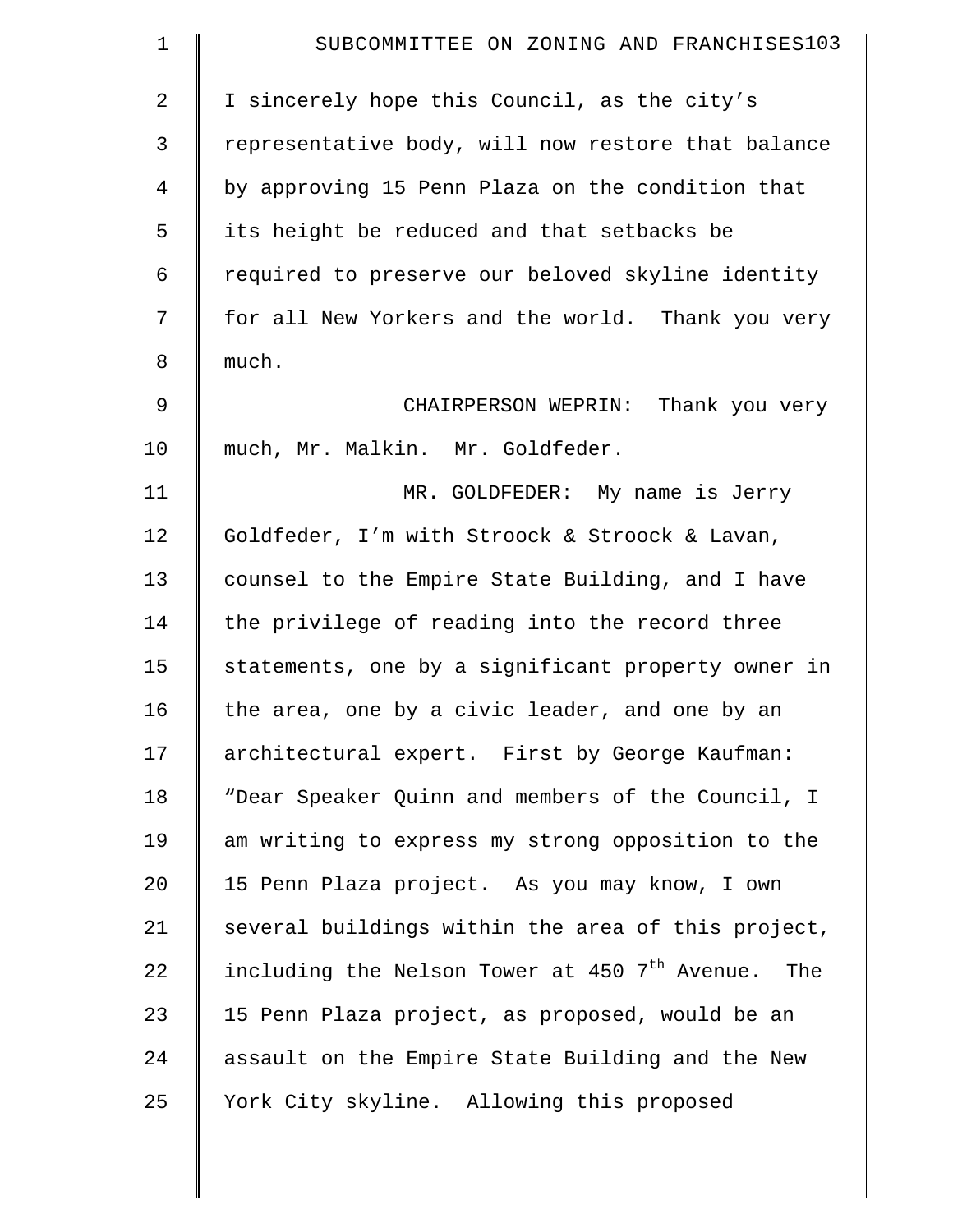| $\mathbf 1$    | SUBCOMMITTEE ON ZONING AND FRANCHISES104                      |
|----------------|---------------------------------------------------------------|
| $\overline{2}$ | monolithic building, with its proposed height and             |
| 3              | lack of setbacks, would fly in the face of                    |
| $\overline{4}$ | rational planning, and permanently take away a                |
| 5              | skyline that is world-renowned. As a nearby                   |
| 6              | property owner, I cannot fathom why the City                  |
| 7              | Planning Commission could have approved the                   |
| 8              | speculative project, such as 15 Penn Plaza, at its            |
| $\mathsf 9$    | proposed height and by increasing the permissible             |
| 10             | floor area, without any discernible setbacks,                 |
| 11             | knowing full well its impact on the city skyline.             |
| 12             | The City Council now has an opportunity to correct            |
| 13             | what was clearly an ill-conceived plan that lacked            |
| 14             | common sense. As the City Council's Speaker, you              |
| 15             | are urged to take leadership role in finding a                |
| 16             | solution that will reduce the height of, and                  |
| 17             | restore setbacks to, this project and protect our             |
| 18             | city's landmark skyline from ruin." I also want               |
| 19             | to mention that George Kaufman is the Chair of the            |
| 20             | Fashion Center Business Improvement District. The             |
| 21             | second letter is from Bruce Gittlin, who writes in            |
| 22             | his individual capacity, but he also happens to be            |
| 23             | the Chair of the 34 <sup>th</sup> Street Partnership Business |
| 24             | Improvement District. "As a concerned individual              |
| 25             | citizen, I am writing to raise a serious question             |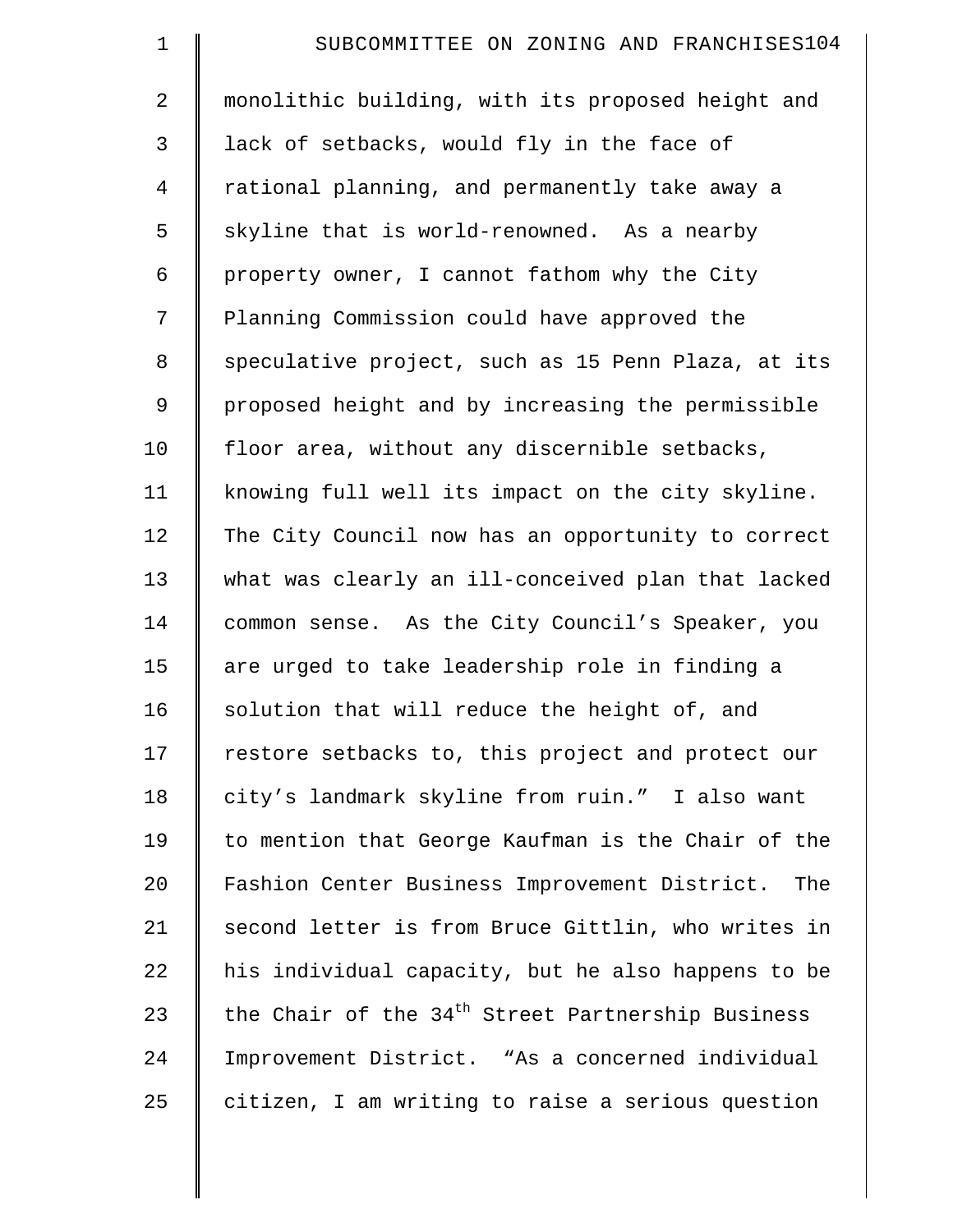| $\mathbf 1$    | SUBCOMMITTEE ON ZONING AND FRANCHISES105           |
|----------------|----------------------------------------------------|
| 2              | with regard to 15 Penn Plaza, specifically, why    |
| 3              | was the notice to raise questions only sent to     |
| $\overline{4}$ | property owners within 400 feet of the project? I  |
| 5              | own a building within the area of this project.    |
| 6              | The proposed 15 Penn Plaza seems to negatively     |
| 7              | impact the skyline that is recognized as a         |
| 8              | significant part of New York City around the       |
| 9              | world. Granting special bonuses and waivers to     |
| 10             | allow this proposed building with its proposed     |
| 11             | height and lack of setbacks would not follow       |
| 12             | reasonable planning. As a nearby property owner,   |
| 13             | I cannot understand why the City Planning          |
| 14             | Commission could have approved a project such as   |
| 15             | this at the proposed height and bulk without       |
| 16             | greatly expanding the forum for questions and      |
| 17             | discussion. The City Council now has an            |
| 18             | opportunity to correct this situation. I urge you  |
| 19             | as the City Council members with key roles in this |
| 20             | matter to take leadership in finding a solution    |
| 21             | that will reduce the height and restore setbacks   |
| 22             | for this project and protect our city's landmark." |
| 23             | Mr. Gittlin is with GHG Realty Company at 21 Penn  |
| 24             | Plaza, right on $34th$ . The third- -              |
| 25             | CHAIRPERSON WEPRIN: (Interposing)                  |
|                |                                                    |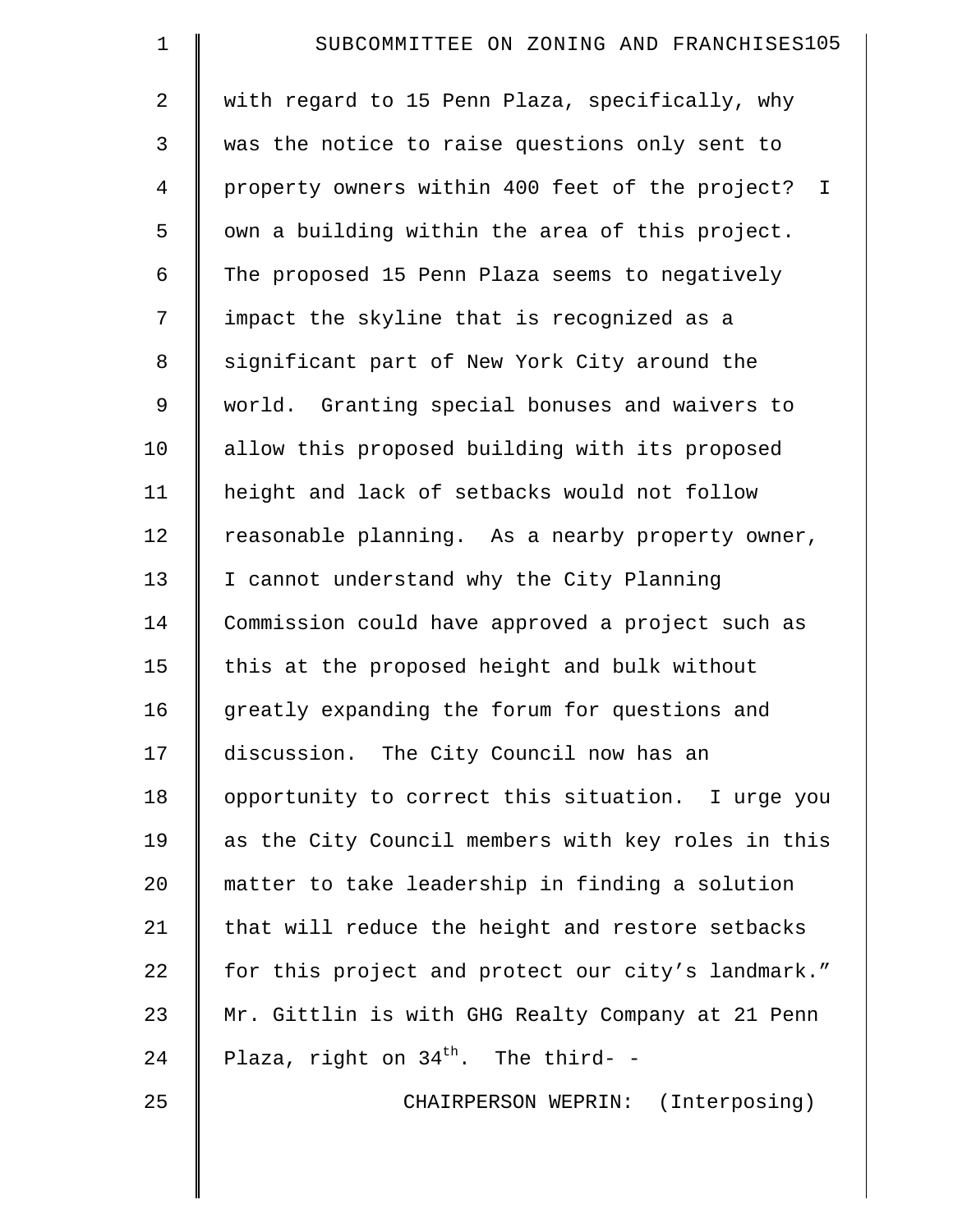| $\mathbf 1$ | SUBCOMMITTEE ON ZONING AND FRANCHISES106           |
|-------------|----------------------------------------------------|
| 2           | Mr. Goldfeder, your third letter, you're just      |
| 3           | going to have to tell us who wrote it and, you     |
| 4           | know, if you wanted to say that. I can't have you  |
| 5           | go.                                                |
| 6           | MR. GOLDFEDER: John Tauranac is an                 |
| 7           | author of a renowned book on the Empire State      |
| $\,8\,$     | Building, it's called "The Empire State Building:  |
| $\mathsf 9$ | the Making of a Landmark", and as you can imagine, |
| 10          | he's appalled by this project.                     |
| 11          | CHAIRPERSON WEPRIN: Just  for                      |
| 12          | just to clarify, these three letters, these people |
| 13          | know you're reading these into the record?         |
| 14          | MR. GOLDFEDER: Oh yes, I'm                         |
| 15          | authorized to do so, and we will hand them up to   |
| 16          | you for the record.                                |
| 17          | CHAIRPERSON WEPRIN: Great. Now,                    |
| 18          | speaking of icons- -                               |
| 19          | MR. GOLDFEDER: (Interposing) Thank                 |
| 20          | you.                                               |
| 21          | CHAIRPERSON WEPRIN: Former Parks                   |
| 22          | Commissioner Henry Stern.                          |
| 23          | MR. STERN: Thank you. I heard                      |
| 24          | about this hearing and felt that I should be here. |
| 25          | The Empire State Building is even older than I am, |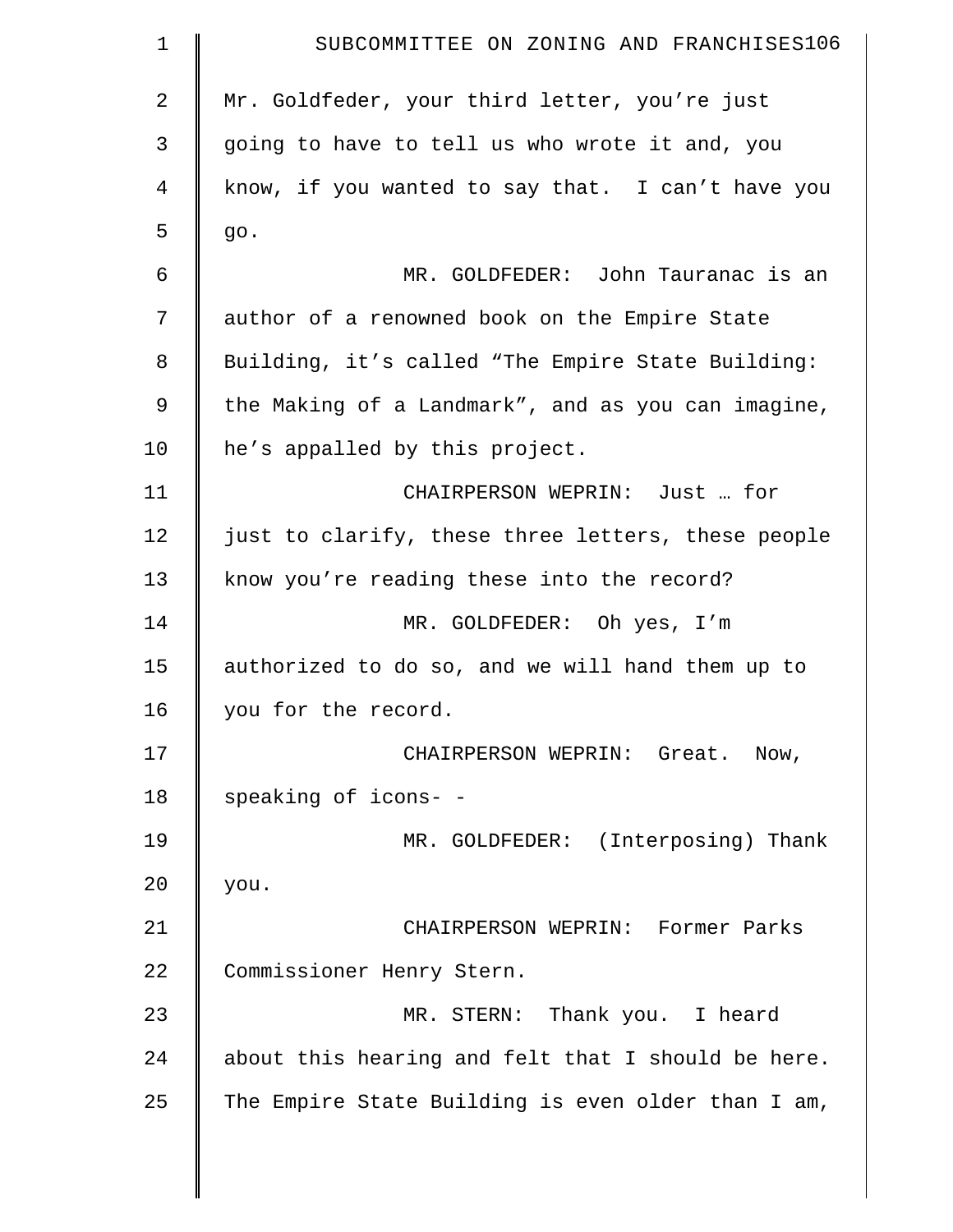| $\mathbf 1$    | SUBCOMMITTEE ON ZONING AND FRANCHISES107           |
|----------------|----------------------------------------------------|
| $\overline{a}$ | and it's been an icon, yeah, four years, it has me |
| 3              | beat. But when I was a kid I knew about it, and    |
| 4              | it always was an important thing, and people would |
| 5              | say, "Go jump off the Empire State Building". In   |
| 6              | fact we even kept track of some of the people who  |
| 7              | did. The building is very special, I think of the  |
| $8\,$          | movies that have been built around it, "An Affair  |
| 9              | to Remember", and "Sleepless in Seattle", to       |
| 10             | mention just two. Of course, the biggest and best  |
| 11             | of them all, best known of all, this is something  |
| 12             | that's remarkable, I just think of the romances,   |
| 13             | but this one too, "King Kong". That's true, with   |
| 14             | Fay Wray. I mean the city allowed Penn Station to  |
| 15             | be destroyed, the World Trade Center was           |
| 16             | tragically destroyed. I think we ought to keep     |
| 17             | whatever landmarks we have left. I remember that   |
| 18             | I was a member of the City Council and Jackie      |
| 19             | Onassis was there as we saved Grand Central        |
| 20             | Station from having a building thrust upon it,     |
| 21             | which would have obliterated the view. I just      |
| 22             | think that this is an important emotional and      |
| 23             | sentimental place people like. It happens to be    |
| 24             | beautiful as well, as a work of architecture, as   |
| 25             | is the Chrysler Building. If the law required      |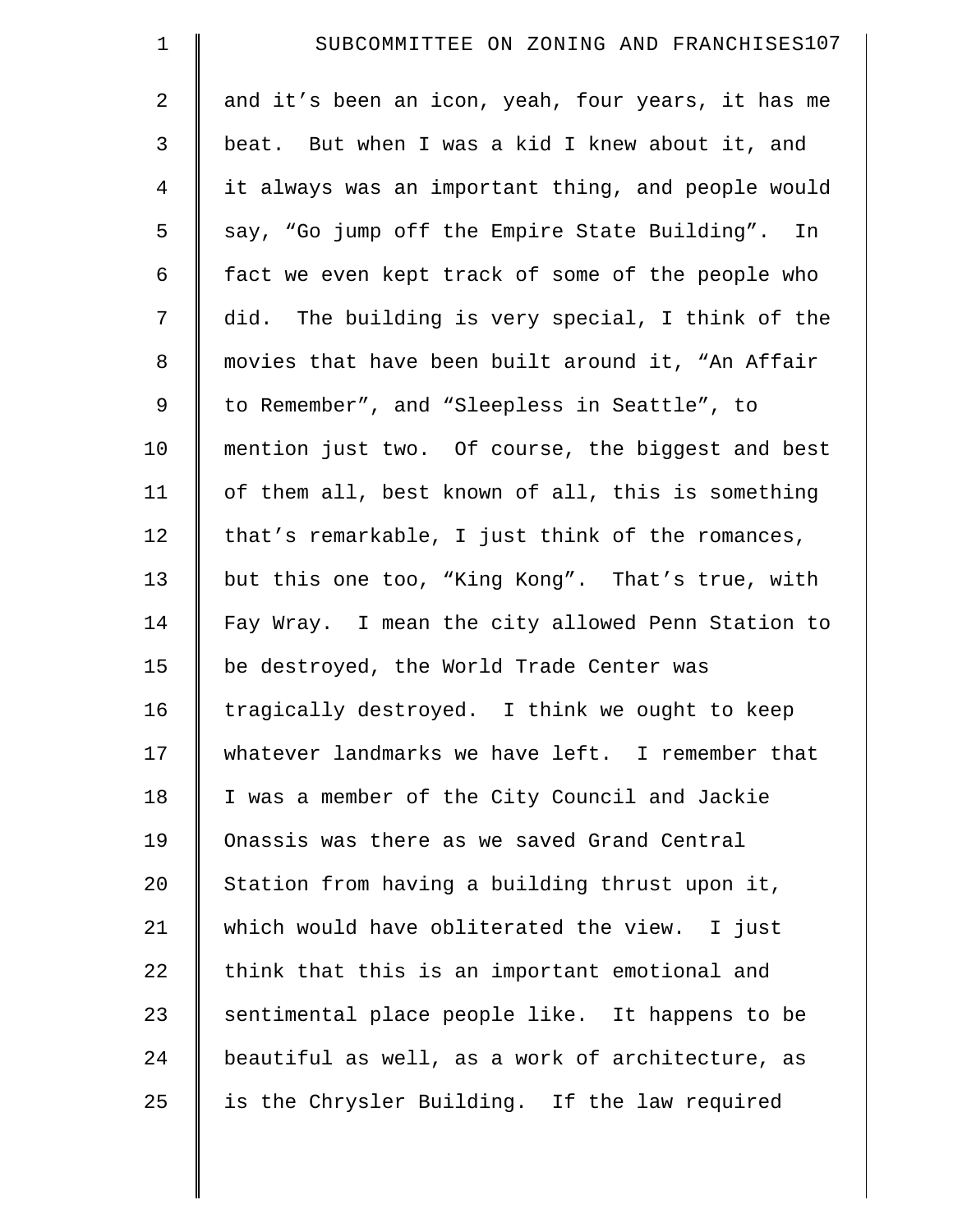| $\mathbf 1$    | SUBCOMMITTEE ON ZONING AND FRANCHISES108           |
|----------------|----------------------------------------------------|
| 2              | this other building to be built, it would be too   |
| 3              | bad, but that's America. It's private property,    |
| $\overline{4}$ | so you can build on it. But if the law has to be   |
| 5              | changed and contorted in five places at the        |
| 6              | discretion of the City Council to allow the        |
| 7              | building to be built, you have the right to        |
| $\,8\,$        | exercise that discretion and decide that the       |
| 9              | building should be modified. It's clear that it    |
| 10             | should be, precisely how much or in what direction |
| 11             | I can't, I'm not an architect. But I know that a   |
| 12             | freestanding, sold block, 1,200 foot structure in  |
| 13             | that place would do irreparable harm to the beauty |
| 14             | of the City of New York, just as they wanted to    |
| 15             | put one next to the Eiffel Tower. It's just not    |
| 16             | the right thing to do, and we look at the          |
| 17             | discretion of the elected officials to be able to  |
| 18             | stand up and say no.                               |
| 19             | CHAIRPERSON WEPRIN: Thank you, Mr.                 |
| 20             | Stern. Actually, let me ask the first question,    |
| 21             | because they're always jumping on me. But, Mr.     |
| 22             | Malkin, I know  either Mr. Malkin, but I was       |
| 23             | going to Anthony. You mentioned how you support    |
| 24             | the idea of development on this project. But       |
| 25             | you're afraid that this will somehow obstruct the  |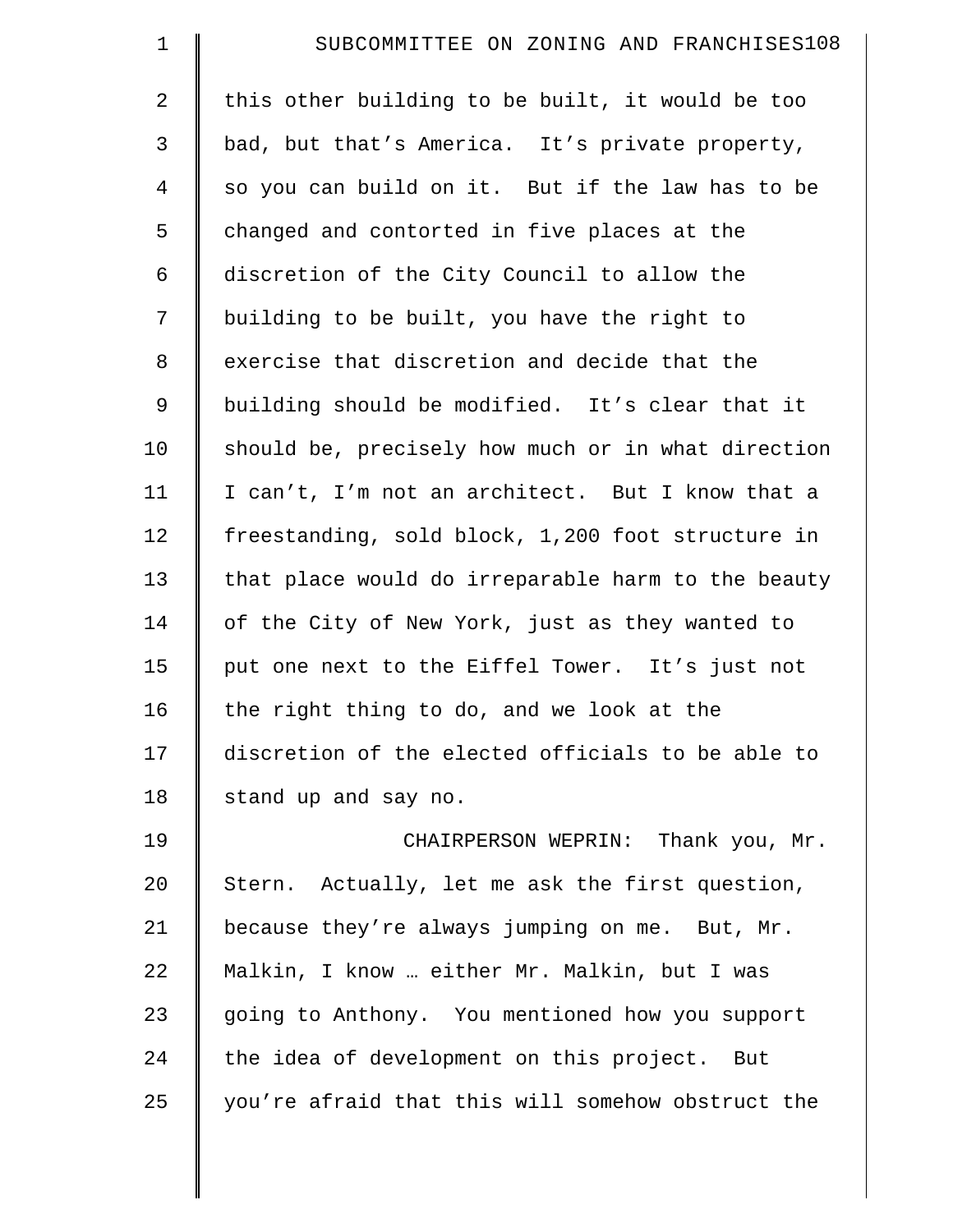| $\mathbf 1$    | SUBCOMMITTEE ON ZONING AND FRANCHISES109           |
|----------------|----------------------------------------------------|
| $\overline{2}$ | view of the Empire State Building, as well as some |
| 3              | other factors. If you support the project, I       |
| 4              | mean, what is the height? The question that Henry  |
| 5              | Stern had, what is the height that you would like  |
| 6              | to see removed in order to make this satisfactory  |
| 7              | to you and the Empire State Building people?       |
| 8              | MR. ANTHONY MALKIN: I think                        |
| 9              | fortunately technology has advanced well beyond    |
| 10             | the time at which One Bryant Park was designed,    |
| 11             | that it's quite possible to have all of the modern |
| 12             | amenities and structural and technical             |
| 13             | requirements fulfilled in a building which does    |
| 14             | not have the same either height of mechanical      |
| 15             | floors or distance from slab to slab. I think      |
| 16             | it's eminently reasonable to consider that even    |
| 17             | the existing structure, the existing size, could   |
| 18             | be amended if we wanted to go sheer wall and       |
| 19             | maximum bulk, down to 800, 825 feet. But I do      |
| 20             | think that the real issue here, as I have said     |
| 21             | before, is that this is an issue of a size 22 foot |
| 22             | and a size 12 shoe. And the reason the building    |
| 23             | looks the way it looks is because it's just bloody |
| 24             | big. And the issue becomes, from our perspective,  |
| 25             | 800 to 825 feet, with setbacks, is probably a good |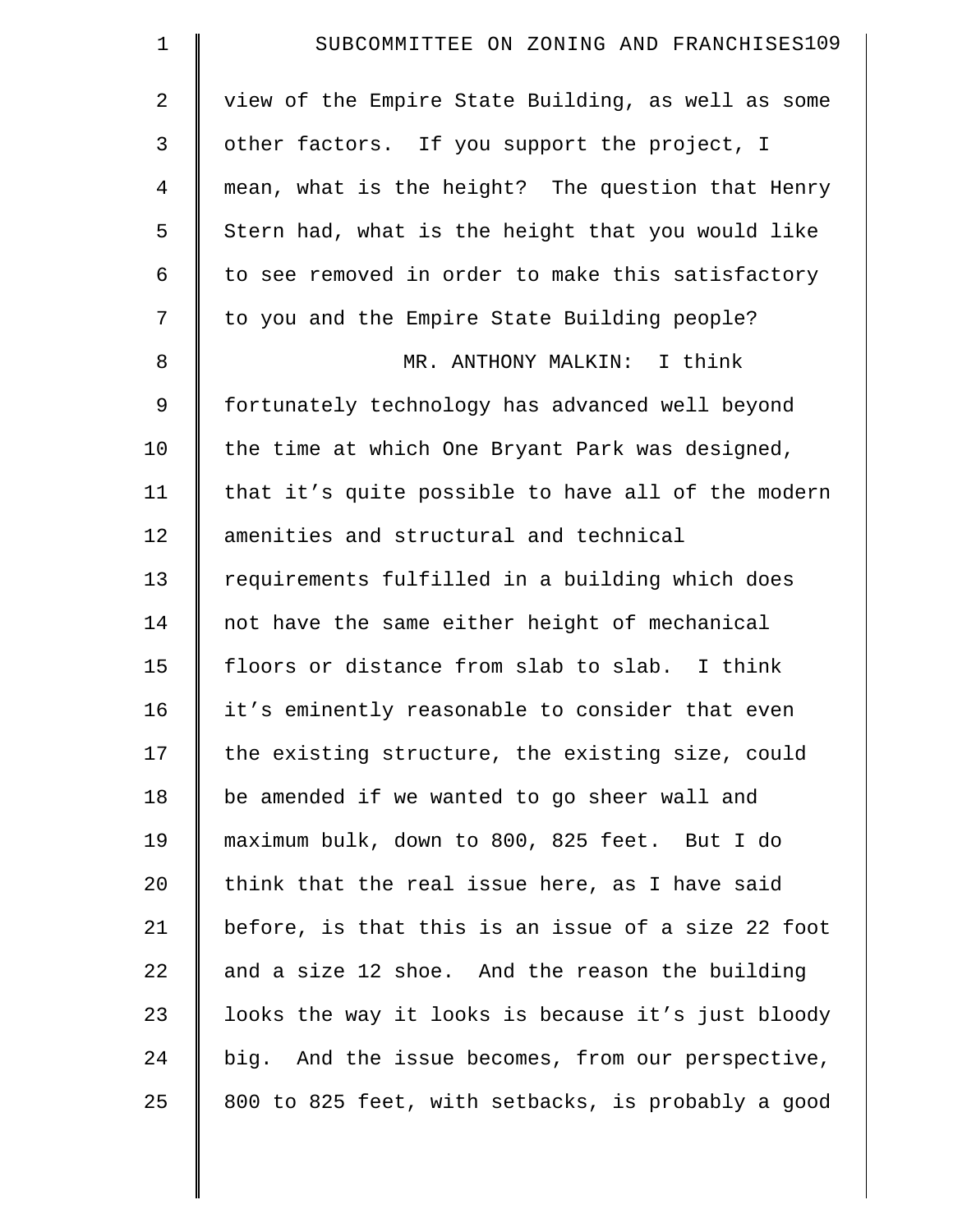| $\mathbf 1$ | SUBCOMMITTEE ON ZONING AND FRANCHISES110           |
|-------------|----------------------------------------------------|
| 2           | place to be. I would emphasize, we are for the     |
| 3           | development of this site. I do believe the         |
| 4           | process that took place here is, first people      |
| 5           | said, "We want to landmark the Hotel               |
| 6           | Pennsylvania", and then people fought against this |
| 7           | particular building. I'm not concerned about the   |
| 8           | view from my building, I'm concerned about the     |
| 9           | legacy, we're concerned about the legacy for New   |
| 10          | Yorkers and people of the world, with this         |
| 11          | building being so impacted.                        |
| 12          | CHAIRPERSON WEPRIN: I understand.                  |
| 13          | MR. PETER MALKIN: Could I just add                 |
| 14          | to that?                                           |
| 15          | CHAIRPERSON WEPRIN: Yes.                           |
| 16          | MR. PETER MALKIN: The other Mr.                    |
| 17          | Malkin.                                            |
| 18          | CHAIRPERSON WEPRIN: Sure, Mr.                      |
| 19          | Malkin.                                            |
| 20          | MR. PETER MALKIN: Yes. There was                   |
| 21          | a reference to One Penn Plaza, which I was a       |
| 22          | partner in building. When we built One Penn        |
| 23          | Plaza, we were very conscious of the Empire State  |
| 24          | Building, and the bulk of One Penn Plaza runs east |
| 25          | to west, so it doesn't block the view of the       |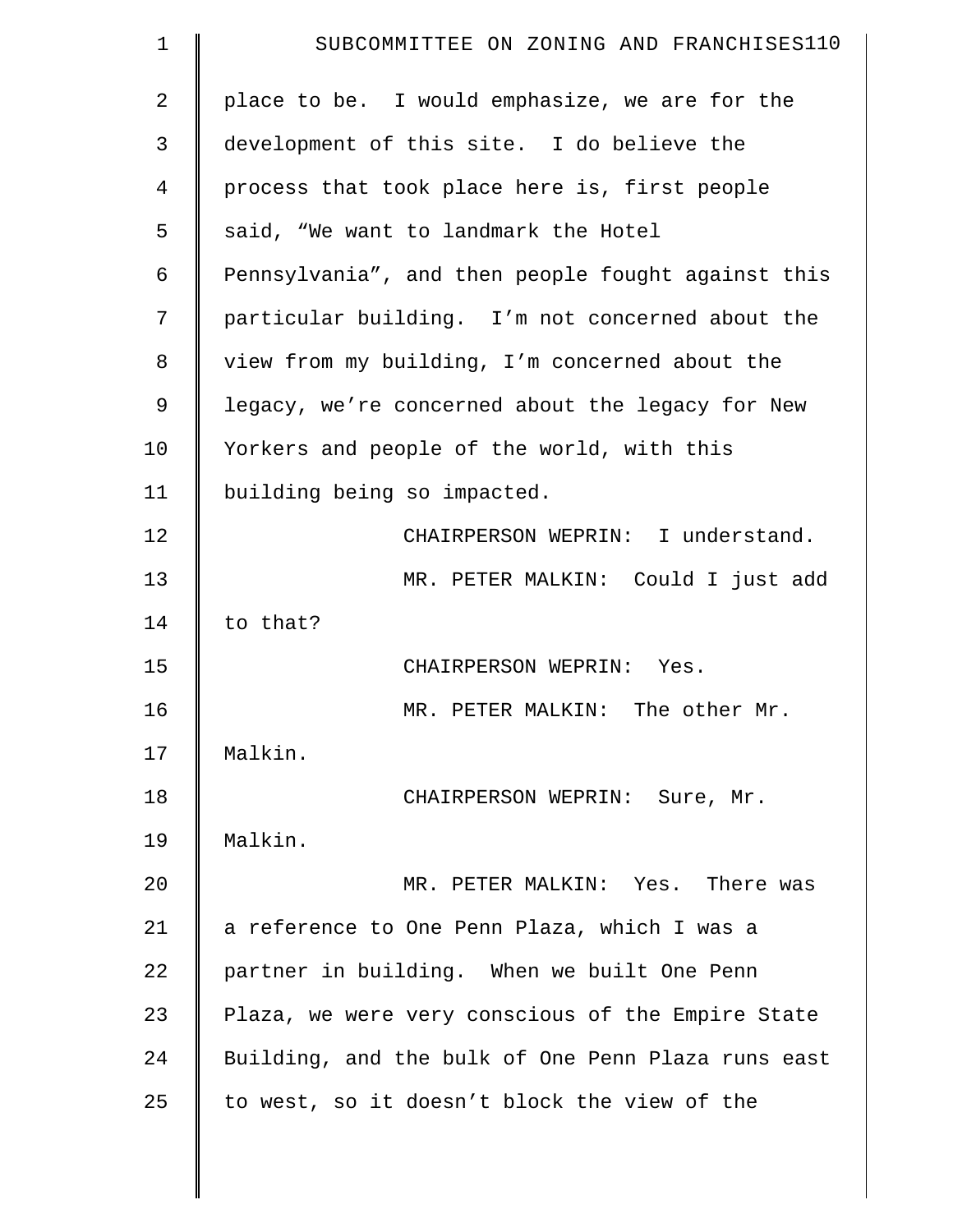| $\mathbf 1$    | SUBCOMMITTEE ON ZONING AND FRANCHISES111                    |
|----------------|-------------------------------------------------------------|
| $\overline{2}$ | Empire State Building from New Jersey and from the          |
| 3              | west side. This building runs north to south, a             |
| 4              | full front block, and that's a huge difference.             |
| 5              | And One Penn Plaza is one half the height of the            |
| 6              | proposed 15 Penn Plaza.                                     |
| 7              | CHAIRPERSON WEPRIN: I also wanted                           |
| 8              | to ask, I mean, you referenced how you don't want           |
| $\mathsf 9$    | to, you know, you don't want to model ourselves             |
| 10             | after Asian countries, that this is New York. But           |
| 11             | I believe the reference to those other countries            |
| 12             | was the idea of modern office buildings, and the            |
| 13             | need for modern office buildings. We've been told           |
| 14             | that, I mean, New York City is definitely an                |
| 15             | ageing  it has a lot of ageing buildings, do you            |
| 16             | agree it's important to have many new modern                |
| 17             | buildings that would encourage new businesses to            |
| 18             | come in, or to help keep existing businesses here?          |
| 19             | MR. ANTHONY MALKIN: I think we                              |
| 20             | absolutely need a stock of new construction. I              |
| 21             | think that repurposing of existing buildings can            |
| 22             | be done successfully, but not for all uses.<br>$\mathbb{I}$ |
| 23             | cannot provide a 60,000 or 80,000 square foot               |
| 24             | column-free floor at the Empire State Building.             |
| 25             | So someone who has a large trading facility and             |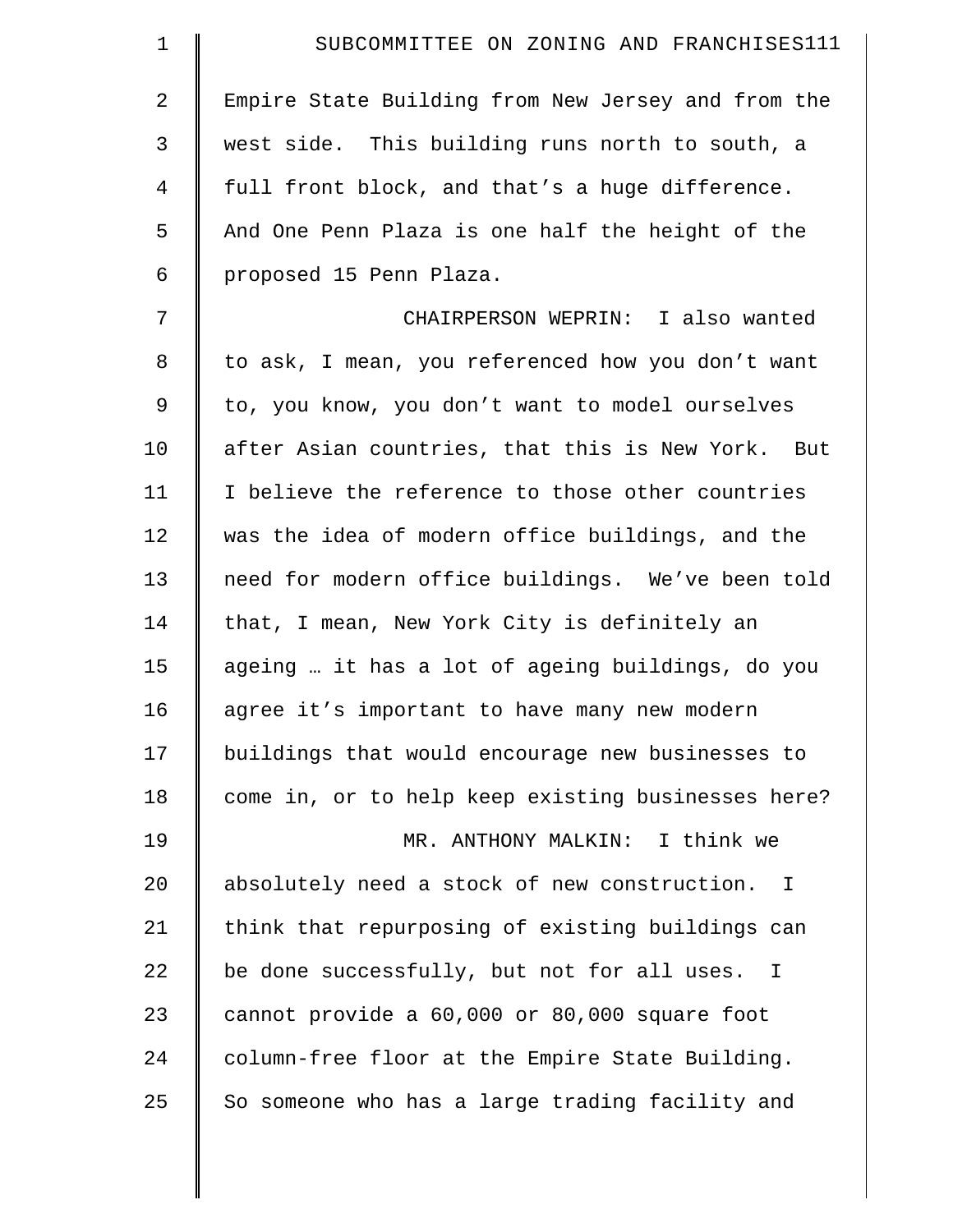| $\mathbf 1$    | SUBCOMMITTEE ON ZONING AND FRANCHISES112          |
|----------------|---------------------------------------------------|
| $\overline{2}$ | who needs that requirement, it can't be filled.   |
| 3              | So I do think that there's a benefit to that.     |
| 4              | There is a middle ground between 2.8 million      |
| 5              | square feet, up 1,200 foot high, brand-new        |
| 6              | monstrosity and something which is more elegant   |
| 7              | and still fills the need.                         |
| 8              | CHAIRPERSON WEPRIN: Council Member                |
| 9              | Diana Reyna from Brooklyn and part of Queens.     |
| 10             | COUNCIL MEMBER REYNA: Thank you                   |
| 11             | very much. I'm curious to understand, the photo   |
| 12             | that you have displayed behind you, can you just  |
| 13             | explain a little of your perspective from this    |
| 14             | point of view? And is this looking at the Empire  |
| 15             | State Building from a Brooklyn-Queens cemetery?   |
| 16             | MR. ANTHONY MALKIN:<br>No, no, no,                |
| 17             | that is from a Queens cemetery on that side right |
| 18             | there.                                            |
| 19             | COUNCIL MEMBER REYNA: Correct.                    |
| 20             | MR. ANTHONY MALKIN: Absolutely. I                 |
| 21             | kind of think that's fitting, because that's      |
| 22             | pretty much where we're headed with that sort of  |
| 23             | modern Batman Gotham image there. These are from  |
| 24             | the west, and these are both aerial. These are    |
| 25             | both aerial, neither of these is from as far west |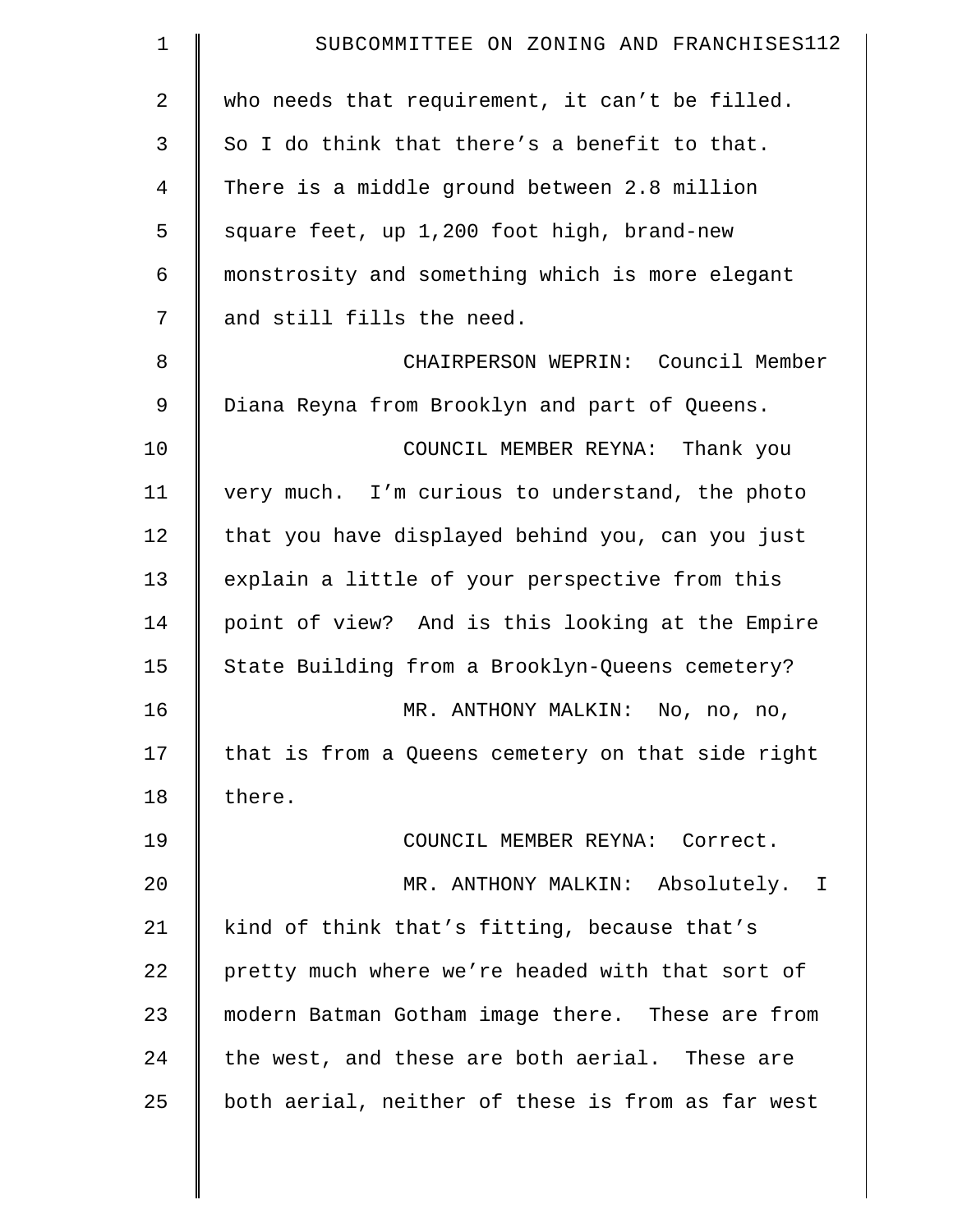| $\mathbf 1$ | SUBCOMMITTEE ON ZONING AND FRANCHISES113           |
|-------------|----------------------------------------------------|
| 2           | as in New Jersey.                                  |
| 3           | COUNCIL MEMBER REYNA: And in                       |
| 4           | discussion with our Chair, you were explaining the |
| 5           | density and the negotiation of being able to reach |
| 6           | a median here where density could be reconsidered  |
| 7           | and the sleekness of the building, so that it's    |
| 8           | not obstructing the view of the Empire State       |
| 9           | Building, as it's displayed in these photos.<br>In |
| 10          | comparison to what we received from the            |
| 11          | developers, where here you can't see the same      |
| 12          | display.                                           |
| 13          | MR. ANTHONY MALKIN: Right.                         |
| 14          | COUNCIL MEMBER REYNA: There's no                   |
| 15          | obstruction.                                       |
| 16          | MR. ANTHONY MALKIN: I think the                    |
| 17          | real point is, number one, that that is a very     |
| 18          | artful and best possible representation. Clearly   |
| 19          | we did not choose the best representation, the     |
| 20          | best perspective. That would not serve our         |
| 21          | purpose, nor would it serve theirs, number one.    |
| 22          | Number two, clearly it's a benefit for them not to |
| 23          | show their building at night, because at night the |
| 24          | whole thing will be illuminated, as opposed to at  |
| 25          | dusk, where it softly glows, and it will be this   |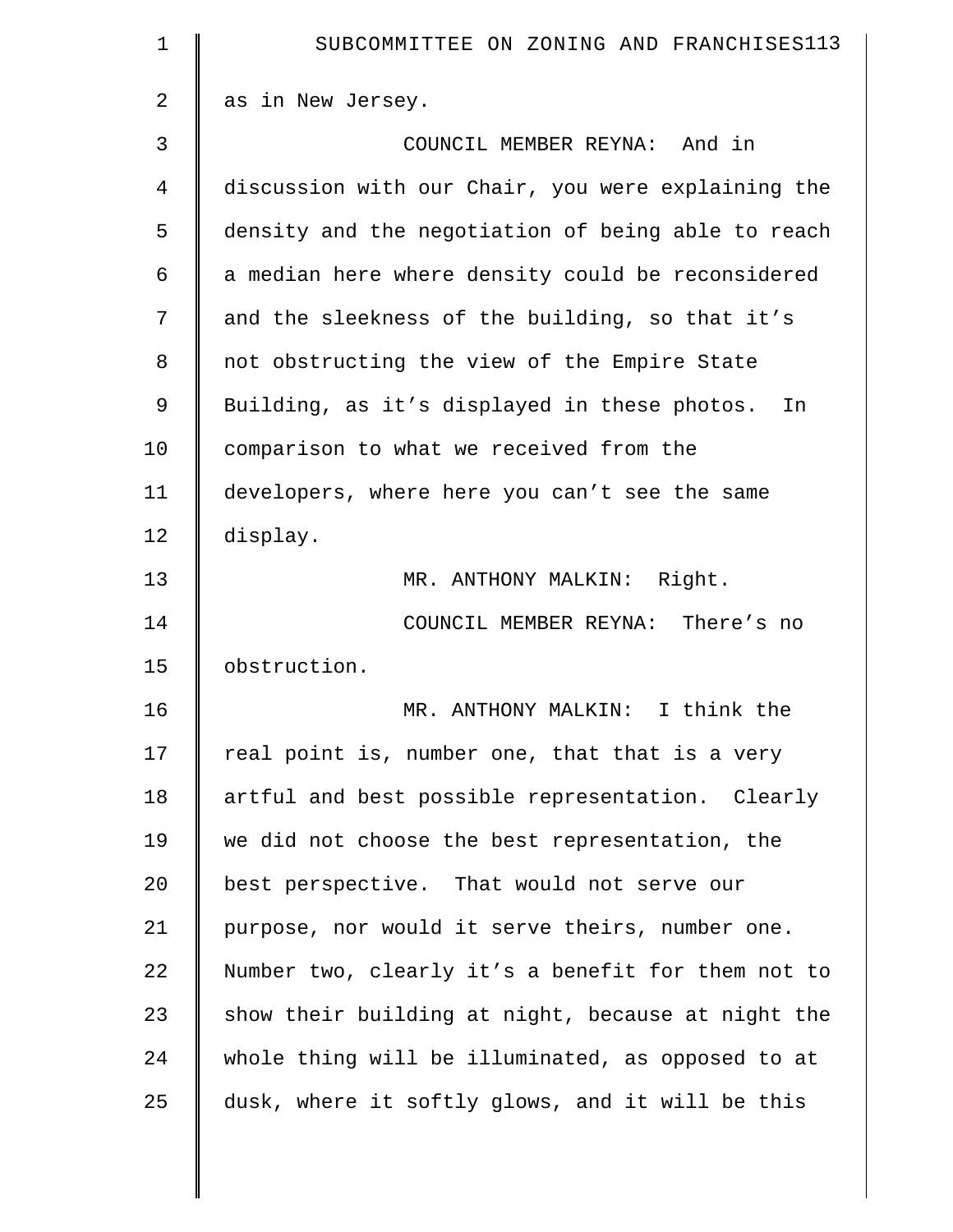| $\mathbf 1$    | SUBCOMMITTEE ON ZONING AND FRANCHISES114           |
|----------------|----------------------------------------------------|
| 2              | giant pinnacle illuminated at night. But I think   |
| 3              | the most important piece is to step as far away as |
| $\overline{4}$ | one can, and to see it as it's seen coming across  |
| 5              | on the train, on the bus, by car, by air, from     |
| 6              | around the world, from the west side, from the     |
| 7              | east side, from the north. There is a magic to     |
| 8              | the fact that the Empire State Building does stand |
| 9              | alone. It shouldn't stand alone without any other  |
| 10             | tall buildings in New York, and there will be      |
| 11             | taller. But it's a very interesting point in the   |
| 12             | survey, when you take a look at it, what you'll    |
| 13             | notice, the strongest sentiment, believe it or     |
| 14             | not, expressed about the Empire State Building's   |
| 15             | position in the skyline of New York, is not from   |
| 16             | Queens or Brooklyn, it's from people who work in   |
| 17             | midtown. The highest percentage saying, "Don't do  |
| 18             | this, it will upset me greatly", are from people   |
| 19             | who work in midtown. And by the way, the           |
| 20             | percentages are very high outside of Manhattan     |
| 21             | itself. But it's the midtown workers who complain  |
| 22             | the most.                                          |
| 23             | COUNCIL MEMBER REYNA: And if you                   |
| 24             | had the opportunity to redesign this, your         |
| 25             | suggestion would be?                               |
|                |                                                    |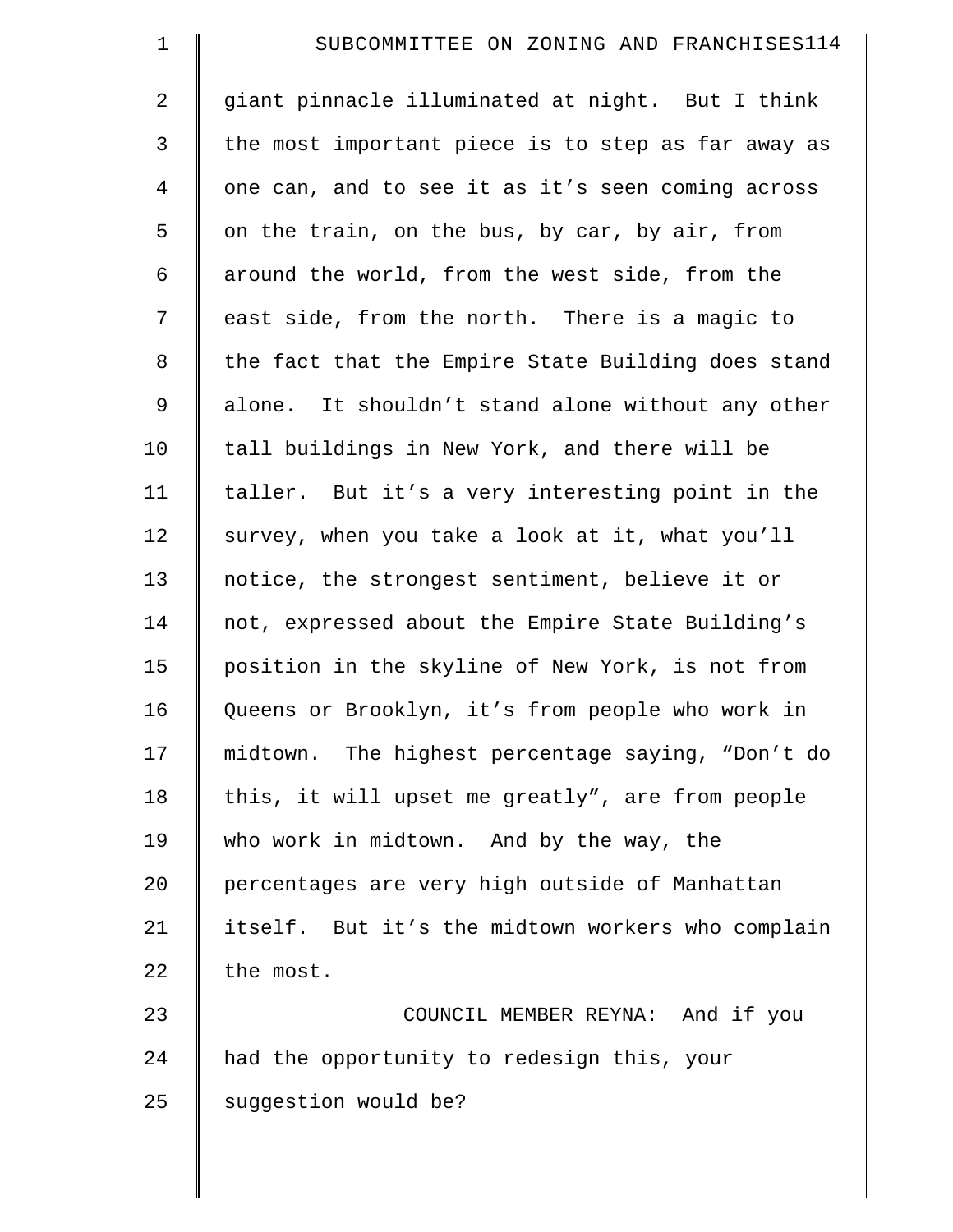| $\mathbf 1$ | SUBCOMMITTEE ON ZONING AND FRANCHISES115                       |
|-------------|----------------------------------------------------------------|
| 2           | MR. ANTHONY MALKIN: Shorter and                                |
| 3           | with setbacks.                                                 |
| 4           | COUNCIL MEMBER REYNA: Be more                                  |
| 5           | specific.                                                      |
| 6           | MR. ANTHONY MALKIN: I believe                                  |
| 7           | that, as I said, 800, 825 feet.                                |
| 8           | COUNCIL MEMBER REYNA: Up to.                                   |
| 9           | MR. ANTHONY MALKIN: Correct.                                   |
| 10          | COUNCIL MEMBER REYNA: Not decline                              |
| 11          | it by  not decrease it by.                                     |
| 12          | MR. ANTHONY MALKIN: No, that's                                 |
| 13          | exactly correct, absolutely. No, I think that an               |
| 14          | opportunity for people to see at least a portion               |
| 15          | of the spire of the Empire State Building. The                 |
| 16          | comment was made again, 1,450 feet, I don't know               |
| 17          | how many people look at the Empire State Building              |
| 18          | at night and say, "Wow, how nice to see that                   |
| 19          | blinking red light on top of what's illuminated,               |
| 20          | what's the darkness between?" The antenna is not               |
| 21          | illuminated. People consider that the top of the               |
| 22          | Empire State Building, the top of the dome, which              |
| 23          | is really the top of the 103 <sup>rd</sup> floor. Setbacks and |
| 24          | height. But I still think at 825 feet, you've got              |
| 25          | a very big building, you compromise a bit on the               |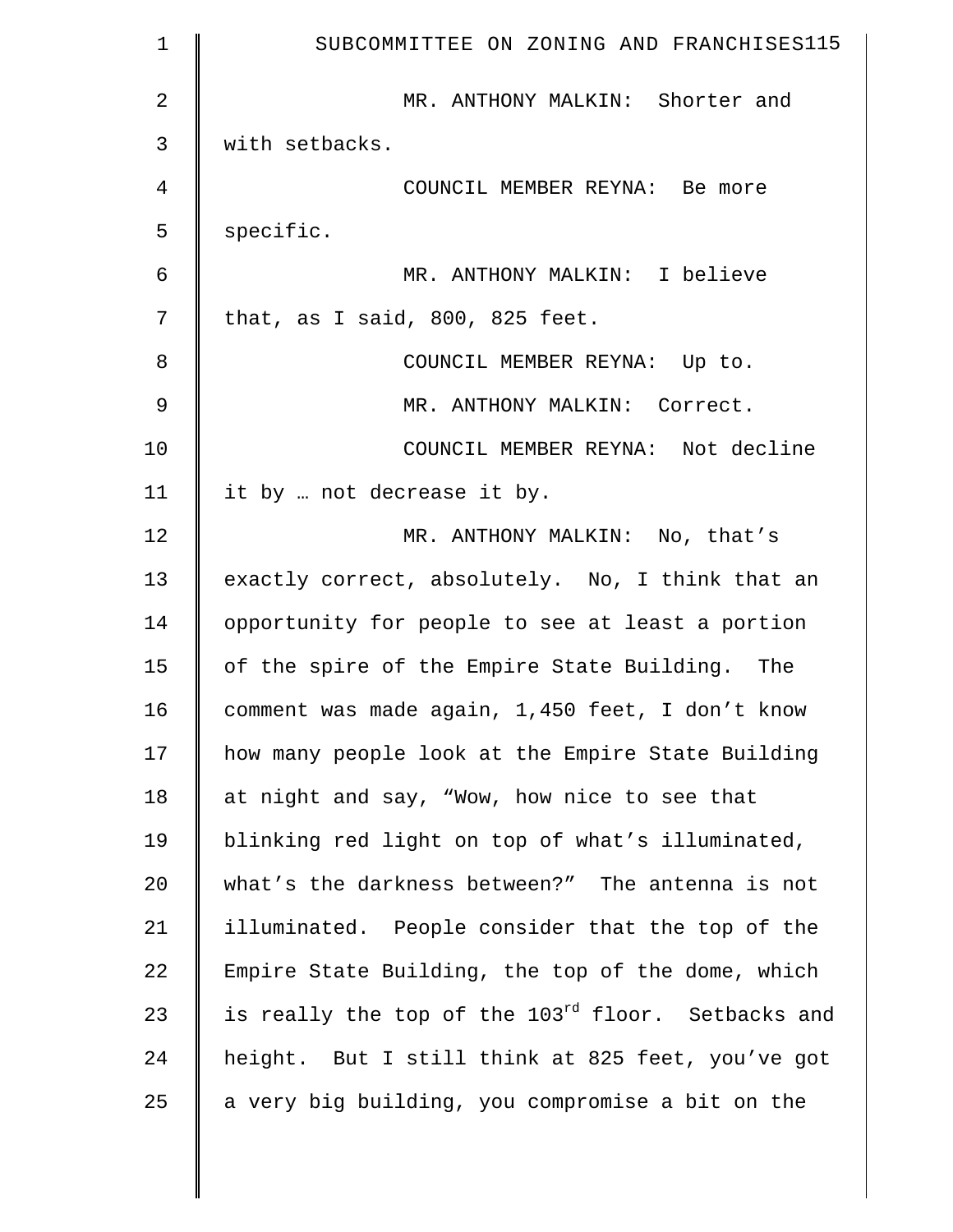| $\mathbf 1$ | SUBCOMMITTEE ON ZONING AND FRANCHISES116           |
|-------------|----------------------------------------------------|
| 2           | distance slab to slab, and the size of the floors  |
| 3           | at the base, you get more efficient with your use  |
| 4           | of mechanical floors. We have in the Empire State  |
| 5           | Building full floors with under-floor air          |
| 6           | distribution, with wiring and cable under floor,   |
| 7           | it's not going to be as elegant as it is in a      |
| 8           | brand-new building, but it does work. And our      |
| 9           | floors are not that height.                        |
| 10          | COUNCIL MEMBER REYNA: And the                      |
| 11          | base, if FAR right now is twelve, is that correct, |
| 12          | for this area?                                     |
| 13          | MR. ANTHONY MALKIN: Yeah, but my                   |
| 14          | view is, whatever they can fit elegantly, they     |
| 15          | should be able to fit. The density belongs around  |
| 16          | the transit-oriented area.                         |
| 17          | COUNCIL MEMBER REYNA: Well.                        |
| 18          | MR. ANTHONY MALKIN: So I don't                     |
| 19          | have an FAR target.                                |
| 20          | COUNCIL MEMBER REYNA: Twelve is                    |
| 21          | the base FAR and that equals to what height?       |
| 22          | Right. Gail, can you identify yourself?            |
| 23          | MS. BENJAMIN: Gail Benjamin, there                 |
| 24          | is no height limit in this district. It's a        |
| 25          | twelve FAR base up to, I believe, 14.4, with       |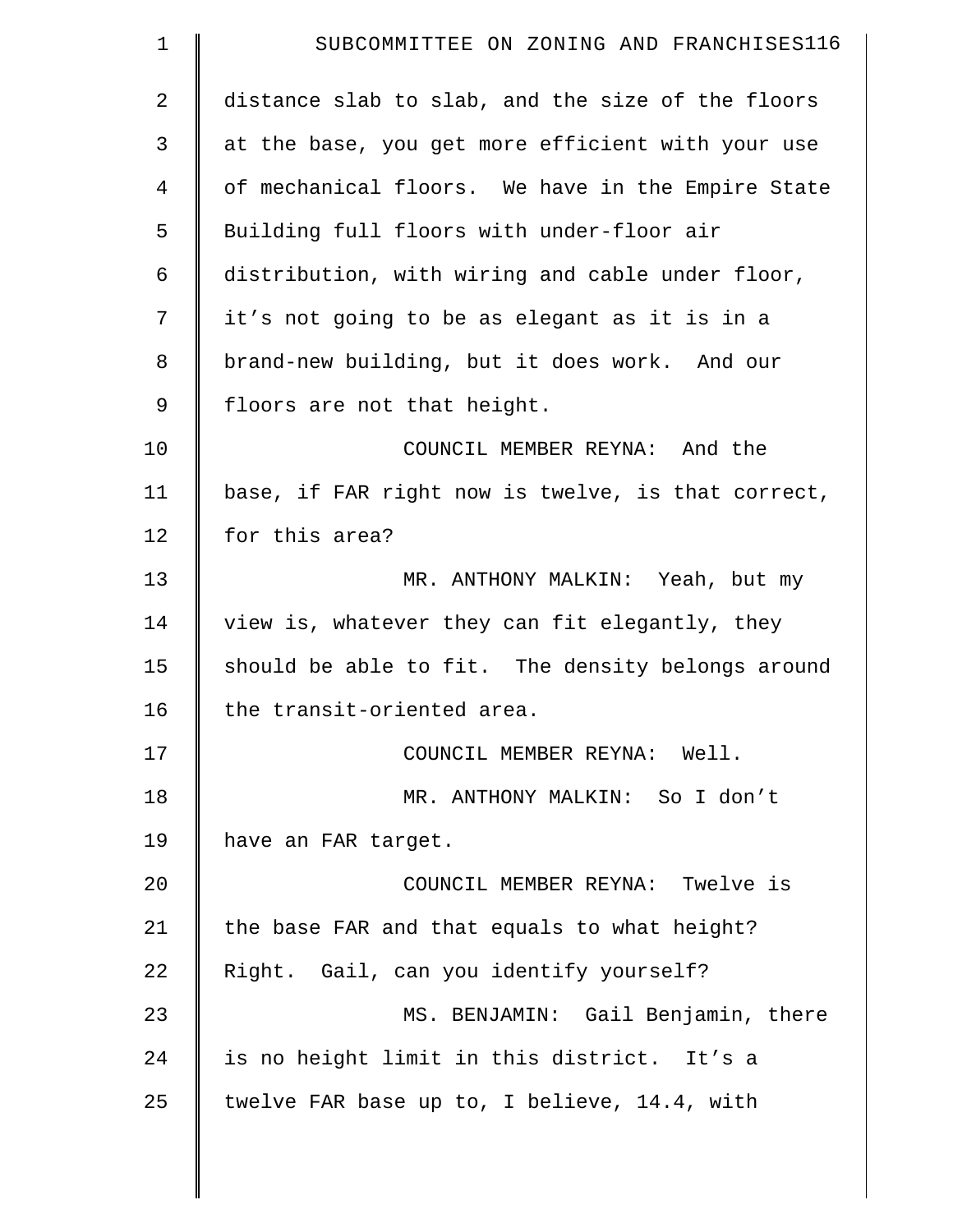| $\mathbf 1$ | SUBCOMMITTEE ON ZONING AND FRANCHISES117           |
|-------------|----------------------------------------------------|
| 2           | bonus. And there is no height limit, so depending  |
| 3           | on the design, and how the tenant and the          |
| 4           | developer want to orient the space, would          |
| 5           | determine what the height would be. Obviously, as  |
| 6           | the height gets, as it gets taller, in the as of   |
| 7           | right scenario, without setbacks or waivers, the   |
| 8           | floors would have to get narrower.                 |
| 9           | COUNCIL MEMBER REYNA: And the                      |
| 10          | upzoning request in this, included in this         |
| 11          | application process, is an additional three FAR,   |
| 12          | bringing it up to.                                 |
| 13          | MS. BENJAMIN: Eighteen.                            |
| 14          | COUNCIL MEMBER REYNA: Right. So                    |
| 15          | if the  if the three is not- -                     |
| 16          | MS. BENJAMIN: (Interposing) With                   |
| 17          | bonus.                                             |
| 18          | COUNCIL MEMBER REYNA:  with                        |
| 19          | bonus, but over 20% of the transit bonus, which is |
| 20          | of the overall combination of the base and the     |
| 21          | upzoning.                                          |
| 22          | MS. BENJAMIN: That's correct.                      |
| 23          | COUNCIL MEMBER REYNA: Which brings                 |
| 24          | it up to $18.$                                     |
| 25          | MS. BENJAMIN: Yes.                                 |
|             |                                                    |
|             |                                                    |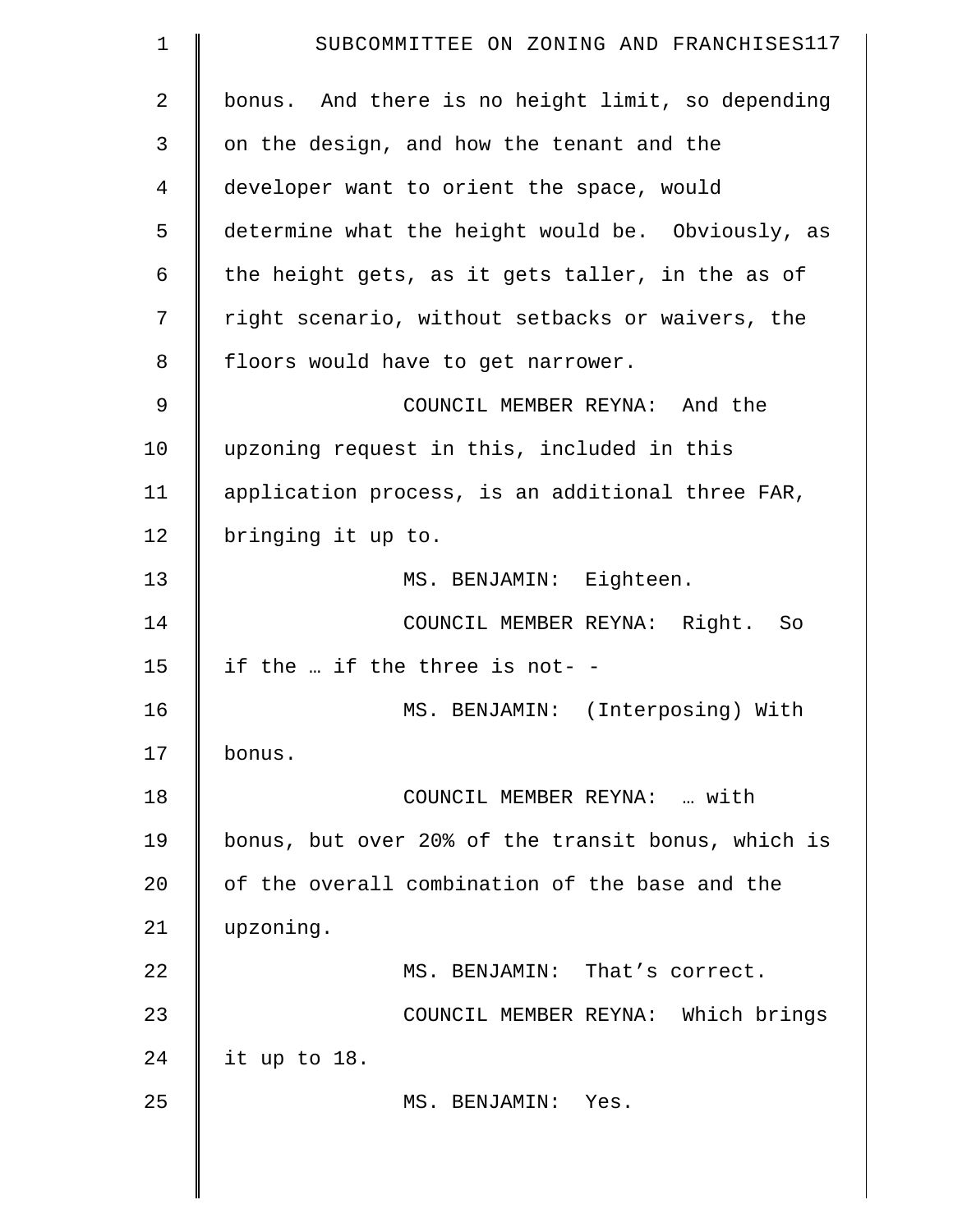| 1              | SUBCOMMITTEE ON ZONING AND FRANCHISES118           |
|----------------|----------------------------------------------------|
| $\overline{2}$ | COUNCIL MEMBER REYNA: And so if at                 |
| 3              | any point the 18 is reduced, how does the 20%      |
| 4              | transit bonus just applicable to the base of 12    |
| 5              | FAR equal out to?                                  |
| 6              | MS. BENJAMIN: I can't do those                     |
| 7              | calculations in my head. If anybody else can do    |
| 8              | them in their head, please.                        |
| 9              | COUNCIL MEMBER REYNA: I ask only                   |
| 10             | because I'm trying to understand the reason for    |
| 11             | the upzoning, and I ask that if there's still      |
| 12             | considerable conversations taking place where      |
| 13             | there is no tenant, and $I'm$ what if there is no  |
| 14             | use of the granted air rights to then be           |
| 15             | transferred over to a different project? Part of   |
| 16             | the comments of the community board were the       |
| 17             | precedent being set.                               |
| 18             | MS. BENJAMIN: I'm not sure there's                 |
| 19             | another site to which they could transfer          |
| 20             | additional air rights, were they to decide not to  |
| 21             | move forward with this project.                    |
| 22             | COUNCIL MEMBER REYNA: I mean, you                  |
| 23             | can certainly ask the developer if they're here.   |
| 24             | MS. BENJAMIN: I'm told that the                    |
| 25             | Manhattan Mall, which is part of this zoning site, |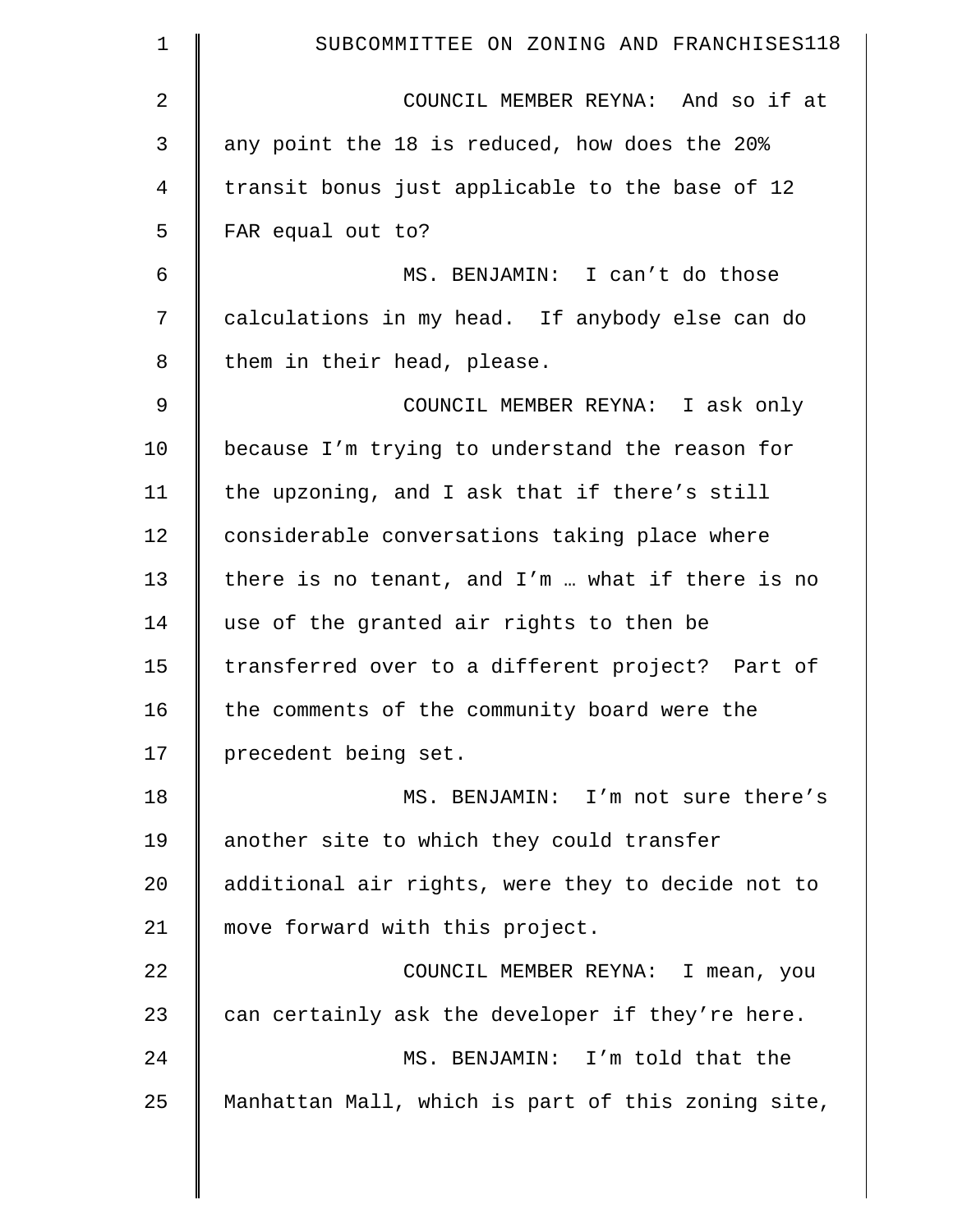| $\mathbf 1$ | SUBCOMMITTEE ON ZONING AND FRANCHISES119           |
|-------------|----------------------------------------------------|
| 2           | they could transfer air rights to that part of the |
| 3           | site.                                              |
| 4           | COUNCIL MEMBER REYNA: Okay, thank                  |
| 5           | you very much.                                     |
| 6           | CHAIRPERSON WEPRIN: I'm losing                     |
| 7           | total control here. All right, thank you.          |
| 8           | MS. BENJAMIN: I'm sorry.                           |
| 9           | CHAIRPERSON WEPRIN: Mr. Comrie.                    |
| 10          | COUNCIL MEMBER COMRIE: Thank you,                  |
| 11          | Chair Weprin. I guess I'll just go right in, just  |
| 12          | jump right in deep water and be done with it.      |
| 13          | What  how long do you think it would be before     |
| 14          | your skyline gets interrupted?                     |
| 15          | MR. ANTHONY MALKIN: I think that                   |
| 16          | I would like to think of New York as something     |
| 17          | which continues to evolve, where the skyline is    |
| 18          | augmented, as opposed to interrupted. And I do     |
| 19          | believe that once you get beyond 1,500 feet, 2,000 |
| 20          | feet, you're outside the zone, perhaps, of         |
| 21          | limitation, or a zone of limitation. I think the   |
| 22          | really important piece here is just that this is   |
| 23          | so close, if either of these buildings - and I'm   |
| 24          | not suggesting a risk or a fear here - but if you  |
| 25          | were to put either of these buildings on its side, |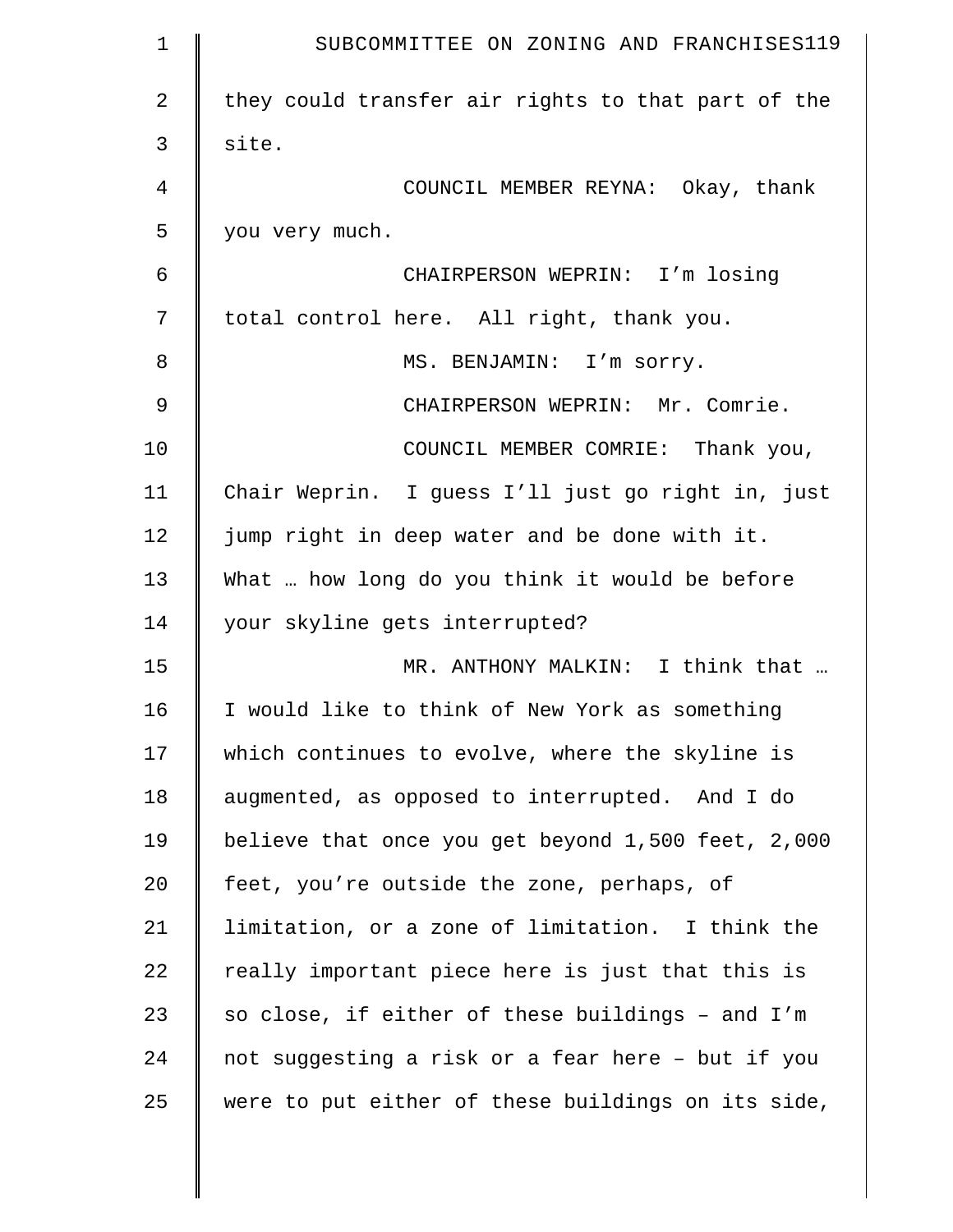| $\mathbf 1$    | SUBCOMMITTEE ON ZONING AND FRANCHISES120                 |
|----------------|----------------------------------------------------------|
| $\overline{2}$ | it would pierce the other and come out the other         |
| 3              | side. I'm not saying that from the perspective of        |
| 4              | to install fear, but I am saying, they are               |
| 5              | extraordinarily close for two such tall buildings.       |
| 6              | So to be clear, I'm not seeking  you will not see        |
| 7              | us here every time a building taller than the            |
| 8              | Empire State Building is proposed, it's unique to        |
| 9              | this site.                                               |
| 10             | COUNCIL MEMBER COMRIE: But you're                        |
| 11             | saying a 1,000 to 2,000 square feet (sic) is your-       |
| 12             |                                                          |
| 13             | MR. ANTHONY MALKIN: (Interposing)                        |
| 14             | I think when you get 1,500 to 2,000 feet away from       |
| 15             | the base of the Empire State Building, you're at         |
| 16             | that point almost three times, twice to three            |
| 17             | times away from the Empire State Building. For           |
| 18             | instance, if something large were to happen on top       |
| 19             | of the Farley Post Office, the new proposed Penn         |
| 20             | Station, that's well outside the zone.                   |
| 21             | COUNCIL MEMBER COMRIE: So just to                        |
| 22             | follow up, you want to protect the area because          |
| 23             | this is beyond this individual project. I'm              |
| 24             | thinking two years from now someone else may want        |
| 25             | to build a property on 5 <sup>th</sup> Avenue or build a |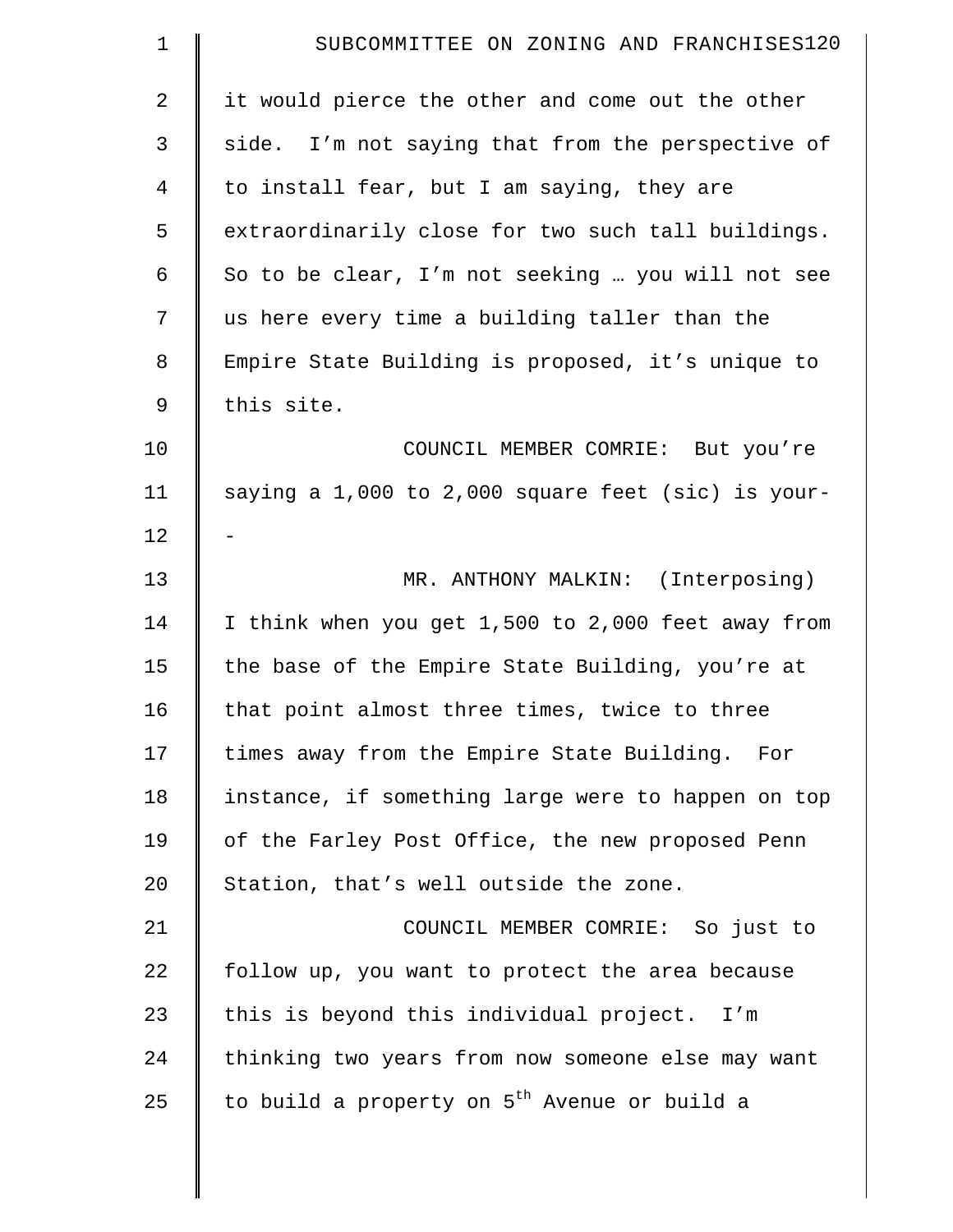| $\mathbf 1$    | SUBCOMMITTEE ON ZONING AND FRANCHISES121             |
|----------------|------------------------------------------------------|
| $\overline{2}$ | property on Park Place, what gives you  what are     |
| 3              | you going to do to provide a benefit to insuring     |
| 4              | that this is a  you're asking for $1,500$ to $2,000$ |
| 5              | square feet (sic) protective zone, is what you're    |
| 6              | saying, correct?                                     |
| 7              | MR. ANTHONY MALKIN: What I'm,                        |
| 8              | Councilman  not Councilman, Comrie, suggesting- -    |
| 9              | COUNCIL MEMBER REYNA:                                |
| 10             | (Interposing) Councilman.                            |
| 11             | MR. ANTHONY MALKIN:  that we                         |
| 12             | didn't come here to make a legal argument. We        |
| 13             | didn't come here, except to appeal to the City       |
| 14             | Council's sense of moment and sense of               |
| 15             | responsibility, responsibility to the larger         |
| 16             | population. I do believe- -                          |
| 17             | COUNCIL MEMBER REYNA:                                |
| 18             | (Interposing) That's what I'm asking.                |
| 19             | MR. ANTHONY MALKIN: Yes.                             |
| 20             | COUNCIL MEMBER REYNA: Because                        |
| 21             | you're asking us, and I'm beyond 15 Penn Plaza in    |
| 22             | my thought process here. I'm looking at the          |
| 23             | future of the city vis-à-vis the iconic nature of    |
| 24             | the city, vis-à-vis how do we protect it, vis-à-     |
| 25             | vis, you know, what is being done by those people    |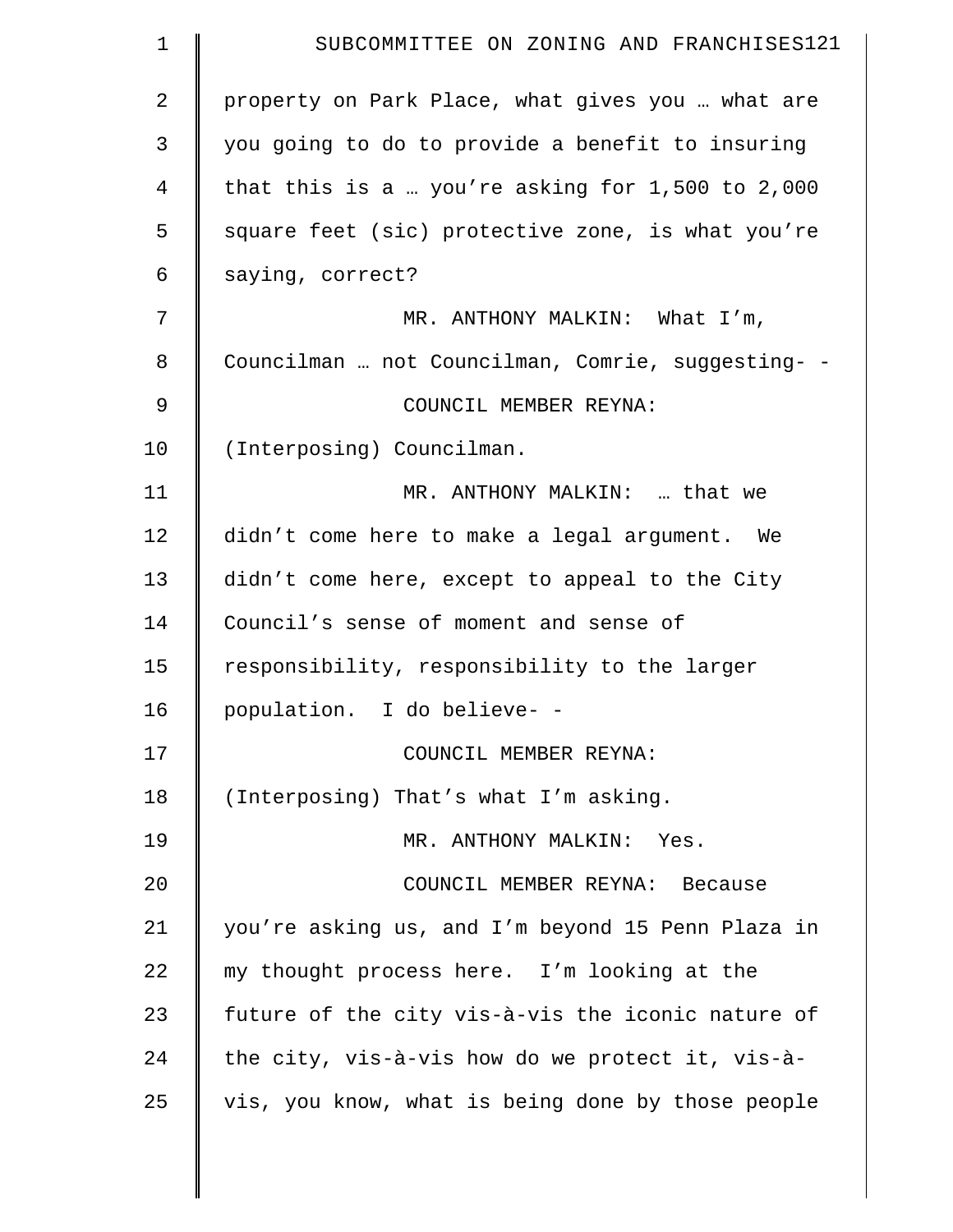| $\mathbf 1$    | SUBCOMMITTEE ON ZONING AND FRANCHISES122           |
|----------------|----------------------------------------------------|
| 2              | that are the stewards of our city to provide       |
| 3              | benefits back to our city, and how in the negative |
| $\overline{4}$ | economy, in a world where we need more transit,    |
| 5              | because like it or not, people want to work here,  |
| 6              | from all over the place, that's a reality. Like    |
| 7              | it or not, it's expected in 2030 that we're going  |
| 8              | to have a larger both working population and       |
| 9              | living population in the city. Now, where do we    |
| 10             | draw the line? And if we draw the line, what will  |
| 11             | be the benefits to us to draw that line? Because   |
| 12             | that's really what you're asking, it's beyond any  |
| 13             | individual project. You're now asking for iconic   |
| 14             | stature, you've referenced the Taj Mahal, you've   |
| 15             | referenced some other properties, none of which    |
| 16             | are commercial properties, by the way, but we      |
| 17             | won't even go down that line. You know, but this   |
| 18             | is, you didn't pick any other commercial           |
| 19             | properties to reference, to give iconic stature    |
| 20             | to, to give protective status. And that's what     |
| 21             | you're asking for here today, at the end of the    |
| 22             | What do we do to insure that the city's<br>line.   |
| 23             | future is protected and enhanced, making sure that |
| 24             | New York City is the financial capital or business |
| 25             | capital or that we can continue our increase of    |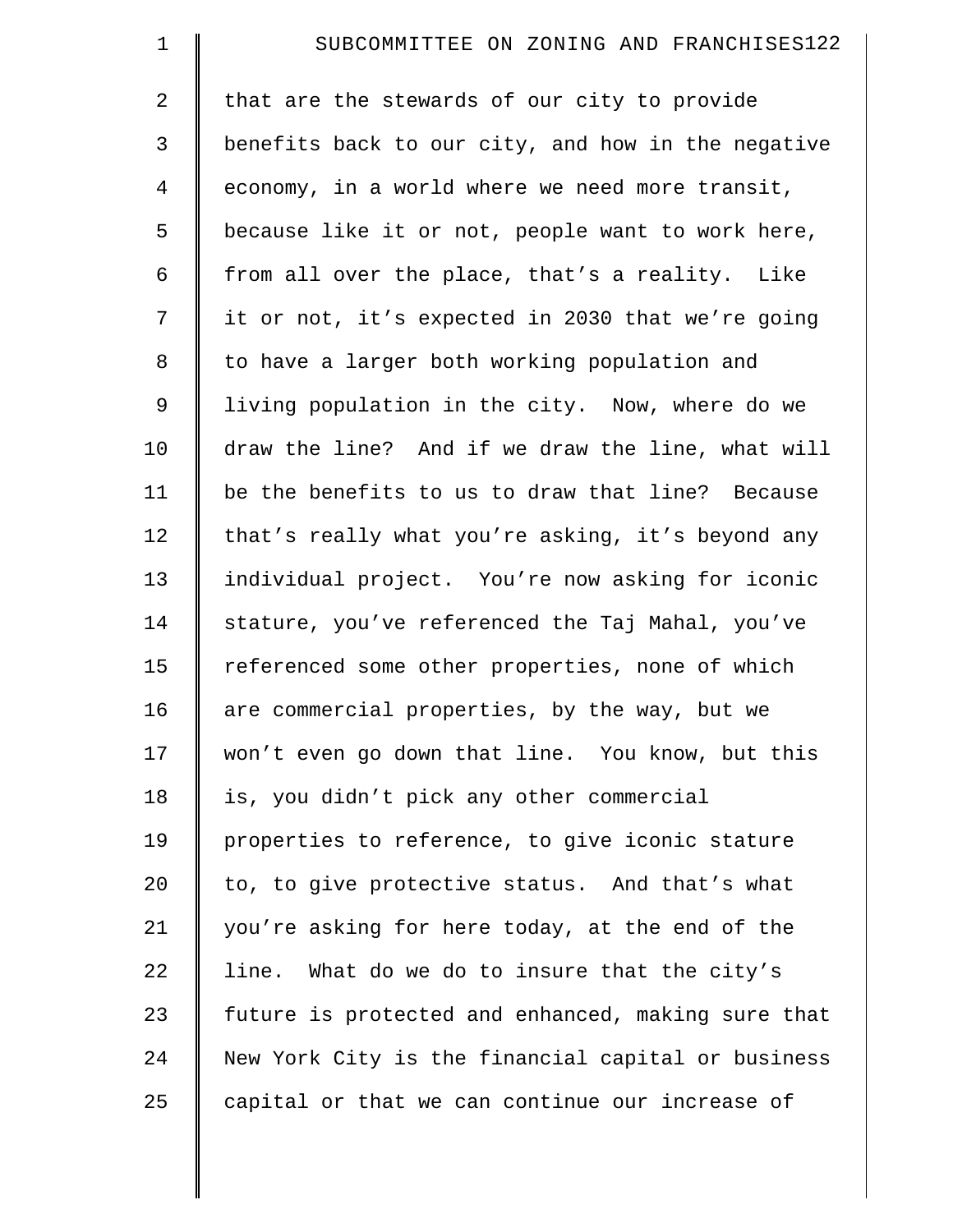| $\mathbf 1$ | SUBCOMMITTEE ON ZONING AND FRANCHISES123           |
|-------------|----------------------------------------------------|
| 2           | growth as a city, if we're going to look to        |
| 3           | protect skylines?                                  |
| 4           | MR. PETER MALKIN: Mr. Chairman, I                  |
| 5           | think as members of the Council you're probably    |
| 6           | familiar with the pension rule of 100, where you   |
| 7           | take a combination of years of service and age. I  |
| 8           | think you've got a rule of 100 on 15 Penn Plaza,   |
| 9           | it's a combination of distance from the Empire     |
| 10          | State Building and height, and it's only that      |
| 11          | combination that we're objecting to. If you have   |
| 12          | buildings that are farther away, whether to the    |
| 13          | west or the north, we would have no objection      |
| 14          | whatsoever. It's the combination of closeness and  |
| 15          | height that make this so difficult.                |
| 16          | MR. ANTHONY MALKIN: And I would                    |
| 17          | just add that the benefit that New York City       |
| 18          | receives from the Empire State Building right now  |
| 19          | is that. It is nationally, as the poll data will   |
| 20          | release shortly, and within New York City already, |
| 21          | it is the favorite building in the United States.  |
| 22          | The AIA did a poll on this in 2007, it was the #1  |
| 23          | favorite building in the United States, surpassing |
| 24          | the White House, which was #2. In New York City,   |
| 25          | 84%, the second vote getter was the Chrysler       |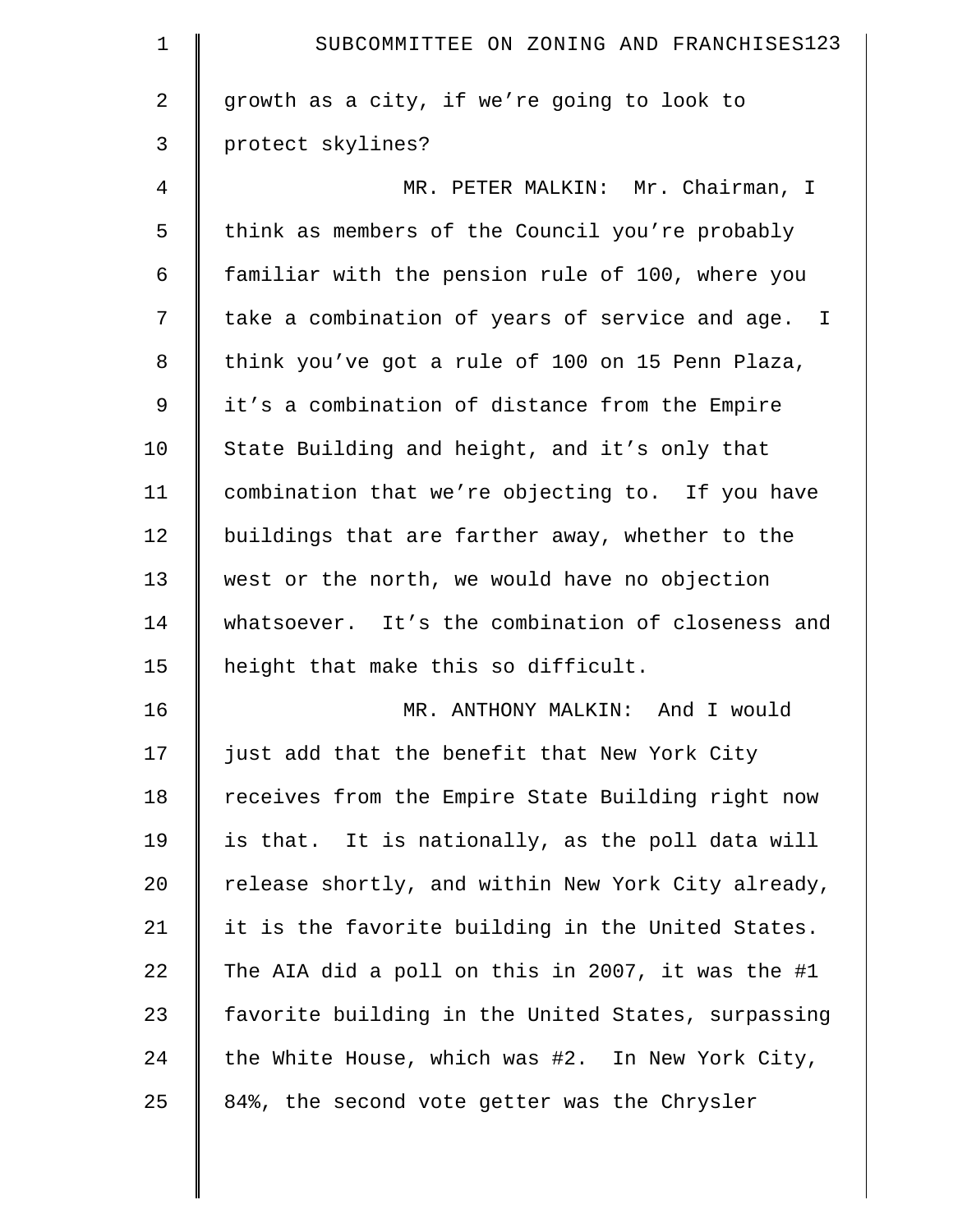| 1           | SUBCOMMITTEE ON ZONING AND FRANCHISES124          |
|-------------|---------------------------------------------------|
| 2           | Building at 4%. So I would put it another way     |
| 3           | perhaps, what do you lose by the homogenization   |
| 4           | and the Shanghai application, if you will, of the |
| 5           | New York City skyline?                            |
| 6           | COUNCIL MEMBER COMRIE: Shanghai as                |
| 7           | in China, you mean?                               |
| 8           | MR. ANTHONY MALKIN: That's                        |
| $\mathsf 9$ | correct, it's an area of  I use it as a metaphor  |
| 10          | because it's an area of significant development   |
| 11          | without great plan  Beijing might be a better     |
| 12          | view, perhaps more suited there than here. But I  |
| 13          | do understand what you're wrestling with, it's    |
| 14          | exactly the question that I would hope that the   |
| 15          | City Council would wrestle with.                  |
| 16          | COUNCIL MEMBER COMRIE:<br>Okay, I                 |
| 17          | think that, you know, that's the base of my       |
| 18          | concern. I'll go back and read on this rule of    |
| 19          | 100, I'm not really that familiar with it. I'll   |
| 20          | check that out, but I think that, you know, what  |
| 21          | you're asking us to do is beyond any one          |
| 22          | particular project. You're asking us to make a    |
| 23          | policy decision here. And we have to think of     |
| 24          | really what  pardon me? Right, that isn't         |
| 25          | written. And you're asking us to think about a    |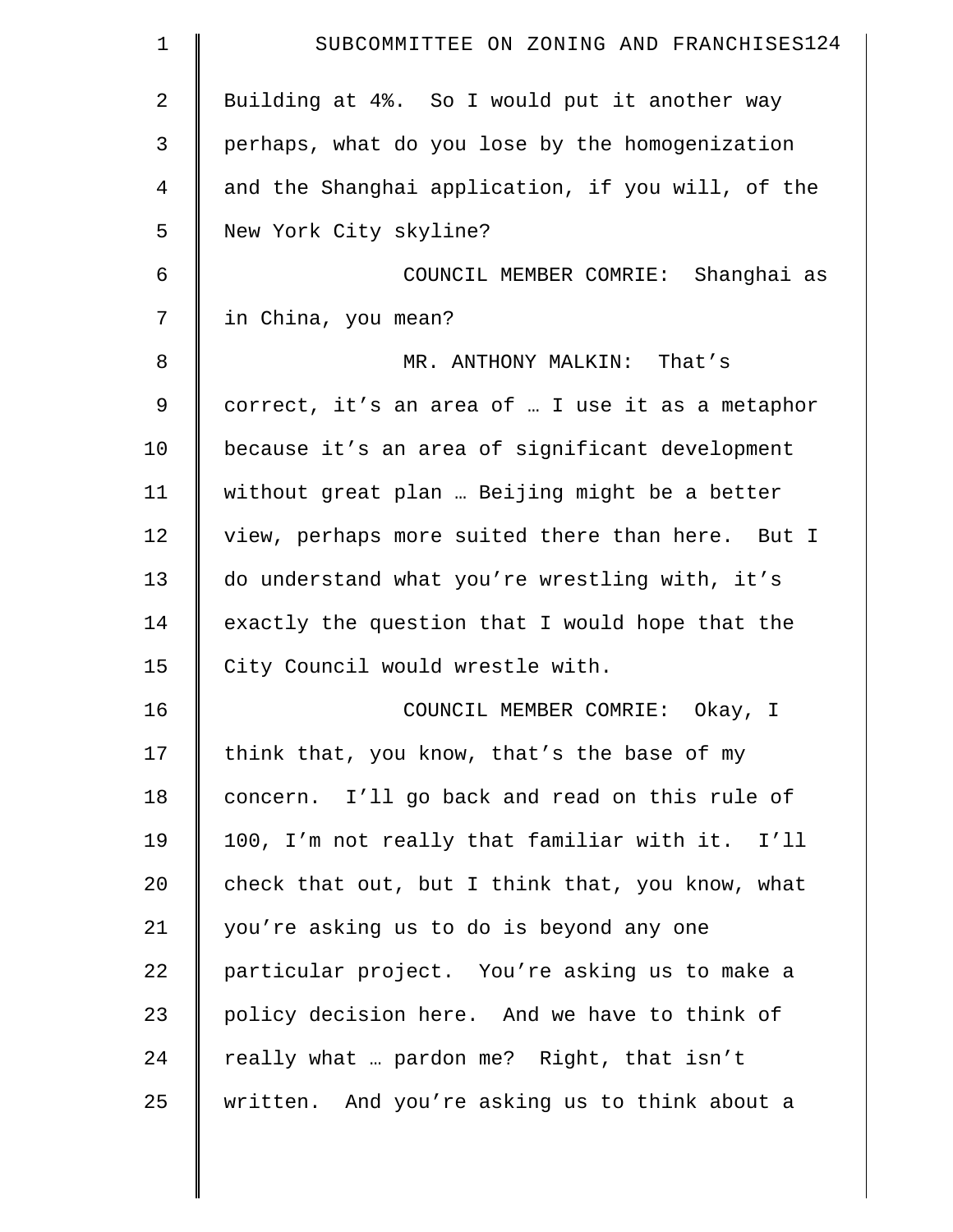| 1  | SUBCOMMITTEE ON ZONING AND FRANCHISES125           |
|----|----------------------------------------------------|
| 2  | lot of different things beyond one individual      |
| 3  | project, and I just want to be clear in my mind,   |
| 4  | that's what the question is, not the Penn Plaza    |
| 5  | project as an individual entity, but the area and  |
| 6  | the nature of what we view as long-term history    |
| 7  | and how our city should be portrayed or beautified |
| 8  | by this  by vis-à-vis the Empire State Building.   |
| 9  | MR. ANTHONY MALKIN: I think you're                 |
| 10 | absolutely right, sir.                             |
| 11 | COUNCIL MEMBER COMRIE: All right,                  |
| 12 | thank you. Thank you.                              |
| 13 | MR. ANTHONY MALKIN: Okay.                          |
| 14 | CHAIRPERSON WEPRIN: Just one thing                 |
| 15 | I wanted to clarify, just, I'm sorry. You          |
| 16 | mentioned about the building and you're glad they  |
| 17 | didn't show it at night. Now, my understanding     |
| 18 | was by what Mr. Pelli said is that those lights    |
| 19 | were all offices that were on, and lights that     |
| 20 | were on. If it was late at night, wouldn't most    |
| 21 | of those office lights be off?                     |
| 22 | MR. ANTHONY MALKIN: Not at four                    |
| 23 | o'clock in the afternoon in the winter.            |
| 24 | CHAIRPERSON WEPRIN: Well no, that                  |
| 25 | was the point of the picture, it was shown at      |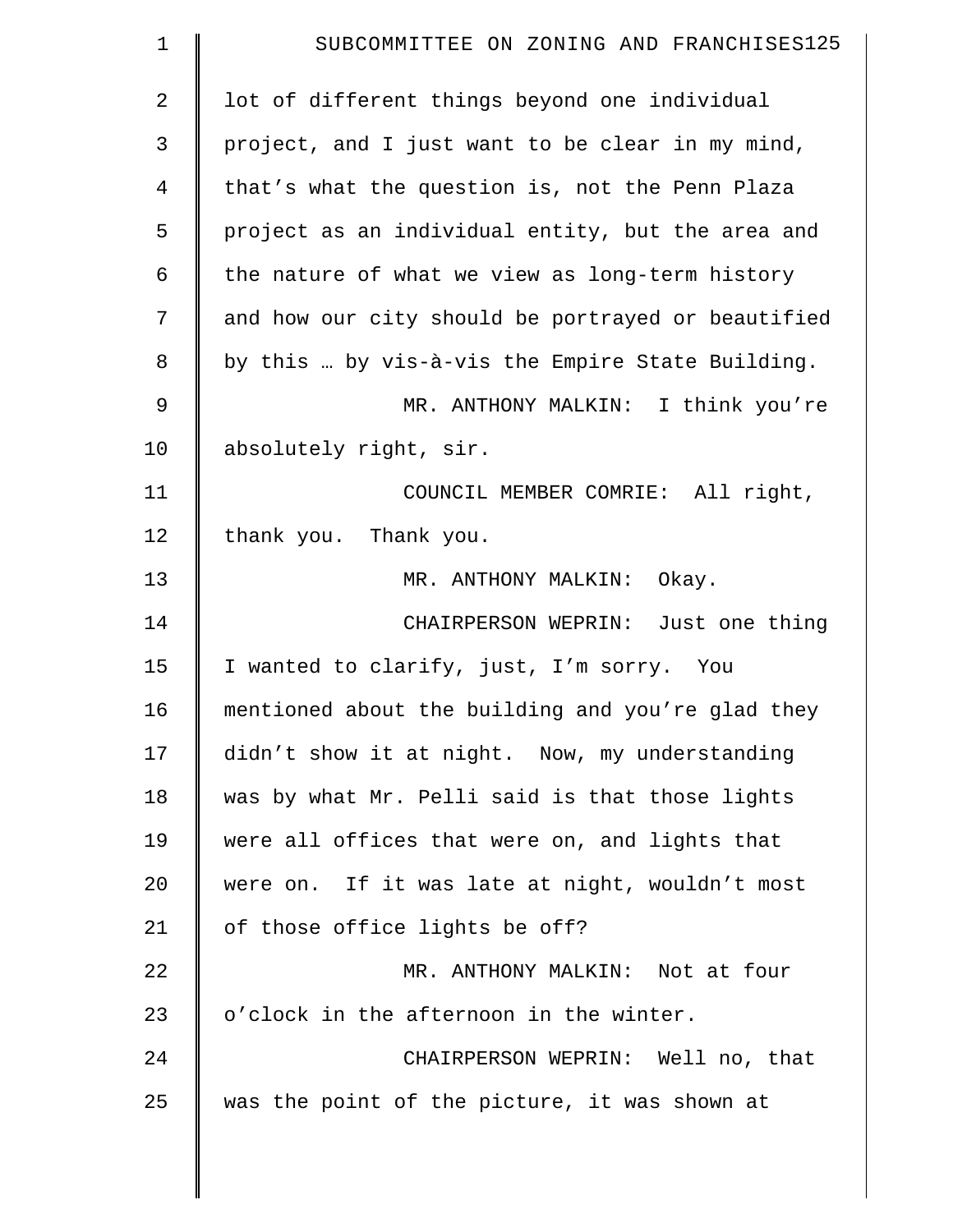| $\mathbf 1$ | SUBCOMMITTEE ON ZONING AND FRANCHISES126           |
|-------------|----------------------------------------------------|
| 2           | dusk. But that would probably be high  you're      |
| 3           | right, exactly that. At that point is when         |
| 4           | they're probably most lit.                         |
| 5           | MR. ANTHONY MALKIN: I think you'll                 |
| 6           | see three things. Number one, the buildings are    |
| 7           | cleaned at night, so as you remember the old World |
| 8           | Trade Center, hopefully there will be new lighting |
| $\mathsf 9$ | programs put in place in this building, I'm not    |
| 10          | technically advised as to what they're doing, but  |
| 11          | of course what typically happens in New York at    |
| 12          | night is that people do work late, particularly in |
| 13          | the financial services area, and those lights do   |
| 14          | stay on very late.                                 |
| 15          | CHAIRPERSON WEPRIN: All right,                     |
| 16          | well some would and some wouldn't, and of course   |
| 17          | we have to worry about the migrating birds and     |
| 18          | whatever happens with those, well. Anyone else     |
| 19          | questions? All right, I wasn't asking you, but     |
| 20          | Mr. Stern you may add a point, go ahead.           |
| 21          | MR. STERN: Just one very brief                     |
| 22          | point.                                             |
| 23          | CHAIRPERSON WEPRIN: Yes.                           |
| 24          | MR. STERN: Because I worked for                    |
| 25          | many years with community boards, and I know that  |
|             |                                                    |
|             |                                                    |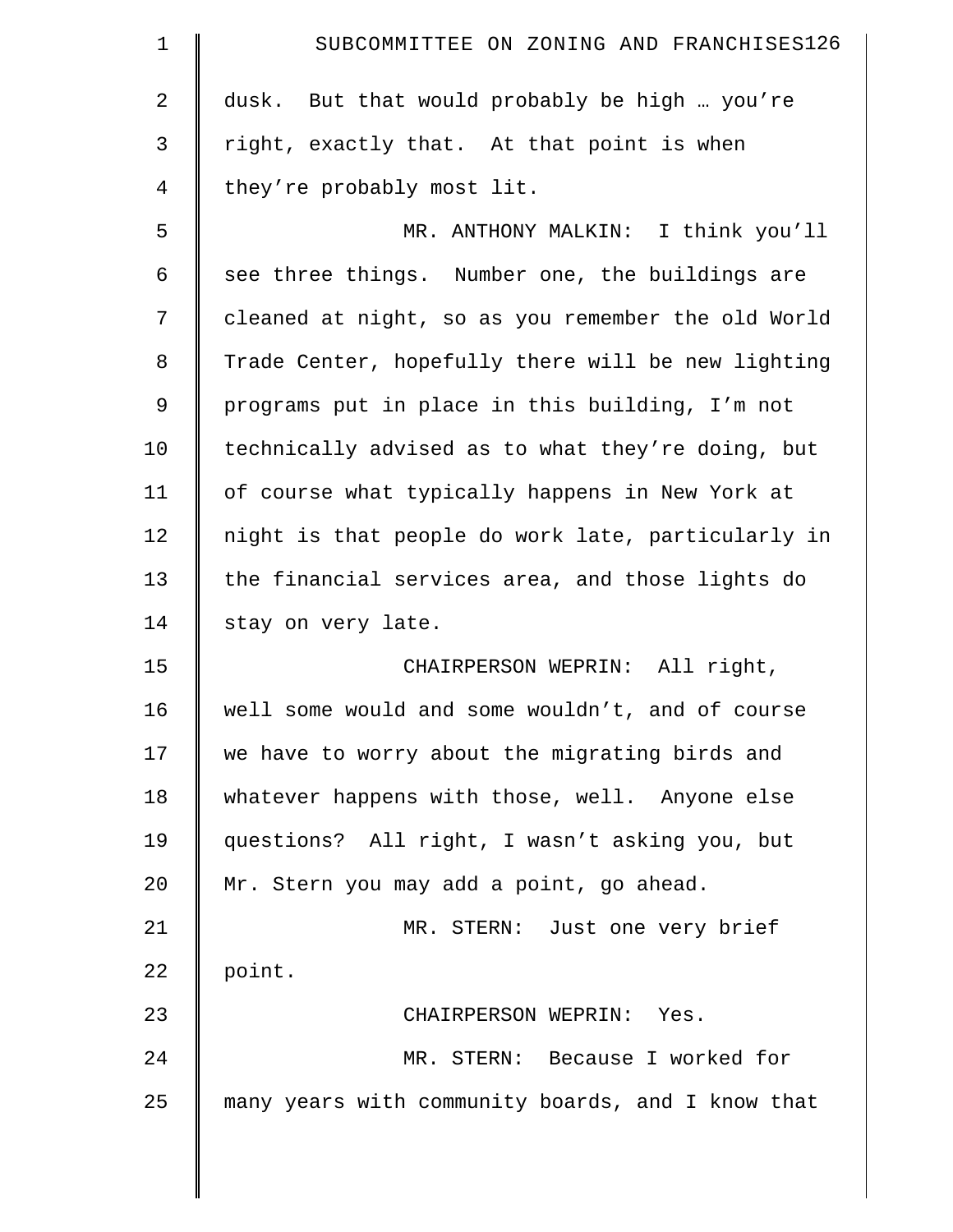| $\mathbf 1$    | SUBCOMMITTEE ON ZONING AND FRANCHISES127               |
|----------------|--------------------------------------------------------|
| $\overline{2}$ | Community Board #5 is the most pro-business, pro-      |
| 3              | development board in Manhattan. It's the opposite      |
| 4              | of Community Board #2, the Greenwich Village           |
| 5              | board. And if this board voted 36 to 1 against         |
| 6              | the proposal, that's a pretty good indicator.          |
| 7              | CHAIRPERSON WEPRIN: Right, they                        |
| 8              | made some recommendations of what changes they         |
| $\mathsf 9$    | would have to see, a lot of them were addressed in     |
| 10             | the plan. But just duly noted, duly noted- -           |
| 11             | MR. STERN: (Interposing) The truth                     |
| 12             | lies somewhere  clearly it involves some               |
| 13             | modification of some sort.                             |
| 14             | CHAIRPERSON WEPRIN: Thank you.                         |
| 15             | Gentlemen, thank you very much. We're going to         |
| 16             | move on now to another panel. Again, we're going       |
| 17             | to limit everybody to three minutes and it should      |
| 18             | move quicker, I promise. Yes, let's put her up         |
| 19             | there too. Kyle Wiswall from Tristate                  |
| 20             | Transportation, Dan Biederman, 34 <sup>th</sup> Street |
| 21             | Partnership, Felix Ciampa and Sarah Johnson from       |
| 22             | 32 BJ is here, if she's here. No, she's not.           |
| 23             | Okay, well I will put this aside, we did get a         |
| 24             | letter from Camille Rivera from 32 BJ on this          |
| 25             | subject in support of the project, which we will       |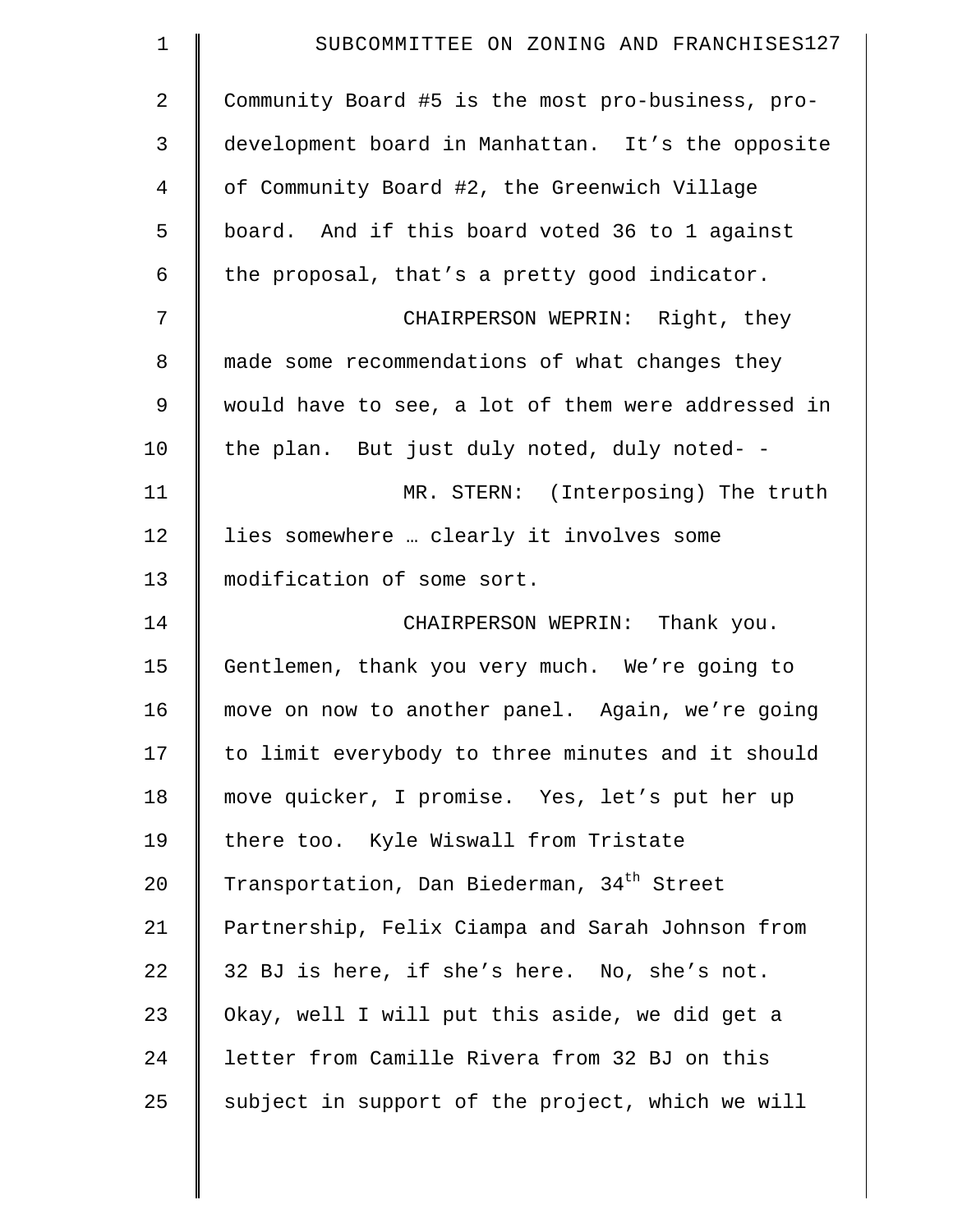| $\mathbf 1$    | SUBCOMMITTEE ON ZONING AND FRANCHISES128                  |
|----------------|-----------------------------------------------------------|
| $\overline{a}$ | enter into the record. Why don't we bring up also         |
| 3              | Hank Kita from BTEA, if Hank Kita is here. And            |
| 4              | we'll start that panel. Okay, so we ended up              |
| 5              | with three, is that right? Okay, now gentlemen            |
| 6              | they're all gentlemen? Yes. Gentlemen, if you             |
| 7              | could please, again, state your name for the              |
| 8              | record, make your statement, please keep it within        |
| $\mathsf 9$    | the three minutes, and then we'll ask any                 |
| 10             | questions there may be. Thank you. Go ahead,              |
| 11             | whenever you're ready. (crosstalk) They're out            |
| 12             | there, it's counterintuitive, from the left.              |
| 13             | MR. BIEDERMAN: Yes, I'm sorry, I                          |
| 14             | forgot. Dan Biederman, President, 34 <sup>th</sup> Street |
| 15             | Partnership. Our BID has supported at Board #5            |
| 16             | and the Planning Commission the various land use          |
| 17             | applications requested by Vornado for the                 |
| 18             | redevelopment of 15 Penn Plaza. If there's                |
| 19             | anywhere in midtown where a proposed building of          |
| 20             | this size and bulk should be built, it's right            |
| 21             | here at this site at Penn Station, at the nexus of        |
| 22             | the major transit network, at the center of the           |
| 23             | commercial district. Should the multi-tenant              |
| 24             | building scenario develop, it's here, a block from        |
| 25             | Macy's and down the street from the new JC Penney,        |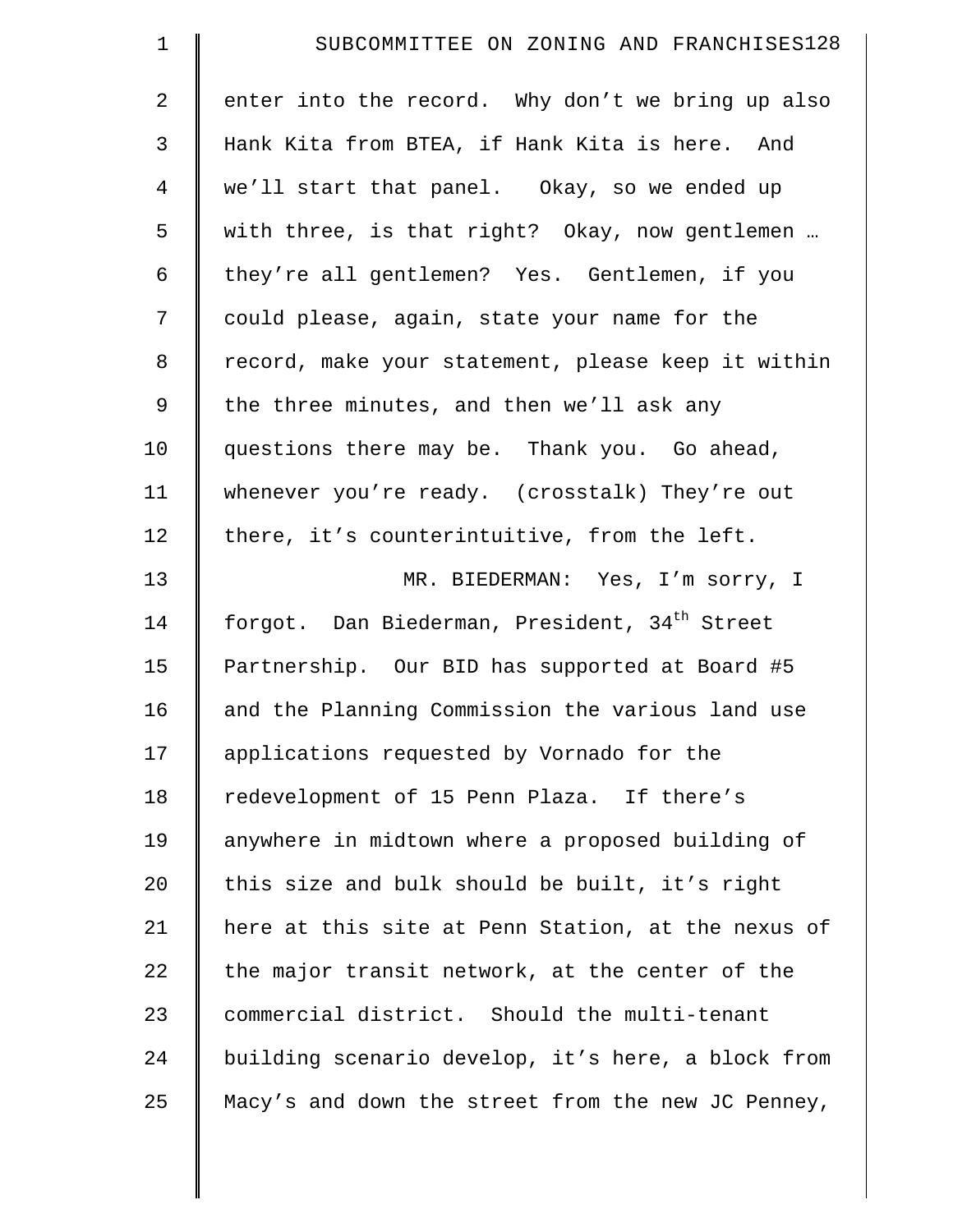| $\mathbf 1$    | SUBCOMMITTEE ON ZONING AND FRANCHISES129                     |
|----------------|--------------------------------------------------------------|
| $\overline{2}$ | where a major new retail space of almost 300,000             |
| 3              | square feet would be in demand, and which will               |
| $\overline{4}$ | further add to the vitality of our shopping                  |
| 5              | district. If a single-tenant building is the                 |
| 6              | direction taken, and a financial firm occupies,              |
| 7              | 10,000 new employees will occupy the building. We            |
| $\,8\,$        | see that as a good thing. They'll need places to             |
| $\mathsf 9$    | shop and dine and we have many stores and                    |
| 10             | restaurants surrounding the site. The long-needed            |
| 11             | mass transit improvements will also provide                  |
| 12             | benefits to our neighborhood. Overcrowded                    |
| 13             | sidewalks at peak hours will be eased with a host            |
| 14             | of circulation improvements. We commend the                  |
| 15             | reconstruction and reopening of the passageway               |
| 16             | under 33rd Street, because pedestrians will be able          |
| 17             | to move in a wide corridor between Penn Station              |
| 18             | and the $7th$ Avenue subway station to the 34 <sup>th</sup>  |
| 19             | Street-Herald Square subway station, easy access             |
| 20             | to PATH at 6 <sup>th</sup> Avenue, and in a few years to the |
| 21             | New Jersey transit station will also be possible.            |
| 22             | The scope of improvements is impressive, the                 |
| 23             | platform widenings, the new stairway and the                 |
| 24             | widened transit entrances among them. All that               |
| 25             | being said, we're aware that these concerns have             |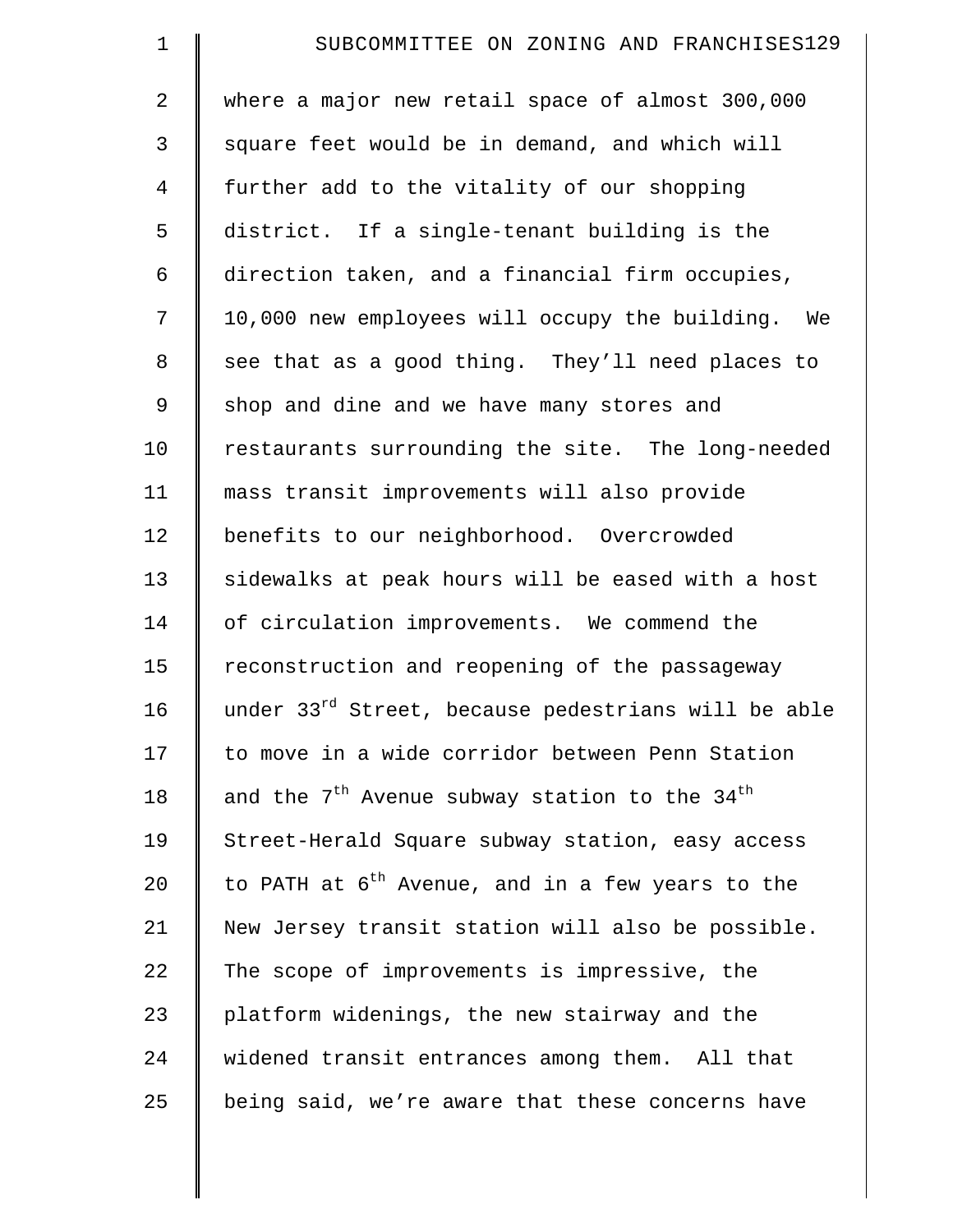| $\mathbf 1$    | SUBCOMMITTEE ON ZONING AND FRANCHISES130           |
|----------------|----------------------------------------------------|
| $\overline{2}$ | been raised by neighbors, and admittedly late in   |
| 3              | the process, about the height of this tower and    |
| $\overline{4}$ | obviously we've heard about that for the last      |
| 5              | couple of hours. The Empire State Building owners  |
| 6              | who raised these objections are owed more credence |
| 7              | because of their enlightened role in improving our |
| $\,8\,$        | neighborhood. It was mentioned by Mr. Greenbaum,   |
| 9              | agreeing to an assessment formula for our BID that |
| 10             | was disadvantageous in the extreme to their own    |
| 11             | financial obligations, spending many volunteer     |
| 12             | hours helping form that BID and much more. We      |
| 13             | also feel, and Mr. Malkin mentioned this, that     |
| 14             | they're arguing against their own financial        |
| 15             | interests here, because these two buildings will   |
| 16             | clearly compete for different types of tenants, as |
| 17             | they said, and the Vornado tower, if built, will   |
| 18             | undoubtedly push up office rents in the area and   |
| 19             | give the area a new aura. So we're sure we'd be    |
| 20             | more pleased than any other civic group in the     |
| 21             | room to see this dispute resolved, this is  when   |
| 22             | you have people of the quality of the Malkins and  |
| 23             | Vornado quarreling, it's excruciating, and that's  |
| 24             | not too strong a word, for the head of the BID who |
| 25             | benefits from both of their efforts. And we hope   |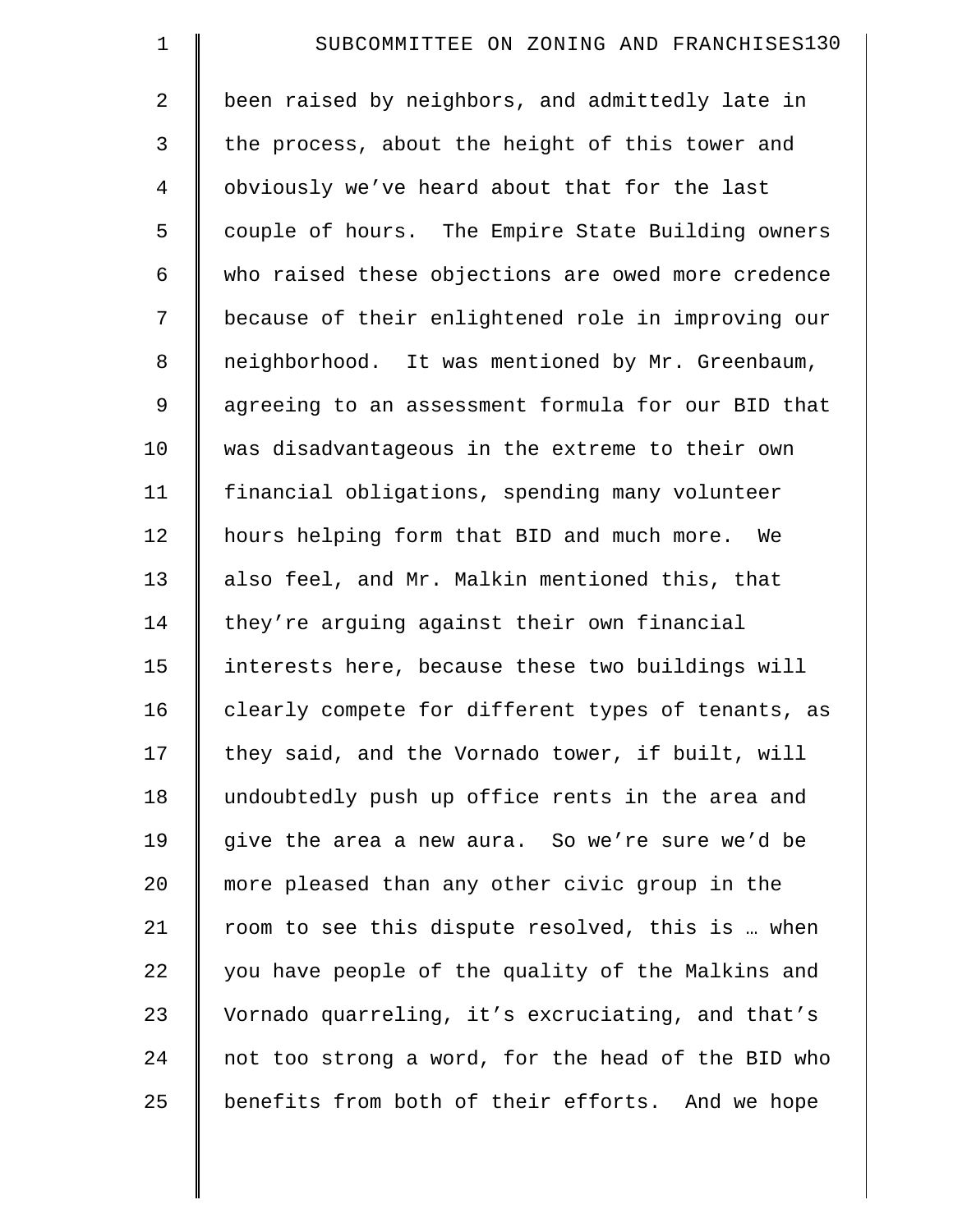| $\mathbf 1$    | SUBCOMMITTEE ON ZONING AND FRANCHISES131             |
|----------------|------------------------------------------------------|
| $\overline{a}$ | that will happen. We also have great affection       |
| 3              | for Rafael Pelli, who in his earlier days was the    |
| $\overline{4}$ | architect of our restaurant at Bryant Park. So       |
| 5              | I'm not sure where this ends out, I will note, in    |
| 6              | my last nine seconds, I remember the debate when I   |
| 7              | was chairman of Board #5 31 years ago, about the     |
| 8              | AT&T Chippendale top, and that was consuming the     |
| 9              | air waves forever, and the last time I heard it      |
| 10             | mentioned was 1985. So as my mentor Holly White      |
| 11             | pointed out, people care a lot more about the        |
| 12             | lowest twelve feet of the building than they do      |
| 13             | most of the time about something that's way that     |
| 14             | far in the air. Somehow people have forgotten        |
| 15             | about the Chippendale top, it's never mentioned      |
| 16             | and the skyline adapted. But that's my own           |
| 17             | personal view, and we'd love to see this resolved,   |
| 18             | and we have great affection for both parties.<br>But |
| 19             | as the Malkins said, it's a great building for the   |
| 20             | neighborhood.                                        |
| 21             | CHAIRPERSON WEPRIN: Thank you, Mr.                   |
| 22             | Biederman. Please continue, and state your name.     |
| 23             | MR. CIAMPA: I'm Felix Ciampa,                        |
| 24             | Madison Square Garden. Good morning, Chair Weprin    |
| 25             | and members of the Subcommittee on Zoning and        |
|                |                                                      |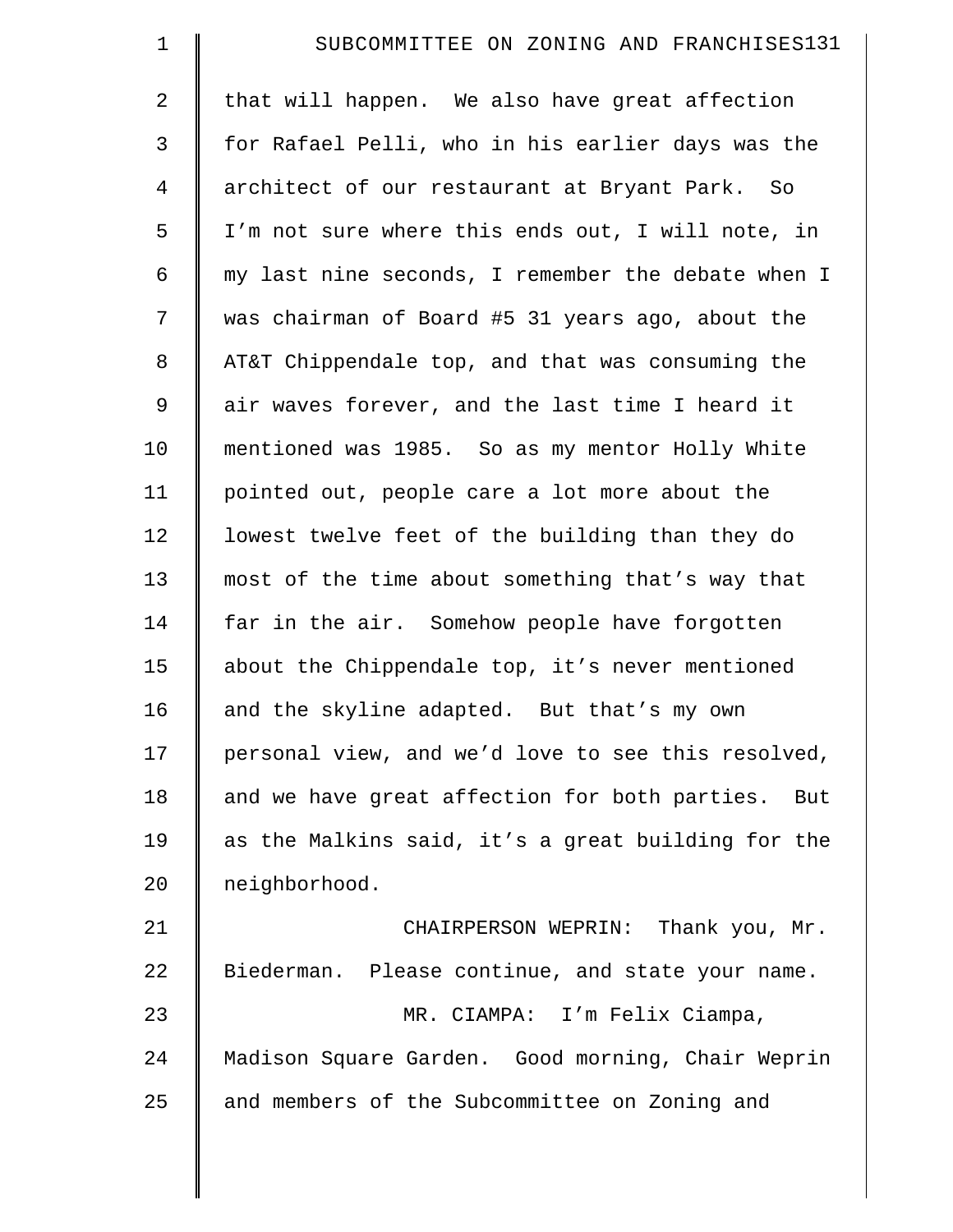| $\mathbf 1$    | SUBCOMMITTEE ON ZONING AND FRANCHISES132           |
|----------------|----------------------------------------------------|
| $\overline{2}$ | Franchises, my name is Felix Ciampa, I am the      |
| 3              | Senior Vice President for Government Affairs for   |
| 4              | Madison Square Garden. Madison Square Garden is    |
| 5              | pleased to testify in support of the redevelopment |
| 6              | of 15 Penn Plaza by Vornado Realty Trust, one of   |
| 7              | the largest and most respected owners and managers |
| 8              | of real estate in the United States. Over the      |
| 9              | years Vornado has made a significant investment in |
| 10             | the success and prosperity of New York City, where |
| 11             | they own almost 22 million square feet of real     |
| 12             | estate, that includes a mix of class A office      |
| 13             | space, retail and residential development.         |
| 14             | Vornado's redevelopment of 15 Penn Plaza will      |
| 15             | certainly bring economic benefits, not only to the |
| 16             | immediate Penn Station area, but to New York City  |
| 17             | as well. Once the project is underway, the         |
| 18             | benefits will be wide-ranging, including many new  |
| 19             | construction jobs, and transportation              |
| 20             | improvements, both of which will be welcome news   |
| 21             | for the local businesses and for New York City's   |
| 22             | economy as well. Numerous transit improvements     |
| 23             | undertaken by Vornado as part of the project will  |
| 24             | benefit businesses, residents, commuters and       |
| 25             | visitors to the Penn Station area for years to     |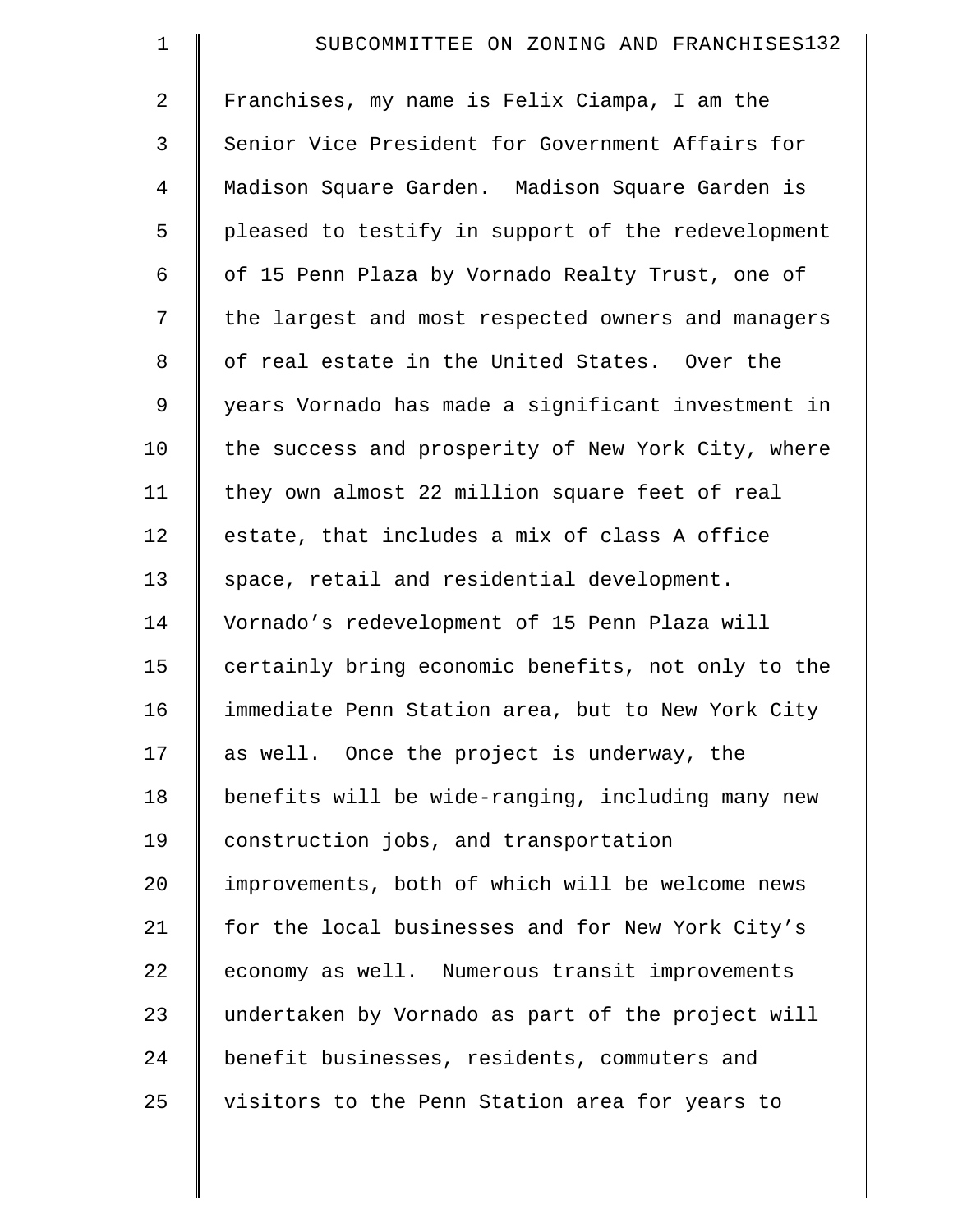| $\mathbf 1$    | SUBCOMMITTEE ON ZONING AND FRANCHISES133                       |
|----------------|----------------------------------------------------------------|
| $\overline{2}$ | come. The reconstruction and reopening of the                  |
| 3              | Gimbel's passageway under 33 <sup>rd</sup> Street will do much |
| 4              | to relieve the congestion that now plagues the                 |
| 5              | east-west streets feeding both the Garden and Penn             |
| 6              | Station. The proposed improvements to the subway               |
| 7              | system around 15 Penn Plaza will also enhance                  |
| 8              | access and circulation for subway riders. We                   |
| 9              | believe the entire community, as well as our                   |
| 10             | customers, will benefit greatly from the increase              |
| 11             | in capacity and rationalization of space                       |
| 12             | represented by Vornado's subway improvement                    |
| 13             | package. As a member of the local community and a              |
| 14             | corporate neighbor that is embarking on its own                |
| 15             | redevelopment project, the transformation of the               |
| 16             | world's most famous arena, Madison Square Garden               |
| 17             | is happy to lend its support to Vornado on behalf              |
| 18             | of our employees, and the millions of fans who                 |
| 19             | attend events at the Garden each year, and who                 |
| 20             | will undoubtedly enjoy the many benefits                       |
| 21             | associated with this project. Thank you for the                |
| 22             | opportunity to testify in today's Subcommittee                 |
| 23             | hearing.                                                       |
| 24             | MR. WISWALL: Good morning, I am                                |
| 25             | Kyle Wiswall, I am the general counsel of the                  |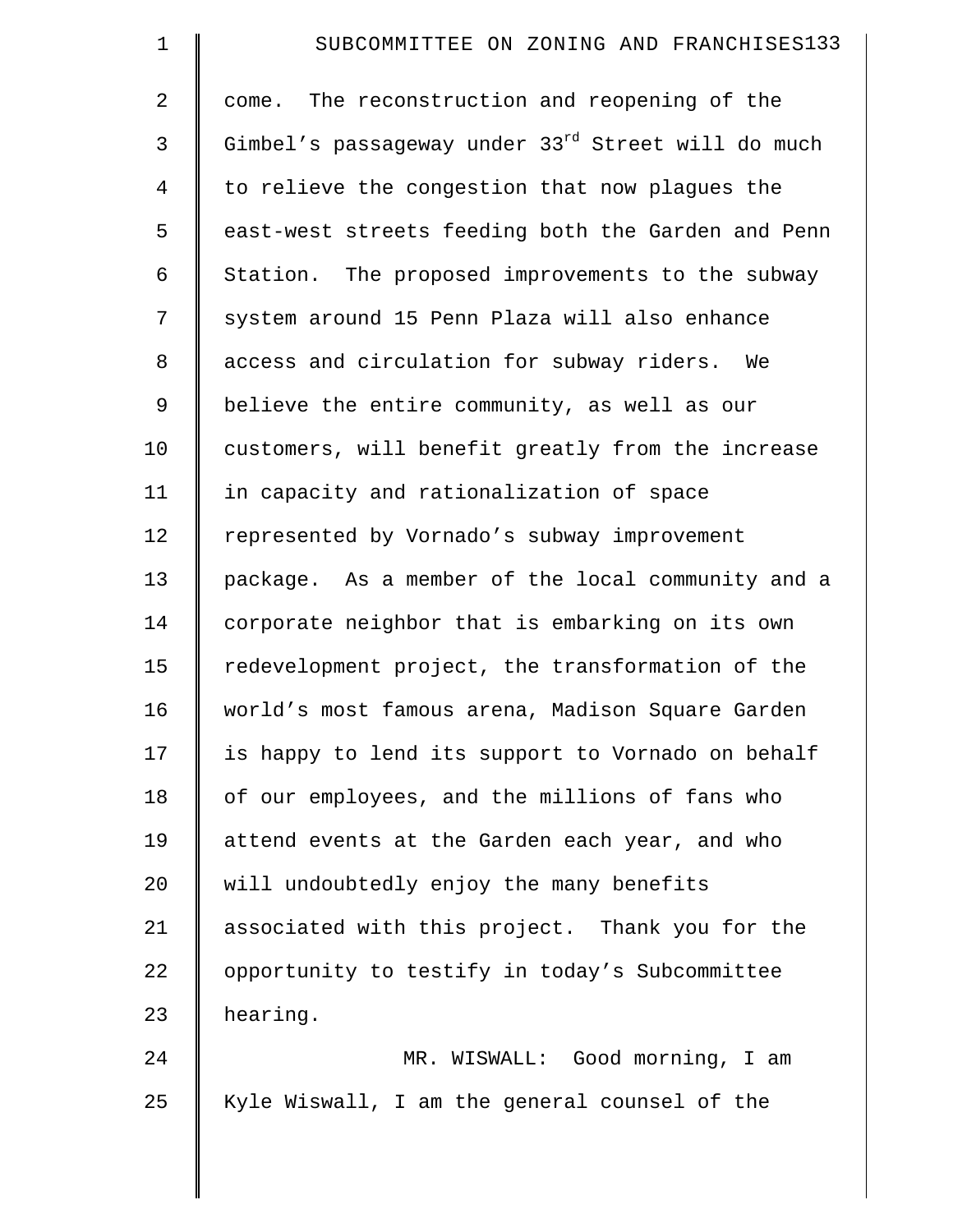| $\mathbf 1$    | SUBCOMMITTEE ON ZONING AND FRANCHISES134           |
|----------------|----------------------------------------------------|
| $\overline{2}$ | Tristate Transportation Campaign. We're a          |
| 3              | regional non-profit working for a more sustainable |
| $\overline{4}$ | transportation network. I'm here today to express  |
| 5              | Tristate's strong support for Vornado Realty       |
| 6              | Trust's transit improvements and development       |
| 7              | proposal for 15 Penn Plaza. The Campaign is        |
| 8              | particularly excited about the prospect of         |
| $\mathsf 9$    | reopening the Gimbel's passageway, which connects  |
| 10             | the commuter rail lines and subways at Penn        |
| 11             | Station with subway and PATH service at Herald     |
| 12             | Square. As you know, service streets in the area   |
| 13             | are very congested with pedestrian and vehicle     |
| 14             | traffic, and transit riders will welcome a safer   |
| 15             | and less congested route between these two busy    |
| 16             | hubs. I wish I had the time and the ability right  |
| 17             | now to show you some of the materials and pictures |
| 18             | that we have of the pedestrian environment in that |
| 19             | area, but essentially during peak hours,           |
| 20             | consistently during peak hours, and sometimes      |
| 21             | beyond peak hour, people have so little space      |
| 22             | because of the sheer volume of people traveling    |
| 23             | through that corridor, they're forced into the     |
| 24             | street with the traffic, creating very dangerous   |
| 25             | situations for both those in cars and those        |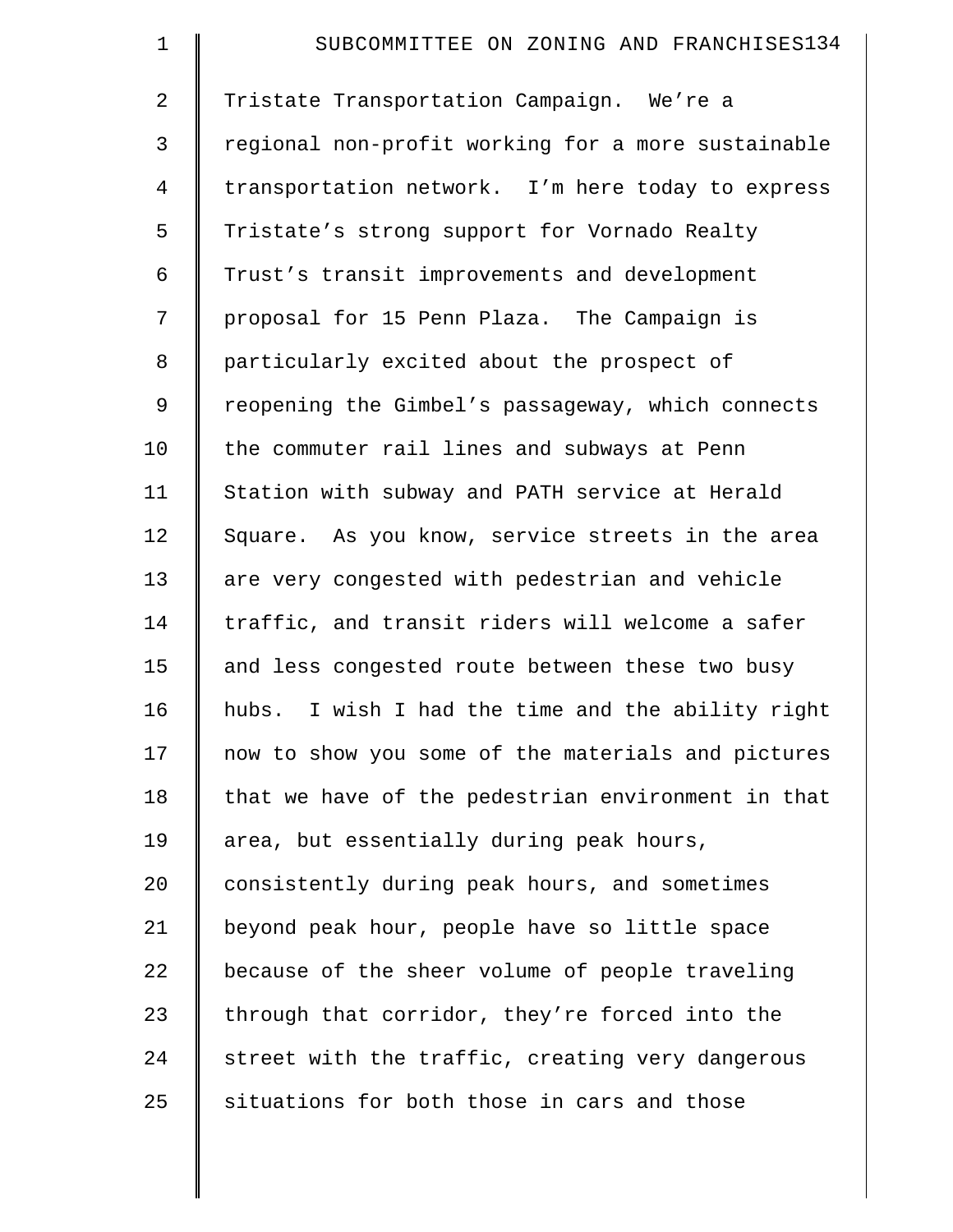| $\mathbf 1$    | SUBCOMMITTEE ON ZONING AND FRANCHISES135           |
|----------------|----------------------------------------------------|
| $\overline{2}$ | walking. The improvements include new subway       |
| 3              | entrances, better signage and lighting, wider      |
| $\overline{4}$ | station platforms, wider sidewalks, and more       |
| 5              | street tree plantings, which offer esthetic and    |
| 6              | mobility improvements for visitors, for commuters  |
| 7              | and for residents alike. Vornado will make a       |
| 8              | significant contribution towards these transit     |
| 9              | improvements, which will allow them to happen in   |
| 10             | the first place. As we all know, the MTA is        |
| 11             | facing record budget deficits, and without these   |
| 12             | contributions these improvements would not be able |
| 13             | to be made. The Tristate Transportation Campaign   |
| 14             | is a strong supporter of transit-oriented          |
| 15             | development, and believes the proposed office      |
| 16             | tower's proximity to Penn Station makes it an      |
| 17             | excellent location choice. There is no better      |
| 18             | place to encourage development than directly above |
| 19             | transit facilities that provide easy access to     |
| 20             | Amtrak, New Jersey Transit, LIRR, PATH and         |
| 21             | fourteen subway lines. To be clear, the specific   |
| 22             | design of the building is outside our area of      |
| 23             | expertise. We strongly urge you to approve this    |
| 24             | measure and work with Vornado to make this         |
| 25             | exciting proposal a reality. Thank you very much   |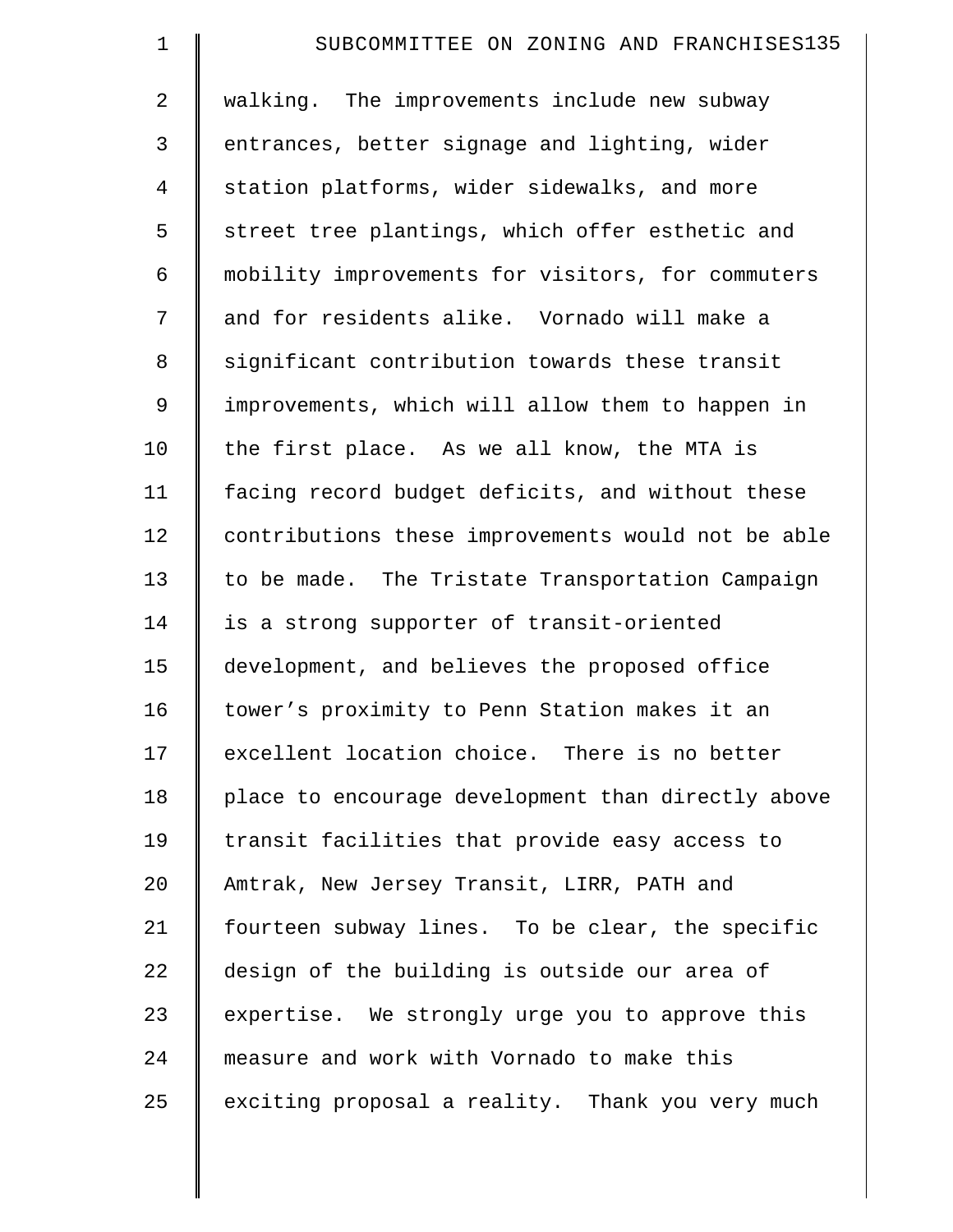| 1              | SUBCOMMITTEE ON ZONING AND FRANCHISES136           |
|----------------|----------------------------------------------------|
| 2              | for your time.                                     |
| 3              | MR. KITA: Good afternoon, I'd like                 |
| $\overline{4}$ | to thank the Chair and the members of this         |
| 5              | Council's Zoning Subcommittee for the opportunity  |
| 6              | to provide testimony today. My name is Henry       |
| 7              | Kita, and I'm the Senior Vice President of the     |
| 8              | Building Trades Employees' Association of New York |
| 9              | City, also known as BTEA. The BTEA is an           |
| 10             | organization representing 27 union construction    |
| 11             | and trade contractors' associations comprised of   |
| 12             | over 1,700 construction management firms, general  |
| 13             | contractors and specialty subcontractors building  |
| 14             | here in New York City. The BTEA employs the        |
| 15             | approximately 100,000 tradesmen and women of the   |
| 16             | Building Construction Trades Council of New York,  |
| 17             | the BCTC. The BTEA has over the past ten years     |
| 18             | been joined in the partnership to advance the      |
| 19             | cause of union construction with the BCTC. Simply  |
| 20             | put, the BTEA wholeheartedly supports the          |
| 21             | application of Vornado to build a new commercial   |
| 22             | tower, 15 Penn Plaza, here in Manhattan. In the    |
| 23             | view of our members, this is the right development |
| 24             | project at exactly the right time. The             |
| 25             | architectural firm of Pelli Clarke Pelli has       |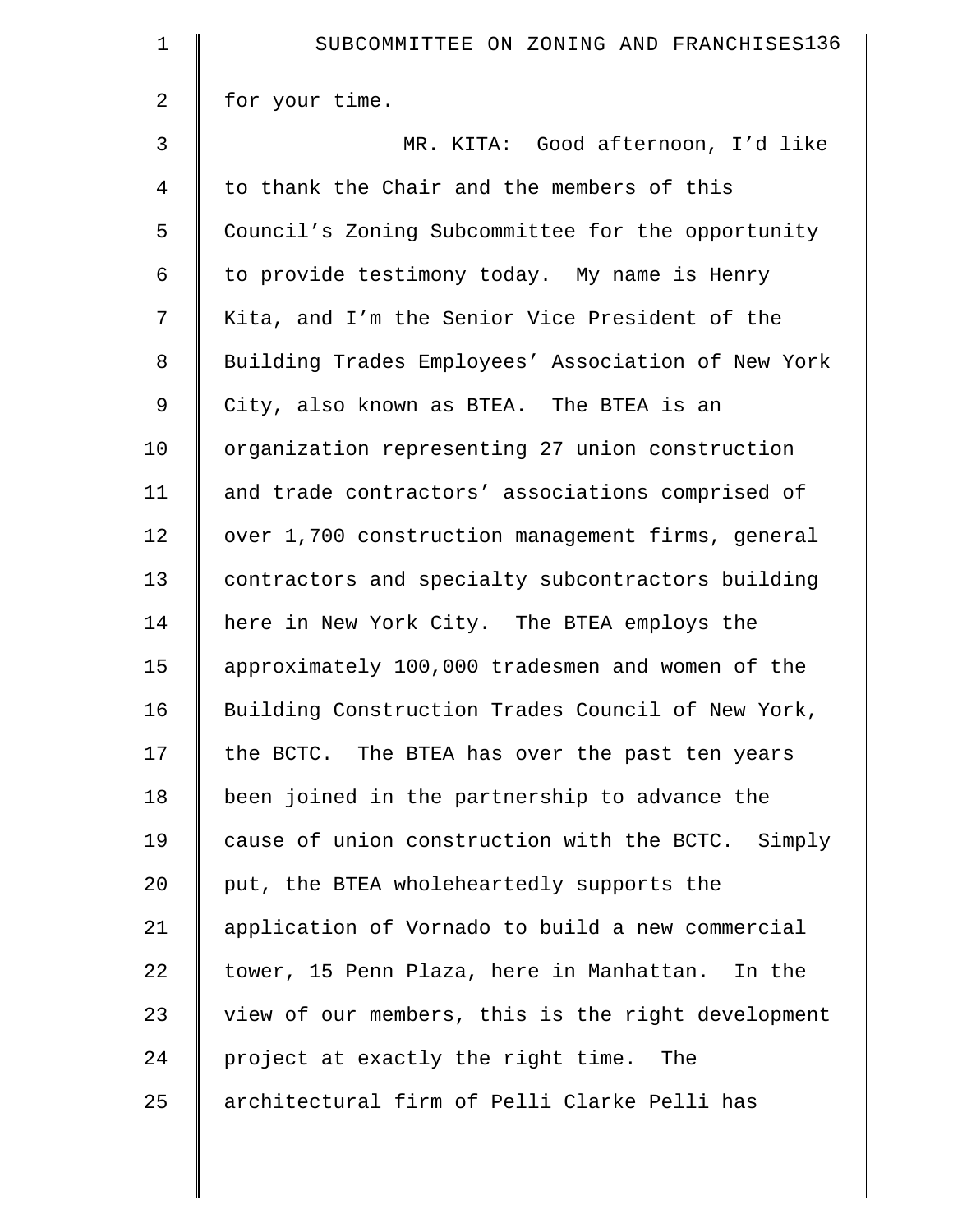| $\mathbf 1$    | SUBCOMMITTEE ON ZONING AND FRANCHISES137           |
|----------------|----------------------------------------------------|
| $\overline{2}$ | designed a beautiful structure that would be an    |
| 3              | iconic addition to the skyline of New York City,   |
| 4              | and we believe that the proposed structure would   |
| 5              | complement the Manhattan skyline, just as major    |
| 6              | developments such as the New York Times Building   |
| 7              | and One Bryant Park have also in recent years.     |
| 8              | New York has always prided itself as a dynamic     |
| 9              | city and the proposed development of 15 Penn Plaza |
| 10             | represents the continued positive change of our    |
| 11             | urban landscape. This construction would also be   |
| 12             | a catalyst of the revitalization of the Penn       |
| 13             | Station area, as a result of the greatly needed    |
| 14             | transit improvements that are included as a part   |
| 15             | of the proposed development, as you've already     |
| 16             | heard this morning. It's an understatement to      |
| 17             | point out that New York City is in strong need of  |
| 18             | a development proposal at this point in time.      |
| 19             | Clearly the management team at Vornado has been    |
| 20             | bold and innovative in bringing forth the          |
| 21             | application, the economic benefits it will         |
| 22             | generate, just as the developers and owners of the |
| 23             | Empire State Building and the Chrysler Building    |
| 24             | thought big in the boom years of the 1920's and    |
| 25             | built during the Great Depression. Some naysayers  |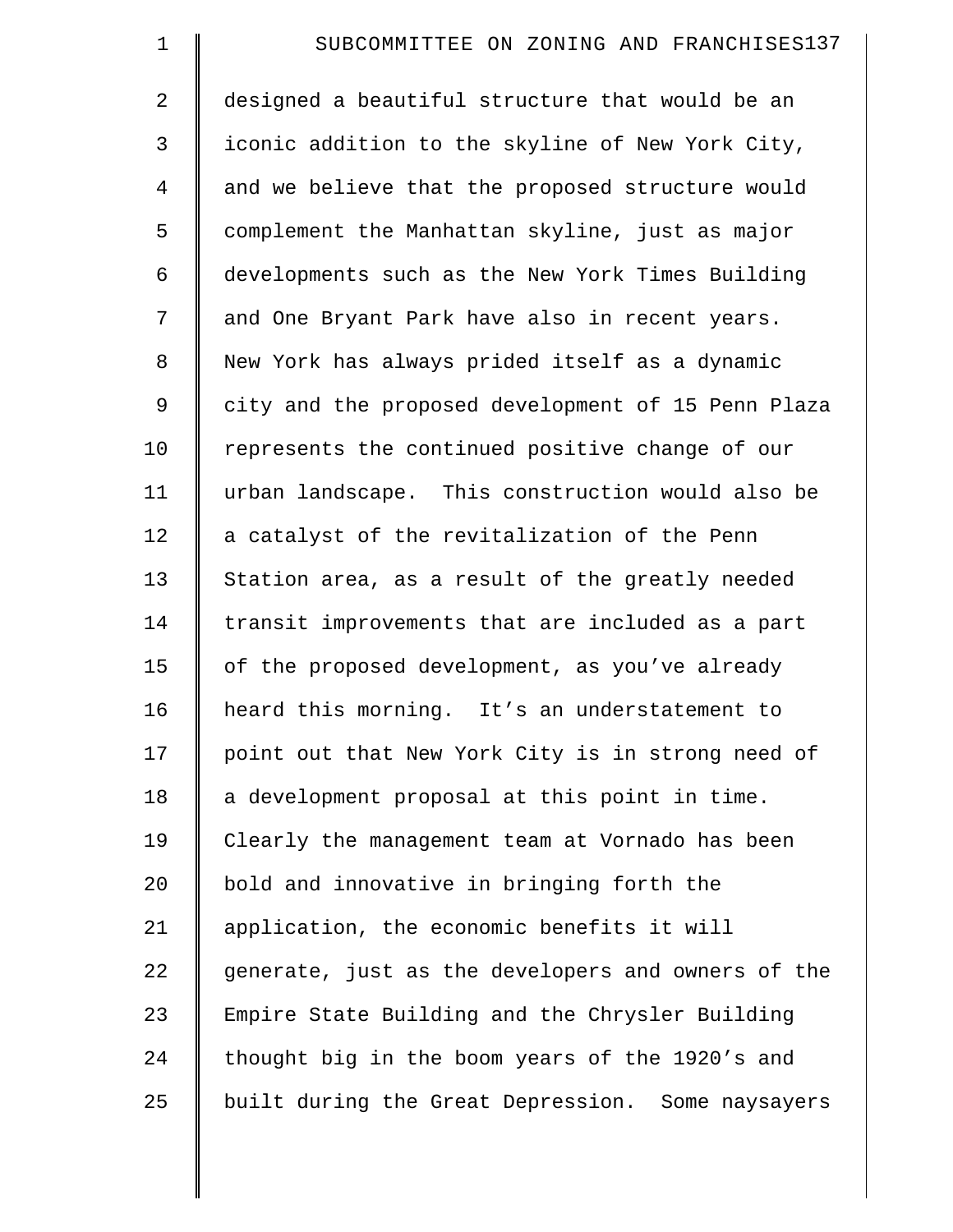| $\mathbf 1$ | SUBCOMMITTEE ON ZONING AND FRANCHISES138                 |
|-------------|----------------------------------------------------------|
| 2           | will argue that a major tenant will be difficult         |
| 3           | to find for a building the scale of 15 Penn Plaza.       |
| 4           | We believe that this type of argument is nonsense.       |
| 5           | New Yorkers, and particularly this city, are             |
| 6           | anticipating the future needs of our great city.         |
| 7           | Our national and local economies are slowly coming       |
| 8           | back and new financial and commercial industries         |
| $\mathsf 9$ | will emerge from this recession, industries and          |
| 10          | entities that we may not even be thinking of or          |
| 11          | have dreamed of at this point. We know that we           |
| 12          | need to prepare for this new global economy as we        |
| 13          | begin to exit the recession, and Vornado, we             |
| 14          | believe, clearly understands this need and the           |
| 15          | associated economic opportunities that can be            |
| 16          | realized for our city from this project.<br>$\mathbb{I}$ |
| 17          | obviously represent a particular constituency and        |
| 18          | in all honesty the proposed project at 15 Penn           |
| 19          | Plaza will provide a needed boost to the New York        |
| 20          | City construction industry. We are currently             |
| 21          | experiencing unemployment rates in the local             |
| 22          | unionized construction industry in excess of 30%,        |
| 23          | and in some trades up to 40% at this point. This         |
| 24          | project will be a significant help in lowering           |
| 25          | this high level of unemployment and in the process       |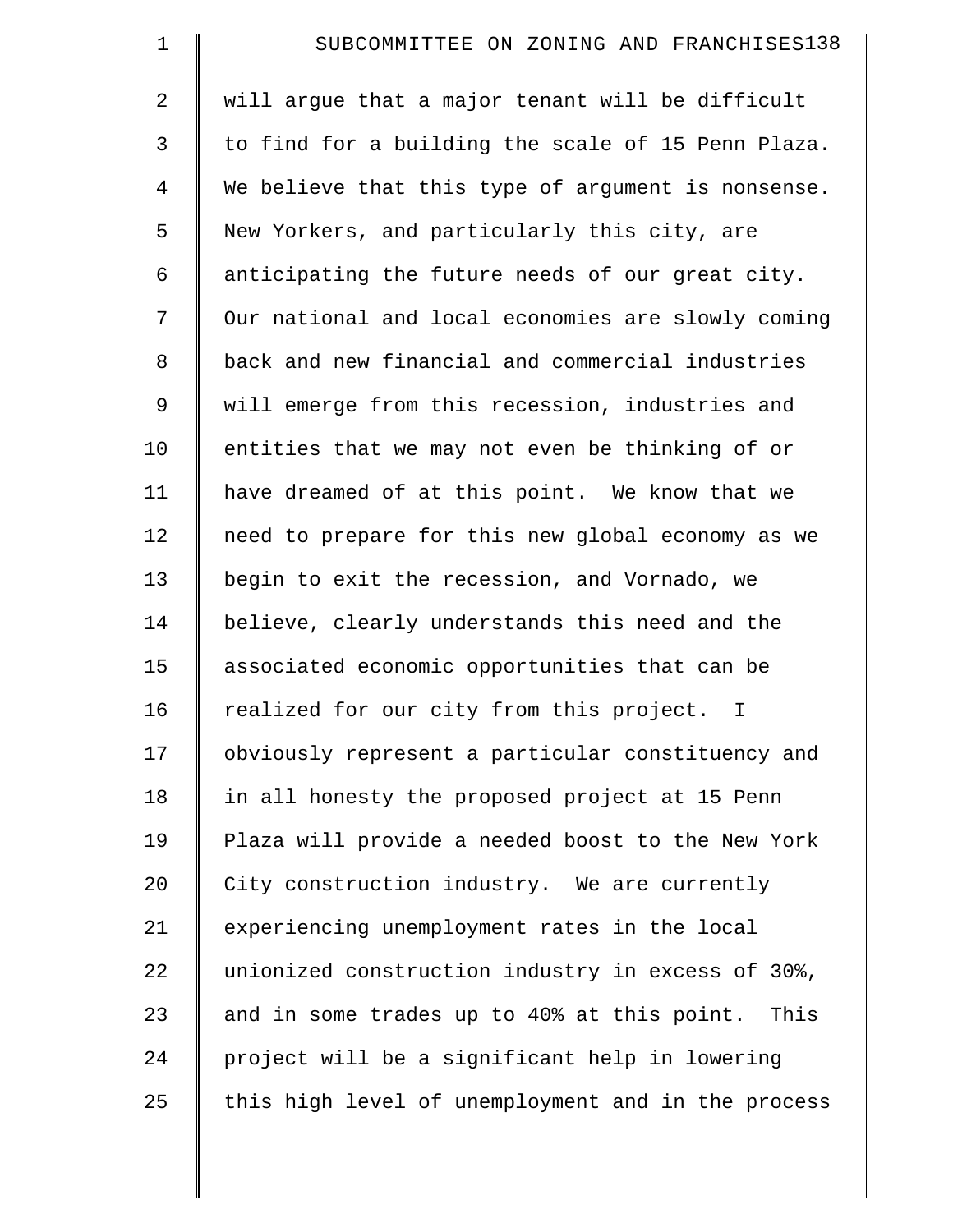| $\mathbf 1$    | SUBCOMMITTEE ON ZONING AND FRANCHISES139           |
|----------------|----------------------------------------------------|
| $\overline{2}$ | tremendously assist the local economy. The         |
| 3              | members of the unionized construction industry     |
| 4              | live here, and over 80% of the construction trades |
| 5              | workforce live in the five boroughs. In closing,   |
| 6              | the unionized construction industry as represented |
| 7              | by the BTEA and BCTC is a major part of the core   |
| 8              | middle class in New York City. We represent  we    |
| 9              | take pride in our city and pride in our work,      |
| 10             | that's why we support quality innovative projects  |
| 11             | like 15 Penn Plaza to think big and think future.  |
| 12             | We at the BTEA strongly urge that this Committee   |
| 13             | likewise support the Vornado proposal at 15 Penn   |
| 14             | Plaza.                                             |
| 15             | CHAIRPERSON WEPRIN: Thank you very                 |
| 16             | much. Gentlemen, listen, let me ask a question.    |
| 17             | I'm going to ask it of Mr. Ciampa, because I don't |
| 18             | want to give Mr. Biederman any more strife, put    |
| 19             | you between the two parties. But, Mr. Ciampa,      |
| 20             | what do you think about this argument about the    |
| 21             | Empire State Building saying it's too close and    |
| 22             | it's blocking our views? I mean, is that a         |
| 23             | concern? Is that something that you think should   |
| 24             | be a concern?                                      |
| 25             | MR. CIAMPA: It's really not                        |
|                |                                                    |
|                |                                                    |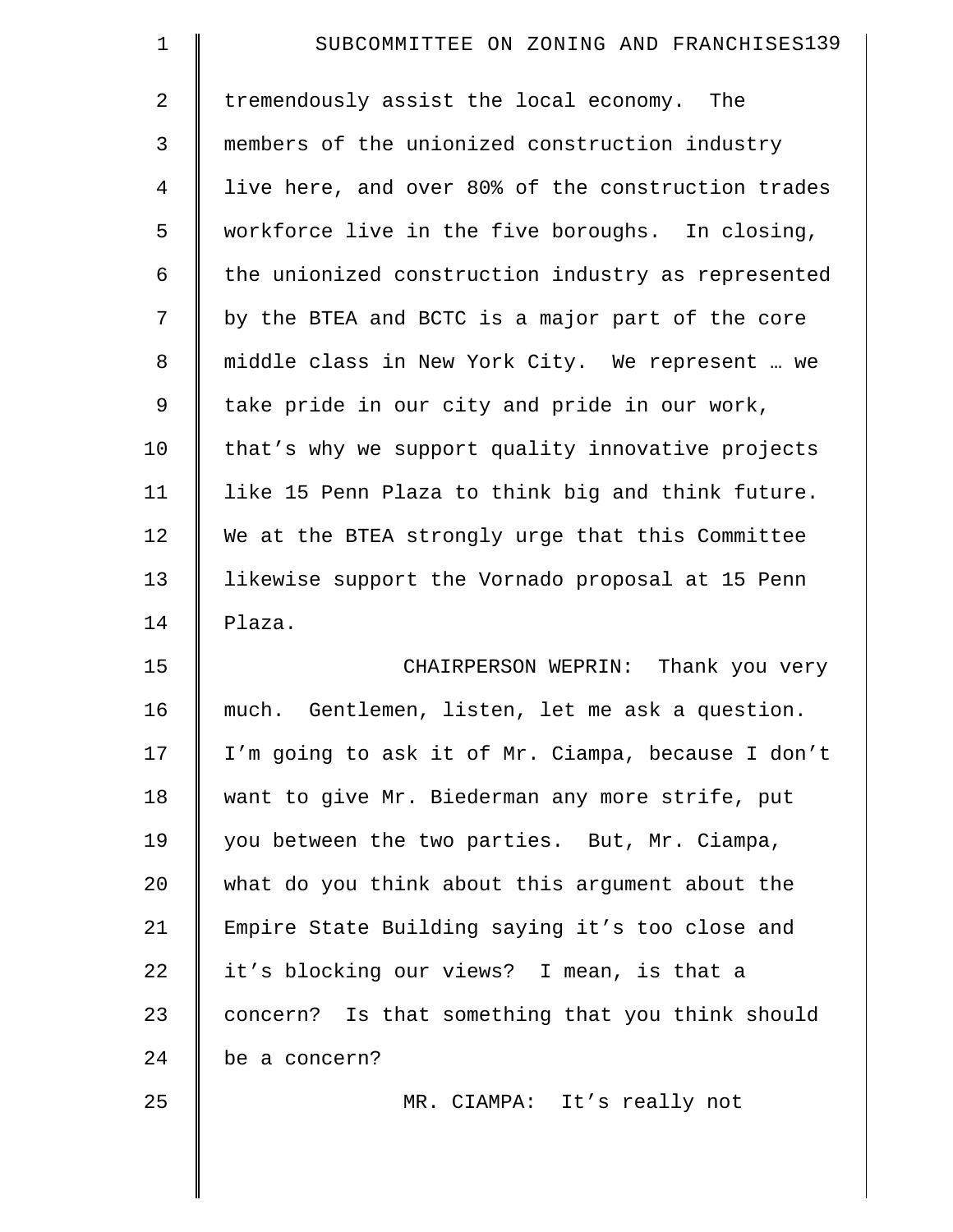| $\mathbf 1$    | SUBCOMMITTEE ON ZONING AND FRANCHISES140           |
|----------------|----------------------------------------------------|
| $\overline{2}$ | something that we think would impact the Empire    |
| 3              | State Building. I mean, I haven't really looked    |
| 4              | at it from that perspective and we think the       |
| 5              | project is totally in the right place for an       |
| 6              | office building of this type, as you've heard      |
| 7              | people say, transit-oriented development, you're   |
| 8              | sitting across the street from Penn Station, and   |
| 9              | you know, I think from our perspective we think    |
| 10             | it's the right project for that location and will  |
| 11             | come with a lot of benefits for the community.     |
| 12             | That's sort of where we stand.                     |
| 13             | CHAIRPERSON WEPRIN: I didn't mean                  |
| 14             | to put you on the spot. Mr. Comrie?                |
| 15             | COUNCIL MEMBER COMRIE: He looks                    |
| 16             | like he can handle being on the spot. I like your  |
| 17             | tie, by the way. I don't have any questions for    |
| 18             | the panel, I just want to thank you for appearing. |
| 19             | CHAIRPERSON WEPRIN: That's good,                   |
| 20             | that's the way to go, just me and you. All right,  |
| 21             | thank you very much, gentlemen. We are now going   |
| 22             | to call the next panel, see, we're moving right    |
| 23             | along now. I'd like to call Wally Reuben from      |
| 24             | Community Board #5, if he's here, okay. Andrea     |
| 25             | Goldwyn from the New York Landmarks Conservancy,   |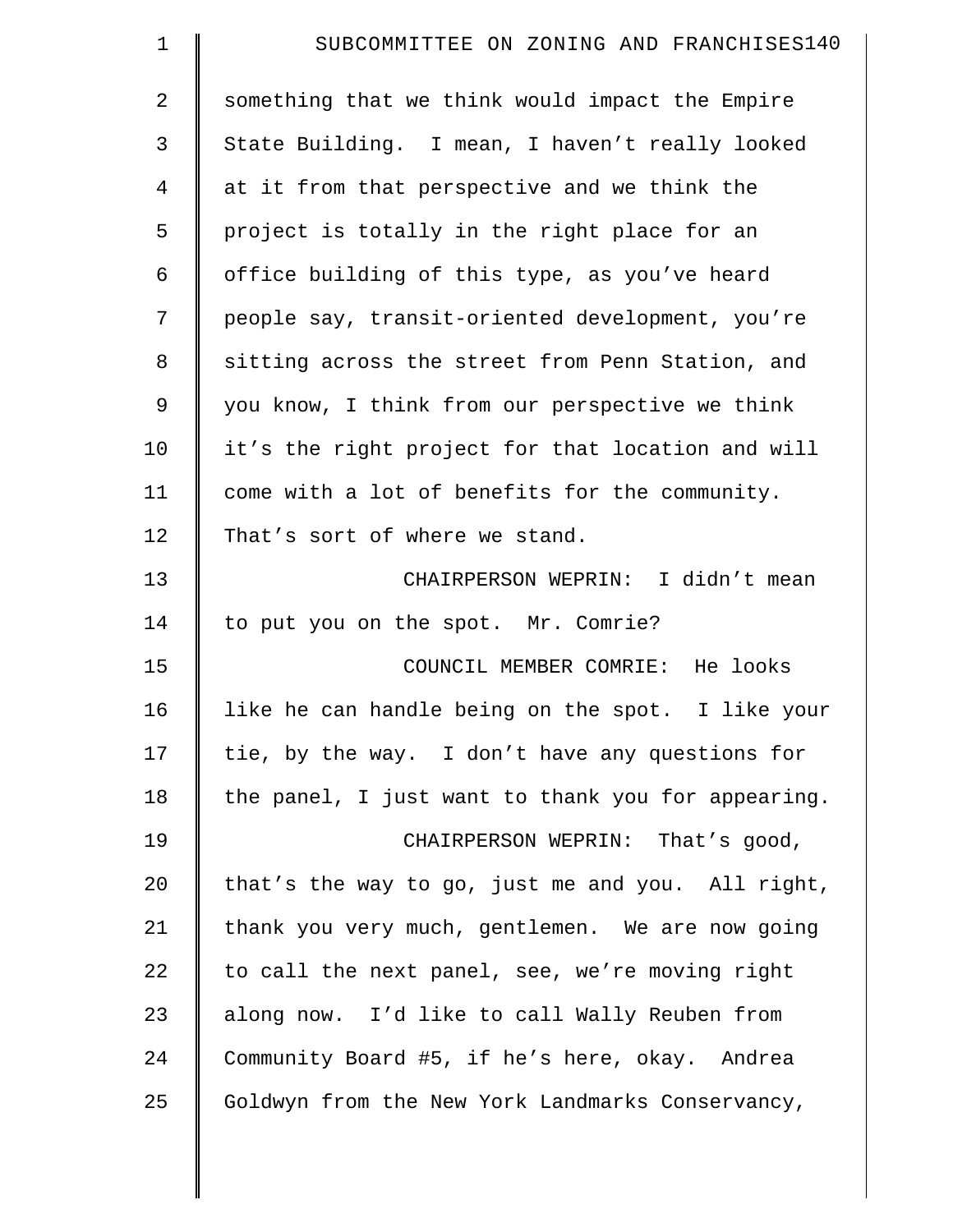| 1              | SUBCOMMITTEE ON ZONING AND FRANCHISES141             |
|----------------|------------------------------------------------------|
| $\overline{2}$ | Lisa Ackerman, National Trust for Historic           |
| 3              | Preservation, and Robert Barat, if he's here.        |
| 4              | Barat, Barat. Let's see, we've got four people       |
| 5              | here. One, two, three, four, that's you, Robert.     |
| 6              | Okay, good. Once again, we're going to keep you      |
| 7              | to three minutes, if you could please state your     |
| 8              | name when you start your testimony, and you guys     |
| 9              | can decide who goes first, but then we'll move       |
| 10             | down the line. And once you're comfortable,          |
| 11             | please get started.                                  |
| 12             | MS. GOLDWYN: Good day, Chair                         |
| 13             | Weprin, and Chair Comrie. I'm Andrea Goldwyn,        |
| 14             | speaking on behalf of the New York Landmarks         |
| 15             | Conservancy. The Conservancy is a private, non-      |
| 16             | profit organization established in 1973. We          |
| 17             | advocate for landmarks and historic districts.<br>We |
| 18             | often testify on the impact of new construction on   |
| 19             | landmarked buildings, and there's no landmark        |
| 20             | better known than the Empire State Building. For     |
| 21             | nearly 80 years it has stood as one of the highest   |
| 22             | peaks on the Manhattan skyline, and it's this        |
| 23             | singular visibility that requires a thorough         |
| 24             | discussion of whether nearby development will        |
| 25             | enhance or obscure it. As a founding member of       |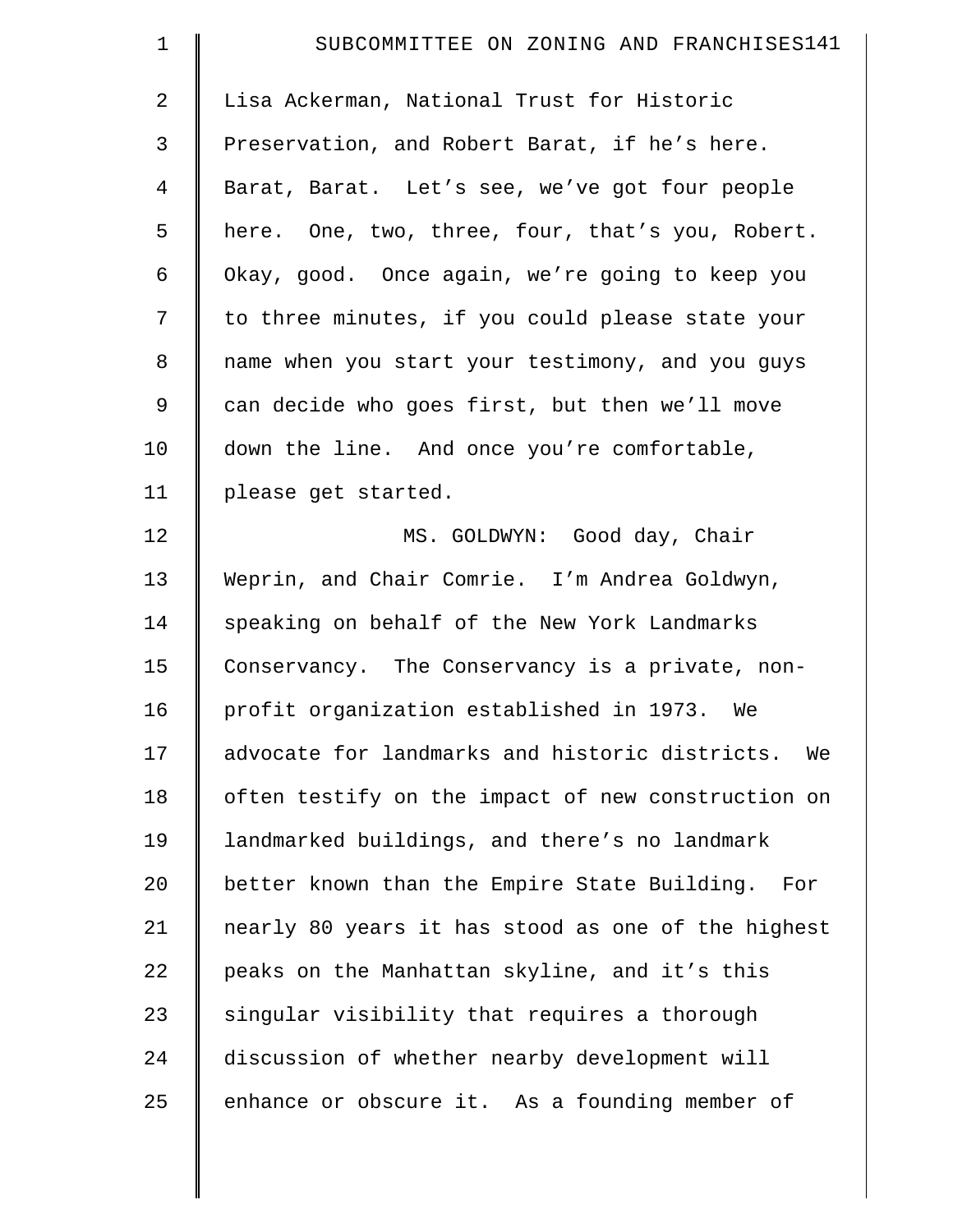| $\mathbf 1$    | SUBCOMMITTEE ON ZONING AND FRANCHISES142                        |
|----------------|-----------------------------------------------------------------|
| $\overline{2}$ | the Friends of Moynihan Station, the Conservancy                |
| 3              | has been involved in the governmental review of                 |
| $\overline{4}$ | the area around the station, noting both historic               |
| 5              | resources and potential development sites, so we                |
| 6              | know the area well, and know that several                       |
| 7              | buildings in addition to 15 Penn Plaza are being                |
| 8              | contemplated. We are not opposing a new building                |
| 9              | at this site. We recognize the logic of high-                   |
| 10             | density development in business centers near                    |
| 11             | transportation hubs. But the Empire State                       |
| 12             | Building, just two blocks away, is, as we've                    |
| 13             | heard, a very special landmark. It's hard to                    |
| 14             | understand how the City Planning Commission in its              |
| 15             | report could say that 15 Penn Plaza would not                   |
| 16             | create an adverse impact on it. The CTC has                     |
| 17             | already lowered a proposed building on 53 <sup>rd</sup> Street, |
| 18             | twenty blocks away, questioning "whether it merits              |
| 19             | being in the zone of the Empire State Building's                |
| 20             | iconic sphere". City Planning has approved the                  |
| 21             | stacking of bonuses and waivers of height and                   |
| 22             | setback requirements, thereby allowing a much                   |
| 23             | taller, bulkier building than what as the right                 |
| 24             | zoning would allow. We would ask you to take a                  |
| 25             | careful look at the discretionary waivers for                   |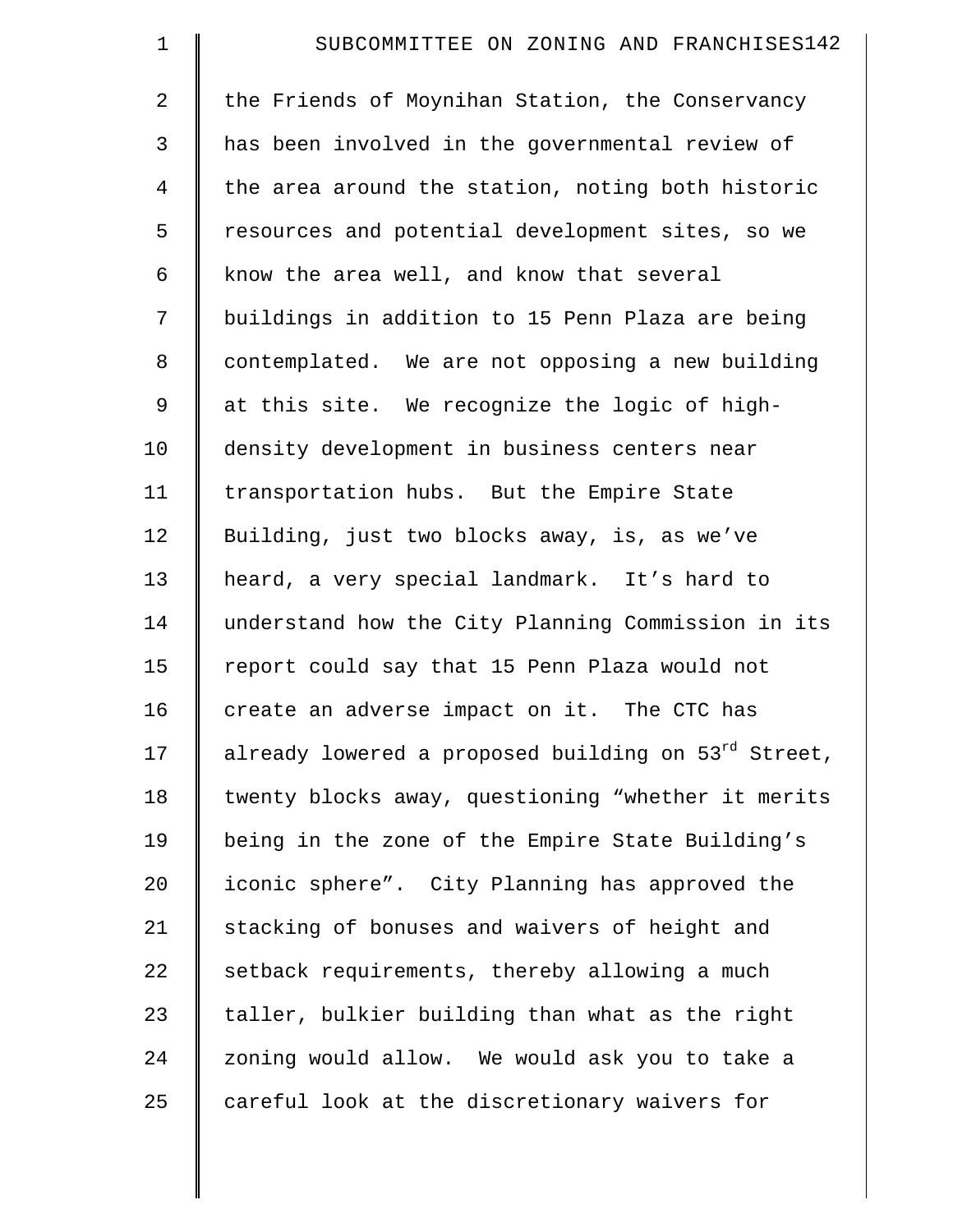| $\mathbf 1$    | SUBCOMMITTEE ON ZONING AND FRANCHISES143           |
|----------------|----------------------------------------------------|
| $\overline{2}$ | height and setback and the bonuses requested       |
| 3              | today, and consider whether they are appropriate   |
| $\overline{4}$ | under the circumstances. We think they are not     |
| 5              | because of the adverse impact they would have on   |
| 6              | the Empire State Building. The building that       |
| 7              | adheres to as of reg zoning would be a far better  |
| 8              | neighbor. Thank you for the opportunity to         |
| $\mathsf 9$    | present the Conservancy's views.                   |
| 10             | MR. REUBEN: Good morning, my name                  |
| 11             | is Wally Reuben, I'm the district manager for      |
| 12             | Community Board #5, thank you for the privilege of |
| 13             | addressing you today on the topic of 15 Penn       |
| 14             | Plaza, which is one of the most important          |
| 15             | development projects our board has faced in years. |
| 16             | Community Board #5, and its land use and zoning    |
| 17             | committee, chaired by Kevin Finnegan, spent        |
| 18             | considerable time meeting with the applicants and  |
| 19             | reviewing every available document before we voted |
| 20             | 36 to 1 to deny this application. Obviously, our   |
| 21             | board felt very strongly about this application    |
| 22             | and here are the reasons why. First, we think      |
| 23             | that the transportation improvements Vornado has   |
| 24             | proposed are inadequate. Many of the improvements  |
| 25             | are ultimately either self-serving or mandated, or |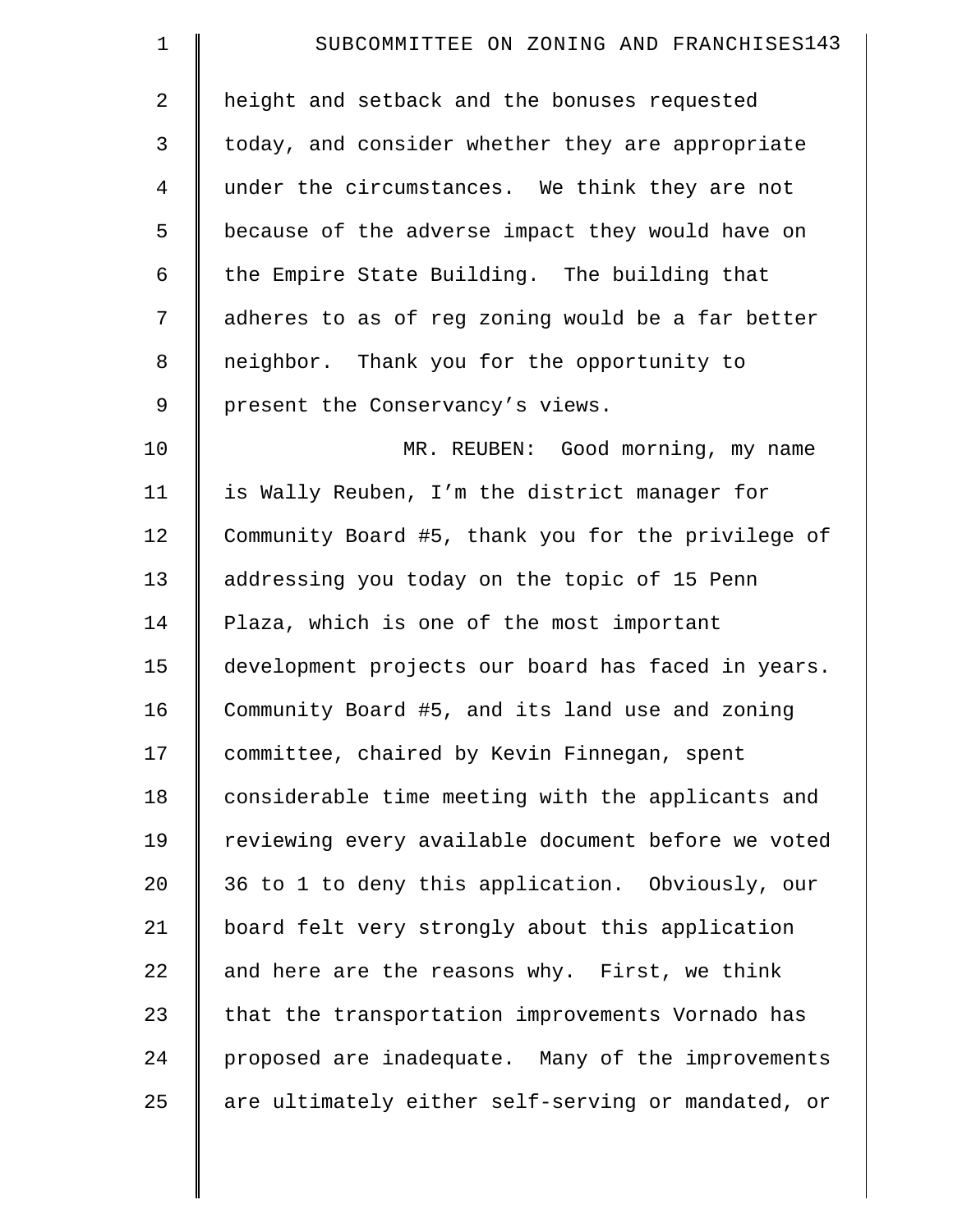| $\mathbf 1$    | SUBCOMMITTEE ON ZONING AND FRANCHISES144           |
|----------------|----------------------------------------------------|
| $\overline{2}$ | wholly insufficient for the 474,000 square feet    |
| 3              | Vornado will receive in exchange. Indeed, as one   |
| $\overline{4}$ | of our board members put it, they are akin to      |
| 5              | Vornado cleaning up its own basement. Second,      |
| 6              | Community Board #5 is deeply troubled by this      |
| 7              | applicant's request for a midblock upzoning,       |
| 8              | adding yet another 266,000 square feet to a tower  |
| $\mathsf 9$    | that is utterly lacking confirmed details,         |
| 10             | including building size, height, tenancy,          |
| 11             | construction timetable and financing plan. The     |
| 12             | applicant conceded to us that it could be years,   |
| 13             | years, before any development scenario might move  |
| 14             | forward, which entirely demolishes the argument    |
| 15             | that we should approve this project now as a salve |
| 16             | for our current economic troubles. If the          |
| 17             | upzoning were to be granted now, it would remain   |
| 18             | with the zoning lot permanently, regardless of     |
| 19             | future development plans, or even if the lot is    |
| 20             | eventually sold. It is ill-advised from a proper   |
| 21             | planning perspective to approve such an upzoning   |
| 22             | without a clear rationale for its request. This    |
| 23             | upzoning, just blocks from Empire State Building,  |
| 24             | will allow Vornado, or whoever might eventually    |
| 25             | own the site, to build a building that will change |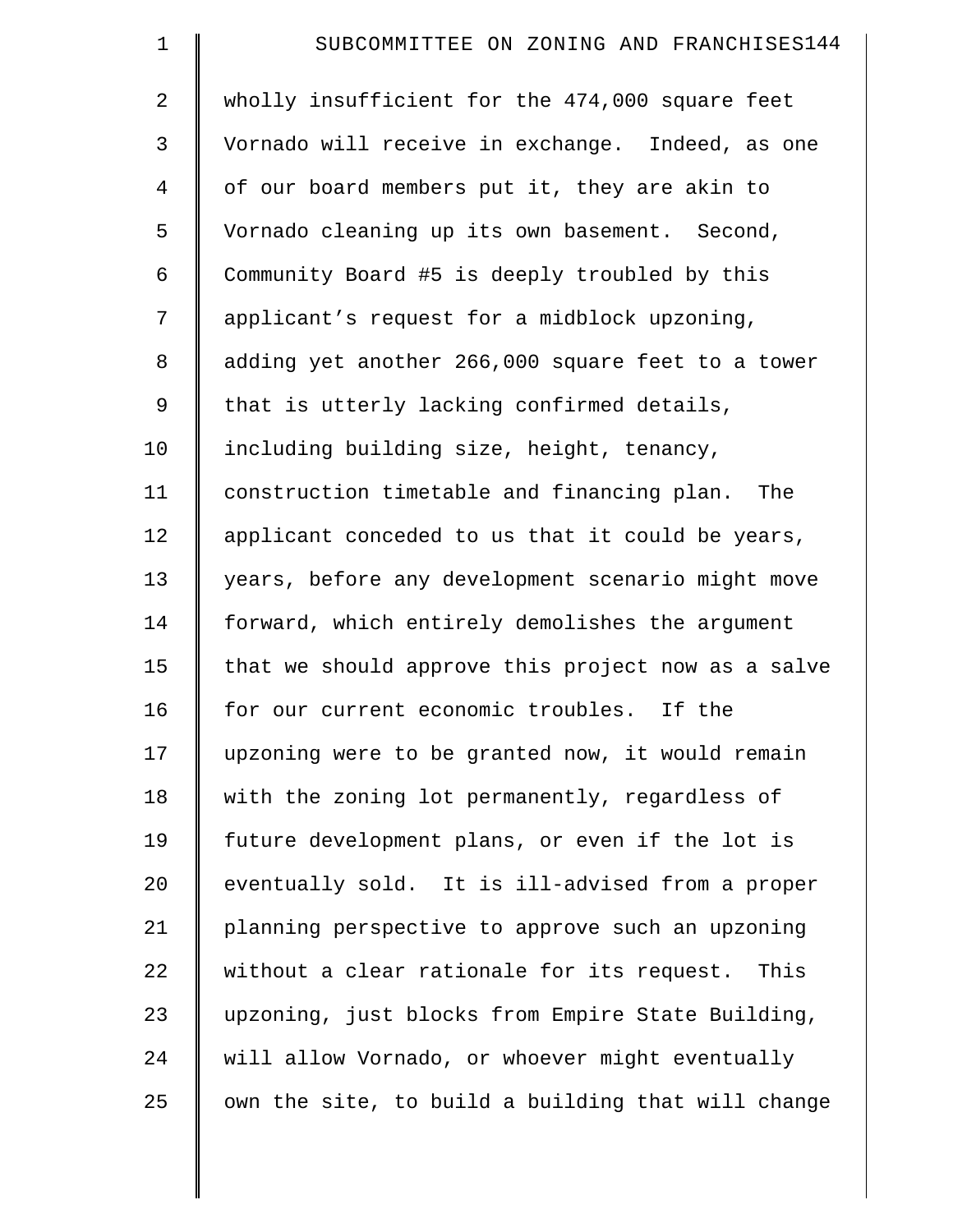| $\mathbf 1$    | SUBCOMMITTEE ON ZONING AND FRANCHISES145           |
|----------------|----------------------------------------------------|
| $\overline{2}$ | the iconic skyline of New York City forever more.  |
| 3              | Such a change must be deeply considered and well   |
| $\overline{4}$ | thought out, both in terms of its design and more  |
| 5              | broadly, its impact on future land use decisions   |
| 6              | in the immediate area. Community Board #5 is not   |
| 7              | opposed to development, and we recognize that this |
| 8              | site is appropriate for a large commercial         |
| 9              | building. We value the job creation that will      |
| 10             | result, not only during construction, but after    |
| 11             | the proposed building is complete. But we are      |
| 12             | also acutely aware of how the area surrounding     |
| 13             | Penn Station is poised to undergo enormous         |
| 14             | development, growth and change in the coming       |
| 15             | decade. This means that each individual land use   |
| 16             | decision will cumulatively contribute to its       |
| 17             | transformation. Therefore, we hope that the        |
| 18             | ladies and gentlemen of this Committee, and the    |
| 19             | Council as a whole, will join us in asking that    |
| 20             | Vornado return to the table when their request for |
| 21             | a permanent upzoning has a rationale and a final   |
| 22             | finance plan in place. Until such time, we urge    |
| 23             | the Council to join with City Planning, the        |
| 24             | Moynihan Station Community Advisory Committee, and |
| 25             | Community Boards #4 and #5, to begin to outline a  |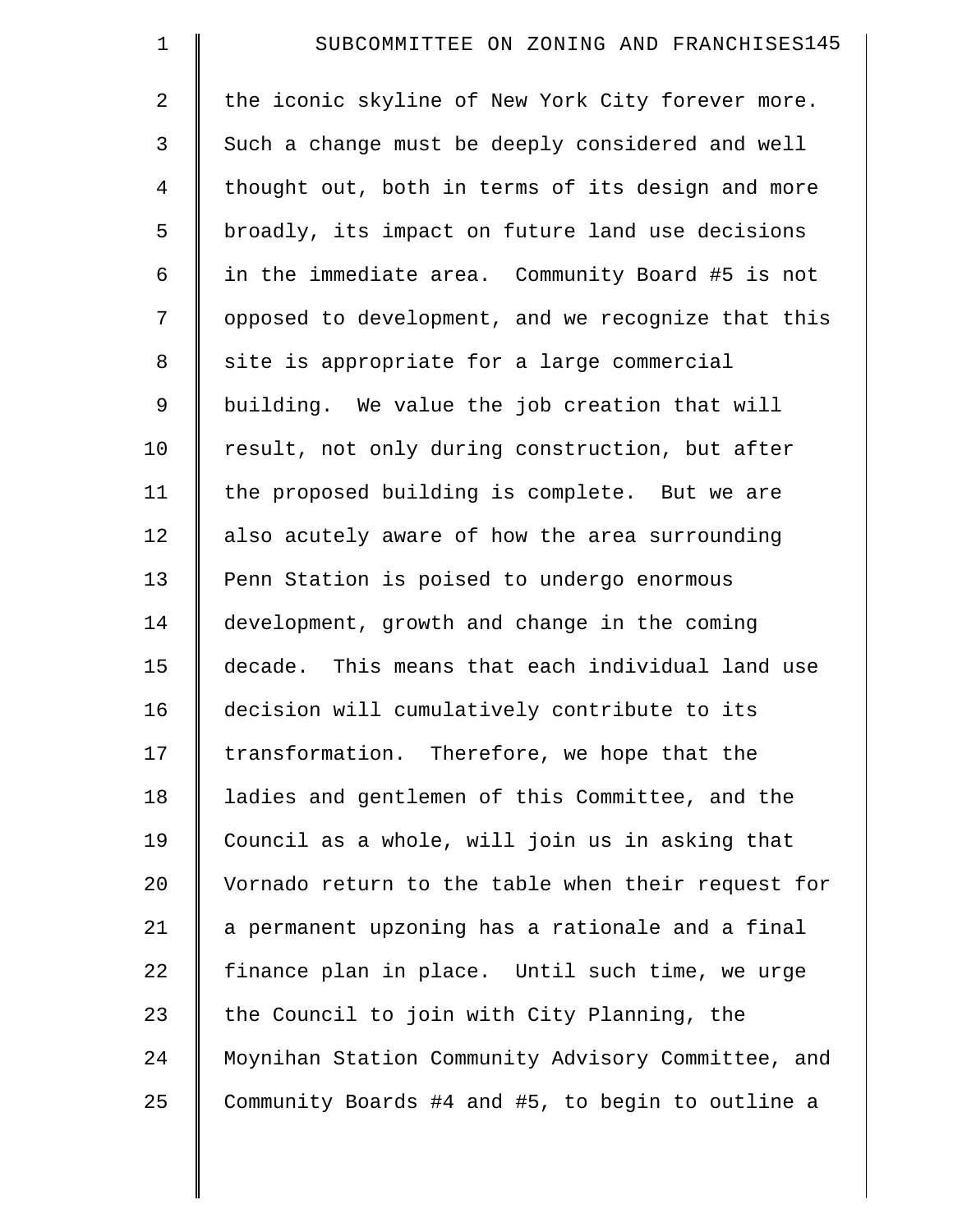| 1  | SUBCOMMITTEE ON ZONING AND FRANCHISES146           |
|----|----------------------------------------------------|
| 2  | Moynihan Station subdistrict zoning plan and a     |
| 3  | future for this area that is both well-considered  |
| 4  | and comprehensive. Thank you for your time.        |
| 5  | CHAIRPERSON WEPRIN: Thank you.                     |
| 6  | Mr. Barat?                                         |
| 7  | MR. BARAT: Rob Barat, I'm an                       |
| 8  | organizer for HOPE, which is a biannual Technology |
| 9  | Conference that takes place at the facilities at   |
| 10 | Hotel Pennsylvania. The Hotel Pennsylvania is a    |
| 11 | very- -                                            |
| 12 | CHAIRPERSON WEPRIN: (Interposing)                  |
| 13 | Just talk right into the mic.                      |
| 14 | MR. BARAT: Can you guys hear me?                   |
| 15 | CHAIRPERSON WEPRIN: Push it again.                 |
| 16 | MR. BARAT: All right now.                          |
| 17 | CHAIRPERSON WEPRIN: Now you're in                  |
| 18 | business.                                          |
| 19 | MR. BARAT: So I'm an organizer at                  |
| 20 | HOPE, which is a biannual technology conference    |
| 21 | that takes unique advantage of Hotel Pennsylvania, |
| 22 | and its central location just across the street    |
| 23 | from Penn Station, which is because we have so     |
| 24 | many international technologists that come to the  |
| 25 | conference, it's a great location for them, with   |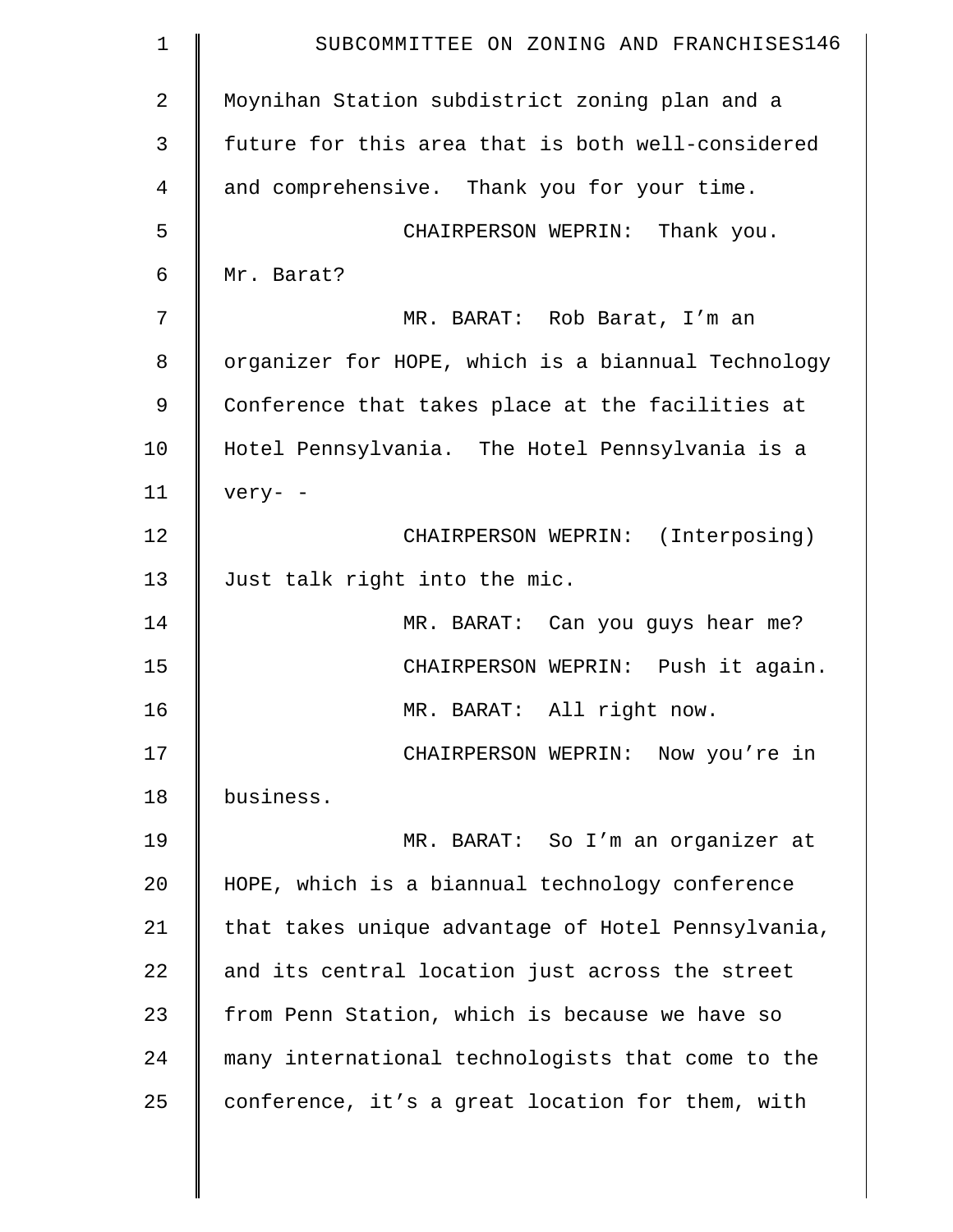| $\mathbf 1$ | SUBCOMMITTEE ON ZONING AND FRANCHISES147           |
|-------------|----------------------------------------------------|
| 2           | easy transportation. I just wanted to state that,  |
| 3           | having the hotel as, to serve the tourist industry |
| 4           | is a lot more socially beneficial than having a    |
| 5           | financial industry building, because financial     |
| 6           | industry buildings tend to have folks that come in |
| 7           | from the suburbs, and maybe will have an expensive |
| 8           | dinner or two, or an expensive lunch, but that's   |
| 9           | about it. That's all they provide for the city,    |
| 10          | there's no pension multiplier you get, where if    |
| 11          | you have a foreigner come in, they spend every     |
| 12          | meal they have, they spend out, they go to gift    |
| 13          | shops, and the effect is a multiplying one, and I  |
| 14          | think it's much more helpful to the city as a      |
| 15          | whole and much more beneficial than any short-term |
| 16          | benefit we'd get from the jobs, the temporary      |
| 17          | jobs, of knocking down a building and building one |
| 18          | up, which and then it would just be replaced by a  |
| 19          | bank  by basically a building that would keep      |
| 20          | money in the upper classes without having it be    |
| 21          | multiplied throughout the economy. Thank you.      |
| 22          | CHAIRPERSON WEPRIN: Thank you.                     |
| 23          | That was Robert Barat, in case the record missed   |
| 24          | that. Please.                                      |
| 25          | MS. ACKERMAN: Good morning, it's                   |
|             |                                                    |
|             |                                                    |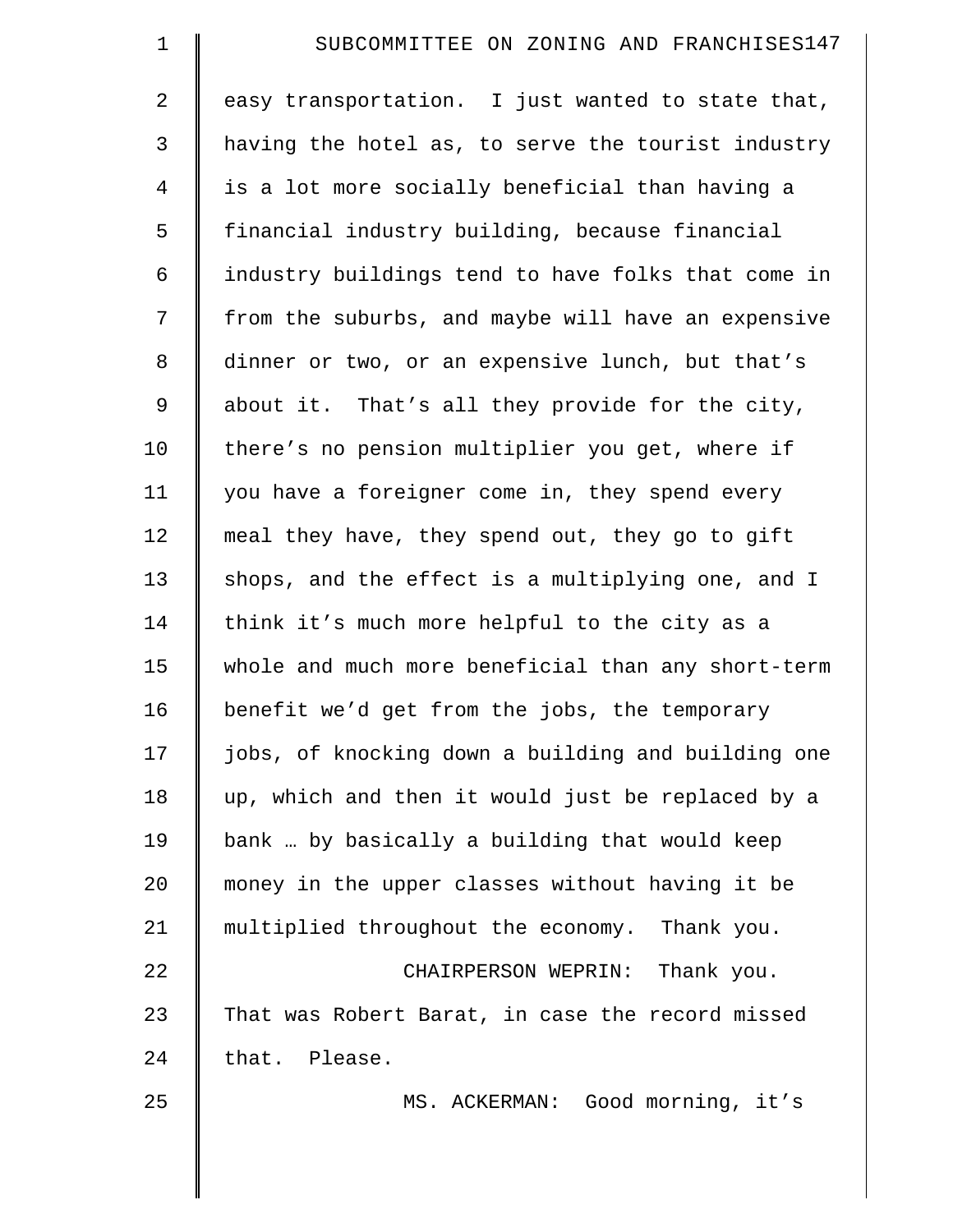| $\mathbf 1$    | SUBCOMMITTEE ON ZONING AND FRANCHISES148           |
|----------------|----------------------------------------------------|
| $\overline{2}$ | not morning any more. I'm Lisa Ackerman, I am a    |
| 3              | New York State advisor to the National Trust for   |
| $\overline{4}$ | Historic Preservation, and I speak on behalf of    |
| 5              | the Trust today to express concern about the       |
| 6              | proposed tower at 15 Penn Plaza. The National      |
| 7              | Trust was chartered by Congress in 1949, and it    |
| 8              | leads the preservation movement in the United      |
| 9              | States, helping people protect, enhance and enjoy  |
| 10             | the places that matter. 15 Penn Plaza is proposed  |
| 11             | for a site in close proximity to the Empire State  |
| 12             | Building, one of the world's most recognized       |
| 13             | landmarks and an iconic feature of the New York    |
| 14             | City skyline. Due to that proximity, the proposed  |
| 15             | height and massing of 15 Penn Plaza would          |
| 16             | significantly detract from the stunning visual     |
| 17             | experience of the Empire State Building, and the   |
| 18             | New York City skyline. The dynamic evolution of    |
| 19             | the New York City skyline is to be embraced, yet   |
| 20             | some elements of that skyline are fundamental to   |
| 21             | the city's image, instantly conveying New York     |
| 22             | City's powerful essence. Just as a city works to   |
| 23             | balance new development with protection of its     |
| 24             | most treasured landmark, we urge city government   |
| 25             | to manage change on the skyline in a way that will |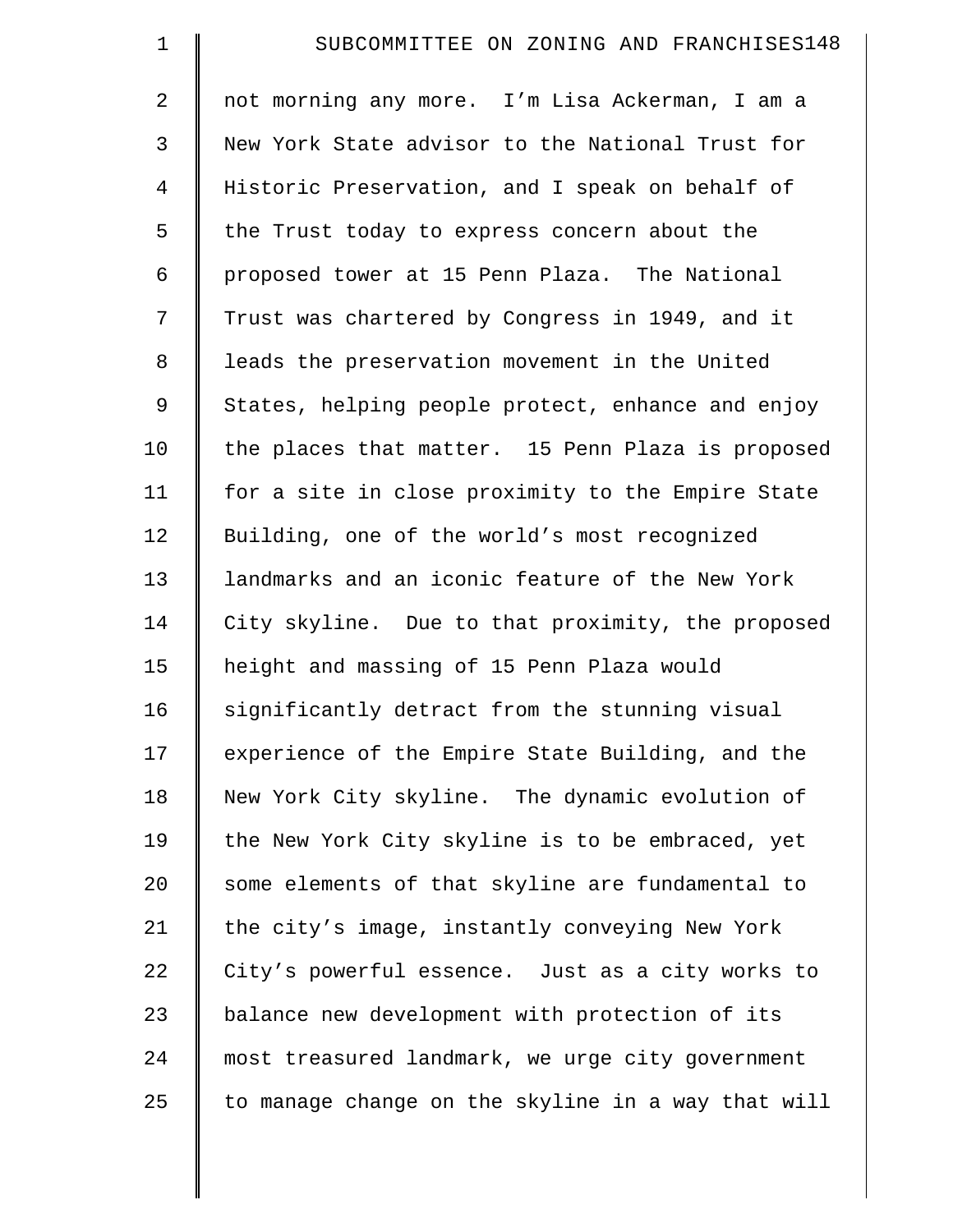| $\mathbf 1$    | SUBCOMMITTEE ON ZONING AND FRANCHISES149           |
|----------------|----------------------------------------------------|
| 2              | conserve its most defining characteristics. The    |
| 3              | Empire State Building is a distinguished           |
| $\overline{4}$ | architectural statement, and has been so since its |
| 5              | construction in 1931. Because of its distance      |
| 6              | from other very tall buildings, viewers can see    |
| 7              | much of the height of the building clearly from    |
| 8              | places far and near. For New Yorkers, the chance   |
| 9              | view through the neighborhoods to the Empire State |
| 10             | Building unites them with others throughout the    |
| 11             | metropolis, inspiring pride and reassurance. For   |
| 12             | visitors and newcomers approaching the city, the   |
| 13             | first sight of the Empire State Building on the    |
| 14             | skyline is an electrifying welcome. The beauty     |
| 15             | and the power of the Empire State Building's       |
| 16             | iconic profile would be diminished if a tower of   |
| 17             | nearly equal height and proportions were built     |
| 18             | were constructed within such close distance.       |
| 19             | Midtown can, and should be, targeted for more      |
| 20             | intensive, transit-oriented development and        |
| 21             | improvements. Even in places where greater growth  |
| 22             | is appropriate, some limits are needed to protect  |
| 23             | important values. Midtown will still flourish if   |
| 24             | new towers are built in ways that are sensitive to |
| 25             | the Empire State Building's distinct place on the  |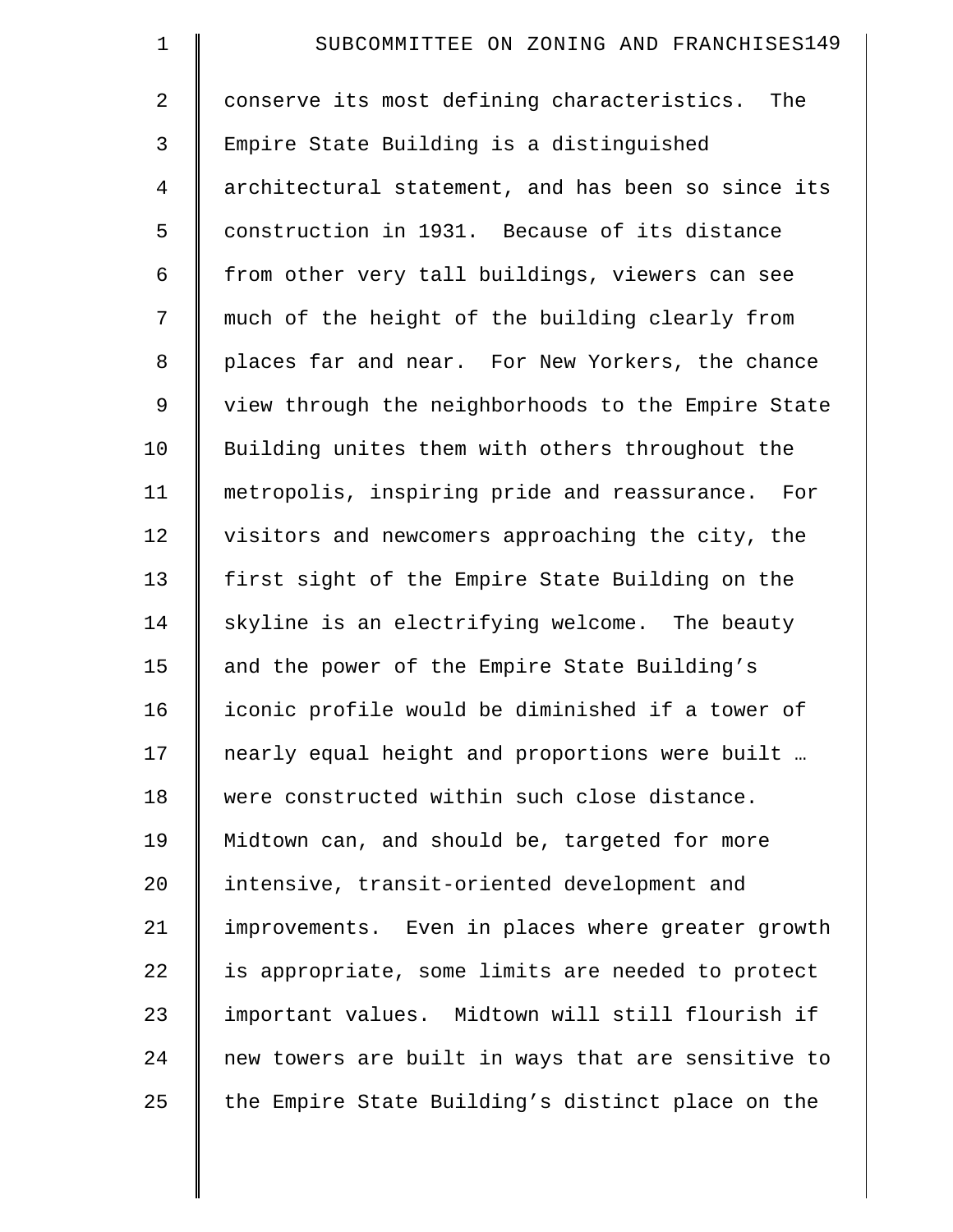| $\mathbf 1$    | SUBCOMMITTEE ON ZONING AND FRANCHISES150           |
|----------------|----------------------------------------------------|
| $\overline{2}$ | skyline. We are not suggesting that this project   |
| 3              | not proceed, on the contrary, only that its height |
| $\overline{4}$ | and massing should be reconsidered. Recently in    |
| 5              | requiring that the height of the Jean Nouvel-      |
| 6              | designed tower proposed for 53rd Street be lowered |
| 7              | by 200 feet, the Department of City Planning       |
| 8              | acknowledged the importance of managing the city   |
| 9              | skyline and protecting views of the Empire State   |
| 10             | Building. We think that a similar contextual       |
| 11             | approach should be followed in this case, so that  |
| 12             | 15 Penn Plaza will not detract from the Empire     |
| 13             | State Building and diminish one of the most        |
| 14             | treasured elements of the New York City skyline.   |
| 15             | Thank you for the opportunity to speak.            |
| 16             | CHAIRPERSON WEPRIN: Thank you very                 |
| 17             | much. Chairman Comrie has a question.              |
| 18             | COUNCIL MEMBER COMRIE: For the                     |
| 19             | community board district manager, I want to thank  |
| 20             | you, Mr. Reuben. I want to thank you for your      |
| 21             | service, first off.                                |
| 22             | MR. REUBEN: Thank you.                             |
| 23             | COUNCIL MEMBER COMRIE: District                    |
| 24             | manager, I know, is not an easy job, so I want to  |
| 25             | thank you for your service. Community Board #5,    |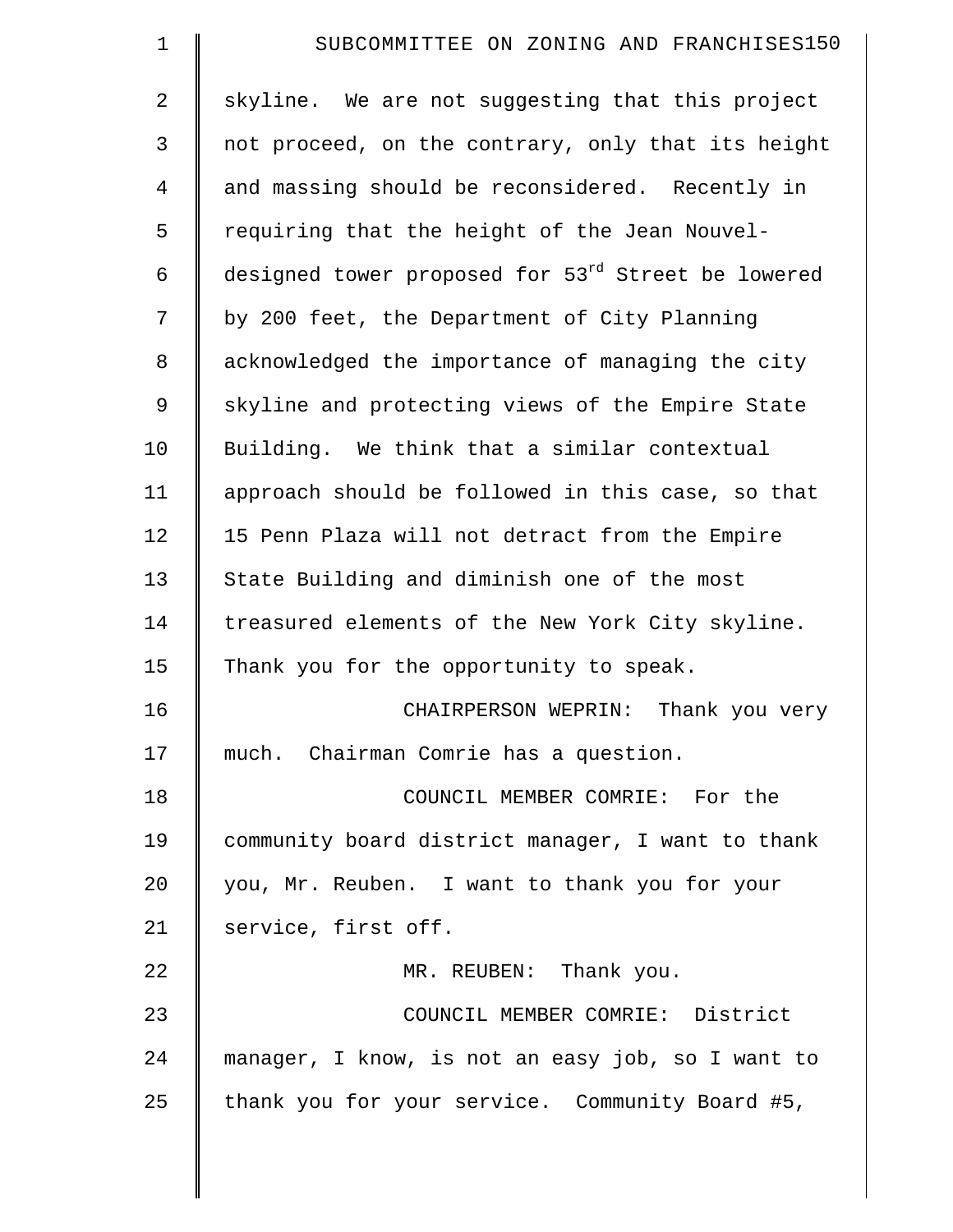| $\mathbf 1$ | SUBCOMMITTEE ON ZONING AND FRANCHISES151            |
|-------------|-----------------------------------------------------|
| 2           | did they come up with a recommended height and      |
| 3           | setbacks?                                           |
| 4           | MR. REUBEN: No, but I think what                    |
| 5           | we generally thought of is we thought that the      |
| 6           | transit bonus, the improvements for the bonus were  |
| 7           | inadequate, but we would take that as long as you   |
| 8           | denied the upzoning, so that whatever that would    |
| 9           | reduce it by, whatever the upzoning would bring,    |
| 10          | we would go for that.                               |
| 11          | COUNCIL MEMBER COMRIE: Did you                      |
| 12          | hear the presentation today about all of the        |
| 13          | transit improvements?                               |
| 14          | MR. REUBEN: Yes.                                    |
| 15          | COUNCIL MEMBER COMRIE: Was that an                  |
| 16          | improvement over what they presented at the         |
| 17          | community board, or was it the same set of- -       |
| 18          | MR. REUBEN: (Interposing) The                       |
| 19          | board when it looked at it in March and April       |
| 20          | decided that we did not have, unfortunately, the    |
| 21          | expertise, would that we did, to know what would    |
| 22          | work, what would work best, what is possible.<br>We |
| 23          | could only take Vornado's word for it, so that we   |
| 24          | decided at that time that we would not enter into   |
| 25          | a process that even negotiation or saying what we   |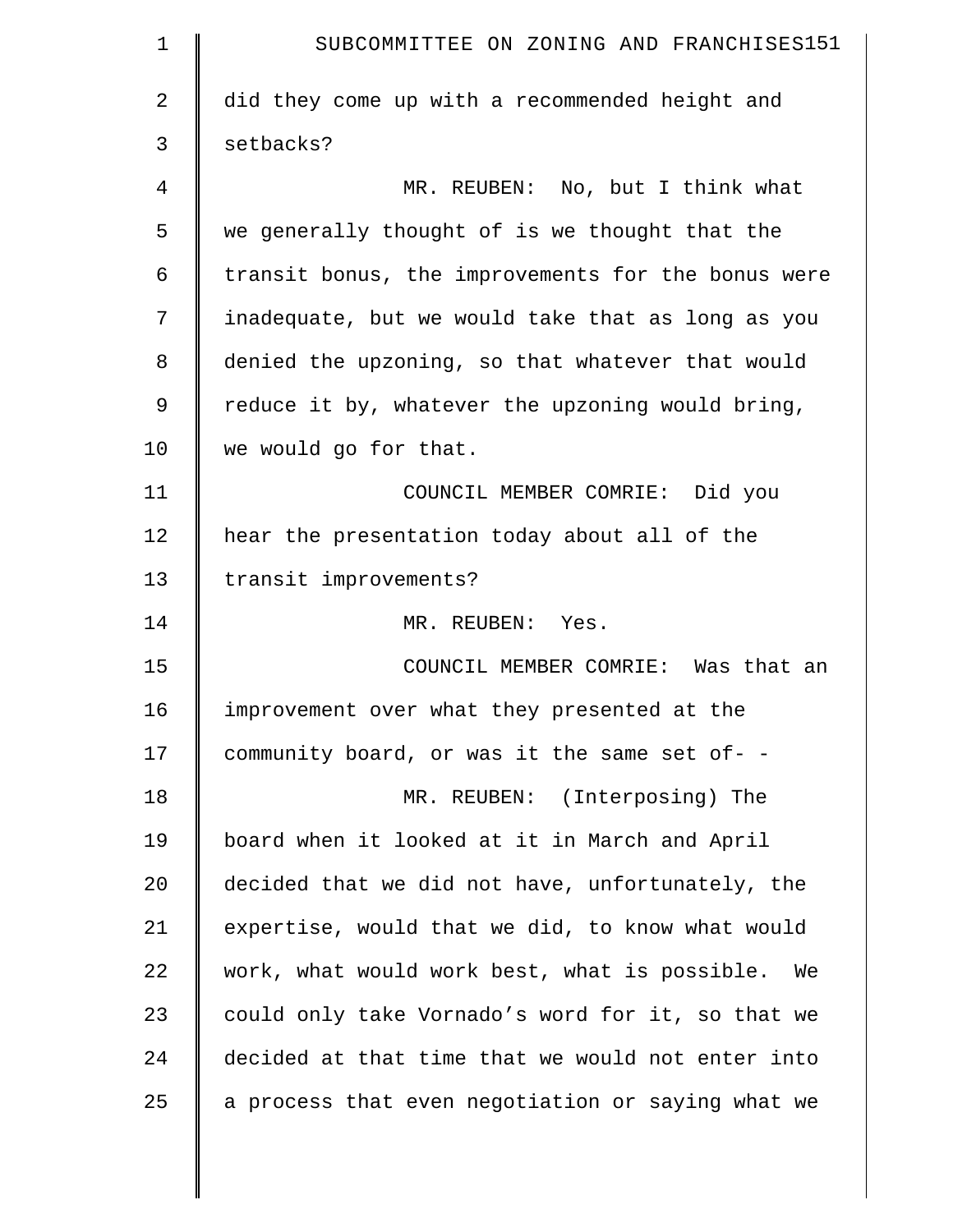| 1              | SUBCOMMITTEE ON ZONING AND FRANCHISES152           |
|----------------|----------------------------------------------------|
| $\overline{a}$ | did want, we didn't want.                          |
| 3              | COUNCIL MEMBER COMRIE: Right.                      |
| 4              | MR. REUBEN: Because we felt like                   |
| 5              | we just simply did not have the expertise for      |
| 6              | that.                                              |
| 7              | COUNCIL MEMBER COMRIE: But what                    |
| 8              | I'm asking is, what you heard today, was that the  |
| $\mathsf 9$    | same presentation of transit improvements that     |
| 10             | they told you back in March, or was it enhanced    |
| 11             | since the March presentation?                      |
| 12             | MR. REUBEN: I think there were                     |
| 13             | some minor modifications that did enhance it.      |
| 14             | COUNCIL MEMBER COMRIE: Okay, and                   |
| 15             | you haven't had a chance as a community board, as  |
| 16             | you just said, to understand even what the need is |
| 17             | so that you could develop a true transportation    |
| 18             | improvement plan, but you know that what's there   |
| 19             | now is inadequate, and you need to- -              |
| 20             | MR. REUBEN: (Interposing) Right,                   |
| 21             | and, well, we know many of the needs, but we       |
| 22             | simply don't know what is viable and possible in   |
| 23             | many instances. We don't have that kind of         |
| 24             | expertise.                                         |
| 25             | COUNCIL MEMBER COMRIE: Right. And                  |
|                |                                                    |
|                |                                                    |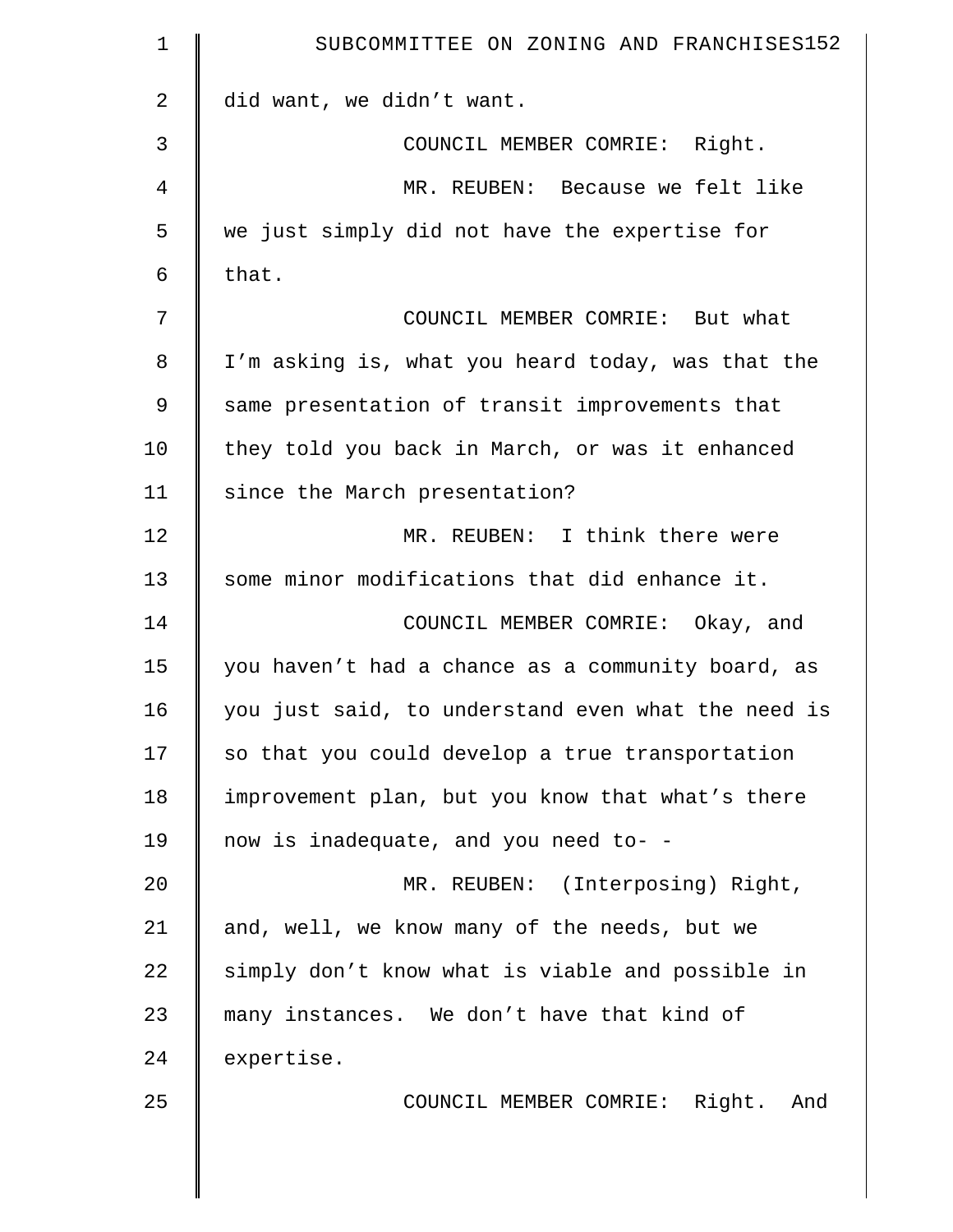| $\mathbf 1$    | SUBCOMMITTEE ON ZONING AND FRANCHISES153           |
|----------------|----------------------------------------------------|
| 2              | PATH and MTA, they haven't helped you, you've been |
| 3              | doing this on your own.                            |
| 4              | MR. REUBEN: That is correct.                       |
| 5              | COUNCIL MEMBER COMRIE: And what                    |
| 6              | about the Tristate Transportation people? Have     |
| 7              | they sat with you about transit improvements for   |
| 8              | that hub, or anything?                             |
| $\overline{9}$ | MR. REUBEN:<br>No.                                 |
| 10             | COUNCIL MEMBER COMRIE: Okay. And                   |
| 11             | then just finally, I think you heard my question   |
| 12             | to Mr. Malkin about, you know, he talked about     |
| 13             | 1,500 to 2,000 feet buffer. Are you in agreement   |
| 14             | with that or what do you think? Should there be a  |
| 15             | buffer of $1,500$ to $2,000$ square feet (sic) to  |
| 16             | disallow any buildings of similar height in that   |
| 17             | area?                                              |
| 18             | MR. REUBEN: Our board  you know,                   |
| 19             | I'm speaking representing my board. My board       |
| 20             | didn't take a position on that one way or another. |
| 21             | COUNCIL MEMBER COMRIE: I see.                      |
| 22             | MR. REUBEN: What our board is                      |
| 23             | saying is that, without a firm plan, without a     |
| 24             | partner, without a financing plan, with a building |
| 25             | that may not go up for another ten years.          |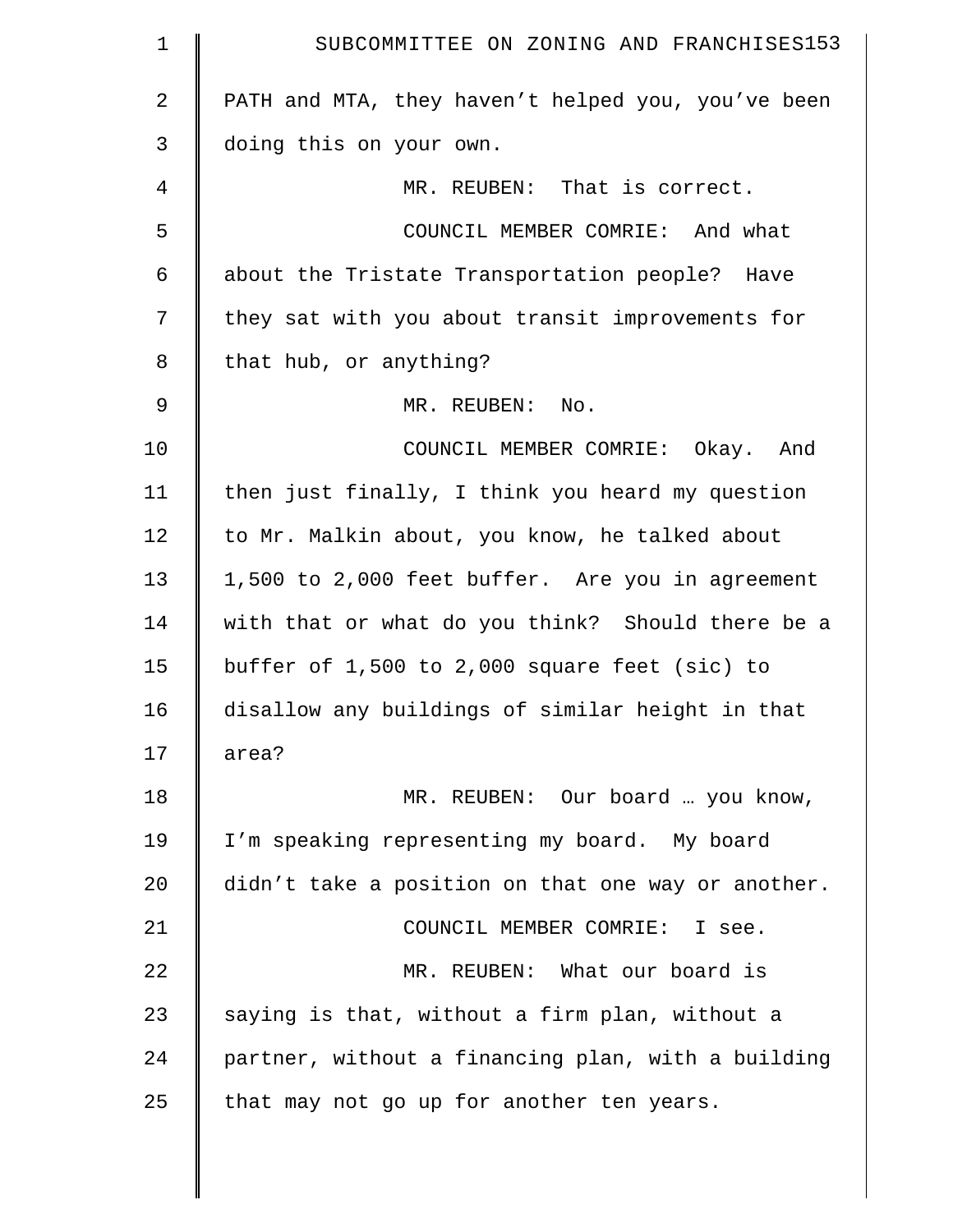| $\mathbf{1}$   | SUBCOMMITTEE ON ZONING AND FRANCHISES154           |
|----------------|----------------------------------------------------|
| $\overline{2}$ | COUNCIL MEMBER COMRIE: Right.                      |
| 3              | MR. REUBEN: That could have                        |
| 4              | another owner ultimately.                          |
| 5              | COUNCIL MEMBER COMRIE: Right.                      |
| 6              | MR. REUBEN: It is improper city                    |
| 7              | planning to give an upzoning when there's no       |
| 8              | rationale, and there is no rationale. When they    |
| $\mathsf 9$    | came before us, we asked them for a rationale, and |
| 10             | they couldn't even make one up. They are simply    |
| 11             | sort of double dipping, they're asking for the     |
| 12             | transit bonus, and then saying, "Well, throw in    |
| 13             | the upzoning as well", for the same transit        |
| 14             | improvements they're going to make. They had no    |
| 15             | separate rationale for why there should be an      |
| 16             | upzoning. And what we're saying very simply is     |
| 17             | they should come back to us when they do have a    |
| 18             | rationale, when there is a tenant, when there is   |
| 19             | financing, when there is actual building that      |
| 20             | they're planning to build.                         |
| 21             | COUNCIL MEMBER COMRIE: Okay. I'd                   |
| 22             | get more into that, but we're short on time, only  |
| 23             | that I know Vornado is not the player that's going |
| 24             | to go away any time soon. They have a lot of       |
| 25             | commercial property in the area, so I don't expect |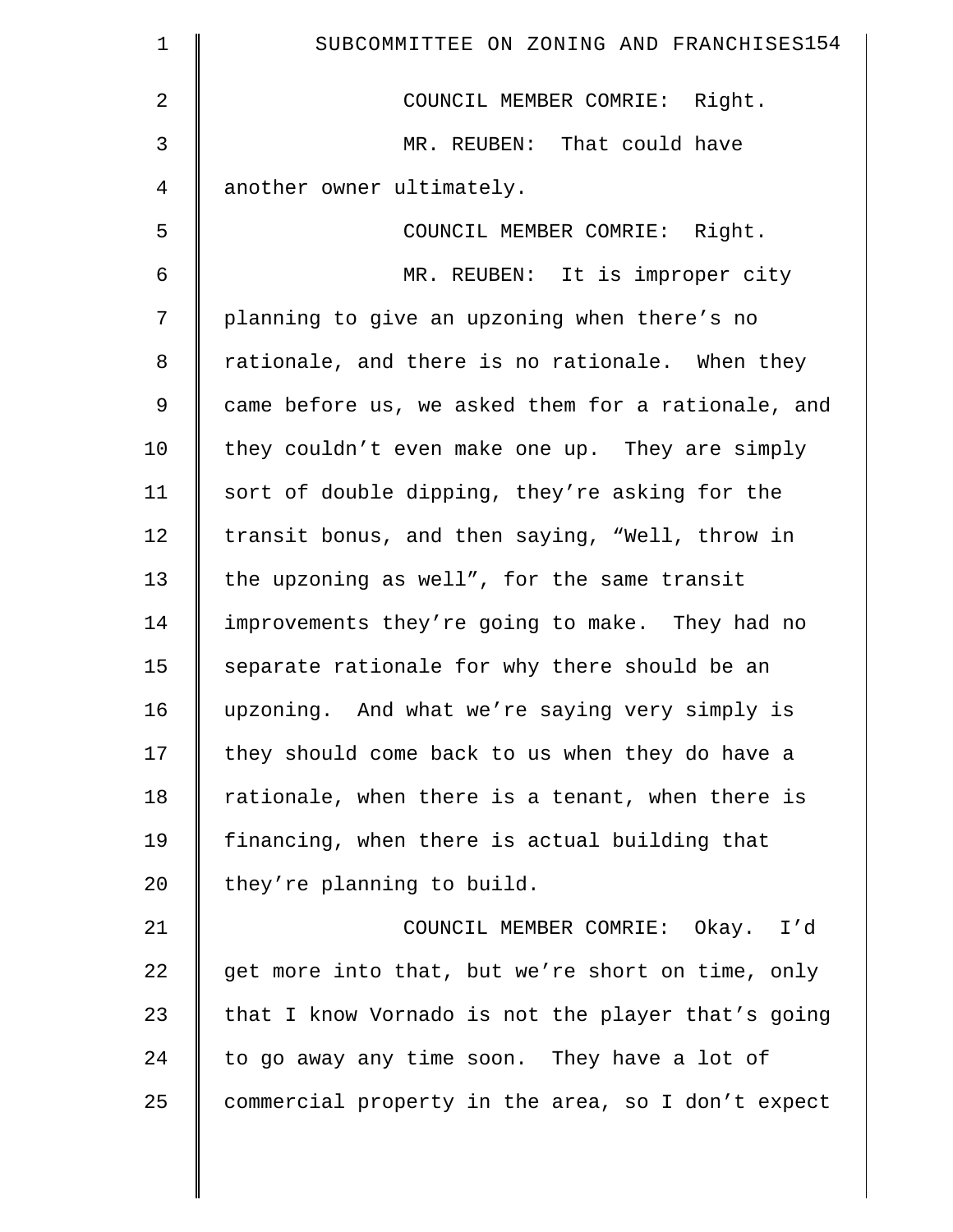| 1  | SUBCOMMITTEE ON ZONING AND FRANCHISES155         |
|----|--------------------------------------------------|
| 2  | that they would be bought out in the next ten    |
| 3  | years. But I just wanted to know if you had a    |
| 4  | conversation about "the iconic nature of the     |
| 5  | Empire State Building", within the board, and if |
| 6  | there was any discussion about a buffer zone as  |
| 7  | far as visibility?                               |
| 8  | MR. REUBEN: No there was not.                    |
| 9  | COUNCIL MEMBER COMRIE: Okay.                     |
| 10 | MR. REUBEN: No there was not.                    |
| 11 | COUNCIL MEMBER COMRIE: And there                 |
| 12 | hasn't been that type of discussion on the board |
| 13 | as of yet?                                       |
| 14 | MR. REUBEN: No. No, but- -                       |
| 15 | COUNCIL MEMBER COMRIE:                           |
| 16 | (Interposing) And that board covers from what    |
| 17 | avenue?                                          |
| 18 | MR. REUBEN: We go from 14 <sup>th</sup> Street.  |
| 19 | COUNCIL MEMBER COMRIE: Right.                    |
| 20 | MR. REUBEN: To Central Park.<br>From             |
| 21 | 8 <sup>th</sup> Avenue to Lexington.             |
| 22 | COUNCIL MEMBER COMRIE:<br>To                     |
| 23 | Lexington.                                       |
| 24 | MR. REUBEN: With a few little                    |
| 25 | carveouts, but essentially that's the district.  |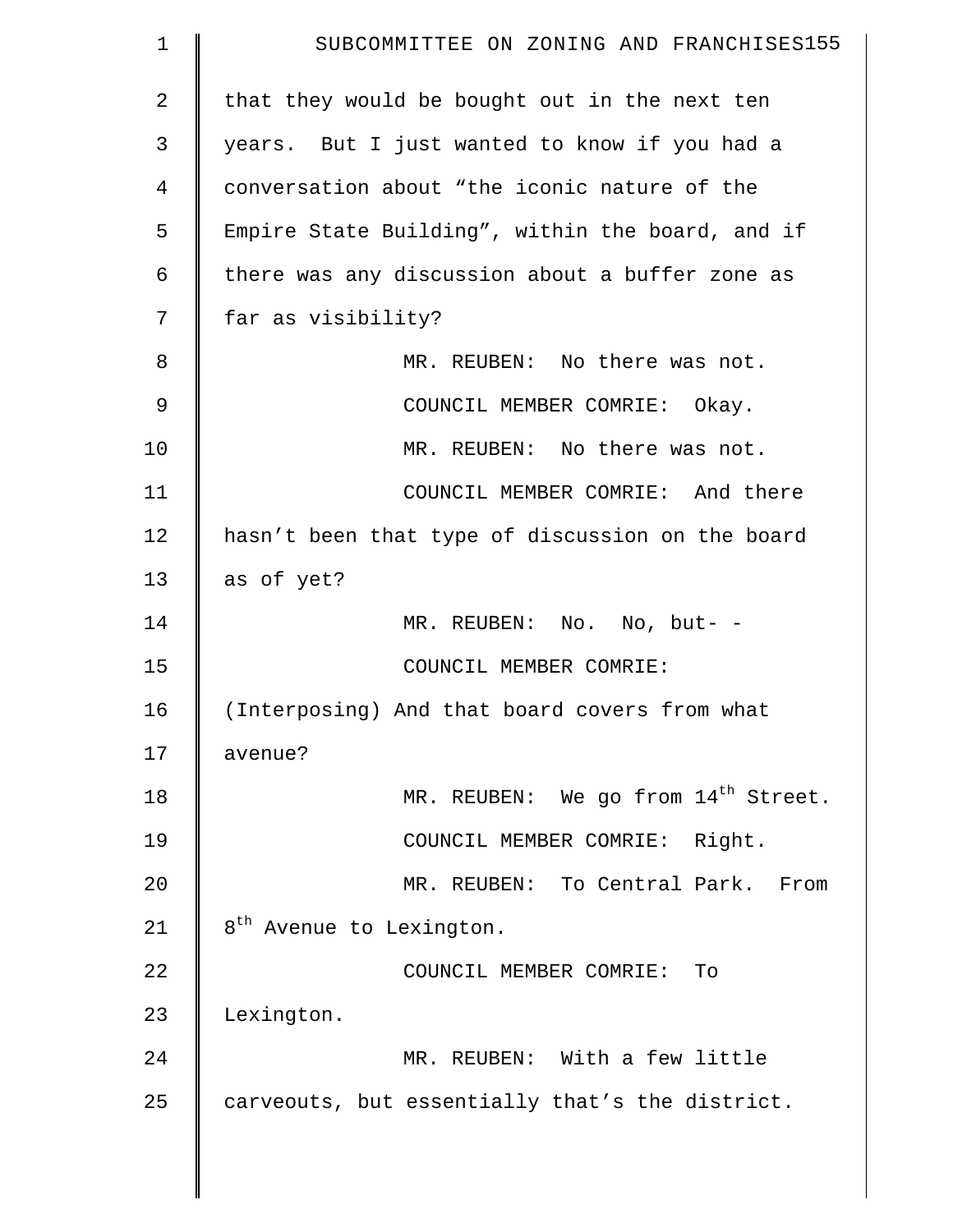| $\mathbf 1$    | SUBCOMMITTEE ON ZONING AND FRANCHISES156                     |
|----------------|--------------------------------------------------------------|
| $\overline{2}$ | COUNCIL MEMBER COMRIE: So you                                |
| 3              | cover most of the zone on 34 <sup>th</sup> Street that would |
| 4              | $be- -$                                                      |
| 5              | MR. REUBEN: (Interposing) It's all                           |
| 6              | ours, right.                                                 |
| 7              | COUNCIL MEMBER COMRIE: Okay.                                 |
| 8              | MR. REUBEN: Right.                                           |
| $\mathcal{G}$  | COUNCIL MEMBER COMRIE: Thank you.                            |
| 10             | MR. REUBEN: Sure. And may I just                             |
| 11             | say that- -                                                  |
| 12             | CHAIRPERSON WEPRIN: (Interposing)                            |
| 13             | Please.                                                      |
| 14             | MR. REUBEN:  while it may be hard                            |
| 15             | to conceive right now that somehow Vornado would             |
| 16             | need to sell this property, it would have been               |
| 17             | hard to conceive just three years ago that Merrill           |
| 18             | Lynch, their tenant at the time, would go belly              |
| 19             | up.                                                          |
| 20             | COUNCIL MEMBER COMRIE: I know                                |
| 21             | that.                                                        |
| 22             | MR. REUBEN: So you never what                                |
| 23             | happens between now and- -                                   |
| 24             | COUNCIL MEMBER COMRIE:                                       |
| 25             | (Interposing) You never know.                                |
|                |                                                              |

║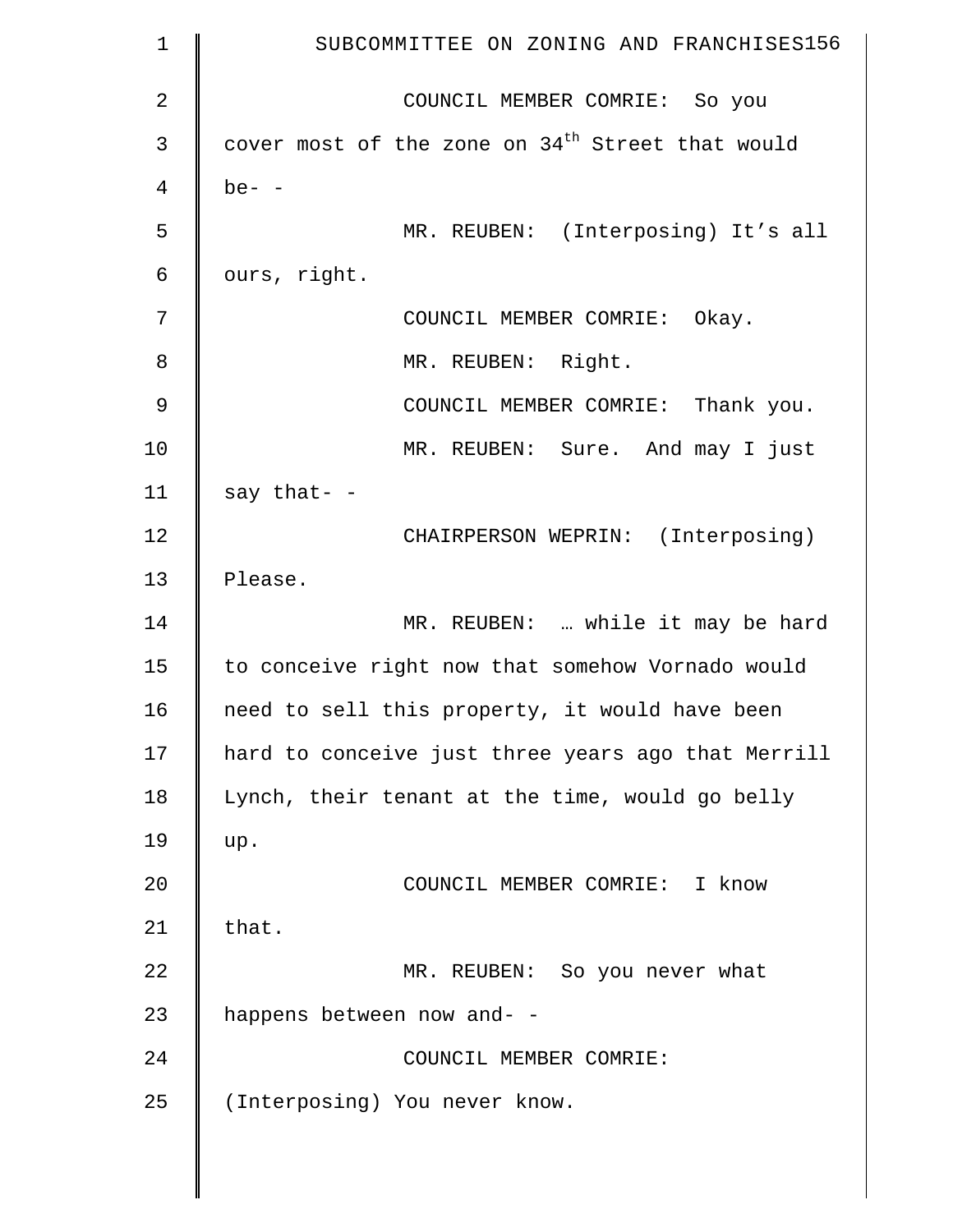| $\mathbf 1$    | SUBCOMMITTEE ON ZONING AND FRANCHISES157           |
|----------------|----------------------------------------------------|
| $\overline{2}$ | MR. REUBEN: Yes.                                   |
| 3              | COUNCIL MEMBER COMRIE: All right,                  |
| 4              | thank you.                                         |
| 5              | CHAIRPERSON WEPRIN: Such is life.                  |
| 6              | I have no more questions, so I want to thank this  |
| 7              | panel very much.                                   |
| 8              | MR. REUBEN: Thank you.                             |
| $\mathfrak{g}$ | CHAIRPERSON WEPRIN: Thank you for                  |
| 10             | taking the time and I'm sorry about the delay.     |
| 11             | What may be our last panel  is that it? Okay,      |
| 12             | this is the last  we have one more panel in favor  |
| 13             | and then a couple of people in opposition, I'm     |
| 14             | sorry. A panel in favor, Gary Tarnoff, if he's     |
| 15             | here, Jason Delgado, Jason  is this the same       |
| 16             | person? One looks like Soliado and Delgado? Two    |
| 17             | Jasons or one Jason? Peter Rigardi also. Are any   |
| 18             | of those people here, or all of those people here? |
| 19             | All right, well, whoever makes their way to the    |
| 20             | microphone in favor, let's start when you can.     |
| 21             | State your name for the record and keep- -         |
| 22             | MR. TARNOFF: (Interposing) Good                    |
| 23             | afternoon. Sorry, my name is Gary Tarnoff, I'm a   |
| 24             | member of the law firm of Kramer Levin  okay,      |
| 25             | I'll start again.                                  |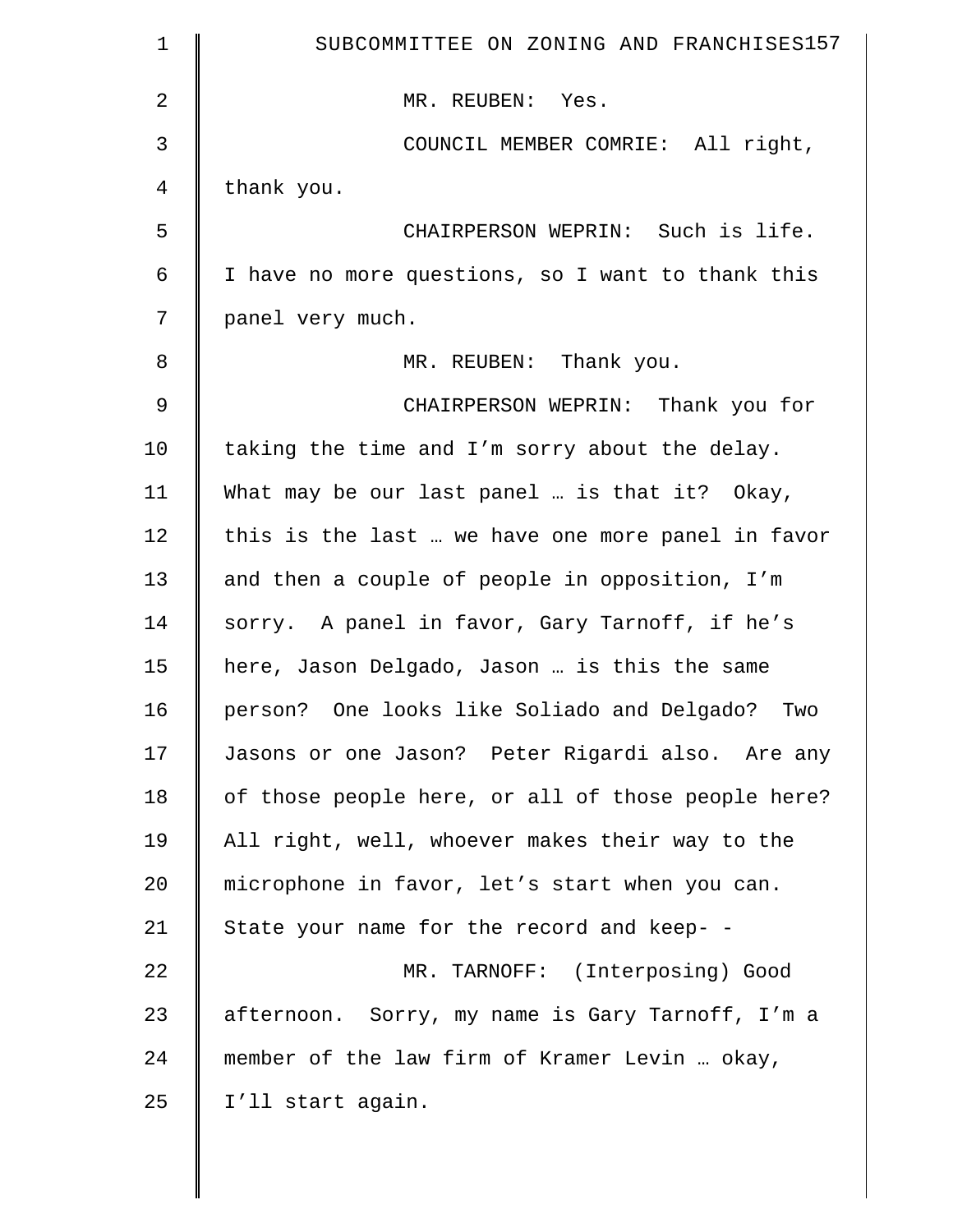| 1               | SUBCOMMITTEE ON ZONING AND FRANCHISES158          |
|-----------------|---------------------------------------------------|
| 2               | COUNCIL MEMBER COMRIE: They're                    |
| 3               | missing a panel, did somebody take a panel that   |
| 4               | wasn't supposed to be theirs? Did the Malkin      |
| 5               | folks take a Vornado panel, or  Oh, one name is   |
| 6               | missing. What's the name? Oh I thought you- -     |
| 7               | MALE VOICE: (Interposing) You've                  |
| 8               | got them in favor.                                |
| 9               | MALE VOICE: Go ahead, go first.                   |
| 10              | MS. MICHAELSON: Okay, hi.                         |
| 11              | CHAIRPERSON WEPRIN: Go ahead.                     |
| 12              | MS. MICHAELSON: My name is                        |
| 13              | Juliette Michaelson, I'm the senior planner for   |
| 14              | Regional Plan Association. RPA has long been a    |
| 15              | supporter of Moynihan Station and the area in     |
| 16              | midtown west, the area directly around Penn       |
| 17              | Station, and in fact in the last few we've        |
| 18              | strongly been advocating a new Moynihan Station   |
| 19              | district of dense new commercial development that |
| 20 <sub>o</sub> | takes advantage of Penn Station and the future    |
| 21              | Moynihan Station's unequalled access to the       |
| 22              | region's workforce. Density belongs around        |
| 23              | transit hubs, and while twice as many people      |
| 24              | travel through Penn Station every day as through  |
| 25              | Grand Central, you couldn't tell from looking at  |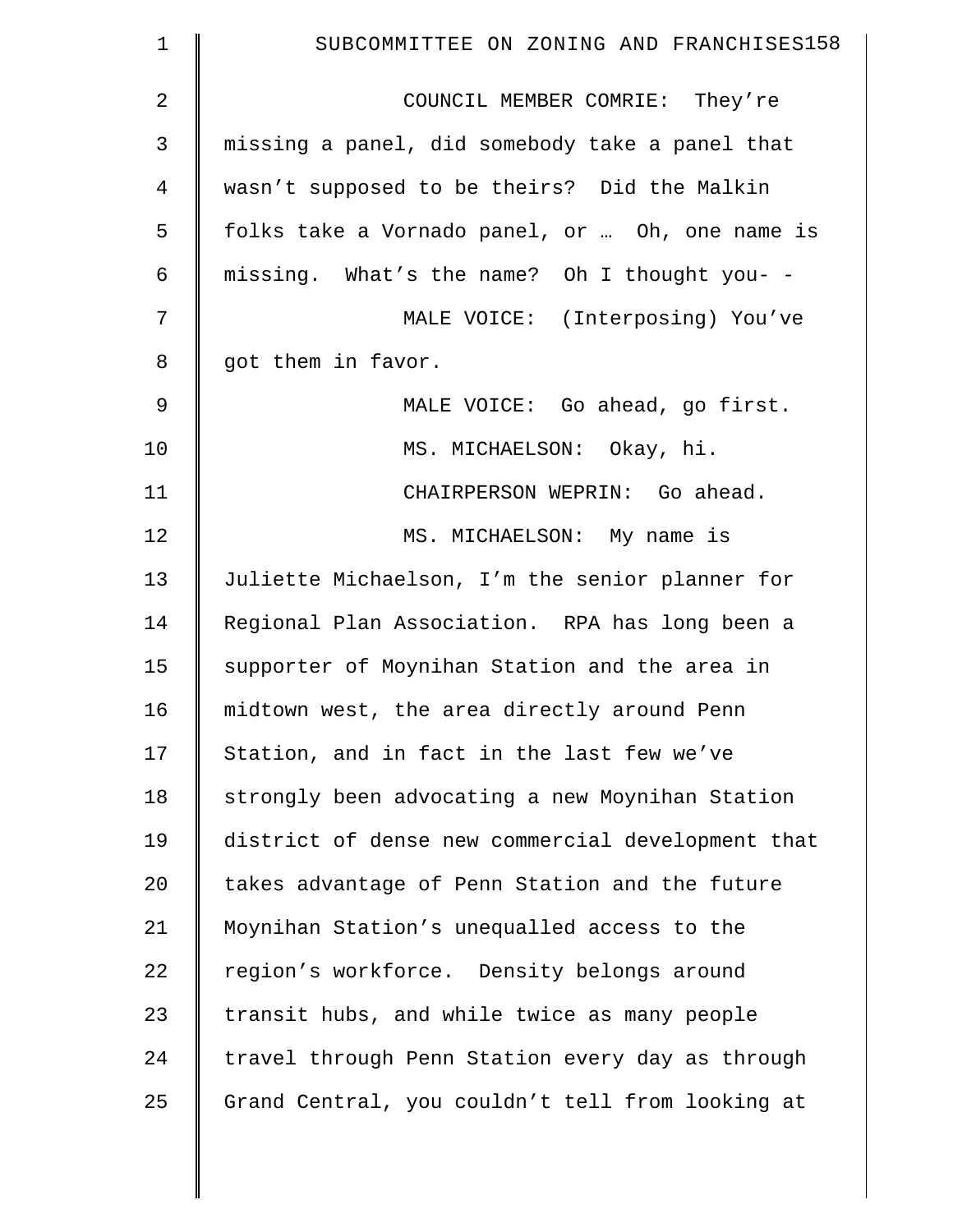| $\mathbf 1$    | SUBCOMMITTEE ON ZONING AND FRANCHISES159                       |
|----------------|----------------------------------------------------------------|
| $\overline{2}$ | the skyline. In RPA's view, 15 Penn Plaza will                 |
| 3              | bring us a step closer to building a new transit-              |
| $\overline{4}$ | oriented economically-efficient, and by virtue of              |
| 5              | its future dependence on mass transit,                         |
| 6              | environmentally-sustainable district. We also see              |
| 7              | the proposed project as an integral part of the                |
| $\,8\,$        | $32^{nd}$ to $34^{th}$ Street corridor, the corridor that will |
| 9              | guide the redevelopment of midtown from Herald                 |
| 10             | Square to Moynihan Station and finally to the far              |
| 11             | west side. Development, after all, proceeds                    |
| 12             | incrementally. Three buildings of more than two                |
| 13             | million square feet already exist in the                       |
| 14             | neighborhood, and many more, obviously, are                    |
| 15             | planned for the Hudson Rail Yards. In this                     |
| 16             | context, a large building at the site of 15 Penn               |
| 17             | is precisely what is needed. That the applicants               |
| 18             | have also committed to significant transit                     |
| 19             | benefits, to rebuilding and reopening the Gimbels              |
| 20             | passageway, providing real-time train information              |
| 21             | and improving access to subway platforms will in               |
| 22             | addition provide significant and immediate                     |
| 23             | benefits to Penn Station's 400,000 daily users, in             |
| 24             | addition to the 300,000 people who use the subway              |
| 25             | stations nearby. In this fiscal environment, it                |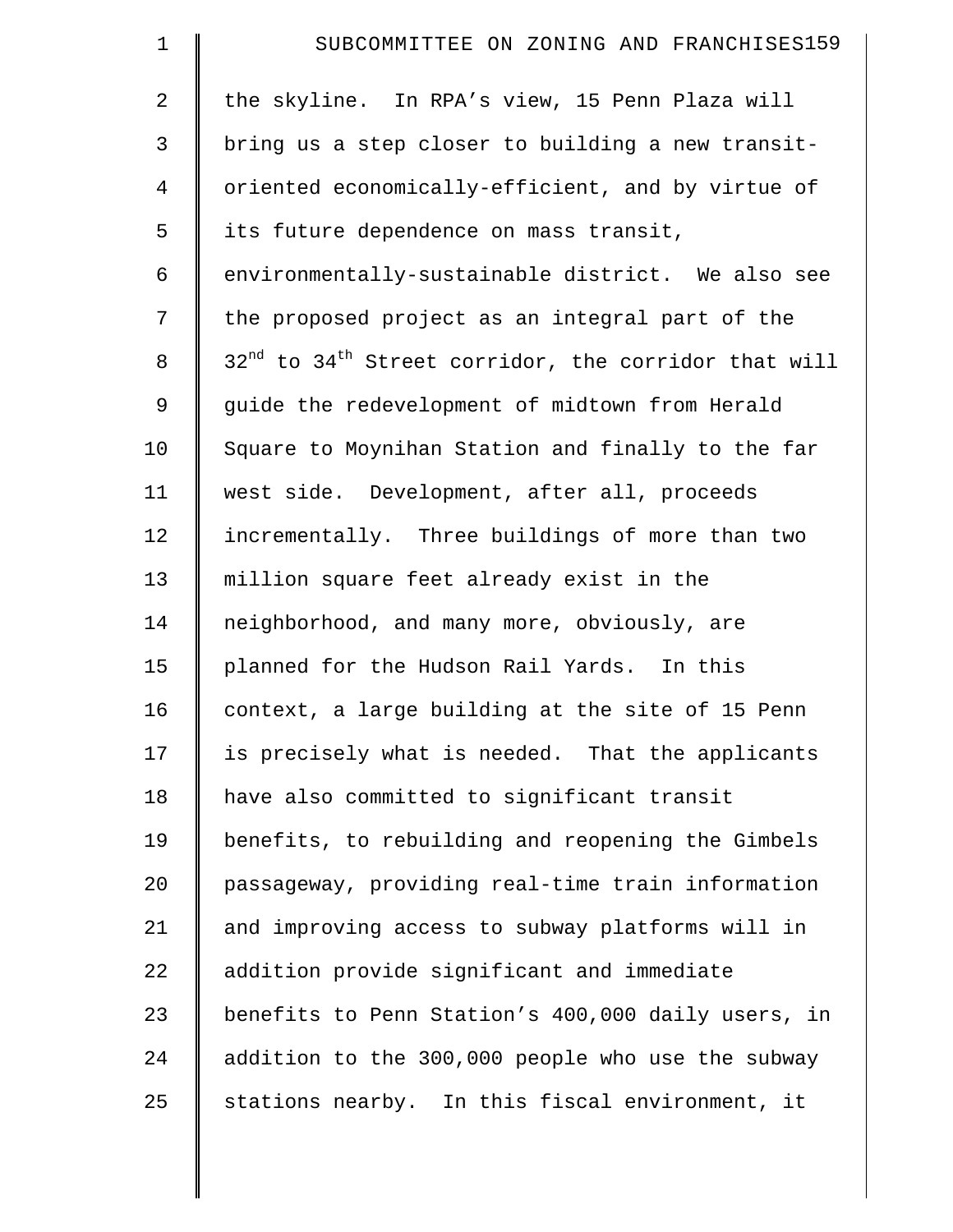| $\mathbf 1$    | SUBCOMMITTEE ON ZONING AND FRANCHISES160           |
|----------------|----------------------------------------------------|
| $\overline{2}$ | seems highly unlikely that these improvements      |
| 3              | would occur without the transit bonus associated   |
| 4              | with this site. In conclusion, RPA supports dense  |
| 5              | new development around Penn Station that takes     |
| 6              | advantage of the district's access to transit. We  |
| 7              | also support improving the existing transit        |
| 8              | infrastructure in the area, and the proposed       |
| 9              | project at 15 Penn Plaza in our view, contributes  |
| 10             | to both goals. Thank you.                          |
| 11             | MR. DELGADO: Good afternoon, my                    |
| 12             | name is Jason Delgado, I am the political field    |
| 13             | representative from Mason Tenders District Council |
| 14             | PAC. You have my testimony there, I'm not going    |
| 15             | to actually read my testimony, because with that   |
| 16             | three minutes I'd rather talk from the heart here. |
| 17             | Everyone else has read, so  this project is a      |
| 18             | huge indicator of the work that we should push.    |
| 19             | The reason why is, the construction industry from  |
| 20             | 2008 has decreased over 17,000 construction        |
| 21             | workers since 2008. Okay. There's no need for me   |
| 22             | to tell you, sit here and tell you that our        |
| 23             | industry right now for construction has declined.  |
| 24             | We are urging you guys to look at this and push    |
| 25             | this for one reason only, there are men and women, |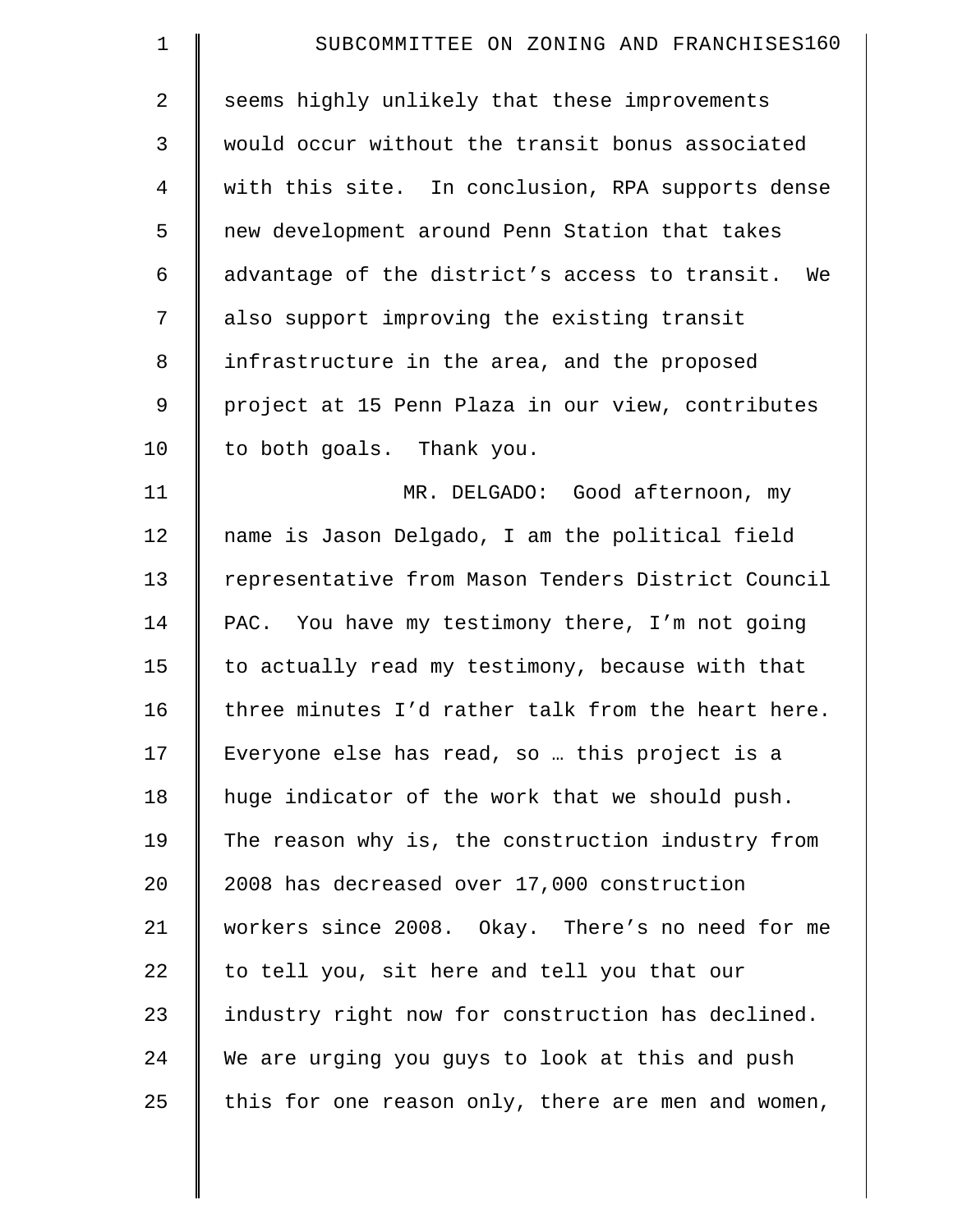| $\mathbf 1$    | SUBCOMMITTEE ON ZONING AND FRANCHISES161           |
|----------------|----------------------------------------------------|
| $\overline{2}$ | the hardest men and women I represent (sic), that  |
| 3              | are currently losing their houses, currently       |
| 4              | losing what they have. Right now, their kids       |
| 5              | can't afford some clothes. I mean, it's very       |
| 6              | obvious that the men and women, our neighbors, our |
| 7              | friends, our family members, are losing what       |
| 8              | they've worked so hard for, and a project like     |
| 9              | this is a huge indicator, it could help thousands  |
| 10             | and thousands of construction men and women out    |
| 11             | there. And the majority of our union workers live  |
| 12             | in the five boroughs. To me this is a common       |
| 13             | sense, this is a common sense move, to let's push  |
| 14             | forward and let's make this happen. Thank you      |
| 15             | very much for your time.                           |
| 16             | CHAIRPERSON WEPRIN: Thank you.                     |
| 17             | MR. TARNOFF: Good afternoon, my                    |
| 18             | name is Gary Tarnoff, I'm a member of the law firm |
| 19             | of Kramer Levin Naftalis & Frankel, we're land use |
| 20             | counsel to the applicant. I wanted to respond to   |
| 21             | some of the comments that were made here today.    |
| 22             | First, it was suggested by Mr. Malkin that there   |
| 23             | should be a zone as wide as 2,000 feet in which no |
| 24             | building as tall as the Empire State Building      |
| 25             | could be built. I did a rough calculation that     |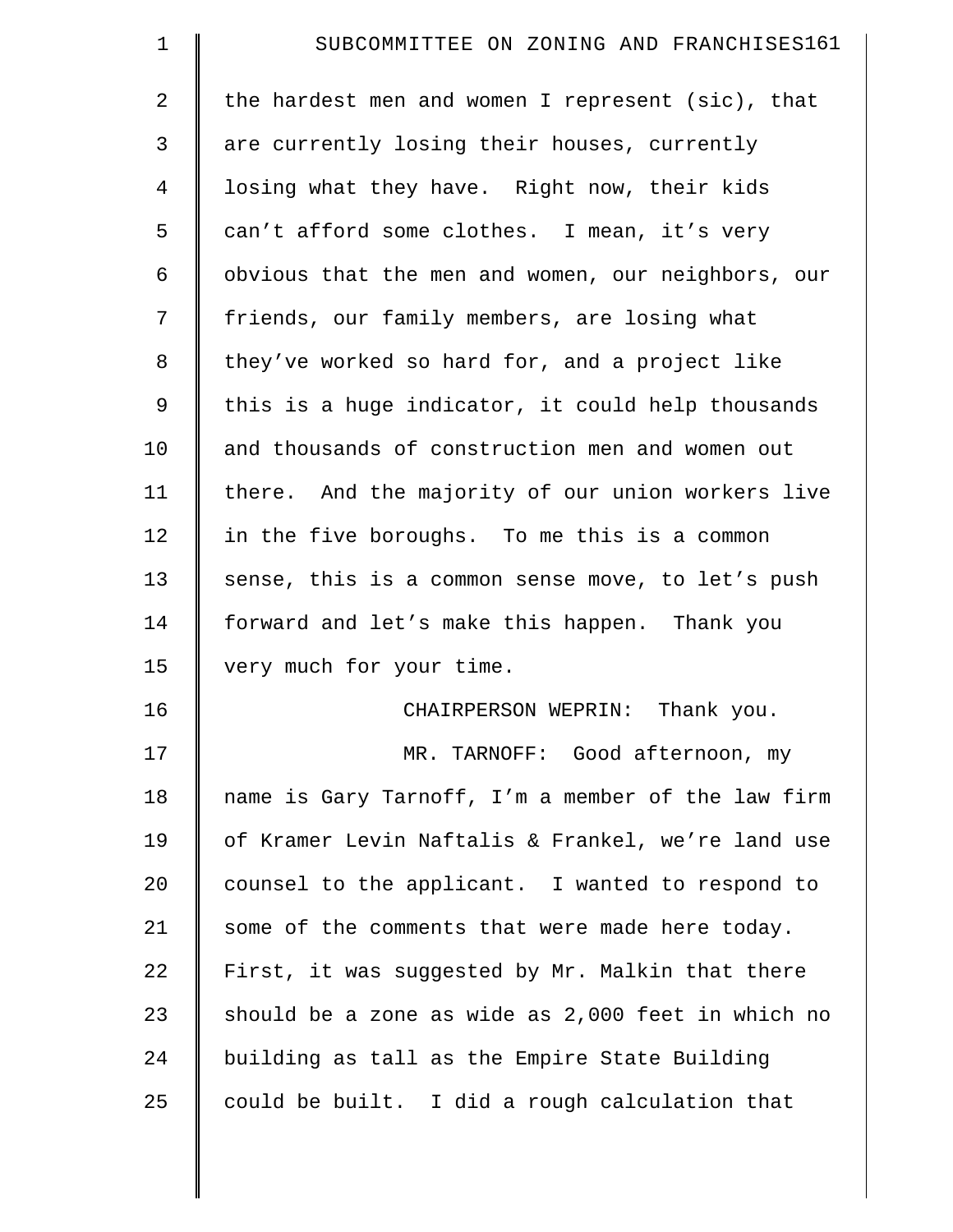| $\mathbf 1$    | SUBCOMMITTEE ON ZONING AND FRANCHISES162                             |
|----------------|----------------------------------------------------------------------|
| $\overline{2}$ | runs from east of $3^{rd}$ Avenue to $8^{th}$ Avenue, up to          |
| $\mathfrak{Z}$ | 42 <sup>nd</sup> Street down to 26 <sup>th</sup> Street, by my rough |
| $\overline{4}$ | calculation, which I think is a pretty  it would                     |
| 5              | have a pretty big impact on future development in                    |
| 6              | midtown Manhattan. Second, the community board                       |
| 7              | made a point about the property could possibly be                    |
| 8              | sold by Vornado, who knows what's going to happen                    |
| $\mathsf 9$    | in the next ten years. What they ignored about                       |
| 10             | this land use approval, and what hasn't been                         |
| 11             | mentioned at all is there is a restrictive                           |
| 12             | declaration that's been executed by the applicant                    |
| 13             | which includes requirements that no  the rezoning                    |
| 14             | cannot be used unless the transit improvements are                   |
| 15             | built, the rezoning cannot be used unless the                        |
| 16             | buildings are built in accordance with the                           |
| 17             | envelopes that were approved by the City Planning                    |
| 18             | Commission, the design as approved. So it isn't                      |
| 19             | really a blank check rezoning, it's a rezoning for                   |
| 20             | a specific package of transit improvements that                      |
| 21             | are all part and parcel of the one development on                    |
| 22             | this particular site. Third, I wanted to comment                     |
| 23             | about Mr. Malkin's statement that his comments                       |
| 24             | were ignored. Absolutely not true. This project                      |
| 25             | had an environmental impact statement. It was                        |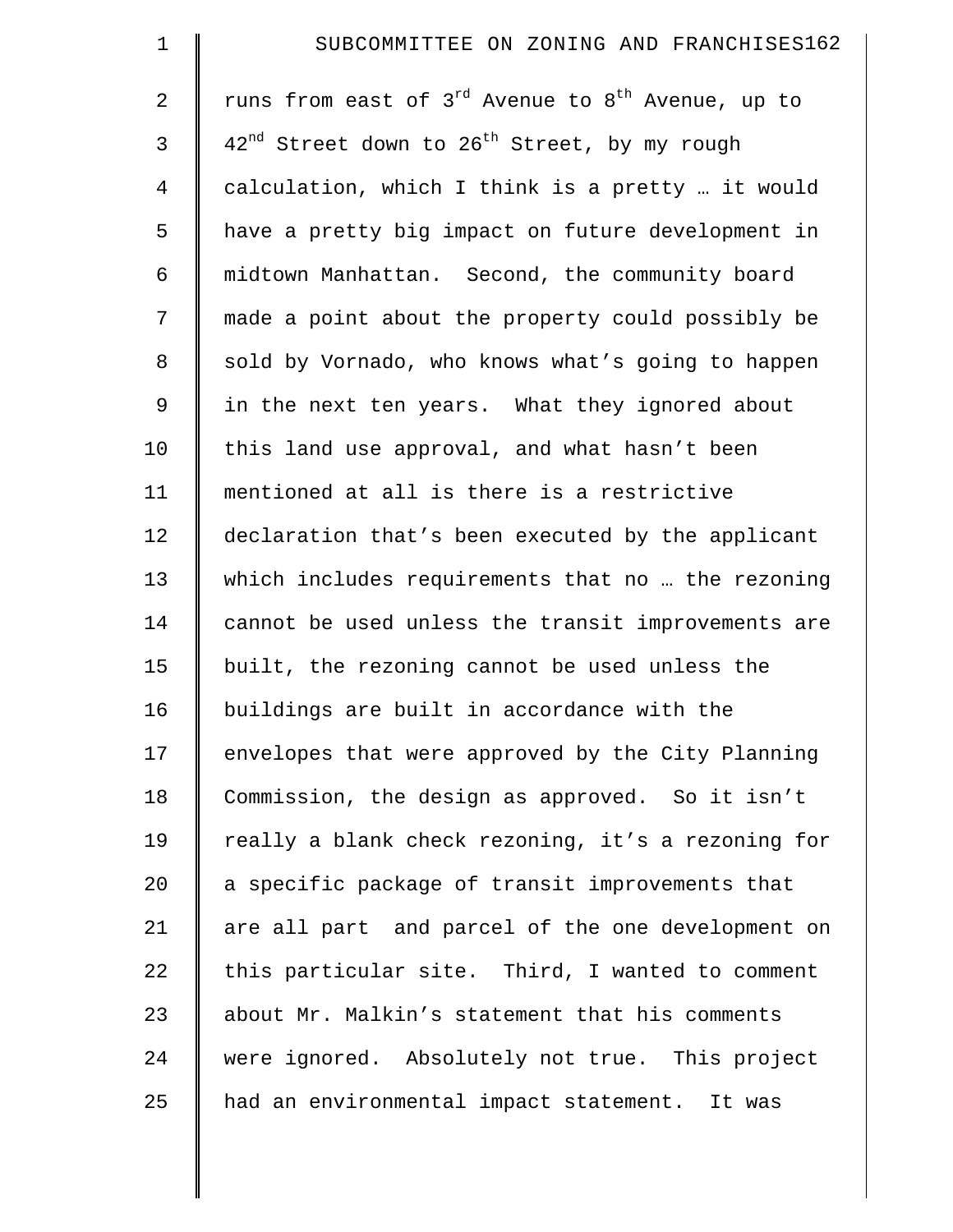| $\mathbf 1$    | SUBCOMMITTEE ON ZONING AND FRANCHISES163                   |
|----------------|------------------------------------------------------------|
| $\overline{a}$ | done after there was a public scoping process in           |
| 3              | which all the public had an opportunity to say             |
| $\overline{4}$ | what should be studied. We followed the city               |
| 5              | environmental quality review manual and studied            |
| 6              | historic resources within 400 feet of the site.            |
| 7              | When a comment was raised at the City Planning             |
| 8              | Commission public hearing that it should be                |
| 9              | expanded, we expanded the zone to include 34 <sup>th</sup> |
| 10             | Street from river to river and took a very careful         |
| 11             | look of what the impacts of the building would be          |
| 12             | on the Empire State Building. And it was                   |
| 13             | concluded in the environmental impact statement            |
| 14             | that was reviewed by the Landmarks Preservation            |
| 15             | Commission and approved by the City Planning               |
| 16             | Commission that the impact on a historic resource          |
| 17             | would not be significant because one, we're more           |
| 18             | than a thousand feet away from the Empire State            |
| 19             | Building, and two, most of the significant views           |
| 20             | are from outside of Manhattan, most Manhattan              |
| 21             | views are blocked for pedestrians. And from                |
| 22             | Brooklyn, from Queens, from the Bronx and New              |
| 23             | Jersey, except if you're directly on the same axis         |
| 24             | of the building, there is sufficient distance so           |
| 25             | that the visual prominence of the Empire State             |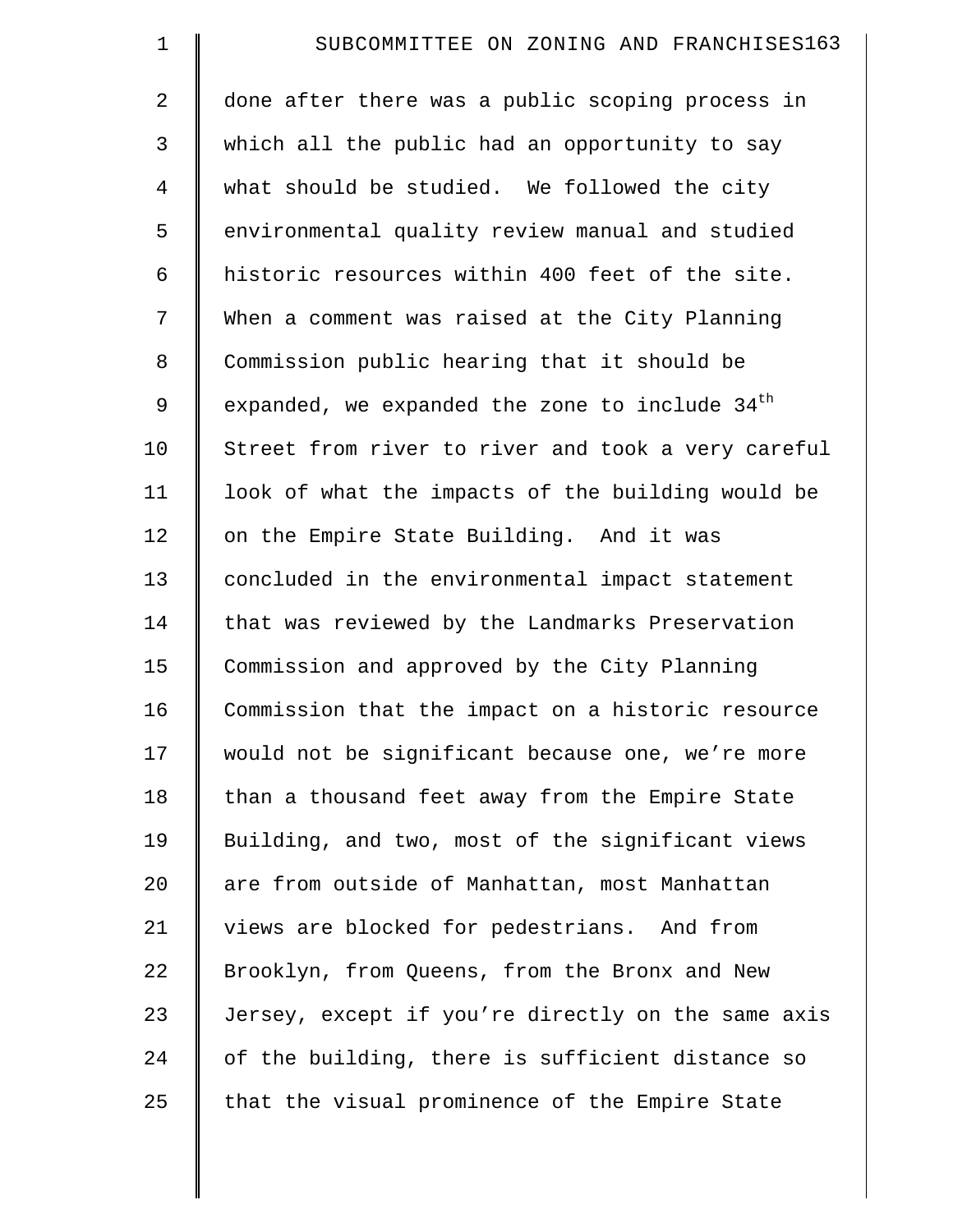| $\mathbf 1$ | SUBCOMMITTEE ON ZONING AND FRANCHISES164                |
|-------------|---------------------------------------------------------|
| 2           | Building is not impacted. And the conclusion of         |
| 3           | the environmental impact statement and the City         |
| 4           | Planning Commission. Thank you.                         |
| 5           | CHAIRPERSON WEPRIN: Thank you.                          |
| 6           | MR. RIGARDI: Good afternoon, I'm                        |
| 7           | Peter Rigardi, President of Jones Lang LaSalle's        |
| 8           | New York Division, and I also have represented          |
| 9           | Merrill Lynch in negotiation with Vornado at Penn       |
| 10          | Plaza. I represented Bank of America in their           |
| 11          | selection of 42 <sup>nd</sup> Street for their New York |
| 12          | headquarters, and our firm currently manages            |
| 13          | Goldman Sachs' world headquarters. I have               |
| 14          | represented over a 100 transactions in this city        |
| 15          | and over 100,000 square feet, so what I'm about to      |
| 16          | say I think comes from lots of experience and           |
| 17          | expertise. CEO's of these companies, when they          |
| 18          | make decisions about headquarters, have two main        |
| 19          | focuses, one, the functionality of the building         |
| 20          | for technology, for their business today and in         |
| 21          | the future, and attracting and retaining labor in       |
| 22          | a very competitive labor market in New York City.       |
| 23          | What has changed and what has been touched upon in      |
| 24          | this meeting, is what has changed is the center of      |
| 25          | New York, which was Grand Central Station for           |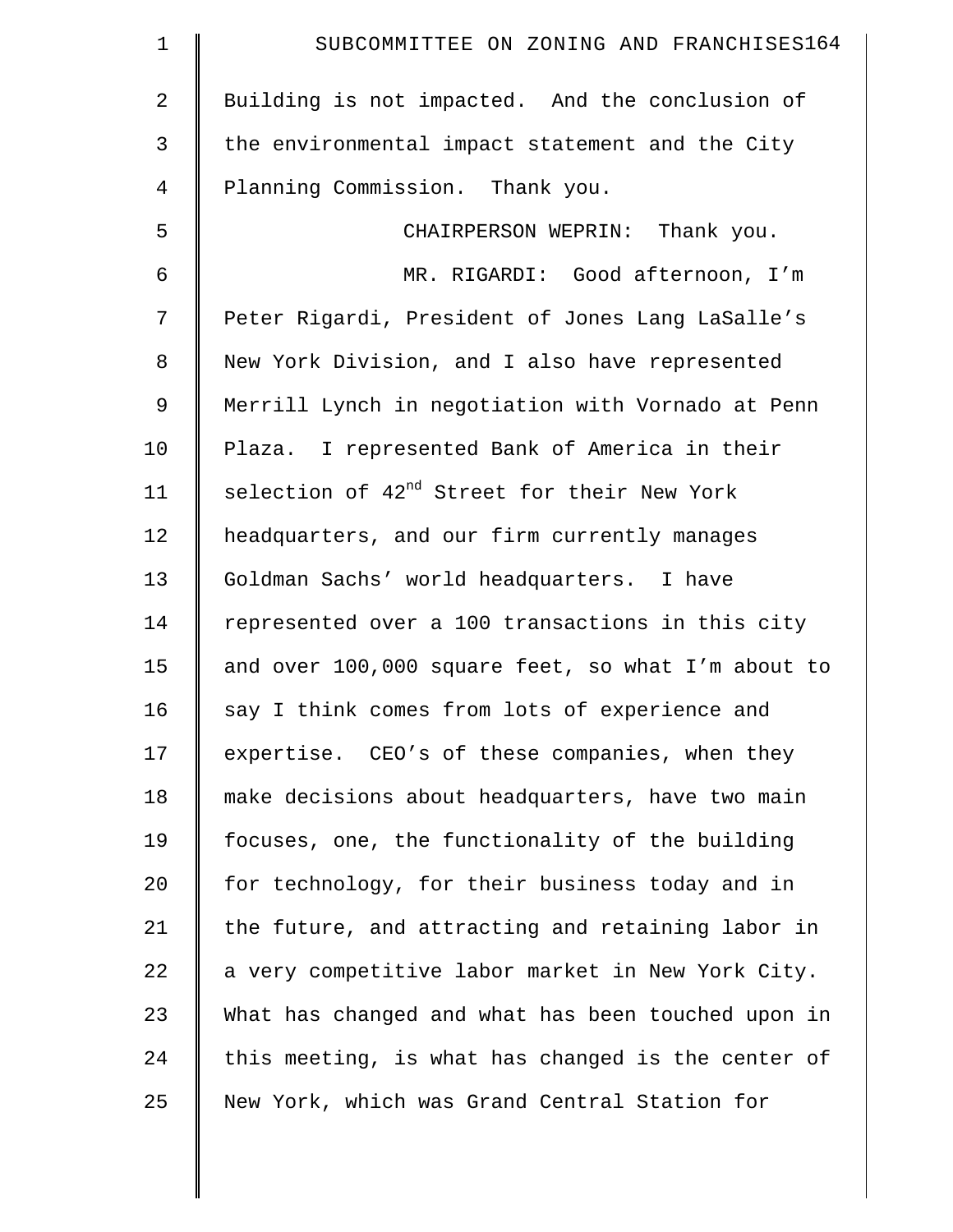| $\mathbf 1$    | SUBCOMMITTEE ON ZONING AND FRANCHISES165          |
|----------------|---------------------------------------------------|
| $\overline{2}$ | years for commuters is no longer. All companies   |
| 3              | of scale, when they look at their labor force,    |
| $\overline{4}$ | will find that 80% of their labor force or more   |
| 5              | come from the five boroughs and New Jersey. That  |
| 6              | is due to the huge housing starts in New Jersey,  |
| 7              | and the regentrification of our city that is      |
| 8              | attracting employees. Penn Station represents the |
| 9              | center of that economic, vital part of the labor  |
| 10             | force. Second, as it relates to technology and    |
| 11             | the building of the future, I'm representing a    |
| 12             | major financial institution right now for half a  |
| 13             | million square feet. In a city like New York      |
| 14             | you'd think there would be hundreds of            |
| 15             | possibilities for their headquarters and trading, |
| 16             | but with the requirements of floor size, power,   |
| 17             | HVAC, and ceiling heights, there are nine         |
| 18             | buildings that we can consider for their          |
| 19             | headquarters, only nine. There's been a lot of    |
| 20             | talking today about Hong Kong and Shanghai and    |
| 21             | other places. Our firm operates as a leading      |
| 22             | service provider in all of those markets, so we   |
| 23             | speak and understand how competitive it is, and   |
| 24             | how these cities foster new development and       |
| 25             | encourage companies to come to their location.    |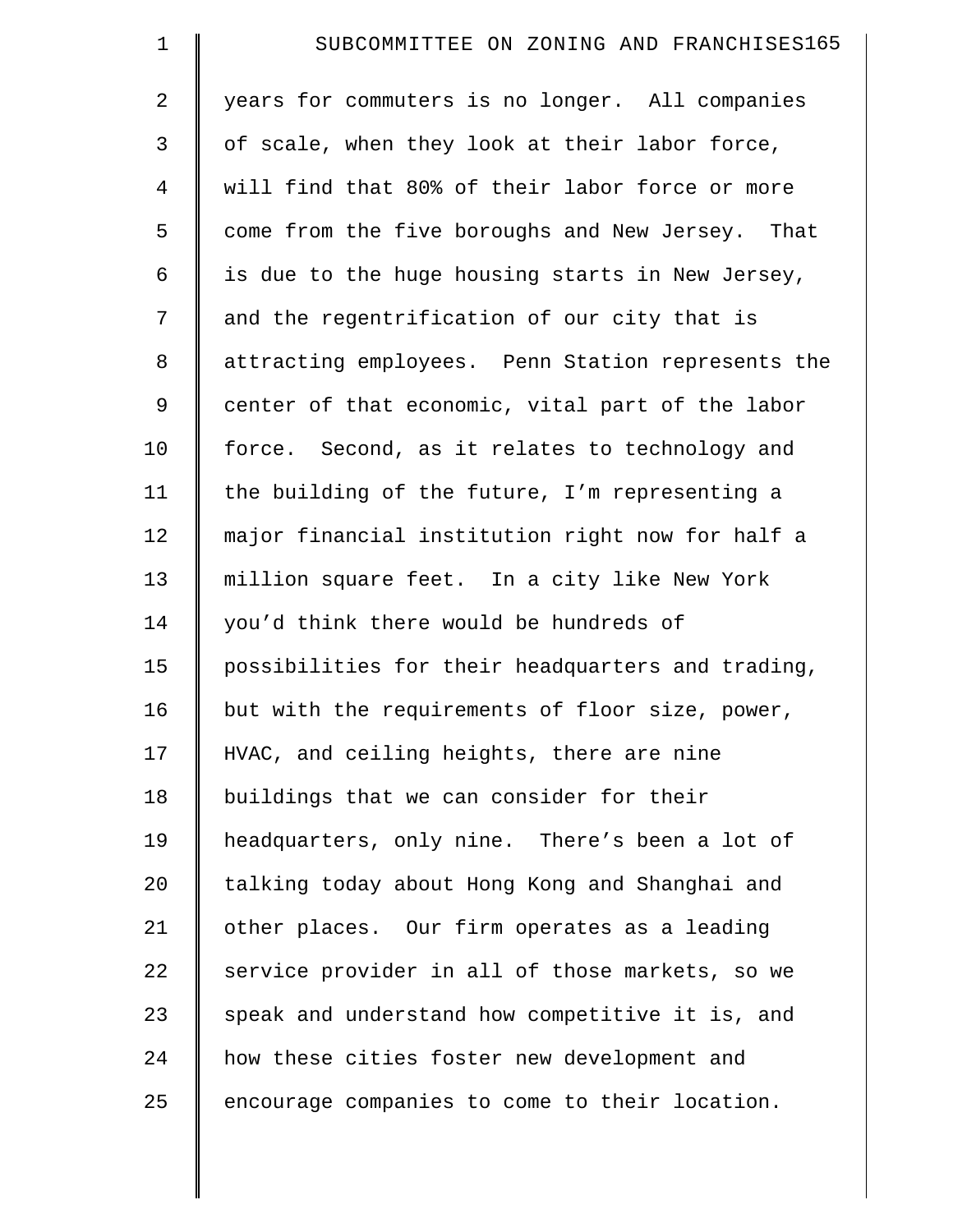| $\mathbf 1$    | SUBCOMMITTEE ON ZONING AND FRANCHISES166           |
|----------------|----------------------------------------------------|
| $\overline{a}$ | You know, there's also been talk about who's going |
| 3              | to be the tenant and when. I could say this for a  |
| $\overline{4}$ | certainty. If this building was approved and was   |
| 5              | under construction right now, there would be a     |
| 6              | half a dozen tenants that Vornado would be         |
| 7              | negotiating for space with right now. A half a     |
| 8              | dozen for sure, maybe more. A tenant who is        |
| 9              | making a decision for their home, with thousands   |
| 10             | of employees who are going to go to, is not going  |
| 11             | to want to know that it's four, five, six, seven   |
| 12             | years or meetings like this to determine whether   |
| 13             | their company should move forward or not move      |
| 14             | forward on a project, which is essential for a     |
| 15             | developer, any developer, to have an understanding |
| 16             | of what the rights are and what they have to offer |
| 17             | to tenants in a competitive marketplace like New   |
| 18             | York. Thank you.                                   |
| 19             | CHAIRPERSON WEPRIN: Thank you.                     |
| 20             | Panel, any questions? Okay, well we thank you all  |
| 21             | for coming, that was very helpful and we           |
| 22             | appreciate it. We have one more panel, I think,    |
| 23             | unless there's somebody who came in that I don't   |
| 24             | have yet. But this is a panel in opposition. I'd   |
| 25             | like to call on Brendan Sullivan, Eric Corley,     |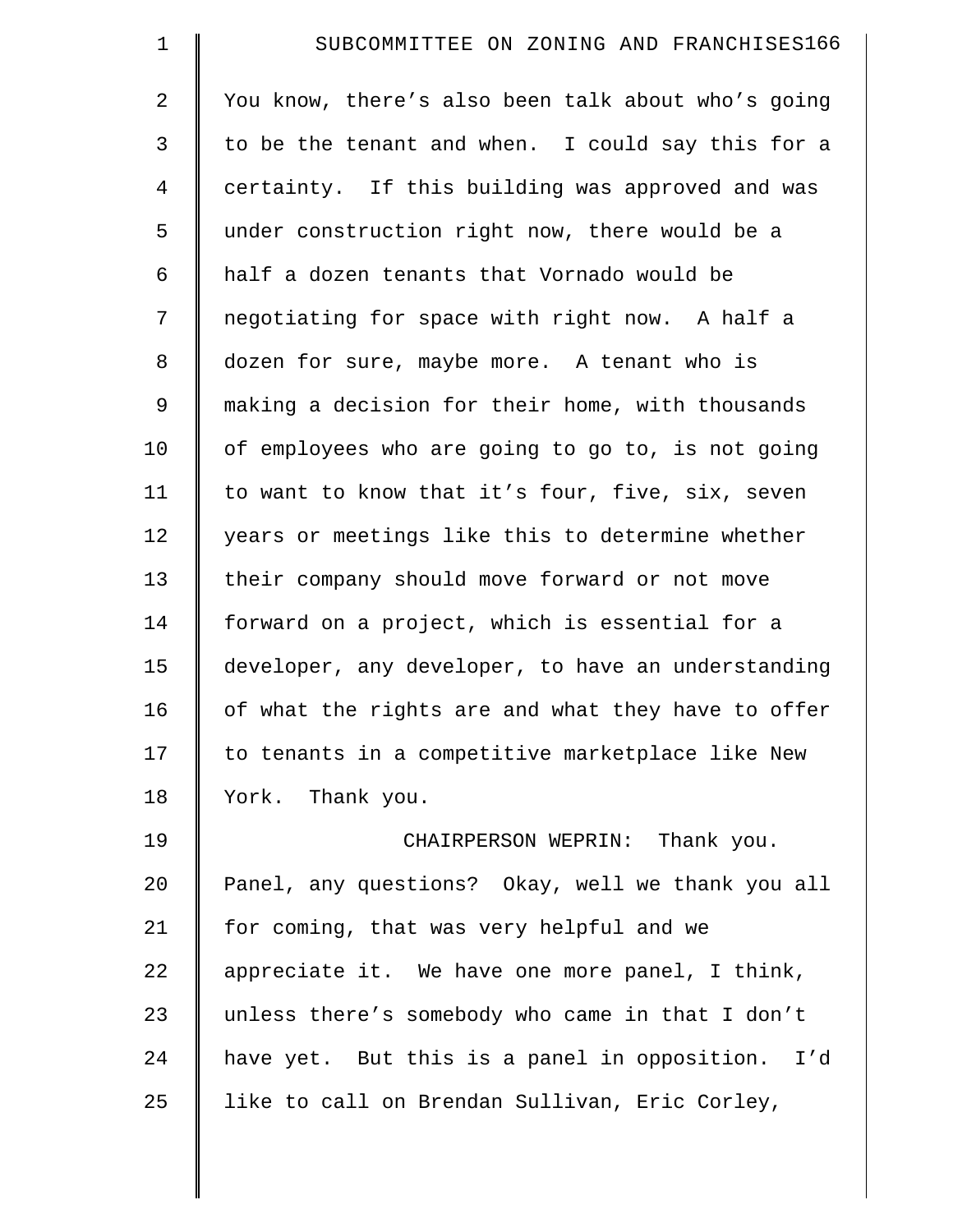| $\mathbf 1$    | SUBCOMMITTEE ON ZONING AND FRANCHISES167           |
|----------------|----------------------------------------------------|
| $\overline{2}$ | Kyle Drazdik and Ian Dunford. If they could all    |
| 3              | please come to the front. Okay, did you guys       |
| $\overline{4}$ | decide who wants to go first? Please state your    |
| 5              | name and keep it within three minutes, please.     |
| 6              | FEMALE VOICE: When the light is                    |
| 7              | off, the microphone is on.                         |
| $\,8\,$        | MR. CORLEY: So it's on now, okay.                  |
| 9              | Eric Corley, resident of New York City, I want to  |
| 10             | thank you very much for allowing me to speak.      |
| 11             | I've heard a lot of talk today about improvements, |
| 12             | and I think that many people favor improvements to |
| 13             | subway entrances and concourses and things like    |
| 14             | that, but I think we might be losing sight of      |
| 15             | something that's very important, and that's a      |
| 16             | piece of history, I'm referring to the Hotel       |
| 17             | Pennsylvania, which I'm afraid many people have    |
| 18             | written off as a foregone conclusion, that this    |
| 19             | building must be destroyed in order to make these  |
| 20             | improvements, and I don't think that's necessarily |
| 21             | the case. I think the Hotel Pennsylvania is a      |
| 22             | vibrant part of New York City. In fact there has   |
| 23             | been talk here today of making the area more       |
| 24             | vibrant. If you have ever gone inside the Hotel    |
| 25             | Pennsylvania, you will see so many people from     |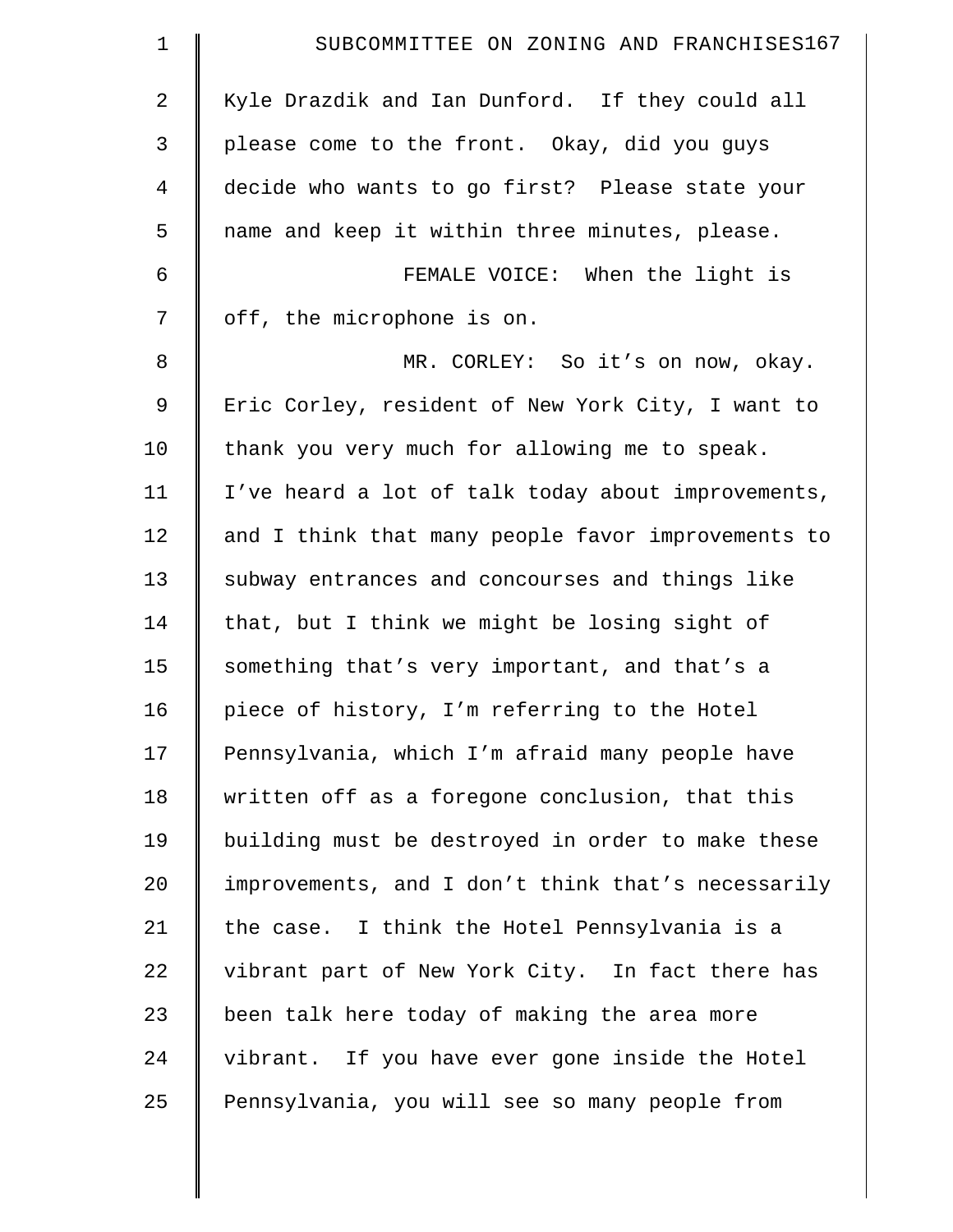| $\mathbf 1$    | SUBCOMMITTEE ON ZONING AND FRANCHISES168           |
|----------------|----------------------------------------------------|
| 2              | around the planet congregating on New York City,   |
| 3              | seeing it for the first time, spending their       |
| $\overline{4}$ | tourist dollars in the area. These are all things  |
| 5              | that we will lose if we destroy a 1,700 room hotel |
| 6              | that is perfect for people who are on a budget.    |
| 7              | This is the kind of thing that I think that we     |
| 8              | might be overlooking in favor of commuters and     |
| 9              | CEO's and all that kind of thing. Instead, we      |
| 10             | should be focusing on residents and employees of   |
| 11             | such places as the hotel, and tourists and people  |
| 12             | who live in the area who are opposed to this kind  |
| 13             | of a project, opposed to losing a very important   |
| 14             | focal point. Over a weekend in July, a couple of   |
| 15             | friends and myself asked people around the hotel   |
| 16             | area if they were in favor of this, and we passed  |
| 17             | around a petition. Inside of a few hours we had a  |
| 18             | thousand names on this petition, people who did    |
| 19             | not know the hotel was scheduled to be demolished, |
| 20             | people who opposed this, people from all over the  |
| 21             | world, all over the country. And I think it's a    |
| 22             | very important thing, I'd like to enter this into  |
| 23             | the record if possible, just to show that this     |
| 24             | hotel is a vital part of the neighborhood. And in  |
| 25             | the end we're talking about community here, we're  |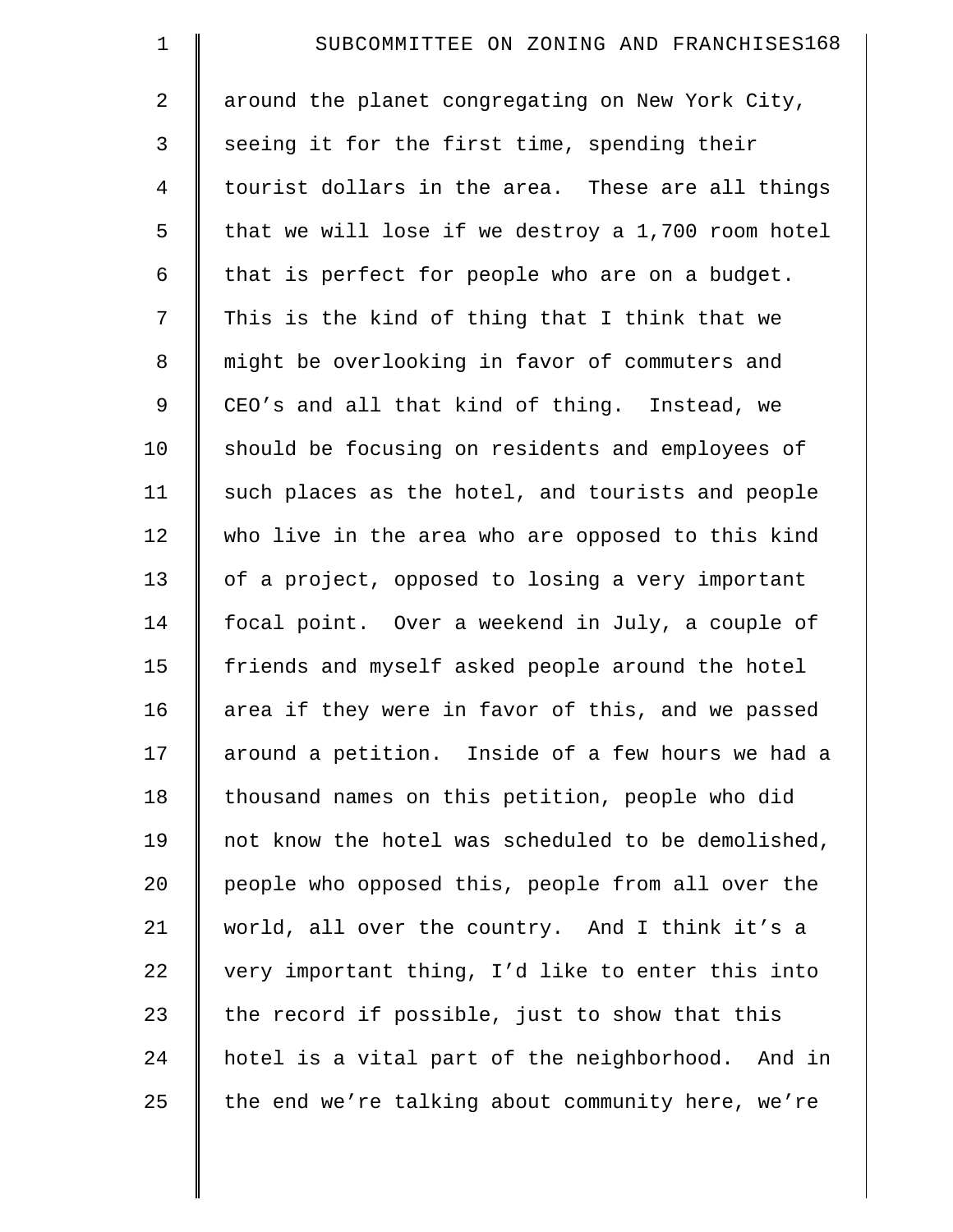| $\mathbf 1$    | SUBCOMMITTEE ON ZONING AND FRANCHISES169           |
|----------------|----------------------------------------------------|
| 2              | talking about preserving things that are           |
| 3              | important, and history as well. History isn't      |
| $\overline{4}$ | always the prettiest building, it isn't always the |
| 5              | most perfectly preserved building. But I think     |
| 6              | that when we look at what Vornado has proposed,    |
| 7              | they propose to give us a little piece of a museum |
| 8              | inside the new structure, with a link to a         |
| 9              | website. And I just would rather keep the real     |
| 10             | thing, than just a representation of what once was |
| 11             | there. I'd like to ask if it's possible, to have   |
| 12             | these improvements, to have these office           |
| 13             | buildings, but yet still hold onto something       |
| 14             | that's a vital part of our community, namely, an   |
| 15             | historic hotel that's been around since 1919, and  |
| 16             | has been home to so many people throughout the     |
| 17             | decades, and will be home to so many others.       |
| 18             | Thank you.                                         |
| 19             | CHAIRPERSON WEPRIN: All right,                     |
| 20             | who's next?                                        |
| 21             | MR. SULLIVAN: My name is Brendan                   |
| 22             | Sullivan, I'm a lifetime resident of New York      |
| 23             | City, son of $a-$                                  |
| 24             | CHAIRPERSON WEPRIN: (Interposing)                  |
| 25             | That's all right, keep going.                      |
|                |                                                    |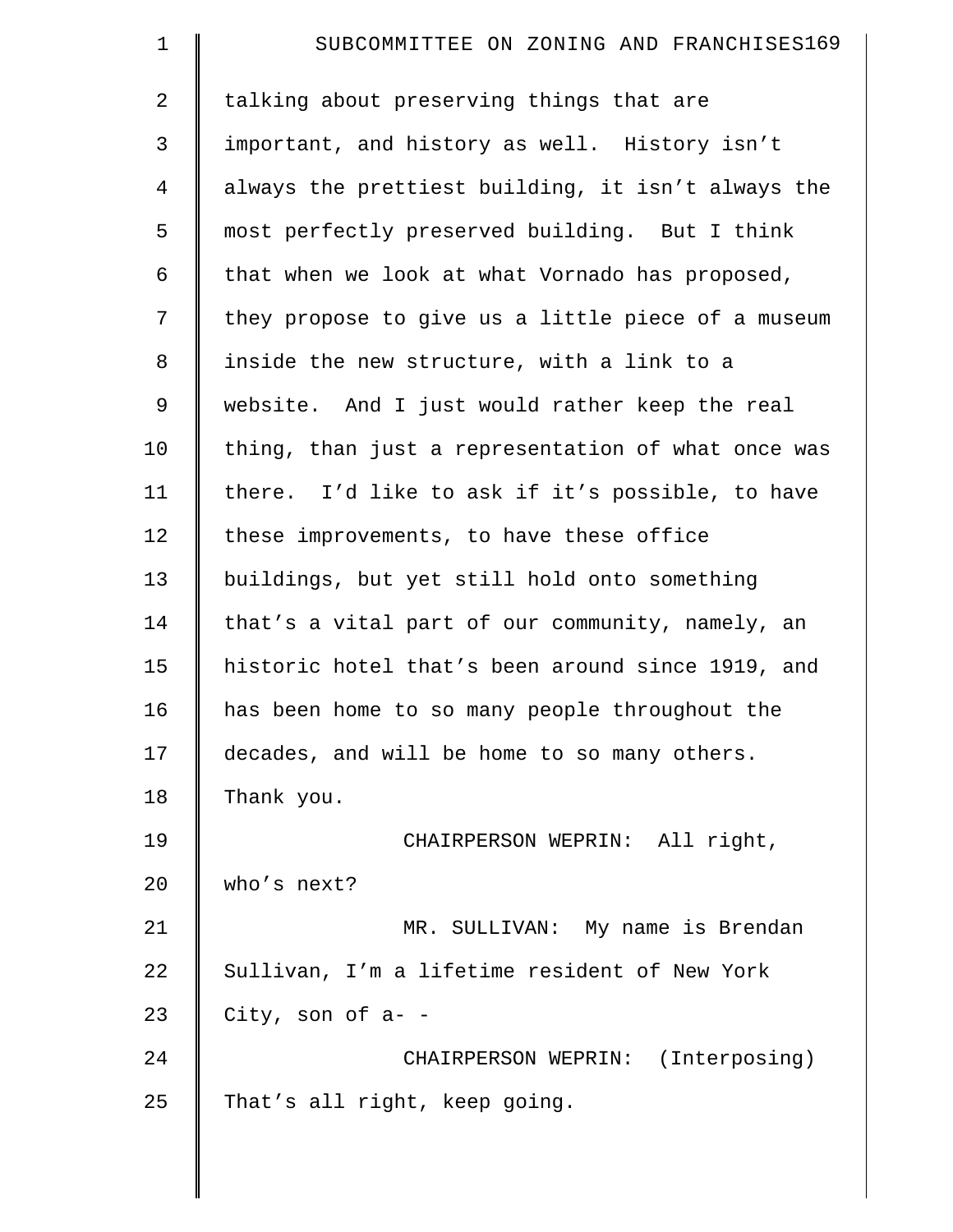| $\mathbf 1$    | SUBCOMMITTEE ON ZONING AND FRANCHISES170           |
|----------------|----------------------------------------------------|
| $\overline{2}$ | MR. SULLIVAN: Sorry. My father                     |
| 3              | was a lifelong resident of the city, his father    |
| 4              | was a lifelong resident of this city. Every        |
| 5              | generation of people who have lived here have      |
| 6              | witnessed the loss of some great cultural          |
| 7              | landmark. Maybe it wasn't the prettiest building,  |
| $8\,$          | or the best, or the most modern building, but the  |
| 9              | loss of the original Penn Station, the loss of the |
| 10             | original Madison Square Garden, these are looked   |
| 11             | back on by people who knew them when they existed  |
| 12             | as a major loss, and at the time many people       |
| 13             | didn't regard the demolition of these buildings as |
| 14             | such a loss or a problem. But looking back, they   |
| 15             | regret it. And I think that the loss of a          |
| 16             | building such as the Hotel Pennsylvania, with its  |
| 17             | history, its fairly unique place in the city's     |
| 18             | culture, geography and economy would be a loss to  |
| 19             | all of us, particularly the people of the city, as |
| 20             | well as many of the business interests. The hotel  |
| 21             | that is currently situated directly across the     |
| 22             | street from Penn Station offers a unique value     |
| 23             | proposition to travelers to the city. It is        |
| 24             | affordable, convenient, and has ease of access     |
| 25             | from essentially anywhere in the world, not to     |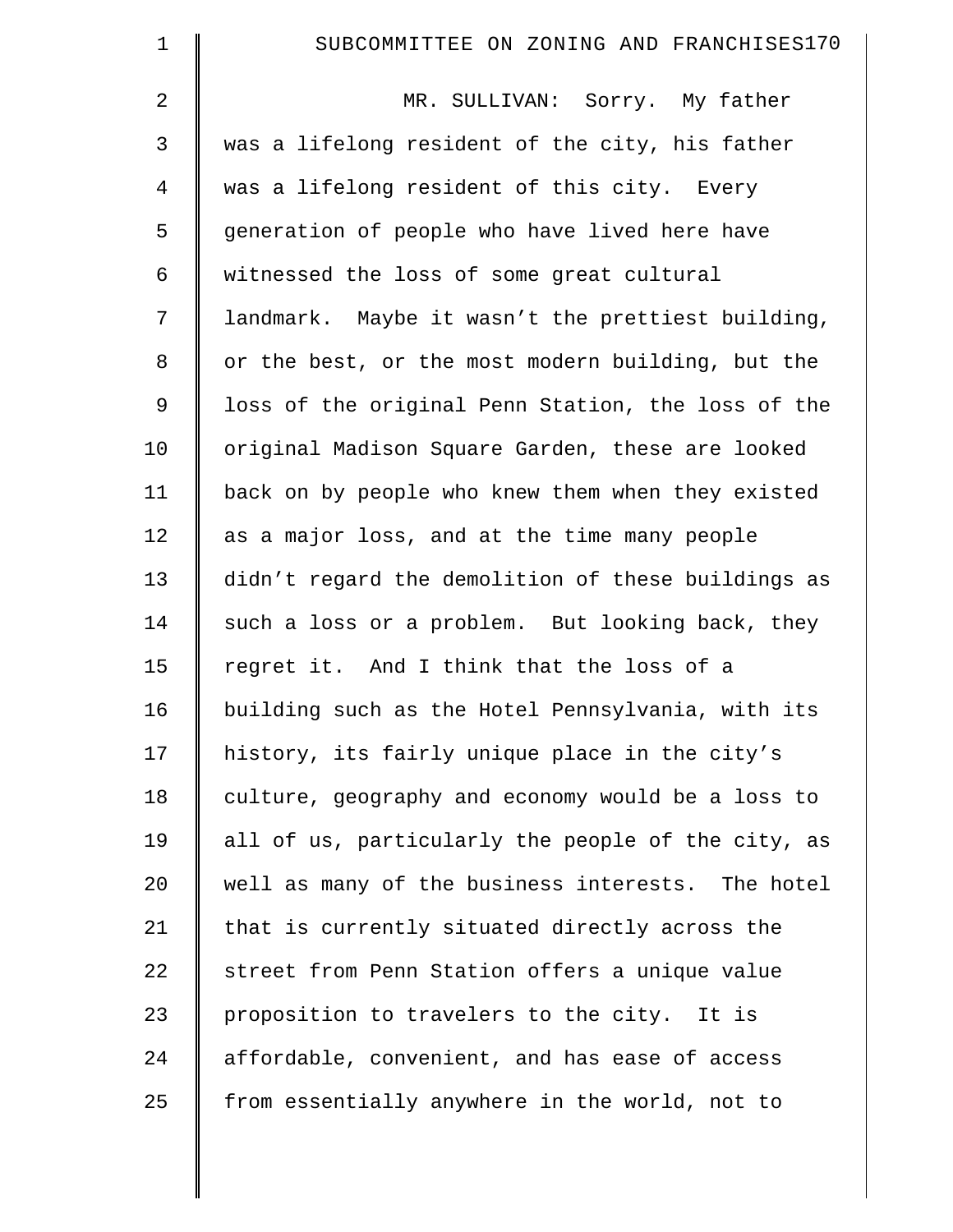| $\mathbf 1$    | SUBCOMMITTEE ON ZONING AND FRANCHISES171             |
|----------------|------------------------------------------------------|
| $\overline{a}$ | mention ease of travel to many popular tourist and   |
| 3              | business destinations. The addition of the           |
| $\overline{4}$ | hotel's conference facilities and performance        |
| 5              | spaces are also very unusual in this city. As        |
| 6              | someone who has been involved with many small,       |
| 7              | often non-profit, organizations, which are           |
| 8              | constantly struggling to find any space that they    |
| 9              | can afford on any sort of meeting or conference      |
| 10             | space, or event space, that they can afford on the   |
| 11             | very limited budgets that are allowed by simply a    |
| 12             | small group of people who wish to have a space       |
| 13             | where they can meet once a month, and it not cost    |
| 14             | even 40 of them several hundred dollars apiece,      |
| 15             | just to rent a room. I think we should pay much      |
| 16             | closer attention to what we lose when we tear down   |
| 17             | a building like this. It's not just we lose the      |
| 18             | building, we lose its history, its place in our      |
| 19             | culture, in our society, and the often overlooked    |
| 20             | economic benefits that it brings to the city.        |
| 21             | Thank you.                                           |
| 22             | MR. DUNFORD: Good afternoon, my                      |
| 23             | name is Ian Dunford, and I'm here on behalf of the   |
| 24             | members of the New York Hotel Trades Council.<br>I'm |
| 25             | here today to express our concern with this          |
|                |                                                      |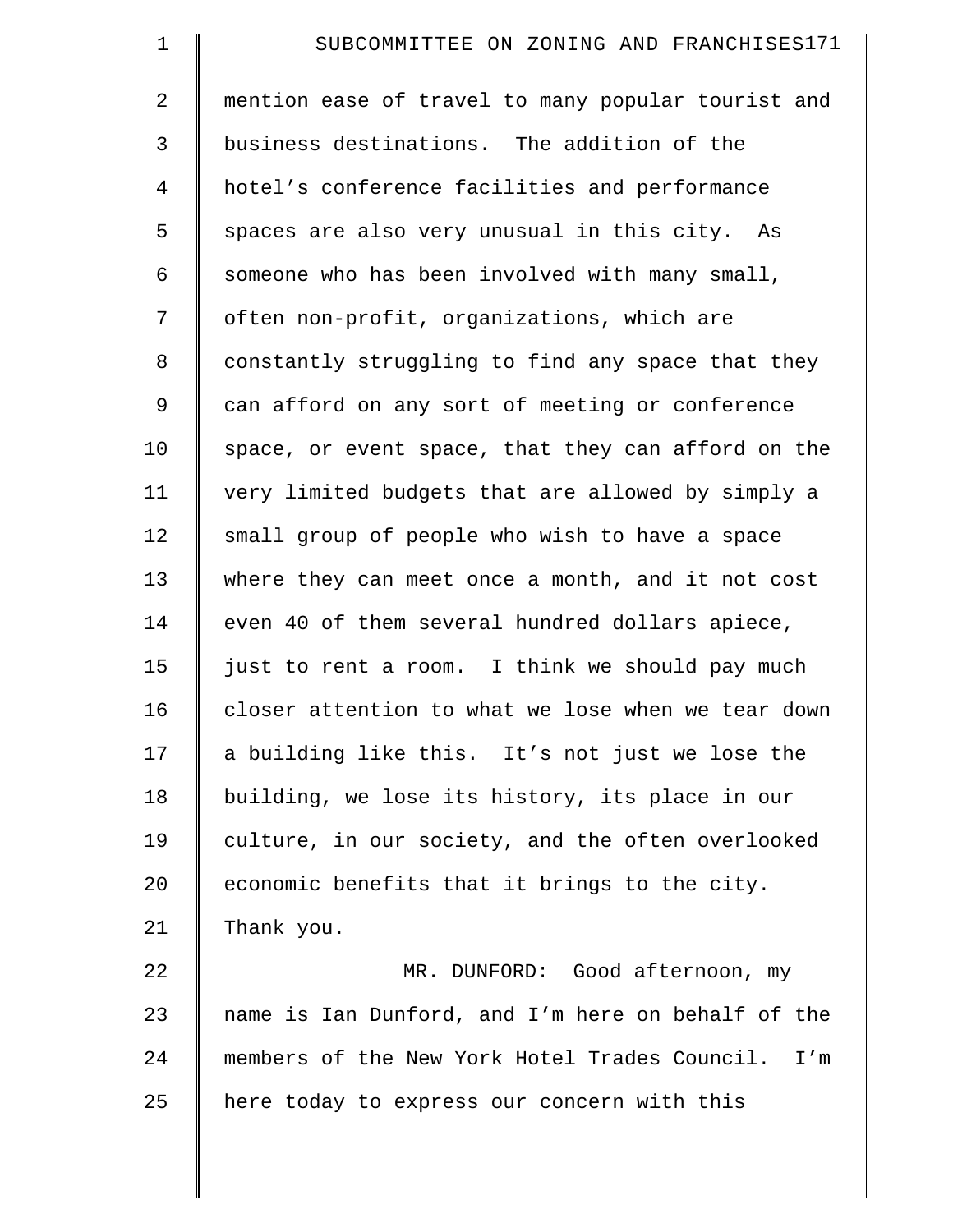| $\mathbf 1$    | SUBCOMMITTEE ON ZONING AND FRANCHISES172             |
|----------------|------------------------------------------------------|
| 2              | project. Vornado is seeking a slew of public         |
| 3              | benefits that will result in millions of dollars     |
| $\overline{4}$ | worth of development rights. In the meantime they    |
| 5              | plan to tear down the Hotel Pennsylvania, one of     |
| 6              | the largest hotels in the city, with over 600        |
| 7              | union workers. This will be a detriment to the       |
| 8              | city's hospitality industry, a consistent source     |
| 9              | of economic growth and diversity, and will lead to   |
| 10             | a massive loss of quality hotel jobs. Neither        |
| 11             | Vornado nor the city have put forth any remedy for   |
| 12             | the 600 women and men who will lose their jobs       |
| 13             | when Vornado closes the Hotel Penn. I'm sorry        |
| 14             | in this difficult economic environment, we need to   |
| 15             | make sure that no New Yorkers are left behind.<br>We |
| 16             | want to urge that the city and the Council to        |
| 17             | ensure that Vornado sits down with the union,        |
| 18             | works out a fair deal for the 600 workers. We        |
| 19             | respectfully ask that you postpone voting on this    |
| 20             | project until the city and Vornado find a            |
| 21             | reasonable solution to this problem. Thank you       |
| 22             | for your time.                                       |
| 23             | MR. DRAZDIK: Hello, good                             |
| 24             | afternoon, my name is Kyle Drazdik, I'm an           |
| 25             | independent photographer, I volunteer with the       |
|                |                                                      |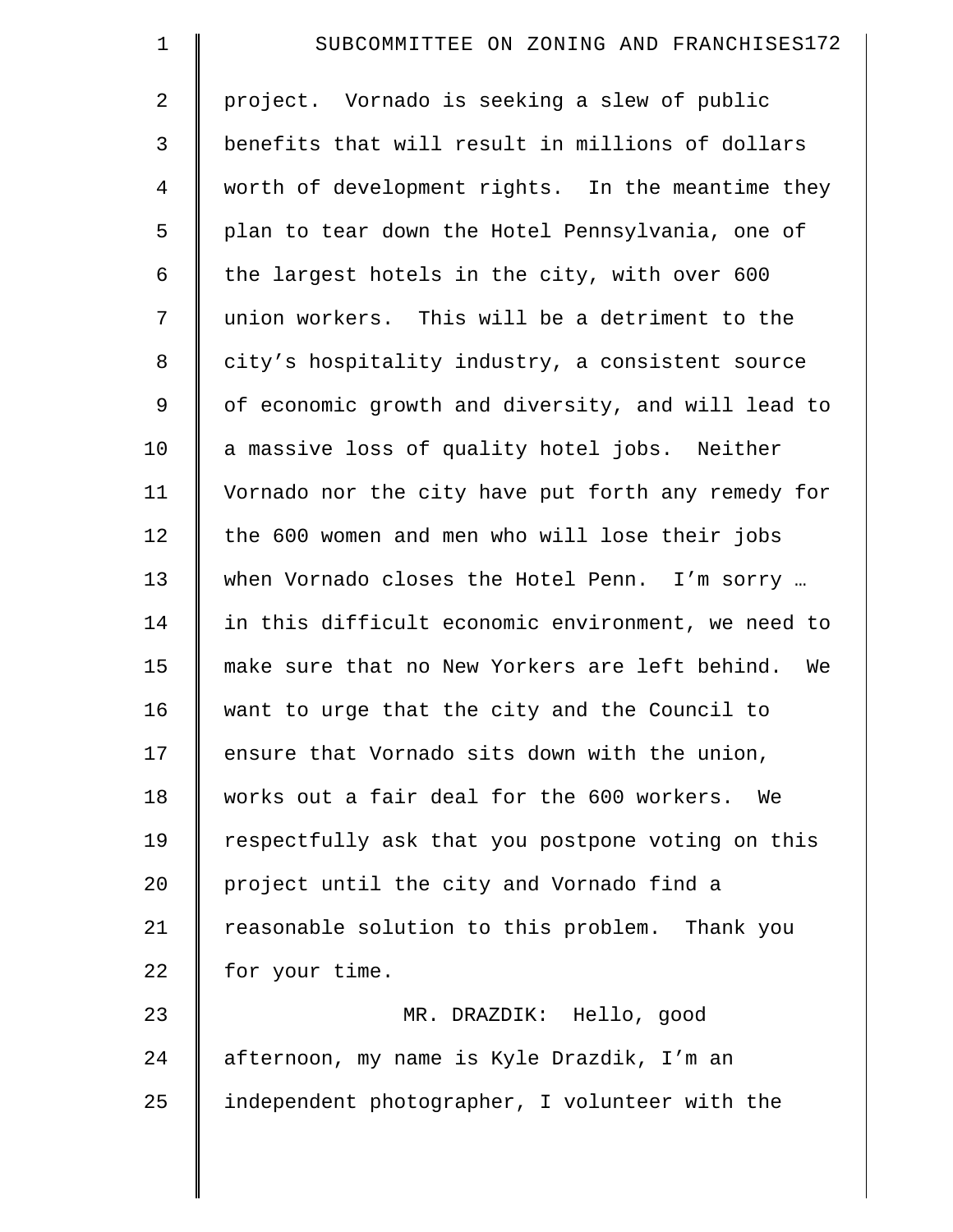| $\mathbf 1$    | SUBCOMMITTEE ON ZONING AND FRANCHISES173           |
|----------------|----------------------------------------------------|
| $\overline{2}$ | Telephone Pioneers of America and a public         |
| 3              | citizen. You may reach me at PO80121, Seattle,     |
| $\overline{4}$ | Washington. I'm actually from out of state and a   |
| 5              | frequent visitor here in New York City, and it's   |
| 6              | been really an honor and very interesting to sit   |
| 7              | in and listen to some of the opinions and          |
| 8              | sentiments that have been shared today. And as     |
| $\mathsf 9$    | someone who does fly into the city, I would say    |
| 10             | it's a bit cramped with this new building that     |
| 11             | they're planning and I am, you know, happy to see  |
| 12             | that the Empire State Building is represented and  |
| 13             | I share some of their sentiments, but I'm going to |
| 14             | go a little further and add to, or reiterate, what |
| 15             | some of my friends here have said about the Hotel  |
| 16             | Pennsylvania. It is indeed an historic building    |
| 17             | and there's a lot of parallels with the Telephone  |
| 18             | Pioneers of America, with technology and the       |
| 19             | things replacing old things. And the Telephone     |
| 20             | Pioneers, as part of their socio-industrial        |
| 21             | organization, they hang on to some of the older    |
| 22             | technology so that they can share how it worked    |
| 23             | and keep it sort of alive and working on into the  |
| 24             | future, regardless of, you know, their actual      |
| 25             | industry, the telecommunications industry, sort of |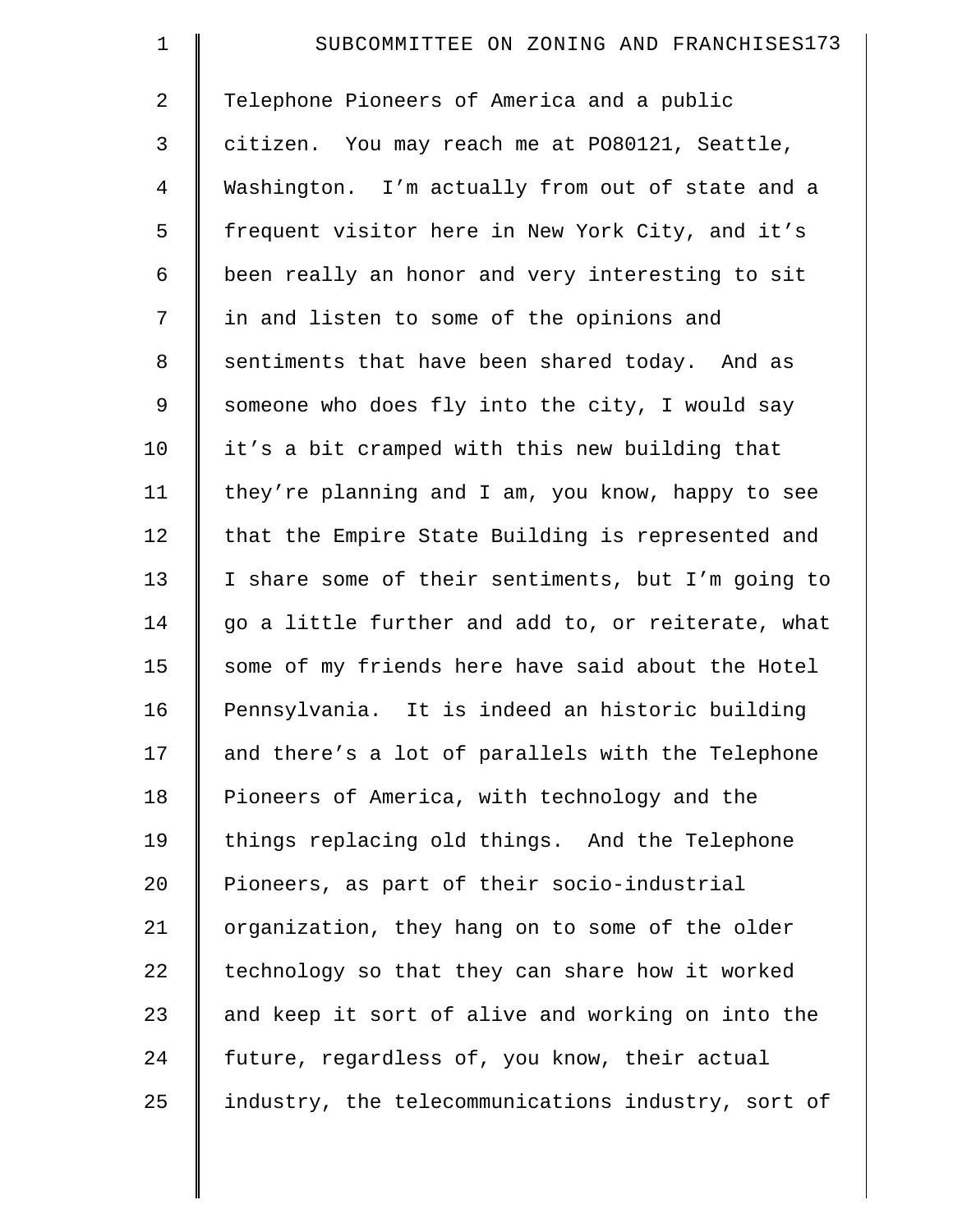| $\mathbf 1$    | SUBCOMMITTEE ON ZONING AND FRANCHISES174           |
|----------------|----------------------------------------------------|
| $\overline{2}$ | outdating and making new technology that makes the |
| 3              | older stuff obsolete. And I think there's          |
| $\overline{4}$ | parallels with that in buildings, and in fact the  |
| 5              | telecommunications industry has a lot of historic  |
| 6              | buildings, and with what you're seeing here, the   |
| 7              | historical nature of this hotel would be lost. I   |
| 8              | mean, it isn't in my opinion necessary to replace  |
| $\mathsf 9$    | it, and I think the transit issues are, they're    |
| 10             | valid and I think that's a separate problem. And   |
| 11             | I think the real  the replacement of this          |
| 12             | building is  it's unnecessary, in my opinion and   |
| 13             | lastly, you know, I just want to remark on the     |
| 14             | socio  like community socio-industrial aspects of  |
| 15             | this. The Telephone Pioneers emphasize big-time    |
| 16             | with fellowship and community, and in fact in 1931 |
| 17             | they were one of many throughout history groups    |
| 18             | and organizations that shared and used the         |
| 19             | conference space at the Hotel Pennsylvania, their  |
| 20             | 1931 annual meeting was held at the Hotel          |
| 21             | Pennsylvania, and this past July I had the honor   |
| 22             | of representing the Telephone Pioneers of America  |
| 23             | and speaking at a similar conference on            |
| 24             | technology, and that's 80 years later that I was   |
| 25             | able to talk about the Telephone Pioneers and sort |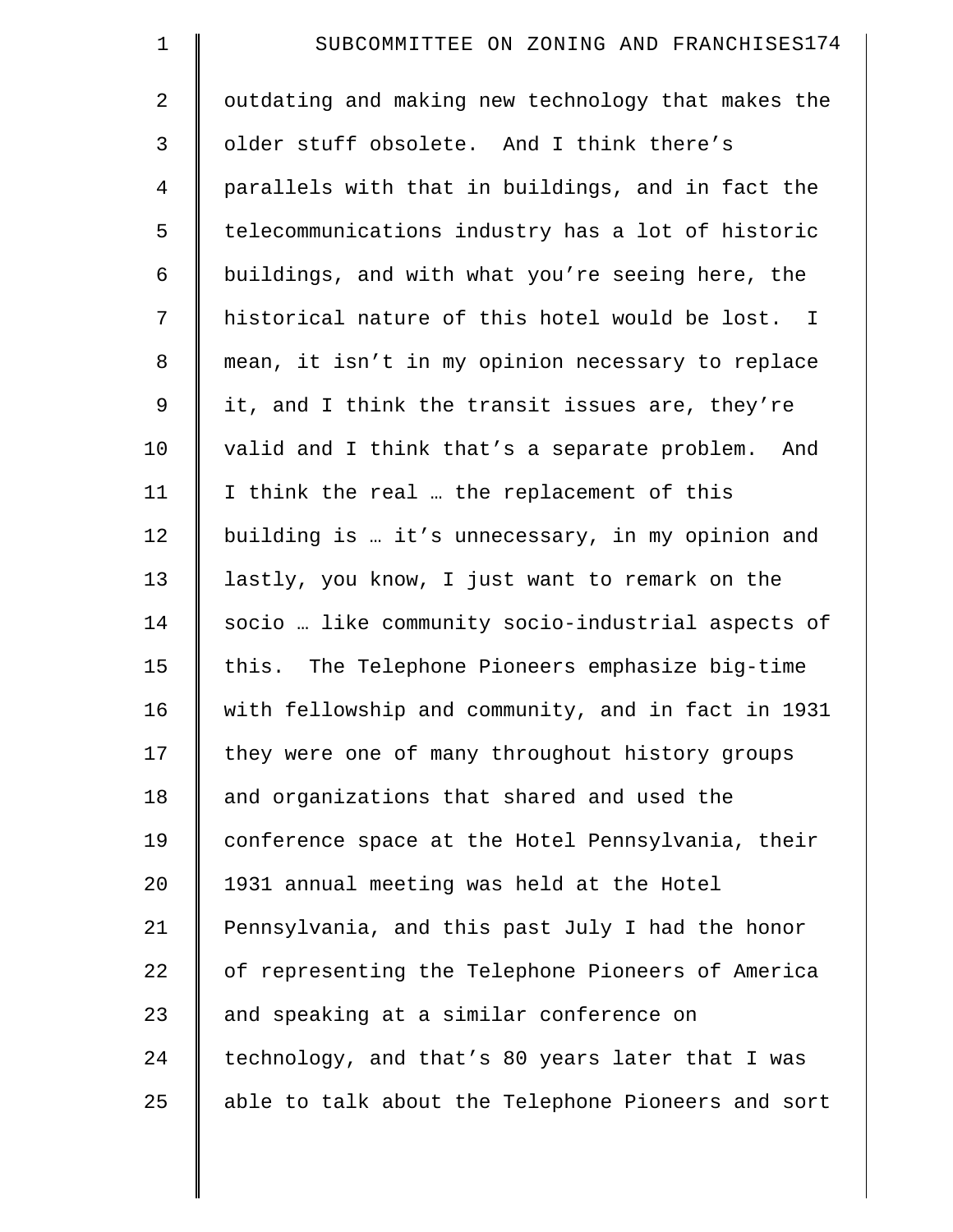| $\mathbf 1$    | SUBCOMMITTEE ON ZONING AND FRANCHISES175           |
|----------------|----------------------------------------------------|
| 2              | of educate people on what they're about. And       |
| $\mathfrak{Z}$ | there's many groups that use this facility for     |
| 4              | conference spaces as well as tourists and people   |
| 5              | that travel to and enjoy the low cost of a hotel   |
| 6              | room. Thanks for your time.                        |
| 7              | CHAIRPERSON WEPRIN: Thank you, and                 |
| 8              | thank you for traveling such a distance. Any       |
| $\mathsf 9$    | questions? Well, thank you gentlemen, I know       |
| 10             | there's discussions going on with the city and     |
| 11             | other people too on the hotel issue, so we're glad |
| 12             | you came down. Thank you. Sure, you have a         |
| 13             | petition to give us? You can give it to this       |
| 14             | young man right here, he'll take care of it. Is    |
| 15             | there anyone who has not spoken who was hoping to  |
| 16             | testify? Seeing no one, I want to thank you all    |
| 17             | for your patience. We are going to recess this     |
| 18             | meeting until tomorrow at 9:30, at least           |
| 19             | tentatively, tomorrow at 9:30 before the Land Use  |
| 20             | meeting, and I thank you all for coming and being  |
| 21             | so patient. I close the hearing, sorry, on this    |
| 22             | particular issue, on these land use items dealing  |
| 23             | with 15 Penn Plaza, and we recess the hearing      |
| 24             | until tomorrow morning, I mean, the meeting.       |
| 25             |                                                    |